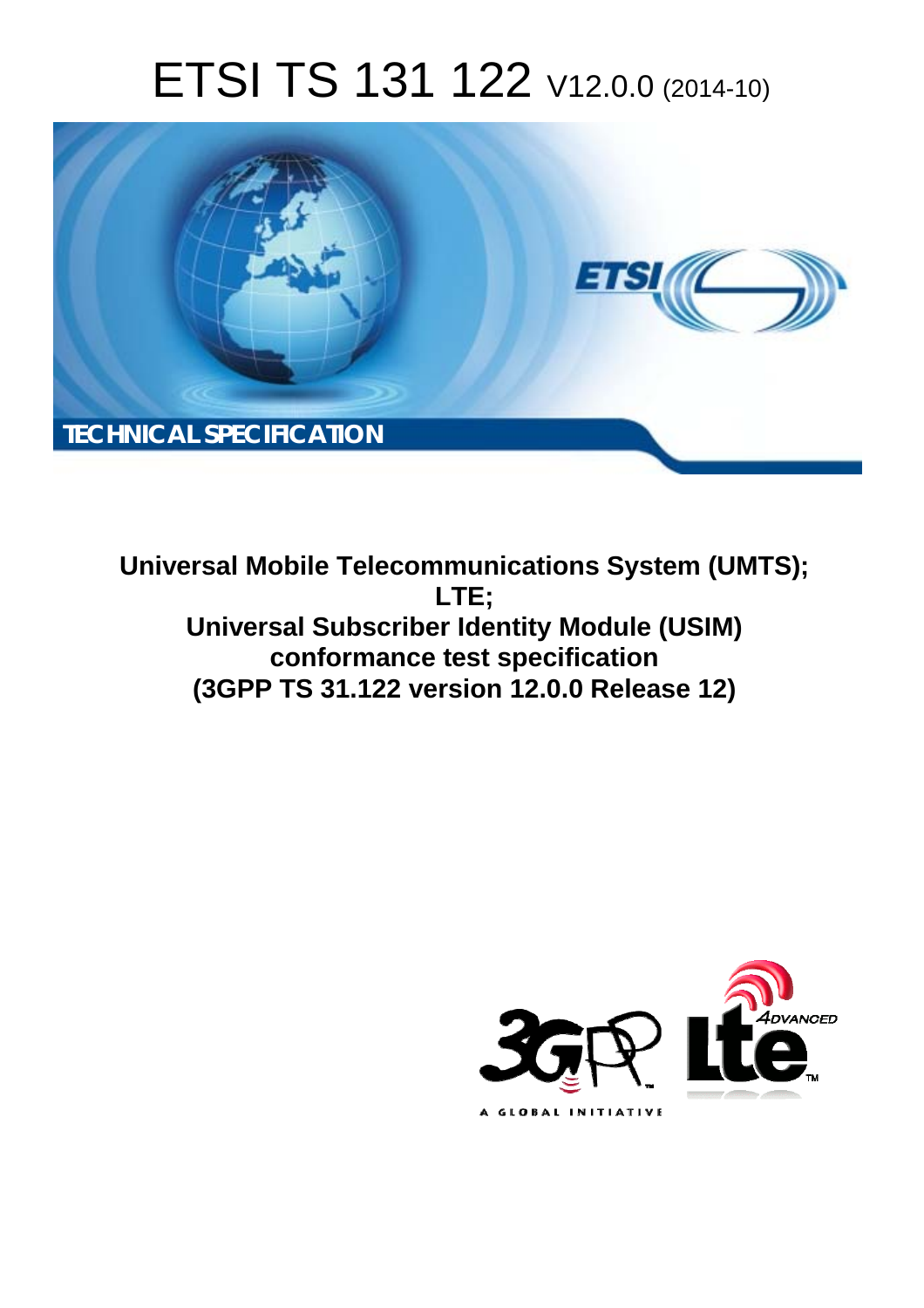Reference RTS/TSGC-0631122vc00

> Keywords LTE, UMTS

#### *ETSI*

#### 650 Route des Lucioles F-06921 Sophia Antipolis Cedex - FRANCE

Tel.: +33 4 92 94 42 00 Fax: +33 4 93 65 47 16

Siret N° 348 623 562 00017 - NAF 742 C Association à but non lucratif enregistrée à la Sous-Préfecture de Grasse (06) N° 7803/88

#### *Important notice*

The present document can be downloaded from: [http://www.etsi.org](http://www.etsi.org/)

The present document may be made available in electronic versions and/or in print. The content of any electronic and/or print versions of the present document shall not be modified without the prior written authorization of ETSI. In case of any existing or perceived difference in contents between such versions and/or in print, the only prevailing document is the print of the Portable Document Format (PDF) version kept on a specific network drive within ETSI Secretariat.

Users of the present document should be aware that the document may be subject to revision or change of status. Information on the current status of this and other ETSI documents is available at <http://portal.etsi.org/tb/status/status.asp>

If you find errors in the present document, please send your comment to one of the following services: [http://portal.etsi.org/chaircor/ETSI\\_support.asp](http://portal.etsi.org/chaircor/ETSI_support.asp)

#### *Copyright Notification*

No part may be reproduced or utilized in any form or by any means, electronic or mechanical, including photocopying and microfilm except as authorized by written permission of ETSI.

The content of the PDF version shall not be modified without the written authorization of ETSI. The copyright and the foregoing restriction extend to reproduction in all media.

> © European Telecommunications Standards Institute 2014. All rights reserved.

**DECT**TM, **PLUGTESTS**TM, **UMTS**TM and the ETSI logo are Trade Marks of ETSI registered for the benefit of its Members. **3GPP**TM and **LTE**™ are Trade Marks of ETSI registered for the benefit of its Members and of the 3GPP Organizational Partners.

**GSM**® and the GSM logo are Trade Marks registered and owned by the GSM Association.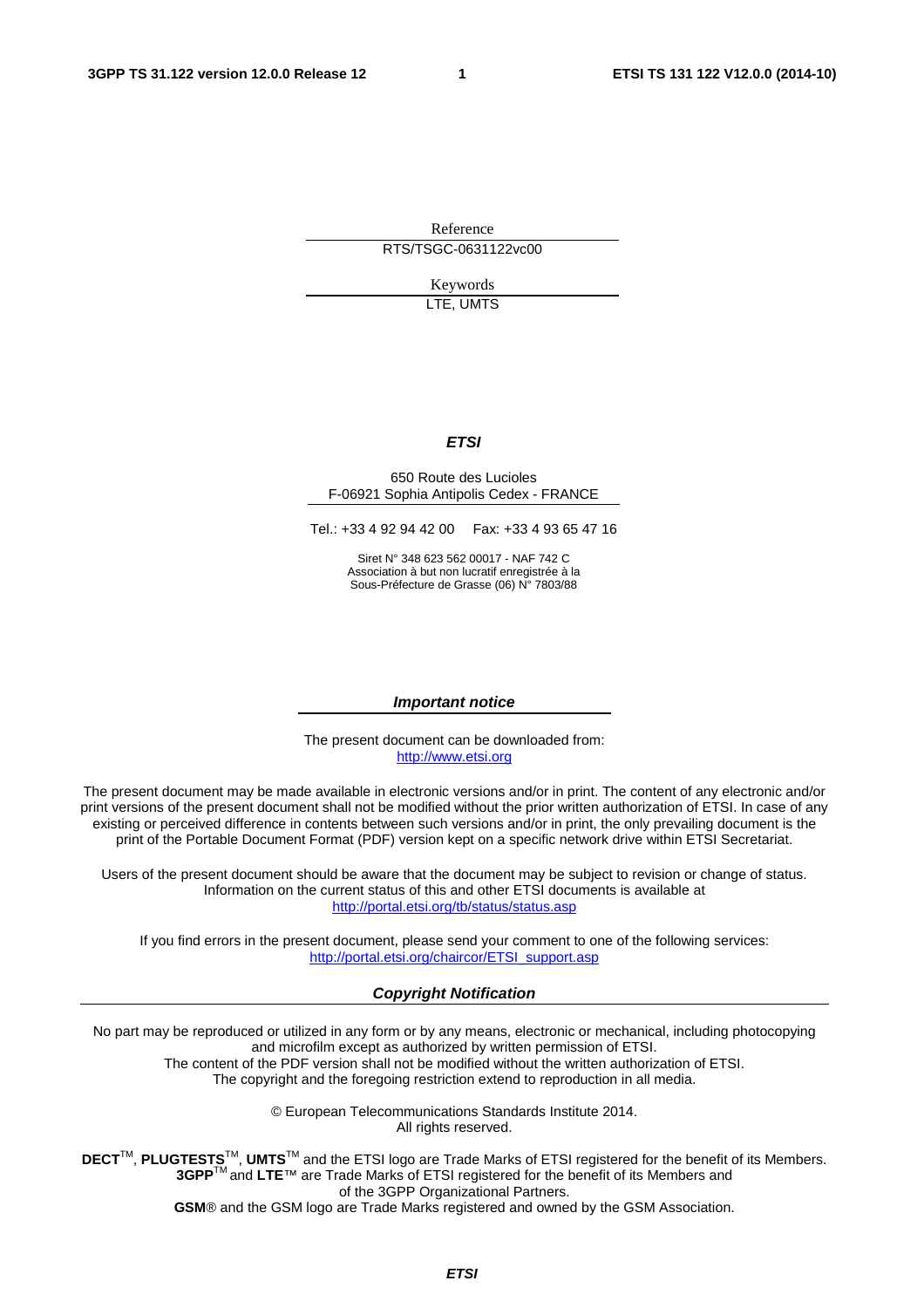# Intellectual Property Rights

IPRs essential or potentially essential to the present document may have been declared to ETSI. The information pertaining to these essential IPRs, if any, is publicly available for **ETSI members and non-members**, and can be found in ETSI SR 000 314: *"Intellectual Property Rights (IPRs); Essential, or potentially Essential, IPRs notified to ETSI in respect of ETSI standards"*, which is available from the ETSI Secretariat. Latest updates are available on the ETSI Web server [\(http://ipr.etsi.org](http://webapp.etsi.org/IPR/home.asp)).

Pursuant to the ETSI IPR Policy, no investigation, including IPR searches, has been carried out by ETSI. No guarantee can be given as to the existence of other IPRs not referenced in ETSI SR 000 314 (or the updates on the ETSI Web server) which are, or may be, or may become, essential to the present document.

### Foreword

This Technical Specification (TS) has been produced by ETSI 3rd Generation Partnership Project (3GPP).

The present document may refer to technical specifications or reports using their 3GPP identities, UMTS identities or GSM identities. These should be interpreted as being references to the corresponding ETSI deliverables.

The cross reference between GSM, UMTS, 3GPP and ETSI identities can be found under [http://webapp.etsi.org/key/queryform.asp.](http://webapp.etsi.org/key/queryform.asp)

# Modal verbs terminology

In the present document "**shall**", "**shall not**", "**should**", "**should not**", "**may**", "**may not**", "**need**", "**need not**", "**will**", "**will not**", "**can**" and "**cannot**" are to be interpreted as described in clause 3.2 of the [ETSI Drafting Rules](http://portal.etsi.org/Help/editHelp!/Howtostart/ETSIDraftingRules.aspx) (Verbal forms for the expression of provisions).

"**must**" and "**must not**" are **NOT** allowed in ETSI deliverables except when used in direct citation.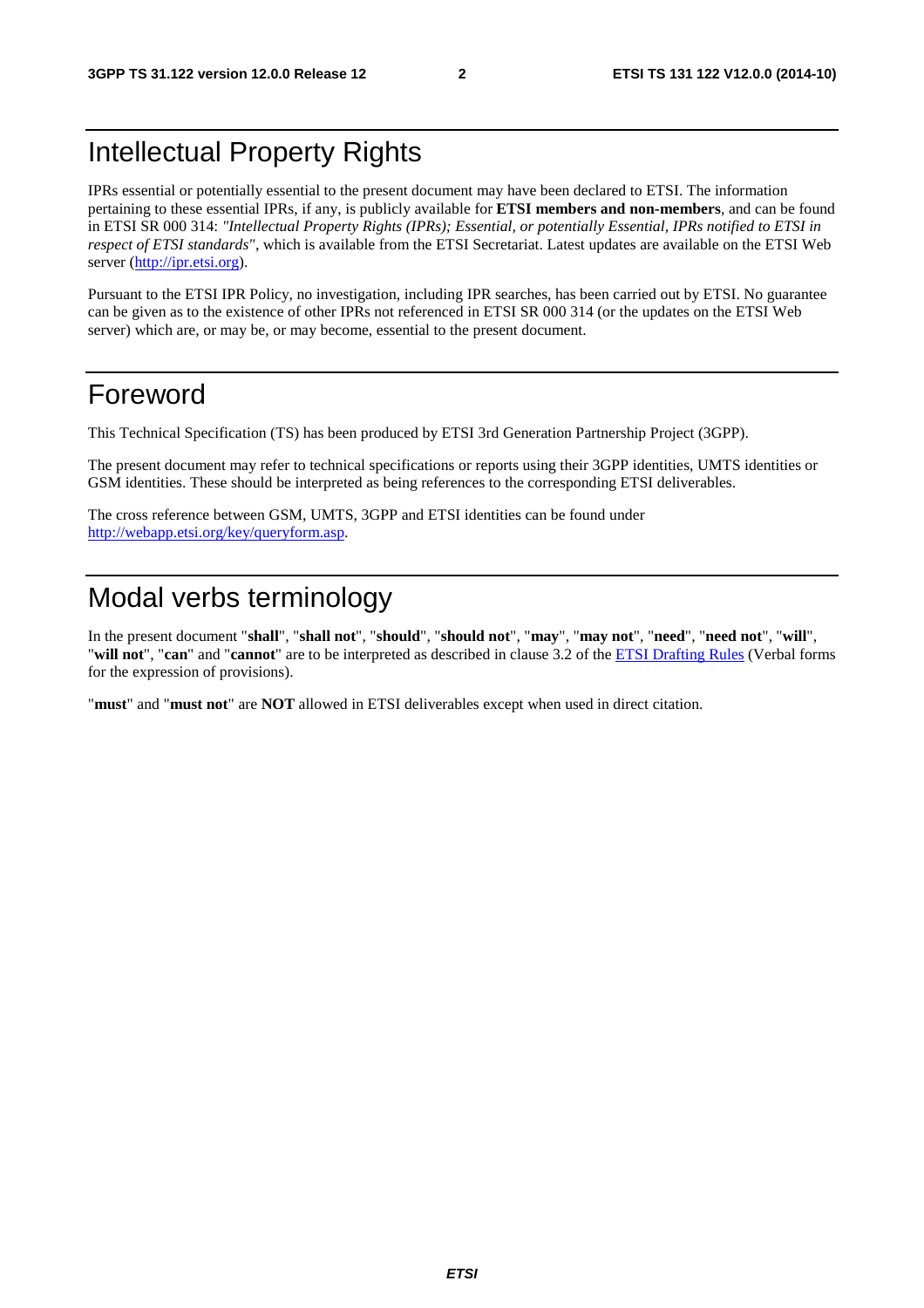$\mathbf{3}$ 

# Contents

| 1                |  |    |
|------------------|--|----|
| 2                |  |    |
|                  |  |    |
| 3<br>3.1         |  |    |
| 3.2              |  |    |
| 3.3              |  |    |
| 3.4              |  |    |
| 3.5              |  |    |
| 3.5.1            |  |    |
| 3.5.2            |  |    |
| 3.5.3            |  |    |
| 3.5.4            |  |    |
| 3.6              |  |    |
| 3.7              |  |    |
| 4                |  |    |
| 4.1              |  |    |
| 4.1.1<br>4.1.2   |  |    |
| 4.1.2.1          |  |    |
| 4.1.2.2          |  |    |
| 4.1.2.3          |  |    |
| 4.1.2.4          |  |    |
| 4.1.3            |  |    |
| 4.1.4            |  |    |
| 4.1.5            |  |    |
| 4.1.6            |  |    |
| 4.1.7            |  |    |
| 4.1.8<br>4.1.9   |  |    |
| 4.2              |  |    |
| 4.3              |  |    |
| 4.4              |  | 28 |
| 4.5              |  |    |
| 4.6              |  |    |
| 4.7              |  |    |
| 5                |  |    |
| 6                |  |    |
| 6.1              |  |    |
| 6.1.1            |  |    |
| 6.1.1.1          |  |    |
| 6.1.1.2          |  |    |
| 6.1.1.3          |  |    |
| 6.1.1.4          |  |    |
| 6.1.2<br>6.1.2.1 |  |    |
| 6.1.2.2          |  |    |
| 6.1.2.3          |  |    |
| 6.1.2.4          |  |    |
| 6.1.3            |  |    |
| 6.1.3.1          |  |    |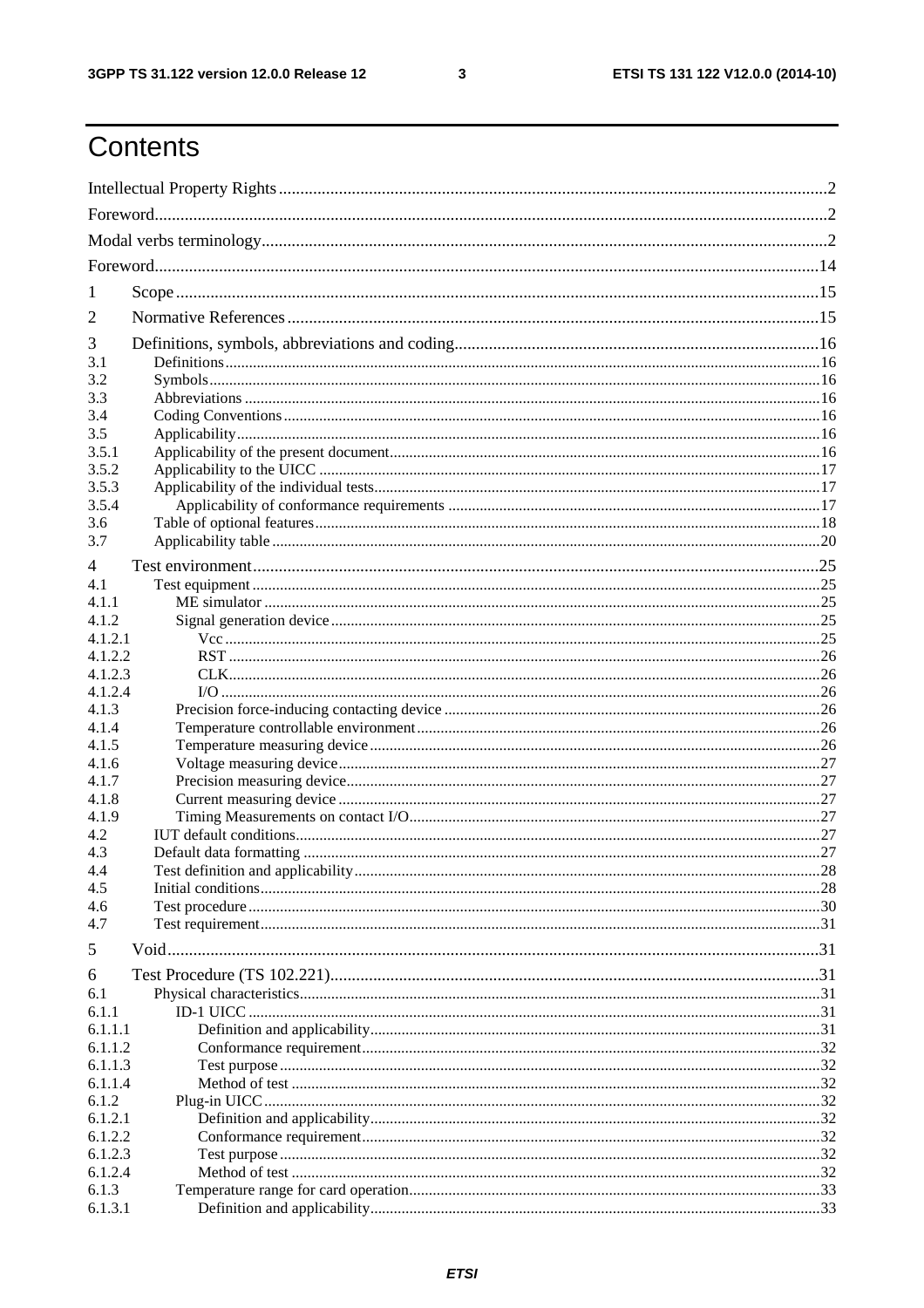#### $\overline{\mathbf{4}}$

| 6.1.3.2   |  |
|-----------|--|
| 6.1.3.3   |  |
| 6.1.3.4   |  |
| 6.1.4     |  |
| 6.1.4.1   |  |
| 6.1.4.2   |  |
| 6.1.4.3   |  |
|           |  |
| 6.1.4.4   |  |
| 6.1.5     |  |
| 6.1.5.1   |  |
| 6.1.5.2   |  |
| 6.1.5.3   |  |
| 6.1.5.4   |  |
| 6.2       |  |
| 6.2.1     |  |
| 6.2.1.1   |  |
|           |  |
| 6.2.1.1.1 |  |
| 6.2.1.1.2 |  |
| 6.2.1.1.3 |  |
| 6.2.1.1.4 |  |
| 6.2.1.2   |  |
| 6.2.1.2.1 |  |
| 6.2.1.2.2 |  |
| 6.2.1.2.3 |  |
| 6.2.1.2.4 |  |
| 6.2.1.3   |  |
|           |  |
| 6.2.1.3.1 |  |
| 6.2.1.3.2 |  |
| 6.2.1.3.3 |  |
| 6.2.1.3.4 |  |
| 6.2.2     |  |
| 6.2.2.1   |  |
| 6.2.2.1.1 |  |
| 6.2.2.1.2 |  |
| 6.2.2.1.3 |  |
| 6.2.2.1.4 |  |
| 6.2.3     |  |
| 6.2.3.1   |  |
|           |  |
| 6.2.3.1.1 |  |
| 6.2.3.1.2 |  |
| 6.2.3.1.3 |  |
| 6.2.3.1.4 |  |
| 6.2.4     |  |
| 6.2.4.1   |  |
| 6.2.4.1.1 |  |
| 6.2.4.1.2 |  |
| 6.2.4.1.3 |  |
| 6.2.4.1.4 |  |
|           |  |
| 6.2.4.2   |  |
| 6.2.4.2.1 |  |
| 6.2.4.2.2 |  |
| 6.2.4.2.3 |  |
| 6.2.4.2.4 |  |
| 6.2.5     |  |
| 6.2.5.1   |  |
| 6.2.5.1.1 |  |
| 6.2.5.1.2 |  |
| 6.2.5.1.3 |  |
|           |  |
| 6.2.5.1.4 |  |
| 6.3       |  |
| 6.3.1     |  |
| 6.3.1.1   |  |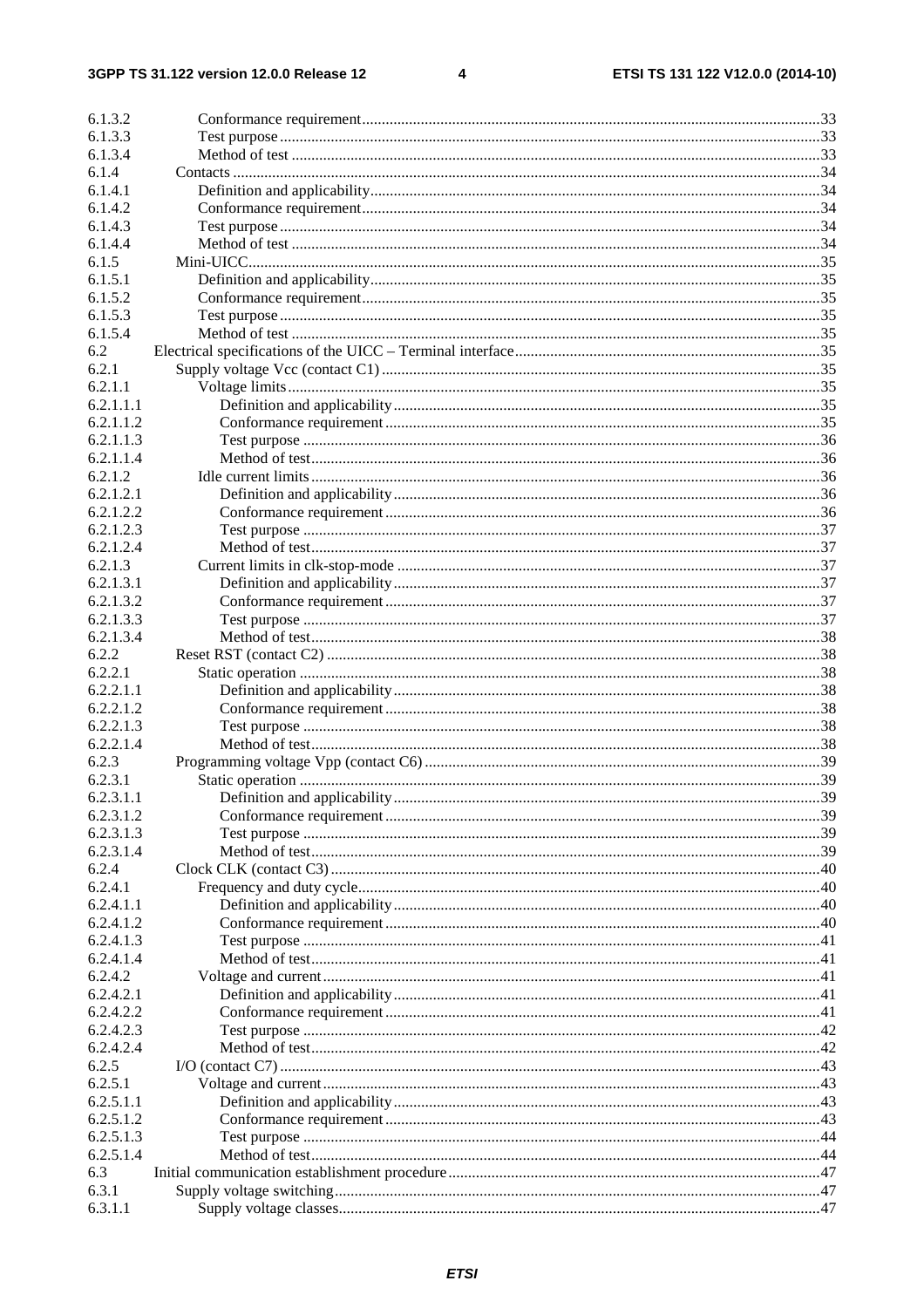### $5\phantom{a}$

| 6.3.1.1.1              |              |  |
|------------------------|--------------|--|
| 6.3.1.1.2              |              |  |
| 6.3.1.1.3              |              |  |
| 6.3.1.1.4              |              |  |
| 6.3.1.2                |              |  |
| 6.3.1.2.1              |              |  |
| 6.3.1.2.2              |              |  |
| 6.3.1.2.3              |              |  |
| 6.3.1.2.4              |              |  |
| 6.3.1.3                |              |  |
| 6.3.1.3.1              |              |  |
| 6.3.1.3.2              |              |  |
| 6.3.1.3.3              |              |  |
| 6.3.1.3.4              |              |  |
| 6.3.2                  |              |  |
| 6.3.2.1                |              |  |
| 6.3.2.1.1              |              |  |
| 6.3.2.1.2              |              |  |
| 6.3.2.1.3              |              |  |
| 6.3.2.1.4              |              |  |
| 6.3.2.2                |              |  |
| 6.3.2.2.1              |              |  |
|                        |              |  |
| 6.3.2.2.2              |              |  |
| 6.3.2.2.3<br>6.3.2.2.4 |              |  |
|                        |              |  |
| 6.3.2.3                |              |  |
| 6.3.2.3.1              |              |  |
| 6.3.2.3.2              |              |  |
| 6.3.2.3.3              |              |  |
| 6.3.2.3.4              |              |  |
| 6.3.3                  |              |  |
| 6.3.3.1                |              |  |
| 6.3.3.2                |              |  |
| 6.3.3.3                |              |  |
| 6.3.3.4                |              |  |
| 6.3.4                  |              |  |
| 6.3.4.1                |              |  |
| 6.3.4.2                |              |  |
| 6.3.4.3                | Test purpose |  |
| 6.3.4.4                |              |  |
| 6.3.5                  |              |  |
| 6.3.5.1                |              |  |
| 6.3.5.2                |              |  |
| 6.3.5.3                |              |  |
| 6.3.5.4                |              |  |
| 6.3.6                  |              |  |
| 6.3.6.1                |              |  |
| 6.3.6.2                |              |  |
| 6.3.6.3                |              |  |
| 6.3.6.4                |              |  |
| 6.3.7                  |              |  |
| 6.3.7.1                |              |  |
| 6.3.7.2                |              |  |
| 6.3.7.3                |              |  |
| 6.3.7.4                |              |  |
| 6.3.8                  |              |  |
| 6.3.8.1                |              |  |
| 6.3.8.2                |              |  |
| 6.3.8.3                |              |  |
| 6.3.8.4                |              |  |
| 6.4                    |              |  |
|                        |              |  |
| 6.4.1                  |              |  |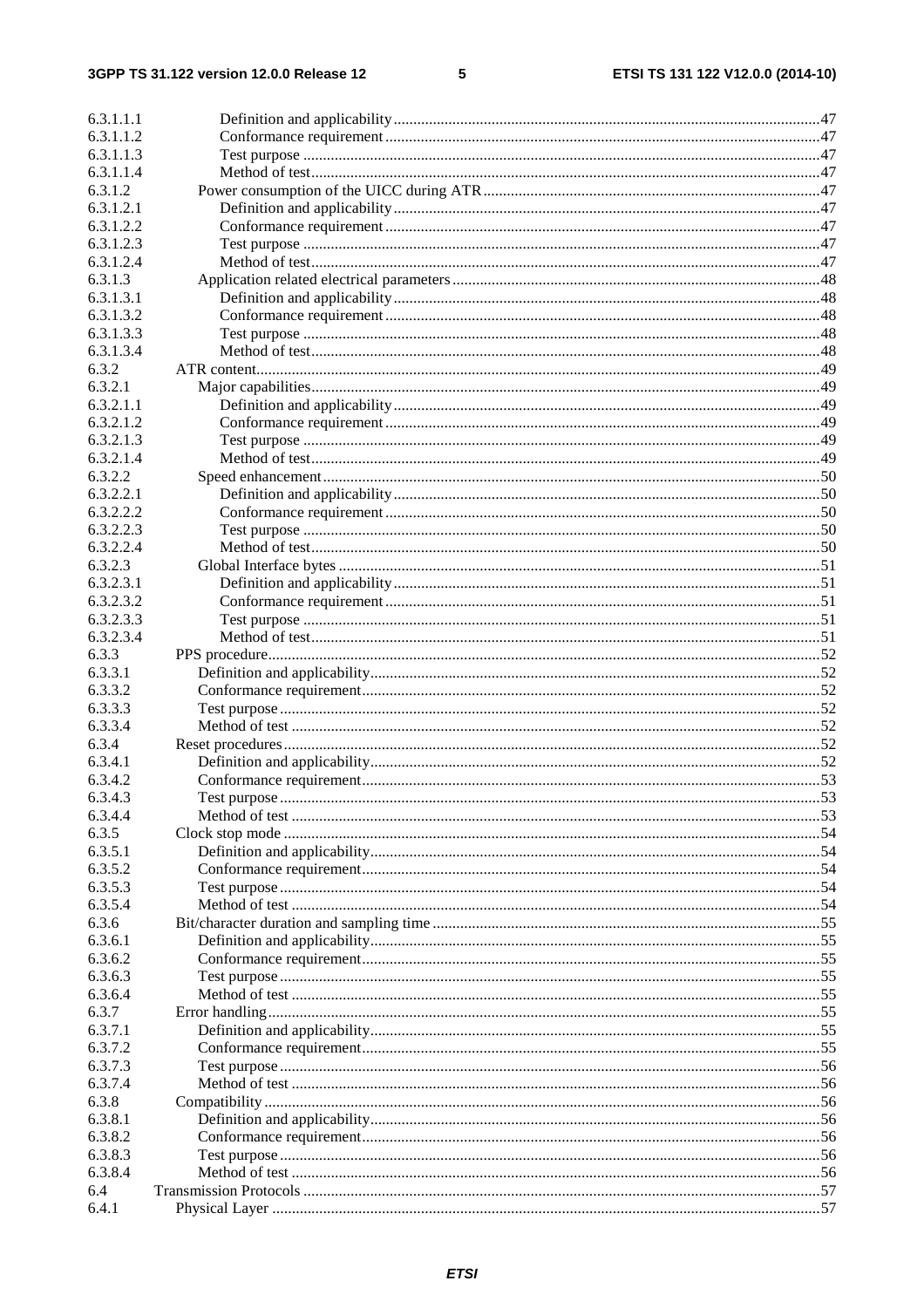$\bf 6$ 

| 6.4.1.1                        |  |
|--------------------------------|--|
| 6.4.1.2                        |  |
| 6.4.1.3                        |  |
| 6.4.1.4                        |  |
| 6.4.2                          |  |
| 6.4.2.1                        |  |
| 6.4.2.1.1                      |  |
| 6.4.2.1.2                      |  |
| 6.4.2.1.3                      |  |
| 6.4.2.1.4                      |  |
| 6.4.2.2                        |  |
| 6.4.2.2.1                      |  |
| 6.4.2.2.2                      |  |
| 6.4.2.2.3                      |  |
| 6.4.2.2.4                      |  |
| 6.4.2.3                        |  |
| 6.4.2.3.1                      |  |
| 6.4.2.3.1.1                    |  |
| 6.4.2.3.1.1.1                  |  |
| 6.4.2.3.1.1.2                  |  |
| 6.4.2.3.1.1.3                  |  |
| 6.4.2.3.1.1.4                  |  |
| 6.4.2.3.1.2                    |  |
| 6.4.2.3.1.2.1                  |  |
| 6.4.2.3.1.2.2                  |  |
| 6.4.2.3.1.2.3                  |  |
| 6.4.2.3.1.2.4                  |  |
| 6.4.2.3.1.3                    |  |
| 6.4.2.3.1.3.1                  |  |
| 6.4.2.3.1.3.2                  |  |
| 6.4.2.3.1.3.3                  |  |
| 6.4.2.3.1.3.4                  |  |
| 6.4.2.3.1.4                    |  |
| 6.4.2.3.1.4.1                  |  |
| 6.4.2.3.1.4.2                  |  |
| 6.4.2.3.1.4.3                  |  |
| 6.4.2.3.1.4.4                  |  |
| 6.4.2.3.1.5                    |  |
| 6.4.2.3.1.5.1                  |  |
| 6.4.2.3.1.5.2                  |  |
| 6.4.2.3.1.5.3                  |  |
| 6.4.2.3.1.5.4                  |  |
| 6.4.2.3.1.6<br>6.4.2.3.1.6.1   |  |
|                                |  |
| 6.4.2.3.1.6.2<br>6.4.2.3.1.6.3 |  |
| 6.4.2.3.1.6.4                  |  |
| 6.4.2.3.2                      |  |
| 6.4.2.3.2.1                    |  |
| 6.4.2.3.2.1.1                  |  |
| 6.4.2.3.2.1.1.1                |  |
| 6.4.2.3.2.1.1.2                |  |
| 6.4.2.3.2.1.1.3                |  |
| 6.4.2.3.2.1.1.4                |  |
| 6.4.2.3.2.1.2                  |  |
| 6.4.2.3.2.1.2.1                |  |
| 6.4.2.3.2.1.2.2                |  |
| 6.4.2.3.2.1.2.3                |  |
| 6.4.2.3.2.1.2.4                |  |
| 6.4.2.3.2.1.3                  |  |
| 6.4.2.3.2.1.3.1                |  |
| 6.4.2.3.2.1.3.2                |  |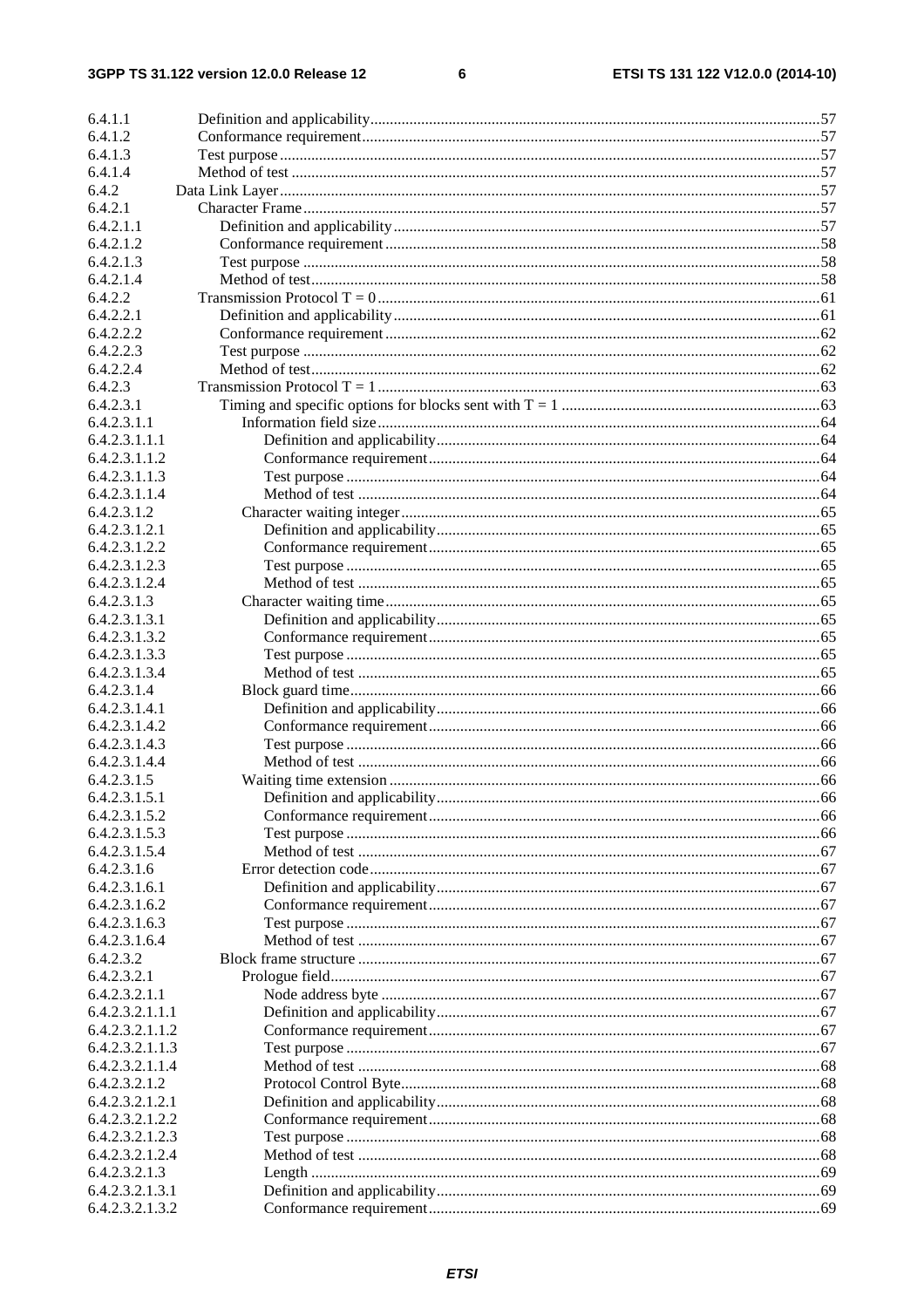#### 3GPP TS 31.122 version 12.0.0 Release 12

 $\overline{7}$ 

| 6.4.2.3.2.1.3.3          |  |
|--------------------------|--|
| 6.4.2.3.2.1.3.4          |  |
| 6.4.2.3.2.1.4            |  |
| 6.4.2.3.2.1.4.1          |  |
| 6.4.2.3.2.1.4.2          |  |
| 6.4.2.3.2.1.4.3          |  |
| 6.4.2.3.2.1.4.4          |  |
| 6.4.2.3.2.2              |  |
| 6.4.2.3.2.3              |  |
| 6.4.2.3.2.3.1            |  |
| 6.4.2.3.2.3.2            |  |
| 6.4.2.3.2.3.3            |  |
| 6.4.2.3.2.3.4            |  |
| 6.4.2.3.3                |  |
| 6.4.2.3.3.1              |  |
| 6.4.2.3.3.2              |  |
| 6.4.2.3.3.3              |  |
| 6.4.2.3.3.4              |  |
| 6.4.2.3.4                |  |
| 6.4.2.3.4.1              |  |
| 6.4.2.3.4.1.1            |  |
| 6.4.2.3.4.1.2            |  |
| 6.4.2.3.4.1.3            |  |
| 6.4.2.3.4.1.4            |  |
| 6.4.2.3.4.2              |  |
| 6.4.2.3.4.2.1            |  |
| 6.4.2.3.4.2.1.1          |  |
| 6.4.2.3.4.2.1.2          |  |
| 6.4.2.3.4.2.1.3          |  |
| 6.4.2.3.4.2.1.4          |  |
| 6.4.2.3.5                |  |
| 6.4.2.3.5.1              |  |
| 6.4.2.3.5.2              |  |
| 6.4.2.3.5.3              |  |
| 6.4.2.3.5.4              |  |
| 6.4.3                    |  |
| 6.4.3.1                  |  |
| 6.4.3.1.1                |  |
| 6.4.3.1.1.1              |  |
| 6.4.3.1.1.2              |  |
| 6.4.3.1.1.3              |  |
|                          |  |
| 6.4.3.1.1.4<br>6.4.3.1.2 |  |
| 6.4.3.1.2.1              |  |
|                          |  |
| 6.4.3.1.2.2              |  |
| 6.4.3.1.2.3              |  |
| 6.4.3.1.2.4              |  |
| 6.4.3.1.3                |  |
| 6.4.3.1.3.1              |  |
| 6.4.3.1.3.2              |  |
| 6.4.3.1.3.3              |  |
| 6.4.3.1.3.4              |  |
| 6.4.3.1.4                |  |
| 6.4.3.1.4.1              |  |
| 6.4.3.1.4.2              |  |
| 6.4.3.1.4.3              |  |
| 6.4.3.1.4.4              |  |
| 6.4.3.1.5                |  |
| 6.4.3.1.5.1              |  |
| 6.4.3.1.5.1.1            |  |
| 6.4.3.1.5.1.2            |  |
| 6.4.3.1.5.1.3            |  |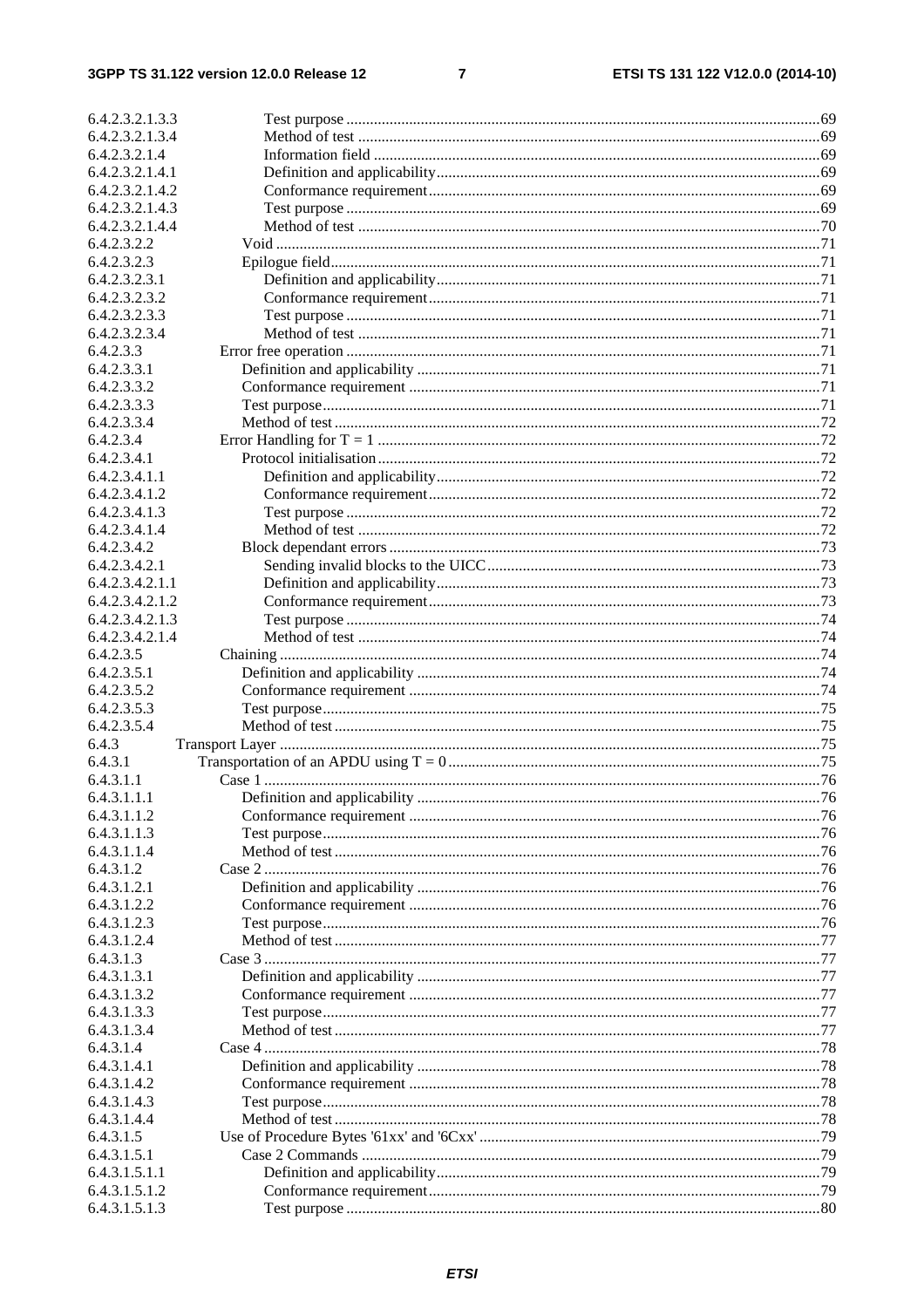$\bf{8}$ 

| 6.4.3.1.5.1.4 |  |
|---------------|--|
| 6.4.3.1.5.2   |  |
| 6.4.3.1.5.2.1 |  |
| 6.4.3.1.5.2.2 |  |
| 6.4.3.1.5.2.3 |  |
| 6.4.3.1.5.2.4 |  |
| 6.4.3.2       |  |
| 6.4.3.2.1     |  |
| 6.4.3.2.1.1   |  |
| 6.4.3.2.1.2   |  |
| 6.4.3.2.1.3   |  |
| 6.4.3.2.1.4   |  |
| 6.4.3.2.2     |  |
| 6.4.3.2.2.1   |  |
| 6.4.3.2.2.2   |  |
| 6.4.3.2.2.3   |  |
| 6.4.3.2.2.4   |  |
| 6.4.3.2.3     |  |
| 6.4.3.2.3.1   |  |
|               |  |
| 6.4.3.2.3.2   |  |
| 6.4.3.2.3.3   |  |
| 6.4.3.2.3.4   |  |
| 6.4.3.2.4     |  |
| 6.4.3.2.4.1   |  |
| 6.4.3.2.4.2   |  |
| 6.4.3.2.4.3   |  |
| 6.4.3.2.4.4   |  |
| 6.4.4         |  |
| 6.4.4.1       |  |
| 6.4.4.2       |  |
| 6.4.4.3       |  |
| 6.4.4.4       |  |
| 6.5           |  |
| 6.5.1         |  |
| 6.5.1.1       |  |
| 6.5.1.2       |  |
| 6.5.1.3       |  |
| 6.5.1.4       |  |
| 6.5.2         |  |
| 6.5.2.1       |  |
| 6.5.2.1.1     |  |
| 6.5.2.1.2     |  |
| 6.5.2.1.3     |  |
| 6.5.2.1.4     |  |
| 6.5.2.2       |  |
| 6.5.2.2.1     |  |
| 6.5.2.2.1.1   |  |
| 6.5.2.2.1.2   |  |
| 6.5.2.2.1.3   |  |
| 6.5.2.2.1.4   |  |
| 6.5.2.2.2     |  |
| 6.5.2.2.2.1   |  |
| 6.5.2.2.2.2   |  |
| 6.5.2.2.2.3   |  |
| 6.5.2.2.2.4   |  |
| 6.5.2.2.3     |  |
| 6.5.2.2.3.1   |  |
| 6.5.2.2.3.2   |  |
| 6.5.2.2.3.3   |  |
| 6.5.2.2.3.4   |  |
| 6.5.2.2.4     |  |
| 6.5.2.2.4.1   |  |
|               |  |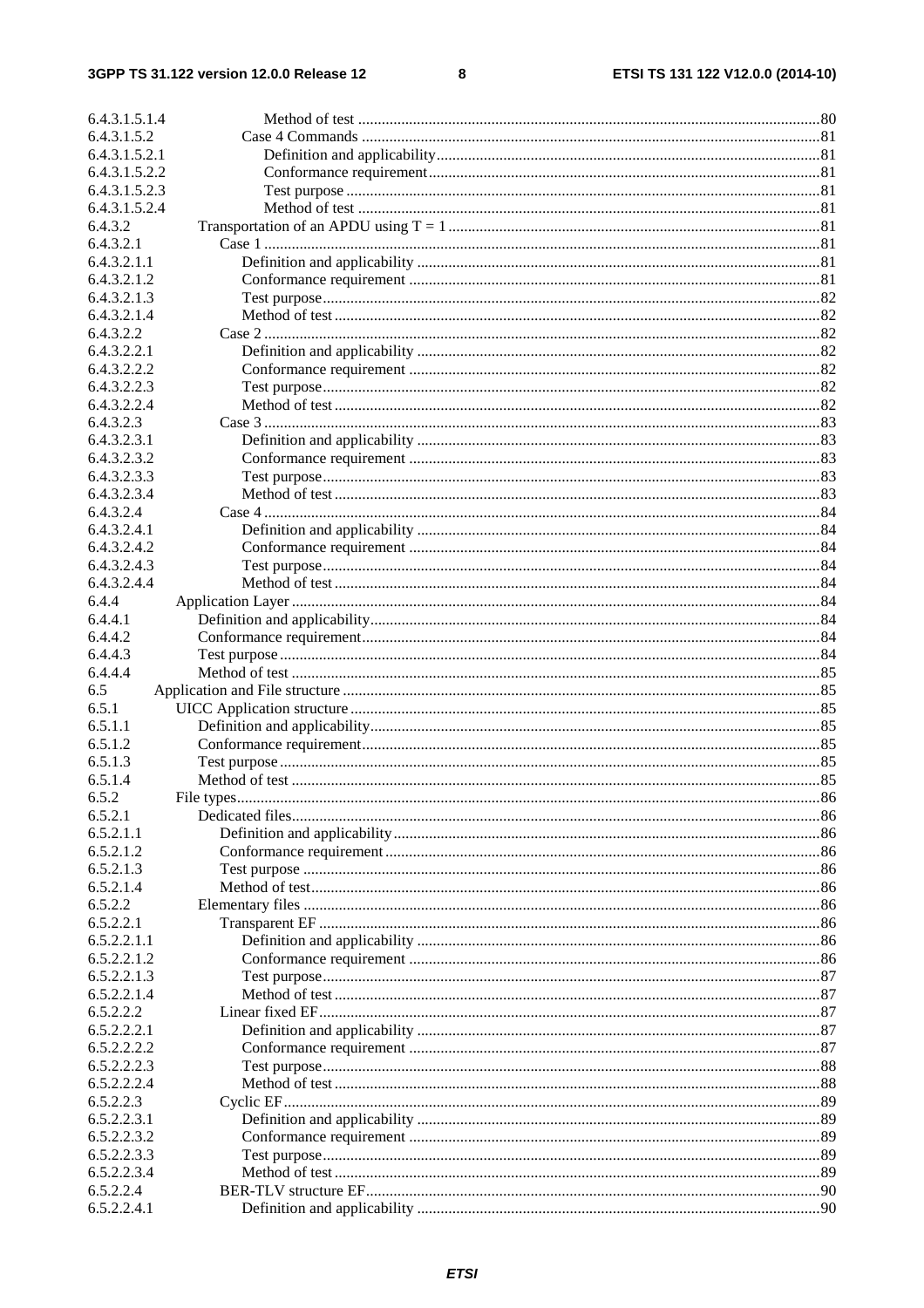#### $\boldsymbol{9}$

| 6.5.2.2.4.2                |                         |    |
|----------------------------|-------------------------|----|
| 6.5.2.2.4.3                |                         |    |
| 6.5.2.2.4.4                |                         |    |
| 6.5.3                      |                         |    |
| 6.5.3.1                    |                         |    |
| 6.5.3.2                    |                         |    |
| 6.5.3.3                    |                         |    |
| 6.5.3.4                    |                         |    |
| 6.5.4                      |                         |    |
| 6.5.4.1                    |                         |    |
| 6.5.4.1.1                  |                         |    |
| 6.5.4.1.2                  |                         |    |
| 6.5.4.1.3                  |                         |    |
| 6.5.4.1.4                  |                         |    |
| 6.5.4.2                    |                         |    |
| 6.5.4.2.1                  |                         |    |
| 6.5.4.2.2                  |                         |    |
| 6.5.4.2.3                  |                         |    |
| 6.5.4.2.4                  |                         |    |
| 6.5.4.3                    |                         |    |
| 6.5.4.3.1                  |                         |    |
| 6.5.4.3.2                  |                         |    |
| 6.5.4.3.3                  |                         |    |
| 6.5.4.3.4                  |                         |    |
| 6.5.5                      |                         |    |
| 6.5.5.1                    |                         |    |
| 6.5.5.1.1                  |                         |    |
| 6.5.5.1.1.1                |                         |    |
| 6.5.5.1.1.2                |                         |    |
| 6.5.5.1.1.3                |                         |    |
| 6.5.5.1.1.4                |                         |    |
| 6.5.5.1.2                  |                         |    |
| 6.5.5.1.2.1                |                         |    |
| 6.5.5.1.2.2                |                         |    |
| 6.5.5.1.2.3<br>6.5.5.1.2.4 |                         |    |
| 6.5.5.2                    |                         |    |
| 6.5.5.2.1                  |                         |    |
| 6.5.5.2.2                  | Conformance requirement | 97 |
| 6.5.5.2.3                  |                         |    |
| 6.5.5.2.4                  |                         |    |
| 6.5.5.3                    |                         |    |
| 6.5.5.3.1                  |                         |    |
| 6.5.5.3.2                  |                         |    |
| 6.5.5.3.3                  |                         |    |
| 6.5.5.3.4                  |                         |    |
| 6.5.5.4                    |                         |    |
| 6.5.5.4.1                  |                         |    |
| 6.5.5.4.2                  |                         |    |
| 6.5.5.4.3                  |                         |    |
| 6.5.5.4.4                  |                         |    |
| 6.5.5.5                    |                         |    |
| 6.5.5.5.1                  |                         |    |
| 6.5.5.5.2                  |                         |    |
| 6.5.5.5.3                  |                         |    |
| 6.5.5.5.4                  |                         |    |
| 6.5.6                      |                         |    |
| 6.5.6.1                    |                         |    |
| 6.5.6.2                    |                         |    |
| 6.5.6.3                    |                         |    |
| 6.5.6.4                    |                         |    |
| 6.5.7                      |                         |    |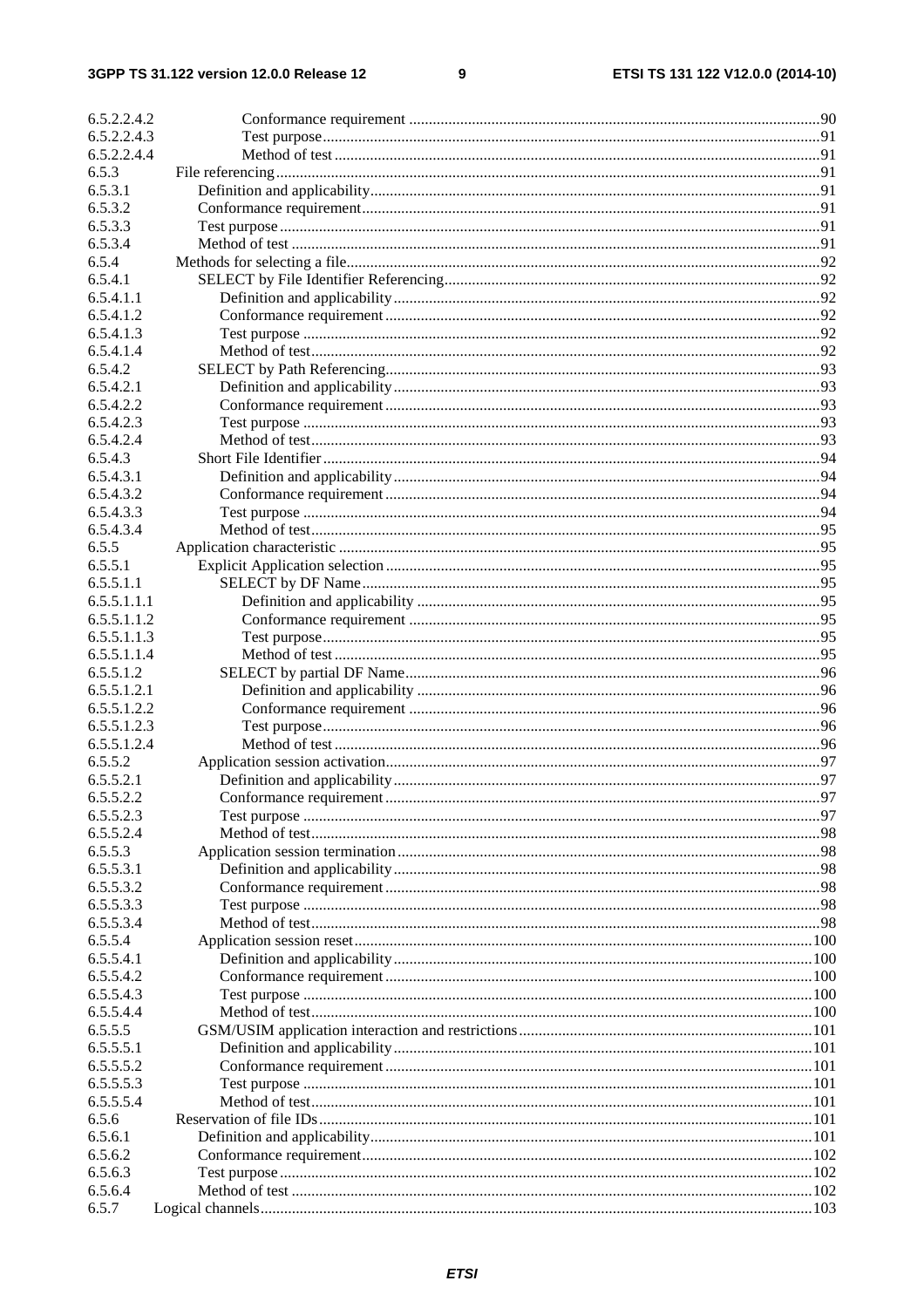| 6.5.7.1                |  |
|------------------------|--|
| 6.5.7.2                |  |
| 6.5.7.3                |  |
| 6.5.7.4                |  |
| 6.5.7.5                |  |
| 6.5.7.6                |  |
| 6.5.7.7                |  |
| 6.5.7.8                |  |
| 6.6                    |  |
| 6.6.1                  |  |
| 6.6.1.1                |  |
| 6.6.1.2                |  |
| 6.6.1.3                |  |
| 6.6.1.4                |  |
| 6.6.2                  |  |
| 6.6.2.1                |  |
| 6.6.2.2                |  |
| 6.6.2.3                |  |
| 6.6.2.4                |  |
| 6.6.3                  |  |
| 6.6.3.1                |  |
| 6.6.3.2                |  |
| 6.6.3.3                |  |
| 6.6.3.4                |  |
| 6.6.4                  |  |
| 6.6.4.1                |  |
| 6.6.4.2                |  |
| 6.6.4.3                |  |
| 6.6.4.4                |  |
| 6.6.5                  |  |
| 6.6.5.1                |  |
| 6.6.5.2                |  |
| 6.6.5.3                |  |
| 6.6.5.4                |  |
| 6.7                    |  |
| 6.7.1                  |  |
| 6.7.1.1                |  |
| 6.7.1.2                |  |
| 6.7.1.3                |  |
| 6.7.1.4                |  |
| 6.7.2                  |  |
| 6.7.2.1                |  |
| 6.7.2.1.1              |  |
| 6.7.2.1.2              |  |
| 6.7.2.1.3              |  |
| 6.7.2.1.4              |  |
| 6.7.2.2                |  |
| 6.7.2.2.1              |  |
| 6.7.2.2.2              |  |
| 6.7.2.2.3              |  |
| 6.7.2.2.4              |  |
| 6.7.3.1                |  |
| 6.7.3.2                |  |
| 6.8.1.1.3              |  |
| 6.8.1.1.4              |  |
| 6.8                    |  |
|                        |  |
| 6.8.1<br>6.8.1.1       |  |
| 6.8.1.1.1              |  |
| 6.8.1.1.2              |  |
|                        |  |
| 6.8.1.1.3<br>6.8.1.1.4 |  |
|                        |  |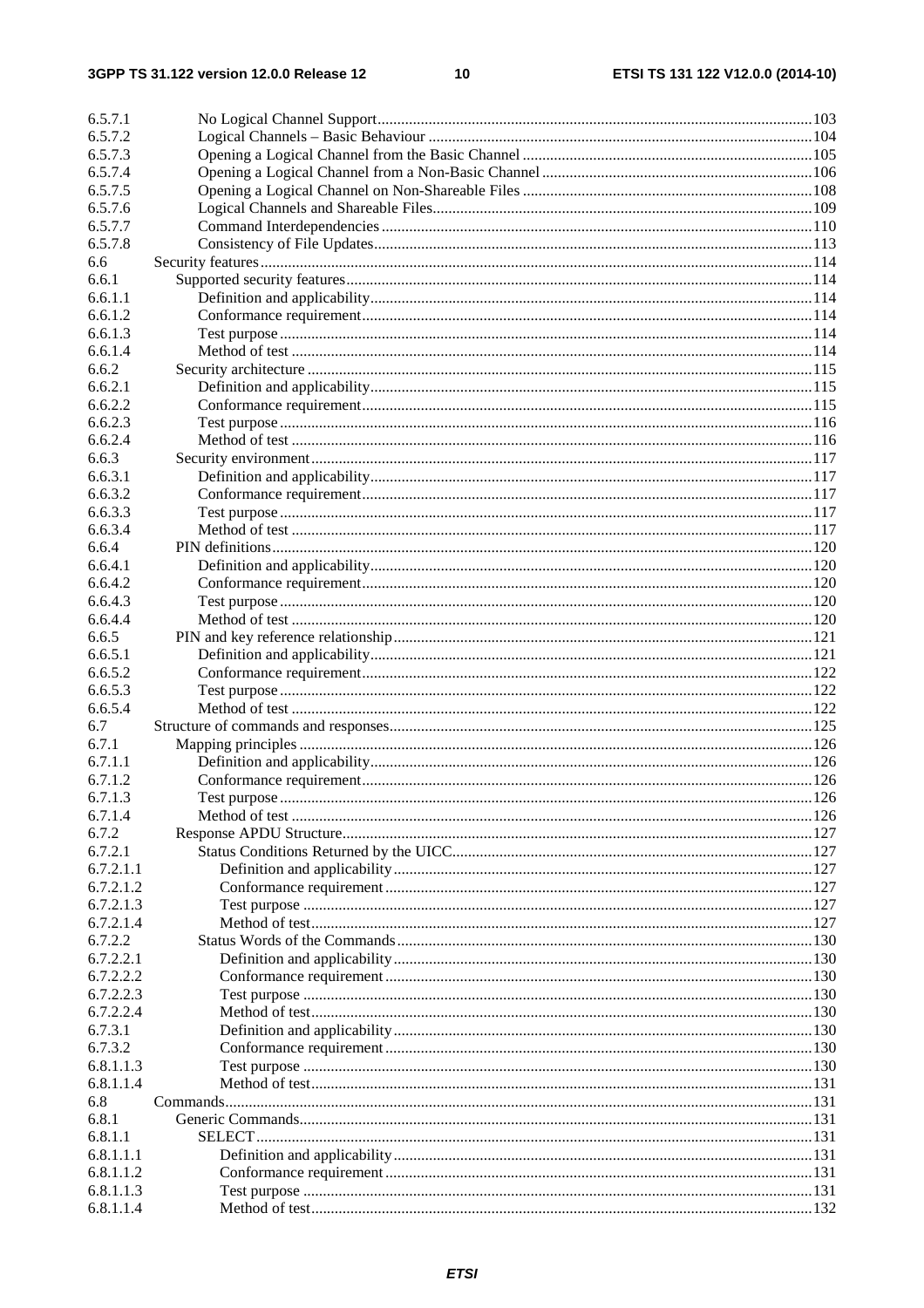#### $11$

| 6.8.1.2    |  |
|------------|--|
| 6.8.1.2.1  |  |
| 6.8.1.2.2  |  |
| 6.8.1.2.3  |  |
| 6.8.1.2.4  |  |
| 6.8.1.3    |  |
| 6.8.1.3.1  |  |
| 6.8.1.3.2  |  |
| 6.8.1.3.3  |  |
| 6.8.1.3.4  |  |
| 6.8.1.4    |  |
| 6.8.1.4.1  |  |
| 6.8.1.4.2  |  |
| 6.8.1.4.3  |  |
| 6.8.1.4.4  |  |
| 6.8.1.5    |  |
| 6.8.1.5.1  |  |
| 6.8.1.5.2  |  |
| 6.8.1.5.3  |  |
| 6.8.1.5.4  |  |
| 6.8.1.6    |  |
| 6.8.1.6.1  |  |
| 6.8.1.6.2  |  |
| 6.8.1.6.3  |  |
| 6.8.1.6.4  |  |
| 6.8.1.7    |  |
| 6.8.1.7.1  |  |
| 6.8.1.7.2  |  |
| 6.8.1.7.3  |  |
| 6.8.1.7.4  |  |
| 6.8.1.8    |  |
| 6.8.1.8.1  |  |
| 6.8.1.8.2  |  |
| 6.8.1.8.3  |  |
| 6.8.1.8.4  |  |
| 6.8.1.9    |  |
| 6.8.1.9.1  |  |
| 6.8.1.9.2  |  |
| 6.8.1.9.3  |  |
| 6.8.1.9.4  |  |
| 6.8.1.10   |  |
| 6.8.1.10.1 |  |
| 6.8.1.10.2 |  |
| 6.8.1.10.3 |  |
| 6.8.1.10.4 |  |
| 6.8.1.11   |  |
| 6.8.1.11.1 |  |
| 6.8.1.11.2 |  |
| 6.8.1.11.3 |  |
| 6.8.1.11.4 |  |
| 6.8.1.12   |  |
| 6.8.1.12.1 |  |
| 6.8.1.12.2 |  |
| 6.8.1.12.3 |  |
| 6.8.1.12.4 |  |
| 6.8.1.13   |  |
| 6.8.1.13.1 |  |
| 6.8.1.13.2 |  |
| 6.8.1.13.3 |  |
| 6.8.1.13.4 |  |
| 6.8.1.14   |  |
| 6.8.1.14.1 |  |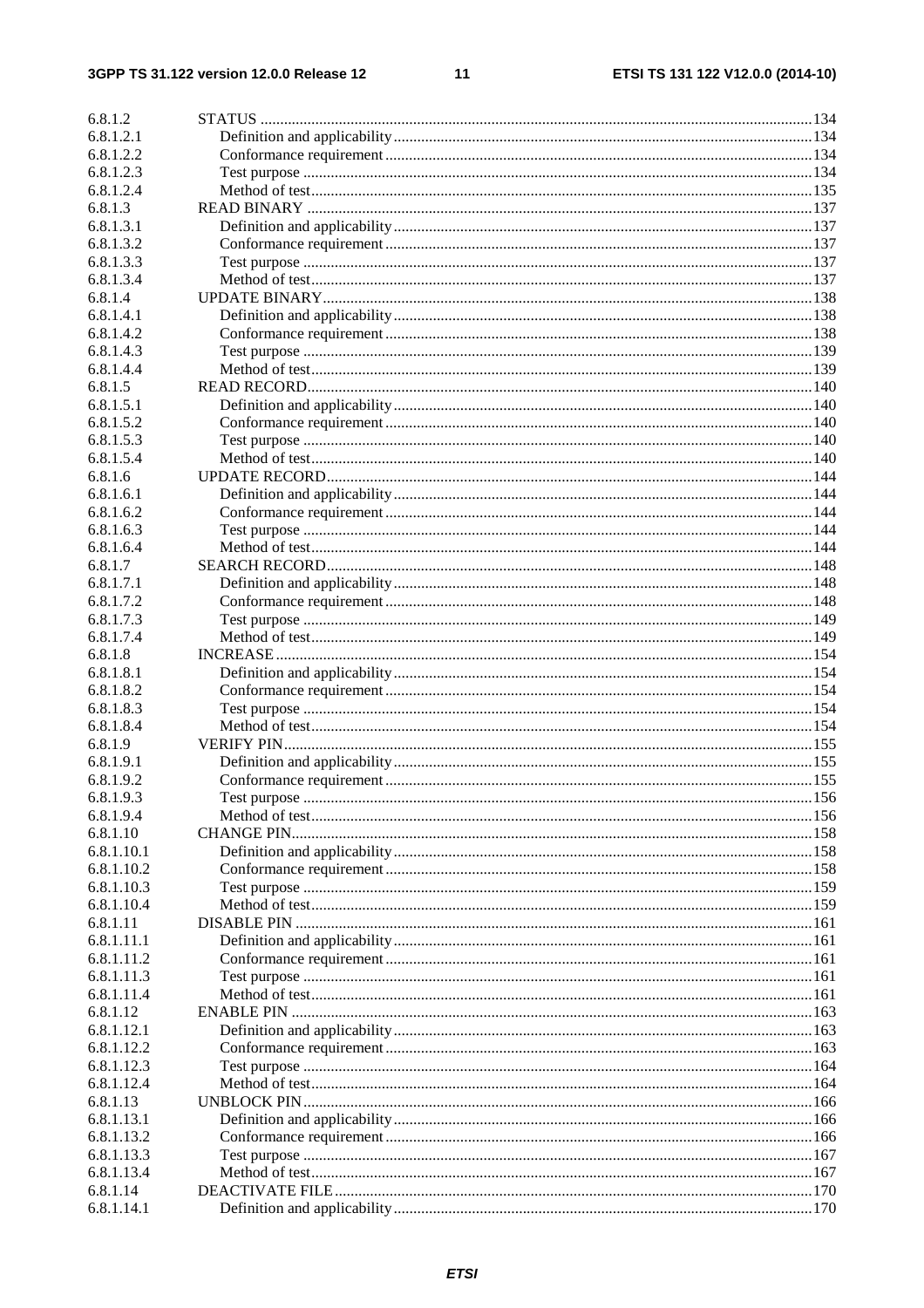$12$ 

| 6.8.1.14.2               |  |
|--------------------------|--|
| 6.8.1.14.3               |  |
| 6.8.1.14.4               |  |
| 6.8.1.15                 |  |
| 6.8.1.15.1               |  |
| 6.8.1.15.2               |  |
| 6.8.1.15.3               |  |
| 6.8.1.15.4               |  |
| 6.8.1.16                 |  |
| 6.8.1.16.1               |  |
| 6.8.1.16.2               |  |
| 6.8.1.16.3               |  |
| 6.8.1.16.4               |  |
| 6.8.1.17                 |  |
| 6.8.1.17.1               |  |
| 6.8.1.17.2               |  |
| 6.8.1.17.3               |  |
| 6.8.1.17.4               |  |
| 6.8.1.18                 |  |
| 6.8.1.18.1               |  |
| 6.8.1.18.2               |  |
| 6.8.1.18.3<br>6.8.1.18.4 |  |
| 6.8.2                    |  |
| 6.8.2.1                  |  |
| 6.8.2.1.1                |  |
| 6.8.2.1.2                |  |
| 6.8.2.1.3                |  |
| 6.8.2.1.4                |  |
| 6.8.2.2                  |  |
| 6.8.2.2.1                |  |
| 6.8.2.2.2                |  |
| 6.8.2.2.3                |  |
| 6.8.2.2.4                |  |
| 6.8.2.3                  |  |
| 6.8.2.3.1                |  |
| 6.8.2.3.2                |  |
| 6.8.2.3.3                |  |
| 6.8.2.3.4                |  |
| 6.8.2.4                  |  |
| 6.8.2.4.1                |  |
| 6.8.2.4.2                |  |
| 6.8.2.4.3                |  |
| 6.8.2.4.4                |  |
| 6.9                      |  |
| 6.9.1<br>6.9.1.1         |  |
| 6.9.1.1.1                |  |
| 6.9.1.1.2                |  |
| 6.9.1.1.3                |  |
| 6.9.1.1.4                |  |
| 6.10                     |  |
| 6.10.1                   |  |
| 6.10.2                   |  |
| 6.10.3                   |  |
| 6.10.4                   |  |
| 7                        |  |
| 7.1                      |  |
| 7.1.1                    |  |
| 7.1.2                    |  |
| 7.1.3                    |  |
|                          |  |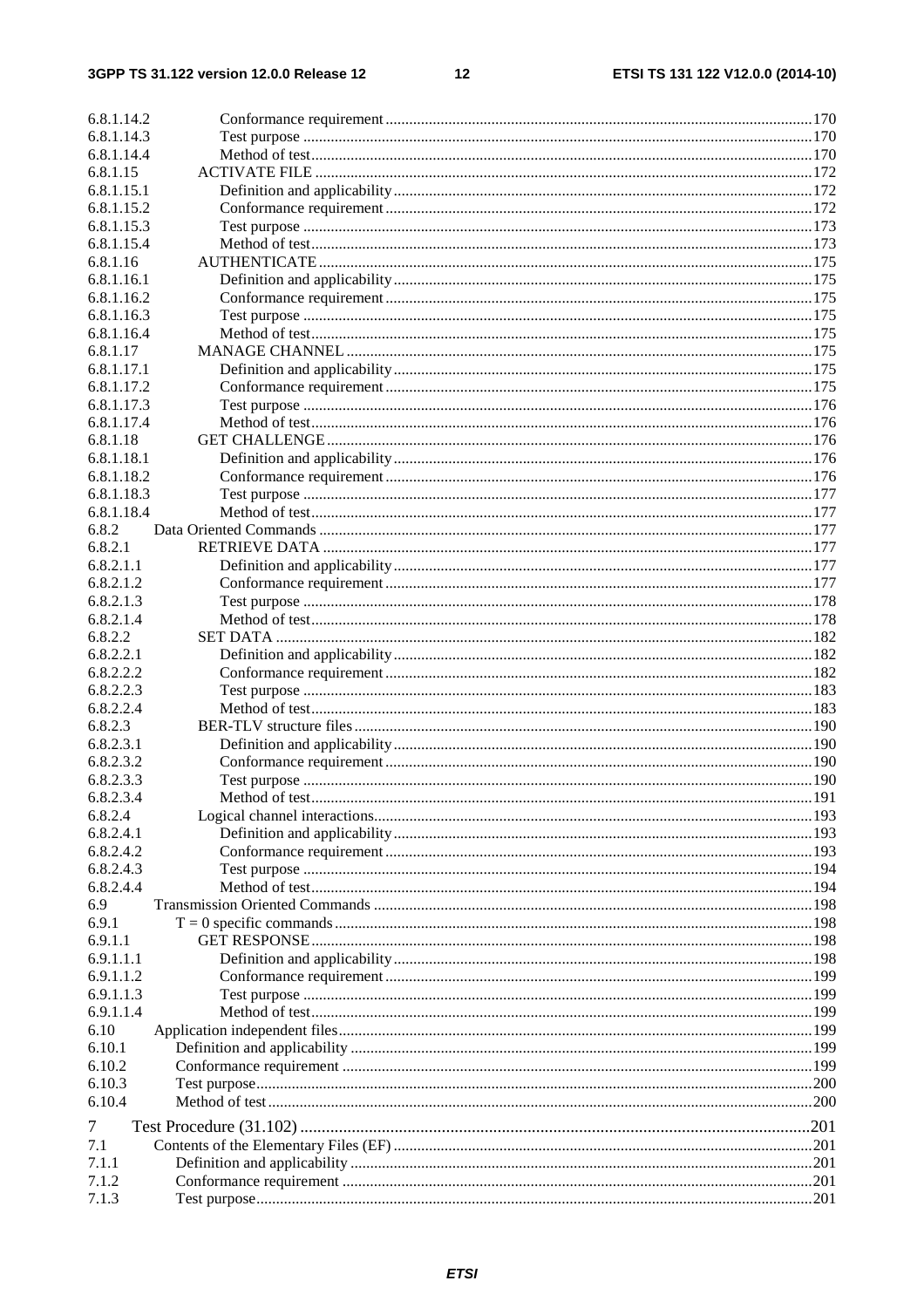#### $13$

| 7.1.4                  |                               |  |
|------------------------|-------------------------------|--|
| 7.2                    |                               |  |
| 7.2.1                  |                               |  |
| 7.2.2                  |                               |  |
| 7.2.3                  |                               |  |
| 7.2.4                  |                               |  |
| 7.3                    |                               |  |
| 7.3.1                  |                               |  |
| 7.3.1.1                |                               |  |
| 7.3.1.2                |                               |  |
| 7.3.1.3                |                               |  |
| 7.3.1.4                |                               |  |
| 7.3.2                  |                               |  |
| 7.3.2.1                |                               |  |
| 7.3.2.1.1              |                               |  |
| 7.3.2.1.2              |                               |  |
| 7.3.2.1.3              |                               |  |
| 7.3.2.1.4              |                               |  |
| 7.3.2.2                |                               |  |
| 7.3.2.2.1              |                               |  |
|                        |                               |  |
| 7.3.2.2.2<br>7.3.2.2.3 |                               |  |
|                        |                               |  |
| 7.3.2.2.4              |                               |  |
| 7.4                    |                               |  |
| 8                      |                               |  |
| 8.1                    |                               |  |
| 8.1.1                  |                               |  |
| 8.1.1.1                |                               |  |
| 8.1.1.2                |                               |  |
| 8.1.1.3                |                               |  |
| 8.1.1.4                |                               |  |
| 8.2                    |                               |  |
| 8.2.1                  |                               |  |
| 8.2.1.1                |                               |  |
| 8.2.1.2                |                               |  |
| 8.2.1.3                |                               |  |
| 8.2.1.4                |                               |  |
| 8.2.2                  |                               |  |
| 8.2.2.1                |                               |  |
| 8.2.2.2                |                               |  |
| 8.2.2.3                |                               |  |
| 8.2.2.4                |                               |  |
| 8.2.3                  |                               |  |
| 8.2.3.1                |                               |  |
| 8.2.3.2                |                               |  |
| 8.2.3.3                |                               |  |
| 8.2.3.4                |                               |  |
| 8.3                    |                               |  |
| 8.3.1                  |                               |  |
| 8.3.2                  |                               |  |
| 8.3.3                  |                               |  |
| 8.3.4                  |                               |  |
| 8.4                    |                               |  |
| 8.4.1                  |                               |  |
| 8.4.1.1                |                               |  |
| 8.4.1.2                |                               |  |
| 8.4.1.3                |                               |  |
| 8.4.1.4                |                               |  |
|                        |                               |  |
|                        | <b>Annex A (informative):</b> |  |
|                        |                               |  |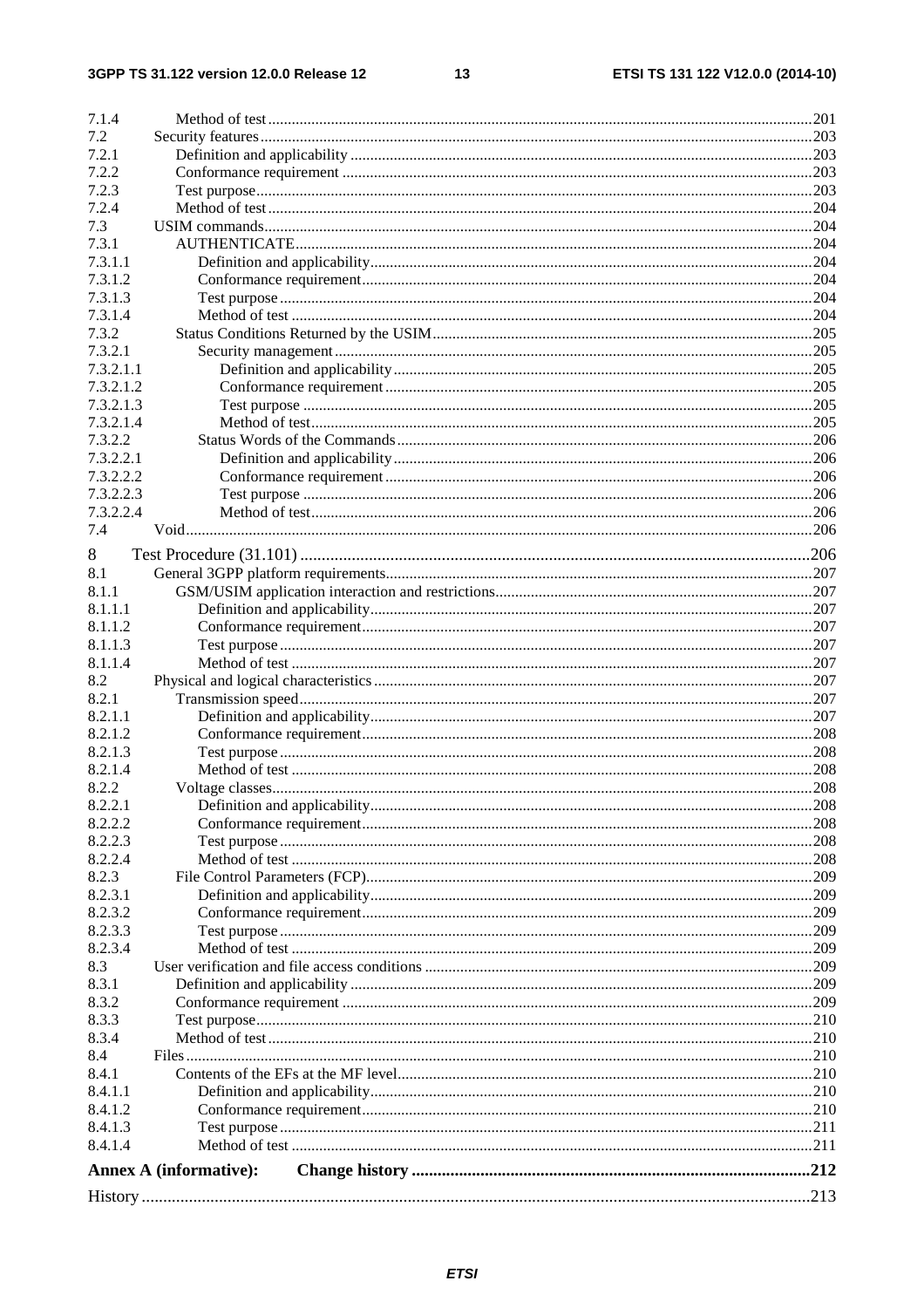# Foreword

This Technical Specification has been produced by the 3<sup>rd</sup> Generation Partnership Project (3GPP).

The contents of the present document are subject to continuing work within the TSG and may change following formal TSG approval. Should the TSG modify the contents of the present document, it will be re-released by the TSG with an identifying change of release date and an increase in version number as follows:

Version x.y.z

where:

- x the first digit:
	- 1 presented to TSG for information;
	- 2 presented to TSG for approval;
	- 3 or greater indicates TSG approved document under change control.
- y the second digit is incremented for all changes of substance, i.e. technical enhancements, corrections, updates, etc.
- z the third digit is incremented when editorial only changes have been incorporated in the document.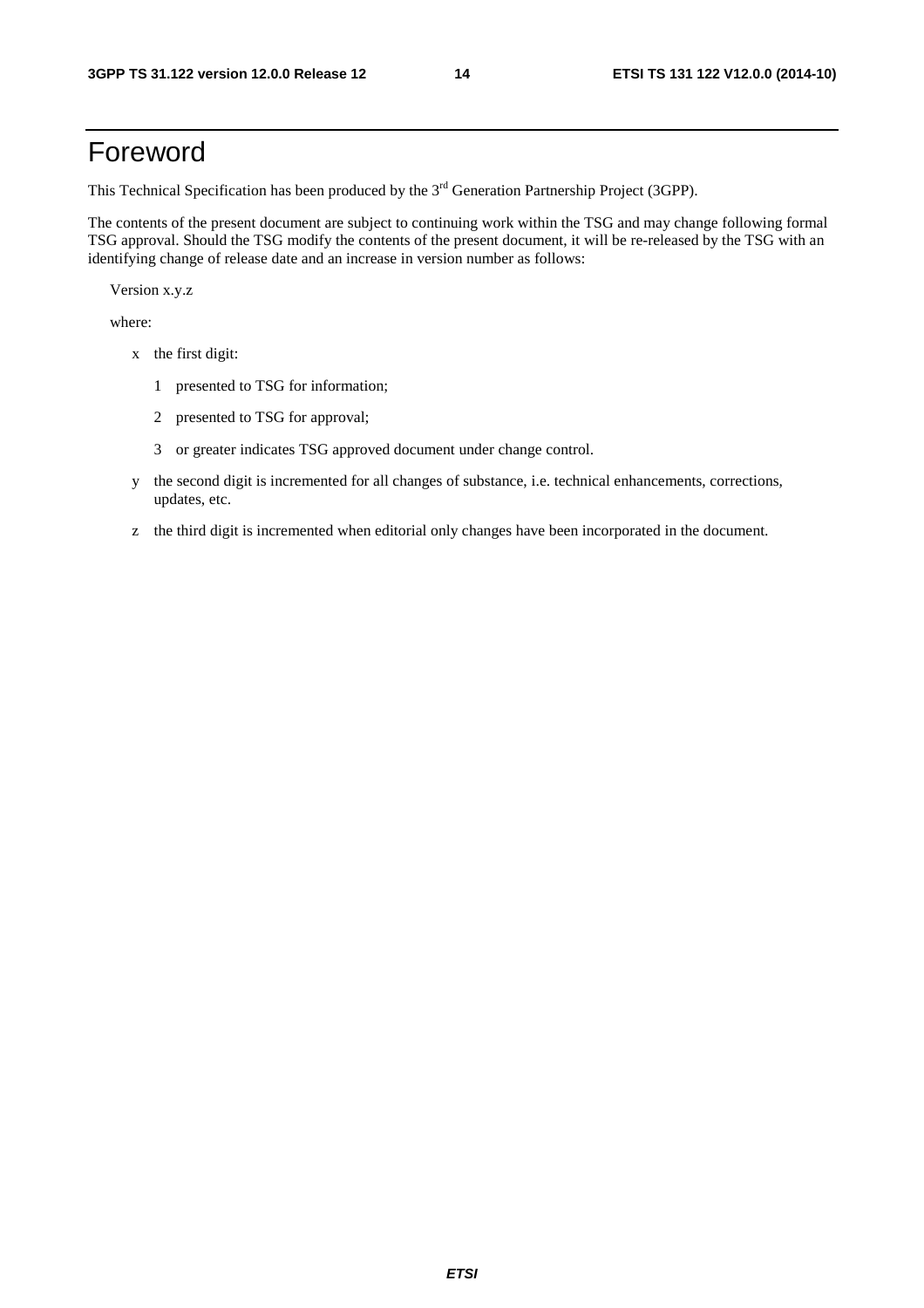### 1 Scope

The present document provides the Conformance Test Specification for a Universal IC Card (UICC) defined in TS 31.101 [2] with Universal Subscriber Identity Module (USIM) defined in TS 31.102 [3].

# 2 Normative References

The following documents contain provisions, which through reference in this text, constitute provisions of the present document.

- References are either specific (identified by date of publication, edition number, version number, etc.) or non-specific.
- For a specific reference, subsequent revisions do not apply.
- For a non-specific reference to a non-3GPP document, the latest version applies.
- For a non-specific reference to a 3GPP document, the latest version in the same release as the implementation release of the UICC under test applies.
- [1] ETSI TS 102 221: "UICC-Terminal Interface; Physical and Logical Characteristics".
- [2] 3GPP TS 31.101: "UICC-Terminal Interface; Physical and Logical Characteristics".
- [3] 3GPP TS 31.102: "Characteristics of the USIM application".
- [4] ISO/IEC 7816-1: "Identification cards Integrated circuit(s) cards with contacts, Part 1: Physical characteristics".
- [5] ISO/IEC 7816-2: "Identification cards Integrated circuit cards Part 2: Card with contacts Dimensions and locations of the contacts".
- [6] ISO/IEC 7816-3: "Identification cards Integrated circuit(s) cards with contacts, Part 3: Electronic signals and transmission protocols".
- [7] ISO/IEC 7816-4: "Identification cards Integrated circuit cards Part 4: Organization, security and commands for interchange".
- [8] Void
- [9] Void
- [10] Void
- [11] Void
- [12] ISO/IEC 7811-1: "Identification cards Recording technique Part 1: Embossing"
- [13] Void
- [14] 3GPP TS 11.11: "Digital cellular telecommunications system (Phase 2+); Specification of the Subscriber Identity Module - Mobile Equipment (SIM - ME) interface".
- [15] ETSI TS 101 220: "Smart cards; ETSI numbering system for telecommunication application providers".
- [16] ETSI TS 102 221 Release 99: "UICC-Terminal Interface; Physical and Logical Characteristics".
- [17] ETSI TS 102 221 Release 4: "UICC-Terminal Interface; Physical and Logical Characteristics".
- [18] ETSI TS 102 221 Release 5: "UICC-Terminal Interface; Physical and Logical Characteristics".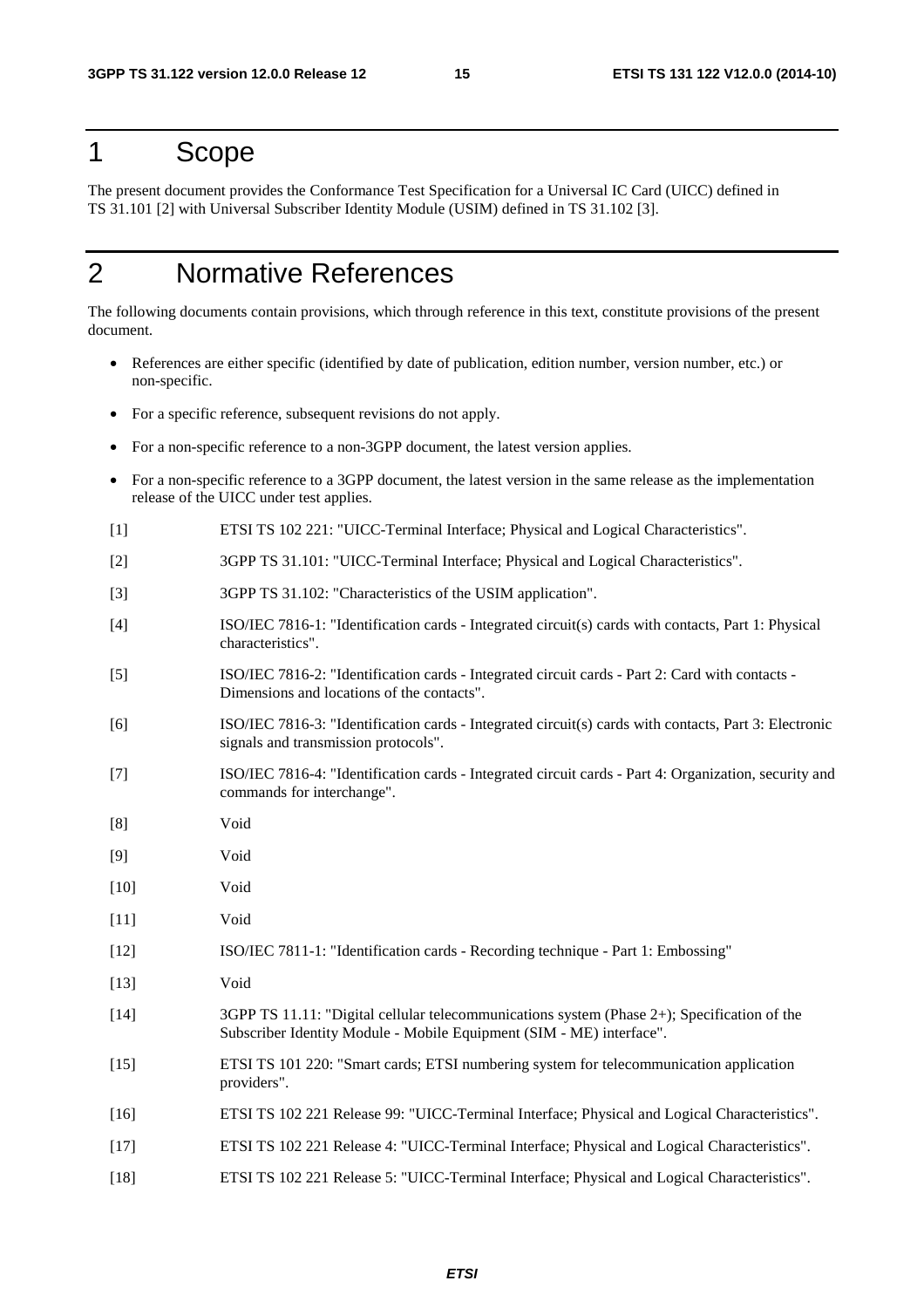[19] ISO/IEC 9646-7 (1995): "Information technology - Open Systems Interconnection - Conformance testing methodology and framework - Part 7: Implementation Conformance Statements".

## 3 Definitions, symbols, abbreviations and coding

### 3.1 Definitions

For the purposes of the present document, the following definitions apply in addition to the terms defined in TS 102.221 [1] and TS 31.102 [3].

**Implementation Conformance Statement (ICS):** A statement made by the supplier of an implementation or system claimed to conform to a given specification, stating which capabilities have been implemented. The ICS can take several forms: protocol ICS, profile ICS, profile specific ICS, information object ICS, etc.

**ICS proforma:** A document, in the form of a questionnaire, which when completed for an implementation or system becomes an ICS.

### 3.2 Symbols

For the purposes of the present document, the following symbols apply:

| te              | fall time             |
|-----------------|-----------------------|
| t <sub>R</sub>  | rise time             |
| V <sub>IH</sub> | Input Voltage (high)  |
| $V_{II}$        | Input Voltage (low)   |
| $V_{OH}$        | Output Voltage (high) |
| $V_{OL}$        | Output Voltage (low)  |

### 3.3 Abbreviations

For the purposes of the present document, the following abbreviations apply:

| <b>CRn</b>  | Conformance Requirement 'n'          |
|-------------|--------------------------------------|
| <b>IUT</b>  | <b>Implementation Under Test</b>     |
| МE          | Mobile Equipment                     |
| TS          | <b>Test Specification</b>            |
| <b>UICC</b> | Universal Integrated Circuit Card    |
| <b>USIM</b> | Universal Subscriber Identity Module |

### 3.4 Coding Conventions

The following coding conventions apply to the present document:

All lengths are presented in bytes, unless otherwise stated. Each byte is represented by bit b8 to b1, where b8 is the most significant bit (MSB) and b1 is the least significant bit (LSB). In each representation, the leftmost bit is the MSB.

### 3.5 Applicability

### 3.5.1 Applicability of the present document

The present document applies to a UICC which supports one or more USIMs.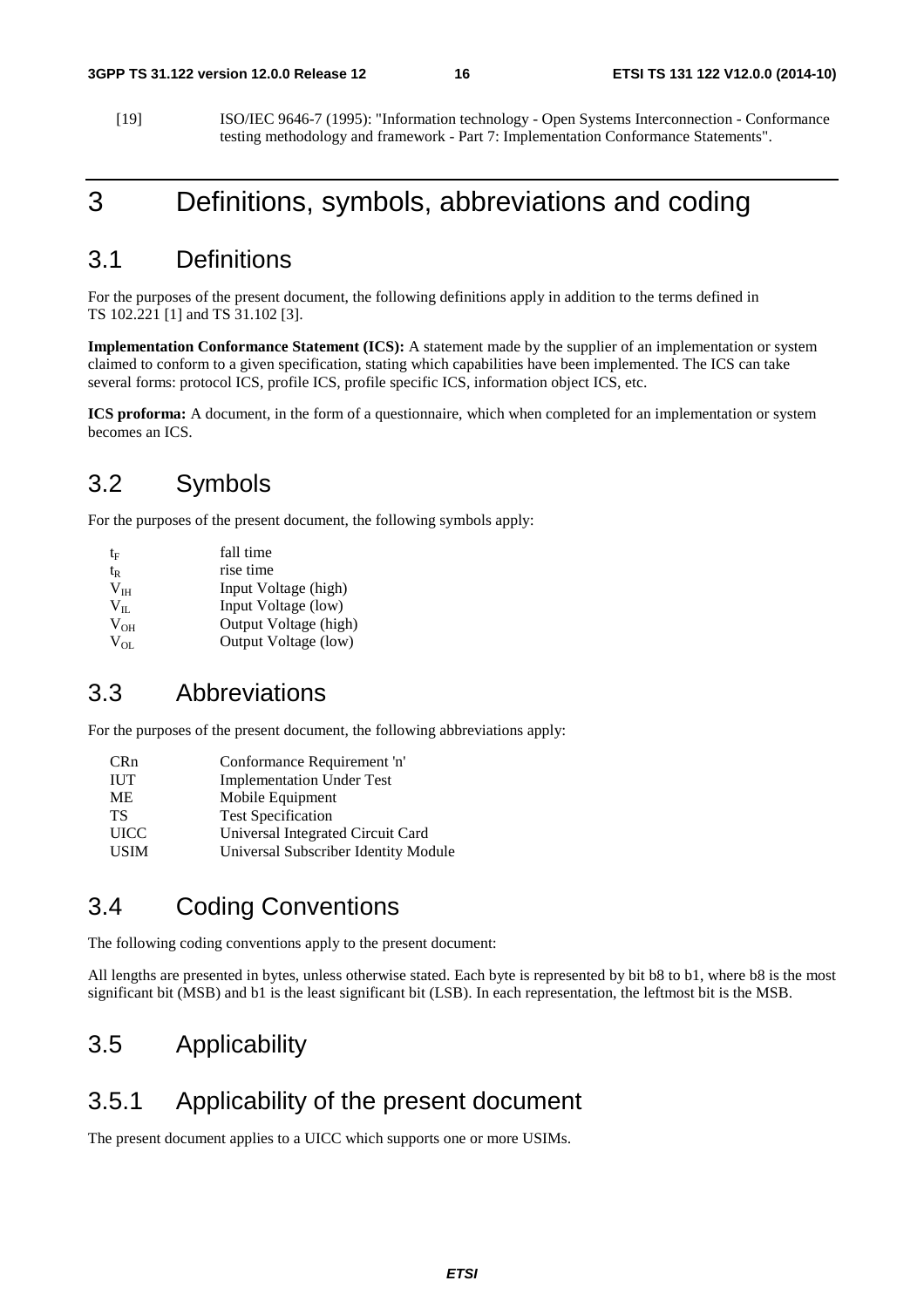### 3.5.2 Applicability to the UICC

The applicability to a UICC supporting one or more USIMs is specified in table B.1, unless otherwise specified in the specific clause.

### 3.5.3 Applicability of the individual tests

Table B.1 lists the optional, conditional or mandatory features for which the supplier of the implementation states the support. As pre-condition the supplier of the implementation shall state the support of possible options in table A.1.

The "Release XY UICC" columns shows the status of the entries as follows:

The following notations, defined in ISO/IEC 9646-7 [19], are used for the status column:

| M        | mandatory - the capability is required to be supported.                                                                                                                                                                                                                                                                                                                                       |
|----------|-----------------------------------------------------------------------------------------------------------------------------------------------------------------------------------------------------------------------------------------------------------------------------------------------------------------------------------------------------------------------------------------------|
| $\Omega$ | optional - the capability may be supported or not.                                                                                                                                                                                                                                                                                                                                            |
| N/A      | not applicable - in the given context, it is impossible to use the capability.                                                                                                                                                                                                                                                                                                                |
| X        | prohibited (excluded) - there is a requirement not to use this capability in the given context.                                                                                                                                                                                                                                                                                               |
| O.i      | qualified optional - for mutually exclusive or selectable options from a set. "i" is an integer which<br>identifies an unique group of related optional items and the logic of their selection which is<br>defined immediately following the table.                                                                                                                                           |
| Ci       | conditional - the requirement on the capability ("M", "O", "X" or "N/A") depends on the support<br>of other optional or conditional items. "i" is an integer identifying an unique conditional status<br>expression which is defined immediately following the table. For nested conditional expressions,<br>the syntax "IF  THEN (IF  THEN  ELSE) ELSE " shall be used to avoid ambiguities. |

#### References to items

For each possible item answer (answer in the support column) there exists a unique reference, used, for example, in the conditional expressions. It is defined as the table identifier, followed by a solidus character "/", followed by the item number in the table. If there is more than one support column in a table, the columns shall be discriminated by letters (a, b, etc.), respectively.

EXAMPLE: A.1/4 is the reference to the answer of item 4 in table A.1.

### 3.5.4 Applicability of conformance requirements

All conformance requirements are annotated with their applicability. This clause defines the notation used.

The basic notation is as follows:

(DefinedRelease) ReleaseRange: Options

The components of the notation are as follows: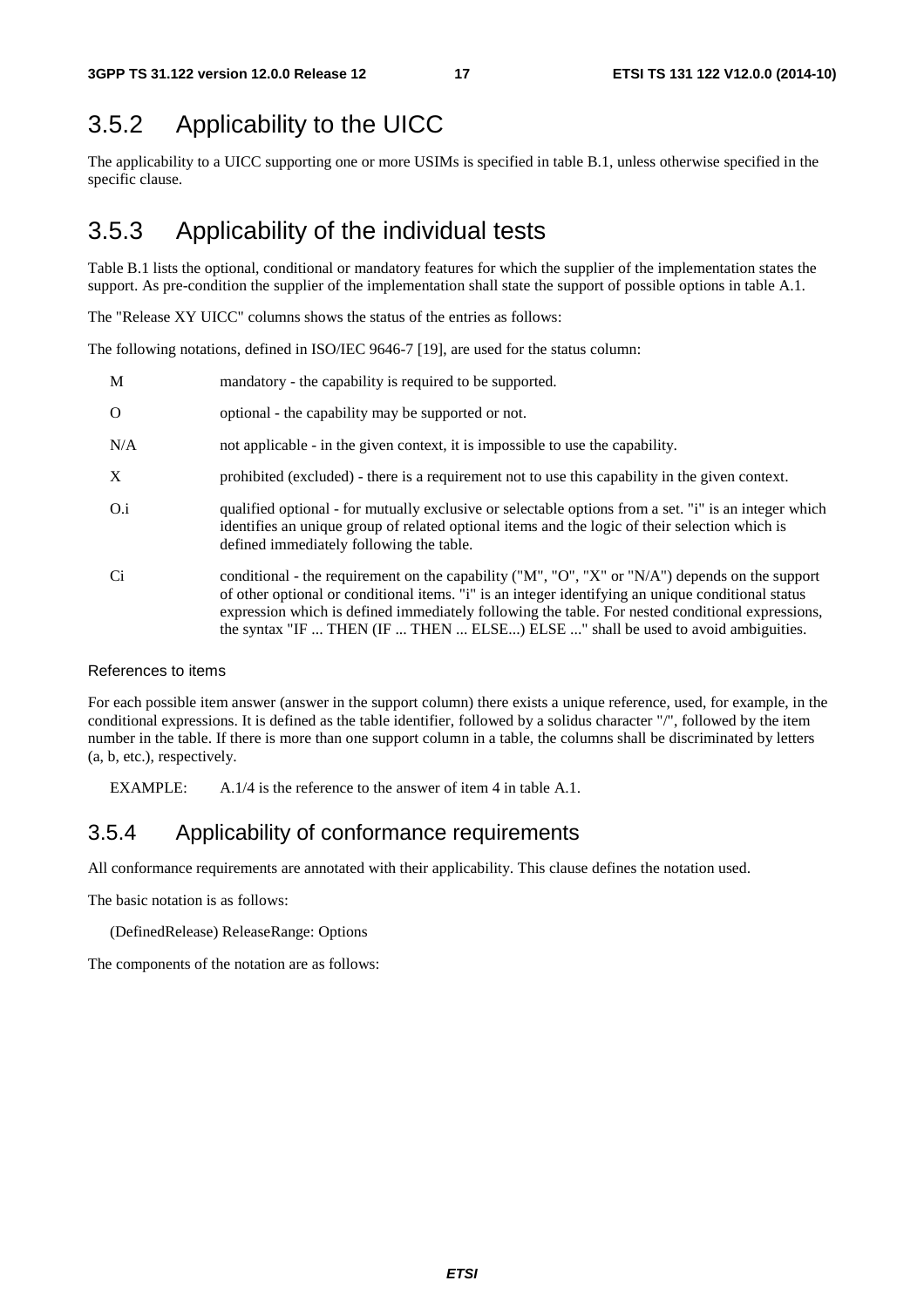| <b>Component</b>      | <b>Content</b>                                                                                                   | <b>Example content</b> |
|-----------------------|------------------------------------------------------------------------------------------------------------------|------------------------|
| <b>DefinedRelease</b> | Contains a single release.                                                                                       | R99                    |
|                       | Optional (along with the surrounding parentheses).                                                               | Rel-6                  |
|                       | If present, it indicates the release of the core                                                                 |                        |
|                       | specification in which the conformance requirement was                                                           |                        |
|                       | first defined. This is intended for conformance                                                                  |                        |
|                       | requirements which were defined in a certain release of                                                          |                        |
|                       | the core specification but for which tests were not                                                              |                        |
|                       | introduced into this document until a later release.                                                             |                        |
|                       | If absent, this indicates that the conformance                                                                   |                        |
|                       | requirement was introduced in the first release                                                                  |                        |
|                       | contained in ReleaseRange.                                                                                       | R99                    |
| ReleaseRange          | Contains a single release or a range of releases. An<br>ellipsis () in the right-hand part indicates the current | R99 - Rel-5            |
|                       | release of this document.                                                                                        | $Rel-6 - $             |
|                       | Optional; but at least one of ReleaseRange and Options                                                           |                        |
|                       | must be present.                                                                                                 |                        |
|                       | If present, it indicates the range of releases for which                                                         |                        |
|                       | the conformance requirement is tested.                                                                           |                        |
|                       | If absent, it is equivalent to "R99 - ".                                                                         |                        |
| Options               | A comma-separated list containing at least one of the                                                            | O LOG CHANS            |
|                       | options in table A.1.                                                                                            |                        |
|                       | Optional (along with the preceding colon); but at least                                                          | O_LOG_CHANS,           |
|                       | one of ReleaseRange and Options must be present.                                                                 | O_SHAREABLE            |
|                       | If present, this indicates that the conformance                                                                  |                        |
|                       | requirement is only applicable to UICCs supporting all of                                                        |                        |
|                       | the specified options.                                                                                           |                        |
|                       | If absent, this indicates that the conformance                                                                   |                        |
|                       | requirement applies to all UICCs.                                                                                |                        |

An additional shortcut notation for "R99 - …" is specified: "M". This indicates that the conformance requirement is mandatory for all UICCs of all releases.

Examples of the notation are as follows:

| <b>Example</b>     | <b>Meaning</b>                                                    |
|--------------------|-------------------------------------------------------------------|
| $(Rel-4) Rel-6 - $ | Conformance requirement introduced in ReI-4, but not tested until |
| O LOG CHANS        | Rel-6, where it is only applicable if O_LOG_CHANS is supported.   |
| $(Rel-4) Rel-6 - $ | Conformance requirement introduced in Rel-4, but not tested until |
| O LOG CHANS.       | Rel-6, where it is only applicable if O_LOG_CHANS and             |
| O_SHAREABLE        | O_SHAREABLE are supported.                                        |
| $Rel-6 - $         | Conformance requirement introduced in Rel-6, where it is only     |
| O LOG CHANS        | applicable if O_LOG_CHANS is supported.                           |
| $Rel-6 - $         | Conformance requirement introduced in Rel-6, where it is only     |
| O LOG CHANS,       | applicable if O_LOG_CHANS and O_SHAREABLE are supported.          |
| O SHAREABLE        |                                                                   |
| R99 - Rel-5        | Mandatory for all UICCs from R99 to Rel-5.                        |
| $Rel-6 - $         | Mandatory for all UICCs from all releases up to and including the |
|                    | current release of this document.                                 |
| O MONO APP         | Applies to all releases, but only applicable if O_MONO_APP is     |
|                    | supported by the UICC.                                            |
| М                  | Mandatory for all releases; equivalent to "R99 - ".               |

### 3.6 Table of optional features

Support of several features is optional, release dependent or configuration dependent for the UICC. However, if a UICC states conformance with a specific 3GPP release, it is mandatory for the UICC to support all mandatory functions of that release, as stated in table A.1.

The "Option defined in Releases" column indicates the releases of the relevant core specification(s) in which the option is defined.

The supplier of the implementation shall state the support of possible options in table A.1.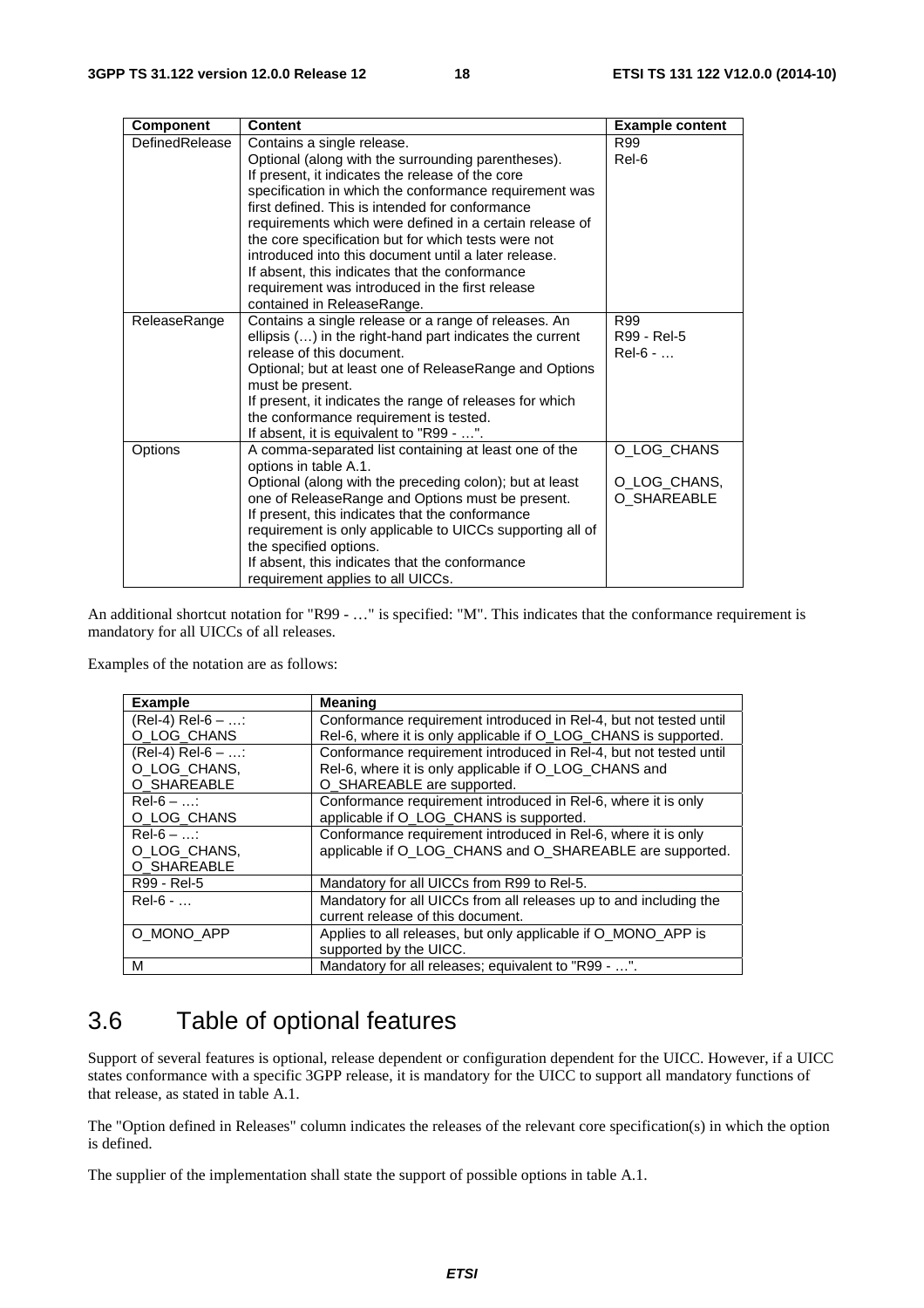A supplier may choose to use a single UICC and reconfigure it as required for each test; or may choose to use a number of UICCs which are based on the same platform but are configured differently. The supplier shall state the chosen solution and in the latter case shall confirm usage of identical platforms.

| Option                                               | <b>Status</b> | Option defined in | <b>Support</b> | <b>Mnemonic</b>     |
|------------------------------------------------------|---------------|-------------------|----------------|---------------------|
|                                                      |               | <b>Releases</b>   |                |                     |
| <b>ID-1 UICC</b>                                     | O.1           | R99               |                | O_ID1_UICC          |
| Plug-in UICC                                         | O.1           | R99               |                | O_PLUG_IN_UICC      |
| Type 1 (i.e. UICC which always enters the negotiable | O.2           | R99               |                | O_TYPE_1            |
| mode after a warm reset)                             |               |                   |                |                     |
| Type 2 (UICC which always enters the specific mode   | O.2           | R99               |                | O_TYPE_2            |
| after a warm reset)                                  |               |                   |                |                     |
| $T=0$                                                | O.3           | R99               |                | $O$ _T <sub>0</sub> |
| $T=1$                                                | O.3           | R99               |                | $O$ T <sub>1</sub>  |
| Mono application UICC                                | O.4           | R99               |                | O_MONO_APP          |
| Multi-application UICC                               | O.4           | R99               |                | O MULTI APP         |
| Single verification capable UICC                     | O.5           | R99               |                | O_SINGLE_VER        |
| Multi-verification capable UICC                      | O.5           | R99               |                | O_MULTI_VER         |
| More than one logical channel supported              | O             | Rel-4             |                | O_LOG_CHANS         |
| More than two logical channels supported             | O             | Rel-4             |                | O_LOG_CHANS_34      |
| Shareable files                                      | O             | Rel-4             |                | O_SHAREABLE         |
| Non-shareable files                                  | O             | Rel-4             |                | O NON SHAREABLE     |
| <b>GET CHALLENGE</b>                                 | O             | Rel-4             |                | O_GET_CHALLENGE     |
| Mini-UICC                                            | O.1           | Rel-6             |                | O_MINI_UICC         |
| $(F, D) = (512, 64)$                                 | O             | Rel-6             |                | O_F_D_512_64        |
| Low impedance drivers                                | O             | Rel-6             |                | O LOW IMPEDANCE     |
| <b>BER-TLV structure EFs</b>                         | O             | Rel-6             |                | O_BER_TLV_FILES     |

#### **Table A.1: Options**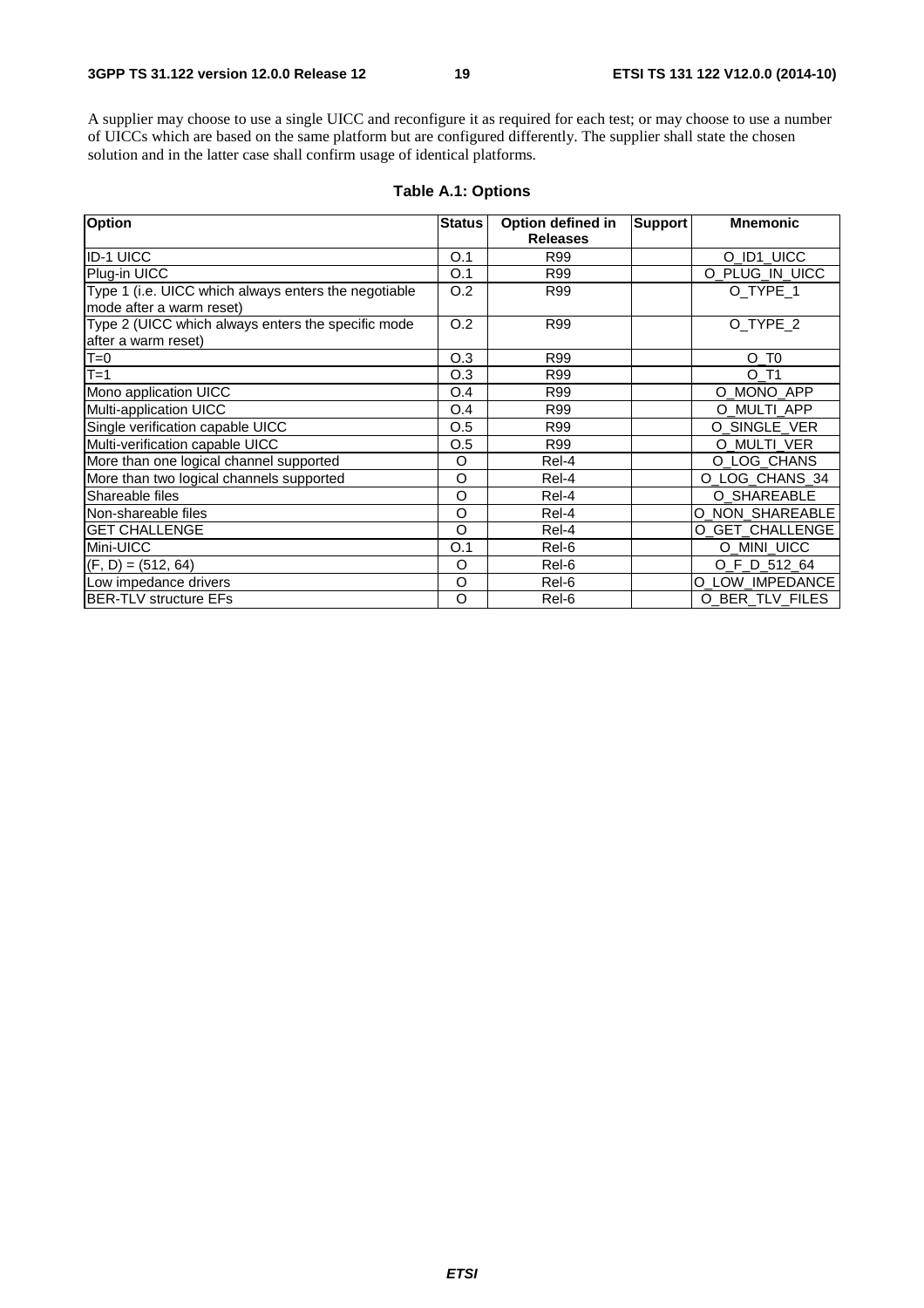# 3.7 Applicability table

### **Table B.1: Applicability of tests**

| <b>Clause</b> | <b>Description</b>                                                                  | <b>Test</b><br>procedure | <b>Tested</b><br>features<br>defined in | <b>R99</b><br><b>UICC</b> | Rel-4<br><b>UICC</b> | Rel-5<br><b>UICC</b> | Rel-6<br><b>UICC</b> | Rel-7<br><b>UICC</b>                                                                  | <b>Support</b> |
|---------------|-------------------------------------------------------------------------------------|--------------------------|-----------------------------------------|---------------------------|----------------------|----------------------|----------------------|---------------------------------------------------------------------------------------|----------------|
|               |                                                                                     |                          | <b>Release</b>                          |                           |                      |                      |                      |                                                                                       |                |
| 6.1.1         | <b>ID-1 UICC</b>                                                                    | 1                        | <b>R99</b>                              | C001                      | C001                 | C001                 | C001                 | C001                                                                                  |                |
| 6.1.2         | Plug-in UICC                                                                        | 1                        | <b>R99</b>                              | C002                      | C002                 | C <sub>002</sub>     | C <sub>002</sub>     | C002                                                                                  |                |
| 6.1.3         | Temperature range<br>for card operation                                             | 1                        | R99                                     | M                         | M                    | M                    |                      |                                                                                       |                |
|               |                                                                                     | $\overline{2}$           | Rel-6                                   |                           |                      |                      | M                    | M                                                                                     |                |
| 6.1.4         | Contacts                                                                            | N/A                      |                                         |                           |                      |                      |                      |                                                                                       |                |
| 6.1.5         | Mini-UICC                                                                           | 1                        | Rel-6                                   |                           |                      |                      | C003                 | C <sub>003</sub>                                                                      |                |
| 6.2.1.1       | Vcc - Voltage limits<br>Vcc - Idle current                                          | 1                        | <b>R99</b>                              | M                         | M                    | М                    | M                    | M                                                                                     |                |
| 6.2.1.2       | limits                                                                              | 1                        | R99                                     | M                         | M                    | M                    | M                    | M                                                                                     |                |
| 6.2.1.3       | Vcc - Current limits<br>in clk-stop-mode                                            | 1                        | <b>R99</b>                              | M                         | M                    | M                    | M                    | M                                                                                     |                |
| 6.2.2.1       | RST - Static<br>operation                                                           | 1                        | <b>R99</b>                              | M                         | M                    | M                    | M                    | M                                                                                     |                |
| 6.2.3.1       | Vpp - Static<br>operation                                                           | 1                        | <b>R99</b>                              | M                         | $\overline{M}$       | M                    | M                    | $\overline{M}$                                                                        |                |
| 6.2.4.1       | <b>CLK - Frequency</b><br>and duty cycle                                            | 1                        | <b>R99</b>                              | M                         | M                    | M                    | M                    | $\mathsf{M}% _{T}=\mathsf{M}_{T}\!\left( a,b\right) ,\ \mathsf{M}_{T}=\mathsf{M}_{T}$ |                |
| 6.2.4.2       | Voltage and current                                                                 | 1                        | <b>R99</b>                              | M                         | M                    | М                    | M                    | M                                                                                     |                |
| 6.2.5.1       | I/O - Voltage and<br>current                                                        | $\overline{1}$           | R99                                     | M                         | M                    | M                    | C018                 | C <sub>018</sub>                                                                      |                |
|               |                                                                                     | $\overline{2}$           | Rel-6                                   |                           |                      |                      | C019                 | C019                                                                                  |                |
|               |                                                                                     | $\overline{3}$           | Rel-6                                   |                           |                      |                      | C020                 | C <sub>020</sub>                                                                      |                |
| 6.3.1.1       | Supply voltage<br>switching - Supply<br>voltage classes                             | N/A                      |                                         |                           |                      |                      |                      |                                                                                       |                |
| 6.3.1.2       | Supply voltage<br>switching - Power<br>consumption of the<br><b>UICC during ATR</b> | 1                        | <b>R99</b>                              | M                         | M                    | M                    | M                    | M                                                                                     |                |
| 6.3.1.3       | Supply voltage<br>switching -<br>Application related<br>electrical parameters       | $\mathbf{1}$             | <b>R99</b>                              | $\overline{M}$            | M                    | M                    | M                    | $\overline{M}$                                                                        |                |
| 6.3.2.1       | ATR - Major<br>capabilities                                                         | 1                        | <b>R99</b>                              | $\overline{M}$            | M                    | M                    | M                    | $\overline{M}$                                                                        |                |
| 6.3.2.2       | <b>ATR - Speed</b><br>enhancement                                                   | 1                        | <b>R99</b>                              | M                         | M                    | M                    | M                    | M                                                                                     |                |
| 6.3.2.3       | Global Interface<br>bytes                                                           | 1                        | Rel-6                                   |                           |                      |                      | M                    | $\overline{\mathsf{M}}$                                                               |                |
| 6.3.3         | PPS procedure                                                                       | 1                        | <b>R99</b>                              |                           |                      |                      | M                    | M                                                                                     |                |
| 6.3.4         | Reset procedures                                                                    | 1                        | <b>R99</b>                              | M                         | M                    | М                    | M                    | M                                                                                     |                |
|               |                                                                                     | $\overline{2}$           | R99                                     |                           |                      |                      | M                    | M                                                                                     |                |
|               |                                                                                     | $\overline{3}$           | <b>R99</b>                              |                           |                      |                      | C004                 | C004                                                                                  |                |
|               |                                                                                     | $\overline{4}$           | R99                                     |                           |                      |                      | C005                 | C005                                                                                  |                |
| 6.3.5         | Clock stop mode                                                                     | $\mathbf{1}$             | <b>R99</b>                              | M                         | M                    | M                    | M                    | M                                                                                     |                |
| 6.3.6         | Bit/character<br>duration and<br>sampling time                                      | N/A                      |                                         |                           |                      |                      |                      |                                                                                       |                |
| 6.3.7         | Error handling                                                                      | $\mathbf{1}$             | <b>R99</b>                              | M                         | M                    | M                    | M                    | M                                                                                     |                |
| 6.3.8         | Compatibility                                                                       | N/A                      |                                         |                           |                      |                      |                      |                                                                                       |                |
| 6.4.1         | <b>Physical Layer</b>                                                               | N/A                      |                                         |                           |                      |                      |                      |                                                                                       |                |
| 6.4.2.1       | <b>Character Frame</b>                                                              | 1                        | <b>R99</b>                              | M                         | M                    | M                    | M                    | M                                                                                     |                |
| 6.4.2.2       | Transmission<br>Protocol T=0                                                        | 1                        | <b>R99</b>                              | C006                      | C006                 | C006                 | C006                 | C006                                                                                  |                |
| 6.4.2.3.      | $T=1$ - Information                                                                 | 1                        | <b>R99</b>                              | C007                      | C007                 | C007                 | C007                 | C007                                                                                  |                |
| $1.1$         | field size                                                                          |                          |                                         |                           |                      |                      |                      |                                                                                       |                |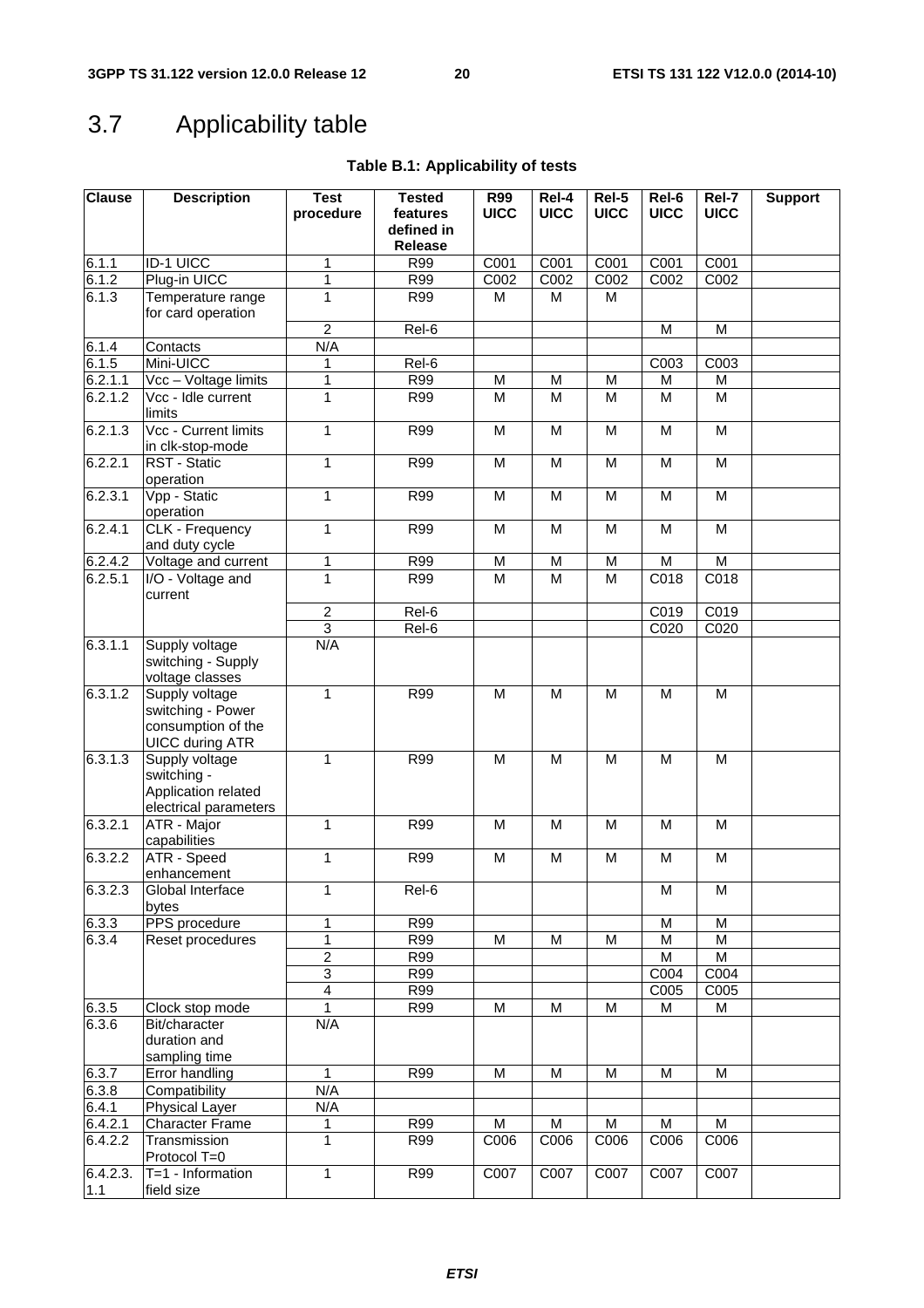| <b>Clause</b>               | <b>Description</b>                                                  | <b>Test</b><br>procedure | <b>Tested</b><br>features<br>defined in<br><b>Release</b> | R99<br><b>UICC</b> | Rel-4<br><b>UICC</b> | $Rel-5$<br><b>UICC</b> | Rel-6<br><b>UICC</b> | Rel-7<br><b>UICC</b> | <b>Support</b> |
|-----------------------------|---------------------------------------------------------------------|--------------------------|-----------------------------------------------------------|--------------------|----------------------|------------------------|----------------------|----------------------|----------------|
| 6.4.2.3.<br>1.2             | T=1 - Character<br>waiting integer                                  | 1                        | R99                                                       | C007               | C007                 | C007                   | C007                 | C007                 |                |
| 6.4.2.3.<br>1.3             | T=1 - Character<br>waiting time                                     | $\mathbf{1}$             | <b>R99</b>                                                | C007               | C007                 | C007                   | C007                 | C007                 |                |
| 6.4.2.3.<br>1.4             | T=1 - Block guard<br>time                                           | 1                        | <b>R99</b>                                                | C007               | C007                 | C007                   | C007                 | C007                 |                |
| 6.4.2.3.                    | T=1 - Waiting time                                                  | N/A                      |                                                           |                    |                      |                        |                      |                      |                |
| 1.5<br>6.4.2.3.             | extension<br>$T=1$ - Error detection                                | 1                        | <b>R99</b>                                                | C007               | C007                 | C007                   | C007                 | C007                 |                |
| 1.6<br>6.4.2.3.             | code<br>T=1 - Prologue field -                                      | $\mathbf{1}$             | R99                                                       | C007               | C007                 | C007                   | C007                 | C007                 |                |
| 2.1.1<br>6.4.2.3.           | Node address byte<br>T=1 - Prologue field -                         | N/A                      |                                                           |                    |                      |                        |                      |                      |                |
| 2.1.2<br>6.4.2.3.           | Protocol Control Byte<br>T=1 - Prologue field -                     | $\mathbf{1}$             | R99                                                       | C007               | C007                 | C007                   | C007                 | C007                 |                |
| 2.1.3<br>6.4.2.3.           | Length<br>$T=1$ - Information                                       | $\mathbf{1}$             | R99                                                       | C007               | C007                 | C007                   | C007                 | C007                 |                |
| 2.1.4<br>6.4.2.3.           | field<br>T=1 - Epilogue field                                       | 1                        | R99                                                       | C007               | C007                 | C007                   | C007                 | C007                 |                |
| 2.3<br>6.4.2.3.             | T=1 - Error free                                                    | $\mathbf{1}$             | R99                                                       | C007               | C007                 | C007                   | C007                 | C007                 |                |
| $\mathbf{3}$<br>6.4.2.3.    | operation<br>T=1 - Error Handling                                   | $\mathbf{1}$             | R99                                                       | C007               | C007                 | C007                   | C007                 | C007                 |                |
| 4.1                         | - Protocol<br>initialisation                                        |                          |                                                           |                    |                      |                        |                      |                      |                |
| 6.4.2.3.<br>4.2.1           | T=1 - Error Handling<br>- Sending invalid<br>blocks to the UICC     | $\mathbf{1}$             | <b>R99</b>                                                | C007               | C007                 | C007                   | C007                 | C007                 |                |
| 6.4.2.3.<br>$5\phantom{.0}$ | $T=1$ - Chaining                                                    | 1                        | <b>R99</b>                                                | C007               | C007                 | C007                   | C007                 | C007                 |                |
| 6.4.3.1.<br>1               | Transportation of an<br>APDU using T=0 -<br>Case 1                  | 1                        | R99                                                       | C006               | C006                 | C006                   | C006                 | C006                 |                |
| 6.4.3.1.<br>$\overline{c}$  | Transportation of an<br>APDU using T=0 -<br>Case 2                  | $\mathbf{1}$             | <b>R99</b>                                                | C006               | C006                 | C006                   | C006                 | C006                 |                |
| 6.4.3.1.<br>3               | Transportation of an<br>APDU using T=0 -<br>Case 3                  | 1                        | <b>R99</b>                                                | C006               | C006                 | C006                   | C006                 | C006                 |                |
| 6.4.3.1.<br>4               | Transportation of an<br>APDU using T=0 -<br>Case 4                  | 1                        | R99                                                       | C006               | $\overline{C006}$    | C006                   | C006                 | C006                 |                |
| 6.4.3.1.<br>5.1             | Use of Procedure<br>Bytes '61xx' and<br>'6Cxx' - Case 2<br>Commands | $\mathbf{1}$             | <b>R99</b>                                                | C006               | C006                 | C006                   | C006                 | C006                 |                |
| 6.4.3.1.<br>5.2             | Use of Procedure<br>Bytes '61xx' and<br>'6Cxx' - Case 4<br>Commands | N/A                      |                                                           |                    |                      |                        |                      |                      |                |
| 6.4.3.2.<br>1               | Transportation of an<br>APDU using T=1 -<br>Case 1                  | $\mathbf{1}$             | R99                                                       | C007               | C007                 | C007                   | C007                 | C007                 |                |
| 6.4.3.2.<br>$\overline{c}$  | Transportation of an<br>APDU using T=1 -<br>Case 2                  | $\mathbf{1}$             | <b>R99</b>                                                | C007               | $\overline{C007}$    | C007                   | C007                 | C007                 |                |
| 6.4.3.2.<br>3               | Transportation of an<br>APDU using T=1 -<br>Case 3                  | $\mathbf{1}$             | <b>R99</b>                                                | C007               | C007                 | C007                   | C007                 | C007                 |                |
| 6.4.3.2.<br>4               | Transportation of an<br>APDU using T=1 -<br>Case 4                  | $\mathbf{1}$             | R99                                                       | C007               | C007                 | C007                   | C007                 | C007                 |                |
| 6.4.4                       | <b>Application Layer</b>                                            | N/A                      |                                                           |                    |                      |                        |                      |                      |                |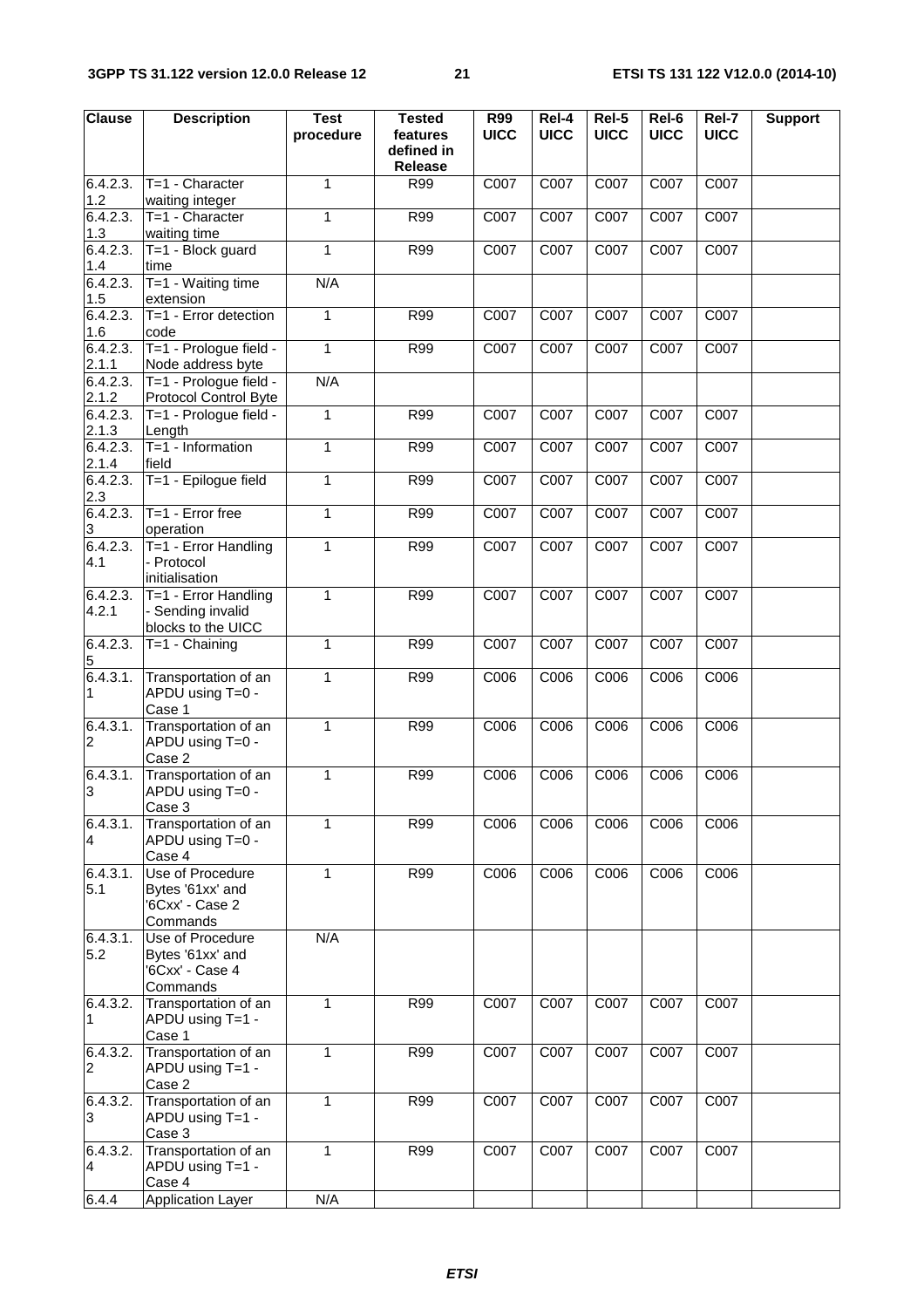| <b>Clause</b>              | <b>Description</b>                                               | <b>Test</b><br>procedure | <b>Tested</b><br>features<br>defined in<br>Release | R99<br><b>UICC</b> | $ReI-4$<br><b>UICC</b> | $Rel-5$<br><b>UICC</b> | Rel-6<br><b>UICC</b>    | Rel-7<br><b>UICC</b> | <b>Support</b> |
|----------------------------|------------------------------------------------------------------|--------------------------|----------------------------------------------------|--------------------|------------------------|------------------------|-------------------------|----------------------|----------------|
| 6.5.1                      | <b>UICC Application</b><br>structure                             | $\mathbf{1}$             | R99                                                | M                  | M                      | M                      | M                       | M                    |                |
| 6.5.2.1                    | <b>Dedicated files</b>                                           | N/A                      |                                                    |                    |                        |                        |                         |                      |                |
| 6.5.2.2.<br>1              | <b>Transparent EF</b>                                            | 1                        | <b>R99</b>                                         | M                  | M                      | M                      | M                       | M                    |                |
| 6.5.2.2.<br>$\overline{c}$ | <b>Linear fixed EF</b>                                           | 1                        | <b>R99</b>                                         | M                  | M                      | M                      | M                       | M                    |                |
| 6.5.2.2.<br>3              | Cyclic EF                                                        | $\mathbf{1}$             | <b>R99</b>                                         | M                  | M                      | M                      | M                       | $\overline{M}$       |                |
| 6.5.2.2.<br>4              | <b>BER-TLV</b> structure<br>EF                                   | N/A                      |                                                    |                    |                        |                        |                         |                      |                |
| 6.5.3                      | File referencing                                                 | N/A                      |                                                    |                    |                        |                        |                         |                      |                |
| 6.5.4.1                    | <b>SELECT by File</b><br>Identifier<br>Referencing               | 1                        | R99                                                | M                  | M                      | M                      | M                       | M                    |                |
| 6.5.4.2                    | SELECT by Path<br>Referencing                                    | $\mathbf{1}$             | <b>R99</b>                                         | M                  | M                      | M                      | M                       | M                    |                |
| 6.5.4.3                    | Short File Identifier                                            | 1                        | R99                                                | M                  | M                      | M                      | M                       | M                    |                |
| 6.5.5.1.<br>1              | <b>SELECT by DF</b><br>Name                                      | $\mathbf{1}$             | R99                                                | M                  | M                      | M                      | M                       | M                    |                |
| 6.5.5.1.<br>$\overline{c}$ | <b>SELECT</b> by partial<br>DF Name                              | $\mathbf{1}$             | R99                                                |                    |                        |                        | C009                    | C009                 |                |
|                            |                                                                  | $\overline{2}$           | R99                                                | C008               | C008                   | C008                   |                         |                      |                |
|                            |                                                                  | $\overline{3}$           | R99                                                |                    |                        |                        | C008                    | C008                 |                |
| 6.5.5.2                    | Application session<br>activation                                | $\overline{1}$           | R99                                                | M                  | M                      | M                      | M                       | M                    |                |
| 6.5.5.3                    | Application session<br>termination                               | $\mathbf{1}$             | <b>R99</b>                                         | C008               | C008                   | C008                   | C008                    | C008                 |                |
|                            |                                                                  | $\overline{2}$           | R99                                                | $\overline{M}$     | $\overline{M}$         | M                      |                         |                      |                |
|                            |                                                                  | $\overline{3}$           | Rel-6                                              |                    |                        |                        | M                       | M                    |                |
|                            |                                                                  | $\overline{4}$           | R99                                                | M                  | M                      | M                      | $\overline{\mathsf{M}}$ | $\overline{M}$       |                |
|                            |                                                                  | 5                        | Rel-4                                              |                    |                        |                        | C010                    | C010                 |                |
| 6.5.5.4                    | Application session<br>reset                                     | $\mathbf{1}$             | R99                                                | M                  | M                      | M                      | M                       | M                    |                |
| 6.5.5.5                    | GSM/USIM<br>application<br>interaction and<br>restrictions       | $\mathbf{1}$             | <b>R99</b>                                         | M                  | M                      | M                      |                         |                      |                |
| 6.5.6                      | Reservation of file<br><b>IDs</b>                                | 1                        | R99                                                | M                  | M                      | M                      | M                       | М                    |                |
|                            |                                                                  | $\overline{c}$           | <b>R99</b>                                         | M                  | M                      | M                      |                         |                      |                |
|                            |                                                                  | $\overline{3}$           | <b>R99</b>                                         |                    |                        |                        | M                       | М                    |                |
| 6.5.7.1                    | No Logical Channel<br>Support                                    | $\mathbf{1}$             | Rel-4                                              |                    |                        |                        | C011                    | C <sub>011</sub>     |                |
| 6.5.7.2                    | Logical Channels -<br><b>Basic Behaviour</b>                     | $\mathbf{1}$             | $ReI-4$                                            |                    |                        |                        | C010                    | C010                 |                |
|                            |                                                                  | $\overline{2}$           | Rel-4                                              |                    |                        |                        | C012                    | C012                 |                |
| 6.5.7.3                    | Opening a Logical<br>Channel from the<br><b>Basic Channel</b>    | $\mathbf{1}$             | Rel-4                                              |                    |                        |                        | C010                    | C010                 |                |
| 6.5.7.4                    | Opening a Logical<br>Channel from a Non-<br><b>Basic Channel</b> | 1                        | Rel-4                                              |                    |                        |                        | C013                    | C013                 |                |
| 6.5.7.5                    | Opening a Logical<br>Channel on Non-<br>Shareable Files          | $\mathbf{1}$             | Rel-4                                              |                    |                        |                        | C014                    | C014                 |                |
| 6.5.7.6                    | Logical Channels<br>and Shareable Files                          | 1                        | Rel-6                                              |                    |                        |                        | C014                    | C014                 |                |
|                            |                                                                  | $\overline{\mathbf{c}}$  | Rel-4                                              |                    |                        |                        | C015                    | C015                 |                |
| 6.5.7.7                    | Logical channels -<br>Command<br>Interdependencies               | $\overline{1}$           | Rel-4                                              |                    |                        |                        | C015                    | C015                 |                |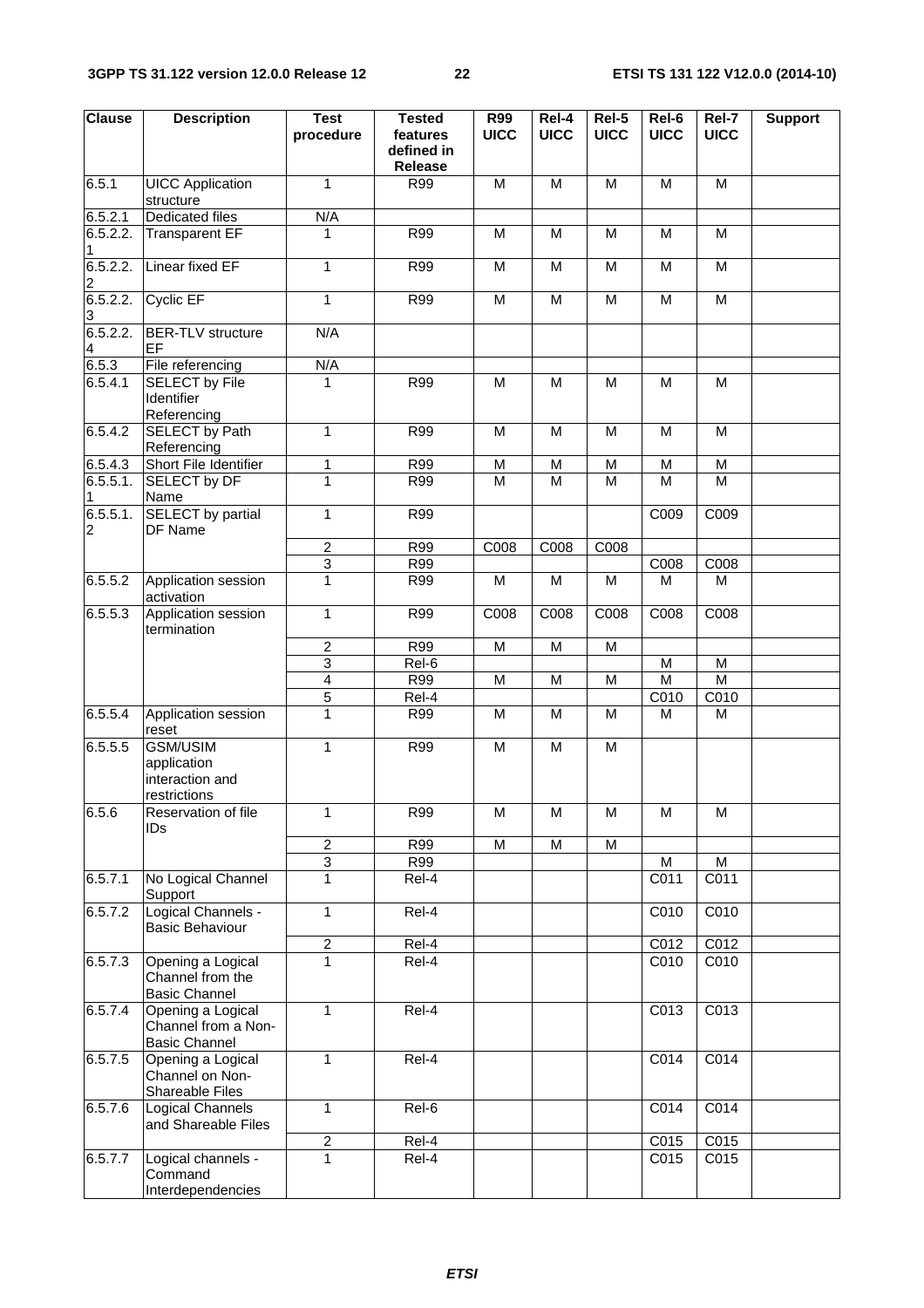| <b>Clause</b>             | <b>Description</b>                                    | <b>Test</b><br>procedure         | <b>Tested</b><br>features    | R99<br><b>UICC</b> | Rel-4<br><b>UICC</b> | Rel-5<br><b>UICC</b> | Rel-6<br><b>UICC</b> | Rel-7<br><b>UICC</b>            | <b>Support</b> |
|---------------------------|-------------------------------------------------------|----------------------------------|------------------------------|--------------------|----------------------|----------------------|----------------------|---------------------------------|----------------|
|                           |                                                       |                                  | defined in<br><b>Release</b> |                    |                      |                      |                      |                                 |                |
| 6.5.7.8                   | Logical channels -<br>Consistency of File<br>Updates  | 1                                | Rel-4                        |                    |                      |                      | C015                 | C015                            |                |
| 6.6.1                     | Supported security<br>features                        | 1                                | <b>R99</b>                   | C016               | C016                 | C016                 | C016                 | C016                            |                |
|                           |                                                       | $\boldsymbol{2}$                 | R99                          | C017               | C017                 | C017                 | C017                 | C017                            |                |
| 6.6.2                     | Security architecture                                 | 1                                | R99                          | M                  | M                    | M                    | M                    | M                               |                |
|                           |                                                       | $\overline{2}$                   | R99                          |                    |                      |                      | M                    | $\overline{\mathsf{M}}$         |                |
| 6.6.3<br>6.6.4            | Security environment<br><b>PIN</b> definitions        | $\overline{1}$<br>$\mathbf 1$    | R99<br><b>R99</b>            | C016<br>C016       | C016<br>C016         | C016<br>C016         | C016                 | C016                            |                |
|                           |                                                       | $\overline{2}$                   | R99                          |                    |                      |                      | C016                 | C016                            |                |
|                           |                                                       | $\overline{3}$                   | R99                          | C017               | C017                 | C017                 | C017                 | C017                            |                |
| 6.6.5                     | PIN and key<br>reference<br>relationship              | 1                                | R99                          | C016               | C016                 | C016                 | C016                 | C016                            |                |
|                           |                                                       | $\overline{2}$<br>$\overline{1}$ | R99<br>R99                   | C017               | C017                 | C017                 | C017                 | C017                            |                |
| 6.7.1<br>6.7.2.1          | <b>Mapping principles</b><br><b>Status Conditions</b> | 1                                | R99                          | M<br>M             | M<br>M               | M<br>M               | M<br>M               | M<br>$\overline{M}$             |                |
|                           | Returned by the<br><b>UICC</b>                        |                                  |                              |                    |                      |                      |                      |                                 |                |
| 6.7.2.2                   | Status Words of the<br>Commands                       | N/A                              |                              |                    |                      |                      |                      |                                 |                |
| 6.7.3                     | Logical Channels                                      | N/A                              |                              |                    |                      |                      |                      |                                 |                |
| 6.8.1.1                   | <b>SELECT</b>                                         | 1                                | <b>R99</b>                   | M                  | M                    | M                    | M                    | M                               |                |
|                           |                                                       | $\overline{2}$                   | R99                          |                    |                      |                      | M                    | M                               |                |
| 6.8.1.2<br>6.8.1.3        | <b>STATUS</b><br><b>READ BINARY</b>                   | $\mathbf 1$<br>1                 | R99<br>R99                   | M<br>M             | M<br>$\overline{M}$  | M<br>M               | M<br>M               | M<br>$\overline{M}$             |                |
| 6.8.1.4                   | <b>UPDATE BINARY</b>                                  | 1                                | R99                          | M                  | M                    | M                    | M                    | M                               |                |
| 6.8.1.5                   | <b>READ RECORD</b>                                    | 1                                | R99                          | M                  | M                    | M                    | M                    | M                               |                |
|                           |                                                       | $\overline{\mathbf{c}}$          | R99                          | M                  | M                    | M                    | M                    | M                               |                |
|                           |                                                       | $\overline{3}$                   | R99                          | M                  | M                    | M                    | M                    | M                               |                |
| 6.8.1.6                   | <b>UPDATE RECORD</b>                                  | 1                                | <b>R99</b>                   | M                  | M                    | M                    | M                    | M                               |                |
|                           |                                                       | $\overline{2}$                   | R99                          | M                  | $\overline{M}$       | M                    | M                    | $\overline{M}$                  |                |
|                           |                                                       | 3                                | <b>R99</b>                   | M                  | M                    | M                    | M                    | M                               |                |
| 6.8.1.7                   | <b>SEARCH RECORD</b>                                  | 1                                | R99                          | M                  | M                    | M                    | M                    | M                               |                |
|                           |                                                       | $\overline{2}$                   | R99                          | M                  | $\overline{M}$       | M                    | M                    | M                               |                |
|                           |                                                       | 3<br>4                           | R99<br>R99                   | M<br>C007          | M<br>C007            | M<br>C007            | M<br>C007            | $\overline{\mathsf{M}}$<br>C007 |                |
| 6.8.1.8                   | <b>INCREASE</b>                                       | 1                                | R99                          | М                  | M                    | M                    | M                    | М                               |                |
| 6.8.1.9                   | <b>VERIFY PIN</b>                                     | 1                                | <b>R99</b>                   | м                  | м                    | M                    | М                    | м                               |                |
|                           |                                                       | $\overline{2}$                   | Rel-4                        |                    |                      |                      | C010                 | C010                            |                |
|                           |                                                       | $\overline{3}$                   | R99                          |                    |                      |                      | M                    | M                               |                |
| 6.8.1.1<br>0              | <b>CHANGE PIN</b>                                     | 1                                | R99                          | M                  | M                    | M                    | M                    | M                               |                |
|                           |                                                       | $\overline{c}$                   | Rel-4                        |                    |                      |                      | C010                 | C010                            |                |
| 6.8.1.1<br>1              | <b>DISABLE PIN</b>                                    | 1                                | R99                          | M                  | м                    | M                    | м                    | м                               |                |
| 6.8.1.1<br>2              | <b>ENABLE PIN</b>                                     | 1                                | <b>R99</b>                   | M                  | M                    | M                    | M                    | M                               |                |
| 6.8.1.1<br>3              | <b>UNBLOCK PIN</b>                                    | 1                                | R99                          | M                  | M                    | M                    | M                    | M                               |                |
|                           |                                                       | $\boldsymbol{2}$                 | <b>R99</b>                   | M                  | M                    | M                    | M                    | M                               |                |
|                           |                                                       | 3<br>$\overline{4}$              | R99<br>Rel-4                 |                    |                      |                      | M<br>C010            | M<br>C010                       |                |
| 6.8.1.1                   | <b>DEACTIVATE FILE</b>                                | 1                                | R99                          | М                  | м                    | M                    | M                    | M                               |                |
| 4<br>6.8.1.1              | <b>ACTIVATE FILE</b>                                  | 1                                |                              |                    |                      |                      |                      |                                 |                |
| 5                         |                                                       |                                  | R99                          | M                  | M                    | M                    | M                    | M                               |                |
| 6.8.1.1<br>6              | AUTHENTICATE                                          | N/A                              |                              |                    |                      |                      |                      |                                 |                |
| 6.8.1.1<br>$\overline{7}$ | MANAGE CHANNEL                                        | N/A                              |                              |                    |                      |                      |                      |                                 |                |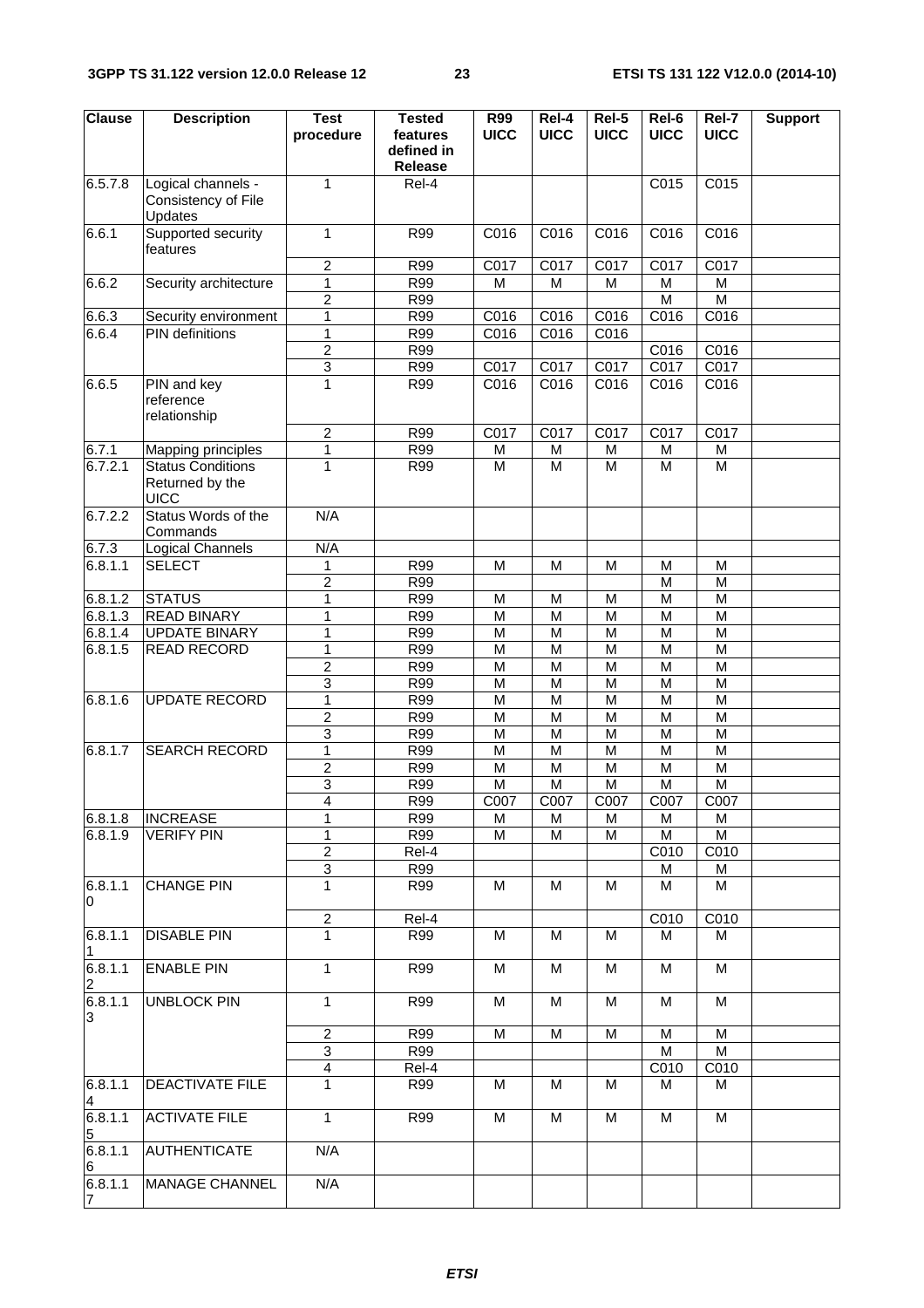| <b>Clause</b> | <b>Description</b>                                                | <b>Test</b>    | <b>Tested</b>                            | <b>R99</b>  | Rel-4       | Rel-5       | Rel-6            | Rel-7             | <b>Support</b> |
|---------------|-------------------------------------------------------------------|----------------|------------------------------------------|-------------|-------------|-------------|------------------|-------------------|----------------|
|               |                                                                   | procedure      | features<br>defined in<br><b>Release</b> | <b>UICC</b> | <b>UICC</b> | <b>UICC</b> | <b>UICC</b>      | <b>UICC</b>       |                |
| 6.8.1.1       | <b>GET CHALLENGE</b>                                              | $\mathbf{1}$   | Rel-4                                    |             |             |             | C <sub>021</sub> | C <sub>021</sub>  |                |
| 8             |                                                                   |                |                                          |             |             |             |                  |                   |                |
| 6.8.2.1       | <b>RETRIEVE DATA</b>                                              | $\mathbf{1}$   | Rel-6                                    |             |             |             | C022             | C022              |                |
|               |                                                                   | $\overline{2}$ | Rel-6                                    |             |             |             | C022             | C <sub>022</sub>  |                |
|               |                                                                   | $\overline{3}$ | Rel-6                                    |             |             |             | C <sub>022</sub> | C022              |                |
| 6.8.2.2       | <b>SET DATA</b>                                                   | $\overline{1}$ | Rel-6                                    |             |             |             | C022             | C <sub>022</sub>  |                |
|               |                                                                   | $\overline{c}$ | Rel-6                                    |             |             |             | C022             | C <sub>022</sub>  |                |
|               |                                                                   | $\overline{3}$ | Rel-6                                    |             |             |             | C022             | C <sub>022</sub>  |                |
|               |                                                                   | $\overline{4}$ | Rel-6                                    |             |             |             | C022             | CO <sub>22</sub>  |                |
| 6.8.2.3       | <b>BER-TLV</b> structure<br>files                                 | $\mathbf{1}$   | Rel-6                                    |             |             |             | C022             | C022              |                |
|               |                                                                   | $\overline{2}$ | Rel-6                                    |             |             |             | C <sub>022</sub> | C022              |                |
|               |                                                                   | 3              | Rel-6                                    |             |             |             | C022             | C <sub>022</sub>  |                |
| 6.8.2.4       | Logical channel<br>interactions                                   | $\mathbf{1}$   | $Rel-6$                                  |             |             |             | C023             | C <sub>023</sub>  |                |
|               |                                                                   | $\overline{c}$ | Rel-6                                    |             |             |             | C023             | CO <sub>23</sub>  |                |
|               |                                                                   | $\overline{3}$ | Rel-6                                    |             |             |             | C <sub>023</sub> | C <sub>023</sub>  |                |
| 6.9.1.1       | <b>GET RESPONSE</b>                                               | $\mathbf{1}$   | R99                                      | M           | M           | М           | M                | М                 |                |
| 6.10          | Application<br>independent files                                  | $\mathbf{1}$   | R99                                      | М           | М           | М           | M                | М                 |                |
| 7.1           | Contents of the<br><b>Elementary Files</b><br>(EF)                | $\mathbf{1}$   | R99                                      |             |             |             | M                | М                 |                |
|               |                                                                   | $\overline{2}$ | R99                                      | M           | M           | M           |                  |                   |                |
| 7.2           | Security features                                                 | $\mathbf{1}$   | R99                                      | C016        | C016        | C016        | C016             | C016              |                |
| 7.3.1         | <b>AUTHENTICATE</b>                                               | $\mathbf{1}$   | R99                                      | М           | M           | М           | M                | М                 |                |
| 7.3.2.1       | Security<br>management                                            | 1              | R99                                      | M           | M           | M           | M                | M                 |                |
| 7.3.2.2       | Status Words of the<br>Commands                                   | N/A            |                                          |             |             |             |                  |                   |                |
| 8.1.1         | <b>GSM/USIM</b><br>application<br>interaction and<br>restrictions | $\mathbf{1}$   | Rel-6                                    |             |             |             | M                | м                 |                |
| 8.2.1         | Transmission speed                                                | $\mathbf{1}$   | Rel-6                                    |             |             |             | C006             | $\overline{C006}$ |                |
|               |                                                                   | $\mathbf{1}$   | Rel-6                                    |             |             |             | C007             | C007              |                |
| 8.2.2         | Voltage classes                                                   | $\mathbf{1}$   | Rel-6                                    |             |             |             | М                | М                 |                |
| 8.2.3         | <b>File Control</b><br>Parameters (FCP)                           | $\mathbf{1}$   | Rel-6                                    |             |             |             | м                | M                 |                |
| 8.3           | User verification and<br>file access conditions                   | $\mathbf{1}$   | Rel-6                                    |             |             |             | C016             | C016              |                |
|               |                                                                   | $\overline{2}$ | Rel-6                                    |             |             |             | C017             | C017              |                |
| 8.4.1         | Contents of the EFs<br>at the MF level                            | $\mathbf{1}$   | Rel-6                                    |             |             |             | М                | М                 |                |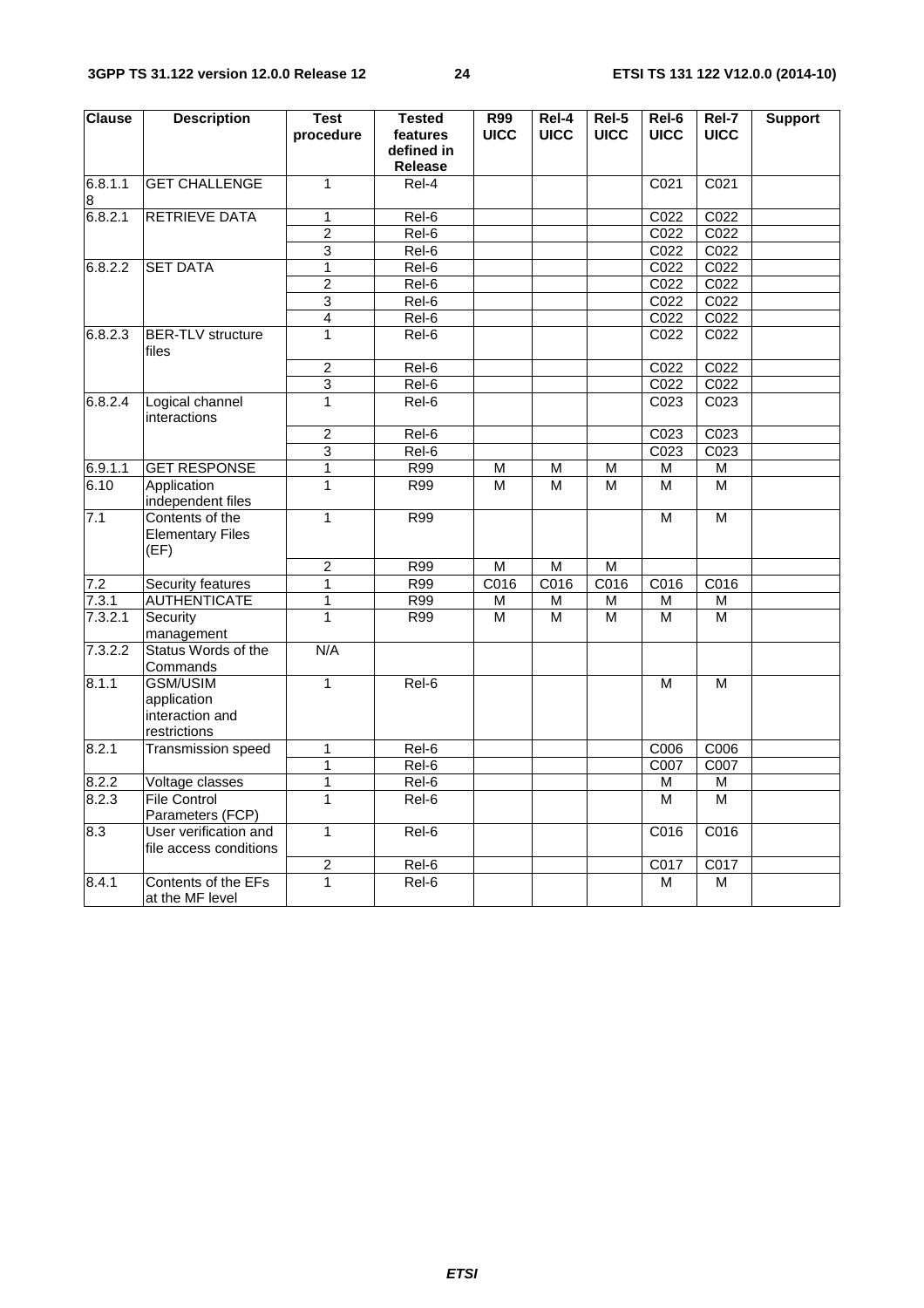| <b>Clause</b> | <b>Description</b>                                                   | Test      | <b>Tested</b> | <b>R99</b>  | Rel-4       | Rel-5       | Rel-6       | Rel-7       | <b>Support</b> |
|---------------|----------------------------------------------------------------------|-----------|---------------|-------------|-------------|-------------|-------------|-------------|----------------|
|               |                                                                      | procedure | features      | <b>UICC</b> | <b>UICC</b> | <b>UICC</b> | <b>UICC</b> | <b>UICC</b> |                |
|               |                                                                      |           | defined in    |             |             |             |             |             |                |
|               |                                                                      |           | Release       |             |             |             |             |             |                |
| C001          | IF O ID1 UICC THEN M ELSE N/A                                        |           |               |             |             |             |             |             |                |
| C002          | IF O PLUG IN UICC THEN M ELSE N/A                                    |           |               |             |             |             |             |             |                |
| C003          | IF O MINI UICC THEN M ELSE N/A                                       |           |               |             |             |             |             |             |                |
| C004          | IF O TYPE 1 THEN M ELSE N/A                                          |           |               |             |             |             |             |             |                |
| C005          | IF O TYPE 2 THEN M ELSE N/A                                          |           |               |             |             |             |             |             |                |
| C006          | IF O TO THEN M ELSE N/A                                              |           |               |             |             |             |             |             |                |
| C007          | IF O T1 THEN M ELSE N/A                                              |           |               |             |             |             |             |             |                |
| C008          | IF O_MULTI_APP THEN M ELSE N/A                                       |           |               |             |             |             |             |             |                |
| C009          | IF O MONO APP THEN M ELSE N/A                                        |           |               |             |             |             |             |             |                |
| C010          | IF O_LOG_CHANS THEN M ELSE N/A                                       |           |               |             |             |             |             |             |                |
| C011          | IF (NOT O LOG CHANS) THEN M ELSE N/A                                 |           |               |             |             |             |             |             |                |
| C012          | IF O LOG CHANS 34 THEN M ELSE N/A                                    |           |               |             |             |             |             |             |                |
| C013          | IF (O_LOG_CHANS_34 AND O_SHAREABLE) THEN M ELSE N/A                  |           |               |             |             |             |             |             |                |
| C014          | IF (O_LOG_CHANS AND O_NON_SHAREABLE) THEN M ELSE N/A                 |           |               |             |             |             |             |             |                |
| C015          | IF (O_LOG_CHANS AND O_SHAREABLE) THEN M ELSE N/A                     |           |               |             |             |             |             |             |                |
| C016          | IF O MULTI VER THEN M ELSE N/A                                       |           |               |             |             |             |             |             |                |
| C017          | IF O SINGLE VER THEN M ELSE N/A                                      |           |               |             |             |             |             |             |                |
| C018          | IF (NOT O F D 512 64) THEN M ELSE N/A                                |           |               |             |             |             |             |             |                |
| C019          | IF O F D 512 64 THEN M ELSE N/A                                      |           |               |             |             |             |             |             |                |
| C020          | IF O LOW IMPEDANCE THEN M ELSE N/A                                   |           |               |             |             |             |             |             |                |
| C021          | IF O GET CHALLENGE THEN M ELSE N/A                                   |           |               |             |             |             |             |             |                |
| C022          | IF O BER TLV FILES THEN M ELSE N/A                                   |           |               |             |             |             |             |             |                |
| C023          | IF (O BER TLV FILES AND O LOG CHANS AND O SHAREABLE) THEN M ELSE N/A |           |               |             |             |             |             |             |                |

# 4 Test environment

This clause specifies several requirements which shall be met, and a number of rules which shall be adhered to before testing can proceed.

### 4.1 Test equipment

This subclause recommends a minimum specification for each of the items of test equipment referenced in the tests.

### 4.1.1 ME simulator

This item of equipment shall allow  $T = 0$  and  $T = 1$  protocol communications to take place on both ID-1 and plug-in UICCs. It shall be able to generate and send any command APDU and receive any of the possible responses. These commands may be generated manually, one at a time, or automatically from a predefined batch procedure containing one or more commands.

The ME simulator shall be able to support clock stop modes.

The ME simulator shall be able to accept an external clock signal to drive CLK (contact C3) of the UICC.

It shall be possible to access all the UICC contacts either directly or through test points.

### 4.1.2 Signal generation device

### 4.1.2.1 Vcc

The voltage level for Vcc (contact C1) of the UICC shall be adjustable between  $-0.5$  V and  $6.0$  V to an accuracy of 1% of the nominal Vcc voltage (e.g. 50 mV for class A operating conditions).

The ME simulator shall be able to source current on the Vcc contact in the range -2 mA to 12 mA statically and to deliver charges of > 400 nAs without lowering the Vcc voltage for more than 10 % of Vcc nominal.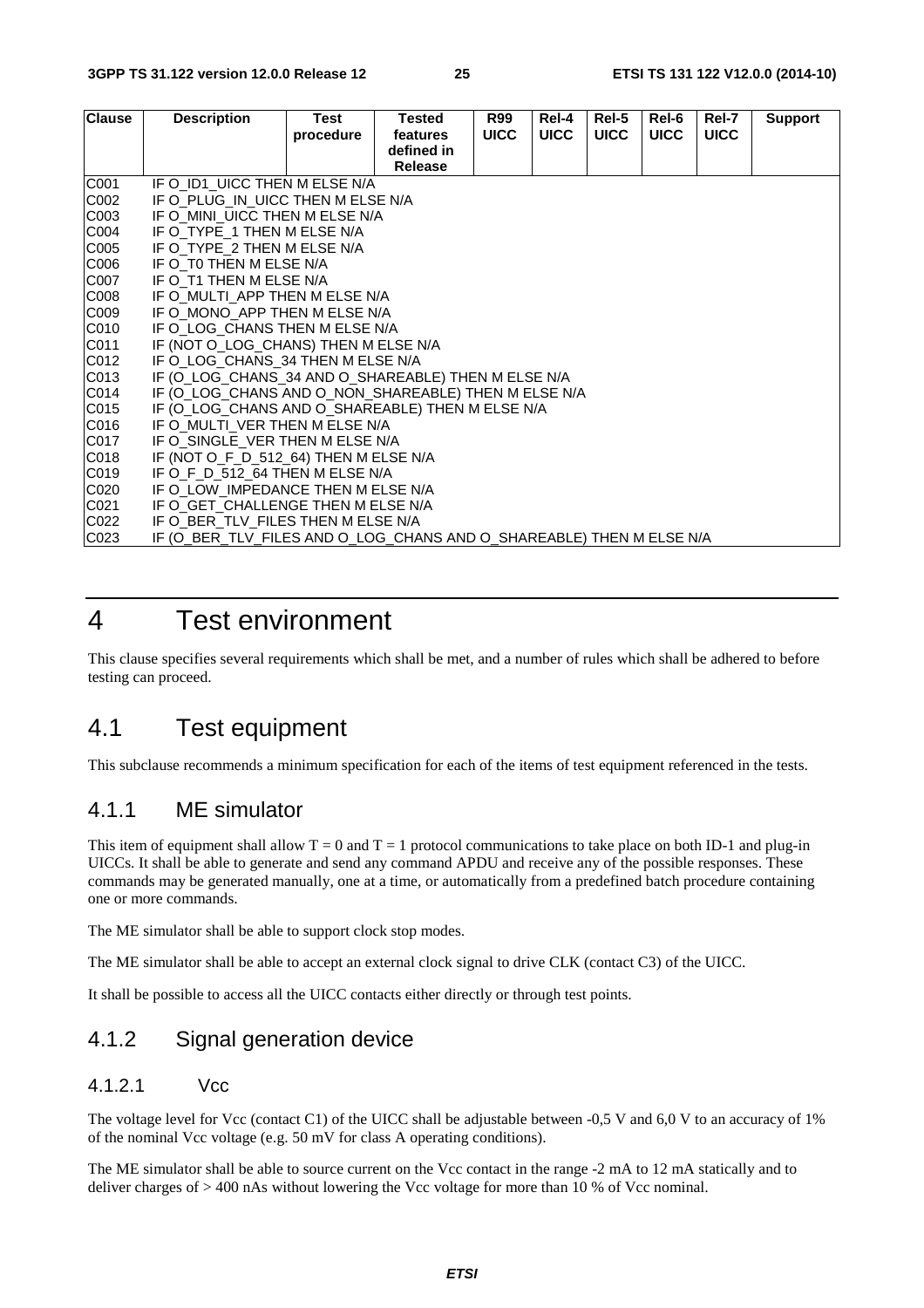### 4.1.2.2 RST

The generated voltage level for RST (contact C2) of the UICC shall be adjustable between -0,5 V and 6,0 V to an accuracy of 50 mV.

The rise and fall times shall be adjustable from 0 μs to 500 μs with an accuracy of 5 μs. *(to check if the USIM works with the defined rise and fall times.)*

The beginning of the rising edge shall be programmable from 1 clk-cycle to 50,000 clk-cycles after enabling the clkline.

### 4.1.2.3 CLK

This item of equipment shall be able to generate square wave signals for the clock on the UICC, any of which can be a single-shot or continuous signal, in the range 1 MHz to 5 MHz. The voltage levels for both high and low states shall be adjustable between -0,5 V and 6,0 V to an accuracy of 0,1 V. The duty cycle of the clock signal shall be adjustable between 40 % and 60 % to an accuracy of 1 %. It shall also provide control over the following parameters:

The voltage levels for both high and low states shall be adjustable between 0 V and 6 V to an accuracy of 1% of the nominal Vcc voltage. The duty cycle of the clock signal shall be adjustable between 40 % and 60 % to an accuracy of 1 % or 5 ns whichever is the worst.

It shall also provide control over the following parameters:

- rise and fall time to an accuracy of 1 % or 5 ns whichever is the worst. *(5 ns = 2,5 % accuracy for f<sub>max</sub> = 5 MHz)*.

#### 4.1.2.4 I/O

The equipment shall be able to generate I/O-Signals according to TS 102.221 [1]

The voltage levels for high and low states shall be adjustable between -0,5 V and 6,0 V to an accuracy of 1 % of the nominal Vcc voltage. The I/O line in transmission mode (high bit) shall be programmable between state A (active driven output) and state Z (I/O-voltage-driver inactive, current source I-I/O-high active).

It shall also provide control over the rise and fall time of 100 ns to 1 000 ns with an accuracy of 50 ns.

The ME simulator shall be able to source and sink currents on the I/O contact in the range -20 μA to +20 μA in state high and 0 mA to -1 mA in state low (receiving mode) and shall be able to switch in transmission mode (outputting a high bit) between voltage and current driving mode.

The timing of the bitstream (jitter, guardtime, etu-value, etc.) on the I/O-Line shall be programmable with an accuracy of ≤ 0,01 etu or 2 clk-cycles whichever is the worst.

### 4.1.3 Precision force-inducing contacting device

This item of equipment shall be able to apply a prescribed and maintained level of force onto one or more contacts of the UICC. The range shall be between 0 and 0,5 N and accurate to 0,01 N.

### 4.1.4 Temperature controllable environment

This item of equipment shall be able to control the temperature of a chamber large enough to enclose the UICC and the card reader. The range of temperature control shall be between -25  $^{\circ}$ C and +85  $^{\circ}$ C to an accuracy of 0,5  $^{\circ}$ C.

### 4.1.5 Temperature measuring device

This item of equipment shall be able to measure the temperature of the UICC to within 0,5 °C. The range of this device shall allow measurement of temperatures between -25 °C and +85 °C.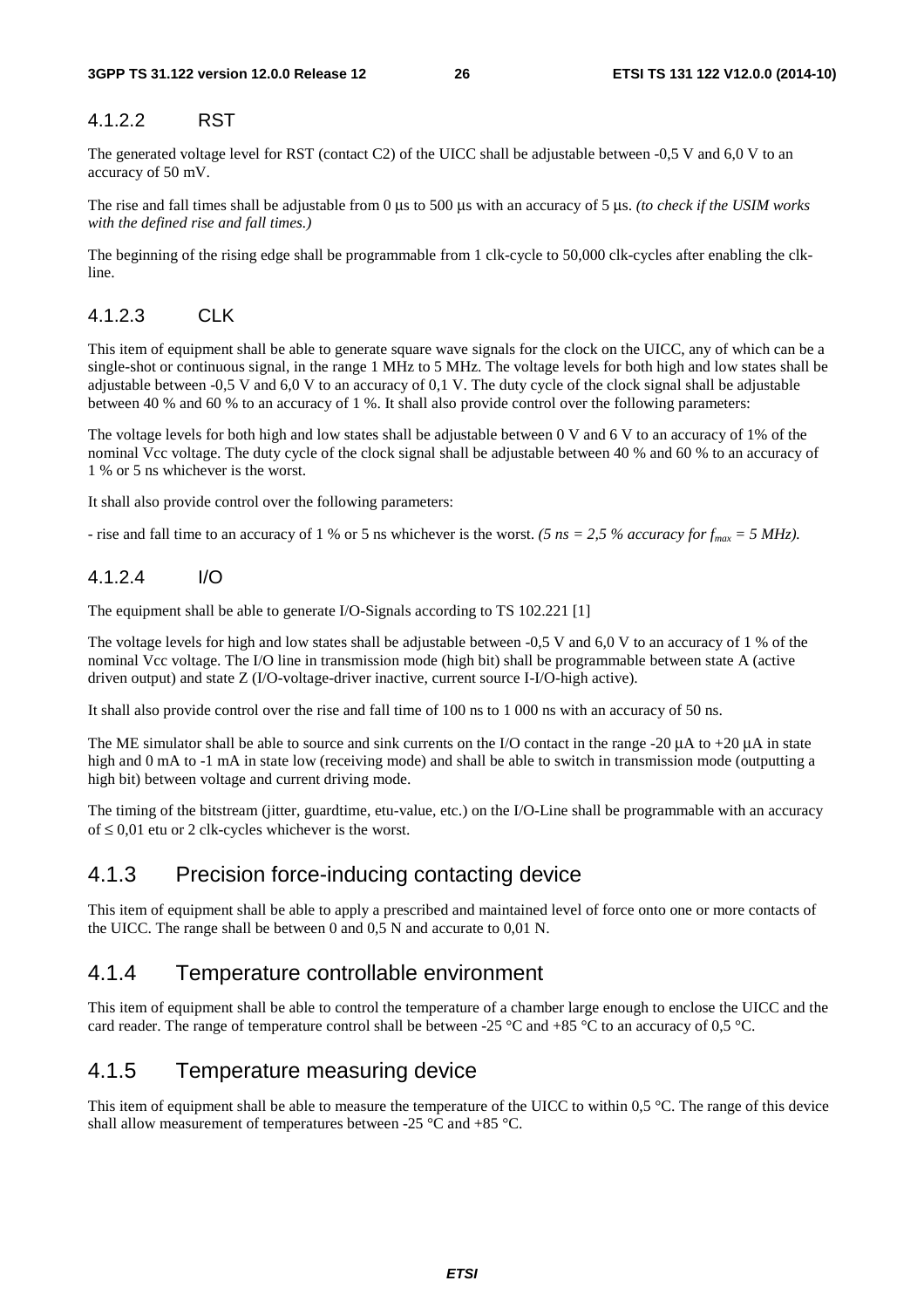### 4.1.6 Voltage measuring device

This item of equipment shall be able to measure static and transient voltages on any one of the contacts of the UICC. The measurable voltage range shall be between  $-2$  V and  $+7$  V to an accuracy of 1% of the nominal Vcc voltage (e.g. 30 mV for class B operating conditions) with a timebase accuracy of 25 ns.

### 4.1.7 Precision measuring device

This item of equipment shall be able to measure both linear and radius of curvature dimensions to an accuracy of 0,01 mm.

### 4.1.8 Current measuring device

This item of equipment shall be able to supervise the current levels for any one of the contacts of the USIM.

| The simulator shall be able to detect an over - or underload with a time resolution of $\leq 100$ ns. |  |
|-------------------------------------------------------------------------------------------------------|--|
|-------------------------------------------------------------------------------------------------------|--|

| <b>Channel</b>   | <b>Minimum</b>  | <b>Maximum</b> | <b>Resolution</b> |
|------------------|-----------------|----------------|-------------------|
| Vcc high         | $-2$ mA         | $+12.5$ mA     | 125 µA            |
| Vcc low          | $-2$ mA         | $+12.5$ mA     | 125 µA            |
|                  |                 |                |                   |
| <b>Vcc Burst</b> | $12 \text{ mA}$ | $+250$ mA      | $2,5 \text{ mA}$  |
| <b>RST/CLK</b>   | $-50 \mu A$     | $+50 \mu A$    | $1 \mu A$         |
| High state       |                 |                |                   |
| <b>RST/CLK</b>   | $-250 \mu A$    | $+250 \mu A$   | $2,5 \mu A$       |
| Low state        |                 |                |                   |
| I/O high state   | -50 µA          | $+50 \mu A$    | 1 u A             |
| I/O low state    | $-1500 \mu A$   | $+1500 \mu A$  | 15 µA             |

### 4.1.9 Timing Measurements on contact I/O

To verify the timing of the I/O transmission from the UICC, the ME simulator shall be able to measure the I/O-Bit-Timing in clk-cycles with an accuracy of  $\leq 0.01$  etu or 2 clk-cycles whichever is the worst.

### 4.2 IUT default conditions

Unless otherwise stated, the following is default:

- The voltage level for Vcc (contact C1) shall be set to 3.0 V.
- The voltage levels for CLK (contact C3) shall be set to 0 V and 3,0 V for low and high respectively.
- The clock frequency CLK (contact C3) shall be set to 5 MHz with duty cycle 50 %.
- The ME simulator generated low transmission voltage level for I/O (contact C7) shall be set to 0 V and the current sources for high transmission and reception shall be set to -20  $\mu$ A and +20  $\mu$ A respectively
- Any level 1 user verification requirement (PIN) on the UICC shall be enabled with three VERIFY PIN attempts and ten UNBLOCK PIN attempts remaining.
- Any level 2 user verification requirement (PIN2) on the UICC shall be enabled with three VERIFY PIN2 attempts and ten UNBLOCK PIN2 attempts remaining, if assigned.
- A Universal PIN on the UICC shall be enabled, if IUT is a multi-verification capable UICC.

# 4.3 Default data formatting

All numeric data enclosed in single quotes (' ') in this document are hexadecimal data.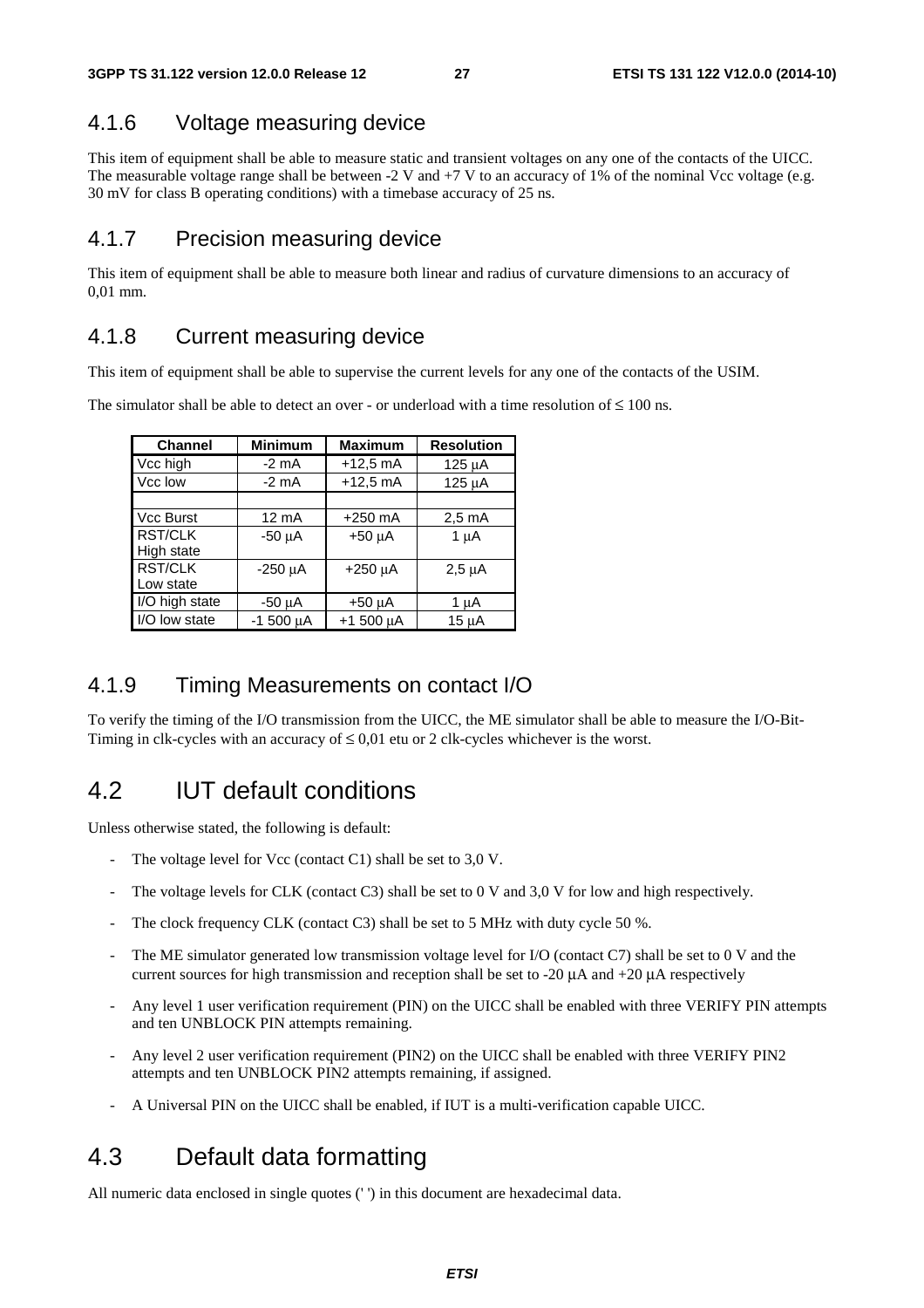Where 'X' is used in place of a hexadecimal digit, X ranges from '0' to 'F'. For example, the data '6X' ranges from '60' to '6F' inclusive.

Where data is expressed as a group of bytes, it shall be in the following format: 'XX XX XX... XX', indicating first byte, second byte, third byte etc. in that order.

A string of digits shall be formatted with a continuous string of numeric data and enclosed with single quotes. For example, the string 'XXXXXXXX' where X ranges from 0 to 9 inclusive.

### 4.4 Test definition and applicability

The following statements are applicable to the test definition and applicability clause for all test purposes contained within the present document:

- Unless otherwise stated, tests apply to both plug-in and ID-1 UICC cards.
- Unless otherwise stated, tests apply to each protocol supported by the UICC.
- The tests are performed on a UICC as defined in TS 31.101 [2] with a USIM application as defined in TS 31.102 [3]. The tests to check the requirement of TS 31.101 [2] use the files as defined in TS 31.102 [3].
- Unless otherwise stated, the tests apply to single and multi-verification capable UICCs with USIM application(s). In the case of a multi-verification capable UICC, there shall be only one application.

### 4.5 Initial conditions

Unless otherwise stated, all the PINs used in the test procedures shall be initially enabled.

Figure 1 shows the files in the UICC which shall be used for the test procedures, in the case where the EFs are not mandatory, they may be replaced with other EFs of the same file structure.

Unless otherwise stated, all the EFs used in the test procedure shall be activated.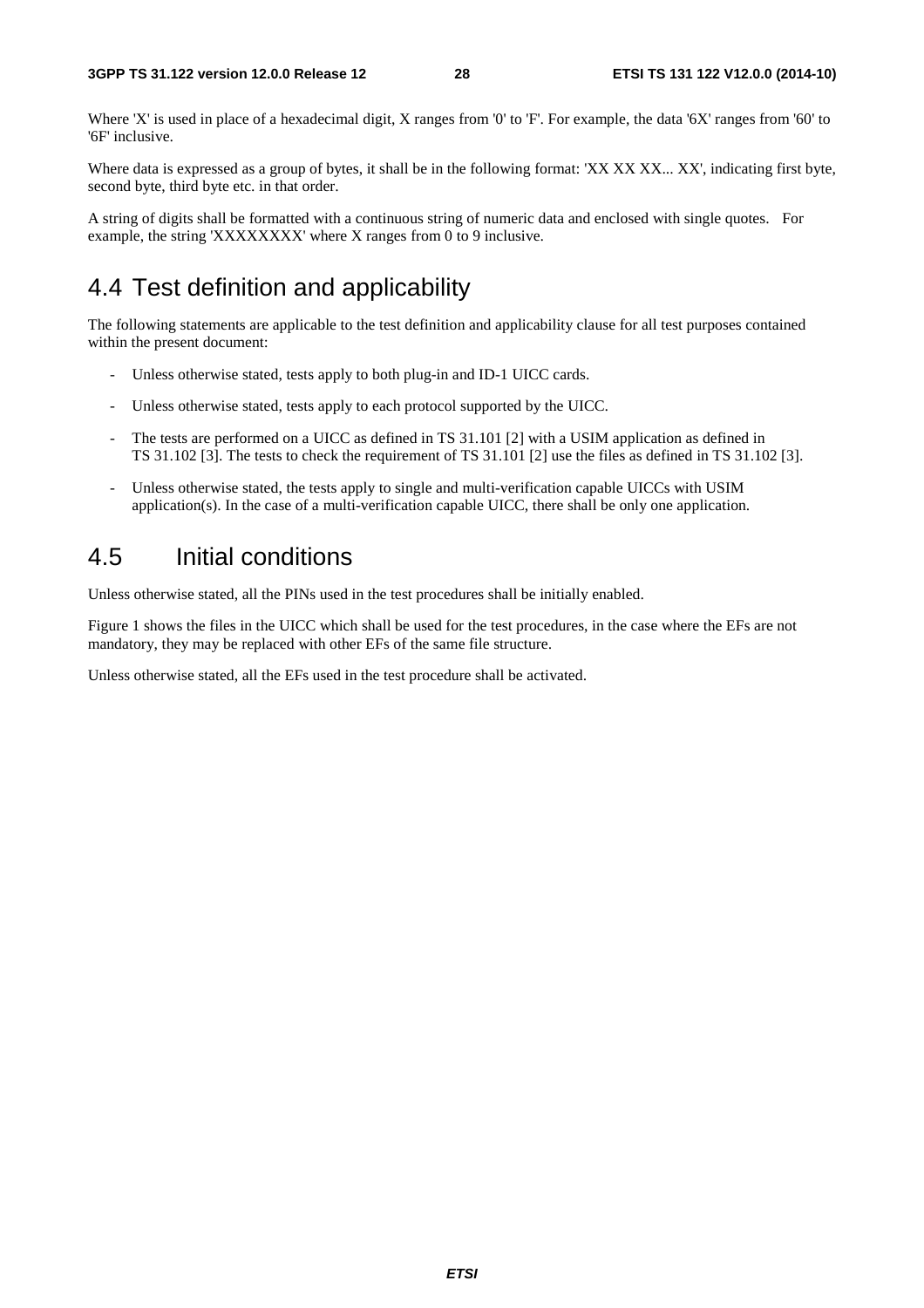

#### **Figure 1: File identifiers and directory structures of UICC**

The initial conditions for some of the EFs are given in the followings:

- PIN shall be set to '00000000'.
- PIN2 shall be set to '11111111'.
- Universal PIN shall be set to '22222222', if supported.
- $EF_{FPIMN}$  shall contain the data string: '55 AA 0F 00 F0 FF 00 F0 FF 00 F0 FF'.
- $EF_{LOCI}$  shall contain the data string: 'A1 A2 A3 A4 A5 A6 A7 A8 A9 00 00'.
- The records in  $EF<sub>SMS</sub>$  shall contain the following data for the first 20 bytes:

 $1<sup>st</sup>$  record  **record** 'A0 A1 A2 B0 B1 B2 A0 A1 A2 A0 A1 A2 FF A0 A1 A2 A3 A4 A5 A6'  $2^{nd}$  record  **record** 'B0 B1 B2 A0 A1 A2 A0 A1 A2 B0 B1 B2 FF B0 B1 B2 B3 B4 B5 B6'  $3^{rd}$  record<br>4<sup>th</sup> record  **record** 'B0 B1 B2 A0 A1 A2 B0 B1 B2 A0 A1 A2 FF C0 C1 C2 C3 C4 C5 C6' **4th record** 'A0 A1 A2 B0 B1 B2 B0 B1 B2 B0 B1 B2 FF D0 D1 D2 D3 D4 D5 D6' The data for the remainder of these four records and for all other records shall be 'FF'.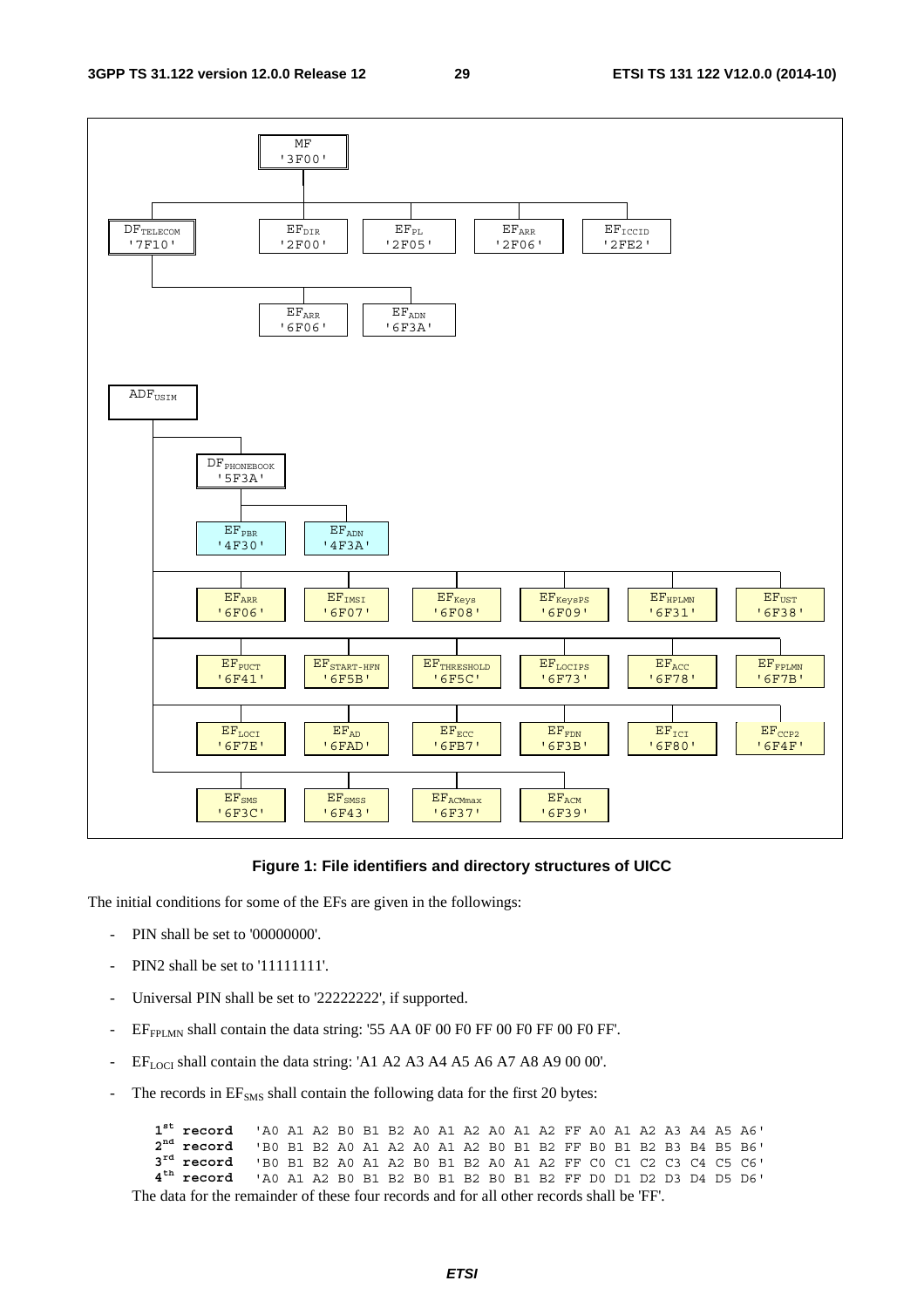The records in  $EF_{FDN}$  shall contain the following data for the first 10 bytes:

**1st record** 'A0 A1 A2 B0 B1 B2 A0 A1 A2 A0' **2nd record** 'B0 B1 B2 A0 A1 A2 A0 A1 A2 B0' **3rd record** 'B0 B1 B2 A0 A1 A2 B0 B1 B2 A0' **4th record** 'A0 A1 A2 B0 B1 B2 B0 B1 B2 B0' The data for the remainder of these four records and for all other records (if any) shall be 'FF'.

The records in  $EF_{CCP2}$  shall contain the following data:

 $1<sup>st</sup>$  record  **record** '10 11 12 13 14 15 16 17 18 19 1A 1B 1C 1D 1E' **2nd record** '20 21 22 23 24 25 26 27 28 29 2A 2B 2C 2D 2E'  $2<sup>nd</sup>$  last record  **last record** 'E0 E1 E2 E3 E4 E5 E6 E7 E8 E9 EA EB EC ED EE' **Last record** 'F0 F1 F2 F3 F4 F5 F6 F7 F8 F9 FA FB FC FD FE'

The records in  $EF_{ACM}$  shall contain the following data, if it is supported:

 $1<sup>st</sup>$  record  **record** '00 00 01'(last updated record)  $2^{nd}$  record  **record** '00 00 02' 3<sup>rd</sup> record<br>X<sup>th</sup> record  **record** '00 00 03' '00 00' followed by byte value X (first updated record)

The records in  $EF_{\text{ICI}}$  shall contain the following data:

**1st record** '01' for all bytes 2<sup>nd</sup> record  **record** '02' for all bytes  $3^{rd}$  record  **record** '03' for all bytes **Xth record** byte value X for all bytes

The records in  $E_{\text{ECC}}$  shall contain the following data:

 $1^{\text{st}}$  record  **record** '21 F2 FF 54 45 53 54 00' **All other records** 'FF FF FF FF FF FF FF 00'

### 4.6 Test procedure

The following statements are applicable to the test procedure clause for all test purposes contained within the present document:

- Unless otherwise stated, all steps within the test procedure shall be carried out in order.
- Unless otherwise stated, all test procedures shall be applicable to both  $T = 0$  and  $T = 1$  protocols.
- Where steps indicate that a ME simulator shall select a particular DF or EF using an unspecified number of SELECT commands, the ME simulator is to send the correct sequence of SELECT commands in order to select the required file ID from the current file ID (this may be achieved most easily by selecting from the MF down each time).
- Unless otherwise stated, the Le (P3) for all READ RECORD commands and Lc (P3) for all UPDATE RECORD commands sent by the ME simulator is to be that of the record length of the EF currently selected. In the case where an EF is not currently selected, the length sent is to be 1 unless otherwise stated.
- Unless otherwise stated, the offset for all READ BINARY and UPDATE BINARY commands sent by the ME simulator is to be '00 00'.
- Unless otherwise specified, when the  $T = 0$  protocol is used, the necessary GET RESPONSE commands are assumed to be sent, or the same command header is assumed to be resent with  $P3 = L_{UICC}$  at the transport layer level in order to retrieve the available response data from the UICC.
- Unless otherwise stated, the length (Le) for all SELECT, STATUS and GET RESPONSE commands sent by the ME simulator is to be such that all available data is read.
- Unless otherwise stated, the PIN and Unblock PIN presented for VERIFY PIN, CHANGE PIN, DISABLE PIN, ENABLE PIN and UNBLOCK PIN commands sent by the ME simulator is to be correct.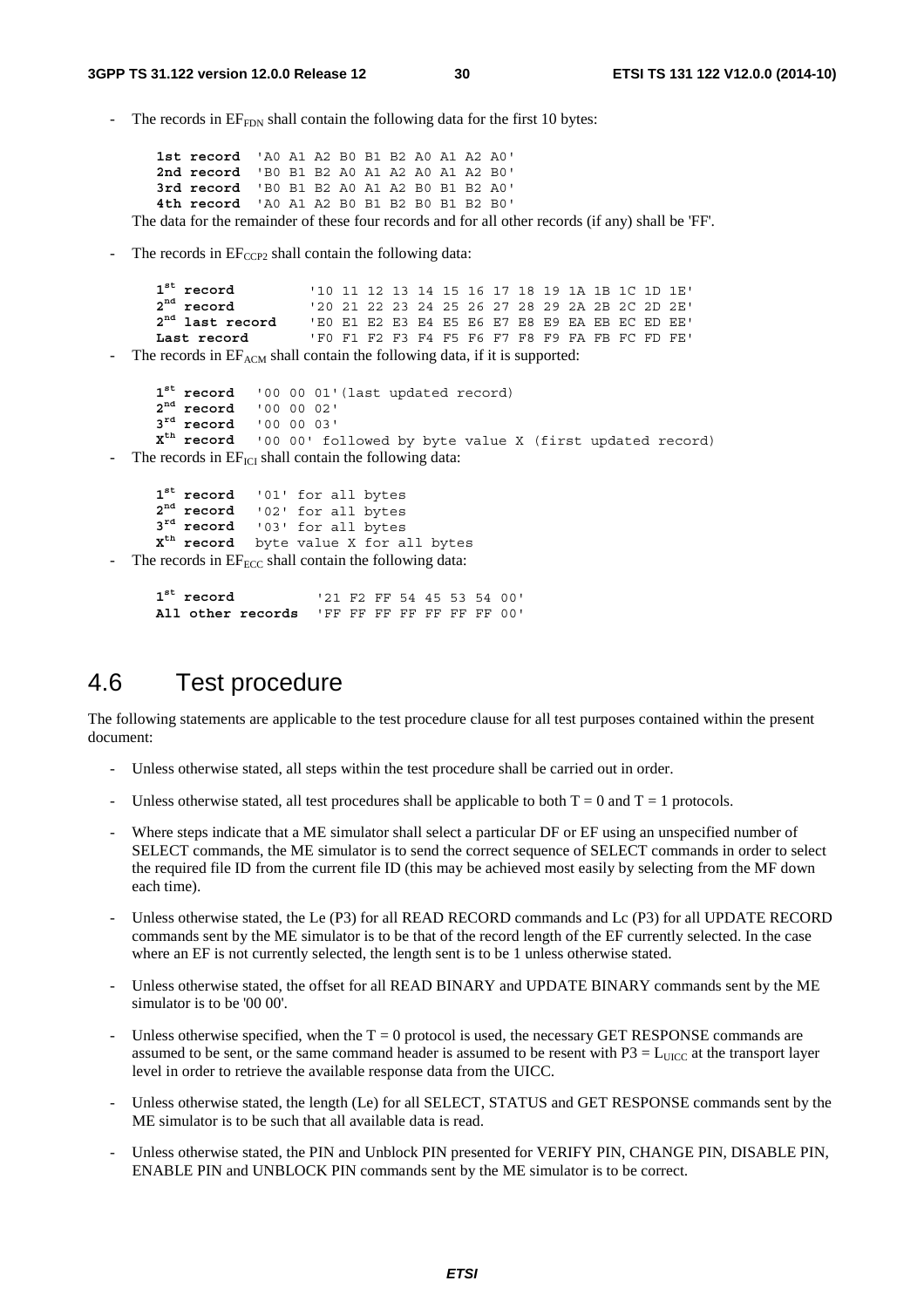- Unless otherwise stated, a SELECT command sent to the UICC to select ADF<sub>USIM</sub> is with the application's AID, indicating in the command parameter that the application shall be activated.
- Unless otherwise stated, a SELECT command sent to the UICC is with  $P2 = '04'$ , indicating that the FCP shall be returned.
- Unless otherwise stated, all RETRIEVE DATA commands sent to the UICC shall be with P2 indicating "current EF".
- Unless otherwise stated, all SET DATA commands sent to the UICC shall be with P2 indicating "current EF".
- Unless otherwise stated, all SET DATA commands sent to the UICC shall be sent with the maximum amount of data possible according to the data object being transmitted.

# 4.7 Test requirement

Where steps within a test procedure involve a ME simulator sending one or more commands to the UICC, these commands are required to be correctly executed, with the UICC responding with status conditions of '90 00', unless otherwise stated in the subclause for the test.

# 5 Void

# 6 Test Procedure (TS 102.221)

This clause details all the tests for testing the IUT against TS 102.221 [1]. This test suite allows testing of the IUT against the base specification with respect to:

- Physical characteristics
- Electrical specifications of the UICC Terminal interface
- Initial communication establishment procedure
- Transmission protocols
- Application and File structure
- Security features
- Structure of commands and responses
- **Commands**
- Transmission Oriented Commands
- Application independent files

# 6.1 Physical characteristics

The tests in this subclause ensure that the IUT conforms to the specification for both format and layout and contacts.

### 6.1.1 ID-1 UICC

### 6.1.1.1 Definition and applicability

See clause 3.5.3.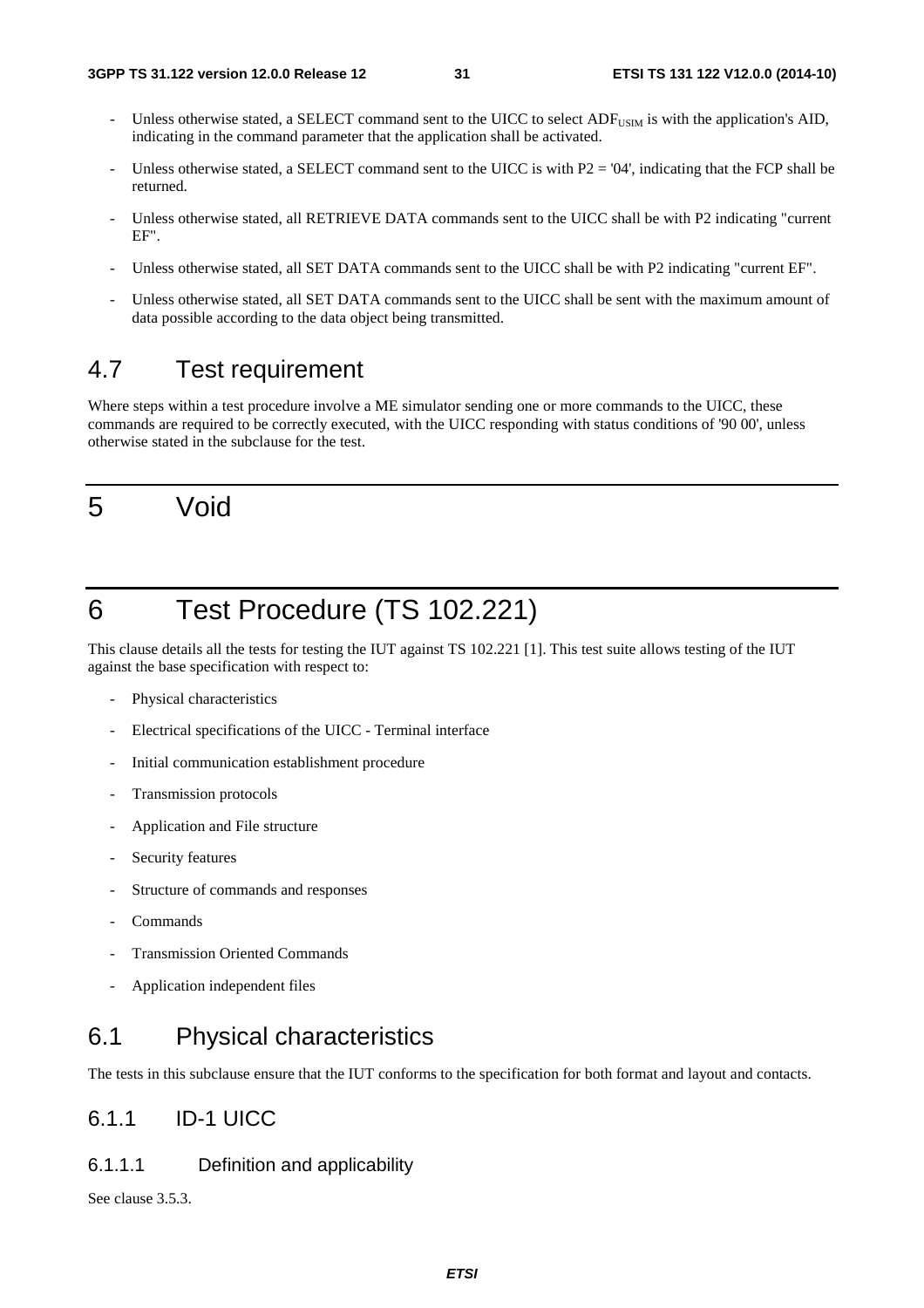### 6.1.1.2 Conformance requirement

| Any embossing on the card shall be in accordance with ISO 7811-1 [12].<br>CR <sub>2</sub> | O ID1 UICC |
|-------------------------------------------------------------------------------------------|------------|
|                                                                                           | O ID1 UICC |
| CR3 The contacts shall be located on the front (embossed face) of the card.               | O ID1 UICC |

Reference: TS 102.221 [1], subclause 4.1.

#### 6.1.1.3 Test purpose

To verify that the UICC conforms to the above requirements.

NOTE 1: The testing of CR1 is outside the scope of the present document..

NOTE 2: The testing of CR2 is outside the scope of the present document.

### 6.1.1.4 Method of test

#### **Initial conditions**

N/A

#### **Test procedure 1**

- a) The card is examined for the following:
	- contact location.

*The card shall have been observed to exhibit the following [CR3]:* 

*- contact location on the front of the card.* 

### 6.1.2 Plug-in UICC

#### 6.1.2.1 Definition and applicability

See clause 3.5.3.

### 6.1.2.2 Conformance requirement

| CR <sub>1</sub> | The format and layout of the plug-in card shall be in accordance with ISO 7816-1 [4]                                                                                                                                                                                                                                                                                                                                              | O PLUG IN UICC |
|-----------------|-----------------------------------------------------------------------------------------------------------------------------------------------------------------------------------------------------------------------------------------------------------------------------------------------------------------------------------------------------------------------------------------------------------------------------------|----------------|
|                 | and ISO 7816-2 [5], unless otherwise specified.                                                                                                                                                                                                                                                                                                                                                                                   |                |
| CR <sub>2</sub> | The dimensions of the plug-in UICC shall be in accordance with Figure 4.1 of                                                                                                                                                                                                                                                                                                                                                      | O PLUG IN UICC |
|                 | TS 102.221 [1].                                                                                                                                                                                                                                                                                                                                                                                                                   |                |
|                 | $\overline{r}$ $\overline{r}$ $\overline{r}$ $\overline{r}$ $\overline{r}$ $\overline{r}$ $\overline{r}$ $\overline{r}$ $\overline{r}$ $\overline{r}$ $\overline{r}$ $\overline{r}$ $\overline{r}$ $\overline{r}$ $\overline{r}$ $\overline{r}$ $\overline{r}$ $\overline{r}$ $\overline{r}$ $\overline{r}$ $\overline{r}$ $\overline{r}$ $\overline{r}$ $\overline{r}$ $\overline{$<br>$\sim$ $\sim$ $\sim$ $\sim$ $\sim$ $\sim$ |                |

Reference: TS 102.221 [1], clause 4 and more specifically subclause 4.2.

### 6.1.2.3 Test purpose

To verify that the UICC conforms to the above requirements.

NOTE: The testing of CR1 is outside the scope of the present document.

### 6.1.2.4 Method of test

#### **Initial conditions**

N/A

#### **Test procedure 1**

a) The card is examined for the following: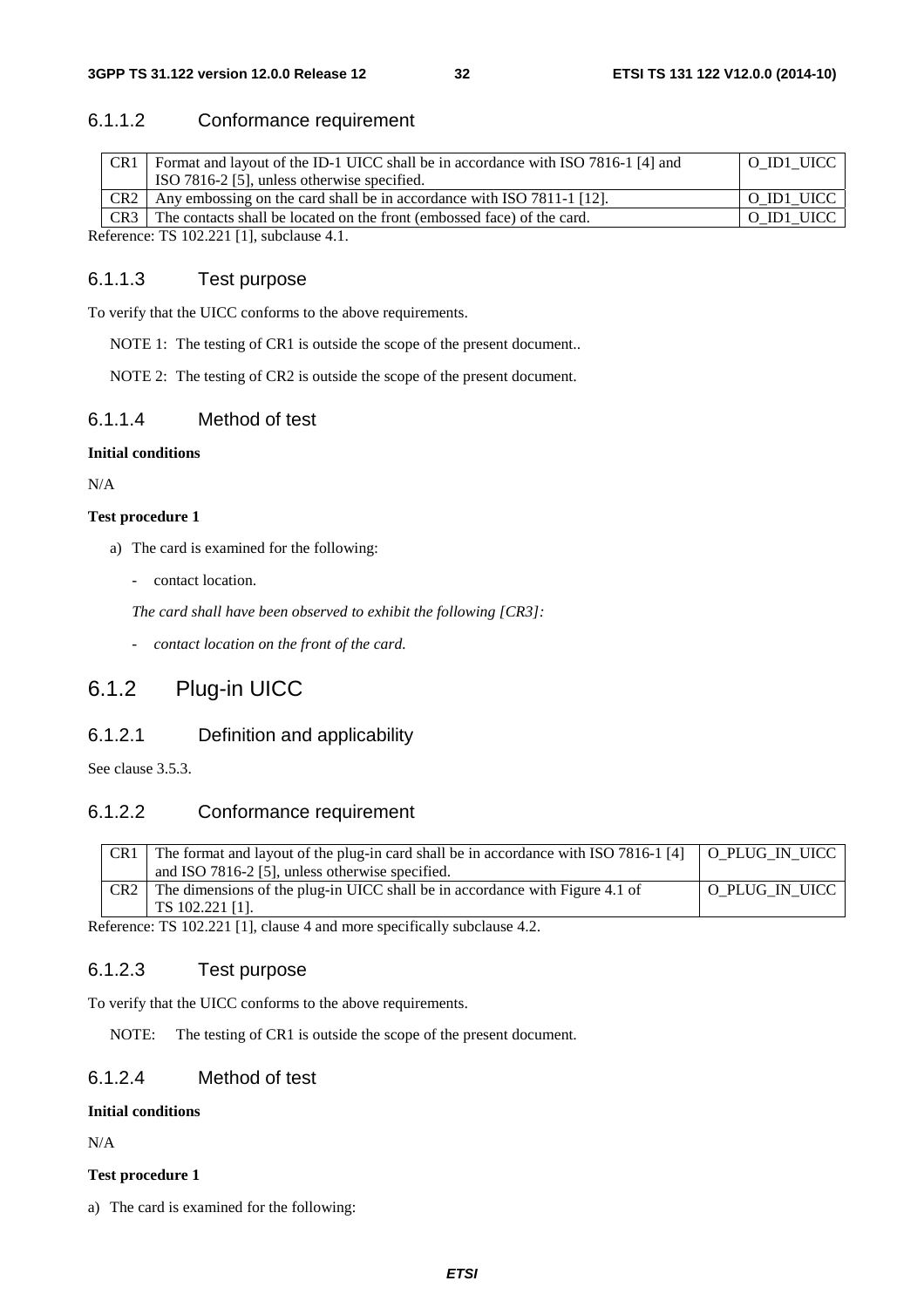- width:
- height;
- feature for orientation.

*The card shall have been observed to exhibit the following [CR2]:*

- *correct width and height;*
- *feature for orientation.*

### 6.1.3 Temperature range for card operation

### 6.1.3.1 Definition and applicability

See clause 3.5.3.

#### 6.1.3.2 Conformance requirement

| CR <sub>1</sub> |                 | The temperature range for full operational use shall be between $-25$ °C and $+85$ °C.              |          |
|-----------------|-----------------|-----------------------------------------------------------------------------------------------------|----------|
|                 |                 |                                                                                                     | $\cdots$ |
|                 | CR <sub>2</sub> | The temperature range for full operational use shall be between $-25$ °C and +70 °C with occasional | R99 -    |
|                 |                 | peaks of up to $+85$ °C, where "occasional" means not more than 4 hours each time and not over      | $Rel-5$  |
|                 |                 | 100 times during the life time of the card.                                                         |          |
|                 |                 |                                                                                                     |          |

Reference: TS 102.221 [1], subclause 4.4.

### 6.1.3.3 Test purpose

To verify that the UICC conforms to the above requirements.

### 6.1.3.4 Method of test

#### **Initial conditions**

- 1) The UICC shall be placed in a temperature-controllable environment and connected to a ME simulator.
- 2) A temperature measuring device shall be connected to the surface of the UICC.
- 3) The UICC shall have passed the Format and Layout tests in subclauses 6.1.1 or 6.1.2.

#### **Test procedure 1**

- a) The temperature of the UICC shall be set to  $+25$  °C.
- b) The ME simulator shall reset the UICC.
- c) The ME simulator shall perform the USIM initialisation procedure, as defined in TS 31.102 [3], subclause 5.1.1.

*The UICC shall operate successfully [CR2].*

- d) The temperature of the UICC shall be reduced to –25 °C.
- e) Steps b) and c) shall be repeated.

*The UICC shall operate successfully [CR2].*

- f) The temperature of the UICC shall be increased to  $+70^{\circ}$ C.
- g) Steps b) and c) shall be repeated.

*The UICC shall operate successfully [CR2].*

h) The temperature of the UICC shall be increased to +85 °C.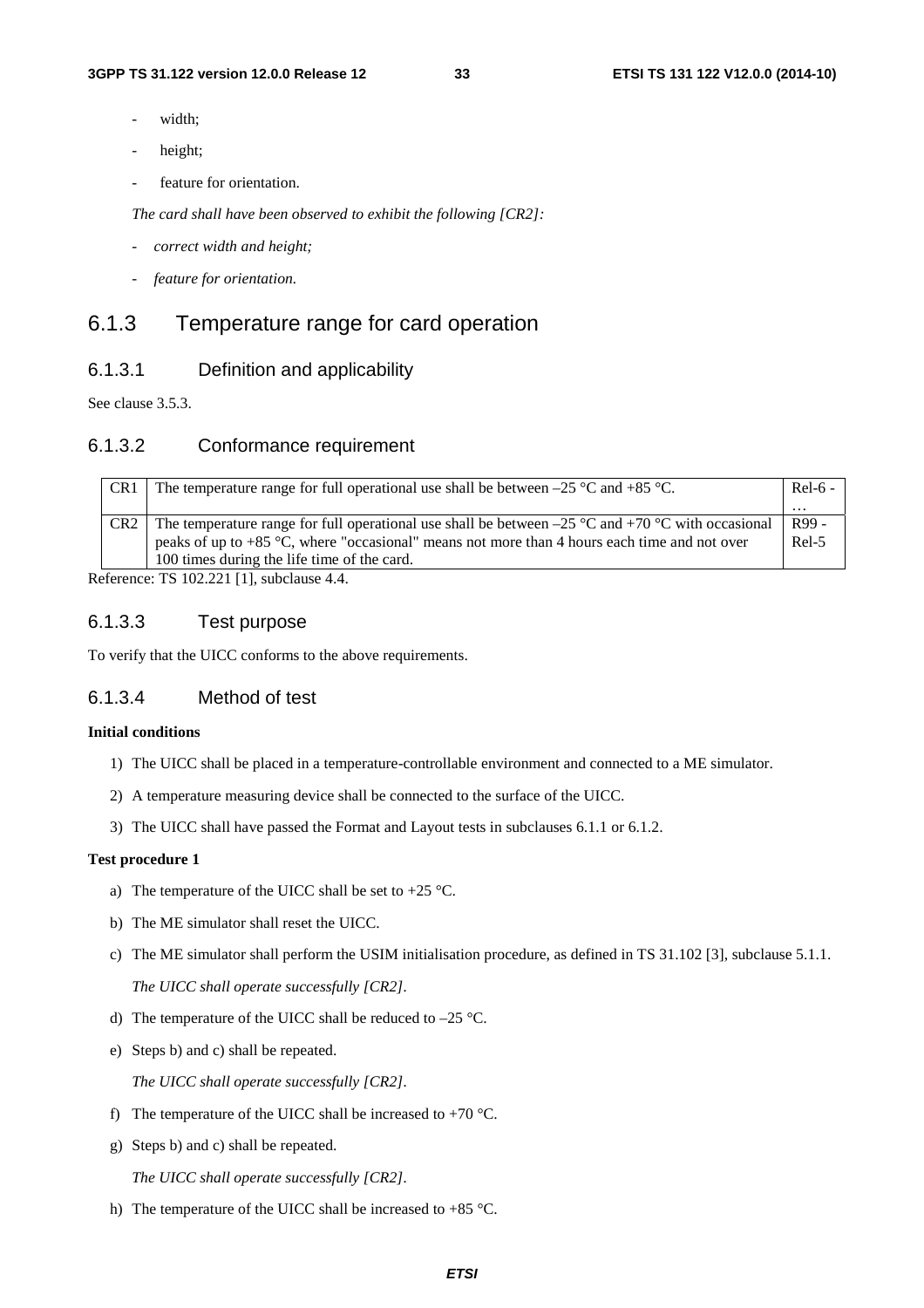- i) Steps b) and c) shall be repeated continuously for a period of 4 hours. *The UICC shall operate successfully [CR2].*
- j) The temperature of the UICC shall be reduced to  $+25$  °C.
- k) Steps h), i) and j) shall be repeated a further 99 times.

*The UICC shall operate successfully [CR2].*

*The UICC shall satisfy the test requirements of subclauses 6.1.1 or 6.1.2 [CR2].*

#### **Test procedure 2**

- a) The temperature of the UICC shall be set to  $+25$  °C.
- b) The ME simulator shall reset the UICC.
- c) The ME simulator shall perform the USIM initialisation procedure, as defined in TS 31.102 [3], subclause 5.1.1. *The UICC shall operate successfully [CR1].*
- d) The temperature of the UICC shall be reduced to –25 °C.
- e) Steps b) and c) shall be repeated.

*The UICC shall operate successfully [CR1].*

- f) The temperature of the UICC shall be increased to  $+85$  °C.
- g) Steps b) and c) shall be repeated.

*The UICC shall operate successfully [CR1].*

### 6.1.4 Contacts

#### 6.1.4.1 Definition and applicability

See clause 3.5.3.

### 6.1.4.2 Conformance requirement

| CR <sub>1</sub> | If contacts C4 and C8 are provided, they shall not be connected internally in the UICC if the UICC only $\parallel$ M |  |
|-----------------|-----------------------------------------------------------------------------------------------------------------------|--|
|                 | contains a Telecom application.                                                                                       |  |
|                 | CR2 Contact C6 shall not be bonded in the UICC for any function other than supplying Vpp.                             |  |
|                 | CR3   Contact C6 on a UICC not supporting class A operating conditions shall be RFU.                                  |  |

Reference: TS 102.221 [16], subclause 4.4.1.2; TS 102.221 [17], subclause 4.4.1.2; TS 102.221 [18], subclause 4.4.1.2; TS 102.221 [1], subclause 4.5.1.2.

#### 6.1.4.3 Test purpose

To verify that the UICC conforms to the above requirements.

### 6.1.4.4 Method of test

### **Initial Conditions**

N/A

#### **Test Procedure**

N/A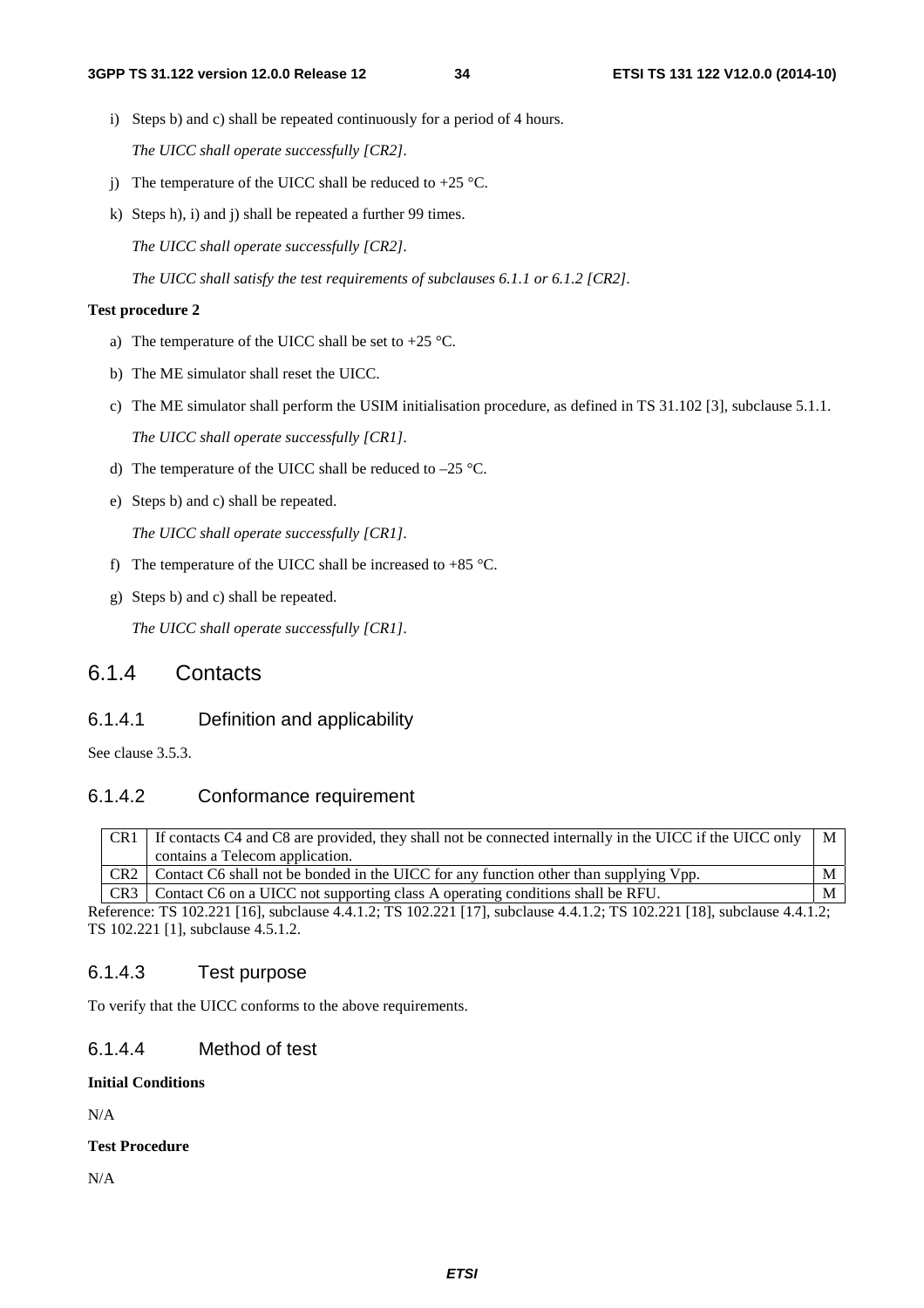### 6.1.5 Mini-UICC

### 6.1.5.1 Definition and applicability

See clause 3.5.3.

### 6.1.5.2 Conformance requirement

| CR1             | The format and layout of the Mini-UICC shall be in accordance with        | $Rel-6$ - : |
|-----------------|---------------------------------------------------------------------------|-------------|
|                 | ISO 7816-1 [4] and ISO 7816-2 [5], unless otherwise specified.            | O MINI UICC |
| CR <sub>2</sub> | The dimensions of the Mini-UICC shall be in accordance with Figure 4.2 of | $Re1-6 - $  |
|                 | TS 102.221 [1].                                                           | O MINI UICC |

Reference: TS 102.221 [1], clause 4 and more specifically subclause 4.3.

### 6.1.5.3 Test purpose

To verify that the UICC conforms to the above requirements.

NOTE: The testing of CR1 is outside the scope of the present document.

### 6.1.5.4 Method of test

#### **Initial conditions**

N/A

#### **Test procedure 1**

a) The card is examined for the following:

- width
- height
- feature for orientation

*The card shall have been observed to exhibit the following [CR2]:*

- *correct width and height;*
- *feature for orientation.*

# 6.2 Electrical specifications of the UICC – Terminal interface

The tests in this subclause ensure that the IUT conforms to the electrical specification for each of the contacts and the protocol.

### 6.2.1 Supply voltage Vcc (contact C1)

- 6.2.1.1 Voltage limits
- 6.2.1.1.1 Definition and applicability

See clause 3.5.3.

### 6.2.1.1.2 Conformance requirement

CR1 The UICC shall operate when the supply voltage on contact C1 (Vcc) is in the ranges specified in table 1: M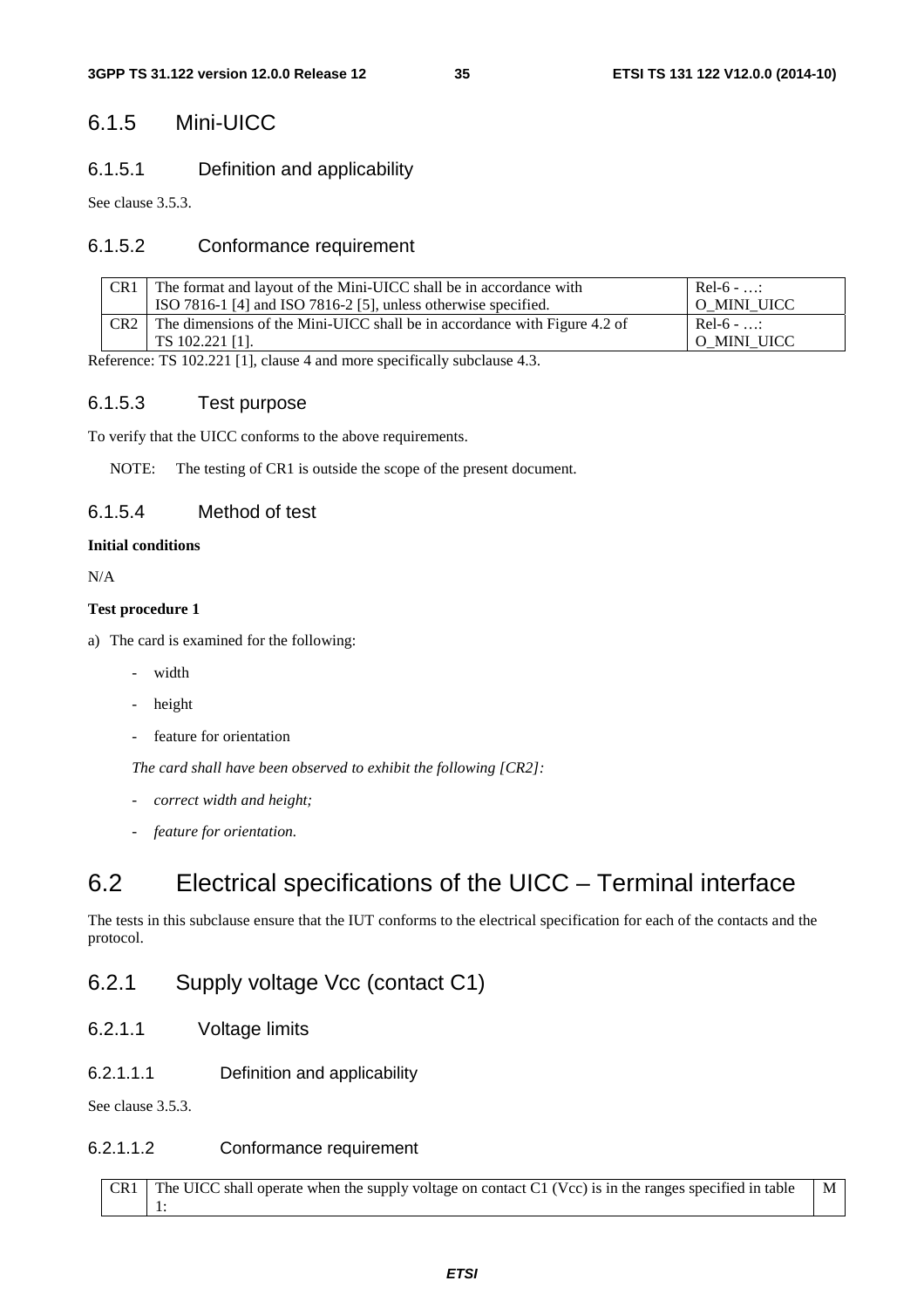| <b>Operating Conditions</b>         | Vmin $N$ | $V$ max / $V$ |
|-------------------------------------|----------|---------------|
| <b>Class A Operating Conditions</b> | 4.5      | 5.5           |
| <b>Class B Operating Conditions</b> | 2.7      | 3.3           |
| <b>Class C Operating Conditions</b> | 1.62     | .98           |

|  | Table 1: Electrical characteristics of Vcc under normal operating conditions |
|--|------------------------------------------------------------------------------|
|  |                                                                              |

Reference: TS 102.221 [1], subclause 5.1.1, 5.2.1 and 5.3.1.

#### 6.2.1.1.3 Test purpose

To verify that the UICC conforms to the above requirements.

#### 6.2.1.1.4 Method of test

#### **Initial conditions**

1) The UICC shall be connected to a ME simulator.

#### **Test procedure 1**

NOTE: The voltage Vcc min/max depends on the voltage class the UICC provides.

- a) The following steps shall be repeated for every voltage class which the UICC provides.
- b) The voltage source for contact C1 (Vcc) shall be set to Vcc min, and the UICC interface signals shall be powered from a Vcc min source.
- c) The ME simulator shall reset the UICC.

*The UICC shall send the correct ATR sequence.*

d) The ME simulator shall send a CHANGE PIN command to the UICC with new PIN value of 8 zeros.

*The status condition returned by the UICC shall be SW1 = '90', SW2 = '00' – normal ending of the command.*

e) The ME simulator shall reset the UICC.

*The UICC shall send the correct ATR sequence.*

f) The ME simulator shall send a CHANGE PIN command to the UICC to return the PIN to its original value.

*The status condition returned by the UICC shall be SW1 = '90', SW2 = '00' – normal ending of the command.*

- g) The voltage source for contact C1 (Vcc) shall be set to Vcc max.
- h) Steps c) to f) shall be repeated for all the operating conditions supported by the UICC.

# 6.2.1.2 Idle current limits

6.2.1.2.1 Definition and applicability

See clause 3.5.3.

# 6.2.1.2.2 Conformance requirement

### CR1 The idle current consumption of the UICC shall not exceed  $I_{max}$  at 1 MHz, +25 °C and Vcc<sub>max</sub>. M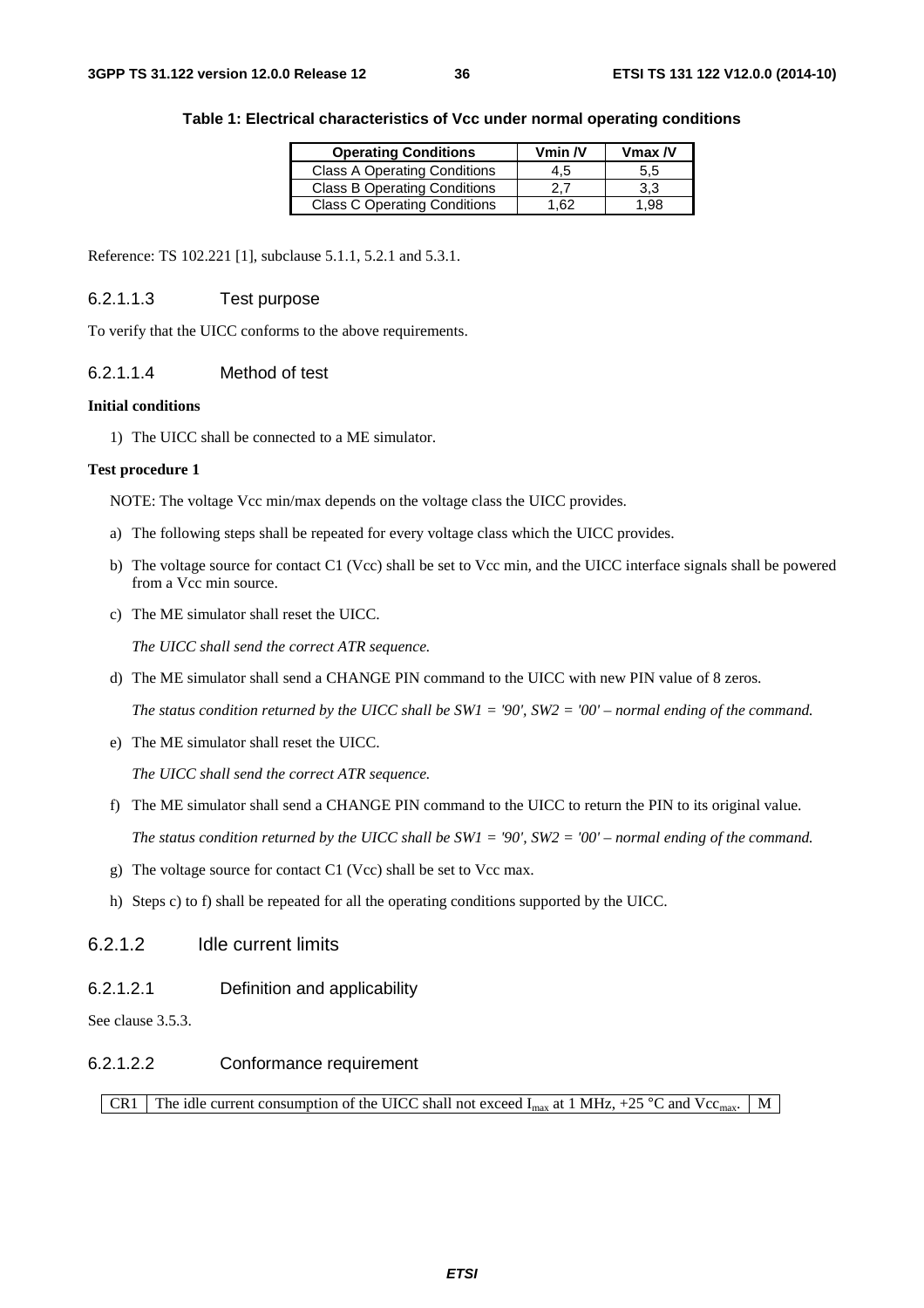| <b>Operating Conditions</b>         | $Imax/\mu A$ in idle state<br>clk frequency 1 MHz | Vcc <sub>max</sub> /V<br>maximum voltage on VCC during testing |
|-------------------------------------|---------------------------------------------------|----------------------------------------------------------------|
| <b>Class A Operating Conditions</b> | 200                                               | 5.5                                                            |
| <b>Class B Operating Conditions</b> | 200                                               | 3.3                                                            |
| <b>Class C Operating Conditions</b> | 200                                               | 1.98                                                           |

#### **Table 2: Current consumption in idle mode**

Reference: TS 102.221 [1], subclauses 5.1.1. 5.2.1, and 5.3.1

#### 6.2.1.2.3 Test purpose

To verify that the UICC conforms to the above requirements.

#### 6.2.1.2.4 Method of test

#### **Initial conditions**

- 1) The UICC shall be connected to a ME simulator.
- 2) The frequency of the clock source shall be set to 1 MHz.
- 3) The temperature of the UICC shall be  $+25$  °C.
- 4) The voltage on Vcc shall be set to Vcc<sub>max.</sub>

#### **Test procedure 1**

- a) The ME simulator shall reset the UICC.
- b) The idle current consumption shall be measured after receiving the ATR over a period of ten seconds.

*The current consumption of the UICC shall not exceed Imax [CR1].*

c) Steps a) and b) shall be repeated for all the operating conditions supported by the UICC.

### 6.2.1.3 Current limits in clk-stop-mode

6.2.1.3.1 Definition and applicability

See clause 3.5.3.

# 6.2.1.3.2 Conformance requirement

CR1 The clk stop mode current consumption of the UICC shall not exceed  $I_{max}$  if clk stop mode is delivered by the UICC. M

#### **Table 3: Current consumption in clk stop mode**

|                                     | Imax /uA in clk-stop mode | Vcc <sub>max</sub> /V<br>maximum voltage on VCC during testing |
|-------------------------------------|---------------------------|----------------------------------------------------------------|
| <b>Class A Operating Conditions</b> | 200                       | ა.ა                                                            |
| <b>Class B Operating Conditions</b> | 100                       | 3.3                                                            |
| <b>Class C Operating Conditions</b> | 100                       | 1.98                                                           |

Reference: TS 102.221 [1], clause 5 and more specifically subclauses 5.1.1, 5.2.1, and 5.3.1.

# 6.2.1.3.3 Test purpose

To verify that the UICC conforms to the above requirements.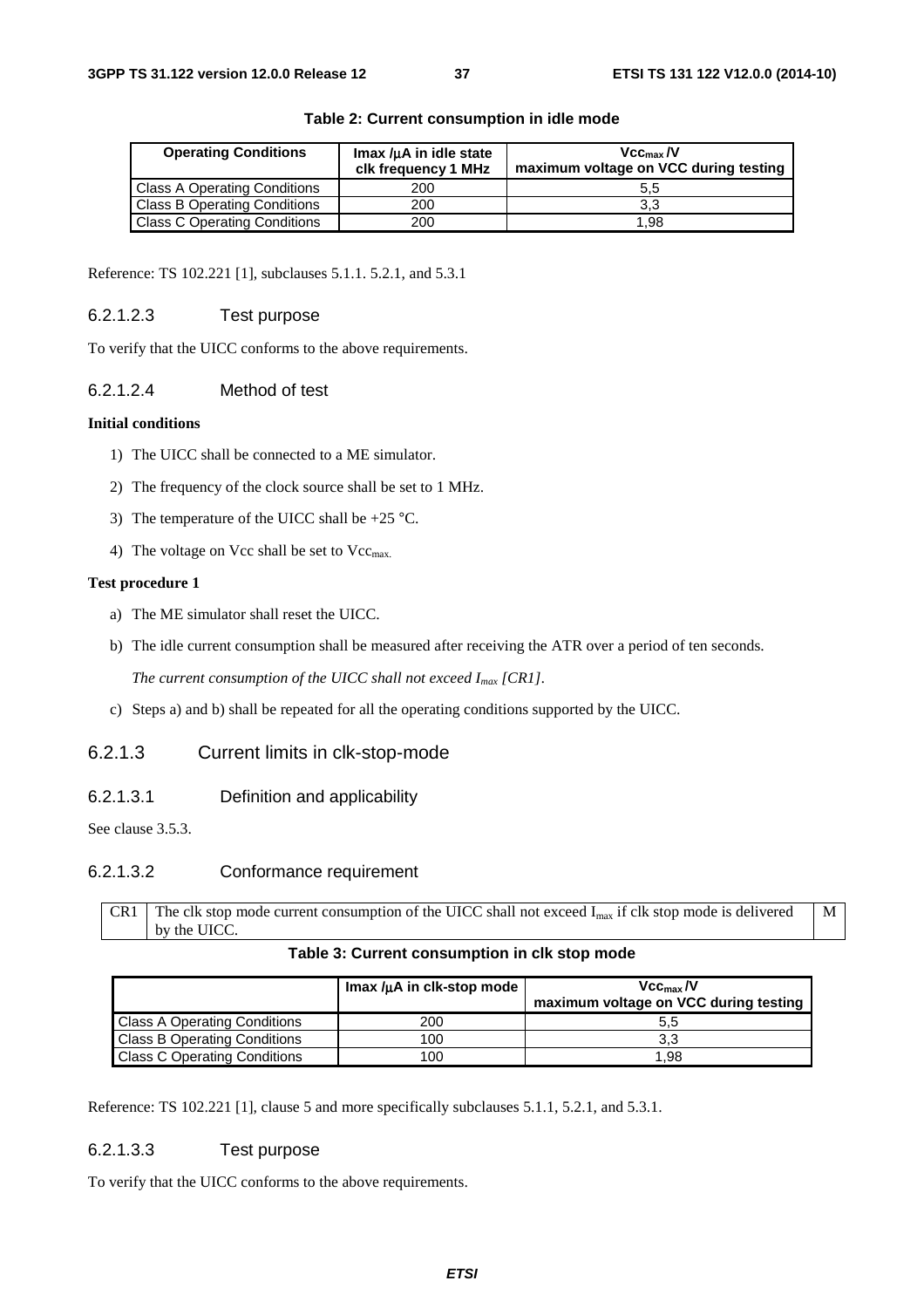#### 6.2.1.3.4 Method of test

#### **Initial conditions**

1) The UICC shall be connected to a ME simulator.

#### **Test procedure 1**

- a) The ME simulator shall reset the UICC.
- b) The ME simulator shall wait at least for 1 860 clocks.
- c) The ME simulator shall stop the clock according to the clock stop mode which was read in the ATR.
- d) The current consumption shall be measured during clk stop mode over a period of ten seconds. *The current consumption of the UICC shall not exceed Imax in average during clk stop mode [CR1].*
- e) Steps a) to d) shall be repeated for all the operating conditions supported by the UICC.

# 6.2.2 Reset RST (contact C2)

- 6.2.2.1 Static operation
- 6.2.2.1.1 Definition and applicability

See clause 3.5.3.

### 6.2.2.1.2 Conformance requirement

CR1 The UICC shall operate within the limits for RST specified in table 4.  $\mid$  M

# **Table 4: Electrical characteristics of RST under normal operating conditions**

| <b>Operating</b><br><b>Conditions</b> | $V_{OL}$ min/V | $V_{OL}$ max/V   | $I_{OL}$ max/ $\mu$ A | $V_{OH}$ min/V   | $V_{OH}$ max/V | $IOH$ max/ $\mu$ A |
|---------------------------------------|----------------|------------------|-----------------------|------------------|----------------|--------------------|
| Class A Operating<br>Conditions       | $-0.3$         | 0,6              | $-200$                | $Vec - 0.7$      | $Vec + 0.3$    | $+20$              |
| Class B Operating<br>Conditions       | $-0.3$         | $0.2 \times$ Vcc | $-200$                | $0.8 \times$ Vcc | $Vec + 0.3$    | $+20$              |
| Class C Operating<br>Conditions       | $-0.3$         | $0.2 \times$ Vcc | $-200$                | $0.8 \times$ Vcc | $Vec + 0.3$    | $+200$             |

NOTE:  $t_R$  and  $t_F$  shall not exceed 400  $\mu$ s, with C<sub>out</sub> and C<sub>in</sub> equal to 30 pF.

Reference: TS 102.221 [1], subclauses 5.1.2, 5.2.2 and 5.3.2.

#### 6.2.2.1.3 Test purpose

To verify that the UICC conforms to the above requirements.

# 6.2.2.1.4 Method of test

#### **Initial conditions**

- 1) The UICC shall be connected to a ME simulator.
- 2) A current measuring device shall be connected to RST (contact C2) of the UICC.
- 3) The capacitance,  $C_{in}$ , of RST (contact C2) shall be measured to be 30 pF.

#### **Test procedure 1**

a) The following parameters shall be set for RST: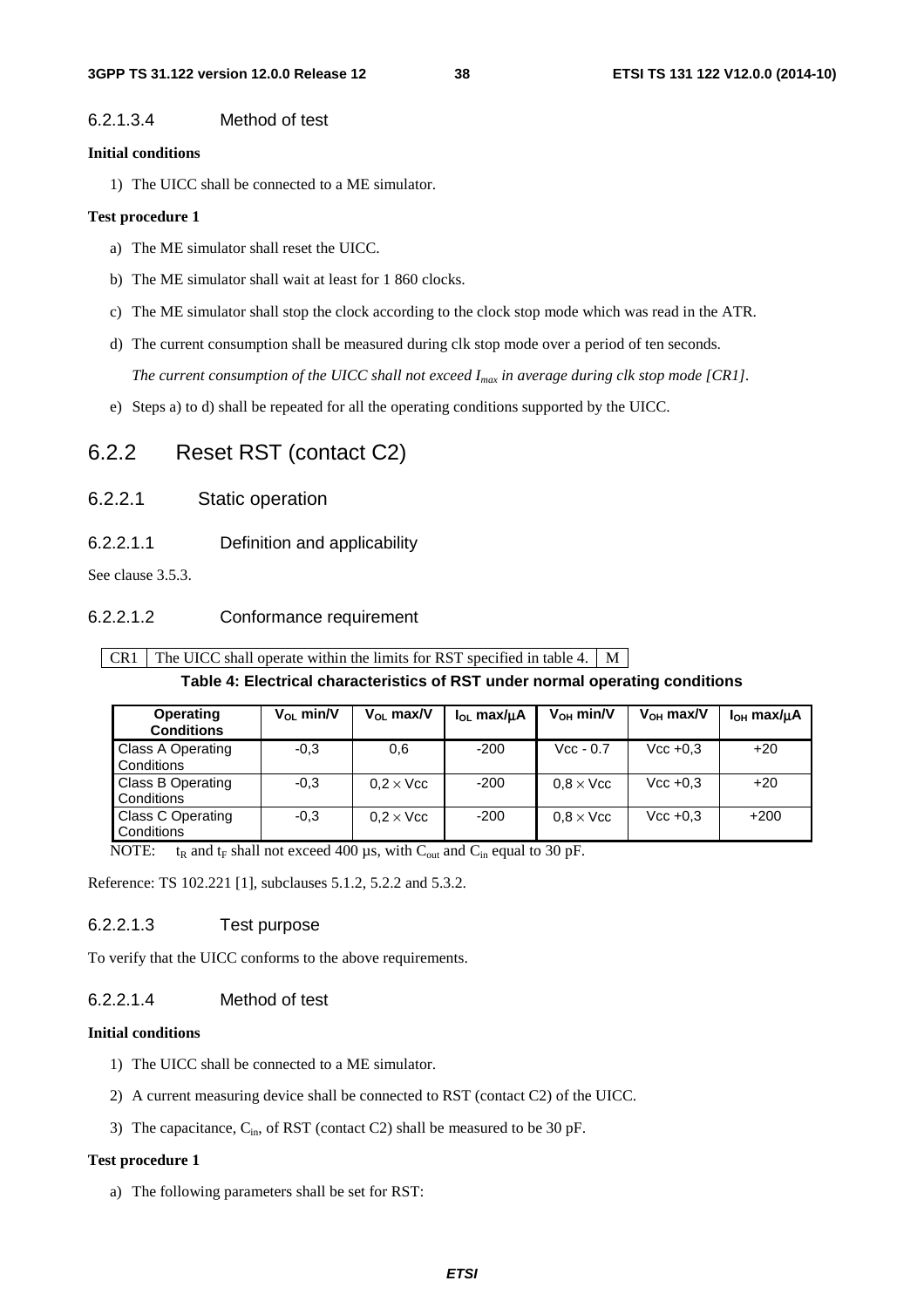- $V_{OH}$  of the RST signal shall be set to  $V_{OH}$  min;
- $V_{\text{OL}}$  of the RST signal shall be set to  $V_{\text{OL}}$  min;
- $t_R$  and  $t_F$  shall be set to 400 µs.
- b) The ME simulator shall reset the UICC.

*The UICC shall send the correct ATR sequence [CR1].*

- c) The following parameters shall be set for RST:
	- $V_{OH}$  of the RST signal shall be set to  $V_{OH}$  max;
	- $V_{OL}$  of the RST signal shall be set to  $V_{OL}$  max;
	- $t_R$  and  $t_F$  shall be set to 400  $\mu$ s.
- d) The ME simulator shall reset the UICC.

*The UICC shall send the correct ATR sequence [CR1].*

e) Steps a) to d) shall be repeated for all the operating conditions supported by the UICC.

*The following shall be true for all tests [CR1]:*

- *- I*<sub>OLmax</sub> measured to be less than or equal to I<sub>OL</sub> max;
- *- I*<sub>OHmax</sub> measured to be less than or equal to I<sub>OH</sub> max.

# 6.2.3 Programming voltage Vpp (contact C6)

- 6.2.3.1 Static operation
- 6.2.3.1.1 Definition and applicability

See clause 3.5.3.

# 6.2.3.1.2 Conformance requirement

|  | The UICC shall not require any programming voltage on Vpp.                                                |  |
|--|-----------------------------------------------------------------------------------------------------------|--|
|  | CR2   If the Terminal supporting class A operating conditions only, provides contact C6, the same voltage |  |
|  | shall be supplied on Vpp as on Vcc.                                                                       |  |

Reference: TS 102.221 [1], subclause 5.1.3.

# 6.2.3.1.3 Test purpose

To verify that the UICC conforms to the above requirements.

#### 6.2.3.1.4 Method of test

#### **Initial conditions**

1) The UICC shall be connected to a ME simulator.

#### **Test procedure 1**

- a) Contact C6 shall be connected to ground by the ME simulator.
- b) Vcc shall be applied to contact C1.
- c) Contact C2 (RST) shall be kept at low level, ground.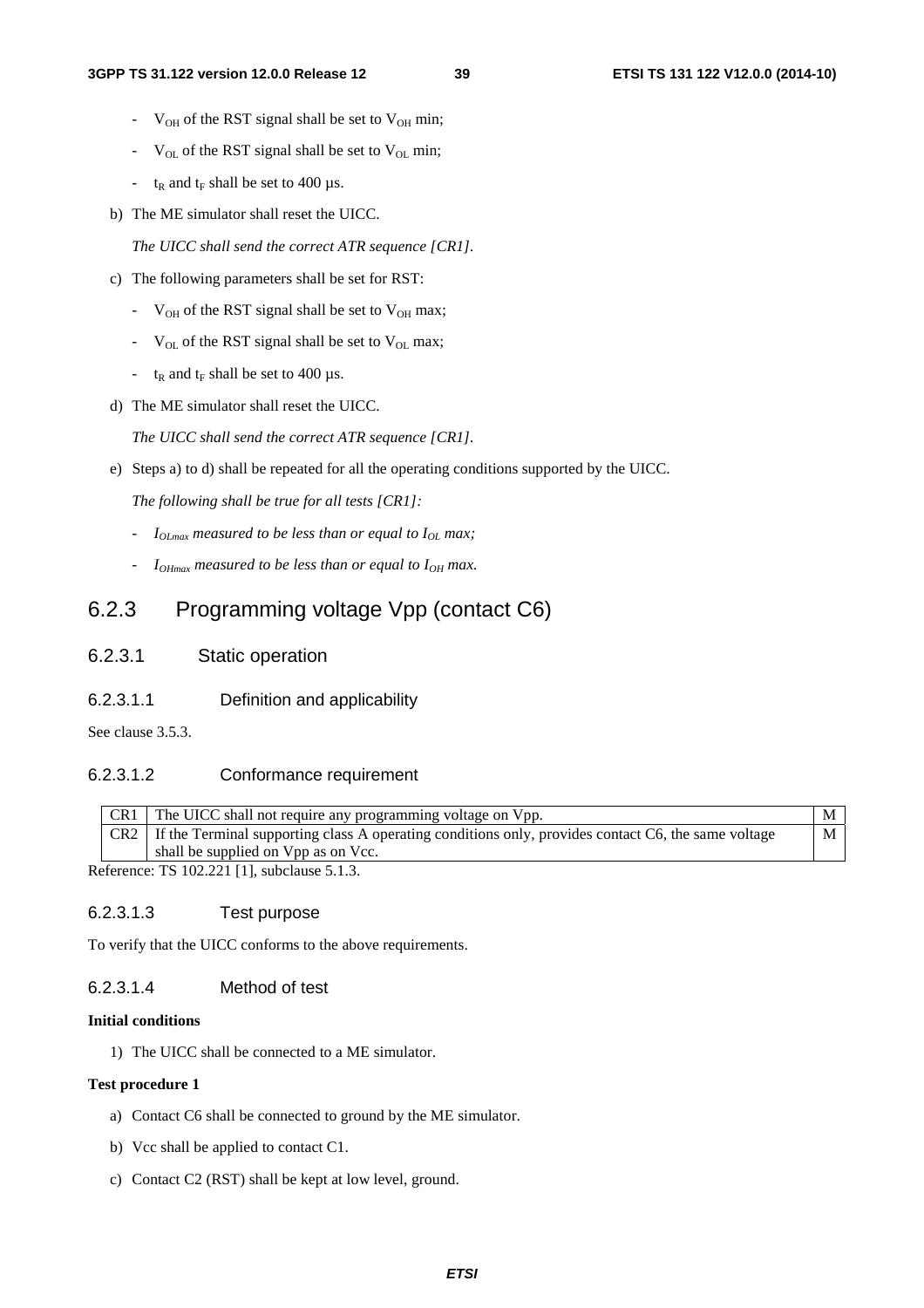d) A valid clock signal shall be applied to Contact C3.

*The dc power consumption on Contact C1 shall not exceed 10 mA under any condition [CR1, CR2].* 

- NOTE: This test ensures that Vpp and Vcc are not bonded together in the UICC, if this would be the case Vpp would also supply the UICC with current for its operation.
- e) Contact C6 shall not be connected to the ME simulator.
- f) The ME simulator shall reset the UICC.
- g) The ME simulator shall send a CHANGE PIN command to the UICC with new PIN value of 8 zeros. *The UICC operates successfully without requiring to set Vpp at programming state in protocol level [CR1].*
- h) The ME simulator shall reset the UICC.
- i) The ME simulator shall send a CHANGE PIN command to the UICC to return the PIN to its original value. *The UICC operates successfully without requiring to set Vpp at programming state in protocol level [CR1].*
- j) Contact C6 shall be connected to Vpp which has the same voltage as Vcc.
- k) The ME simulator shall reset the UICC.
- l) The ME simulator shall send a CHANGE PIN command to the UICC with new PIN value of 8 zeros.

*The UICC operates successfully without requiring to set Vpp at programming state in protocol level [CR2].*

- m) The ME simulator shall reset the UICC.
- n) The ME simulator shall send a CHANGE PIN command to the UICC to return the PIN to its original value. *The UICC operates successfully without requiring to set Vpp at programming state in protocol level [CR2].*

# 6.2.4 Clock CLK (contact C3)

#### 6.2.4.1 Frequency and duty cycle

6.2.4.1.1 Definition and applicability

See clause 3.5.3.

#### 6.2.4.1.2 Conformance requirement

| CR <sub>1</sub> | The UICC shall not support an internal clock.                                                          | M |
|-----------------|--------------------------------------------------------------------------------------------------------|---|
|                 | CR2 The UICC shall support a duty cycle between 40% and 60% of the period during stable operation.   M |   |
|                 | $\Gamma$ CR3 $\Gamma$ The UICC shall operate within the limits for CLK specified in table 5.           | M |

#### **Table 5: Electrical characteristics of CLK under normal operating conditions**

| <b>Operating Conditions</b>                                                                                                                               | $V_{OL}$ min/V | $V_{\Omega}$ max/V | $V_{OH}$ min/V   | $V_{OH}$ max/V | $t_R$ & $t_F$ max                 | fmax /MHz |  |
|-----------------------------------------------------------------------------------------------------------------------------------------------------------|----------------|--------------------|------------------|----------------|-----------------------------------|-----------|--|
|                                                                                                                                                           |                |                    |                  |                |                                   |           |  |
| Class A Operating                                                                                                                                         | $-0.3$         | 0,5                | $0.7 \times$ Vcc | $Vec + 0.3$    | 9% with a                         | 5         |  |
| Conditions                                                                                                                                                |                |                    |                  |                | max. of $0.5 \text{ }\mu\text{s}$ |           |  |
| Class B Operating                                                                                                                                         | $-0.3$         | $0.2 \times$ Vcc   | $0.7 \times$ Vcc | $Vec + 0.3$    | $50$ ns                           | 5         |  |
| Conditions                                                                                                                                                |                |                    |                  |                |                                   |           |  |
| <b>Class C Operating</b>                                                                                                                                  | $-0.3$         | $0.2 \times$ Vcc   | $0.7 \times$ Vcc | $Vec + 0.3$    | $50$ ns                           | 5         |  |
| Conditions                                                                                                                                                |                |                    |                  |                |                                   |           |  |
| NOTE:<br>t <sub>R</sub> and t <sub>F</sub> have to be measured between 10 % and 90 % of $V_{OL}$ max and $V_{OH}$ min. C <sub>in</sub> is equal to 30 pF. |                |                    |                  |                |                                   |           |  |

Calculation of the 10% and 90% thresholds for  $t_R$  and  $t_F$  measurements:

 $V_{\text{OL threshold}} = (V_{\text{OH min}} - V_{\text{OL max}}) * 10\% + V_{\text{OL max}}$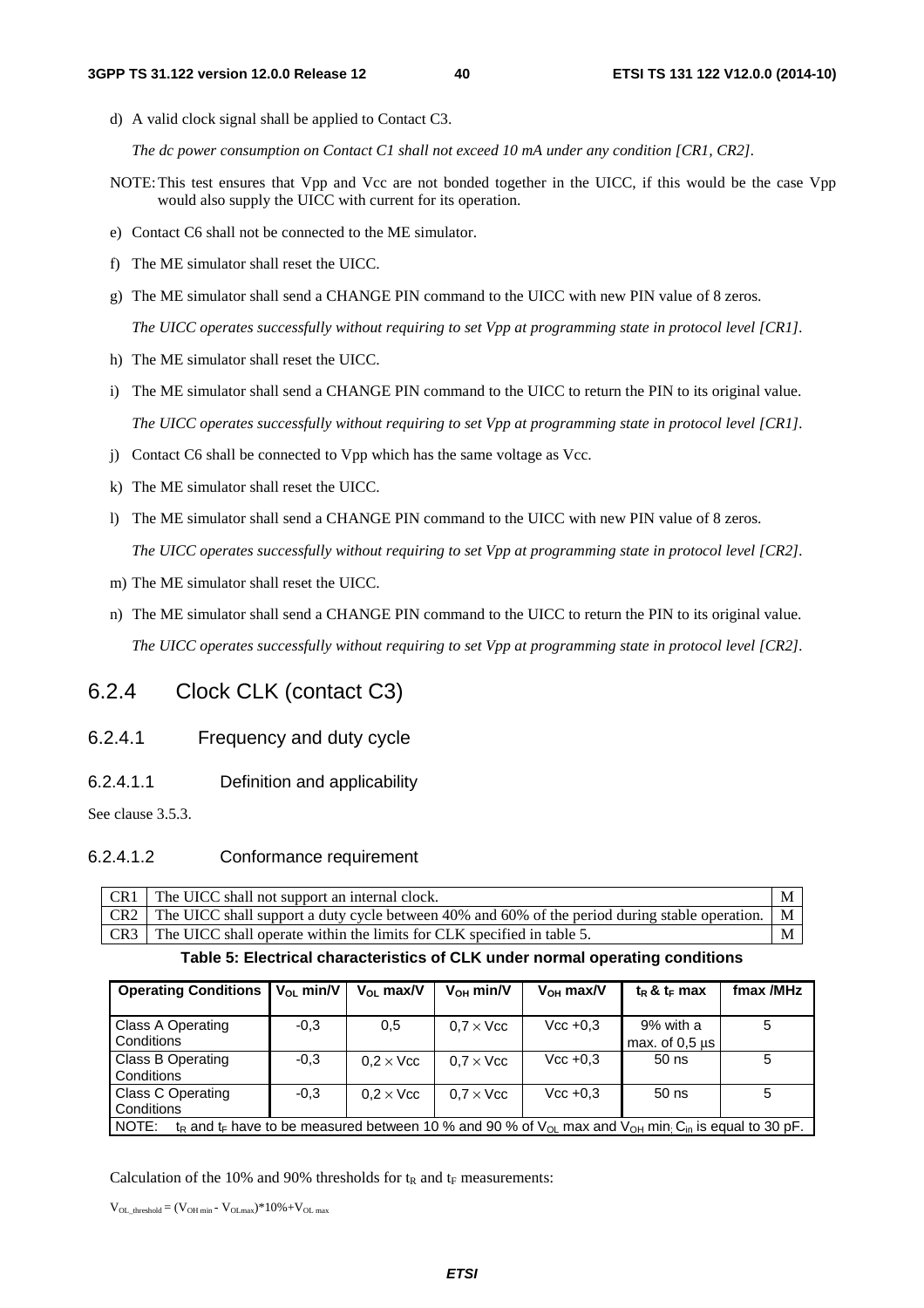#### **3GPP TS 31.122 version 12.0.0 Release 12 41 ETSI TS 131 122 V12.0.0 (2014-10)**

 $V_{OH\ threshold} = (V_{OH\ min} - V_{OL\ max})*90\% + V_{OL\ max}$ 

Reference: TS 102.221 [1], subclauses 5.1.4, 5.2.3 and 5.3.3.

#### 6.2.4.1.3 Test purpose

To verify that the UICC conforms to the above requirements.

NOTE: CR1 shall not be tested as the UICC supports an internal clock.

#### 6.2.4.1.4 Method of test

#### **Initial conditions**

1) The UICC shall be connected to a ME simulator.

#### **Test procedure 1**

- a) The frequency of the clock source shall be set to 1 MHz.
- b) The duty cycle of the clock source shall be set to 40 % high.
- c)  $V_{OH}$  shall be set to  $V_{OH}$  max and  $V_{OL}$  shall be set to  $V_{OL}$  min.
- d) The ME simulator shall reset the UICC.

*The UICC shall send the correct ATR sequence [CR2, CR3].*

- e) The duty cycle of the clock source shall be set to 60 % high.
- f) The ME simulator shall reset the UICC.

*The UICC shall send the correct ATR sequence [CR2, CR3].*

- g) The frequency of the clock source shall be set to  $f_{\text{max}}$ .
- h) The duty cycle of the clock source shall be set to 40 % high.
- i) The ME simulator shall reset the UICC.

*The UICC shall send the correct ATR sequence [CR2, CR3].*

- j) The duty cycle of the clock source shall be set to 60 % high.
- k) The ME simulator shall reset the UICC.

*The UICC shall send the correct ATR sequence [CR2, CR3].*

- l) Steps a) to j) shall be repeated with  $V_{OH}$  set to  $V_{OH}$  min and  $V_{OL}$  set to  $V_{OL}$  max.
- m) Steps a) to k) shall be repeated for all the operating conditions supported by the UICC.

# 6.2.4.2 Voltage and current

6.2.4.2.1 Definition and applicability

See clause 3.5.3.

#### 6.2.4.2.2 Conformance requirement

CR1 The UICC shall operate within the limits for CLK specified in table 6. M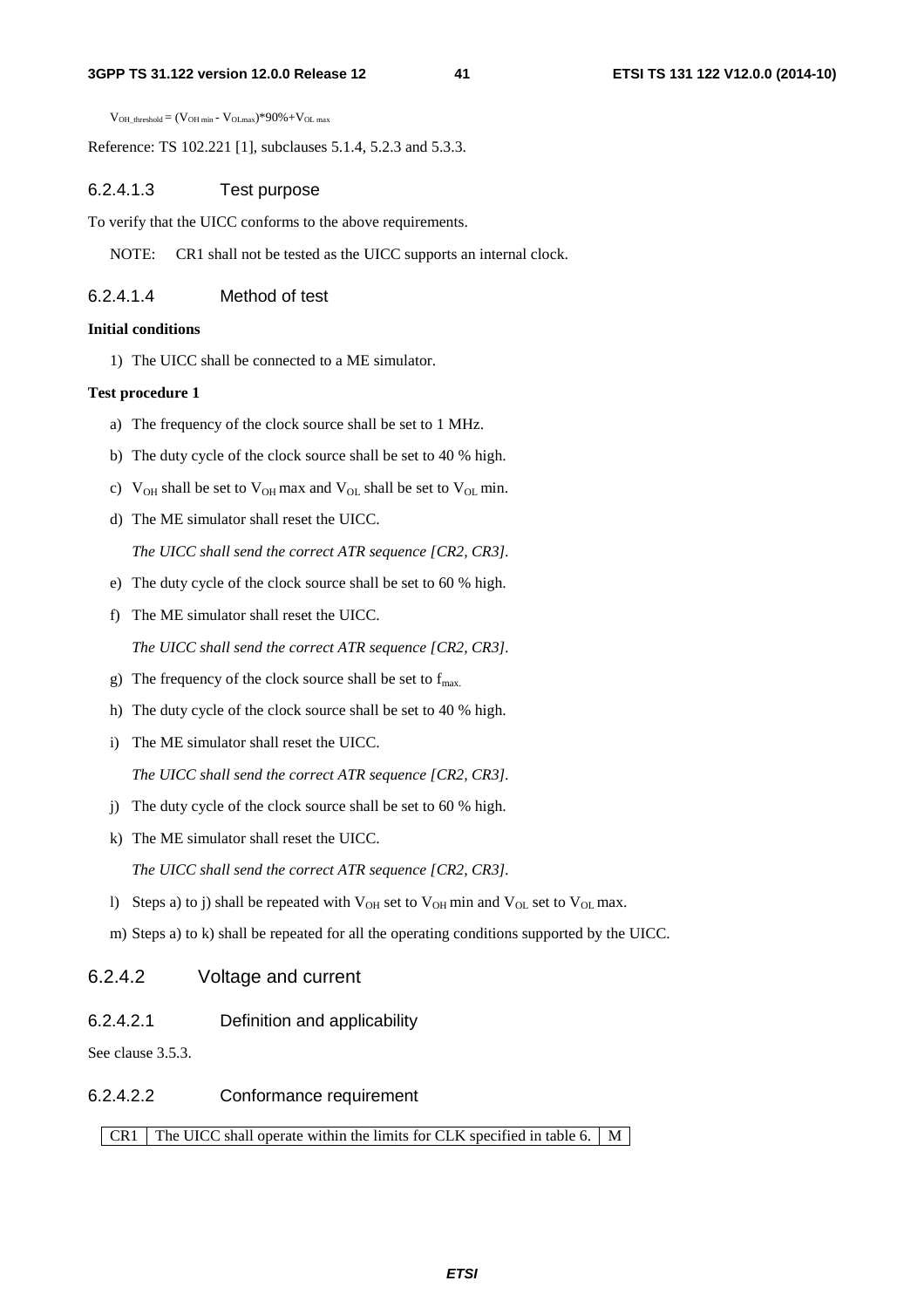| Operating<br><b>Conditions</b>     | Vol<br>min/V                                                                                                                                                 | $V_{OL}$<br>max/V | <b>I</b> ol<br>max/uA | $V_{OH}$ min/V   | $V_{OH}$ max/V | Iон<br>max/uA | $t_R$ & $t_F$ max                      | fmax /MHz |  |
|------------------------------------|--------------------------------------------------------------------------------------------------------------------------------------------------------------|-------------------|-----------------------|------------------|----------------|---------------|----------------------------------------|-----------|--|
| Class A<br>Operating<br>Conditions | $-0.3$                                                                                                                                                       | 0,5               | $-200$                | $0.7 \times$ Vcc | $Vec + 0.3$    | $+20$         | 9 % with a<br>max. of<br>$0,5$ $\mu$ s | 5         |  |
| Class B<br>Operating<br>Conditions | $-0.3$                                                                                                                                                       | $0.2 \times$ Vcc  | $-20$                 | $0.7 \times$ Vcc | $Vec + 0.3$    | $+20$         | 50 ns                                  | 5         |  |
| Class C<br>Operating<br>Conditions | $-0.3$                                                                                                                                                       | $0.2 \times$ Vcc  | $-20$                 | $0.8 \times$ Vcc | $Vec + 0.3$    | $+20$         | 50 ns                                  | 5         |  |
| NOTE:                              | t <sub>R</sub> and t <sub>F</sub> have to be measured between 10 % and 90 % of $V_{OL}$ max and $V_{OH}$ min <sub>:</sub> C <sub>in</sub> is equal to 30 pF. |                   |                       |                  |                |               |                                        |           |  |

**Table 6: Electrical characteristics of CLK with current limits under normal operating conditions** 

Calculation of the 10% and 90% thresholds for  $t_R$  and  $t_F$  measurements:

 $V_{\text{OL threshold}} = (V_{\text{OH min}} - V_{\text{OL max}}) * 10\% + V_{\text{OL max}}$ 

 $V_{OH\_threshold} = (V_{OH\ min} - V_{OL\ max})*90\% + V_{OL\ max}$ 

Reference: TS 102.221 [1], subclauses 5.1.4, 5.2.3 and 5.3.3.

#### 6.2.4.2.3 Test purpose

To verify that the UICC conforms to the above requirements.

#### 6.2.4.2.4 Method of test

#### **Initial conditions**

- 1) The UICC shall be connected to a ME simulator.
- 2) A current measuring device shall be connected to CLK (contact C3) of the UICC.
- 3) The capacitance of CLK (contact C3) shall be measured to be  $\leq 30$  pF.

#### **Test procedure 1**

- a) The clock signal shall be set to 1 MHz.
- b) The following parameters shall be set for CLK:
	- $V_{OH}$  at  $V_{OH}$ max;
	- $V_{OL}$  at  $V_{OL}$  min;
	- $t_R$  and  $t_F$  shall be set to  $t_R$  max and  $t_F$  max.
- c) The ME simulator shall reset the UICC.

*The UICC shall send the correct ATR sequence [CR1].*

- d) The following parameters shall be set for CLK:
- $V_{OH}$  at  $V_{OH}$ min;
- $V_{OL}$  at  $V_{OL}$  max.
- e) The ME simulator shall reset the UICC.

*The UICC shall send the correct ATR sequence [CR1].*

- f) Steps a) to e) shall be repeated with  $f_{\text{clk}} = f_{\text{max}}$ ,  $t_R = t_R \text{ max}$  and  $t_F = t_f \text{ max}$ .
- g) Steps a) to f) shall be repeated for all the operating conditions supported by the UICC.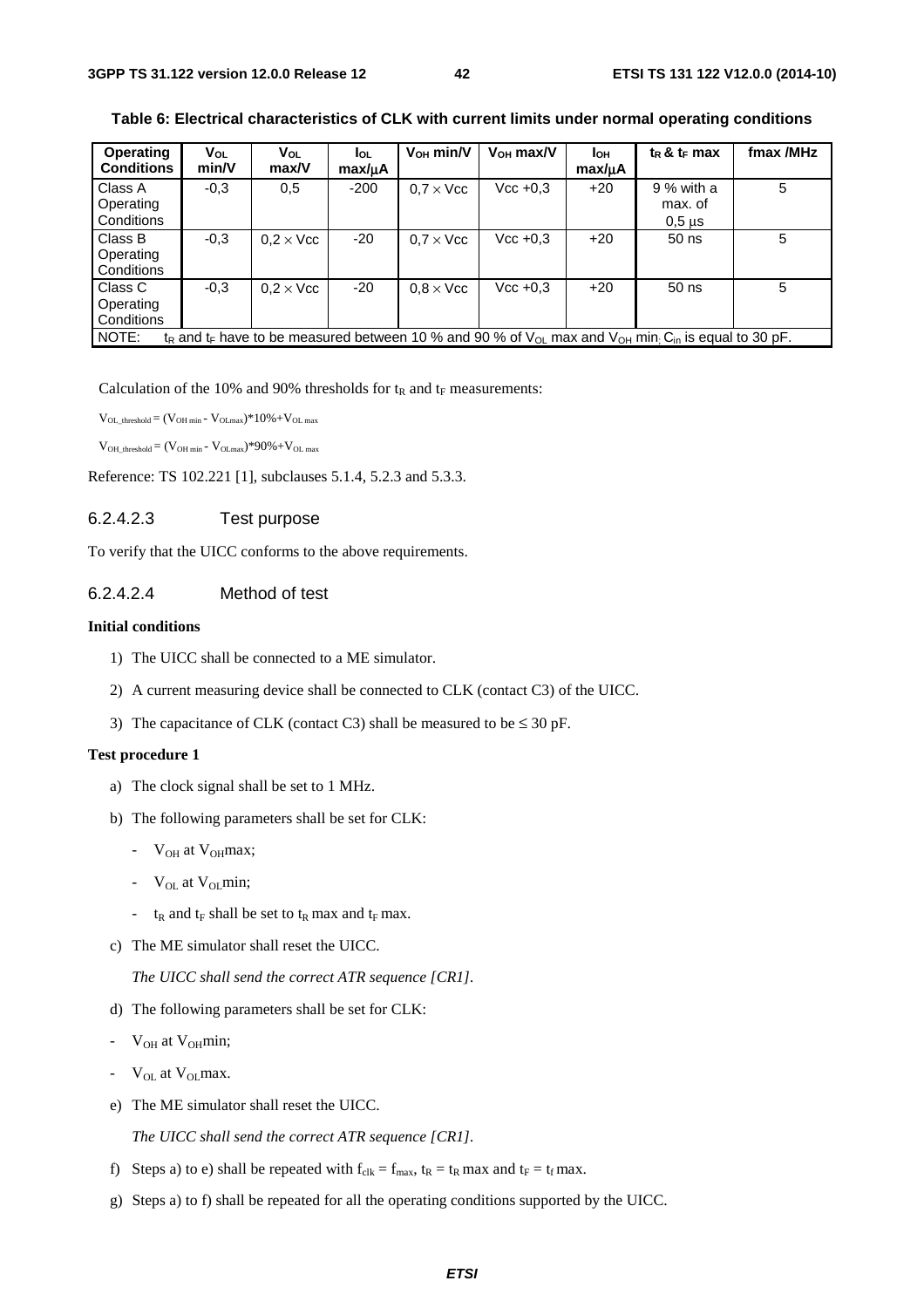*The following shall be true for all the operating conditions:*

- *IOHmax measured shall be less than or equal to +20 µA [CR1];*
- $I_{OImax}$  measured shall be less than or equal to –200  $\mu$ A [CR1];
- *The UICC shall send the correct ATR sequence after a reset [CR1].*

# 6.2.5 I/O (contact C7)

- 6.2.5.1 Voltage and current
- 6.2.5.1.1 Definition and applicability

See clause 3.5.3.

# 6.2.5.1.2 Conformance requirement

CR1 The UICC shall operate within the limits for I/O specified in tables 7 and 8. M CR2 When low impedance drivers are implemented on the I/O line, the I/O electrical circuit design shall ensure that potential contention on the line will not result in any permanent damage of the terminal or the UICC. M

# **Table 7: Electrical characteristics of the output of the I/O under normal operating conditions**

| <b>Operating Conditions</b>                                                                                                                                                             | $V_{OL}$<br>min/V | V <sub>OL</sub><br>max/V | $I_{OL}$<br>max/µA | V <sub>он</sub><br>min/V   | $V_{OH}$<br>max/V | I <sub>OH</sub><br>max/uA | $t_R$ max & $t_F$<br>max                                                     | fmax<br>/MHz   |
|-----------------------------------------------------------------------------------------------------------------------------------------------------------------------------------------|-------------------|--------------------------|--------------------|----------------------------|-------------------|---------------------------|------------------------------------------------------------------------------|----------------|
| <b>Class A Operating</b><br>Conditions                                                                                                                                                  | $-0.3$            | 0,4                      | $-1000$            | 3,8                        | Vcc<br>$+0.3 V$   | $+20$                     | 1 <sub>u</sub> s<br>or 100 ns (see<br>note 1)<br>or 400 ns (see<br>$note$ 2) | 5              |
| <b>Class B Operating</b><br>Conditions                                                                                                                                                  | $-0.3$            | 0,4                      | $-1000$            | $0.7 \times$<br><b>Vcc</b> | Vcc<br>$+0.3 V$   | $+20$                     | 1 us<br>or 100 ns (see<br>note 1)<br>or 400 ns (see<br>$note$ 2)             | 4              |
| Class C Operating<br>Conditions                                                                                                                                                         | $-0.3$            | 0,3                      | $-1000$            | $0.7 \times$<br>Vcc        | Vcc<br>$+0.3 V$   | $+20$                     | 1 us<br>or 100 ns (see<br>note 1)<br>or 400 ns (see<br>$note$ 2)             | $\overline{4}$ |
| NOTE 1: The value of 100 ns applies when the low impedance buffer is selected via a PPS procedure.<br>NOTE 2: The value of 400 ns applies when the UICC supports $(F, D) = (512, 64)$ . |                   |                          |                    |                            |                   |                           |                                                                              |                |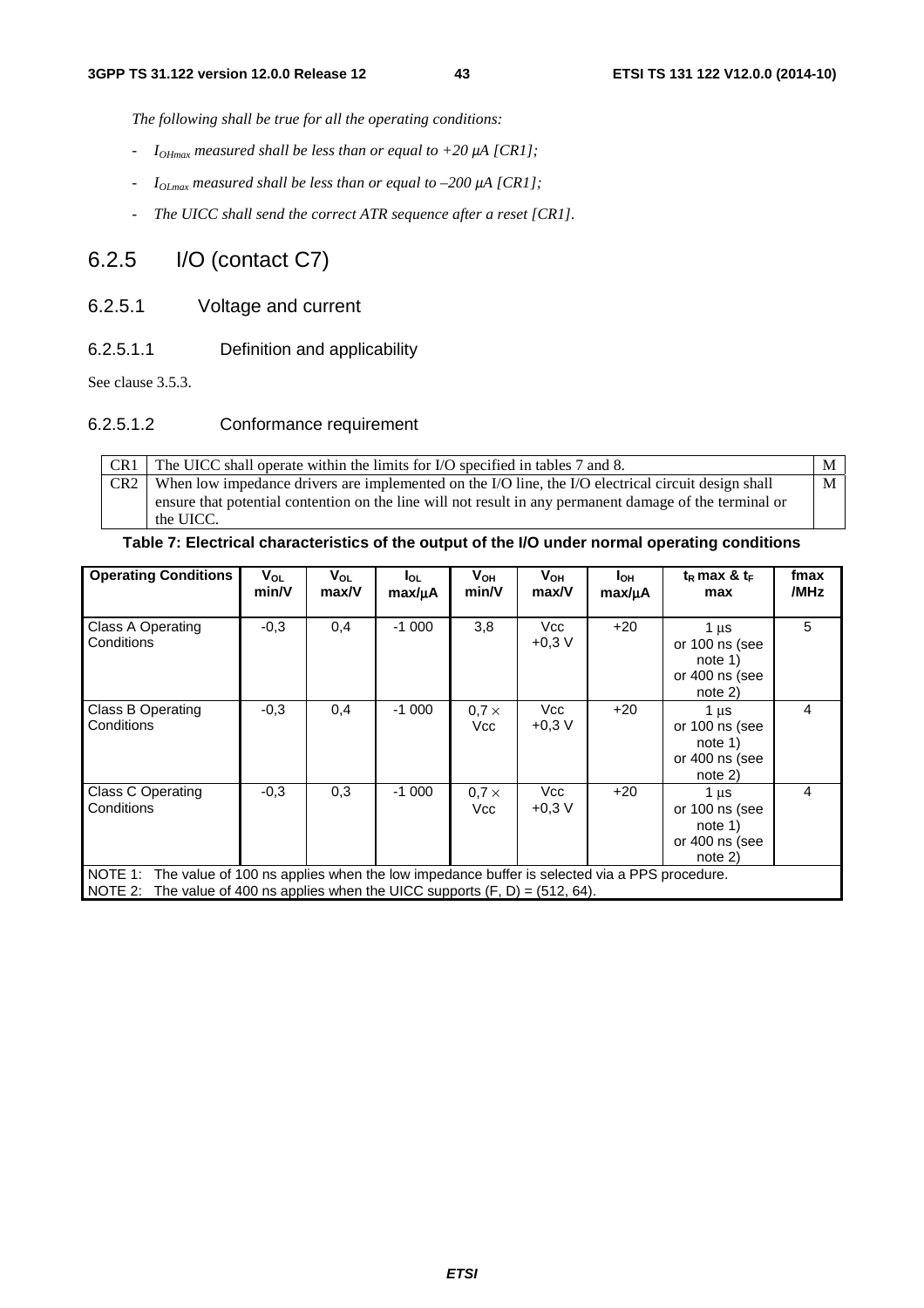| <b>Operating Conditions</b>                                                                                                                                                              | VIL<br>min/V | VIL<br>max/V        | Iщ.<br>$max/\mu A$ | Vш<br>min/V         | Vш<br>max/V     | Iш<br>min/max<br>/µA | $t_R$ max & $t_F$ max                                                        | fmax<br>/MHz |
|------------------------------------------------------------------------------------------------------------------------------------------------------------------------------------------|--------------|---------------------|--------------------|---------------------|-----------------|----------------------|------------------------------------------------------------------------------|--------------|
| <b>Class A Operating</b><br>Conditions                                                                                                                                                   | $-0.3$       | 0.15 x<br>Vcc       | $+1000$            | $0.7 \times$<br>Vcc | Vcc<br>$+0.3 V$ | ±20                  | 1 us<br>or $100$ ns (see<br>note 1)<br>or 400 ns (see<br>note 2)             | 5            |
| <b>Class B Operating</b><br>Conditions                                                                                                                                                   | $-0.3$       | $0.2 \times$<br>Vcc | $+1000$            | $0.7 \times$<br>Vcc | Vcc<br>$+0.3 V$ | ±20                  | 1 <sub>u</sub> s<br>or $100$ ns (see<br>note 1)<br>or 400 ns (see<br>note 2) | 4            |
| Class C Operating<br>Conditions                                                                                                                                                          | $-0.3$       | $0.2 \times$<br>Vcc | $+1000$            | $0.7 \times$<br>Vcc | Vcc<br>$+0.3 V$ | ±20                  | 1 us<br>or 100 ns (see<br>note 1)<br>or 400 ns (see<br>$note$ 2)             | 4            |
| NOTE 1: The value of 100 ns applies when the low impedance buffer is selected via a PPS procedure.<br>The value of 400 ns applies when the UICC supports $(F, D) = (512, 64)$<br>NOTE 2: |              |                     |                    |                     |                 |                      |                                                                              |              |

#### **Table 8: Electrical characteristics of the input of the I/O under normal operating conditions**

Reference: TS 102.221 [1], subclauses 5.1.5, 5.2.4, 5.3.4 and 6.3.2.

#### 6.2.5.1.3 Test purpose

To verify that the UICC conforms to the above requirements.

NOTE: CR 2 is not tested.

#### 6.2.5.1.4 Method of test

#### **Initial conditions**

- 1) The UICC shall be connected to a ME simulator.
- 2) A current measuring device shall be connected to I/O (contact C7) of the UICC.
- 3) The capacitance,  $C_{\text{out}}$  and  $C_{\text{in}}$ , of I/O (contact C7) shall be measured to be 30 pF.

#### **Test procedure 1**

- a) The ME simulator shall be set to the following maximum range allowed by the UICC
	- Vcc to Vcc max;
	- $V_{OL}$  to  $V_{OL}$  min and  $V_{OH}$  to  $V_{OH}$  max;
	- $I_{IL}$  to  $I_{IL}$  max and  $I_{IH}$  to  $I_{IH}$  max;
	- $t_R$  to  $t_R$  max and  $t_F$  to  $t_F$  max.
- b) The ME simulator shall reset the UICC.
- c) The ME simulator shall send a STATUS command to the UICC.
- d) The ME simulator shall be set to the following minimum range allowed by the UICC with  $V_{OH}$  inactive:
	- Vcc to Vcc min;
	- $V_{OL}$  to  $V_{OL}$  max and  $V_{OH}$  to  $V_{OH}$  min;
	- $I_{IL}$  to  $I_{IL}$  max and  $I_{IH}$  to  $I_{IH}$  min;
	- $t_R$  to  $t_R$  max and  $t_F$  to  $t_F$  max.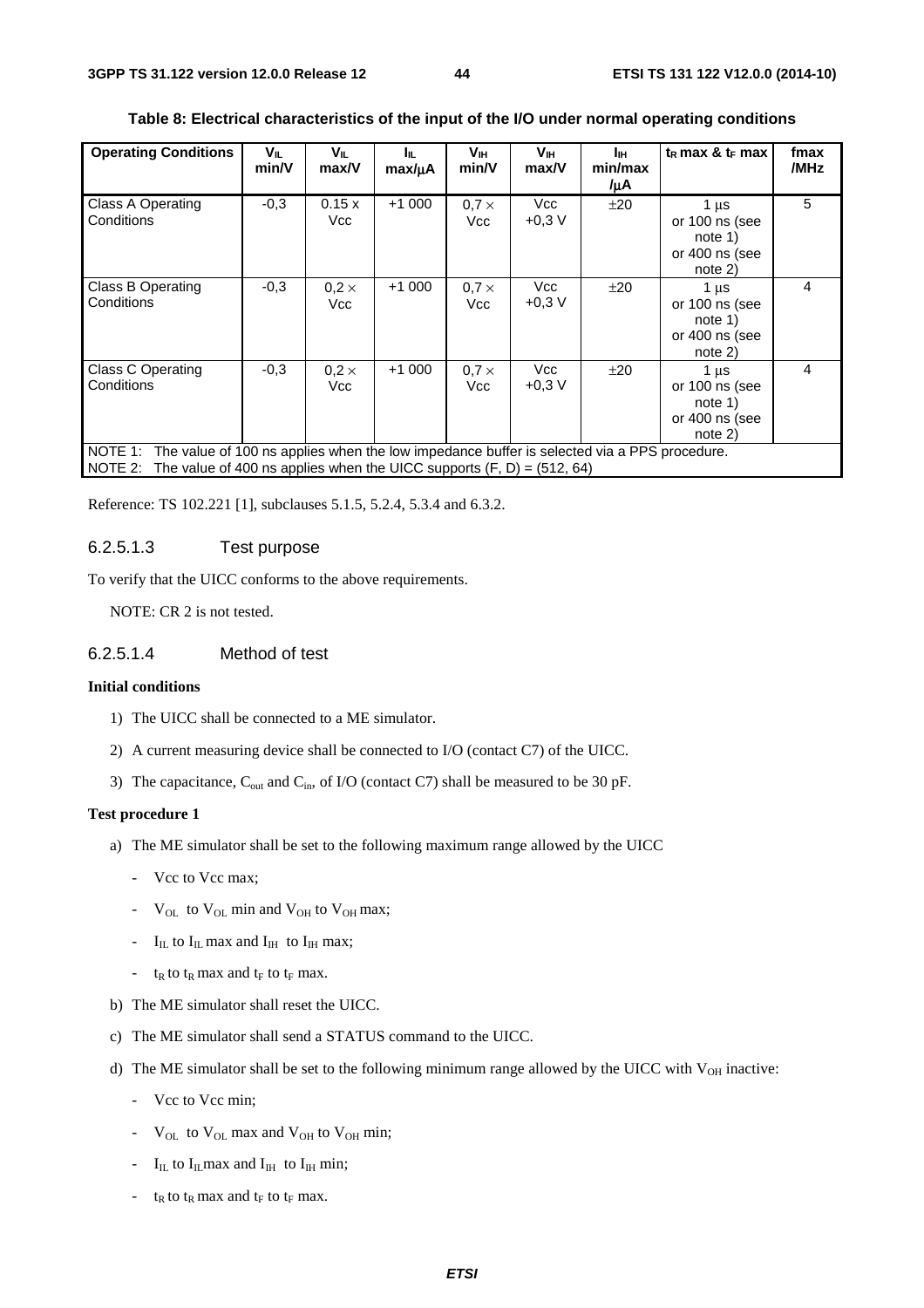- e) The ME simulator shall reset the UICC.
- f) The ME simulator shall send a STATUS command to the UICC.
- g) Steps a) to f) shall be repeated for all the operating conditions supported by the UICC.

*Acceptance criteria for all the operating conditions [CR1]:*

- *-*  $I_{OL}$  shall be between 0 mA and  $I_{OL}$  max;
- *- I<sub>OH</sub>* shall be  $\leq$  *I<sub>OH</sub>* max;
- *VIL shall be between VIL min and VIL max;*
- *VIH shall be between VIH min and VIH max;*
- *-*  $t_R$  generated by the UICC shall be  $\leq t_R$  max;
- *- t<sub>F</sub>* generated by the UICC shall be  $\leq t_F$  max.

#### **Test procedure 2**

- a) The ME simulator shall be set to the following maximum range allowed by the UICC
	- Vcc to Vcc max;
	- $V_{\text{OL}}$  to  $V_{\text{OL}}$  min and  $V_{\text{OH}}$  to  $V_{\text{OH}}$  max;
	- $I_{IL}$  to  $I_{IL}$  max and  $I_{IH}$  to  $I_{IH}$  max;
	- $t_R$  to  $t_R$  max and  $t_F$  to  $t_F$  max.
- b) The ME simulator shall reset the UICC.
- c) The ME simulator shall send a PPS-Request to the UICC, selecting  $(F, D) = (512, 64)$ .

 *The UICC shall send a valid PPS-Response indicating support for the requested parameters.*

- d) The ME simulator shall send a STATUS command to the UICC.
- e) The ME simulator shall be set to the following minimum range allowed by the UICC with  $V_{OH}$  inactive:
	- Vcc to Vcc min;
	- $V_{OL}$  to  $V_{OL}$  max and  $V_{OH}$  to  $V_{OH}$  min;
	- $I_{IL}$  to  $I_{IL}$  max and  $I_{IH}$  to  $I_{IH}$  min;
	- $t_R$  to  $t_R$  max and  $t_F$  to  $t_F$  max.
- f) The ME simulator shall reset the UICC.
- g) The ME simulator shall send a PPS-Request to the UICC, selecting  $(F, D) = (512, 64)$ .

 *The UICC shall send a valid PPS-Response indicating support for the requested parameters.*

- h) The ME simulator shall send a STATUS command to the UICC.
- i) Steps a) to h) shall be repeated for all the operating conditions supported by the UICC. *Acceptance criteria for all the operating conditions [CR1]:*
	- *- I<sub>OL</sub>* shall be between 0 mA and I<sub>OL</sub> max;
	- *-*  $I_{OH}$  shall be  $\leq I_{OH}$  max;
	- $V_{IL}$  shall be between  $V_{IL}$  min and  $V_{IL}$  max;
	- $V_{IH}$  shall be between  $V_{IH}$  min and  $V_{IH}$  max;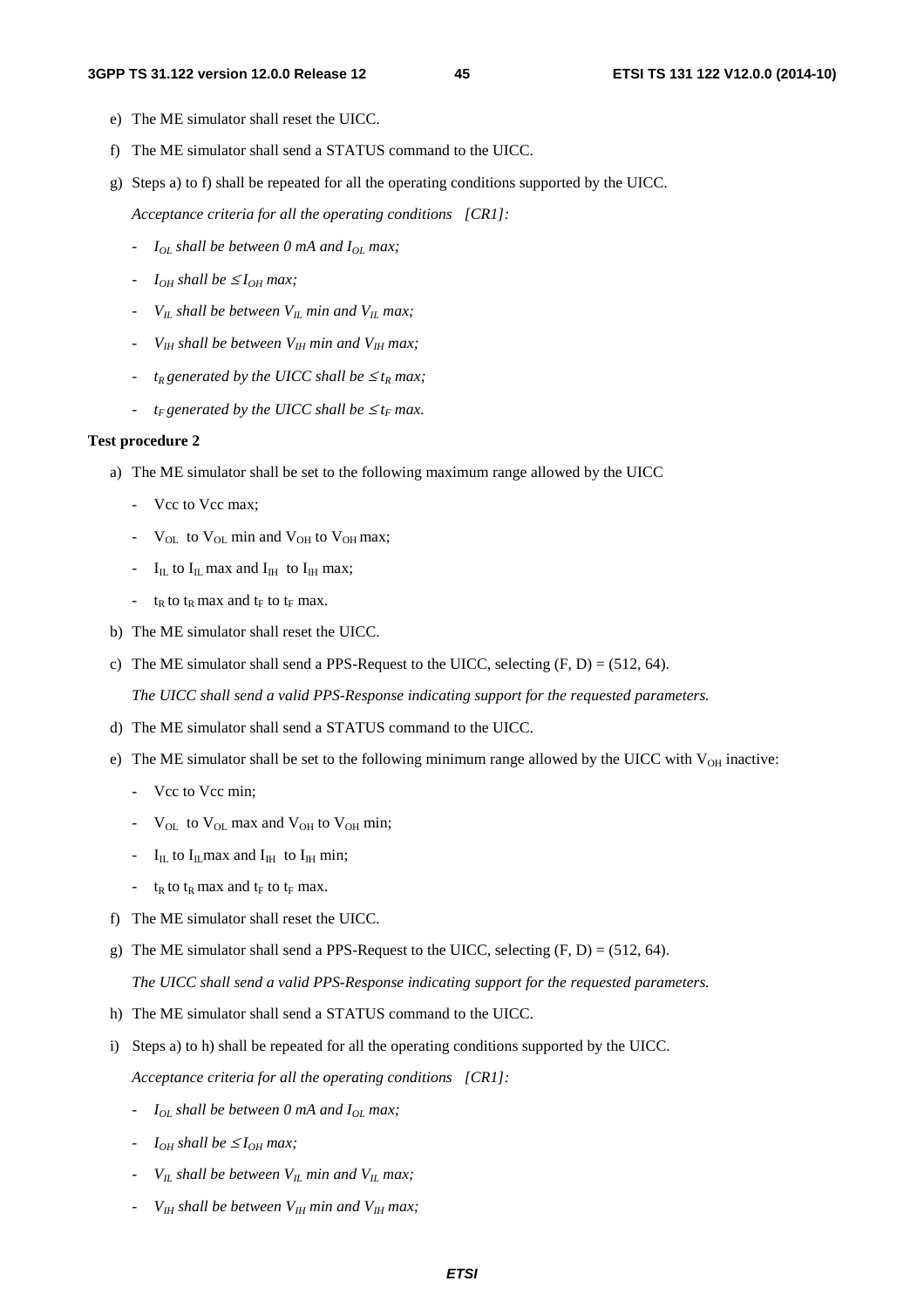- *-*  $t_R$  generated by the UICC shall be  $\leq t_R$  max;
- *- t<sub>F</sub>* generated by the UICC shall be  $\leq t_F$  max.

#### **Test procedure 3**

- a) The ME simulator shall be set to the following maximum range allowed by the UICC
	- Vcc to Vcc max;
	- $V_{\text{OL}}$  to  $V_{\text{OL}}$  min and  $V_{\text{OH}}$  to  $V_{\text{OH}}$  max;
	- $I_{IL}$  to  $I_{IL}$  max and  $I_{IH}$  to  $I_{IH}$  max;
	- $t_R$  to  $t_R$  max and  $t_F$  to  $t_F$  max.
- b) The ME simulator shall reset the UICC.
- c) The ME simulator shall send a PPS-Request to the UICC, using a value of PPS2 which selects low impedance drivers.

 *The UICC shall send a valid PPS-Response indicating support for the requested parameters.*

- d) The ME simulator shall send a STATUS command to the UICC.
- e) The ME simulator shall be set to the following minimum range allowed by the UICC with  $V_{OH}$  inactive:
	- Vcc to Vcc min;
	- $V_{OL}$  to  $V_{OL}$  max and  $V_{OH}$  to  $V_{OH}$  min;
	- $I_{IL}$  to  $I_{IL}$  max and  $I_{IH}$  to  $I_{IH}$  min;
	- $t_R$  to  $t_R$  max and  $t_F$  to  $t_F$  max.
- f) The ME simulator shall reset the UICC.
- g) The ME simulator shall send a PPS-Request to the UICC, using a value of PPS2 which selects low impedance drivers.

 *The UICC shall send a valid PPS-Response indicating support for the requested parameters.*

- h) The ME simulator shall send a STATUS command to the UICC.
- i) Steps a) to h) shall be repeated for all the operating conditions supported by the UICC.

*Acceptance criteria for all the operating conditions [CR1]:*

- *- I<sub>OL</sub>* shall be between 0 mA and I<sub>OL</sub> max;
- *-*  $I_{OH}$  shall be  $\leq I_{OH}$  max;
- *-*  $V_{IL}$  shall be between  $V_{IL}$  min and  $V_{IL}$  max;
- *VIH shall be between VIH min and VIH max;*
- *-*  $t_R$  generated by the UICC shall be  $\leq t_R$  max;
- *- t<sub>F</sub>* generated by the UICC shall be  $\leq t_F$  max.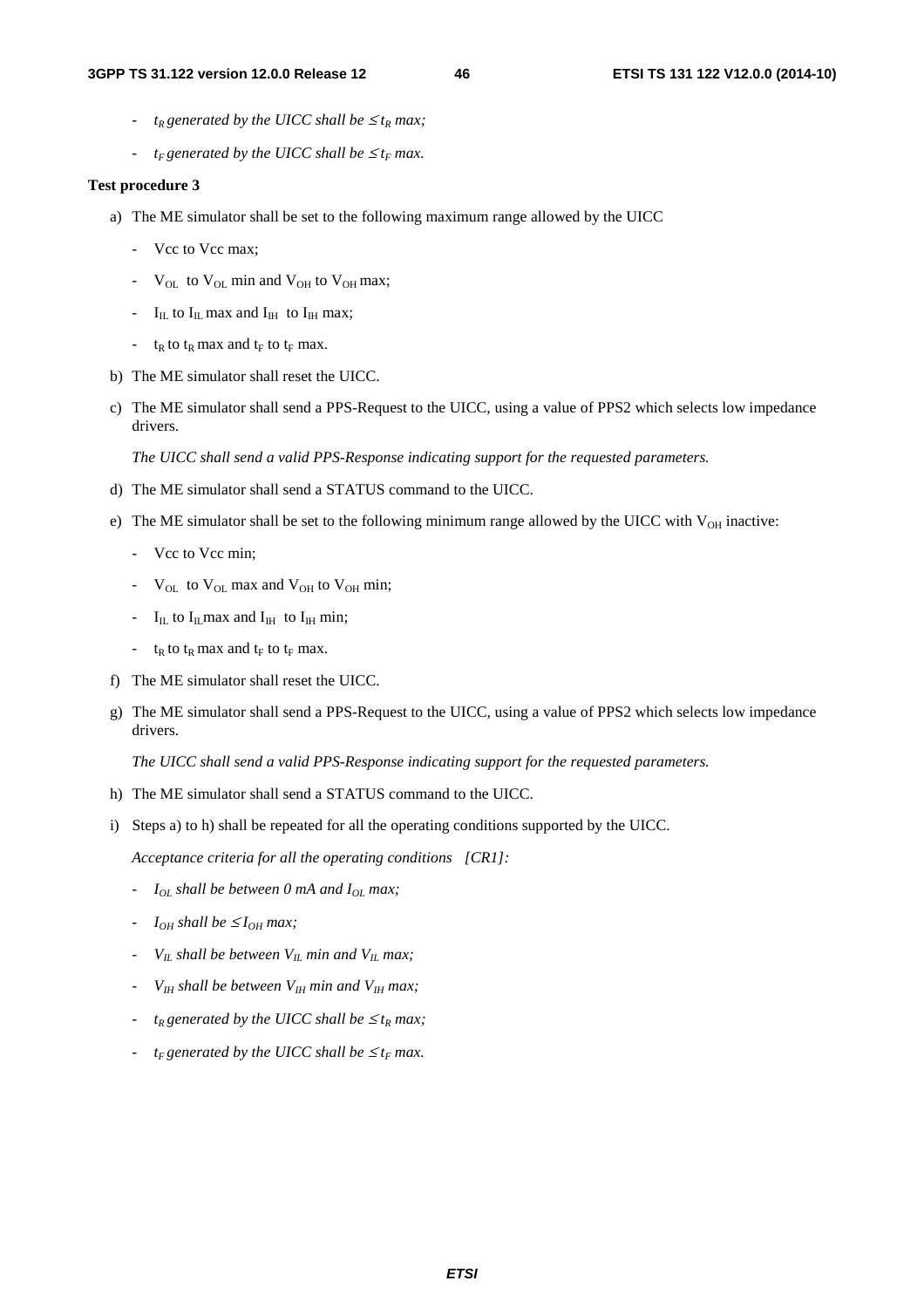# 6.3 Initial communication establishment procedure

- 6.3.1 Supply voltage switching
- 6.3.1.1 Supply voltage classes
- 6.3.1.1.1 Definition and applicability

See clause 3.5.3.

# 6.3.1.1.2 Conformance requirement

|                                             |  | $CR1$ The supply voltage class shall be indicated in the ATR.                                |  |  |  |  |
|---------------------------------------------|--|----------------------------------------------------------------------------------------------|--|--|--|--|
|                                             |  | CR2   If the UICC supports several voltage classes, they shall be consecutive. $\mid M \mid$ |  |  |  |  |
| Reference: TS 102.221 [1], subclause 6.2.1. |  |                                                                                              |  |  |  |  |

# 6.3.1.1.3 Test purpose

To verify that the UICC conforms to the above requirements.

NOTE: CR1 and CR2 are tested in subclause 7.4.1.

# 6.3.1.1.4 Method of test

#### **Initial conditions**

N/A

#### **Test procedure**

N/A

# 6.3.1.2 Power consumption of the UICC during ATR

6.3.1.2.1 Definition and applicability

See clause 3.5.3.

# 6.3.1.2.2 Conformance requirement

| CR <sub>1</sub> | The UICC power consumption during the ATR at the maximum external clock CLK shall not exceed                                                                                                                                                                                                                                                                                        | M |
|-----------------|-------------------------------------------------------------------------------------------------------------------------------------------------------------------------------------------------------------------------------------------------------------------------------------------------------------------------------------------------------------------------------------|---|
|                 | the value defined in the table 6.2a in TS 102.221 [1], subclause 6.2.2, for each voltage class indicated in                                                                                                                                                                                                                                                                         |   |
|                 | the ATR.                                                                                                                                                                                                                                                                                                                                                                            |   |
| CR <sub>2</sub> | The UICC power consumption during the ATR at the 4MHz CLK shall not exceed the value defined in                                                                                                                                                                                                                                                                                     | M |
|                 | the table 6.2b in TS 102.221 [1], subclause 6.2.2, for each voltage class indicated in the ATR.                                                                                                                                                                                                                                                                                     |   |
| CR <sub>3</sub> | The power consumption of the UICC is restricted to the values indicated in tables 6.2a and 6.2b                                                                                                                                                                                                                                                                                     | М |
|                 | TS 102.221 [1] until an application is selected.                                                                                                                                                                                                                                                                                                                                    |   |
|                 | $\epsilon$ of $\epsilon$ and $\epsilon$ and $\epsilon$ and $\epsilon$ and $\epsilon$ and $\epsilon$ and $\epsilon$ and $\epsilon$ and $\epsilon$ and $\epsilon$ and $\epsilon$ and $\epsilon$ and $\epsilon$ and $\epsilon$ and $\epsilon$ and $\epsilon$ and $\epsilon$ and $\epsilon$ and $\epsilon$ and $\epsilon$ and $\epsilon$ and $\epsilon$ and $\epsilon$ and $\epsilon$ a |   |

Reference: TS 102.221 [1], subclauses 6.2.2 and 6.2.3.

# 6.3.1.2.3 Test purpose

To verify that the UICC conforms to the above requirements.

# 6.3.1.2.4 Method of test

#### **Initial conditions**

1) The UICC shall be connected to a ME simulator.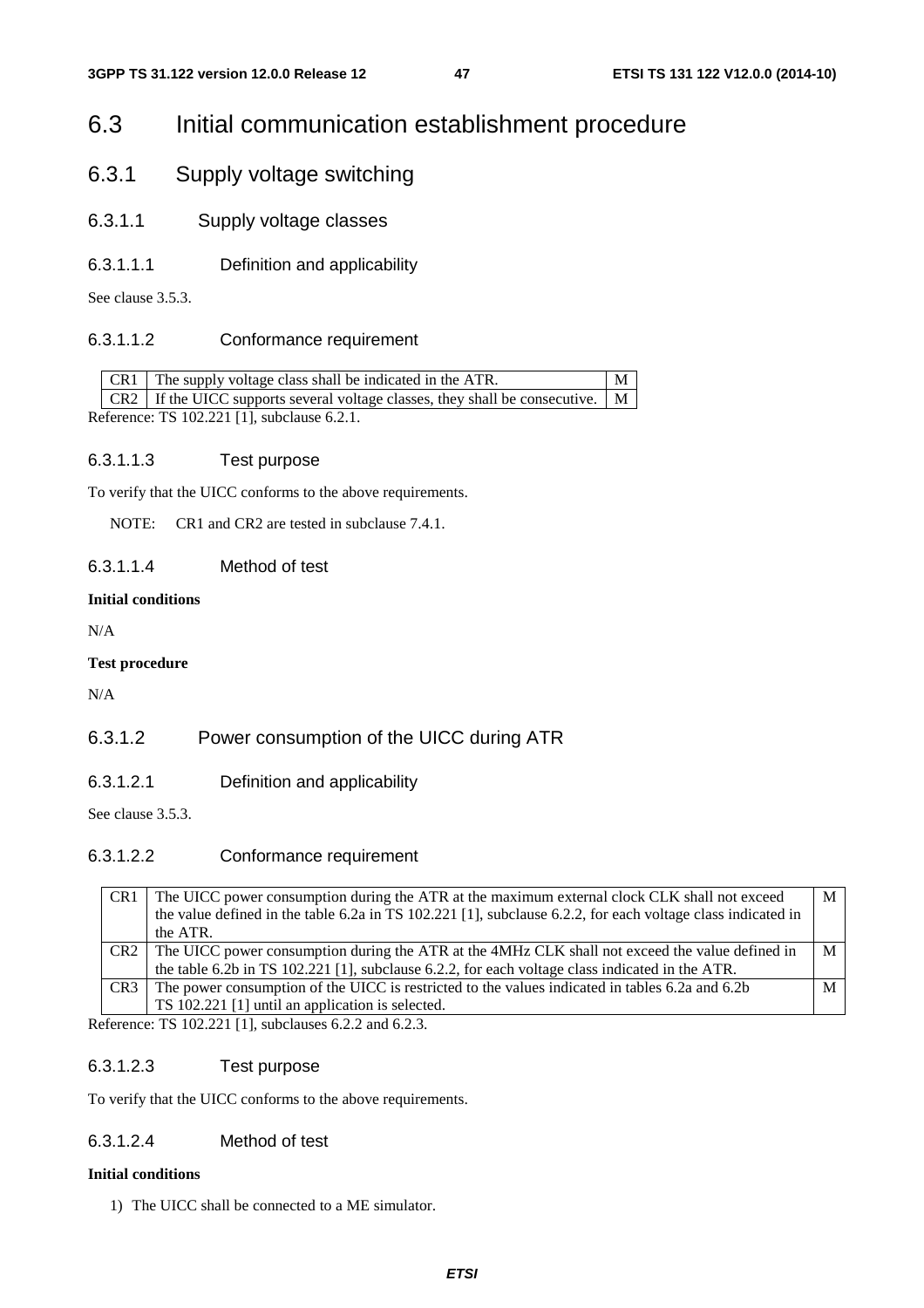2) PIN of the UICC shall be set to '00000000'.

#### **Test procedure 1**

NOTE: Repeat the following steps for each voltage class supported by the UICC.

- a) The frequency of the clock source shall be set to 4 MHz.
- b) The ME simulator shall reset the UICC.

 *The UICC shall send the ATR sequence.*

- c) The ME simulator shall send a CHANGE PIN command to the UICC with new PIN value '10101010'.
- d) The ME simulator shall send a CHANGE PIN command to the UICC to return the PIN to its original value.

 *The current consumption of the UICC shall not exceed the maximum values given in table 6.2b in TS 102.221 [1], subclause 6.2.1 according to the voltage class during b), c) and d) [CR1].*

- e) The frequency of the clock source shall be set to the maximum frequency according to the voltage class.
- f) The ME simulator shall reset the UICC.

 *The UICC shall send the ATR sequence.*

- g) The ME simulator shall send a CHANGE PIN command to the UICC with new PIN value of '10101010'.
- h) The ME simulator shall send a CHANGE PIN command to the UICC to return the PIN to its original value.

 *The current consumption of the UICC shall not exceed the maximum values given in table 6.2a in TS 102.221 [1], subclause 6.2.1 according to the voltage class during f), g) and h) [CR2].*

# 6.3.1.3 Application related electrical parameters

### 6.3.1.3.1 Definition and applicability

See clause 3.5.3.

#### 6.3.1.3.2 Conformance requirement

| CR <sub>1</sub> | If an application specifies its own maximum power consumption values, it shall not exceed the          | M |
|-----------------|--------------------------------------------------------------------------------------------------------|---|
|                 | maximum value defined in table 6.3 in TS 102.221 [1], subclause 6.2.3.                                 |   |
| CR <sub>2</sub> | If an application specifies its own maximum power consumption values, the current consumption shall    | М |
|                 | conform to the voltage class indicated in the response for STATUS/SELECT commands, while the           |   |
|                 | application is selected.                                                                               |   |
| CR <sub>3</sub> | If an application does not specify its own maximum power consumption values, the current               |   |
|                 | consumption shall conform to the values defined in table 6.4 in TS 102.221 [1], subclause 6.2.3, while |   |
|                 | the application is selected.                                                                           |   |

Reference: TS 102.221 [1], subclause 6.2.3.

#### 6.3.1.3.3 Test purpose

To verify that the UICC conforms to the above requirements.

#### 6.3.1.3.4 Method of test

#### **Initial conditions**

1) The UICC shall be connected to a ME simulator.

#### **Test procedure 1**

NOTE: Following steps shall be repeated for each application in the UICC.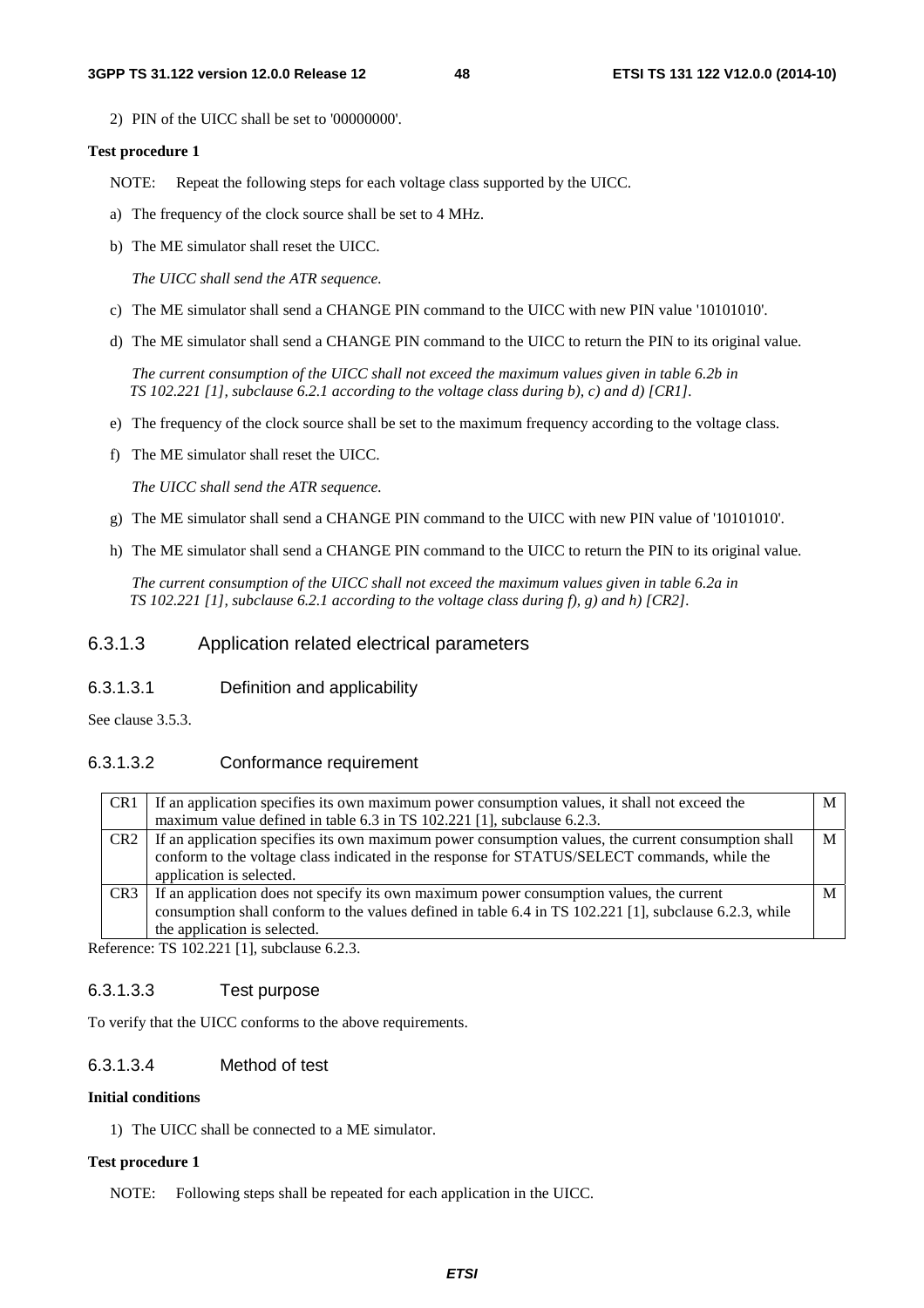- a) The ME simulator shall reset the UICC.
- b) The ME simulator shall send a SELECT command to the UICC to select and activate USIM application.
- c) If the power consumption is present in the FCP, the following steps shall be performed.

 *The power consumption in the FCP does not exceed maximum values defined in table 6.3 in TS 102.221 [1], subclause 6.2.3 [CR1].*

- c-1) The ME simulator shall send a VERIFY PIN command with PIN to the UICC.
- c-2) The ME simulator shall send a SELECT command to select  $EF_{LOCI}$ .
- c-3) The ME simulator shall send an UPDATE BINARY command with data string '11 22 33 44 55 66 77 88 99 AA BB'.

 *The power consumption of the UICC shall not exceed the maximum values given in the response data at b) during c-1), c-2) and c-3) [CR2].*

- d) If the power consumption is not present in the FCP, following steps shall be performed.
- d-1) The ME simulator shall send a VERIFY PIN command with PIN to the UICC.
- d-2) The ME simulator shall send a SELECT command to select  $EF_{LOCI}$ .
- d-3) The ME simulator shall send an UPDATE BINARY command with data string '11 22 33 44 55 66 77 88 99 AA BB'.

 *The power consumption of the UICC shall not exceed the maximum values defined in table 6.4 in TS 102.221 [1], subclause 6.2.3 during d-1), d-2) and d-3) [CR3].* 

e) The ME simulator shall send an UPDATE BINARY command with data string 'A1 A2 A3 A4 A5 A6 A7 A8 A9 00 00'.

# 6.3.2 ATR content

# 6.3.2.1 Major capabilities

6.3.2.1.1 Definition and applicability

See clause 3.5.3.

#### 6.3.2.1.2 Conformance requirement

| CR <sub>1</sub> | The ATR shall be in accordance with ISO/IEC 7816-3 [6].                                                         | M                 |
|-----------------|-----------------------------------------------------------------------------------------------------------------|-------------------|
|                 | CR2 $\mid$ T = 15 parameters shall be present in the ATR.                                                       | M                 |
|                 | $CR3$ The category indicator in the historical bytes shall be '80'.                                             | M                 |
|                 | CR4 The first information sent by the card in the historical byte shall be the "card service data" data object. | M                 |
| CR5             | The second information sent by the card in the historical shall be the "card capabilities" data object.         | M                 |
|                 | CR6 The information carried by the historical bytes of the UICC shall follow clause 8 of ISO/IEC 7816-4 [7].    | $^{\mathsf{H}}$ M |
|                 |                                                                                                                 |                   |

Reference: TS 102.221 [1], subclause 6.3

# 6.3.2.1.3 Test purpose

To verify that the UICC conforms to the above requirements.

NOTE: The testing of CR1 is outside the scope of the present document.

#### 6.3.2.1.4 Method of test

#### **Initial conditions**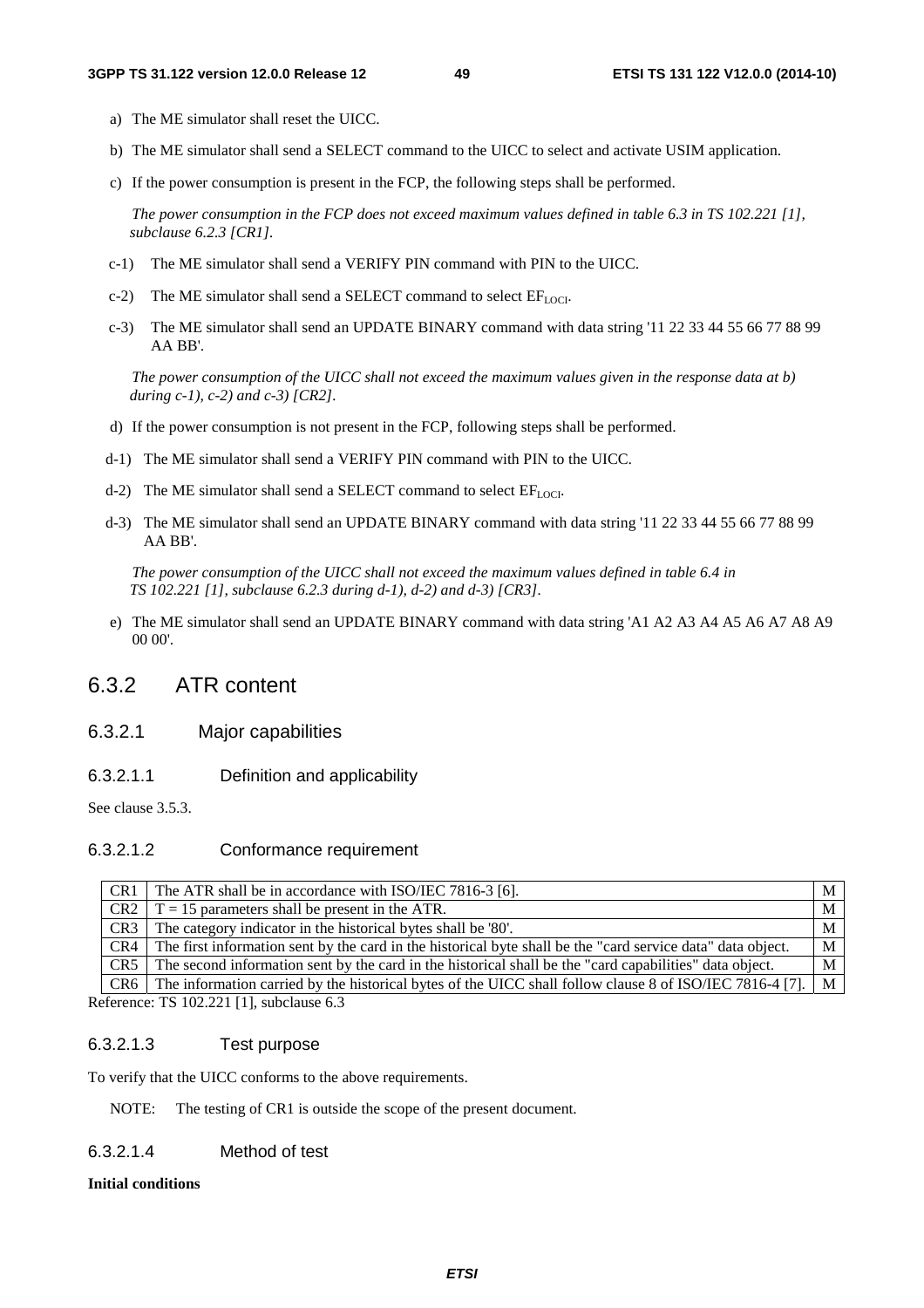1) The UICC shall be connected to a ME simulator.

#### **Test procedure 1**

a) The ME simulator shall reset the UICC.

 *The UICC shall send the valid ATR sequence.* 

 *The ATR shall be in accordance with ISO/IEC 7816-3 [6].* 

 *The following parameters shall be present:* 

 *- T = 15 parameter [CR2].* 

 *The following parameters shall be present and in the following order in the historical bytes:* 

- *The category indicator = '80' [CR3];*
- *"card service data" data object [CR4];*
- "card capabilities" data object [CR5].

 *The historical bytes shall follow clause 8 of ISO/IEC 7816-4 [7][CR6].* 

### 6.3.2.2 Speed enhancement

## 6.3.2.2.1 Definition and applicability

See clause 3.5.3.

#### 6.3.2.2.2 Conformance requirement

|  | $CR1$ The UICC shall at least support $(F, D) = (512, 8)$ and $(512, 16)$ in addition to $(372, 1)$ . |  |
|--|-------------------------------------------------------------------------------------------------------|--|
|  | $CR2$ $(F, D) = (372, 1)$ shall be the default value.                                                 |  |
|  |                                                                                                       |  |

Reference: TS 102.221 [1], subclause 6.3.2.

#### 6.3.2.2.3 Test purpose

To verify that the UICC conforms to the above requirements.

# 6.3.2.2.4 Method of test

### **Initial conditions**

1) The UICC shall be connected to a ME simulator.

#### **Test Procedure 1**

- a) The ME simulator shall cold reset the UICC.
- b) The ME simulator shall send a PPS-Request to the UICC, selecting  $T = 0$  protocol and  $(F, D) = (512, 8)$ .  *The UICC shall send a valid PPS-Response indicating support for the requested parameters.*
- c) The ME simulator shall send a STATUS command with  $P2 = '00'$  at  $(F, D) = (512, 8)$ .

 *The UICC shall send a valid FCP [CR1].*

- d) The ME simulator shall cold reset the UICC.
- e) The ME simulator shall send a PPS-Request to the UICC, selecting  $T = 0$  protocol and  $(F, D) = (512, 16)$ . *The UICC shall send a valid PPS-Response indicating support for the requested parameters.*
- f) The ME simulator shall send a STATUS command with P2 = '00' at  $(F, D) = (512, 16)$ .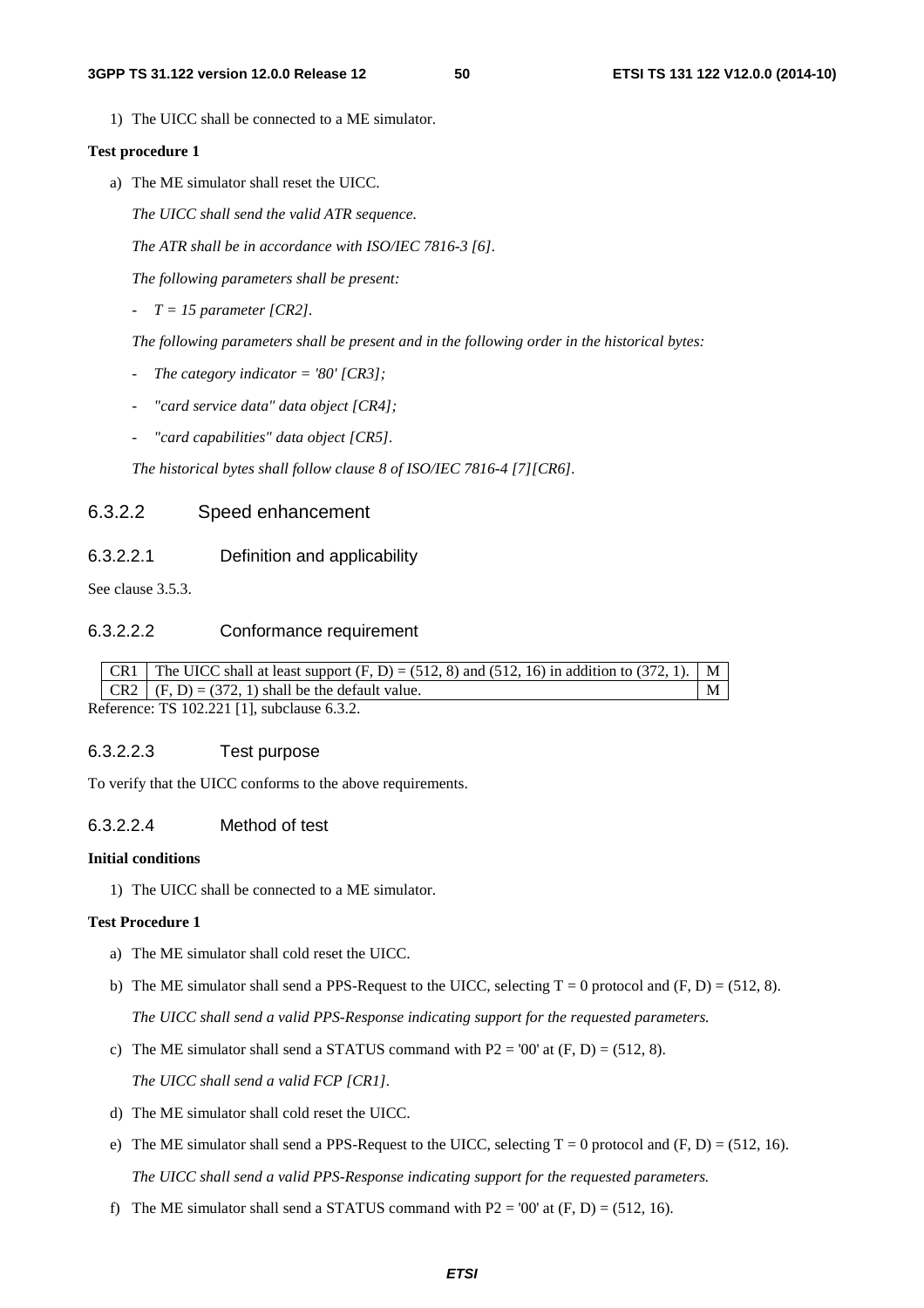*The UICC shall send a valid FCP [CR1].*

- g) The ME simulator shall cold reset the UICC.
- h) The ME simulator shall send a STATUS command with  $P2 = '00'$  at  $(F, D) = (372, 1)$ .  *The UICC shall send a valid FCP [CR2].*

- i) The ME simulator shall cold reset the UICC.
- j) The ME simulator shall send a PPS-Request to the UICC, selecting  $T = 0$  protocol and  $(F, D) = (372, 1)$ .  *The UICC shall send a valid PPS-Response indicating support for the requested parameters.*
- k) The ME simulator shall send a STATUS command with  $P2 = '00'$  at  $(F, D) = (372, 1)$ .  *The UICC shall send a valid FCP [CR1].*

#### 6.3.2.3 Global Interface bytes

#### 6.3.2.3.1 Definition and applicability

See clause 3.5.3.

### 6.3.2.3.2 Conformance requirement

| CR <sub>1</sub> | The content and coding of the first TAi $(i > 2)$ after T=15 is defined in ISO/IEC 7816-3 [6]         | $Rel-6$ - |
|-----------------|-------------------------------------------------------------------------------------------------------|-----------|
|                 |                                                                                                       | .         |
|                 | The content and coding of the first TBi $(i > 2)$ after T=15 shall be as indicated in Table 6.7 of TS | $Rel-6$ - |
|                 | 102 221 [1], as reproduced in table 8a.                                                               | .         |

#### **Table 8a: Coding of the first TBi (i > 2) after T=15 of the ATR**

| b8 | b7                                | b6 | b <sub>5</sub> | b4 | b3 | b2                       | b1 | Meaning                                                                                      |  |
|----|-----------------------------------|----|----------------|----|----|--------------------------|----|----------------------------------------------------------------------------------------------|--|
|    |                                   |    |                |    |    |                          |    | No additional global interface parameters supported                                          |  |
|    |                                   | -  |                |    | -  | $\overline{\phantom{0}}$ |    | Low Impedance drivers and protocol available on the<br>I/O line available (see clause 7.2.1) |  |
|    | INOTE:<br>Any other value is RFU. |    |                |    |    |                          |    |                                                                                              |  |

Reference: TS 102 221 [1], subclause 6.3.3.

### 6.3.2.3.3 Test purpose

To verify that the UICC conforms to the above requirements.

NOTE: The testing of CR1 is outside the scope of the present document.

### 6.3.2.3.4 Method of test

### **Initial conditions**

1) The UICC shall be connected to a ME simulator.

#### **Test Procedure 1**

a) The ME simulator shall cold reset the UICC.

*The following shall be true of the returned ATR:* 

- If the first TBi ( $i > 2$ ) is present after T=15, then its value shall be either '00' or '90' [CR2].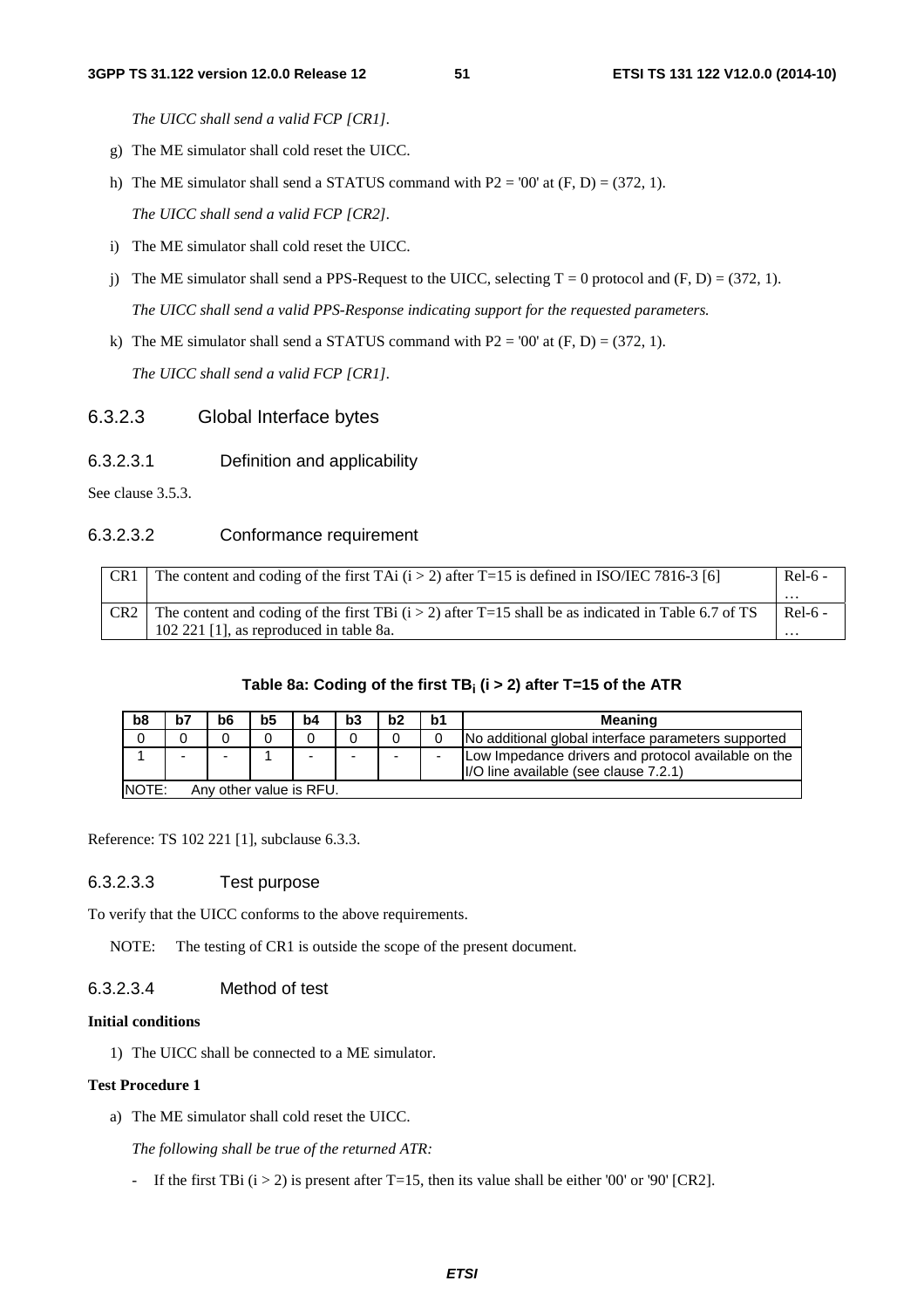# 6.3.3 PPS procedure

# 6.3.3.1 Definition and applicability

See clause 3.5.3.

# 6.3.3.2 Conformance requirement

| CR1             | The UICC shall support the PPS procedure in order to use transmission parameters other than the        | M |
|-----------------|--------------------------------------------------------------------------------------------------------|---|
|                 | default values.                                                                                        |   |
| CR <sub>2</sub> | The UICC shall respond to a PPS-Request from the terminal with a PPS-Response.                         |   |
| CR <sub>3</sub> | If the transmission parameters are indicated in the ATR, these shall be interpreted in accordance with | M |
|                 | ISO/IEC 7816-3 [6].                                                                                    |   |

Reference: TS 102.221 [1], subclause 6.4.

# 6.3.3.3 Test purpose

To verify that the UICC conforms to the above requirements.

NOTE: CR3 is not tested as it is out of the scope of the present document.

# 6.3.3.4 Method of test

#### **Initial conditions**

1) The UICC shall be connected to a ME simulator.

#### **Test Procedure 1**

- a) The ME simulator shall cold reset the UICC.
- b) Steps c) to d) shall only be carried out if the ATR contains the first TBi  $(i > 2)$  after T=15.
- c) The ME simulator shall send a PPS-Request to the UICC, containing a value of PPS2 equal to '00'.  *The UICC shall send a valid PPS-Response indicating support for the requested parameters [CR1, CR2].*

d) The ME simulator shall send a STATUS command with P2 = '00'.

 *The UICC shall send a status word indicating successful command execution.*

- e) The ME simulator shall cold reset the UICC.
- f) Steps g) to h) shall only be carried out if the ATR contains the first TBi ( $i > 2$ ) after T=15 with a value of '90'.
- g) The ME simulator shall send a PPS-Request to the UICC, containing a value of PPS2 equal to '90'.

 *The UICC shall send a valid PPS-Response indicating support for the requested parameters [CR1, CR2].*

h) The ME simulator shall send a STATUS command with  $P2 = 00'$ .

 *The UICC shall send a status word indicating successful command execution.*

# 6.3.4 Reset procedures

# 6.3.4.1 Definition and applicability

See clause 3.5.3.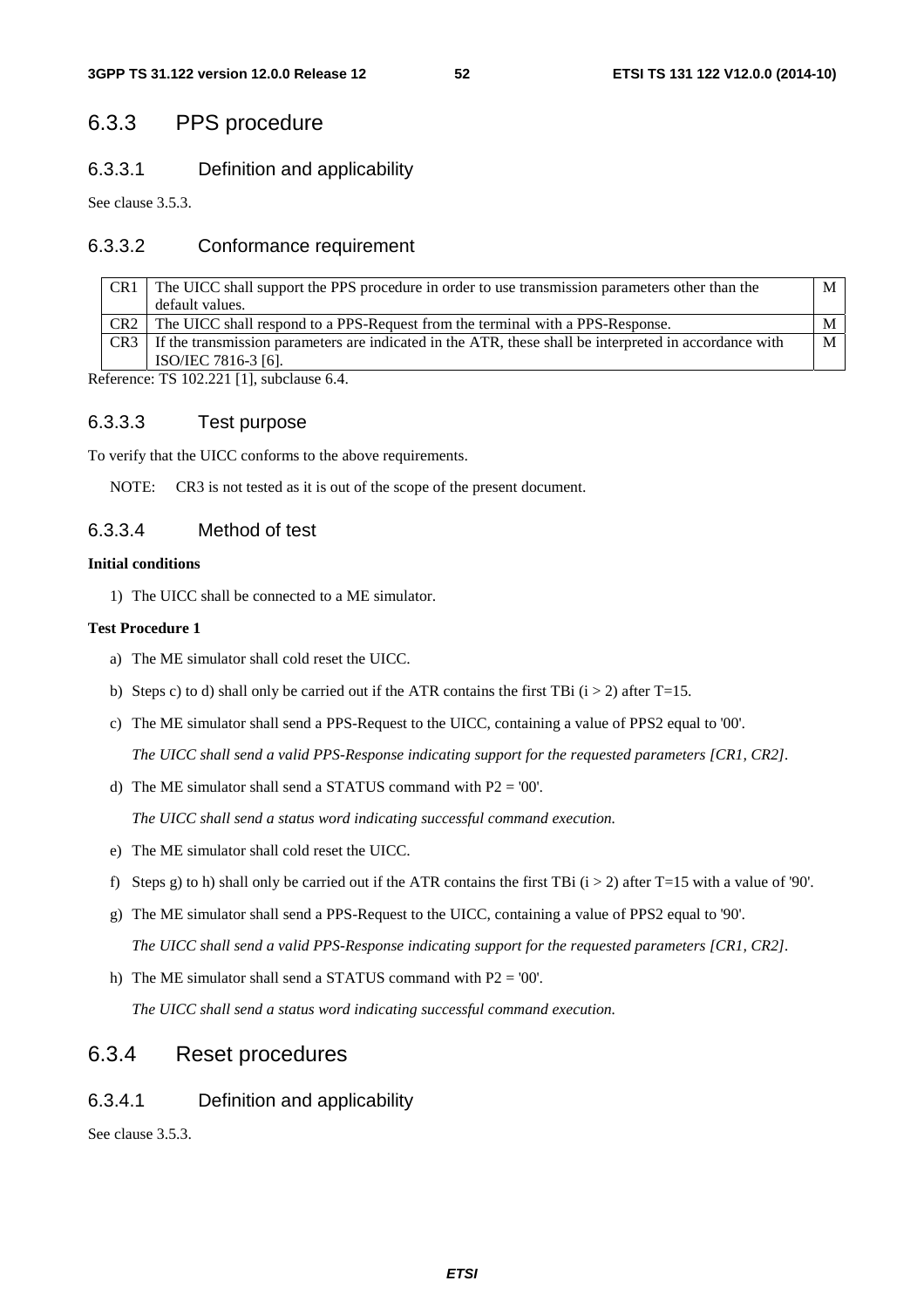# 6.3.4.2 Conformance requirement

| CR <sub>1</sub> | After a cold reset, the UICC shall enter the negotiable mode.                          | M                 |
|-----------------|----------------------------------------------------------------------------------------|-------------------|
| CR <sub>2</sub> | After a cold reset, the security status shall be reset.                                | M                 |
| CR <sub>3</sub> | After a warm reset, the UICC shall enter either the negotiable mode (Type 1 UICC)      | M                 |
|                 | or the specific mode (Type 2 UICC).                                                    |                   |
| CR4             | If the UICC enters the specific mode, it shall present the same protocol and interface | $(R99)$ Rel-6 - : |
|                 | parameters (Fi, Di) as in the specific session prior to the warm reset.                | O_TYPE_2          |
| CR <sub>5</sub> | The UICC shall respond with an identical ATR after every warm reset issued within      | $(R99)$ Rel-6 -   |
|                 | the same session regardless of what application was active.                            |                   |
| CR <sub>6</sub> | After a warm reset, the security status shall be reset.                                | M                 |
| CR7             | A type 1 UICC shall always enter the negotiable mode after a warm reset.               | $(R99)$ Rel-6 - : |
|                 |                                                                                        | O_TYPE_1          |
| CR <sub>8</sub> | A type 2 UICC shall always enter the specific mode after a warm reset.                 | $(R99)$ Rel-6 - : |
|                 |                                                                                        | O TYPE 2          |

Reference: TS 102.221 [1], subclause 6.5.

# 6.3.4.3 Test purpose

To verify that the UICC conforms to the above requirements.

# 6.3.4.4 Method of test

#### **Initial conditions**

1) The UICC shall be connected to a ME simulator.

#### **Test Procedure 1**

- a) The ME simulator shall reset the UICC.
- b) The ME simulator shall send a VERIFY PIN command with PIN to the UICC.
- c) The ME simulator shall cold reset the UICC.

 *The UICC shall send the valid ATR sequence. The specific mode byte TA(2) shall not be present within the ATR returned by the UICC [CR1].*

- d) The ME simulator shall send a SELECT command to the UICC to select  $EF_{PL}$ .
- e) The ME simulator shall send an UPDATE BINARY command using a length of 2 bytes, and data string '00 00' to the UICC.

 *The status condition returned by the UICC shall be SW1 = '69', SW2 = '82' - Security status not satisfied [CR2].*

- f) The ME simulator shall send a VERIFY PIN command with PIN to the UICC.
- g) The ME simulator shall warm reset the UICC.

 *The UICC shall send the valid ATR sequence [CR3].*

- h) The ME simulator shall send a SELECT command to the UICC to select  $EF_{PL}$ .
- i) The ME simulator shall send an UPDATE BINARY command using a length of 2 bytes, and data string '00 00' to the UICC.

 *The status condition returned by the UICC shall be SW1 = '69', SW2 = '82' - Security status not satisfied [CR6].* 

#### **Test Procedure 2**

- a) The ME simulator shall reset the UICC.
- b) The ME simulator shall warm reset the UICC.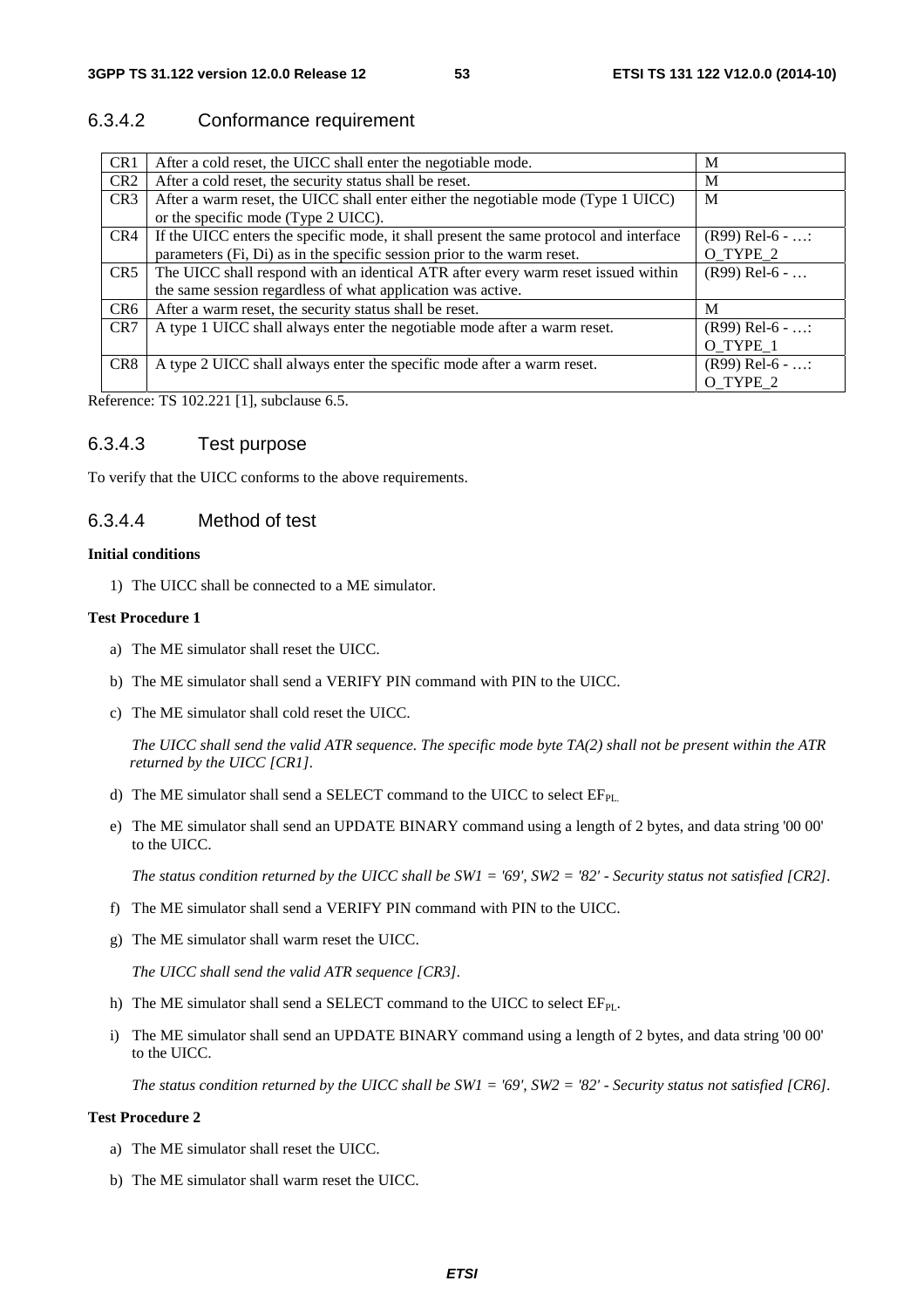- c) The ME simulator shall send a SELECT command to the UICC to select and activate the USIM application.
- d) The ME simulator shall warm reset the UICC.

*The UICC shall respond with an identical ATR to that returned in response to step b) [CR5].* 

#### **Test Procedure 3**

- a) The ME simulator shall reset the UICC.
- b) The ME simulator shall warm reset the UICC.

*The UICC shall send the valid ATR sequence. The specific mode byte TA(2) shall not be present within the ATR returned by the UICC [CR7].* 

- c) The ME simulator shall cold reset the UICC.
- d) The ME simulator shall warm reset the UICC.

*The UICC shall send the valid ATR sequence. The specific mode byte TA(2) shall not be present within the ATR returned by the UICC [CR7].* 

#### **Test Procedure 4**

- a) The ME simulator shall reset the UICC.
- b) The ME simulator shall warm reset the UICC.

*The UICC shall send the valid ATR sequence* 

 *The specific mode byte TA(2) shall be present within the ATR returned by the UICC [CR8].* 

- c) The ME simulator shall cold reset the UICC.
- d) The ME simulator shall send a PPS-Request to the UICC, selecting  $T=0$  protocol and  $(F, D) = (512, 8)$

*The UICC shall send a valid PPS-Response indicating support for the requested parameters.* 

e) The ME simulator shall warm reset the UICC.

*The UICC shall send the valid ATR sequence.* 

*The specific mode byte TA(2) shall be present within the ATR returned by the UICC [CR8].* 

*The Global Interface Character TA1 shall indicate (F, D) values of (512, 8) [CR4].*

# 6.3.5 Clock stop mode

### 6.3.5.1 Definition and applicability

See clause 3.5.3.

### 6.3.5.2 Conformance requirement

 $CR1$  The UICC shall support the clock stop procedure.  $M$ Reference: TS 102.221 [1], subclause 6.6.

#### 6.3.5.3 Test purpose

To verify that the UICC conforms to the above requirements.

# 6.3.5.4 Method of test

#### **Initial conditions**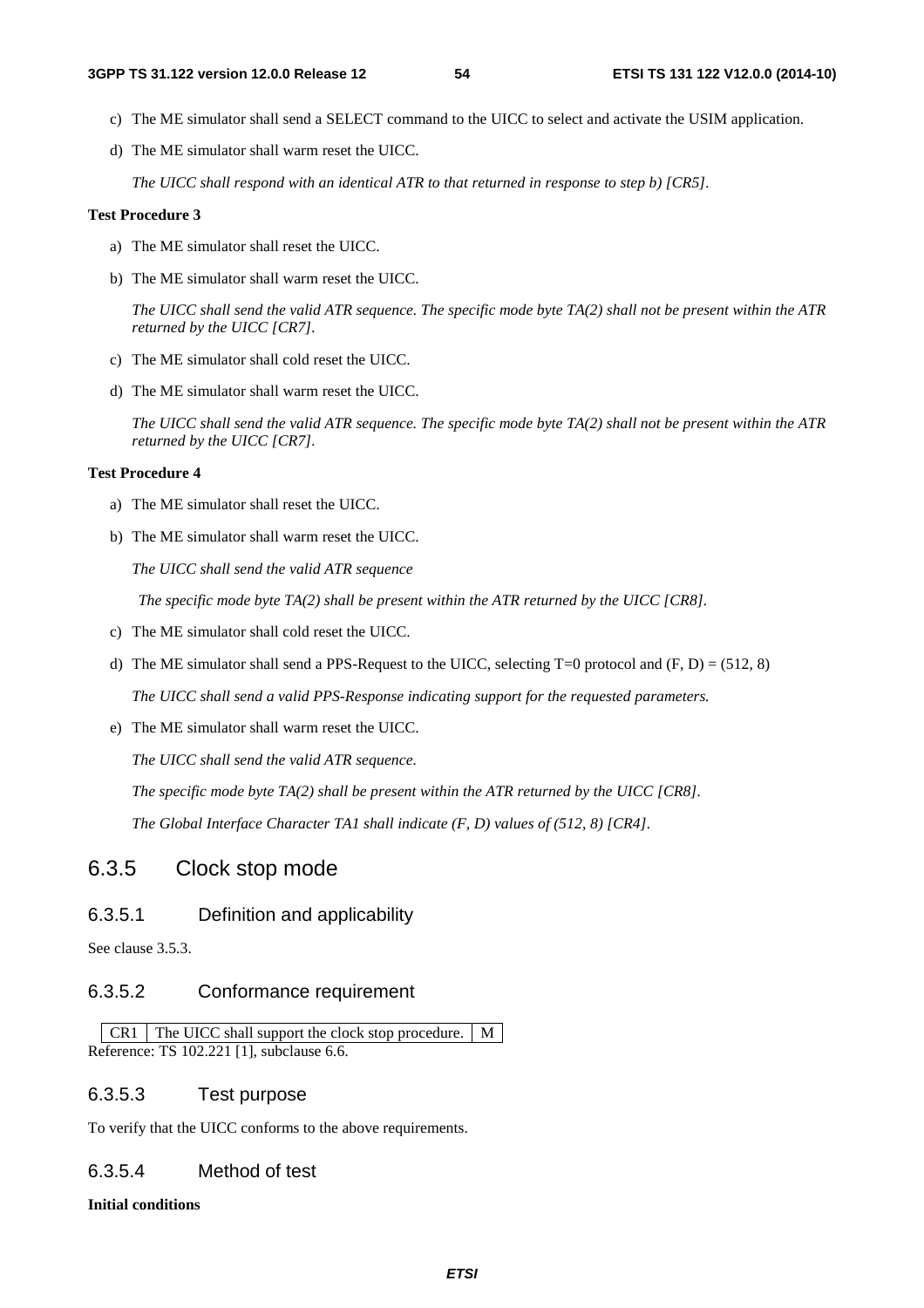1) The UICC shall be connected to a ME simulator.

#### **Test procedure 1**

a) The ME simulator shall reset the UICC.

 *The ATR shall contain a following character:* 

- *- TA(i)* after the first occurrence of  $T = 15$  in TD(i-1) for i>2;
- *Both b8 and b7 shall not be equal to zero [CR1].*
- b) The ME simulator shall stop the clock according to the clock stop mode after the ATR.
- c) The ME simulator shall pause for 10 seconds, then starts the clock again.
- d) The ME simulator shall wait for more than 744 clock cycles after having started the clock, and then shall send a SELECT command to the UICC to select the  $EF_{\text{ICCD}}$ .

 *The SELECT command shall be executed successfully [CR1].*

# 6.3.6 Bit/character duration and sampling time

#### 6.3.6.1 Definition and applicability

See clause 3.5.3.

# 6.3.6.2 Conformance requirement

CR1 The bit/character duration and sampling time specified in ISO/IEC 7816-3 [6], subclause 6.3.2 are valid for all communications. M

Reference: TS 102.221 [1], subclause 6.7.

# 6.3.6.3 Test purpose

To verify that the UICC conforms to the above requirements.

NOTE: The testing of CR1 is outside the scope of the present document.

### 6.3.6.4 Method of test

#### **Initial conditions**

N/A

#### **Test procedure**

N/A

# 6.3.7 Error handling

# 6.3.7.1 Definition and applicability

See clause 3.5.3.

# 6.3.7.2 Conformance requirement

| CR1 Error detection and character repetition specified in ISO/IEC 7816-3 [6], subclause 6.3.3 is mandatory M |  |
|--------------------------------------------------------------------------------------------------------------|--|
| for the UICC for all communications using $T = 0$ .                                                          |  |

Reference: TS 102.221 [1], subclause 6.8.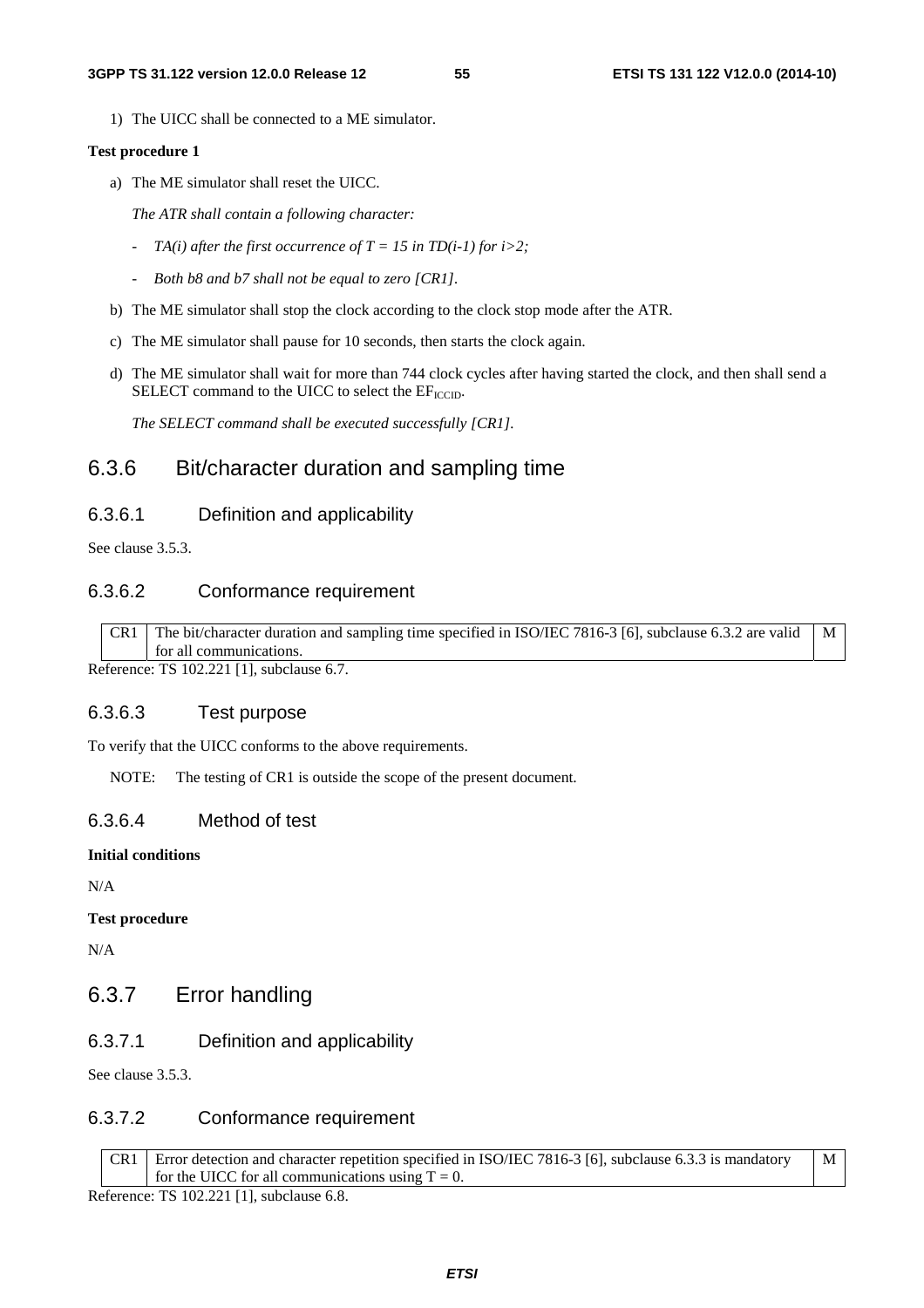# 6.3.7.3 Test purpose

To verify that the UICC conforms to the above requirements.

# 6.3.7.4 Method of test

#### **Initial conditions**

1) The UICC shall be connected to a ME simulator.

#### **Test procedure 1**

NOTE: The following steps shall be performed for each communication speed supported by the UICC for  $T = 0$ .

- a) The ME simulator shall cold reset the UICC.
- b) The ME simulator shall request character repetition (i.e. transmits an error signal during the guard time) to the UICC for all character frames during the ATR.

 *The UICC shall send the valid ATR with character repetition [CR1].*

- c) The ME simulator shall send a correct PPS request to the UICC (conditional).
- d) The ME simulator shall send a SELECT command to the UICC to select the MF with incorrect character parity for all character frames.

 *The UICC shall request character repetition (i.e. transmits an error signal during the guard time) for all character frames [CR1].*

e) The ME simulator shall receive the response from the UICC but request character repetition for all character frames.

 *The UICC shall send the valid FCP with character repetition [CR1].*

# 6.3.8 Compatibility

# 6.3.8.1 Definition and applicability

See clause 3.5.3.

# 6.3.8.2 Conformance requirement

CR1 UICCs that are used in applications where the supply voltage class detection is based on the STATUS response shall support this procedure in addition to the supply voltage class indication in the ATR. M Reference: TS 102.221 [1], subclause 6.9.

# 6.3.8.3 Test purpose

To verify that the UICC conforms to the above requirements.

- NOTE 1: The supply voltage class indication in the ATR and STATUS response are tested respectively in subclause 6.3.1 and subclause 6.8.1.2 in the present document as they are mandatory for all the UICCs except the UICCs supporting class A operating condition only.
- NOTE 2: The supply voltage class detection based on STATUS response for compatibility purpose is out of the scope of the present document.

# 6.3.8.4 Method of test

#### **Initial conditions**

N/A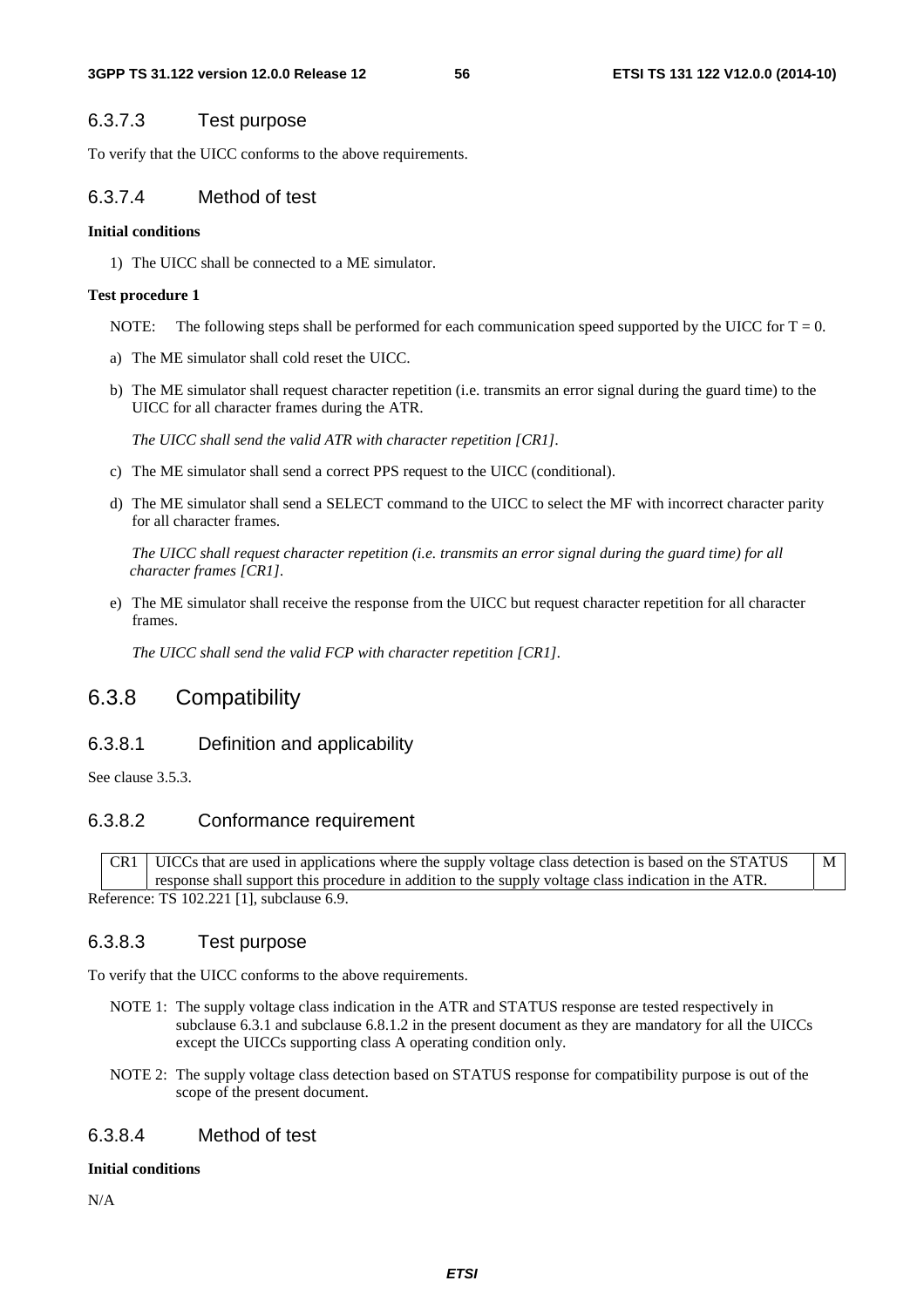**Test procedure**

N/A

# 6.4 Transmission Protocols

6.4.1 Physical Layer

# 6.4.1.1 Definition and applicability

See clause 3.5.3.

# 6.4.1.2 Conformance requirement

CR1 Both protocols  $T = 0$  and  $T = 1$  shall use the physical layer and character frame as defined in subclause 7.2.1. M

Reference: TS 102.221 [1], subclause 7.1.

# 6.4.1.3 Test purpose

To verify that the physical layer function conforms to the above requirements.

NOTE: CR1 is tested in the subclause 6.4.2.1

# 6.4.1.4 Method of test

# **Initial conditions**

N/A

# **Test procedure**

N/A

# 6.4.2 Data Link Layer

- 6.4.2.1 Character Frame
- 6.4.2.1.1 Definition and applicability

See clause 3.5.3.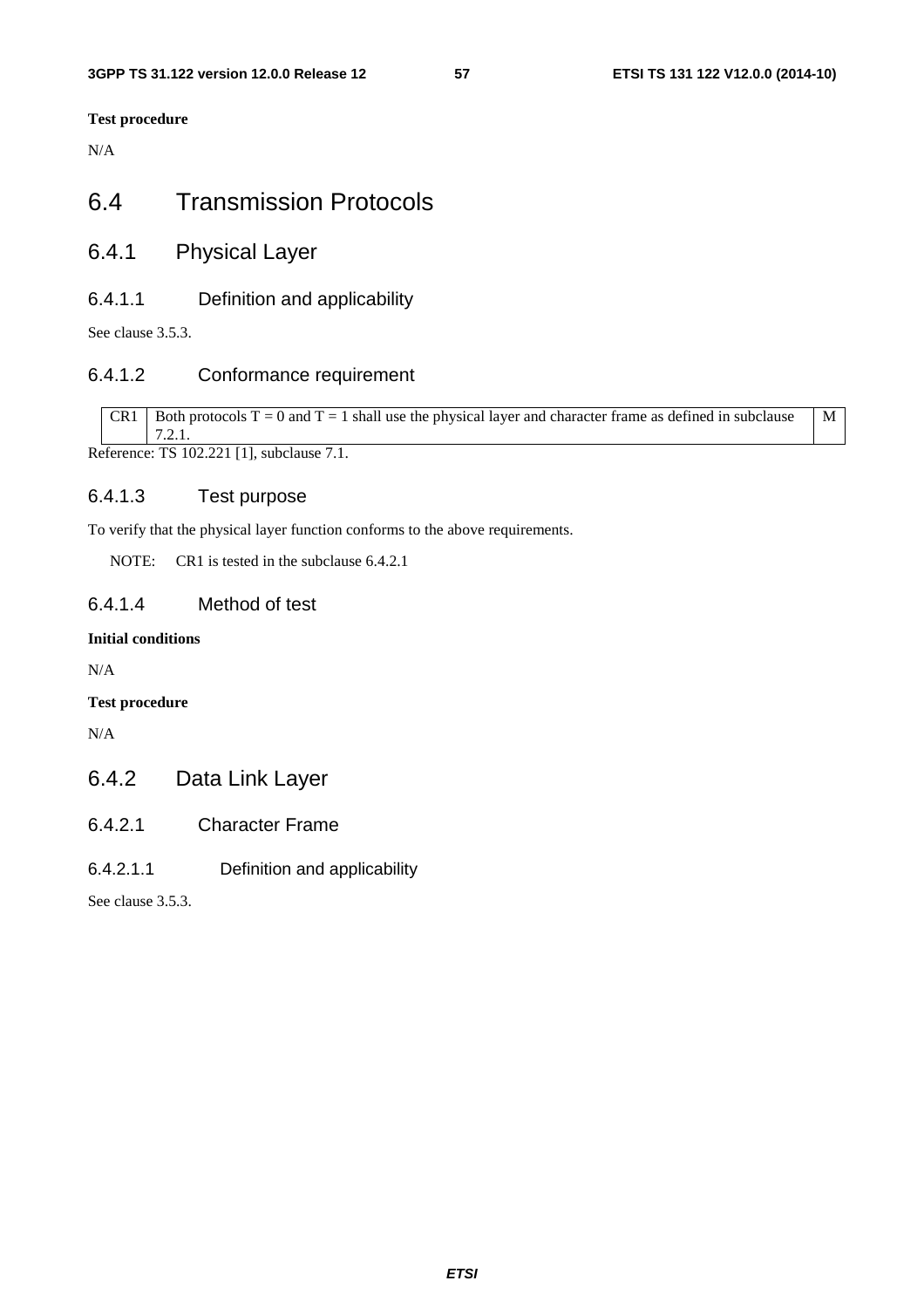# 6.4.2.1.2 Conformance requirement

| CR1             | Before the transmission of a character, the I/O line shall be in state H.             | M                      |
|-----------------|---------------------------------------------------------------------------------------|------------------------|
| CR <sub>2</sub> | A character shall consist of 10 consecutive bits:                                     | M                      |
|                 | 1 start bit in state L;                                                               |                        |
|                 | 8 bits, which comprise the data byte;                                                 |                        |
|                 | 1 even parity checking bit.                                                           |                        |
| CR <sub>3</sub> | The parity bit shall be set, in a way, that there is an even number of bits set to    | M                      |
|                 | '1' including the parity bit in the character frame.                                  |                        |
| CR4             | The receiver shall confirm the existence of a start bit before 0.7 etu (receiver      | M                      |
|                 | time).                                                                                |                        |
| CR5             | Then the subsequent bits shall be received at intervals of $(n + 0.5 \pm 0.2)$ etu (n | M                      |
|                 | being the rank of the bit).                                                           |                        |
| CR <sub>6</sub> | Within a character, the time from the leading edge of the start bit to the            | M                      |
|                 | trailing edge of the nth bit shall be $(n \pm 0.2)$ etu.                              |                        |
| CR7             | The interval between the leading edges of the start bits of two consecutive           | M                      |
|                 | characters shall comprise the character duration $(10 \pm 0.2)$ etu, plus a           |                        |
|                 | guardtime.                                                                            |                        |
| CR <sub>8</sub> | Under error free transmission, during the guardtime both the UICC and the             | M                      |
|                 | ME shall be in reception mode (I/O line in state H).                                  |                        |
| CR9             | The data shall always be passed over the I/O line with the most significant           | M                      |
|                 | byte first.                                                                           |                        |
| CR10            | The order of bits within a byte (that is, whether the least significant or most       | $\mathbf{M}$           |
|                 | significant bit is transferred first) shall be specified in character TS returned in  |                        |
|                 | the answer to reset.                                                                  |                        |
| CR11            | If the low impedance driver on the I/O line has been selected, then during the        | $Rel-6 - $             |
|                 | transmission state the transmitter shall drive the I/O line to the desired level      | O_LOW_IMPEDANCE        |
|                 | using the low impedance driver, with the exception of the error indication            |                        |
|                 | period.                                                                               |                        |
| CR12            | If the low impedance driver on the I/O line has been selected, then when the          | $Rel-6 - $             |
|                 | communication direction is changed, the entity that is in turn to transmit,           | <b>O LOW IMPEDANCE</b> |
|                 | terminal or UICC, shall drive the I/O line to the high level using the low            |                        |
|                 | impedance driver during the interface inactivity period.                              |                        |

Reference: TS 102.221 [1], subclause 7.2.1.

### 6.4.2.1.3 Test purpose

To verify that the Physical Layer function conforms to the above requirements.

NOTE 1: CR11 is not tested, with the exception of the requirement to not drive the I/O line during the error indication period, which is tested in clause 6.4.2.2.

NOTE 2: CR12 is not tested.

# 6.4.2.1.4 Method of test

#### **Initial conditions**

1) The UICC shall be connected to a ME simulator.

### **Test procedure 1**

- a) The following steps b) to h) shall be repeated for the all communication speeds and protocols supported by the UICC, and both with and without selecting low impedance drivers if the UICC supports low impedance drivers.
- b) The ME simulator shall cold reset the UICC.

*The UICC shall send a valid ATR [CR5].*

c) The ME simulator shall send a PPS-Request to select a valid protocol, a valid communication speed and low impedance drivers (if relevant) to the UICC.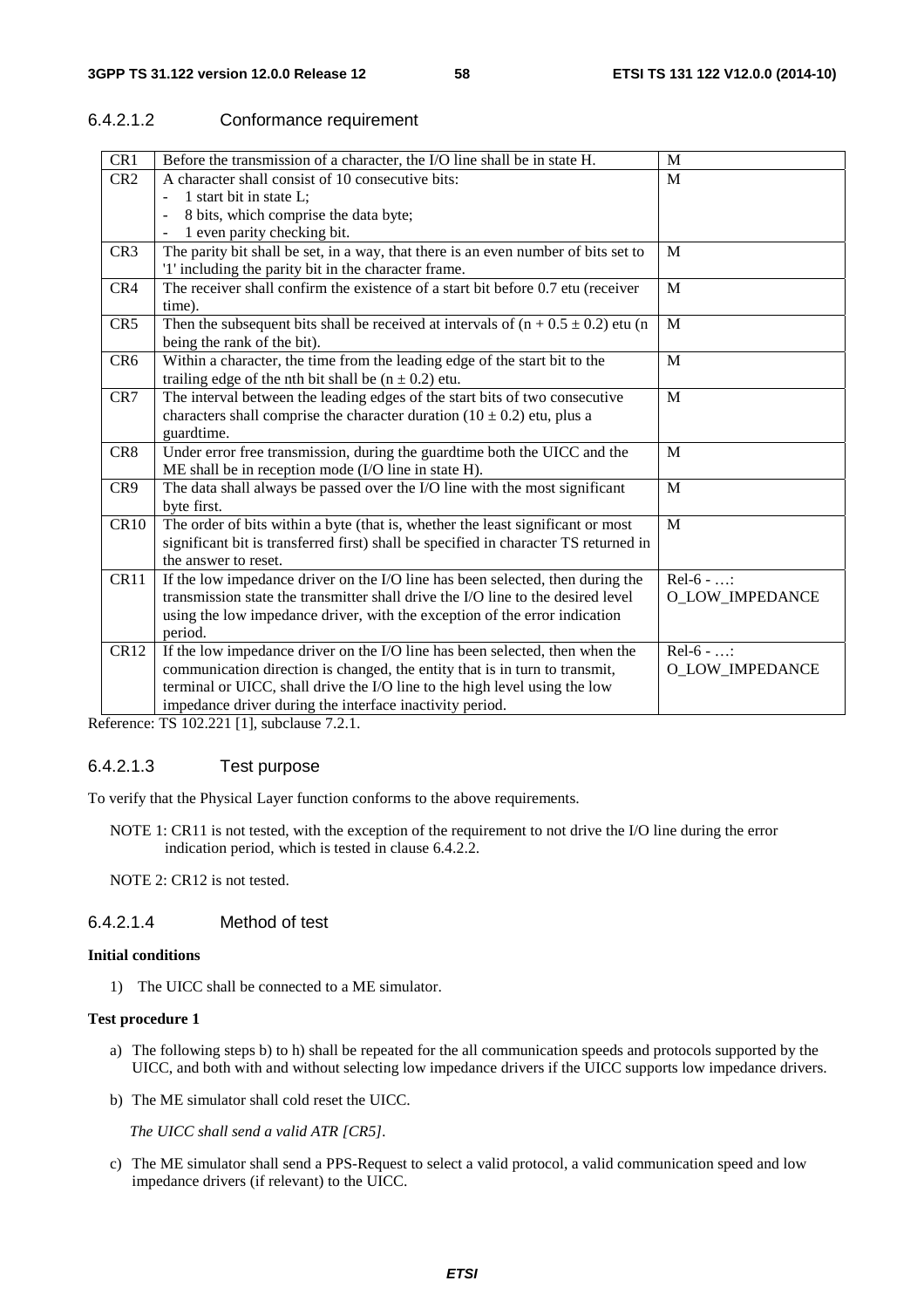*The UICC shall send a valid PPS-Response [CR5].*

d) The ME simulator shall send a SELECT command to the UICC to select and activate USIM application.

 *The status condition returned by the UICC shall be SW1 = '90', SW2 = '00' – normal ending of the command [CR5].* 

- e) The ME simulator shall send a VERIFY PIN command with PIN to the UICC.
- f) The ME simulator shall send a SELECT command to the UICC to select  $EF_{FPI MN}$ .
- g) The ME simulator shall send an UPDATE BINARY to update EFFPLMN with data string '55 AA 0F 00 F0 FF 00 F0 FF 00 F0 FF'

 *The following conditions shall be true for all character frames*:

- *Before the transmission of a character, the I/O line shall be in state H [CR1];*
- *It consists of 10 consecutive bits [CR2];*
- *There is an even number of bits set to '1' including the parity bit [CR3];*
- *The existence of the start bit shall be confirmed to be at least 0.7 etu [CR4];*
- *The subsequent bits shall be received at intervals of*  $(n + 0.5 \pm 0.2)$  *etu (n being the rank of the bit) [CR5];*
- *The time from the leading edge of the start bit to the trailing edge of the Nth bit shall be (N*  $\pm$  *0.2) etu [CR6]*;
- *The interval between the leading edges of the start bits of two consecutive characters shall comprise the character duration (10*  $\pm$  *0.2) etu, plus a guardtime [CR7];*
- *The data shall always be passed over the I/O line with the most significant byte first [CR8];*
- *The order of bits within a byte shall be specified in character TS returned in the ATR [CR10].*
- h) The ME simulator shall send a READ BINARY to the UICC.

*The data string returned by the UICC shall be '55 AA 0F 00 F0 FF 00 F0 FF 00 F0 FF'.* 

*The following conditions shall be true for all character frames:* 

- *Before the transmission of a character, the I/O line shall be in state H [CR1];*
- *It consists of 10 consecutive bits [CR2];*
- *There is an even number of bits set to '1' including the parity bit [CR3];*
- *The existence of the start bit shall be confirmed to be at least 0.7 etu [CR4];*
- *The subsequent bits shall be received at intervals of*  $(n + 0.5 \pm 0.2)$  *etu (n being the rank of the bit) [CR5];*
- *The time from the leading edge of the start bit to the trailing edge of the Nth bit shall be (N*  $\pm$  *0.2) etu [CR6];*
- *The interval between the leading edges of the start bits of two consecutive characters shall comprise the character duration (10*  $\pm$  *0.2) etu, plus a guardtime [CR7];*
- *The data shall always be passed over the I/O line with the most significant byte first [CR8];*
- *The response data sent from the UICC shall be passed over the I/O line with the most significant byte first [CR9];*
- *The order of bits within a byte shall be specified in character TS returned in the ATR [CR10].*
- i) The time from the leading edge of the start bit to the trailing edge of the nth bit shall be set to be  $(n + 0.2)$  etu.
- j) The ME simulator shall cold reset the UICC.

*The UICC shall send a valid ATR [CR5].*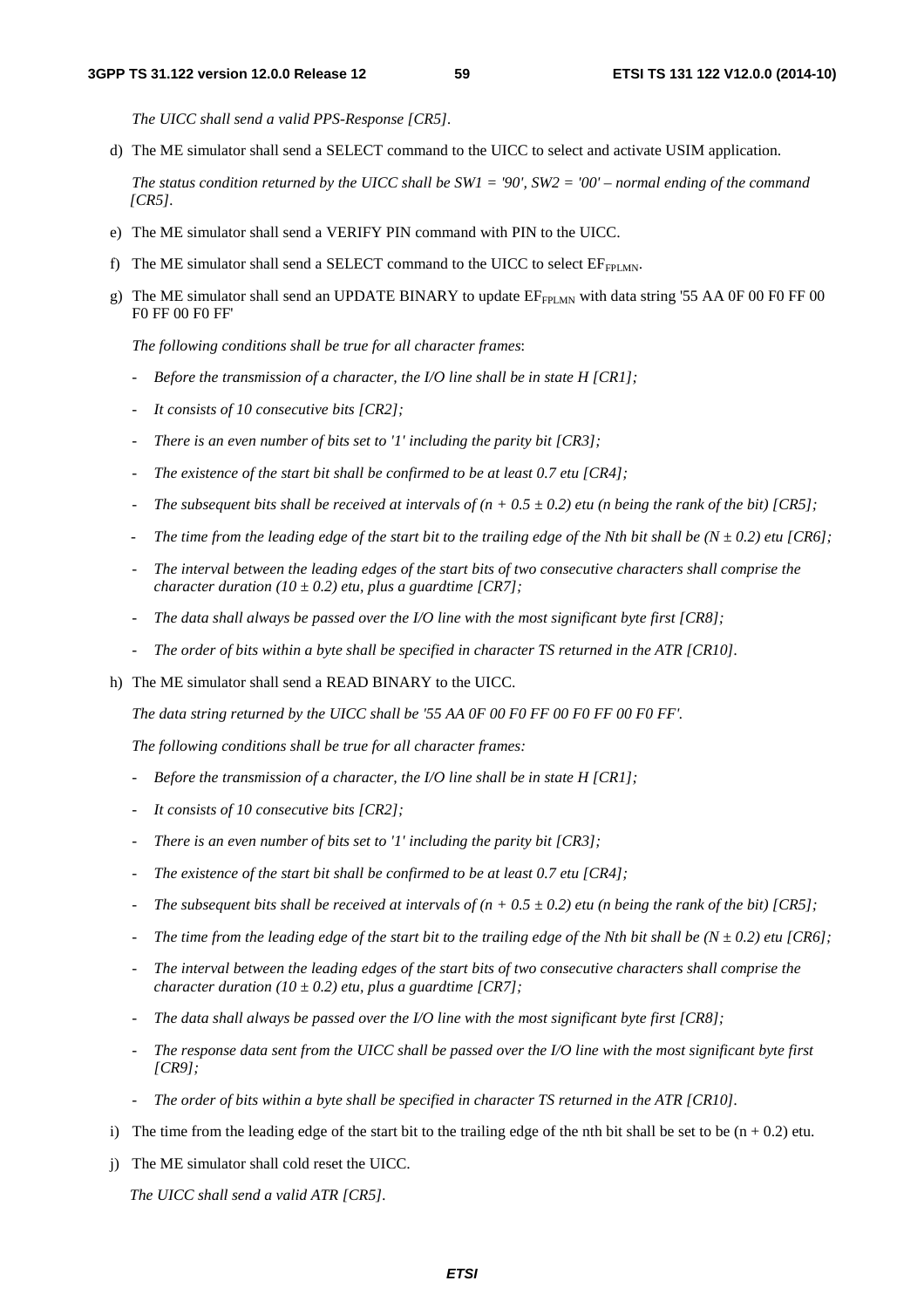k) The ME simulator shall send a PPS-Request to select a valid protocol, a valid communication speed and low impedance drivers (if relevant) to the UICC.

 *The UICC shall send a valid PPS-Response [CR5].*

l) The ME simulator shall send a SELECT command to the UICC to select and activate USIM application.

 *The status condition returned by the UICC shall be SW1 = '90', SW2 = '00' – normal ending of the command [CR5].* 

- m) The ME simulator shall send a VERIFY PIN command with PIN to the UICC.
- n) The ME simulator shall send a SELECT command to the UICC to select  $EF_{FPI,MN}$ .
- o) The ME simulator shall send a READ BINARY to the UICC.

*The data string returned by the UICC shall be '55 AA 0F 00 F0 FF 00 F0 FF 00 F0 FF';* 

*The following conditions shall be true for all character frames:* 

- *Before the transmission of a character, the I/O line shall be in state H [CR1];*
- *It consists of 10 consecutive bits [CR2];*
- *There is an even number of bits set to '1' including the parity bit [CR3];*
- *The existence of the start bit shall be confirmed to be at least 0.7 etu [CR4];*
- *The subsequent bits shall be received at intervals of*  $(n + 0.5 \pm 0.2)$  *etu (n being the rank of the bit) [CR5];*
- The time from the leading edge of the start bit to the trailing edge of the Nth bit shall be  $(N \pm 0.2)$  etu [CR6];
- *The interval between the leading edges of the start bits of two consecutive characters shall comprise the character duration* (10  $\pm$  0.2) *etu, plus a guardtime* [*CR7*];
- *The data shall always be passed over the I/O line with the most significant byte first [CR8];*
- *The response data sent from the UICC shall be passed over the I/O line with the most significant byte first [CR9];*
- *The order of bits within a byte shall be specified in character TS returned in the ATR [CR10].*
- p) The time from the leading edge of the start bit to the trailing edge of the nth bit shall be set to be  $(n 0.2)$  etu.
- q) The ME simulator shall cold reset the UICC.

 *The UICC shall send a valid ATR [CR2, CR5].*

r) The ME simulator shall send a PPS-Request to select a valid protocol, a valid communication speed and low impedance drivers (if relevant) to the UICC.

 *The UICC shall send a valid PPS-Response [CR4, CR5].*

s) The ME simulator shall send a SELECT command to the UICC to select and activate USIM application.

 *The status condition returned by the UICC shall be SW1 = '90', SW2 = '00' –normal ending of the command [CR4, CR5].* 

- t) The ME simulator shall send a VERIFY PIN command with PIN to the UICC.
- u) The ME simulator shall send a SELECT command to the UICC to select  $E_{FPIMM}$ .
- v) The ME simulator shall send a READ BINARY to the UICC.

*The data string returned by the UICC shall be '55 AA 0F 00 F0 FF 00 F0 FF 00 F0 FF'.* 

*The following conditions shall be true for all character frames:*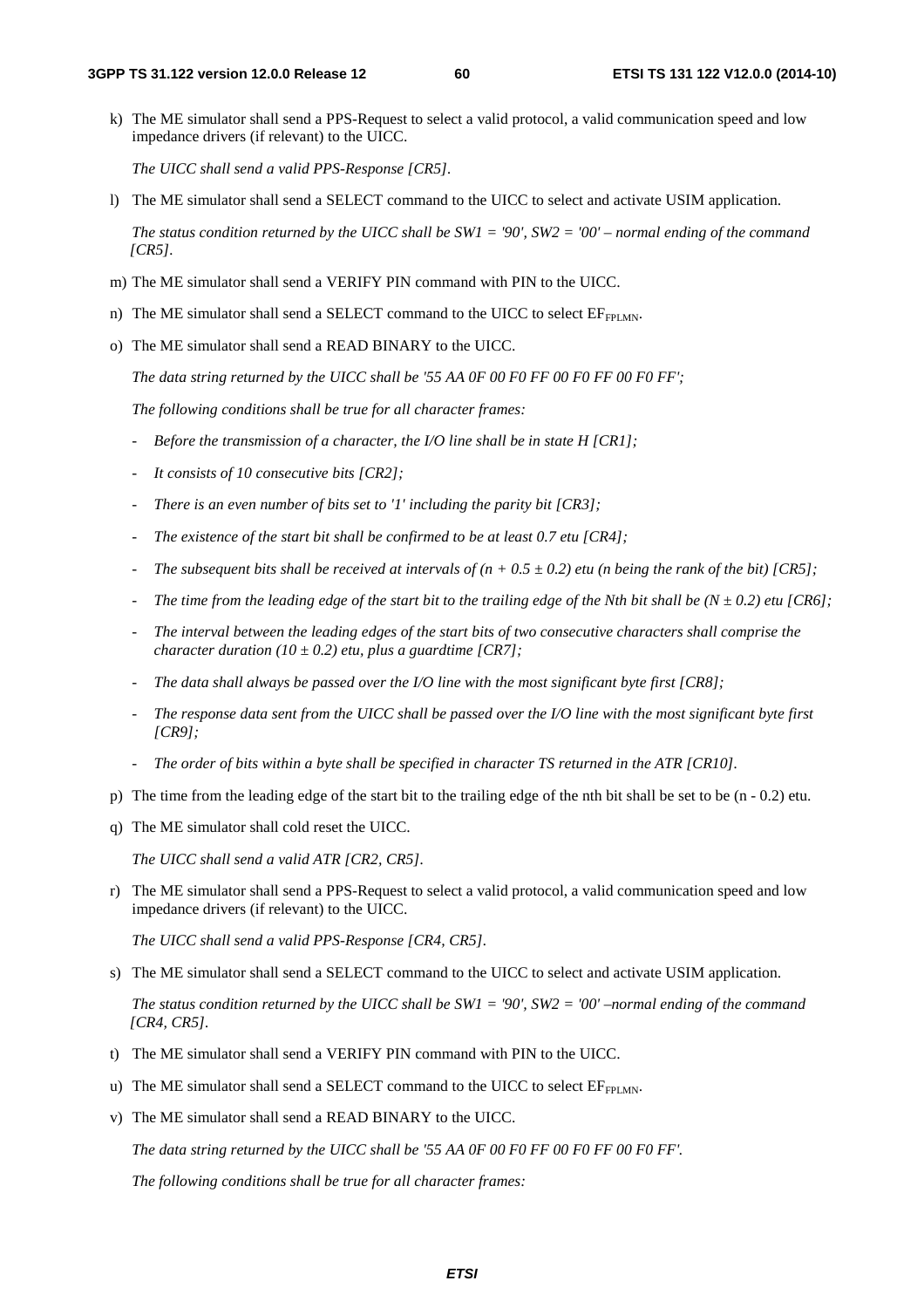- *Before the transmission of a character, the I/O line shall be in state H [CR1];*
- *It consists of 10 consecutive bits [CR2];*
- *There is an even number of bits set to '1' including the parity bit [CR3];*
- *The existence of the start bit shall be confirmed to be at least 0.7 etu [CR4];*
- *The subsequent bits shall be received at intervals of (n + 0.5 ± 0.2) etu (n being the rank of the bit) [CR5];*
- *The time from the leading edge of the start bit to the trailing edge of the Nth bit shall be (N*  $\pm$  *0.2) etu [CR6];*
- *The interval between the leading edges of the start bits of two consecutive characters shall comprise the character duration* ( $10 \pm 0.2$ ) *etu, plus a guardtime* [CR7];
- *The data shall always be passed over the I/O line with the most significant byte first [CR8];*
- *The response data sent from the UICC shall be passed over the I/O line with the most significant byte first [CR];*
- *The order of bits within a byte shall be specified in character TS returned in the ATR [CR10].*

# $6.4.2.2$  Transmission Protocol T = 0

### 6.4.2.2.1 Definition and applicability

See clause 3.5.3.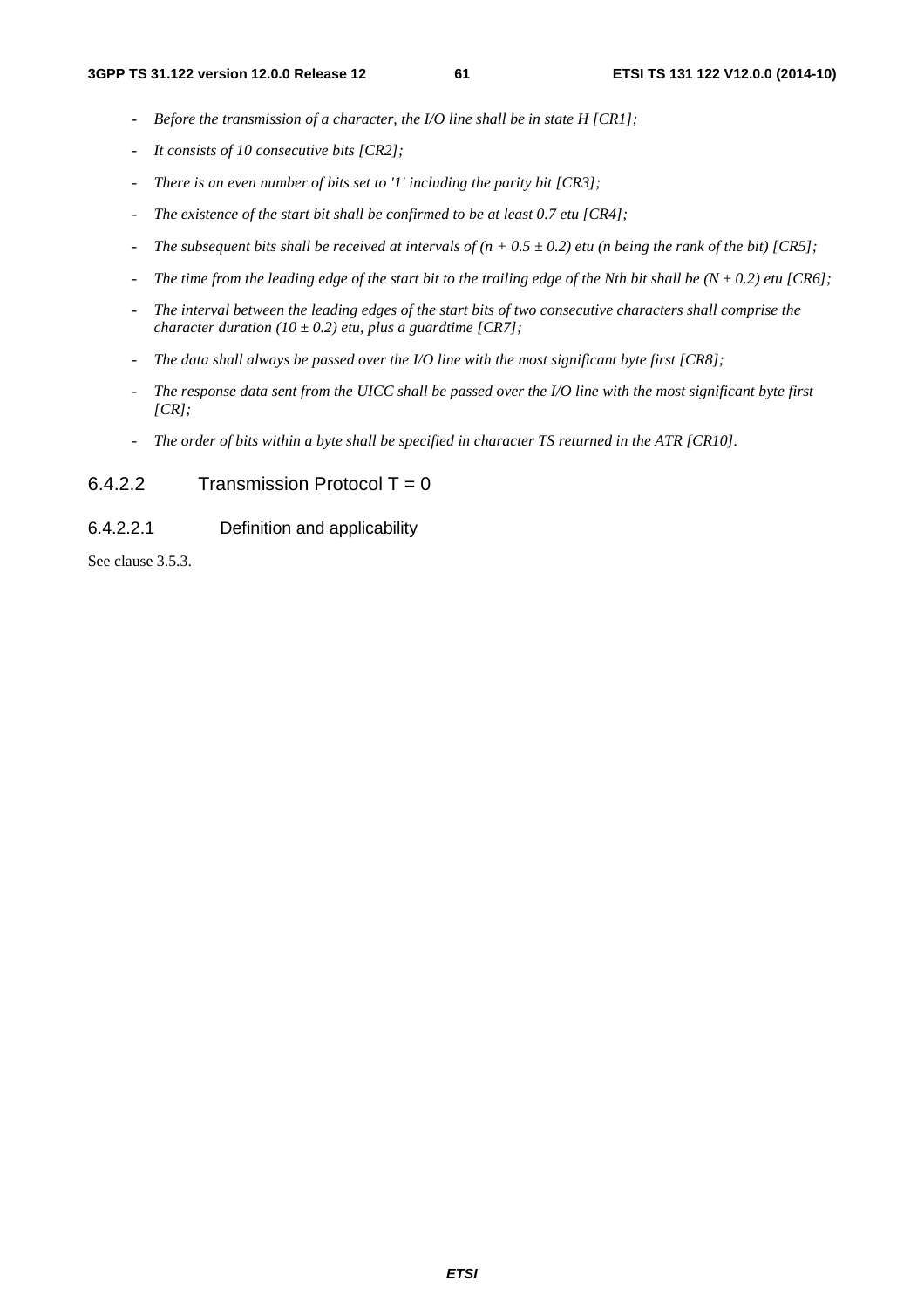# 6.4.2.2.2 Conformance requirement

| CR1             | The UICC shall support either $T=0$ or $T=1$ or both protocols.                       | $O_T$              |
|-----------------|---------------------------------------------------------------------------------------|--------------------|
| CR <sub>2</sub> | The protocol shall start after either the answer to reset or a successful PPS         | O TO               |
|                 | exchange.                                                                             |                    |
| CR <sub>3</sub> | The minimum interval between the leading edge of the start bits of two                | $O_T$              |
|                 | consecutive characters shall be at least 12 etus.                                     |                    |
| CR4             | The value of the WWT shall not exceed $960 \times WI \times Fi/f$ .                   | $O_T$              |
| CR <sub>5</sub> | Void.                                                                                 | $O_T$              |
| CR <sub>6</sub> | When the UICC has received the command header, a response containing a                | $O_T$              |
|                 | procedure byte or a status byte shall be sent to the terminal.                        |                    |
| CR7             | Both the terminal and the UICC shall be able to keep track of the direction           | $O_T$              |
|                 | of the data flow and who has the access to the I/O-line.                              |                    |
| CR8             | Procedure bytes shall be used to keep up the communication between the                | $O_T$              |
|                 | terminal and the UICC.                                                                |                    |
| CR9             | The status bytes SW1 SW2 form an end sequence indicating the status of the            | $O_T$              |
|                 | UICC at the end of a command.                                                         |                    |
| CR10            | A normal ending of a command shall be indicated by SW1 SW2 = '90 00'.                 | $O_T$              |
| CR11            | The error detection and correction procedure shall be mandatory for $T=0$             | $O_T$              |
|                 | protocol.                                                                             |                    |
| <b>CR12</b>     | An error, from the receivers point of view, is defined by an incorrect parity         | $O_T$              |
|                 | and is indicated on the I/O line, which is set to state L after $(10.5 \pm 0.2)$ etus |                    |
|                 | after the leading edge of the start bit for the character, and the I/O line shall     |                    |
|                 | be in state L for a maximum of 2 etus and a minimum of 1 etu.                         |                    |
| CR13            | The transmitter shall check the I/O line for parity error indication at               | $O_T$              |
|                 | $(11 \pm 0.2)$ etus starting from the leading edge of the start bit, in the character |                    |
|                 | being transmitted.                                                                    |                    |
| CR14            | If the UICC or terminal as receiver detects a parity error in a character just        | $O$ T $0$          |
|                 | received, it shall set the I/O line to state L at $(10.5 \pm 0.2)$ etus after the     |                    |
|                 | leading edge of the start bit for the character for a maximum of 2 etus to            |                    |
|                 | indicate the error to the sender.                                                     |                    |
| CR15            | If the transmitter detects an error indication at $(11 \pm 0.2)$ etus from the        | $O_T$              |
|                 | leading edge of the start bit, in the character being transmitted, the character      |                    |
|                 | shall be sent again after a minimum delay of 2 etus.                                  |                    |
| CR16            | If the low impedance driver on the I/O line has been selected, then during            | $Rel-6 -  : O_T0,$ |
|                 | the transmission state the transmitter shall not drive the I/O line during the        | O_LOW_IMPEDANCE    |
|                 | error indication period.                                                              |                    |

Reference: TS 102.221 [1], clause 7 and more specifically subclause 7.2.1.1, 7.2.2.1, 7.2.2.3 and 7.2.2.4.

# 6.4.2.2.3 Test purpose

To verify that the Physical Layer function conforms to the above requirements.

NOTE : CR6 to CR10 are tested in the subclause 6.8.

# 6.4.2.2.4 Method of test

#### **Initial conditions**

- 1) The UICC shall be connected to a ME simulator.
- 2) EF<sub>FPLMN</sub> shall contain the data string: '55 AA 0F 00 F0 FF 00 F0 FF 00 F0 FF'.

#### **Test procedure 1**

- a) Steps b) to g) shall be repeated for the all communication speeds supported by the UICC.
- b) The ME simulator shall cold reset the UICC.
- c) The ME simulator shall send a PPS-Request to the UICC to select the  $T = 0$  protocol and the selected communication speed.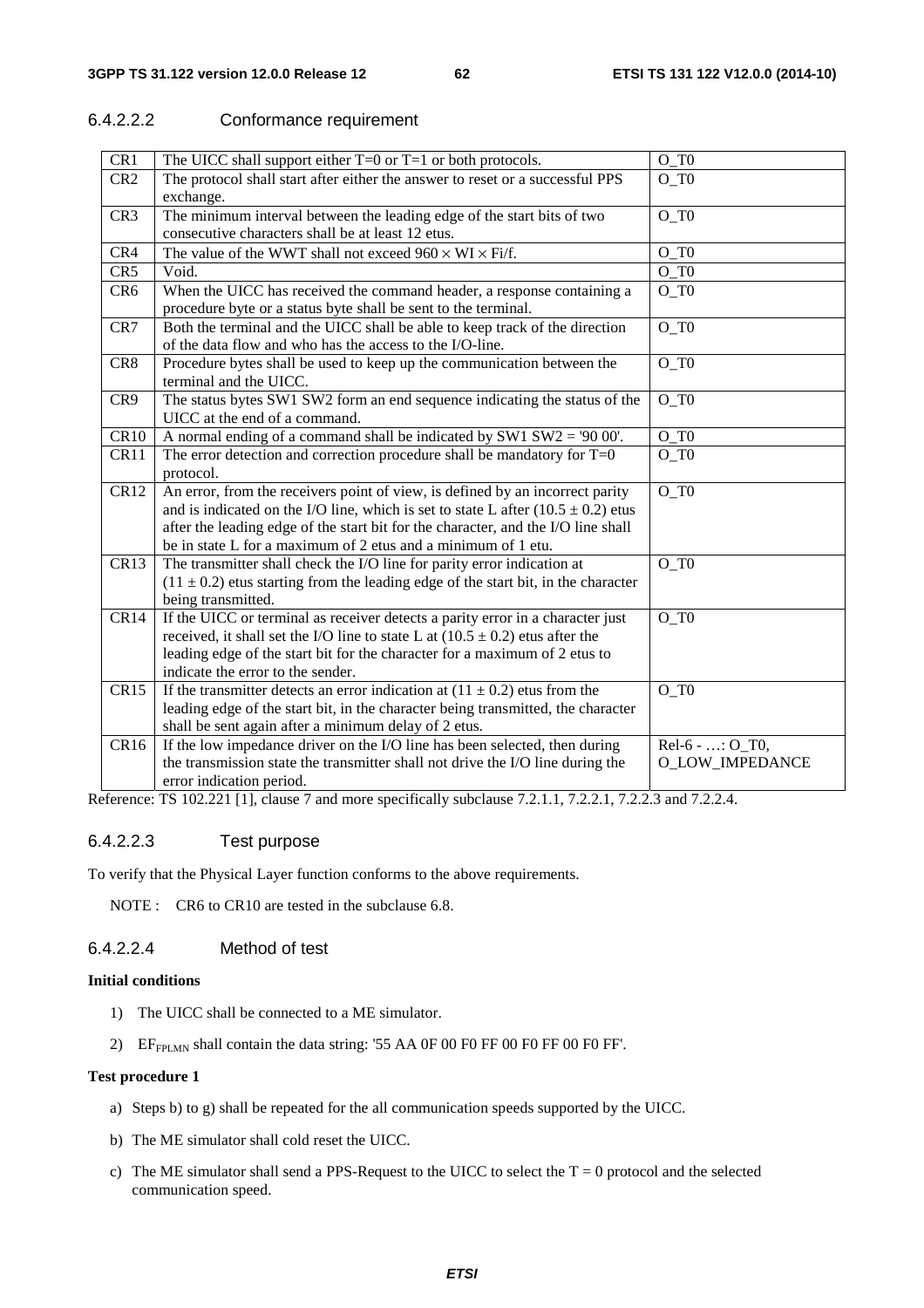*The UICC shall send a valid PPS-Response indicating support for the T=0 protocol and the selected communication speed [CR1].*

- d) The ME simulator shall send a SELECT command to the UICC to select and activate USIM application.
- e) The ME simulator shall send a VERIFY PIN with PIN to the UICC.
- f) The ME simulator shall send a SELECT command to the UICC to select  $EF_{FPIMM}$ .
- g) The ME simulator shall send a READ BINARY command to the UICC.

 *The UICC shall send the data string '55 AA 0F 00 F0 FF 00 F0 FF 00 F0 FF' followed by SW1 = '90' and SW2 = '00' – normal ending of the command [CR2].*

*The following shall be true of the response data:* 

- *The interval between the leading edge of the start bits of two consecutive characters shall be at least 12 etus [CR3];*
- *The value of the WWT shall not exceed 960* × *WI* × *Fi/f [CR4];*
- h) The ME simulator shall cold reset the UICC.
- i) The ME simulator shall request character repetition (i.e. transmits an error signal during the guard time) to the UICC for all character frames during the ATR.

 *The UICC shall send the valid ATR with character repetition [CR11].* 

- j) The ME simulator shall send a PPS-Request to the UICC to select the  $T = 0$  protocol, the selected communication speed and low impedance drivers (if relevant).
- k) The ME simulator shall send a SELECT command to the UICC to select and activate USIM application.
- l) The ME simulator shall send a VERIFY PIN with PIN to the UICC.
- m) The ME simulator shall send a SELECT command to the UICC to select  $EF_{FPIMM}$ .
- n) The ME simulator shall send a READ BINARY command to the UICC with incorrect character parity for all character frames.

*The UICC shall request character repetition for all character frames, indicating the error to the sender by setting the I/O line to state L at (10,5 +- 0,2) etu after the leading edge of the start bit of each character with a parity error for a maximum of 2 etu and a minimum of 1 etu. [CR 11, CR 12, CR14]* 

- o) The ME simulator shall re-send a READ BINARY command to the UICC.
- p) The ME simulator shall request character repetition for all character frames from the UICC.

*The UICC shall send the data string '55 AA 0F 00 F0 FF 00 F0 FF 00 F0 FF' followed by SW1 = '90' and SW2 = '00' – normal ending of the command [CR11].*

*The following shall be true of the response data:* 

*The UICC shall check the I/O line for a parity error indication at (* $11 \pm 0.2$ *) etu starting from the leading edge of the start bit of the character being transmitted and the character shall be sent again after a minimum delay of 2 etu. [CR13, CR15, CR16]* 

# $6.4.2.3$  Transmission Protocol T = 1

#### 6.4.2.3.1 Timing and specific options for blocks sent with  $T = 1$

This subclause defines conformance tests regarding timing, information field sizes and error detection parameters for blocks sent with  $T = 1$ .

The tests defined in this subclause only apply where the UICC under test supports the  $T = 1$  protocol. If the UICC under test does not support the  $T = 1$  protocol, then these tests do not apply.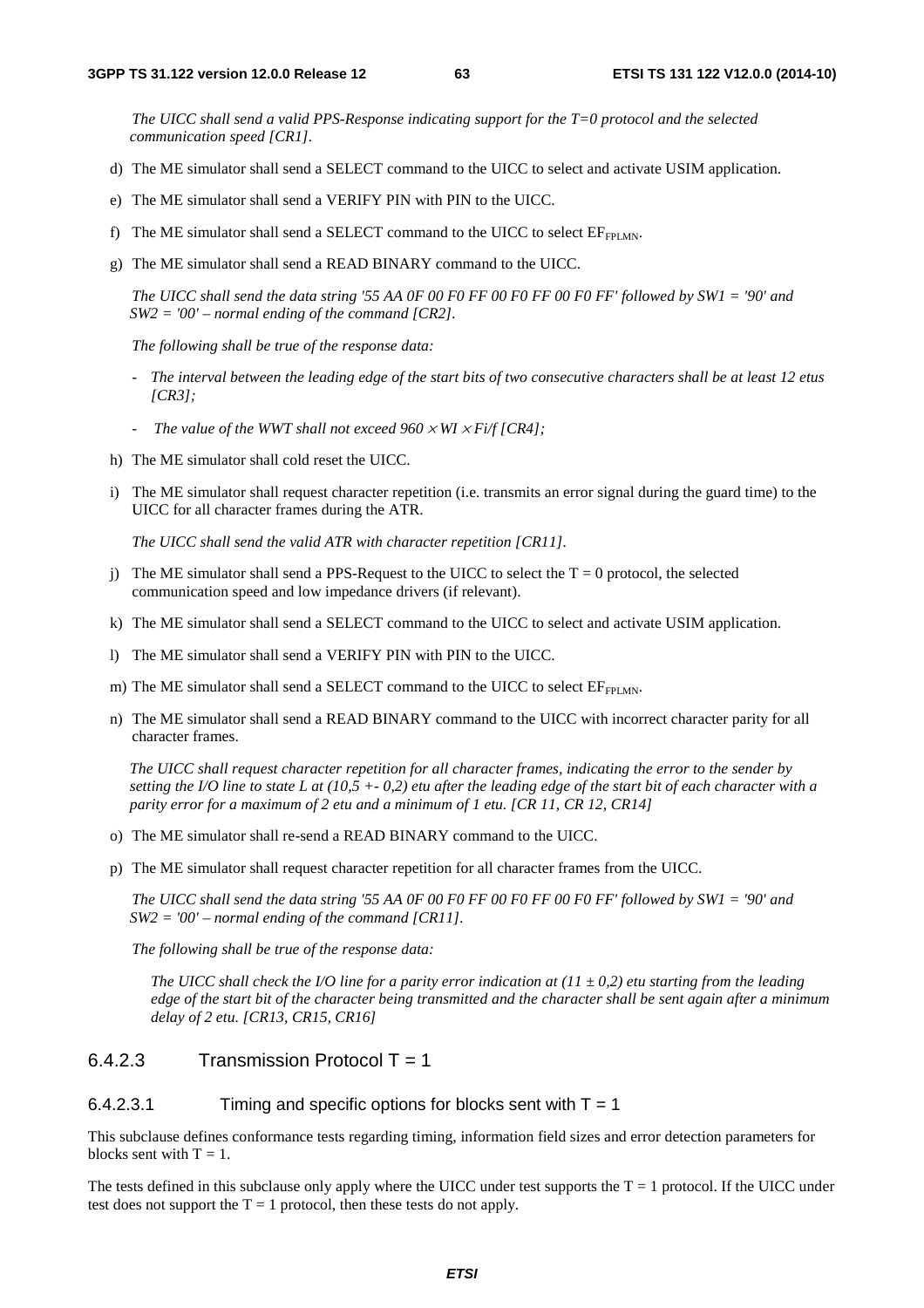The tests in this subclause assume that the  $T = 1$  protocol is the first indicated protocol for the UICC. If the UICC under test supports  $T = 1$  but it is not the first indicated protocol, then each test must be extended to configure the UICC to employ the  $T = 1$  protocol, e.g. via the PPS mechanism.

- 6.4.2.3.1.1 Information field size
- 6.4.2.3.1.1.1 Definition and applicability

See clause 3.5.3.

#### 6.4.2.3.1.1.2 Conformance requirement

CR1 IFSC shall be the maximum length of information field of blocks that can be received by the UICC.  $\boxed{0\_T1}$ CR2 The default value of the IFSC shall be 32 bytes and another value may be indicated in TA3 of the ATR. O\_T1  $CR3$  IFSD shall be the maximum length of information field of blocks that the terminal can receive.  $\boxed{O\_T1}$ CR4 IFSD shall have a default value of 32 bytes and may be adjusted during the card session.  $\boxed{0.11}$  $CR5$  The maximum value of the IFSD shall be 254 bytes.  $\boxed{O\_T1}$ 

Reference: TS 102.221 [1], subclause 7.2.3.1.1

#### 6.4.2.3.1.1.3 Test purpose

To verify that an I-block from the UICC has an INF field of length ≤ IFSD.

NOTE: CR1 and CR2 shall not be tested as it depends on the capability of the UICC.

#### 6.4.2.3.1.1.4 Method of test

NOTE: When EF<sub>SMS</sub> is not supported by the UICC, any supported linear EF with record length more than or equal to 31 bytes may be chosen.

#### **Initial conditions**

1) The UICC shall be connected to a ME simulator.

#### **Test procedure 1**

- a) The ME simulator shall reset the UICC.
- b) The ME simulator shall send a SELECT command to the UICC to select and activate the USIM application.
- c) The ME simulator shall send a SELECT command to the UICC to select  $EF<sub>SMS</sub>$ .
- d) The ME simulator shall send a VERIFY command with PIN to the UICC.
- e) The ME simulator shall send a READ RECORD command to read record 1 from  $EF<sub>SMS</sub>$ .

*The UICC shall return the contents of record 1 in a series of chained I-blocks , whose INF fields are ≤IFSD, i.e. less than or equal to 32 bytes in length [CR3, CR4].* 

- f) The ME simulator shall reset the UICC.
- g) The ME simulator shall send an IFS REQUEST to the UICC, requesting an adjustment of IFSD to 255 bytes.

*The UICC shall reject the request and respond with an R-block with bits b1-b4 in the PCB-byte having a value of '2' – other errors [CR5].* 

- h) The ME simulator shall reset the UICC.
- i) The ME simulator shall send an IFS REQUEST to the UICC, requesting an adjustment of IFSD to 254 bytes.
- j) The ME simulator shall send a SELECT command to the UICC to select and activate the USIM application.
- k) The ME simulator shall send a SELECT command to the UICC to select  $EF<sub>SMS</sub>$ .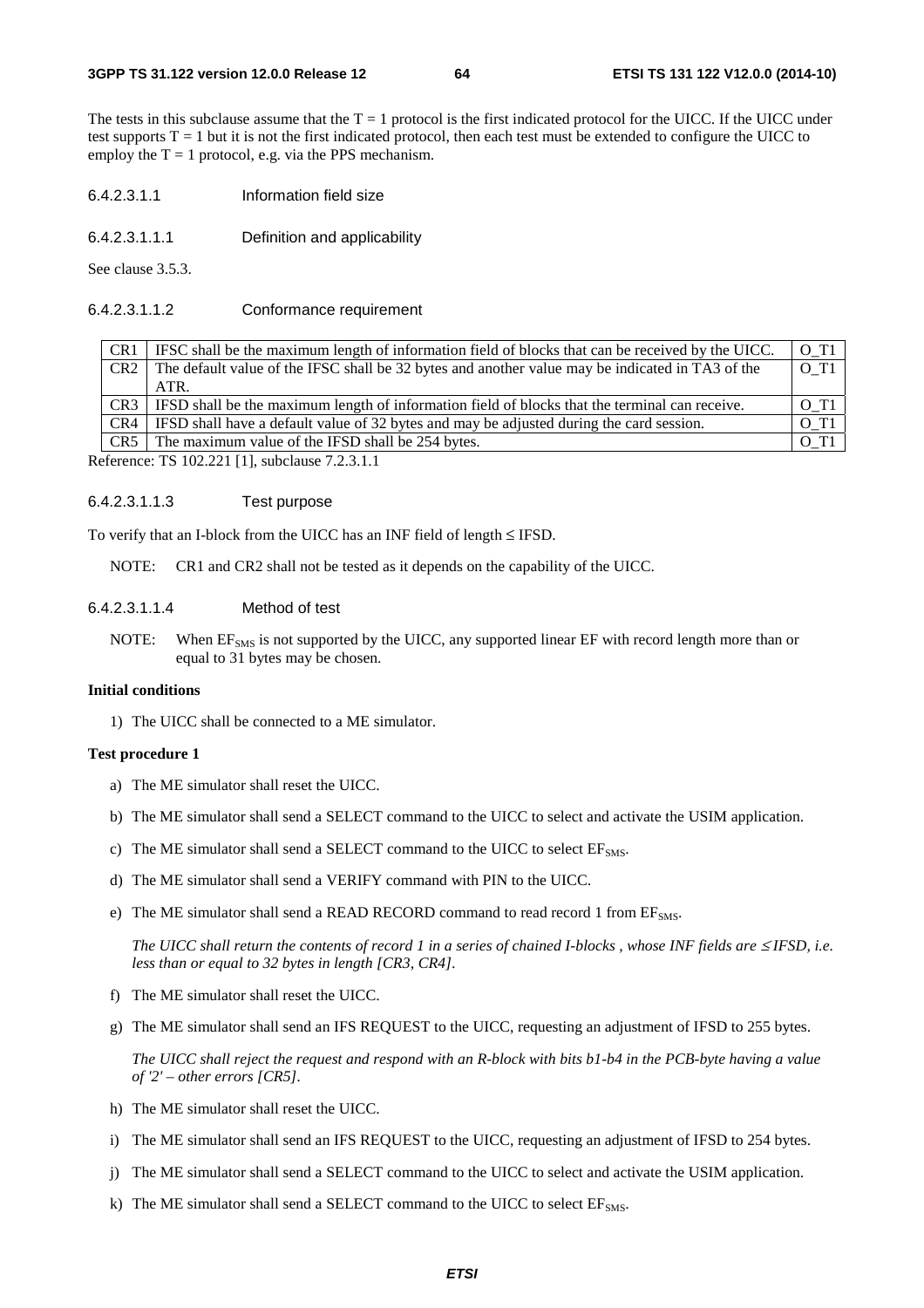l) The ME simulator shall send a VERIFY command with PIN to the UICC.

m) The ME simulator shall send a READ RECORD command to read record 1 from  $EF<sub>SMS</sub>$ .

*The UICC returns the contents of record 1 in a single I-block or multiple I-blocks [CR5].* 

- 6.4.2.3.1.2 Character waiting integer
- 6.4.2.3.1.2.1 Definition and applicability

See clause 3.5.3.

#### 6.4.2.3.1.2.2 Conformance requirement

CR1 CWI is used to calculate CWT and shall be in the range from 0 to 5. The value shall be set in bits b4 to b1 in TB3 O\_T1

Reference: TS 102.221 [1], subclause 7.2.3.1.2.

6.4.2.3.1.2.3 Test purpose

To verify that, if TB3 is present in the ATR, then the CWI, as coded in TB3, is in the range from 0 to 5.

6.4.2.3.1.2.4 Method of test

#### **Initial conditions**

1) The UICC shall be connected to a ME simulator.

#### **Test procedure 1**

a) The ME simulator shall reset the UICC.

*The UICC shall respond with an ATR. If TB3 is present, bits b1-b4 shall be in the range 0 to 5 [CR1].* 

- 6.4.2.3.1.3 Character waiting time
- 6.4.2.3.1.3.1 Definition and applicability

See clause 3.5.3.

6.4.2.3.1.3.2 Conformance requirement

| CR1   CWT is defined as the maximum delay between the leading edges of two consecutive characters in                                                                                                                                                           | $\overline{O}$ T <sub>1</sub> |
|----------------------------------------------------------------------------------------------------------------------------------------------------------------------------------------------------------------------------------------------------------------|-------------------------------|
| the block.                                                                                                                                                                                                                                                     |                               |
| $C_{1}$ $C_{2}$ $D_{3}$ $D_{4}$ $D_{5}$ $D_{6}$ $D_{7}$ $D_{8}$ $D_{9}$ $D_{1}$ $D_{1}$ $D_{1}$ $D_{1}$ $D_{1}$ $D_{1}$ $D_{2}$ $D_{3}$ $D_{1}$ $D_{2}$ $D_{3}$ $D_{1}$ $D_{2}$ $D_{3}$ $D_{1}$ $D_{2}$ $D_{3}$ $D_{2}$ $D_{3}$ $D_{4}$ $D_{5}$ $D_{6}$ $D_{7$ |                               |

Reference: TS 102.221 [1], subclause 7.2.3.1.3.

# 6.4.2.3.1.3.3 Test purpose

To verify that the maximum delay between two consecutive characters in a block sent by the UICC is CWT.

#### 6.4.2.3.1.3.4 Method of test

#### **Initial conditions**

1) The UICC shall be connected to a ME simulator.

### **Test procedure 1**

- a) The ME simulator shall reset the UICC.
- b) The ME simulator shall send a SELECT command to the UICC to select and activate the USIM application.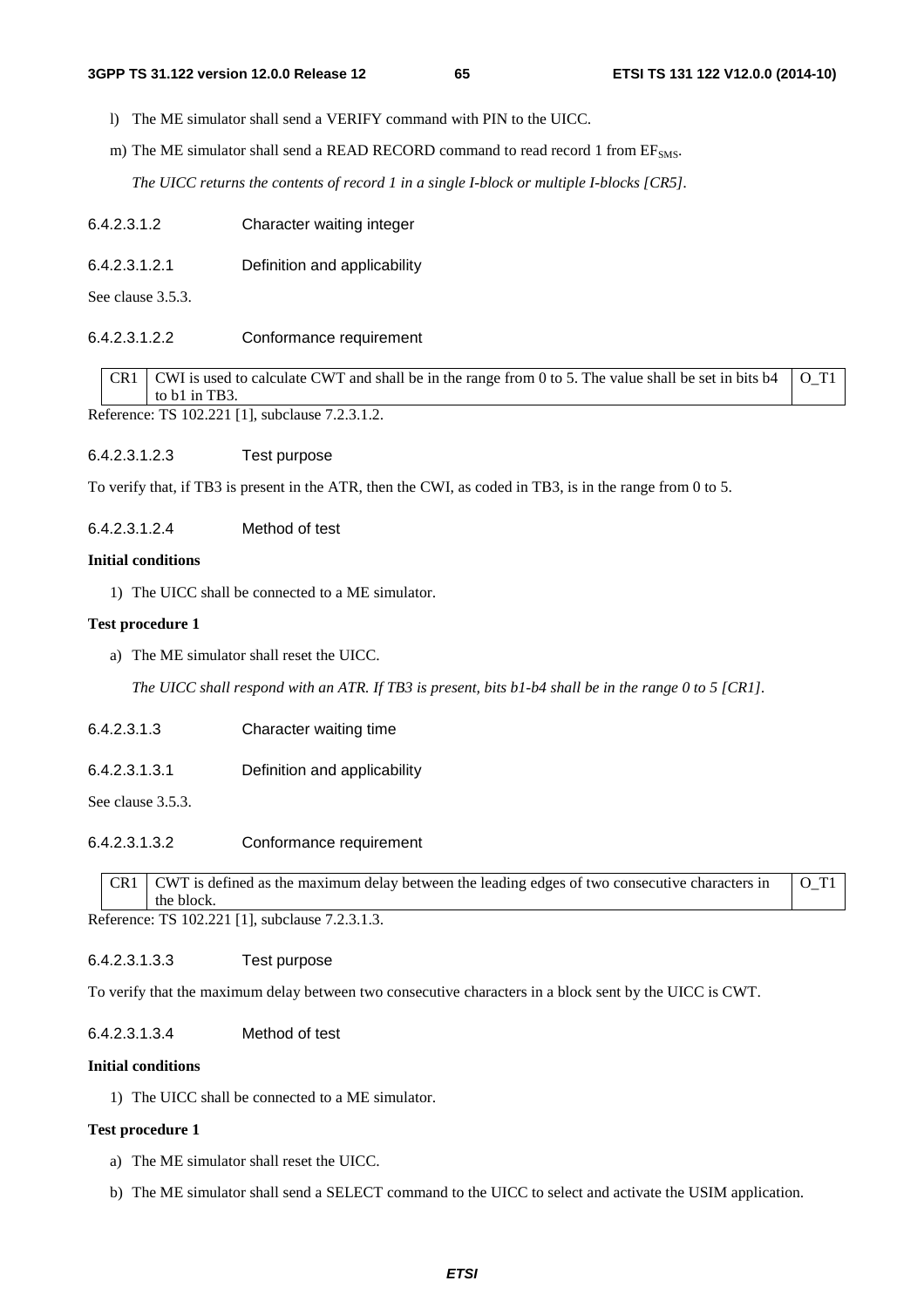*The ME simulator shall measure the delay between the leading edges of each pair of consecutive characters sent by the UICC in its I-block response to the SELECT command. The maximum delay between the leading edges of each pair of consecutive characters shall be < CWT [CR1].* 

6.4.2.3.1.4 Block guard time

6.4.2.3.1.4.1 Definition and applicability

See clause 3.5.3.

#### 6.4.2.3.1.4.2 Conformance requirement

CR1 The delay between the last character of a block received by the UICC and the first character of the next block sent from the UICC shall be in the interval: BGT < delay < BWT. O\_T1

Reference: TS 102.221 [1], subclause 7.2.3.1.5.

#### 6.4.2.3.1.4.3 Test purpose

To verify that, except after an S(WTX request) and S(WTX response), the delay between the last character of a block sent by the Terminal and the first character of a block sent by the UICC is between BGT and BWT.

6.4.2.3.1.4.4 Method of test

#### **Initial conditions**

1) The UICC shall be connected to a ME simulator.

#### **Test procedure 1**

- a) The ME simulator shall reset the UICC.
- b) The ME simulator shall send a SELECT command to the UICC to select and activate the USIM application.

*The ME simulator shall measure the delay between the leading edge of the last character in the I-block SELECT command received by the UICC and the leading edge of the first character in its I-block response to the SELECT command. The measured delay shall be in the range: BGT < delay < BWT [CR1].* 

c) The ME simulator shall send a SELECT command to the UICC to select and terminate the USIM application at 22 etu after the UICC send the last character in b).

*The status condition returned by the UICC shall be SW1 = '90', SW2 = '00' - normal ending of the command [CR1].* 

- 6.4.2.3.1.5 Waiting time extension
- 6.4.2.3.1.5.1 Definition and applicability

See clause 3.5.3.

6.4.2.3.1.5.2 Conformance requirement

 $\vert$  CR1  $\vert$  WTX shall be used to ask for more time to process a command.  $\vert$  O\_T1 Reference: TS 102.221 [1], subclause 7.2.3.1.6.

#### 6.4.2.3.1.5.3 Test purpose

To verify that the UICC conforms to the above requirements.

NOTE: CR1 shall not be tested as it is not possible to force the UICC to issue a WTX request.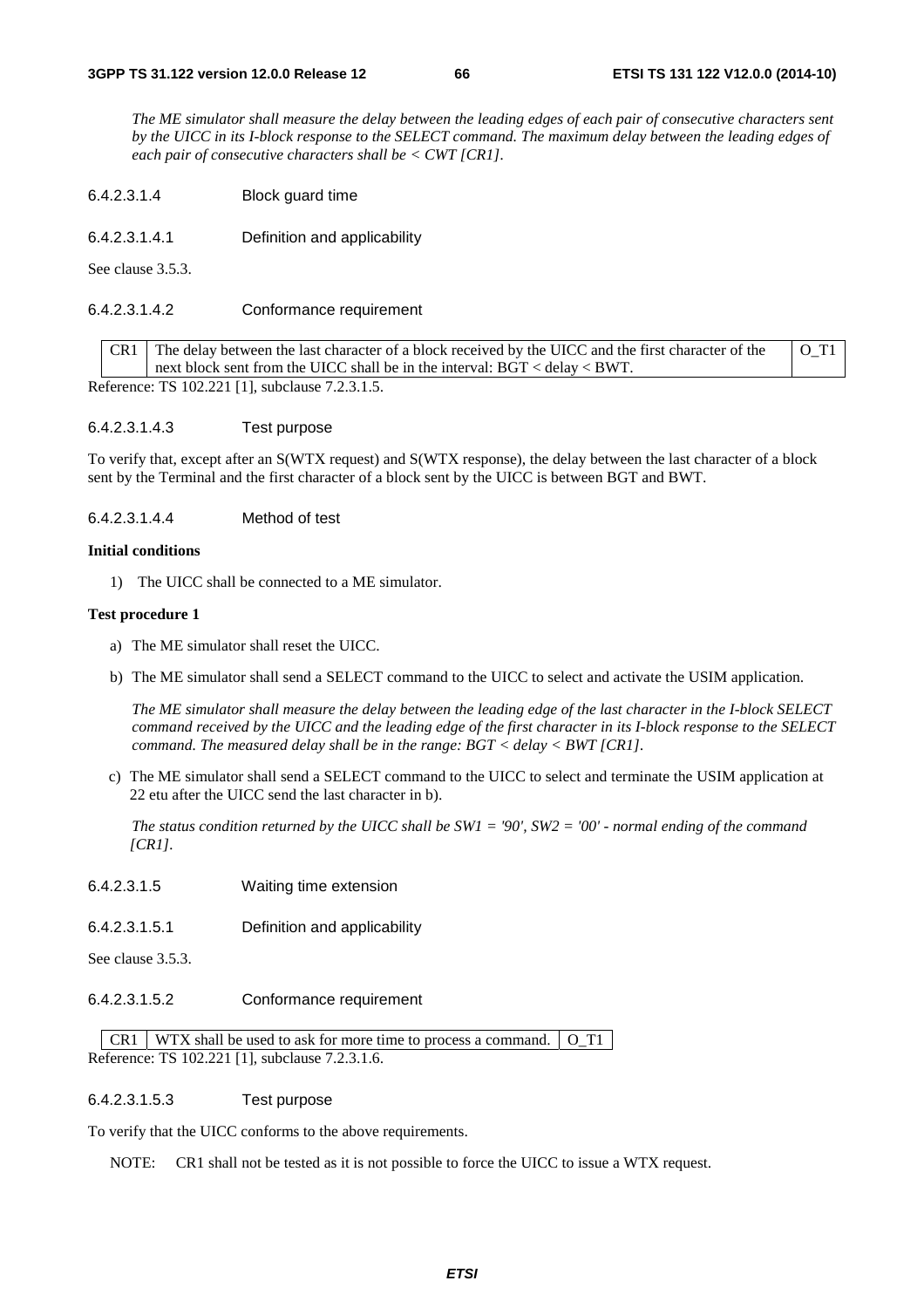# 6.4.2.3.1.5.4 Method of test

### **Initial conditions**

N/A

### **Test Procedure**

N/A

| 6.4.2.3.1.6 | Error detection code |
|-------------|----------------------|
|             |                      |

#### 6.4.2.3.1.6.1 Definition and applicability

See clause 3.5.3.

6.4.2.3.1.6.2 Conformance requirement

CR1 LRC shall be used (b1 = 0). All other bits in TCi are RFU and shall be set to 0. O\_T1 Reference: TS 102.221 [1], subclause 7.2.3.1.7.

6.4.2.3.1.6.3 Test purpose

To verify that TCi, if present, is equal to 0.

6.4.2.3.1.6.4 Method of test

#### **Initial conditions**

1) The UICC shall be connected to a ME simulator.

#### **Test procedure 1**

a) The ME simulator shall reset the UICC.

*The UICC shall respond with an ATR. All interface characters TCi which are present shall have a value of 0 [CR1].* 

# 6.4.2.3.2 Block frame structure

This subclause defines conformance tests regarding the  $T = 1$  block structure.

| Prologue field |
|----------------|
|                |

6.4.2.3.2.1.1 Node address byte

6.4.2.3.2.1.1.1 Definition and applicability

- See clause 3.5.3.
- 6.4.2.3.2.1.1.2 Conformance requirement

CR1 Only the default value  $SAD = DAD = 0$  shall be supported. O\_T1 Reference: TS 102.221 [1], subclause 7.2.3.2.1.1.

#### 6.4.2.3.2.1.1.3 Test purpose

To verify that only  $SAD = DAD = 0$  is used.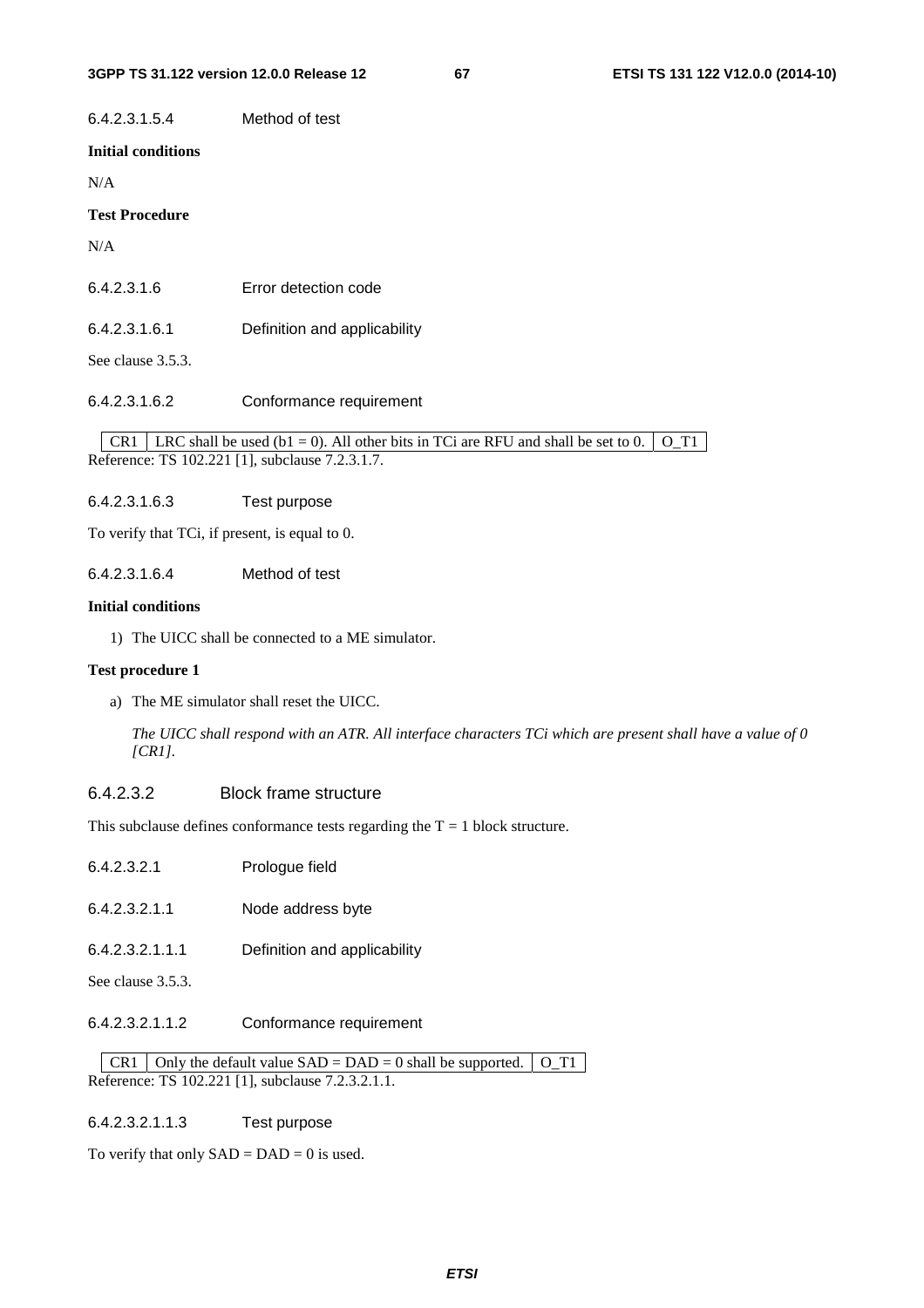6.4.2.3.2.1.1.4 Method of test

#### **Initial conditions**

1) The UICC shall be connected to a ME simulator.

#### **Test procedure 1**

- a) The ME simulator shall reset the UICC.
- b) The ME simulator shall send a SELECT command to the UICC to select and activate the USIM application.
- c) The ME simulator shall send a SELECT command to the UICC to select EF<sub>ECC</sub>, where the SAD and DAD are set, as default, to 0.

*The UICC shall respond with an I-block where the SAD and the DAD are both set to 0 [CR1].* 

d) The ME simulator shall send a SELECT command to the UICC to select  $EF_{ECC}$ , where the SAD = 1and  $DAD = 0.$ 

*The UICC shall either return an R-block with N(R) equal to the next expected sequence number (ignoring the erroneous I-block), or not return any response [CR1].* 

e) The ME simulator shall send a SELECT command to the UICC to select  $EF_{ECC}$ , where the SAD = 0 and  $DAD = 1$ .

*The UICC shall either return an R-block with N(R) equal to the next expected sequence number (ignoring the erroneous I-block), or not return any response [CR1].* 

f) The ME simulator shall send a SELECT command to the UICC to select  $EF_{ECC}$ , where the SAD = 1 and  $DAD = 1$ .

*The UICC shall either return an R-block with N(R) equal to the next expected sequence number (ignoring the erroneous I-block), or not return any response [CR1].* 

- 6.4.2.3.2.1.2 Protocol Control Byte
- 6.4.2.3.2.1.2.1 Definition and applicability

See clause 3.5.3.

6.4.2.3.2.1.2.2 Conformance requirement

| CR <sub>1</sub> | All information needed to control the transmission shall be transferred in the protocol control byte  | O T <sub>1</sub> |
|-----------------|-------------------------------------------------------------------------------------------------------|------------------|
|                 | PCB.                                                                                                  |                  |
| CR <sub>2</sub> | The coding of the PCB byte shall specify the type of block.                                           | O T <sub>1</sub> |
| CR <sub>3</sub> | In the $T = 1$ protocol, the following three different types of blocks shall be supported:            |                  |
|                 | Information block, I-block which is used to transfer command and response APDUs;<br>$\sim 100$        |                  |
|                 | Receive-ready block, R-block, which is used to transfer acknowledgements;<br>$\overline{\phantom{a}}$ |                  |
|                 | Supervisory block, S-block, which is used to send control information.                                |                  |
| CR4             | The coding of the PCB byte for each block shall conform to the tables 7.5 - 7.9 in TS 102.221 [1].    |                  |

Reference: TS 102.221 [1], subclause 7.2.3.2.1.2.

#### 6.4.2.3.2.1.2.3 Test purpose

To verify that the UICC conforms to the above requirements.

NOTE: CR1 to CR4 are tested in subclauses 6.4.2.3.3, 6.4.2.3.4 and 6.4.2.3.5.

6.4.2.3.2.1.2.4 Method of test

#### **Initial conditions**

N/A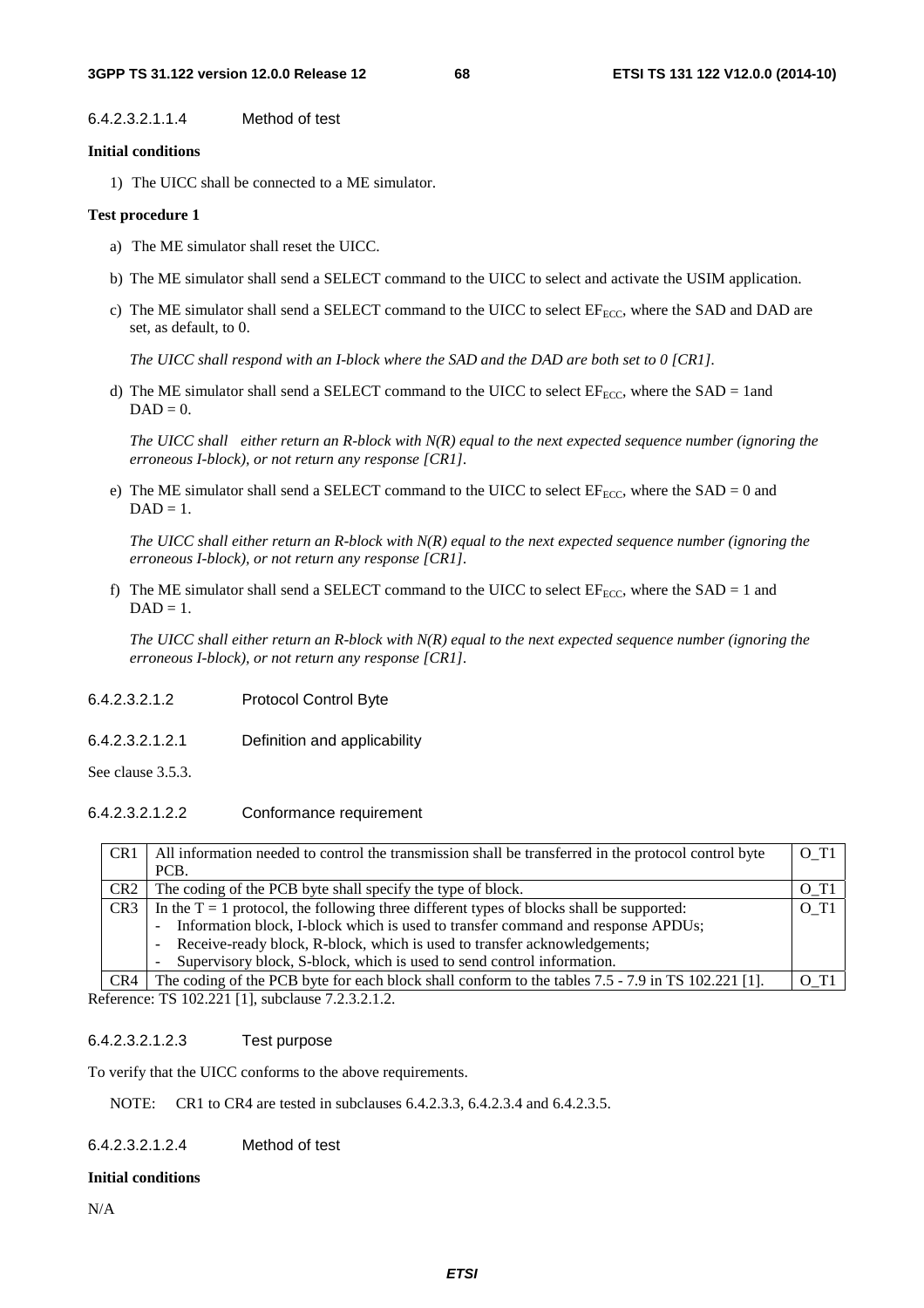#### **Test procedure**

N/A

| 6.4.2.3.2.1.3     | Length                       |
|-------------------|------------------------------|
| 6.4.2.3.2.1.3.1   | Definition and applicability |
| See clause 3.5.3. |                              |

#### 6.4.2.3.2.1.3.2 Conformance requirement

| CR1<br>The length byte shall code the number of bytes in the information field of the block. |                                                                                                       |                    |
|----------------------------------------------------------------------------------------------|-------------------------------------------------------------------------------------------------------|--------------------|
| CR2                                                                                          | The number of bytes in the information field shall vary in the range from 0 to $254$ bytes, depending | $O$ T <sub>1</sub> |
|                                                                                              | on the type of block.                                                                                 |                    |
| Reference: TS 102.221 [1], subclause 7.2.3.2.1.3.                                            |                                                                                                       |                    |

6.4.2.3.2.1.3.3 Test purpose

To verify that the UICC conforms to the above requirements.

6.4.2.3.2.1.3.4 Method of test

#### **Initial conditions**

1) The UICC shall be connected to a ME simulator.

#### **Test procedure 1**

- a) The ME simulator shall reset the UICC.
- b) The ME simulator shall send a SELECT command to the UICC to select and activate the USIM application.

*The UICC shall respond with an I-block containing the response to the SELECT command, where the I-block contain the LEN, length of the response data [CR1, CR2].* 

- 6.4.2.3.2.1.4 Information field
- 6.4.2.3.2.1.4.1 Definition and applicability

See clause 3.5.3.

# 6.4.2.3.2.1.4.2 Conformance requirement

|                                                                                  | CR <sub>1</sub>                                          | The information field, INF, shall be optional and it depends on the type of the block and what the<br>field will be used for. In the case of an I-block, INF shall be present to transfer command and | O T1               |
|----------------------------------------------------------------------------------|----------------------------------------------------------|-------------------------------------------------------------------------------------------------------------------------------------------------------------------------------------------------------|--------------------|
|                                                                                  |                                                          | response APDUs.                                                                                                                                                                                       |                    |
| The information field, INF, shall not be used for an R-block.<br>CR <sub>2</sub> |                                                          |                                                                                                                                                                                                       | O T <sub>1</sub>   |
|                                                                                  | CR <sub>3</sub>                                          | The information field, INF, shall be optional and it depends on the type of the block and what the                                                                                                    | O T1               |
|                                                                                  |                                                          | field will be used for. In the case of an S-block, INF shall be present (single byte) to adjust IFS with                                                                                              |                    |
|                                                                                  |                                                          | WTX.                                                                                                                                                                                                  |                    |
|                                                                                  | CR4                                                      | The information field, INF, shall be optional and it depends on the type of the block and what the                                                                                                    | $O$ T <sub>1</sub> |
|                                                                                  |                                                          | field will be used for. In the case of an S-block, INF shall be absent to signal error on VPP, or                                                                                                     |                    |
|                                                                                  |                                                          | managing chain abortion or resynchronisation.                                                                                                                                                         |                    |
|                                                                                  | $\epsilon$ forence: TV 102.221.11, cubeleuse $7.2.2.1.4$ |                                                                                                                                                                                                       |                    |

Reference: TS 102.221 [1], subclause 7.2.3.2.1.4.

#### 6.4.2.3.2.1.4.3 Test purpose

To verify that the UICC conforms to the above requirements.

NOTE 1: CR3 shall not be tested as it is not possible to force the UICC to issue a WTX.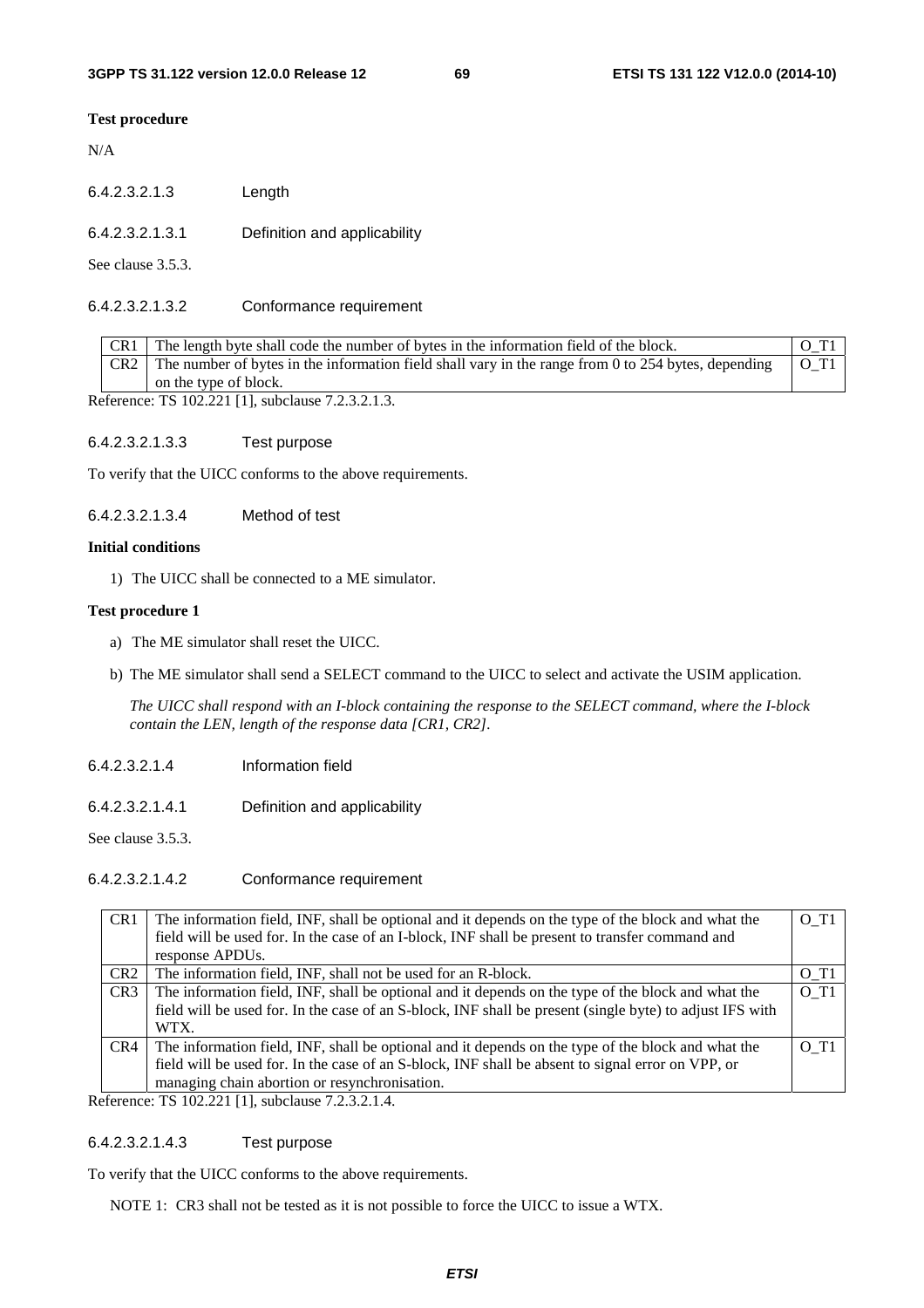NOTE 2: CR4 shall not be tested as the Error on Vpp state S-block is not supported.

6.4.2.3.2.1.4.4 Method of test

#### **Initial conditions**

1) The UICC shall be connected to a ME simulator.

#### **Test procedure 1**

- a) The ME simulator shall reset the UICC.
- b) The ME simulator shall send a SELECT command to the UICC to select and activate the USIM application.
- c) The ME simulator shall send a SELECT command to the UICC to select the  $E_{F_{\text{ECC}}}$ , where the I-block has an invalid EDC.

*The UICC shall reject the command by sending an R-block response with bits b1-b4 in the PCB-byte having a value of '1' – EDC and/or parity error. The INF field shall be absent [CR1, CR2].* 

- d) The ME simulator shall send a SELECT command to the UICC to select the  $EF_{ECC}$ .
- e) The ME simulator shall reset the UICC.
- f) The ME simulator shall send an IFS REQUEST S-block to the UICC, requesting an adjustment of the IFSD to 254 bytes.

*The UICC shall respond with an IFS RESPONSE S-block, whose INF field is present and has the value 254 [CR3].* 

- g) The ME simulator shall send a SELECT command to the UICC to select and activate the USIM application.
- h) The ME simulator shall reset the UICC.
- i) The ME simulator shall send a SELECT command to the UICC to select and activate the USIM application.
- j) The ME simulator shall send a RESYNCH request S-block to the UICC.

*The UICC shall respond with a RESYNCH response S-block, which shall not contain an INF field [CR4].* 

- k) The ME simulator shall send a SELECT command to the UICC to select  $EF_{ECC}$ .
- l) The ME simulator shall reset the UICC.
- m) The ME simulator shall send a SELECT command to the UICC to select and activate the USIM application.
- n) The ME simulator shall send a SELECT command to the UICC to select  $EF_{ECC}$ .
- o) The ME simulator shall send an IFS REQUEST S-block to the UICC, requesting an adjustment of the IFSD to the record length of  $EF_{ECC}$  – 1 byte.
- p) The ME simulator shall send a READ RECORD command to read record 1 from  $EF_{\text{ECC}}$ .
- q) The ME simulator shall send an ABORT request S-block to the UICC after the  $1<sup>st</sup>$  chained I-block response is received from the UICC.

*The UICC shall respond with an ABORT response S-block, which shall not contain an INF field [CR4].*

- r) The ME simulator shall send an IFS REQUEST S-block to the UICC, requesting an adjustment of the IFSD to 32 bytes.
- s) The ME simulator shall send a SELECT command to the UICC to select and activate the USIM application.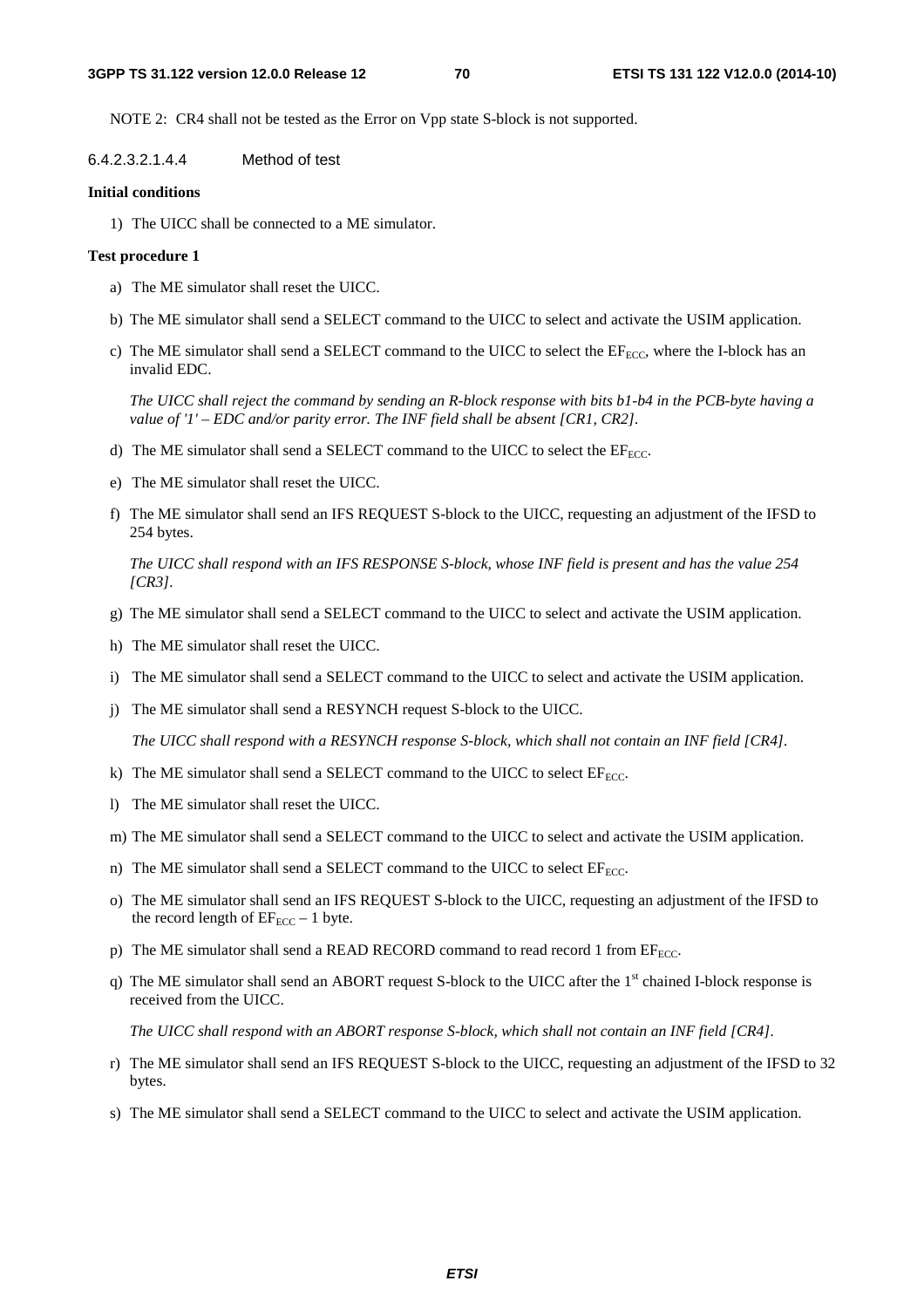| 6.4.2.3.2.2 | Void |
|-------------|------|
|-------------|------|

- 6.4.2.3.2.3 Epilogue field
- 6.4.2.3.2.3.1 Definition and applicability

See clause 3.5.3.

6.4.2.3.2.3.2 Conformance requirement

CR1 The LRC as defined in ISO/IEC 7816-3 [6] shall be used.  $\overline{O\_T1}$ Reference: TS 102.221 [1], subclause 7.2.3.2.2.

#### 6.4.2.3.2.3.3 Test purpose

To verify that the LRC is calculated correctly.

6.4.2.3.2.3.4 Method of test

#### **Initial conditions**

1) The UICC shall be connected to a ME simulator.

#### **Test procedure 1**

- a) The ME simulator shall reset the UICC.
- b) The ME simulator shall send a SELECT command to the UICC to select and activate the USIM application.

*The UICC shall respond with an I-block containing the response to the SELECT command. The epilogue field shall contain a 1 byte EDC – of type LRC – which shall be set to the correct value for the block [CR1].* 

c) The ME simulator shall send a SELECT command to the UICC to select and terminate the USIM application with invalid EDC.

*The UICC shall reject the command by sending an R-block response of the format R(N), where N is the sequence number of the next expected I-block (ignoring the erroneous I-block) and with bits b1-b4 in the PCB-byte having a value of '1' – EDC and/or parity error [CR1].* 

### 6.4.2.3.3 Error free operation

6.4.2.3.3.1 Definition and applicability

See clause 3.5.3.

### 6.4.2.3.3.2 Conformance requirement

| CR <sub>1</sub> | To change the value of IFSD, the terminal sends an S(IFS request). The request shall be                                                                |  |
|-----------------|--------------------------------------------------------------------------------------------------------------------------------------------------------|--|
|                 | acknowledged by the UICC with an S(IFS response) with the same INF. The new IFSD is assumed                                                            |  |
|                 | to be valid as long as no new S(IFS request) has been received by the UICC.                                                                            |  |
|                 | CR2   If a sender S sends $I(N_s(S), 0)$ , the block is acknowledged by the receiver R with an $I(N_r(S), M)$ .<br>$O$ T <sub>1</sub>                  |  |
| CR <sub>3</sub> | $\overline{O}$ T <sub>1</sub><br>If a sender S sends an I(N <sub>s</sub> (S), 1), it should be acknowledged by the receiver R with $R(N_r(R))$ , where |  |
|                 | $N_s(S) \neq N_r(R)$ , to indicate that the received block was correct and that the receiver is ready to receive                                       |  |
|                 | the next block.                                                                                                                                        |  |

Reference: TS 102.221 [1], subclause 7.2.3.3.

#### 6.4.2.3.3.3 Test purpose

To verify that the UICC conforms to the above requirements.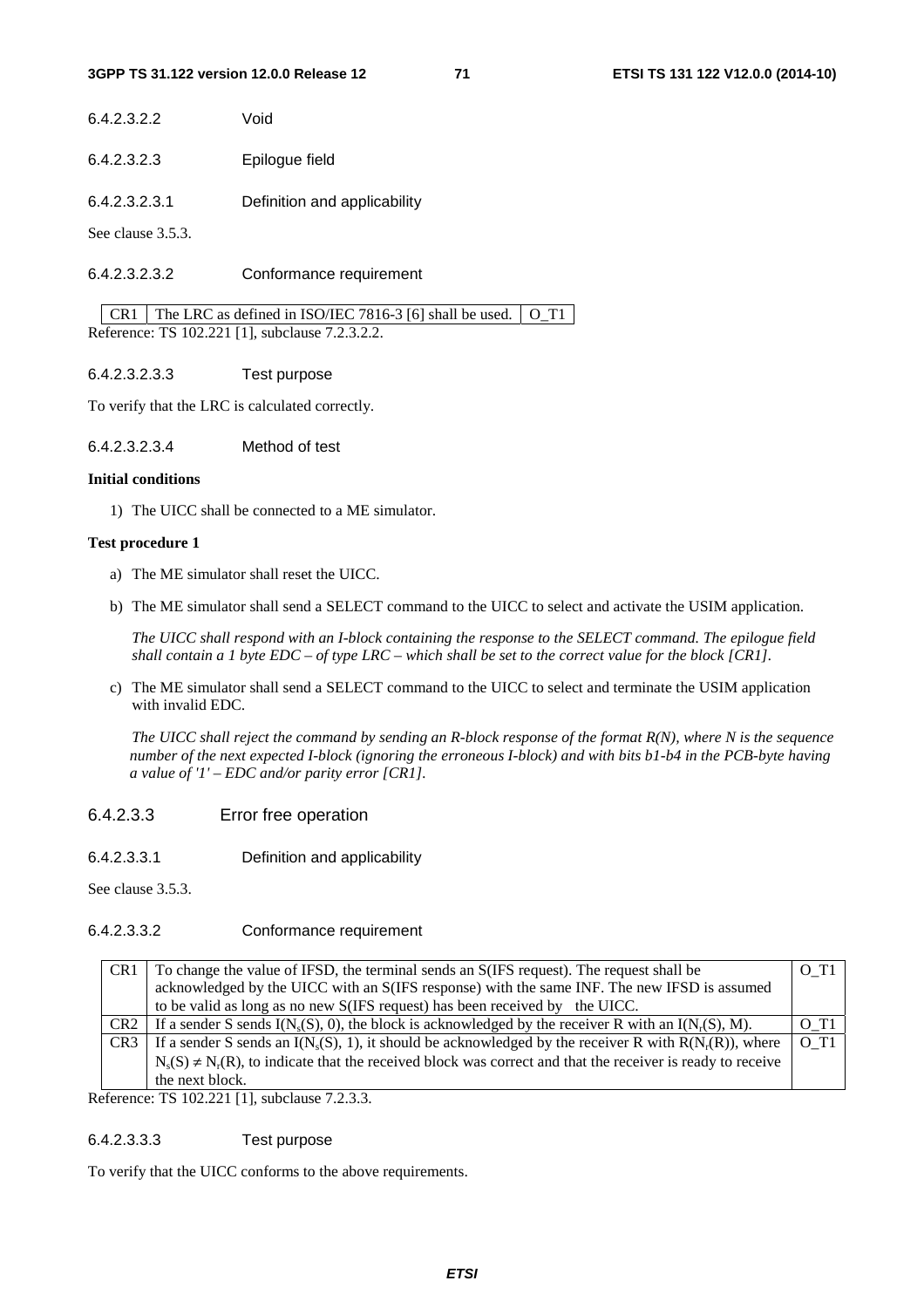6.4.2.3.3.4 Method of test

#### **Initial conditions**

1) The UICC shall be connected to a ME simulator.

#### **Test procedure 1**

- a) The ME simulator shall reset the UICC.
- b) The ME simulator shall send an IFS REQUEST S-block to the UICC, requesting an adjustment of the IFSD to 254 bytes.

*The UICC shall respond with an IFS RESPONSE S-block, whose INF field is present and has the value 254 [CR1].* 

c) The ME simulator shall send a SELECT command to the UICC to select and activate the USIM application.

*The UICC shall respond to the last I-block of the command*  $(I(N_S(S), 0))$  *with the response to the SELECT command, where the first I-block of the response is of the format*  $I(N_r(S), M)$  *where*  $N_r(S) = 0$  *[CR2].* 

d) The ME simulator shall send a SELECT command to the UICC to select  $EF_{ECC}$ .

*The UICC shall respond to the last I-block of the command*  $(I(N_S(S), 0))$  *with the response to the SELECT command, where the first I-block of the response is of the format I(N<sub>r</sub>(S), M) where*  $N_r(S) \neq N_r(S)$  *of the previous I-block sent by the UICC [CR2].* 

e) The ME simulator shall send a SELECT command to the UICC, with an invalid file ID whose length shall be 255 bytes long, where each byte shall be set to 'FF', split over at least 2 chained I-blocks.

*The UICC shall respond to the first I-block from the ME simulator with a receive ready R-block of the format*   $R(N_r(R))$  where  $N_s(S) \neq N_r(R)$  [CR3].

### $6.4.2.3.4$  Error Handling for T = 1

This subclause describes a number of conformance tests to test the control of the error handling for the  $T = 1$  protocol.

- 6.4.2.3.4.1 Protocol initialisation
- 6.4.2.3.4.1.1 Definition and applicability

See clause 3.5.3.

### 6.4.2.3.4.1.2 Conformance requirement

| CR <sub>1</sub> | If the terminal fails to receive an error free block, in the beginning of the protocol, a maximum of                                                                                                                                                                                                                                                                                                           | $O$ T <sub>1</sub> |
|-----------------|----------------------------------------------------------------------------------------------------------------------------------------------------------------------------------------------------------------------------------------------------------------------------------------------------------------------------------------------------------------------------------------------------------------|--------------------|
|                 | two consecutive attempts to receive the block shall be allowed before resetting or a deactivation of                                                                                                                                                                                                                                                                                                           |                    |
|                 | the card takes place.                                                                                                                                                                                                                                                                                                                                                                                          |                    |
| CR <sub>2</sub> | When the protocol has been initiated and the first block received by the UICC is invalid, the UICC                                                                                                                                                                                                                                                                                                             | $O$ T <sub>1</sub> |
|                 | responds with an $R(0)$ .                                                                                                                                                                                                                                                                                                                                                                                      |                    |
| CR <sub>3</sub> | If the terminal fails to receive an error free block, a maximum of two consecutive attempts shall be                                                                                                                                                                                                                                                                                                           | O T <sub>1</sub>   |
|                 | allowed before an S(RESYNCH request) is sent.                                                                                                                                                                                                                                                                                                                                                                  |                    |
| $\mathbf{r}$    | $T = 100, 201, 11, 11$<br>$\overline{z}$ $\overline{z}$ $\overline{z}$ $\overline{z}$ $\overline{z}$ $\overline{z}$ $\overline{z}$ $\overline{z}$ $\overline{z}$ $\overline{z}$ $\overline{z}$ $\overline{z}$ $\overline{z}$ $\overline{z}$ $\overline{z}$ $\overline{z}$ $\overline{z}$ $\overline{z}$ $\overline{z}$ $\overline{z}$ $\overline{z}$ $\overline{z}$ $\overline{z}$ $\overline{z}$ $\overline{$ |                    |

Reference: TS 102.221 [1], subclause 7.2.3.4.1

### 6.4.2.3.4.1.3 Test purpose

To verify that the UICC conforms to the above requirements.

### 6.4.2.3.4.1.4 Method of test

### **Initial conditions**

1) The UICC shall be connected to a ME simulator.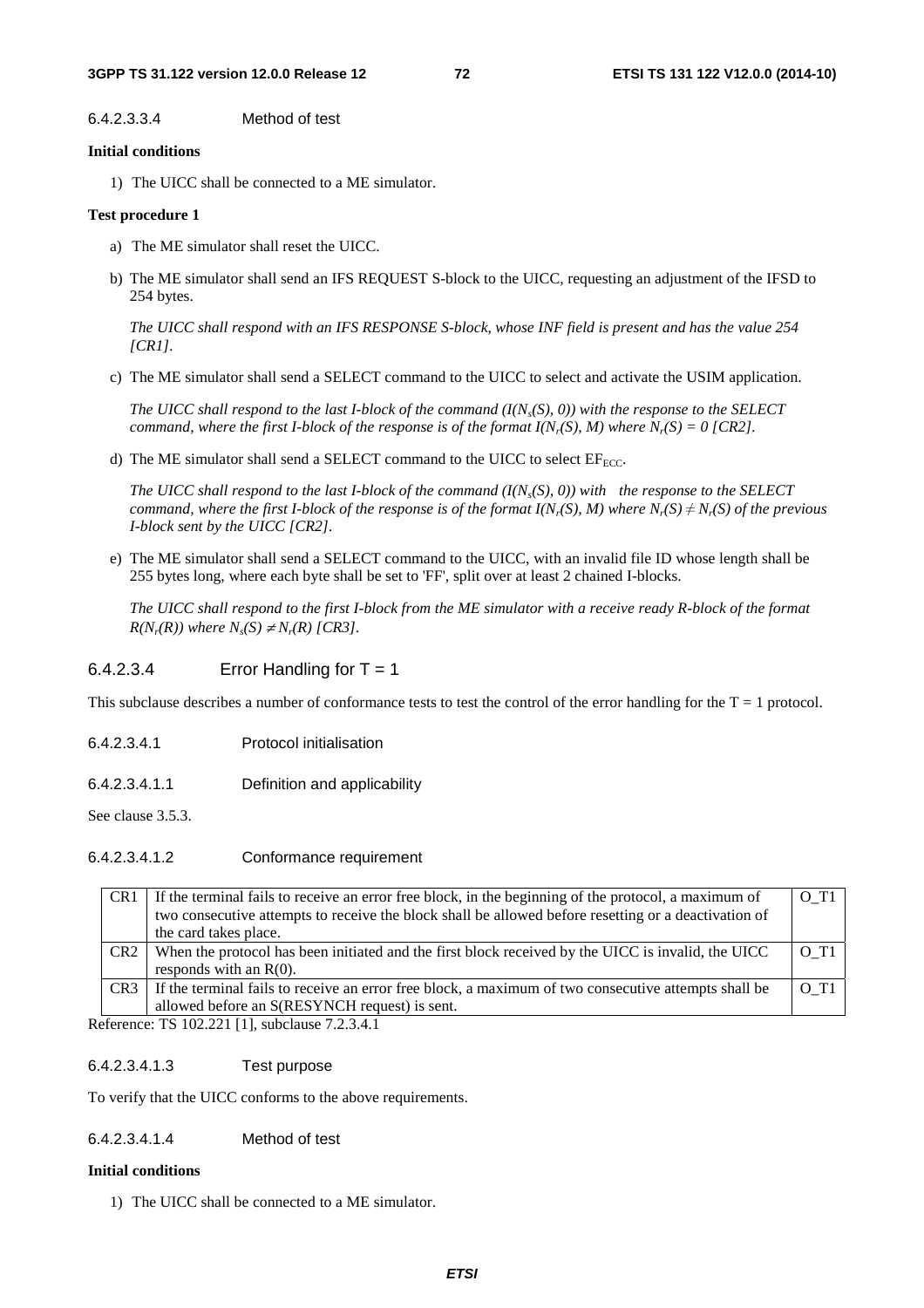#### **Test procedure 1**

- a) The ME simulator shall reset the UICC.
- b) The ME simulator shall send a SELECT command to the UICC to select and activate the USIM application.
- c) The ME simulator shall send an R-block to the UICC, of the format R(0), to request the UICC to re-send the last block.

*The UICC shall re-send the I-block, the response to the first SELECT command [CR1].* 

d) The ME simulator shall send an R-block to the UICC, of the format R(0), to request the UICC to re-send the last block.

*The UICC shall re-send the I-block, the response to the first SELECT command [CR1].* 

- e) The ME simulator shall reset the UICC.
- f) The ME simulator shall send a SELECT command to the UICC to select and activate the USIM application, where the I-block has an invalid EDC.

*The UICC shall reject the command by sending an R-block response of the format R(0), with bits b1-b4 in the PCB-byte having a value of '1' – EDC and/or parity error [CR2].* 

- g) The ME simulator shall send a SELECT command to the UICC to select and activate the USIM application.
- h) The ME simulator shall send a SELECT command to the UICC to select  $EF_{MST}$ .
- i) The ME simulator shall send an R-block to the UICC, of the format R(0), to request the UICC to re-send the last block.

*The UICC shall re-send the I-block, the response to the SELECT command in h) [CR3].* 

j) The ME simulator shall send an R-block to the UICC, of the format R(0), to request the UICC to re-send the last block.

*The UICC shall re-send the I-block, the response to the SELECT command in h) [CR3].* 

k) The ME simulator shall send a S(RESYNCH, request) to the UICC.

*The UICC shall return a S(RESYNCH, response) [CR3].* 

l) The ME simulator shall send a VERIFY PIN command with PIN to the UICC.

m) The ME simulator shall send a READ BINARY command to the UICC.

*The UICC shall return the content of EF<sub>IMSI</sub> [CR3].* 

- 6.4.2.3.4.2 Block dependant errors 6.4.2.3.4.2.1 Sending invalid blocks to the UICC 6.4.2.3.4.2.1.1 Definition and applicability
- See clause 3.5.3.
- 6.4.2.3.4.2.1.2 Conformance requirement

| CR <sub>1</sub> | When an I-block has been sent and a BWT time-out occurs or an invalid block has been received        | O T <sub>1</sub>   |
|-----------------|------------------------------------------------------------------------------------------------------|--------------------|
|                 | (with the terminal), an R-block is sent, which request with its $N(R)$ for the expected I-block with |                    |
|                 | $N(S) = N(R)$ .                                                                                      |                    |
| CR <sub>2</sub> | When an R-block was sent and an invalid block is received or BWT time-out, the R-block shall be      | $O$ T <sub>1</sub> |
|                 | resent.                                                                                              |                    |
| CR <sub>3</sub> | When an $S$ ( request) has been sent and either a BWT time-out occurs or the received response is    | $O$ T <sub>1</sub> |
|                 | not an $S(\ldots$ response), the $S(\ldots$ request) shall be resent.                                |                    |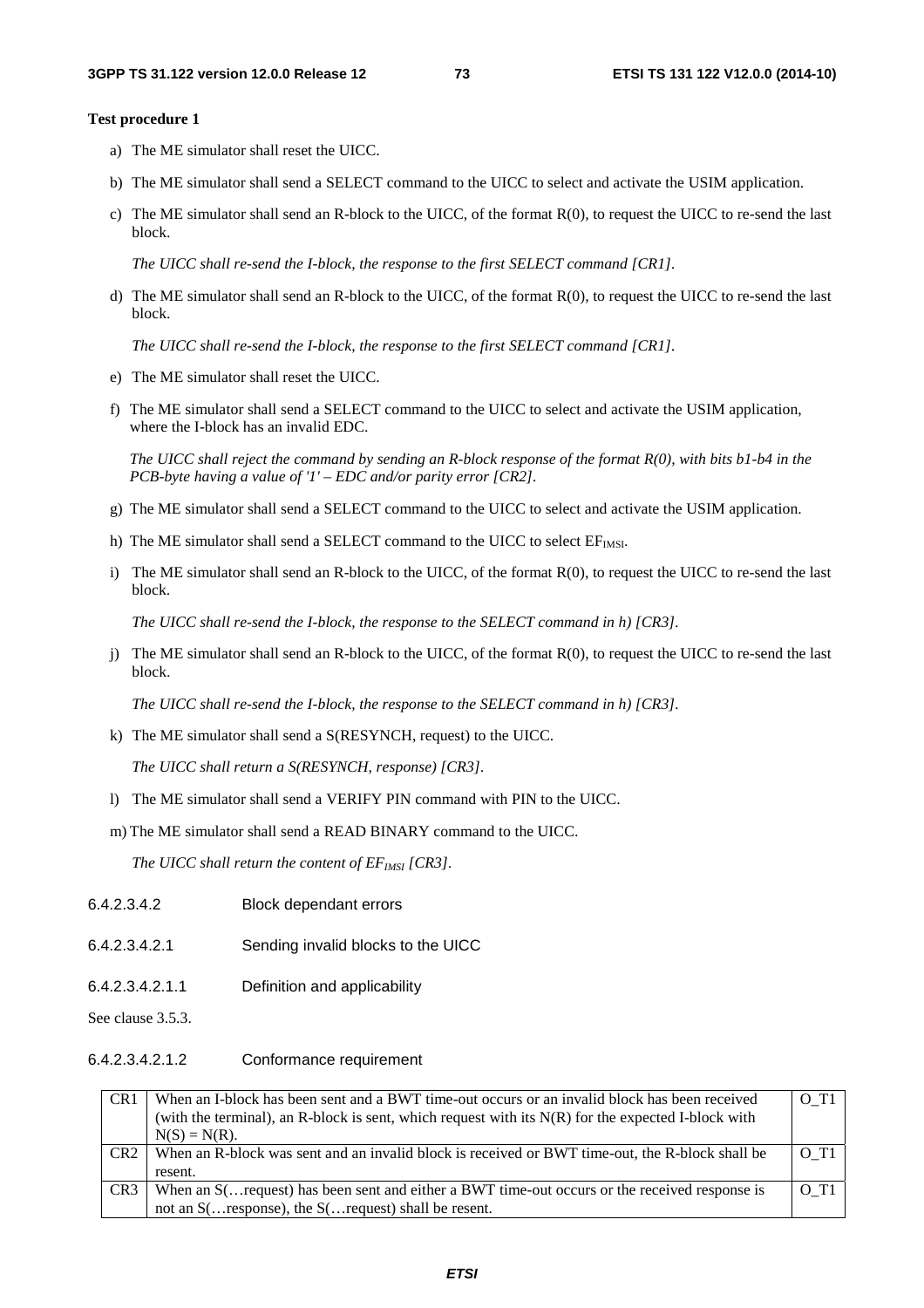| CR4             | But if an S( response) has been sent and either an invalid block is received or a BWT time-out, an  | $O$ T <sub>1</sub> |
|-----------------|-----------------------------------------------------------------------------------------------------|--------------------|
|                 | R-block shall be sent.                                                                              |                    |
| CR <sub>5</sub> | When the UICC sends an S(IFS request) and receives an invalid block, the S(IFS request) shall be    | O T <sub>1</sub>   |
|                 | resent maximum one extra time to receive an S(IFS response). After the second failure to receive an |                    |
|                 | S(IFS response), the UICC shall stay in reception mode.                                             |                    |

Reference: TS 102.221 [1], subclause 7.2.3.4.2.

#### 6.4.2.3.4.2.1.3 Test purpose

To verify that the UICC conforms to the above requirements.

NOTE: CR3 and CR5 shall not be tested as it is not possible to meet the test criteria.

#### 6.4.2.3.4.2.1.4 Method of test

#### **Initial conditions**

1) The UICC shall be connected to a ME simulator.

#### **Test procedure 1**

- a) The ME simulator shall reset the UICC.
- b) The ME simulator shall send a SELECT command to the UICC to select and activate the USIM application.
- c) The ME simulator shall send an R-block to the UICC, of the format  $R(N(R))$  where  $N(R) = N(S)$  of the last Iblock sent by the UICC, to request the UICC to re-send the last block.

*The UICC shall re-send the last I-block of the response to the first SELECT command [CR1].* 

d) The ME simulator shall send another R-block to the UICC, of the format  $R(N(R))$  where  $N(R) = N(S)$  of the last I-block sent by the UICC, to request the UICC to re-send the last block.

*The UICC shall re-send the last I-block of the response to the first SELECT command [CR2].* 

- e) The ME simulator shall reset the UICC.
- f) The ME simulator shall send an IFS REQUEST S-block to the UICC, requesting an adjustment of the IFSD to 254 bytes.
- g) The ME simulator shall re-send an IFS REQUEST S-block to the UICC, requesting an adjustment of the IFSD to 254 bytes.

*The UICC shall re-send the IFS RESPONSE S-block, whose INF field shall have the value 254 [CR4].* 

h) The ME simulator shall send a SELECT command to the UICC to select and activate the USIM application.

### 6.4.2.3.5 Chaining

6.4.2.3.5.1 Definition and applicability

See clause 3.5.3.

6.4.2.3.5.2 Conformance requirement

| CR <sub>1</sub>                             | When the UICC is the receiver, the UICC shall accept a sequence of chained I-blocks sent from the | O T <sub>1</sub>   |  |
|---------------------------------------------|---------------------------------------------------------------------------------------------------|--------------------|--|
|                                             | terminal. The length of each block shall be equal to the value of IFSC except for the last block  |                    |  |
|                                             | whose length may be any value in the range 0 to IFSC.                                             |                    |  |
| CR <sub>2</sub>                             | When the UICC is the sender, all I-blocks of a chain shall have LEN $\leq$ IFSD bytes per block.  | $O$ T <sub>1</sub> |  |
| CR <sub>3</sub>                             | When the UICC is the receiver and receives a block with LEN $>$ IFSC, the block shall be rejected | O T <sub>1</sub>   |  |
|                                             | and acknowledged with an R-block with bits b1 to b4 in the PCB-byte having a value of 2.          |                    |  |
| eference: $TS 102 221 11$ subclause $72351$ |                                                                                                   |                    |  |

Reference: TS 102.221 [1], subclause 7.2.3.5.1.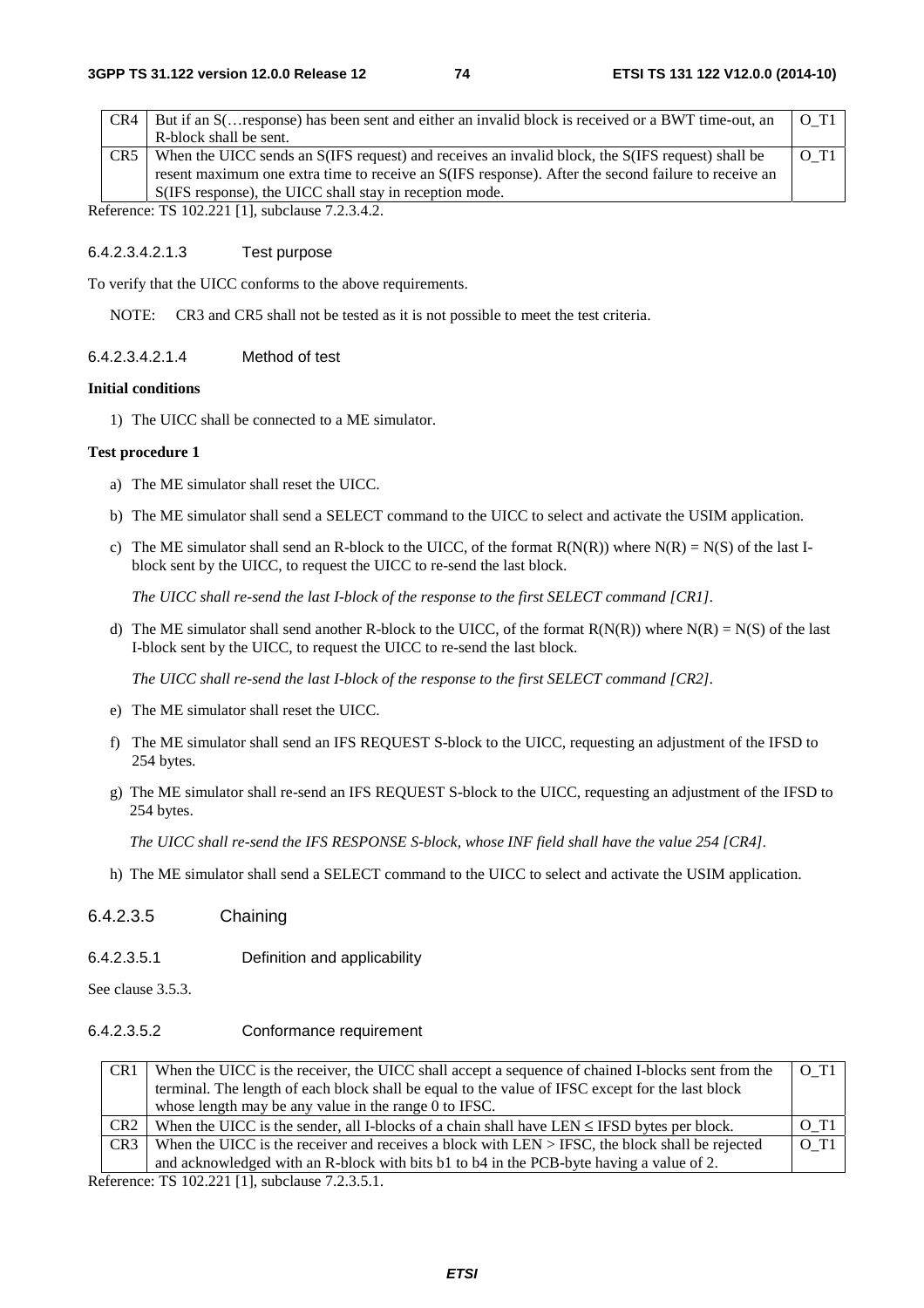#### 6.4.2.3.5.3 Test purpose

To verify that the UICC conforms to the above requirements.

#### 6.4.2.3.5.4 Method of test

NOTE: When EF<sub>SMS</sub> is not supported by the UICC, any supported linear EF with record length more than or equal to 31 bytes may be chosen.

#### **Initial conditions**

1) The UICC shall be connected to a ME simulator.

#### **Test procedure 1**

- a) The ME simulator shall reset the UICC.
- b) The ME simulator shall send a SELECT command to the UICC to select and activate the USIM application.
- c) The ME simulator shall send a SELECT command to the UICC, with an invalid file ID whose length shall be 255 bytes, where each byte shall be set to 'FF'. The SELECT command shall be spilt over at least 2 chained blocks.

*For each I-block of format I(Ns(S), 1) from the ME simulator (i.e all I-blocks apart from the last I-block), the UICC shall respond with a receive ready R-block of the format*  $R(N_r(R))$  *where*  $N_r(R) \neq N_s(S)$ *.* 

For the last *I-block from the ME simulator (i.e of format I(N<sub>s</sub>(S), 0)), the UICC shall respond with an R-APDU containing a status word indicating an application level error regarding the SELECT command [CR1].* 

- d) The ME simulator shall reset the UICC.
- e) The ME simulator shall send a SELECT command to the UICC to select and activate the USIM application.
- f) The ME simulator shall send a VERIFY PIN command with PIN to the UICC.
- g) The ME simulator shall send a SELECT command to the UICC to select  $EF<sub>SMS</sub>$ .
- h) The ME simulator shall send a READ RECORD command to read record 1 from  $E_{\text{SMS}}$ .

*The UICC shall return the contents of record 1 in a series of chained I-blocks, whose INF fields are ≤IFSD, i.e. less than or equal to 32 bytes in length [CR2].* 

- i) The ME simulator shall reset the UICC.
- j) The ME simulator shall send a SELECT command to the UICC to select and activate the USIM application.
- k) The ME simulator shall send a SELECT command to the UICC, with an invalid file ID whose length shall be 255 bytes long, where each byte shall be set to 'FF', where the INF field in the I-block shall be set to 255 bytes in length.

*The UICC shall reject the command by sending an R-block response of the formatR(N), where N is the sequence number of the next expected I-block (ignoring the erroneous I-block) and with bits b1 to b4 in the PCB-byte having a value of '2' – other errors [CR3].* 

# 6.4.3 Transport Layer

### 6.4.3.1 Transportation of an APDU using  $T = 0$

This subclause describes conformance tests relating to the mapping of C-APDUs and R-APDUs for  $T = 0$  protocol, the APDU exchange and the use of the GET RESPONSE command for case 2 and case 4 commands.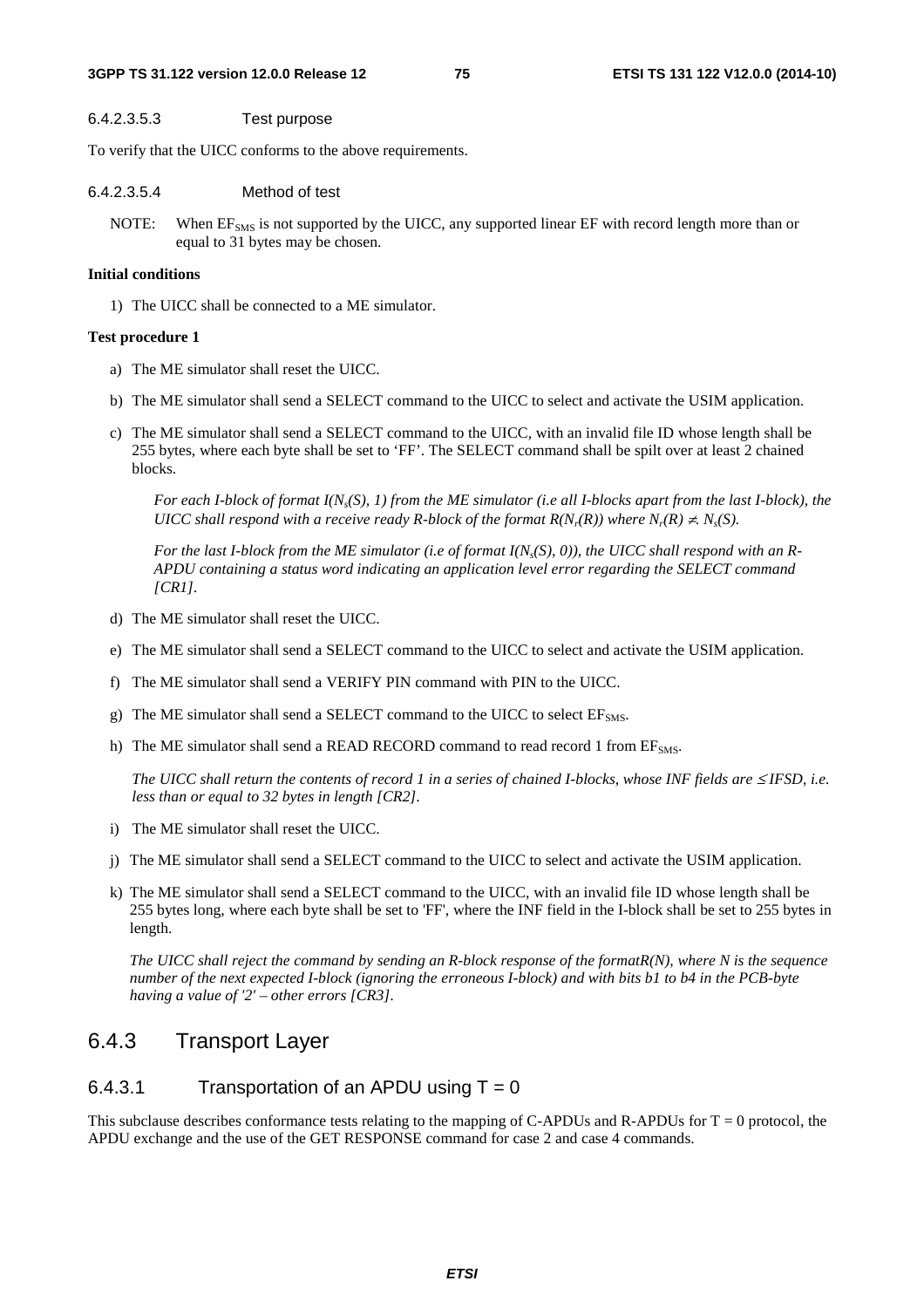#### **3GPP TS 31.122 version 12.0.0 Release 12 76 ETSI TS 131 122 V12.0.0 (2014-10)**

### 6.4.3.1.1 Case 1

6.4.3.1.1.1 Definition and applicability

See clause 3.5.3.

### 6.4.3.1.1.2 Conformance requirement

| CR <sub>1</sub> | On receipt of the command header the UICC, under normal processing, shall return status to the         | $O$ T $O$                       |
|-----------------|--------------------------------------------------------------------------------------------------------|---------------------------------|
|                 | Transport Layer of the terminal.                                                                       |                                 |
|                 | CR2   On receipt of the command header the UICC, under abnormal processing, shall return status to the | $\overline{O}$ T $\overline{O}$ |
|                 | Transport Layer of the terminal.                                                                       |                                 |
|                 | CR3 UICC shall analyse the $T = 0$ command header to determine whether this is a case 1 command or a   | $\overline{O}$ T $\overline{O}$ |
|                 | case 2 command requesting response data of maximum length.                                             |                                 |

Reference: TS 102.221 [1], subclause 7.3.1.1.1.

#### 6.4.3.1.1.3 Test purpose

To verify that the UICC conforms to the above requirements.

#### 6.4.3.1.1.4 Method of test

#### **Initial conditions**

1) The UICC shall be connected to a ME simulator.

#### **Test procedure 1**

- a) The ME simulator shall reset the UICC.
- b) The ME simulator shall send a SELECT command to the UICC to select and activate the USIM application.
- c) The ME simulator shall send a VERIFY PIN command with parameter P2 indicating PIN and with an empty data field to the UICC.

*The status condition returned by the UICC shall be SW1 = '63', SW2 = 'CX' - unsuccessful PIN verification, X attempts left [CR1, CR3].* 

d) The ME simulator shall send a VERIFY PIN command with an incorrect parameter P2 and with an empty data field to the UICC.

*The UICC shall return an error code appropriate to the command [CR2].* 

- 6.4.3.1.2 Case 2
- 6.4.3.1.2.1 Definition and applicability

See clause 3.5.3.

### 6.4.3.1.2.2 Conformance requirement

CR1 On receipt of the command header the UICC, under normal processing shall return data and status to the Transport Layer of the terminal. O\_T0 CR2 On receipt of the command header the UICC, under abnormal processing shall return status only to the Transport Layer of the terminal. O\_T0 Reference: TS 102.221 [1], subclause 7.3.1.1.2.

### 6.4.3.1.2.3 Test purpose

To verify that the UICC conforms to the above requirements.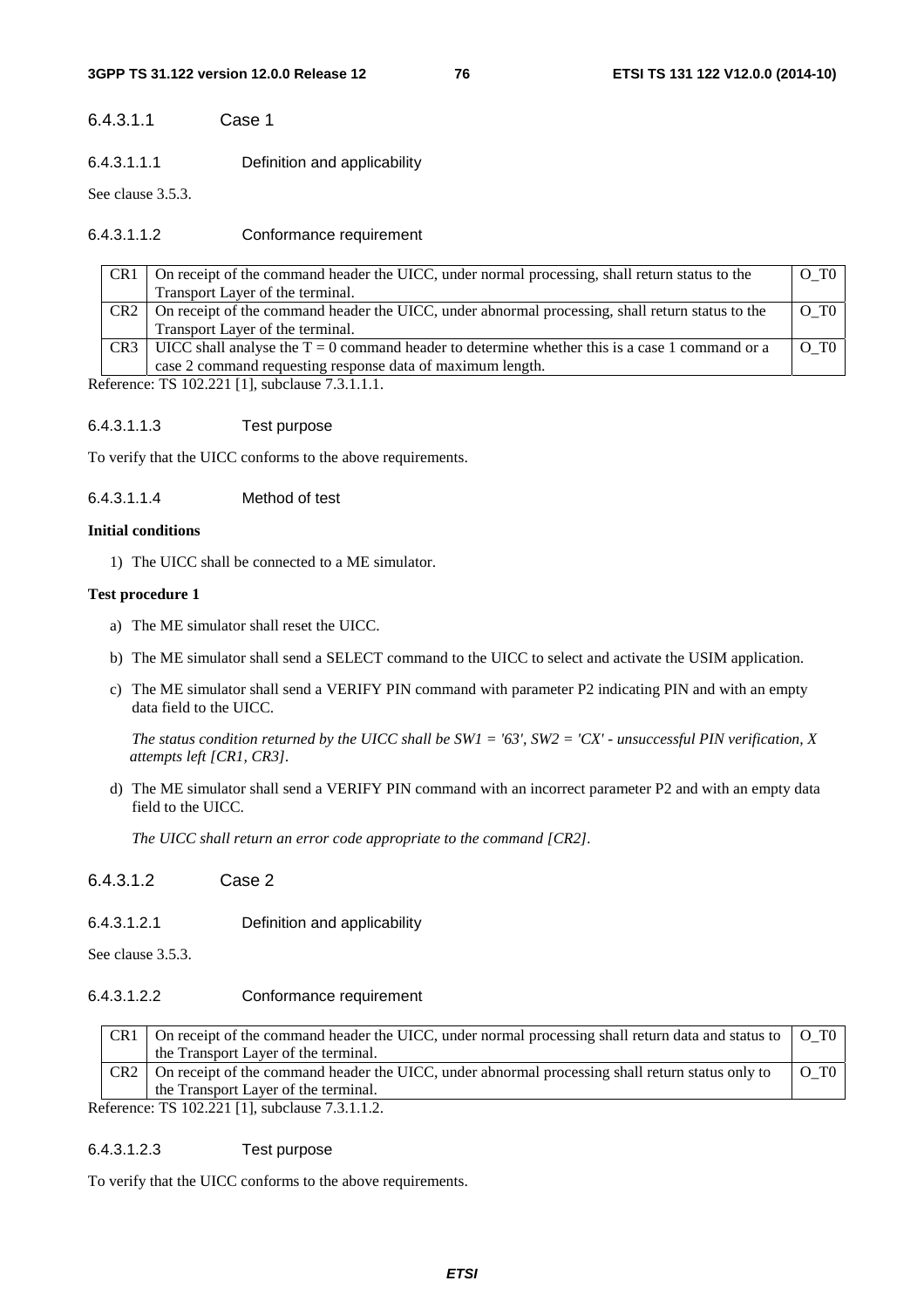#### 6.4.3.1.2.4 Method of test

#### **Initial conditions**

- 1) The UICC shall be connected to a ME simulator.
- 2)  $E_{LOCI}$  shall contain the data string: 'A1 A2 A3 A4 A5 A6 A7 A8 A9 00 00'.

#### **Test procedure 1**

- a) The ME simulator shall reset the UICC.
- b) The ME simulator shall send a SELECT command to the UICC to select and activate the USIM application.
- c) The ME simulator shall send a SELECT command to the UICC to select  $EF_{LOCI}$ .
- d) The ME simulator shall send a VERIFY PIN command with PIN to the UICC.
- e) The ME simulator shall send a READ BINARY command using a length of 11 bytes to the UICC.

*The UICC shall return the procedure byte 'B0' followed by the data string 'A1 A2 A3 A4 A5 A6 A7 A8 A9 00 00', ending with the status condition SW1 = '90', SW2 = '00' - normal ending of the command [CR1].* 

f) The ME simulator shall send a READ BINARY command with an incorrect P2 parameter and a length of 11 bytes to the UICC.

*The status condition returned by the UICC shall be SW1 = '6B', SW2 = '00' - wrong parameter(s) P1-P2, or SW1 = '6A', SW2 = '86' - incorrect parameters P1-P2 [CR2].* 

### 6.4.3.1.3 Case 3

6.4.3.1.3.1 Definition and applicability

See clause 3.5.3.

#### 6.4.3.1.3.2 Conformance requirement

| CR <sub>1</sub> | On receipt of the command header, if the UICC:                                                       | O T <sub>0</sub> |
|-----------------|------------------------------------------------------------------------------------------------------|------------------|
|                 | a) returns a procedure byte, the Transport Layer of the terminal shall send the data portion of the  |                  |
|                 | conditional body of the C-APDU to the UICC under the control of procedure bytes returned by          |                  |
|                 | the UICC;                                                                                            |                  |
|                 | b) returns status, the Transport Layer of the terminal shall discontinue processing the command.     |                  |
| CR2             | If the processing was not discontinued, the UICC shall return status following receipt of the        | O T <sub>0</sub> |
|                 | conditional body of the C-APDU and completion of processing the command.                             |                  |
| CR <sub>3</sub> | On receipt of status from the UICC, the Transport Layer of the terminal shall discontinue processing | $O$ T $0$        |
|                 | the command.                                                                                         |                  |

Reference: TS 102.221 [1], subclause 7.3.1.1.3.

#### 6.4.3.1.3.3 Test purpose

To verify that, under normal processing of a case 3 command, the UICC reads the command header, reads the command data under control of procedure bytes and returns status.

### 6.4.3.1.3.4 Method of test

### **Initial conditions**

1) The UICC shall be connected to a ME simulator.

#### **Test procedure 1**

- a) The ME simulator shall reset the UICC.
- b) The ME simulator shall send a SELECT command to the UICC to select and activate the USIM application.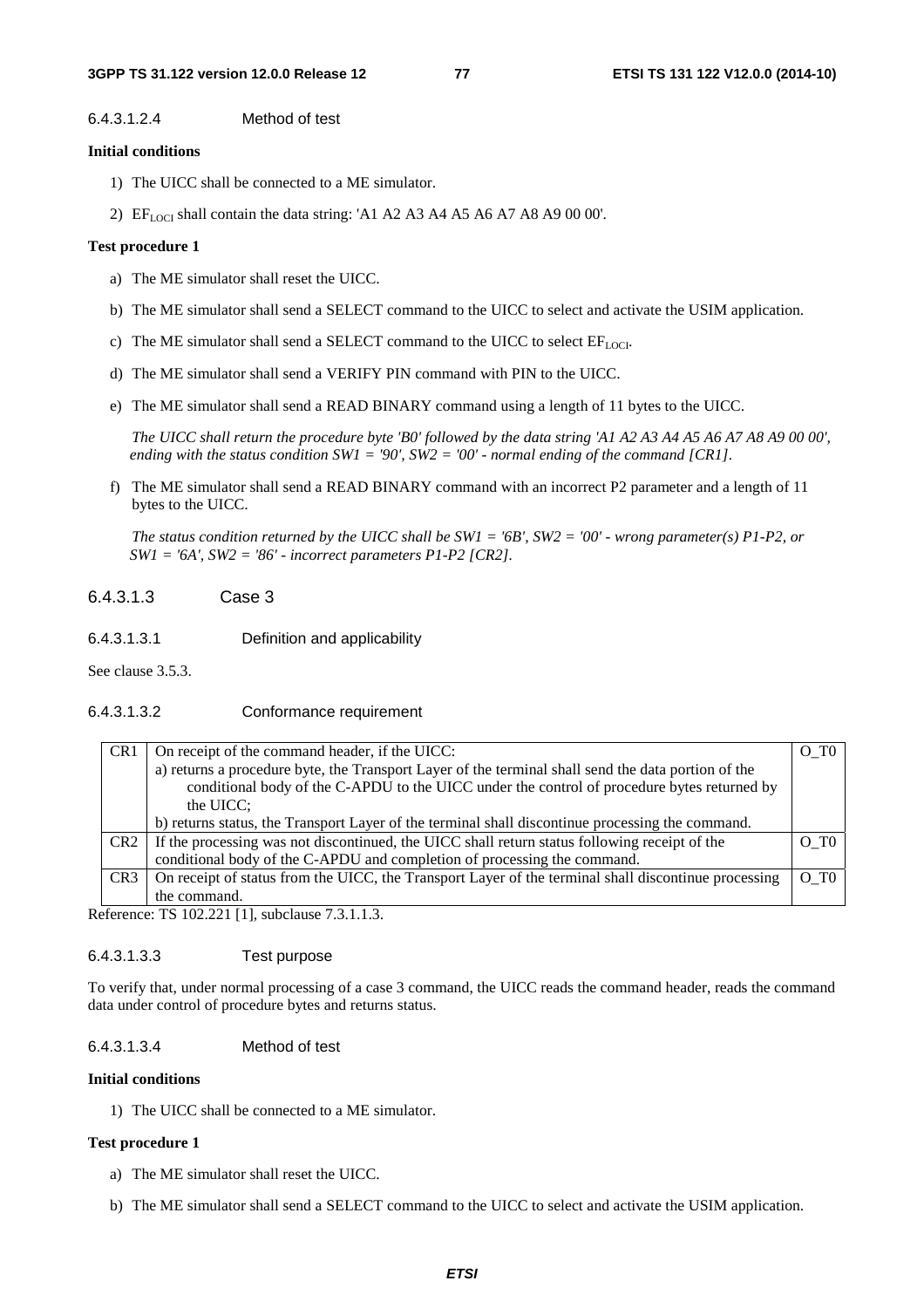- c) The ME simulator shall send a SELECT command to the UICC to select  $EF_{LOCI}$ .
- d) The ME simulator shall send a VERIFY PIN command with PIN to the UICC.
- e) The ME simulator shall send an UPDATE BINARY command header using a length of 11 bytes to the UICC.

*The UICC shall return the procedure byte 'D6' to the ME simulator [CR1].* 

f) The ME simulator shall send the data string '11 22 33 44 55 66 77 88 99 00 11' to the UICC.

*The status condition returned by the UICC shall be SW1 = '90', SW2 = '00' - normal ending of the command [CR2].* 

g) The ME simulator shall send an UPDATE BINARY command header with an incorrect P2 parameter, a length of 11 bytes and, if needed, data string '11 22 33 44 55 66 77 88 99 00 11' to the UICC.

*The status condition returned by the UICC shall be SW1 = '6B', SW2 = '00' - wrong parameter(s) P1-P2, or SW1 = '6A', SW2 = '86' - incorrect parameters P1-P2 [CR3].* 

h) The ME simulator shall send an UPDATE BINARY command with the data 'A1 A2 A3 A4 A5 A6 A7 A8 A9 00 00' to the UICC.

### 6.4.3.1.4 Case 4

6.4.3.1.4.1 Definition and applicability

See clause 3.5.3.

### 6.4.3.1.4.2 Conformance requirement

| CR1             | On receipt of the command header, if the UICC:                                                                 | O TO  |
|-----------------|----------------------------------------------------------------------------------------------------------------|-------|
|                 | returns a procedure byte, the Transport Layer of the terminal shall send the data portion of the<br>a)         |       |
|                 | conditional body of the C-APDU to the UICC under the control of procedure bytes returned by                    |       |
|                 | the UICC;                                                                                                      |       |
|                 | returns status, the Transport Layer of the terminal shall discontinue processing of the<br>b)                  |       |
|                 | command.                                                                                                       |       |
| CR <sub>2</sub> | If processing was not discontinued in CR1(b), following receipt of the conditional body of the C-              | O TO  |
|                 | APDU, the UICC:                                                                                                |       |
|                 | under normal processing, shall return procedure bytes '61xx' to the Transport Layer of the<br>a)               |       |
|                 | terminal requesting the Transport Layer of the terminal to issue a GET RESPONSE command                        |       |
|                 | to retrieve the data from the UICC;                                                                            |       |
|                 | under abnormal processing, shall return status only to the Transport Layer of the terminal.<br>b)              |       |
| CR3             | On receipt of the procedure bytes or status returned in CR2, if the UICC:                                      | $O_T$ |
|                 | returned '61xx' procedure bytes as in CR2(a), the Transport Layer of the terminal shall send a<br>a)           |       |
|                 | GET RESPONSE command header to the UICC with P3 set to a value less than or equal to the                       |       |
|                 | value contained in the 'xx' byte of '61xx' procedure bytes;                                                    |       |
|                 | returned status as in $CR2(b)$ that indicates a warning ('62xx' or '63xx'), or which is application<br>b)      |       |
|                 | related ('9xxx' but not '9000'), the Transport Layer of the terminal shall send a GET                          |       |
|                 | RESPONSE command with $Le = '00';$                                                                             |       |
|                 | returned status as in CR2(b) other than that described in CR3(b), the Transport Layer of the<br>$\mathbf{c}$ ) |       |
|                 | terminal shall discontinue processing of the command.                                                          |       |
| CR4             | If processing was not discontinued in $CR3(c)$ , the GET RESPONSE command shall be processed                   | O TO  |
|                 | according to the rules for case 2 commands.                                                                    |       |

Reference: TS 102.221 [1], subclause 7.3.1.1.4.

### 6.4.3.1.4.3 Test purpose

To verify that the UICC conforms to the above requirements.

6.4.3.1.4.4 Method of test

#### **Initial conditions**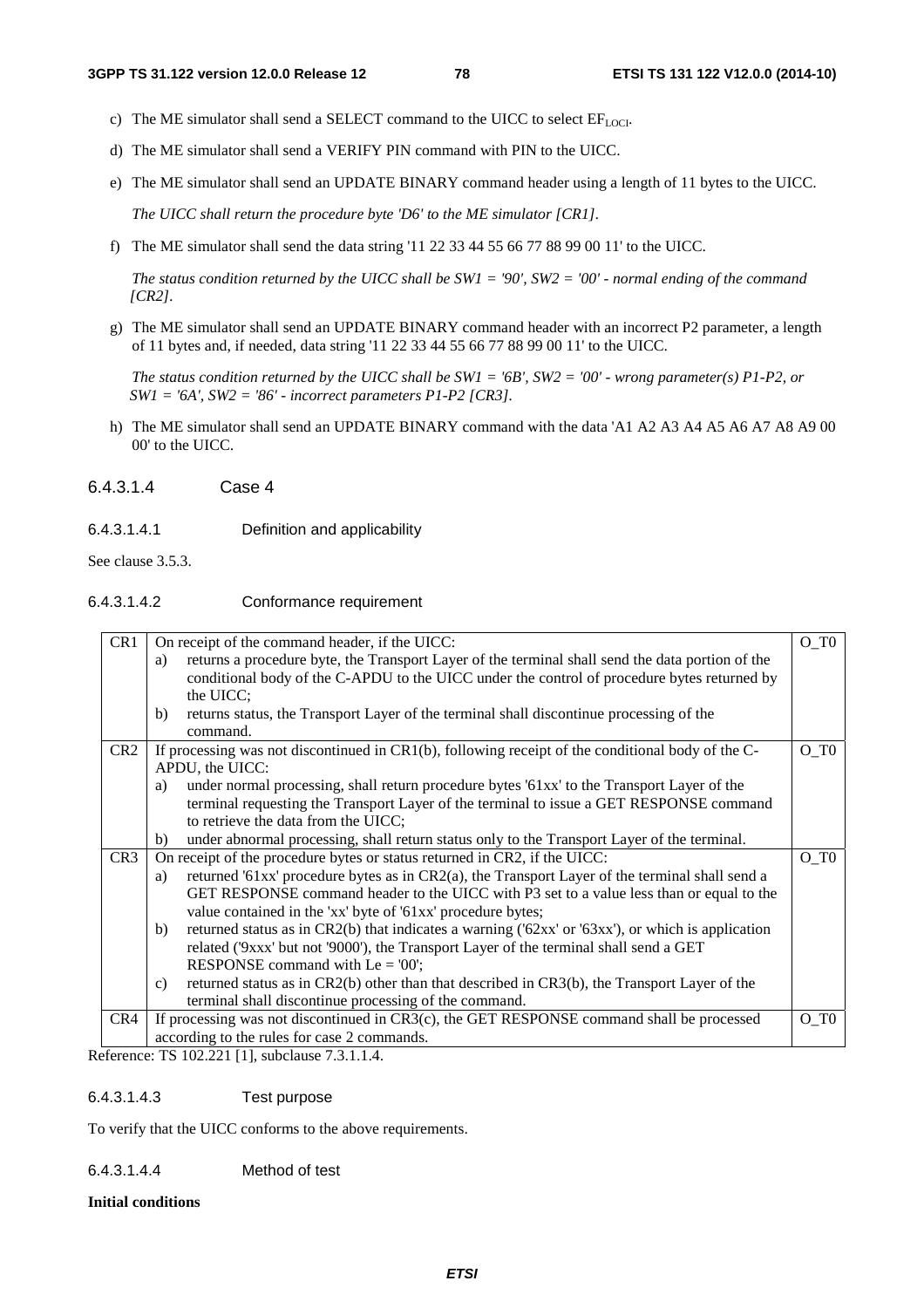1) The UICC shall be connected to a ME simulator.

#### **Test procedure 1**

- a) The ME simulator shall reset the UICC.
- b) The ME simulator shall send a SELECT command to the UICC to select and activate the USIM application.
- c) The ME simulator shall send a SELECT command header to the UICC with P2 = '04' and a length of 2 bytes to the UICC to select  $EF<sub>IMSI</sub>$ .

*The UICC shall return the procedure byte 'A4' to the ME simulator [CR1].* 

d) The ME simulator shall send the file ID of the  $EF<sub>IMSI</sub>$  to the UICC.

*The UICC shall return procedure bytes '61xx' to the ME simulator – where xx is the length of the FCP of the EFIMSI [CR2].* 

e) The ME simulator shall send a GET RESPONSE command header to the UICC with P3 set to length 'xx'.

*The UICC shall return the procedure byte 'C0' followed by the FCP of the EF<sub>IMSI</sub>, ending with the status condition SW1 = '90', SW2 = '00' - normal ending of the command [CR4].* 

f) The ME simulator shall send a SELECT command header to the UICC with an incorrect P1 parameter,  $P2 = '04'$ , a length of 2 bytes and, if needed, the file ID of  $EF_{LOCI}$  to the UICC.

*The status condition returned by the UICC shall be SW1 = '6B', SW2 = '00' - wrong parameter(s) P1-P2, or SW1 = '6A', SW2 = '86' - incorrect parameters P1-P2 [CR1].* 

g) The ME simulator shall send a SELECT command to the UICC to select  $EF_{MSE}$ .

*The UICC shall return procedure bytes '61xx' to the ME simulator – where 'xx' is the length of the FCP of the EF*IMSI *[CR2].* 

h) The ME simulator shall send a GET RESPONSE command to the UICC with P3 set to 'yy' where 'yy' is less than 'xx'.

The UICC shall return the first 'yy' bytes of the FCP of the EF<sub>IMSI</sub>.

*The status returned by the UICC shall be SW1 = '61', SW2 = 'zz' – where 'zz' is the remaining length of the FCP of the EFIMSI [CR3].*

i) The ME simulator shall send a GET RESPONSE command to the UICC with P3 set to 'zz'.

*The UICC shall return the next 'zz' bytes of the FCP of the EF<sub>IMSI</sub>* 

*The status returned by the UICC shall be SW1 = '90', SW2 = '00' – normal ending of the command [CR3].* 

- 6.4.3.1.5 Use of Procedure Bytes '61xx' and '6Cxx'
- 6.4.3.1.5.1 Case 2 Commands
- 6.4.3.1.5.1.1 Definition and applicability

See clause 3.5.3.

6.4.3.1.5.1.2 Conformance requirement

|     | CR1 If the UICC receives a case 2 command header and Le = '00' (with Luicc < 256 bytes) or Le > Luicc, $\vert$ O_T0 |  |
|-----|---------------------------------------------------------------------------------------------------------------------|--|
|     | under normal processing it shall return procedure bytes '6C Luice' instructing the Transport Layer of               |  |
|     | the Terminal to immediately re-send the command header with $P3 = \text{Lucc.}$                                     |  |
| CR2 | If the UICC receives a case 2 command header and Le = '00' (with Luicc < 256 bytes) or Le> Luicc, $\vert$ O T0      |  |
|     | under abnormal processing it shall return status indicating a warning or error condition (but not SW1)              |  |
|     | $SW2 = 9000$ .                                                                                                      |  |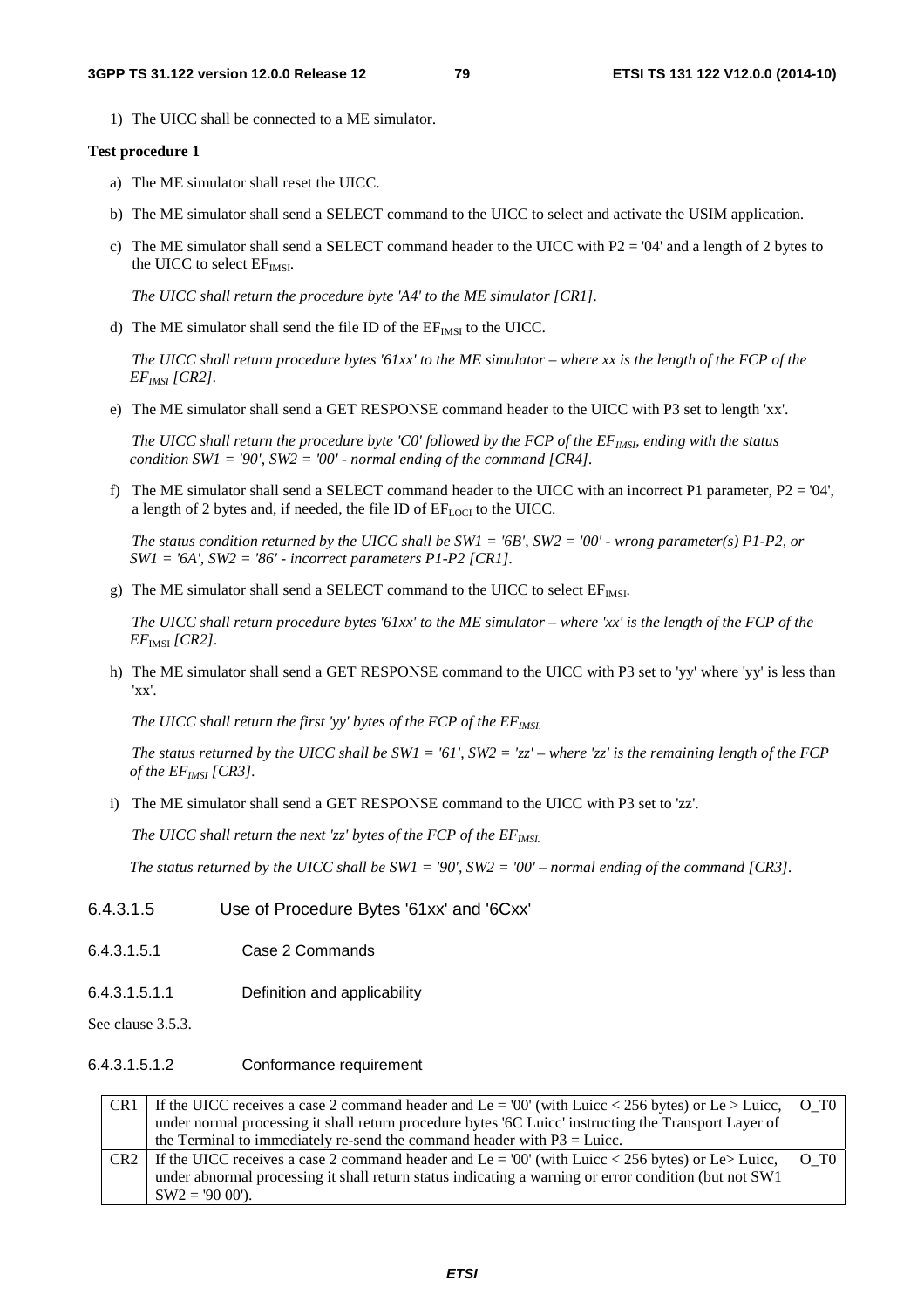| CR <sub>3</sub> | If the UICC receives a case 2 command header and Le = '00' (with Luicc = 256 bytes) or Le = Luicc, under                                                                                 | O T <sub>0</sub> |
|-----------------|------------------------------------------------------------------------------------------------------------------------------------------------------------------------------------------|------------------|
|                 | normal processing it shall return data of length Le (= Luicc) under the control of the INS, INS, or '60'<br>procedure bytes followed by the associated status or procedure bytes '61xx'. |                  |
| CR4             | If the UICC receives a case 2 command header and Le = '00' (with Luicc = 256 bytes) or Le = Luicc,                                                                                       | $O$ T $0$        |
|                 | under abnormal processing it shall return status indicating a warning or error condition (but not SW1)                                                                                   |                  |
|                 | $SW2 = 9000$ .                                                                                                                                                                           |                  |
| CR <sub>5</sub> | If the UICC receives a case 2 command header and Le < Luicc, under normal processing it shall return data of                                                                             | $O$ T $O$        |
|                 | length Le under the control of the INS, INS                                                                                                                                              |                  |
|                 | or '60' procedure bytes followed by procedure bytes '61xx'.                                                                                                                              |                  |
| CR <sub>6</sub> | If the UICC receives a case 2 command header and Le $\lt$ Luicc, under abnormal processing it shall                                                                                      | O T <sub>0</sub> |
|                 | return status indicating a warning or error condition (but not SW1 SW2 = $90 00$ ).                                                                                                      |                  |

Reference: TS 102.221 [1], subclause 7.3.1.1.5.1.

#### 6.4.3.1.5.1.3 Test purpose

To verify that the UICC conforms to the above requirements.

NOTE: For CR3 and CR6 the return of data from the UICC under the control of the INS '60' and '61xx' procedure bytes shall not be tested as it is not possible to force the UICC to behave in this way.

#### 6.4.3.1.5.1.4 Method of test

#### **Initial conditions**

- 1) The UICC shall be connected to a ME simulator.
- 2)  $\text{EF}_{\text{LOCI}}$  shall contain the data string: 'A1 A2 A3 A4 A5 A6 A7 A8 A9 00 00'.

#### **Test procedure 1**

- a) The ME simulator shall reset the UICC.
- b) The ME simulator shall send a SELECT command to the UICC to select and activate the USIM application.
- c) The ME simulator shall send a SELECT command to the UICC to select  $EF_{LOCI}$ .
- d) The ME simulator shall send a VERIFY PIN command with PIN to the UICC.
- e) The ME simulator shall send a READ BINARY command header to the UICC with the P3 parameter set to '00'.

*The UICC shall return the procedure bytes '6C 0B' to the ME simulator [CR1].* 

f) The ME simulator shall send a READ BINARY command header to the UICC with the P3 parameter set to '0B'.

*The UICC shall return the procedure byte 'B0' followed by the data string 'A1 A2 A3 A4 A5 A6 A7 A8 A9 00 00', ending with the status condition SW1 = '90', SW2 = '00' - normal ending of the command [CR3].* 

g) The ME simulator shall send a READ BINARY command header to the UICC with an incorrect P2 parameter and the P3 parameter set to '00'.

*The status condition returned by the UICC shall be SW1 = '6B', SW2 = '00' - wrong parameter(s) P1-P2, or SW1 = '6A', SW2 = '86' - incorrect parameters P1-P2 [CR2].* 

h) The ME simulator shall send a READ BINARY command header to the UICC with an incorrect P2 parameter and the P3 parameter set to '15'.

*The status condition returned by the UICC shall be SW1 = '6B', SW2 = '00' - wrong parameter(s) P1-P2, or SW1 = '6A', SW2 = '86' - incorrect parameters P1-P2 [CR2].* 

i) The ME simulator shall send a READ BINARY command header to the UICC with an incorrect P2 parameter and the P3 parameter set to '0B'.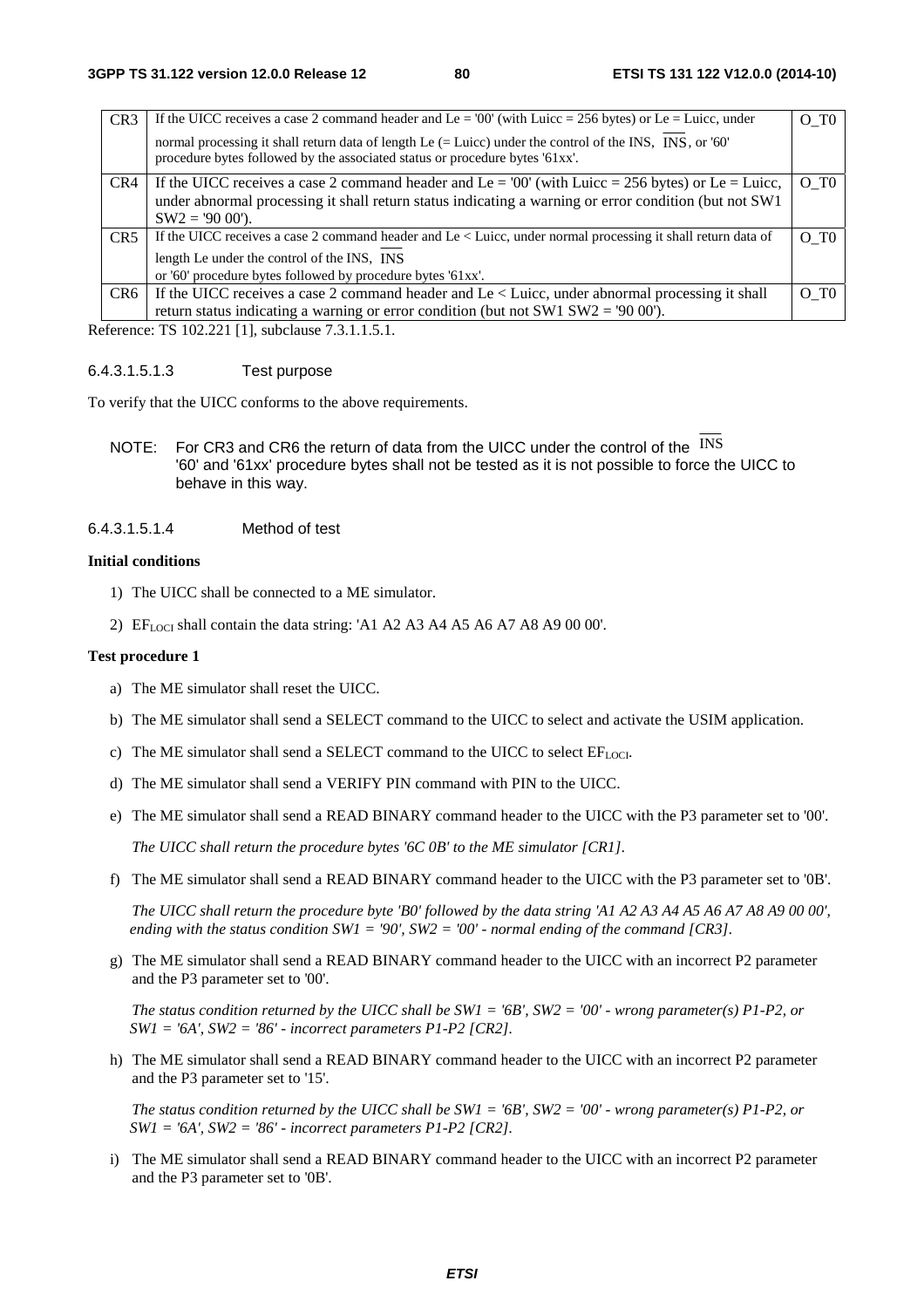*The status condition returned by the UICC shall be SW1 = '6B', SW2 = '00' - wrong parameter(s) P1-P2, or SW1 = '6A', SW2 = '86' - incorrect parameters P1-P2 [CR4].* 

j) The ME simulator shall send a READ BINARY command header to the UICC with an incorrect P2 parameter and the P3 parameter set to '05'.

*The status condition returned by the UICC shall be SW1 = '6B', SW2 = '00' - wrong parameter(s) P1-P2, or SW1 = '6A', SW2 = '86' - incorrect parameters P1-P2 [CR6].* 

- 6.4.3.1.5.2 Case 4 Commands
- 6.4.3.1.5.2.1 Definition and applicability

See clause 3.5.3.

6.4.3.1.5.2.2 Conformance requirement

CR1 If the UICC receives a case 4 command, after processing the data sent with the C-APDU, it shall return procedure bytes '61xx'; Or if the UICC receives a case 4 command, after processing the data sent with the C-APDU, it shall return status indicating a warning or error condition (but not SW1 SW2 = '90 00'). O\_T0 Reference: TS 102.221 [1], subclause 7.3.1.1.5.2.

### 6.4.3.1.5.2.3 Test purpose

To verify that the UICC conforms to the above requirements.

NOTE: CR1 and CR2 are tested in subclause 6.4.3.1.4.

#### 6.4.3.1.5.2.4 Method of test

#### **Initial Conditions**

N/A

#### **Test Procedure**

N/A

### 6.4.3.2 Transportation of an APDU using  $T = 1$

This subclause describes conformance tests relating to the transportation of an APDU using the  $T = 1$  protocol.

The tests defined in this subclause only apply where the UICC under test supports the  $T = 1$  protocol. If the UICC under test does not support the  $T = 1$  protocol, then these tests do not apply.

The tests in this subclause assume that the  $T = 1$  protocol is the first indicated protocol for the UICC. If the UICC under test supports  $T = 1$  but it is not the first indicated protocol, then each test must be extended to configure the UICC to employ the  $T = 1$  protocol, e.g. via the PPS mechanism.

- 6.4.3.2.1 Case 1
- 6.4.3.2.1.1 Definition and applicability

See clause 3.5.3.

#### 6.4.3.2.1.2 Conformance requirement

 $CR1 \mid C-APDU$  shall be mapped to the INF of the I-Block and the received response from the INF in the I-Block shall be mapped to R-APDU according to Figure 7.10 in TS 102.221 [1]. O\_T1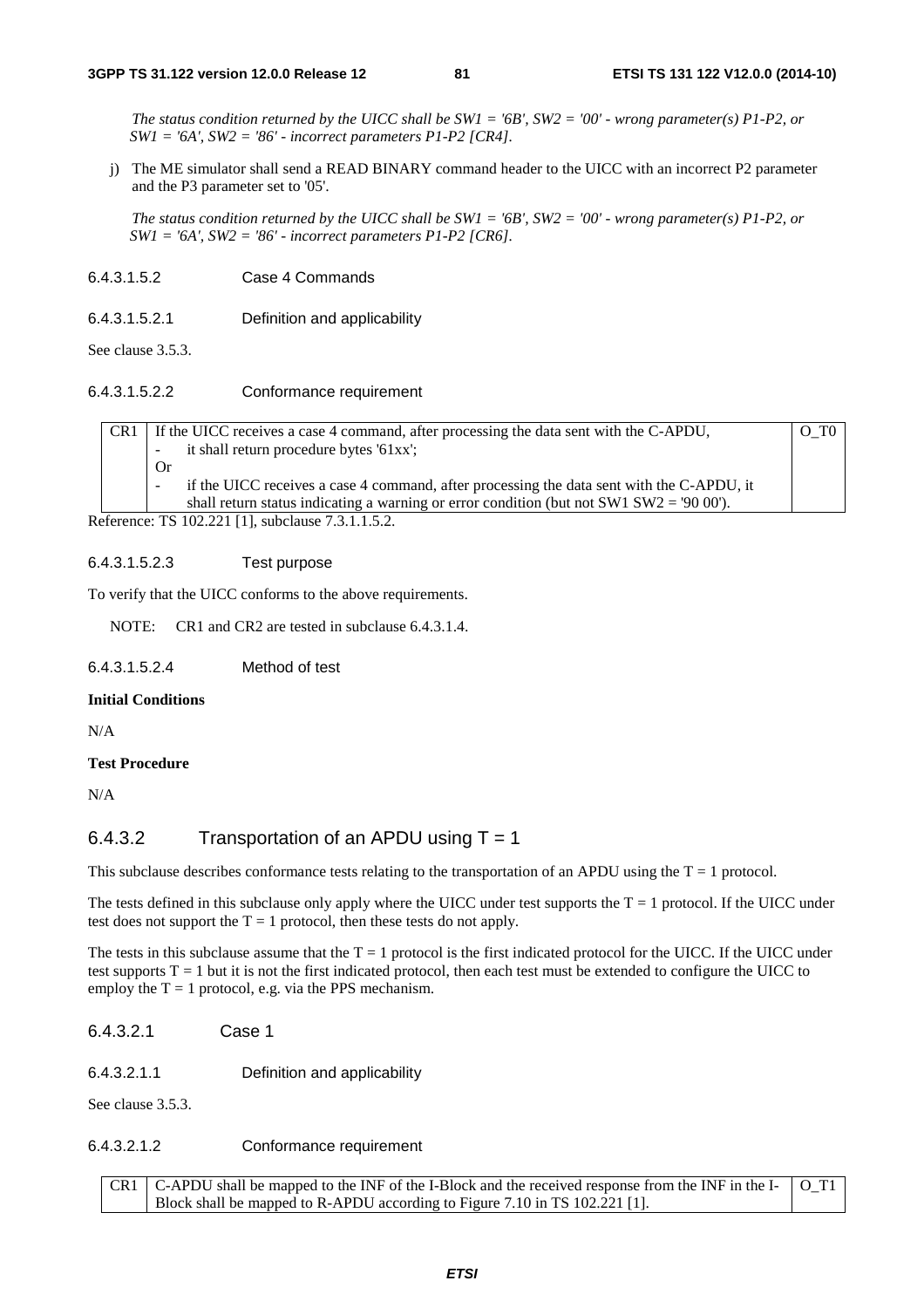#### **3GPP TS 31.122 version 12.0.0 Release 12 82 ETSI TS 131 122 V12.0.0 (2014-10)**

Reference: TS 102.221 [1], subclause 7.3.2.1.

### 6.4.3.2.1.3 Test purpose

To verify that, under normal or abnormal processing of a case 1 command, the UICC returns status only.

6.4.3.2.1.4 Method of test

### **Initial conditions**

1) The UICC shall be connected to a ME simulator.

## **Test procedure 1**

- a) The ME simulator shall reset the UICC.
- b) The ME simulator shall send a SELECT command to the UICC to select and activate the USIM application.
- c) The ME simulator shall send a VERIFY PIN command with parameter P2 indicating PIN and with an empty data field to the UICC.

*The status condition returned by the UICC shall be SW1 = '63', SW2 = 'CX' - unsuccessful PIN verification, X attempts left [CR1].* 

d) The ME simulator shall send a VERIFY PIN command with an incorrect parameter P2 and with an empty data field to the UICC.

*The status condition returned by the UICC shall be SW1 = '6B', SW2 = '00' - wrong parameter(s) P1-P2, or SW1 = '6A', SW2 = '86' - incorrect parameters P1-P2 [CR1].* 

6.4.3.2.2 Case 2

6.4.3.2.2.1 Definition and applicability

See clause 3.5.3.

# 6.4.3.2.2.2 Conformance requirement

 $CR1$  C-APDU shall be mapped to the INF of the I-Block and the received response from the INF in the I-Block shall be mapped to R-APDU according to Figure 7.11 in TS 102.221 [1]. O\_T1 Reference: TS 102.221 [1], subclause 7.3.2.2.

# 6.4.3.2.2.3 Test purpose

To verify that, under normal processing of a case 2 command, the UICC returns data and status and that, under abnormal processing of a case 2 command, the UICC returns status only.

# 6.4.3.2.2.4 Method of test

### **Initial conditions**

- 1) The UICC shall be connected to a ME simulator.
- 2)  $EF_{LOCI}$  shall contain the data string: 'A1 A2 A3 A4 A5 A6 A7 A8 A9 00 00'.

# **Test procedure 1**

- a) The ME simulator shall reset the UICC.
- b) The ME simulator shall send a SELECT command to the UICC to select and activate the USIM application.
- c) The ME simulator shall send a SELECT command to the UICC to select  $EF_{LOCI}$ .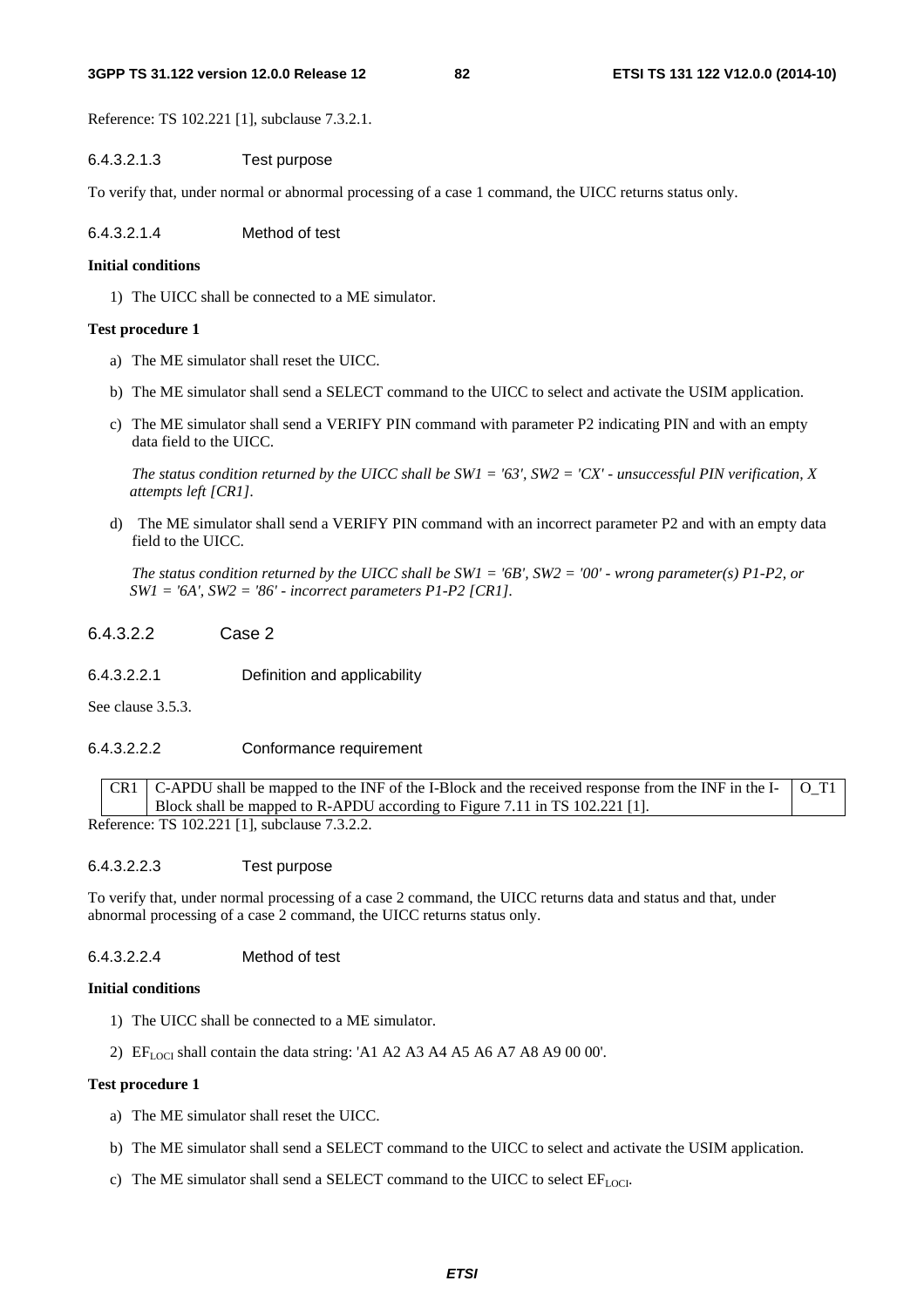- d) The ME simulator shall send a VERIFY PIN command with PIN to the UICC.
- e) The ME simulator shall send a READ BINARY command using a length of 11 bytes to the UICC.

*The UICC shall return the data string 'A1 A2 A3 A4 A5 A6 A7 A8 A9 00 00', ending with the status condition*   $SW1 = '90'$ ,  $SW2 = '00'$  - normal ending of the command [CR1].

f) The ME simulator shall send a READ BINARY command with an incorrect P2 parameter and a length of 11 bytes to the UICC.

*The status condition returned by the UICC shall be SW1 = '6B', SW2 = '00' - wrong parameter(s) P1-P2, or SW1 = '6A', SW2 = '86' - incorrect parameters P1-P2 [CR1].* 

- 6.4.3.2.3 Case 3
- 6.4.3.2.3.1 Definition and applicability

See clause 3.5.3.

6.4.3.2.3.2 Conformance requirement

 $CR1 \mid C-APDU$  shall be mapped to the INF of the I-Block and the received response from the INF in the I-Block shall be mapped to R-APDU according to Figure 7.12 in TS 102.221 [1]. O\_T1 Reference: TS 102.221 [1], subclause 7.3.2.3.

### 6.4.3.2.3.3 Test purpose

To verify that, under normal or abnormal processing of a case 3 command, the UICC returns status only.

6.4.3.2.3.4 Method of test

#### **Initial conditions**

1) The UICC shall be connected to a ME simulator.

#### **Test procedure 1**

- a) The ME simulator shall reset the UICC.
- b) The ME simulator shall send a SELECT command to the UICC to select and activate the USIM application.
- c) The ME simulator shall send a SELECT command to the UICC to select  $EF_{LOCI}$ .
- d) The ME simulator shall send a VERIFY PIN command with PIN to the UICC.
- e) The ME simulator shall send an UPDATE BINARY command with the data string '11 22 33 44 55 66 77 88 99 00 11' to the UICC.

*The status condition returned by the UICC shall be SW1 = '90', SW2 = '00' - normal ending of the command [CR1].* 

f) The ME simulator shall send an UPDATE BINARY command header with an incorrect P2 parameter and the data string '11 22 33 44 55 66 77 88 99 00 11' to the UICC.

*The status condition returned by the UICC shall be SW1 = '6B', SW2 = '00' - wrong parameter(s) P1-P2, or SW1 = '6A', SW2 = '86' - incorrect parameters P1-P2 [CR1].* 

g) The ME simulator shall send an UPDATE BINARY command with the data 'A1 A2 A3 A4 A5 A6 A7 A8 A9 00 00' to the UICC.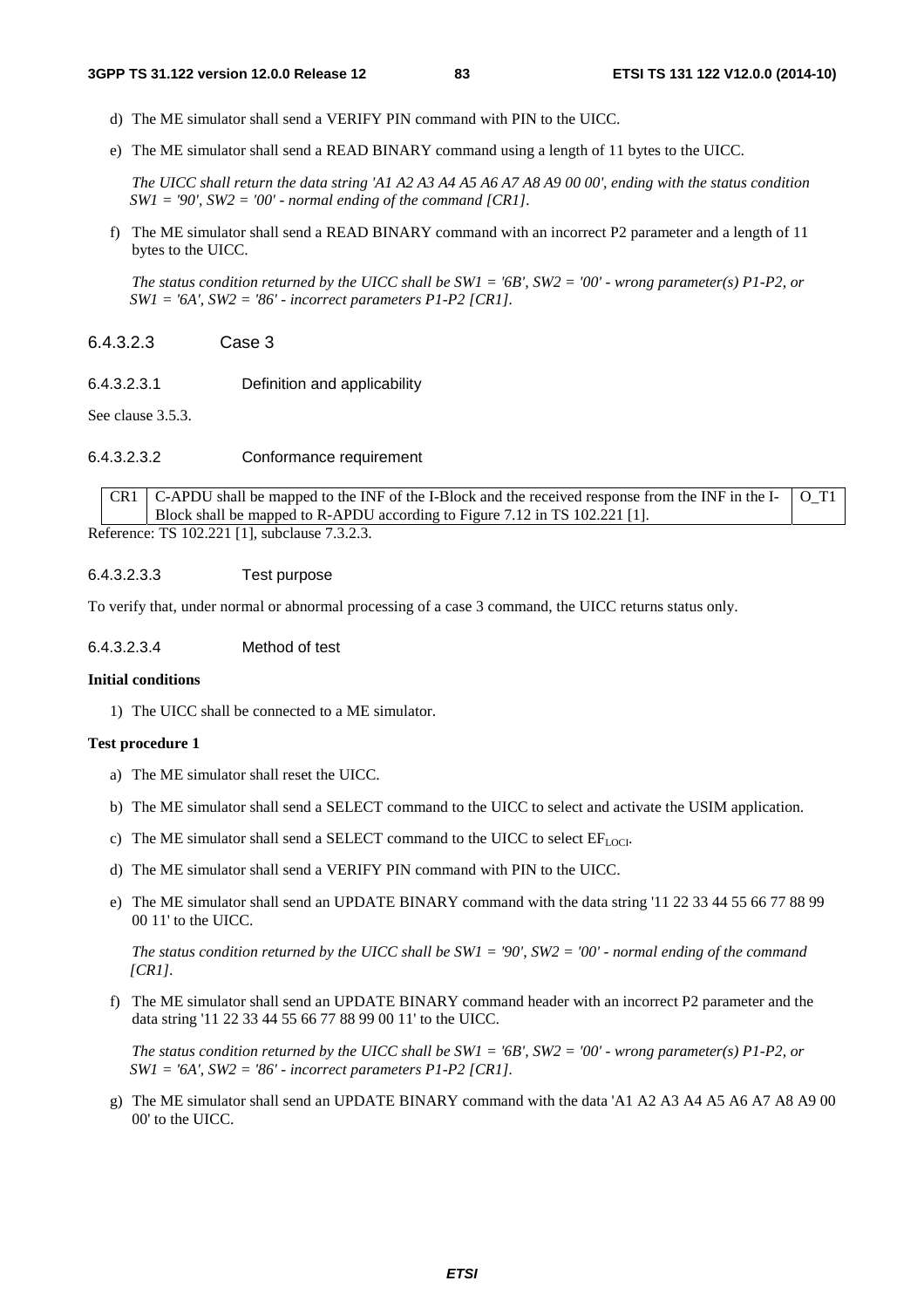### 6.4.3.2.4 Case 4

6.4.3.2.4.1 Definition and applicability

See clause 3.5.3.

6.4.3.2.4.2 Conformance requirement

|  | CR1   C-APDU shall be mapped to the INF of the I-Block and the received response from the INF in the I- $\vert$ O_T1 |  |
|--|----------------------------------------------------------------------------------------------------------------------|--|
|  | Block shall be mapped to R-APDU according to Figure 7.13 in TS 102.221 [1].                                          |  |
|  | Reference: TS 102.221 [1], subclause 7.3.2.4.                                                                        |  |

### 6.4.3.2.4.3 Test purpose

To verify that, under normal processing of a case 4 command, the UICC returns data and status and that, under abnormal processing of a case 4 command, the UICC returns status only.

6.4.3.2.4.4 Method of test

#### **Initial conditions**

1) The UICC shall be connected to a ME simulator.

#### **Test procedure 1**

- a) The ME simulator shall reset the UICC.
- b) The ME simulator shall send a SELECT command to the UICC to select and activate the USIM application.
- c) The ME simulator shall send a SELECT command with  $P2 = '04'$  to the UICC to select  $EF_{IMSI}$ .

*The UICC shall return the FCP of the*  $EF_{MSI}$  *together with the status condition SW1 = '90', SW2 = '00' - normal ending of the command [CR1].* 

d) The ME simulator shall send a SELECT command with incorrect P1 parameter and P2 = '04' to the UICC to select  $EF_{\text{LOCI}}$ 

*The status condition returned by the UICC shall be SW1 = '6B', SW2 = '00' - wrong parameter(s) P1-P2, or SW1 = '6A', SW2 = '86' - incorrect parameters P1-P2 [CR1].* 

# 6.4.4 Application Layer

### 6.4.4.1 Definition and applicability

See clause 3.5.3.

### 6.4.4.2 Conformance requirement

| CR <sub>1</sub> | Each step in an Application Layer exchange consists of a command-response pair, where the           | М |
|-----------------|-----------------------------------------------------------------------------------------------------|---|
|                 | Application Layer of the terminal sends a command to the UICC via the Transport Layer of the        |   |
|                 | terminal, and the UICC processes it and sends a response to Application Layer of terminal using the |   |
|                 | Transport Layer of the UICC and the Transport Layer of the terminal.                                |   |
| CR <sub>2</sub> | Four cases shall be managed by the transmission protocols via the transport layer.                  |   |
|                 |                                                                                                     |   |

Reference: TS 102.221 [1], subclause 7.4.

## 6.4.4.3 Test purpose

To verify that the Physical Layer function conforms to the above requirements.

NOTE: CR1 and CR2 are tested for each UICC commands described in subclause 6.8.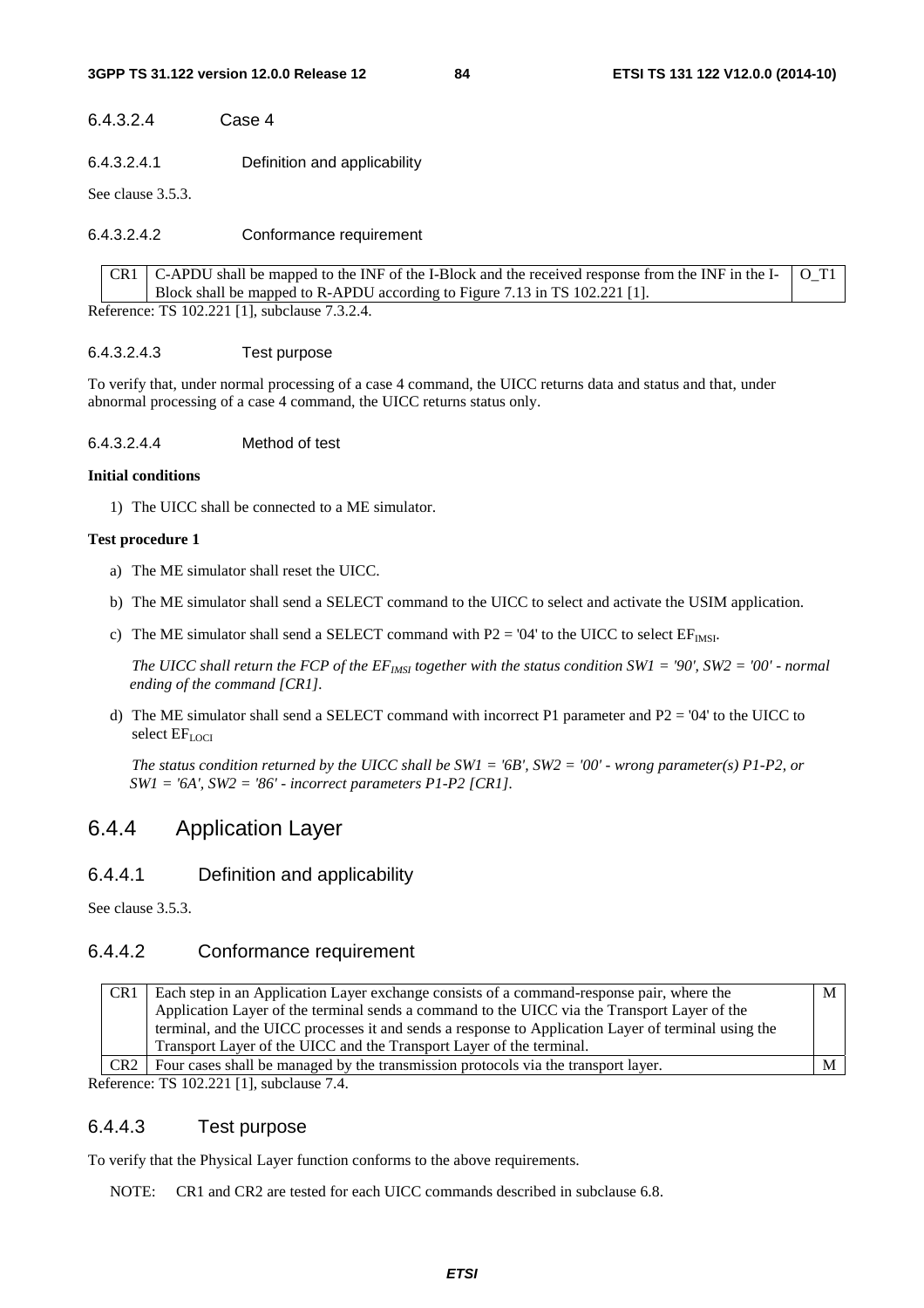## 6.4.4.4 Method of test

**Initial conditions**

N/A

### **Test procedure**

N/A

# 6.5 Application and File structure

The tests in this subclause ensure that the IUT is tested against the specification of the logical structure, for a UICC, the code associated with it, and the structure of the files used.

# 6.5.1 UICC Application structure

### 6.5.1.1 Definition and applicability

See clause 3.5.3.

# 6.5.1.2 Conformance requirement

| CR <sub>1</sub>                           | The UICC shall contain $EF_{\text{DIR}}$ under MF.                                                | M |  |
|-------------------------------------------|---------------------------------------------------------------------------------------------------|---|--|
| CR <sub>2</sub>                           | $EF_{DIR}$ shall contain application identifier(s) available on the UICC.                         | M |  |
| CR <sub>3</sub>                           | The UICC shall contain $EF_{PI}$ under MF.                                                        | M |  |
| CR4                                       | The UICC shall contain $EF_{\text{rcm}}$ under MF.                                                | M |  |
| CR5                                       | If $DF_{TELECOM}$ is present it shall reside under the MF and shall use the reserved FID '7F 10'. | M |  |
| Reference: TS 102.221 [1], subclause 8.1. |                                                                                                   |   |  |

### 6.5.1.3 Test purpose

To verify that the Elementary Files within the UICC application structure conform to the above requirements.

### 6.5.1.4 Method of test

### **Initial conditions**

1) The UICC shall be connected to a ME simulator.

#### **Test procedure 1**

- a) The ME simulator shall reset the UICC.
- b) The ME simulator shall send a SELECT command to the UICC to select  $EF_{DIR}$ .

 *The status condition returned by the UICC shall be SW1 = '90', SW2 = '00' – normal ending of the command [CR1].*

- c) The ME simulator shall send a READ RECORD command to read record 1 of the EF<sub>DIR</sub>. The length used shall be that of bytes 5 and 6 in TLV DO with tag '82' of the response data in step b).
- d) The ME simulator shall send a SELECT command to the UICC to select and activate the ADF stated in  $E_{DIR}$  of record 1.

 *The status condition returned by the UICC shall be SW1 = '90', SW2 = '00' – normal ending of the command [CR2].*

- e) The ME simulator shall reset the UICC.
- f) The ME simulator shall send a SELECT command to the UICC to select  $EF_{PI}$ .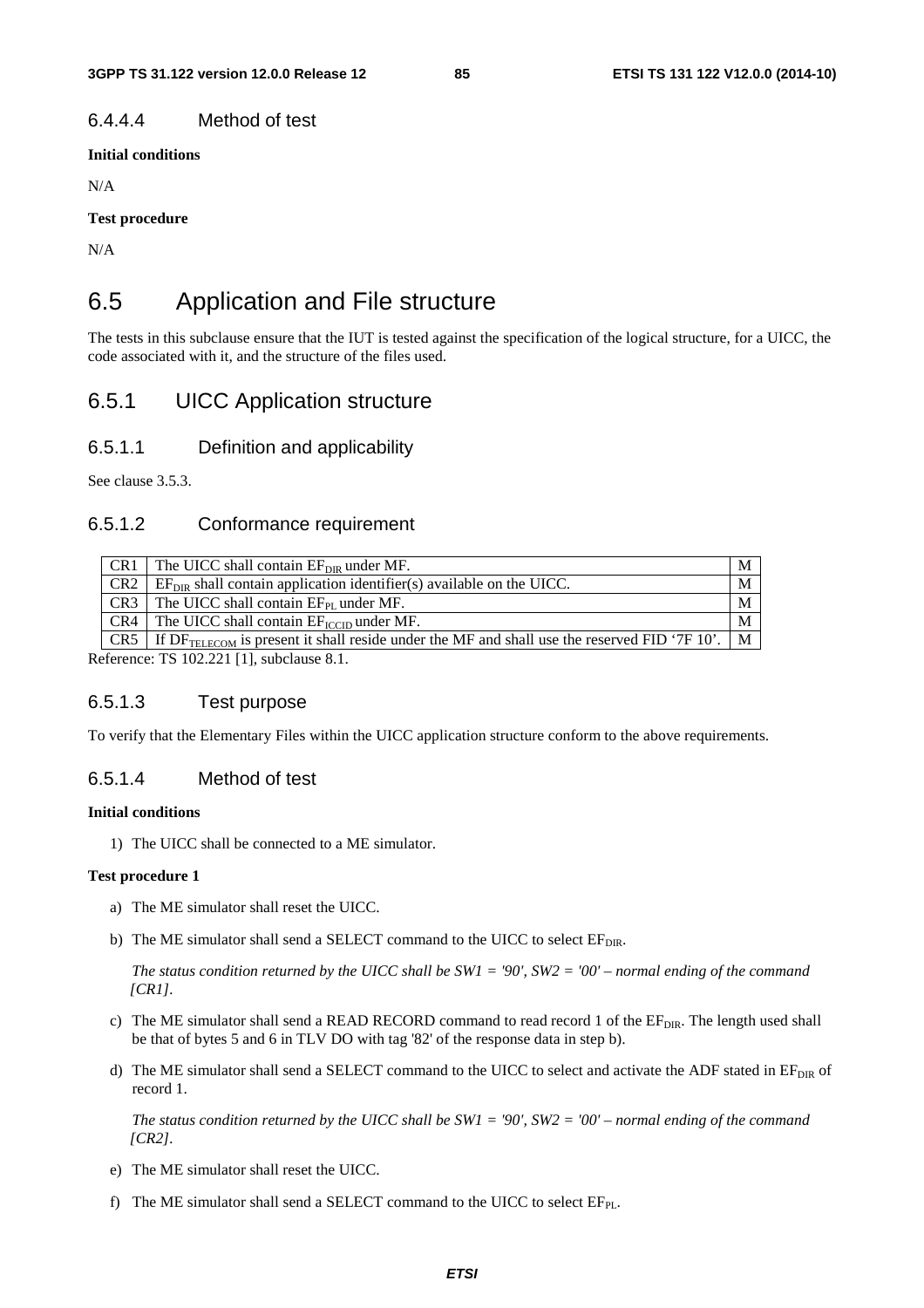*The status condition returned by the UICC shall be SW1 = '90', SW2 = '00' – normal ending of the command [CR3].*

g) The ME simulator shall send a SELECT command to the UICC to select  $EF_{\text{ICTD}}$ .

 *The status condition returned by the UICC shall be SW1 = '90', SW2 = '00' – normal ending of the command [CR4].*

h) The ME simulator shall send a SELECT command to the UICC to select  $DF_{TELECOM}$ .

 *The status condition returned by the UICC shall be SW1 = '90', SW2 = '00' – normal ending of the command, if the UICC supports*  $DF_{TEECOM}$ *, otherwise the status condition returned by the UICC shall be SW1 = '6A', SW2 = '82' – file ID not found [CR5].*

# 6.5.2 File types

- 6.5.2.1 Dedicated files
- 6.5.2.1.1 Definition and applicability

See clause 3.5.3.

### 6.5.2.1.2 Conformance requirement

| DFs shall be referenced by file identifiers. |                                             |                                                                                                                |  |  |  |  |
|----------------------------------------------|---------------------------------------------|----------------------------------------------------------------------------------------------------------------|--|--|--|--|
|                                              | CR <sub>2</sub>                             | The Application DF (ADF) shall be a particular DF containing all the DFs and EFs of the application. $\vert$ M |  |  |  |  |
|                                              | Reference: TS 102.221 [1], subclause 8.2.1. |                                                                                                                |  |  |  |  |

#### 6.5.2.1.3 Test purpose

To verify that the Dedicated Files within the UICC file structure conform to the above requirements.

NOTE: CR1 and CR2 shall not be tested as the SELECT function requires the file ID in order to select the files.

### 6.5.2.1.4 Method of test

#### **Initial conditions**

N/A

#### **Test procedure**

N/A

### 6.5.2.2 Elementary files

Elementary File structures the way in which information is held on the UICC and provides security on how this information is accessed.

### 6.5.2.2.1 Transparent EF

6.5.2.2.1.1 Definition and applicability

See clause 3.5.3.

#### 6.5.2.2.1.2 Conformance requirement

CR1 The first byte of a transparent EF has the relative address '00 00'.

*ETSI*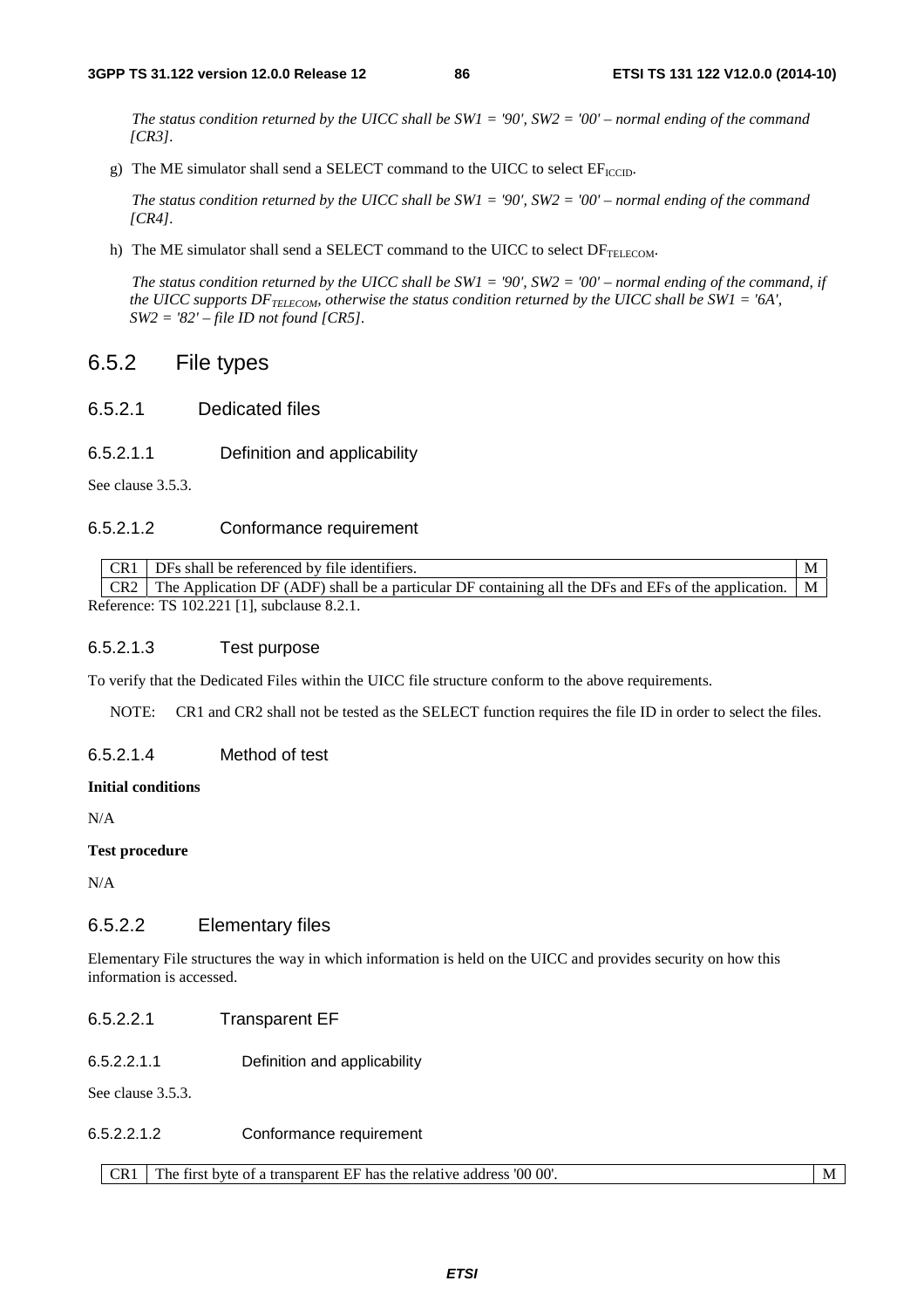CR2 The total data length of the body of an EF with transparent structure shall be indicated in the SELECT response of the EF. M

Reference: TS 102.221 [1], subclause 8.2.2.1.

#### 6.5.2.2.1.3 Test purpose

To verify that the EFs within the UICC file structure conform to the above requirements.

6.5.2.2.1.4 Method of test

#### **Initial conditions**

1) The UICC shall be connected to a ME simulator.

#### **Test procedure 1**

- a) The ME simulator shall reset the UICC.
- b) The ME simulator shall send a SELECT command to the UICC to select and activate USIM application.
- c) The ME simulator shall send a SELECT command to the UICC to select  $EF<sub>LIST</sub>$ .
- d) The ME simulator shall fulfil the READ access condition of the  $EF<sub>UST</sub>$ .
- e) The ME simulator shall send a READ BINARY command to the UICC. The length used shall be the TLV DO with tag '80' of the response data in step c).

*The status condition returned by the UICC shall be SW1 = '90', SW2 = '00' - normal ending of the command [CR2].*

f) The ME simulator shall send a READ BINARY command with offset '00 01' to the UICC. The length used shall be the TLV DO with tag '80' of the response data in step c) minus 1.

*The length of data returned shall be Le and the status condition returned by the UICC shall be SW1 = '90', SW2 = '00' - normal ending of the command [CR1].* 

g) The ME simulator shall send a READ BINARY command with offset '00 01' to the UICC. The length used shall be the TLV DO with tag '80' of the response data in step c).

*When T = 0 protocol is used:* 

*The UICC shall return procedure bytes '6C Le-1'; or status indicating a warning or error condition (but not SW1 SW2 = '90 00').* 

*When T = 1 protocol is used:* 

*The length of data returned shall be Le minus 1 and the status condition returned by the UICC shall be SW1 = '62', SW2 = '82' – end of file/record reached before reading Le bytes [CR1, CR2].*

### 6.5.2.2.2 Linear fixed EF

6.5.2.2.2.1 Definition and applicability

See clause 3.5.3.

#### 6.5.2.2.2.2 Conformance requirement

| CR <sub>1</sub> | A linear fixed EF consists of a sequence of records all having the same (fixed) length.              | М |
|-----------------|------------------------------------------------------------------------------------------------------|---|
| CR <sub>2</sub> | The first record shall be record number 1.                                                           | M |
| CR <sub>3</sub> | The length of a record shall be indicated in the SELECT response of the EF.                          | M |
| CR4             | The length of a record multiplied by the number of records shall be indicated in the SELECT response | M |
|                 | of the EF.                                                                                           |   |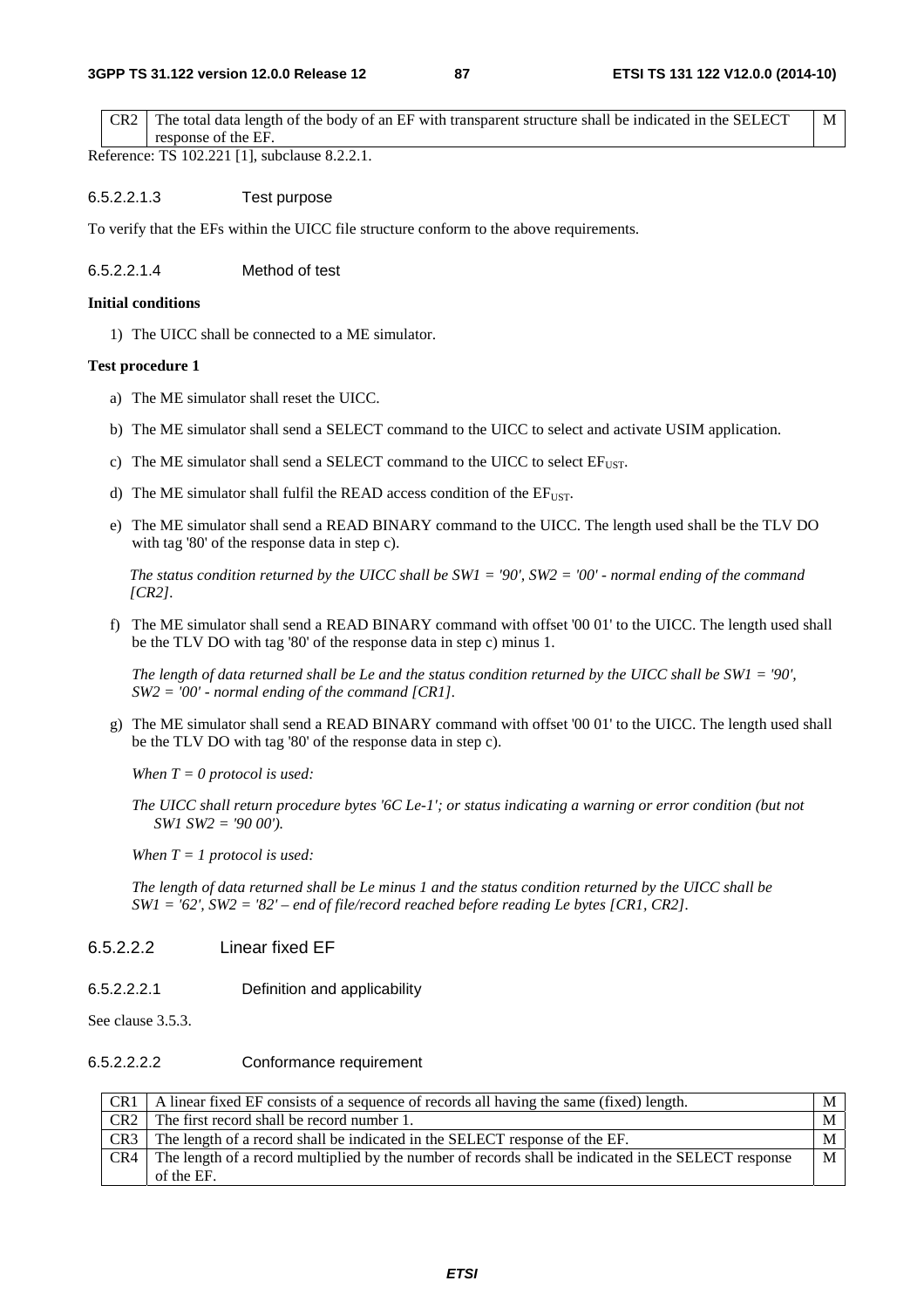| CR <sub>5</sub> | The UICC shall be able to access records within a linear fixed EF using all of the following:                |   |
|-----------------|--------------------------------------------------------------------------------------------------------------|---|
|                 | absolutely using the record number;<br>a)                                                                    |   |
|                 | when the record pointer is not set, it shall be possible to perform an action on the first or the last<br>b) |   |
|                 | record by using the NEXT or PREVIOUS mode;                                                                   |   |
|                 | when the record pointer is set it shall be possible to perform an action on this record, the next<br>c)      |   |
|                 | record (unless the record pointer is set to the last record) or the previous record (unless the record       |   |
|                 | pointer is set to the first record);                                                                         |   |
|                 | by identifying a record using pattern search.<br>d)                                                          |   |
| CR <sub>6</sub> | If an action following selection of a record is aborted (e.g. due to an unsuccessful execution of a          | M |
|                 | command), then the record pointer shall remain set at the record at which it was set prior to the action.    |   |

Reference: TS 102.221 [1], subclause 8.2.2.2.

#### 6.5.2.2.2.3 Test purpose

To verify that the EFs within the UICC file structure conform to the above requirements.

NOTE: CR5 and CR6 are tested in subclause 6.8.1.

#### 6.5.2.2.2.4 Method of test

#### **Initial conditions**

- 1) The UICC shall be connected to a ME simulator.
- 2) The records in  $EF_{FDN}$  shall contain the following data for the first 10 bytes:

| 1st record 'AO A1 A2 BO B1 B2 AO A1 A2 AO' |  |  |  |  |  |
|--------------------------------------------|--|--|--|--|--|
| 2nd record 'B0 B1 B2 A0 A1 A2 A0 A1 A2 B0' |  |  |  |  |  |
| 3rd record 'BO B1 B2 A0 A1 A2 B0 B1 B2 A0' |  |  |  |  |  |
| 4th record 'AO A1 A2 B0 B1 B2 B0 B1 B2 B0' |  |  |  |  |  |

3) The data for the remainder of these four records and for all other records (if any) shall be 'FF'.

### **Test procedure 1**

- a) The ME simulator shall reset the UICC.
- b) The ME simulator shall send a SELECT command to the UICC to select and activate USIM application.
- c) The ME simulator shall send a VERIFY PIN command with PIN to the UICC.
- d) The ME simulator shall send a SELECT command to the UICC to select  $EF_{FDN}$ .

*Following shall be true for the SELECT response data:* 

- *the value of TLV DO with tag '80' shall be equal to product of byte 6 and byte 7 in TLV DO with tag '82' [CR4].*
- e) The ME simulator shall send a READ RECORD command to the UICC using ABSOLUTE mode with record 1 and Le shall be the record length as indicated in byte 6 in TLV DO with tag '82' of the response data in step d).

 *The data returned by the UICC shall be that of the first record [CR2].* 

*The length of the data returned shall be that of byte 6 in TLV DO with tag '82' of the response data in step d) [CR3].* 

*The status condition returned by the UICC shall be SW1='90', SW2='00' - normal ending of the command.* 

f) The ME simulator shall repeat sending a READ RECORD command to the UICC using NEXT mode with Le being the record length as indicated in byte 6 in TLV DO with tag '82' of the response data in step d) until it reaches the last record whose record number is equal to the byte 7 in TLV DO with tag '82' of the response data in step d).

*The length of the data returned in response to every READ RECORD command shall be that of byte 6 in TLV DO with tag '82' of the response data in step d) [CR1, CR3].*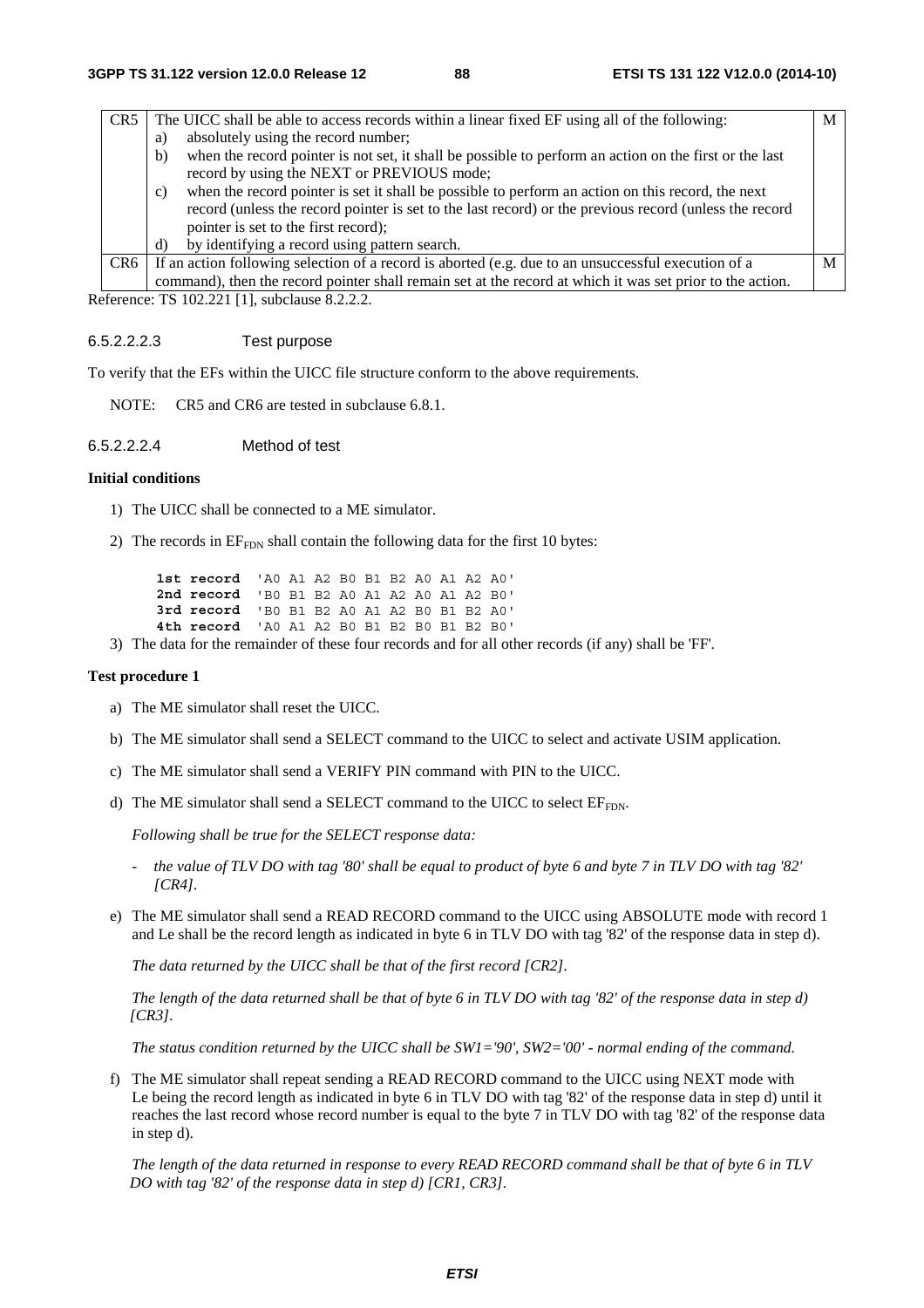*The status condition returned by the UICC in response to every READ RECORD command shall be SW1='90', SW2='00' - normal ending of the command.* 

g) The ME simulator shall send a READ RECORD command to the UICC using NEXT mode with Le being the record length as indicated in byte 6 in TLV DO with tag '82' of the response data in step d).

*The UICC shall return an error code appropriate to the command (e.g. SW1='6A', SW2='83' - record not found) [CR4].* 

- NOTE: Step g) confirms that the number of records indicated in byte 7 in the TLV DO with tag '82' of the response data is correct.
- 6.5.2.2.3 Cyclic EF
- 6.5.2.2.3.1 Definition and applicability

See clause 3.5.3.

#### 6.5.2.2.3.2 Conformance requirement

| CR <sub>1</sub>                                                                                       | An EF with a cyclic structure consists of a fixed number of records with the same (fixed) length.              | M |  |  |  |  |
|-------------------------------------------------------------------------------------------------------|----------------------------------------------------------------------------------------------------------------|---|--|--|--|--|
| CR <sub>2</sub>                                                                                       | In this file structure there shall be a link between the last record (n) and the first record.<br>М            |   |  |  |  |  |
| CR <sub>3</sub>                                                                                       | When the record pointer is set to the last record n, then the next record shall be record number 1.            |   |  |  |  |  |
| When the record pointer is set to record 1, then the previous record shall be record number n.<br>CR4 |                                                                                                                | М |  |  |  |  |
| CR <sub>5</sub>                                                                                       | M<br>The last updated record containing the newest data shall be record number 1, and the oldest data shall be |   |  |  |  |  |
|                                                                                                       | held in record number n.                                                                                       |   |  |  |  |  |
| CR <sub>6</sub>                                                                                       | For update operations only PREVIOUS record shall be used.                                                      | М |  |  |  |  |
| CR <sub>7</sub>                                                                                       | For reading operations, the methods of addressing shall be Next, Previous, Current and Record Number.          | M |  |  |  |  |
| CR <sub>8</sub>                                                                                       | If an action following selection of a record is aborted (e.g. due to an unsuccessful execution of a            | M |  |  |  |  |
|                                                                                                       | command), then the record pointer shall remain set at the record at which it was set prior to the action.      |   |  |  |  |  |
|                                                                                                       | oforonoo: $TC$ 102.221.11 subolause $9.2.2$                                                                    |   |  |  |  |  |

Reference: TS 102.221 [1], subclause 8.2.2.3.

#### 6.5.2.2.3.3 Test purpose

To verify that the EFs within the UICC file structure conform to the above requirements.

NOTE: CR8 are tested in subclause 6.8.1.

### 6.5.2.2.3.4 Method of test

NOTE: When  $EF_{ICI}$  is not supported by the UICC, any supported cyclic EF in ADF<sub>USIM</sub> may be chosen.

#### **Initial conditions**

- 1) The UICC shall be connected to a ME simulator.
- 2)  $EF_{\text{ICI}}$  shall have at least 4 records.
- 3) The records in  $EF_{ICI}$  shall contain the following data:

```
1<sup>st</sup> record
                 record '01' for all bytes 
2<sup>nd</sup> record
                 record '02' for all bytes 
<sup>3rd</sup> record
                 record '03' for all bytes 
Xth record byte value X for all bytes
```
### **Test procedure 1**

- a) The ME simulator shall reset the UICC.
- b) The ME simulator shall send a SELECT command to the UICC to select and activate USIM application.
- c) The ME simulator shall send a VERIFY PIN command with PIN to the UICC.
- d) The ME simulator shall send a SELECT command to the UICC to select  $EF_{ICI}$ .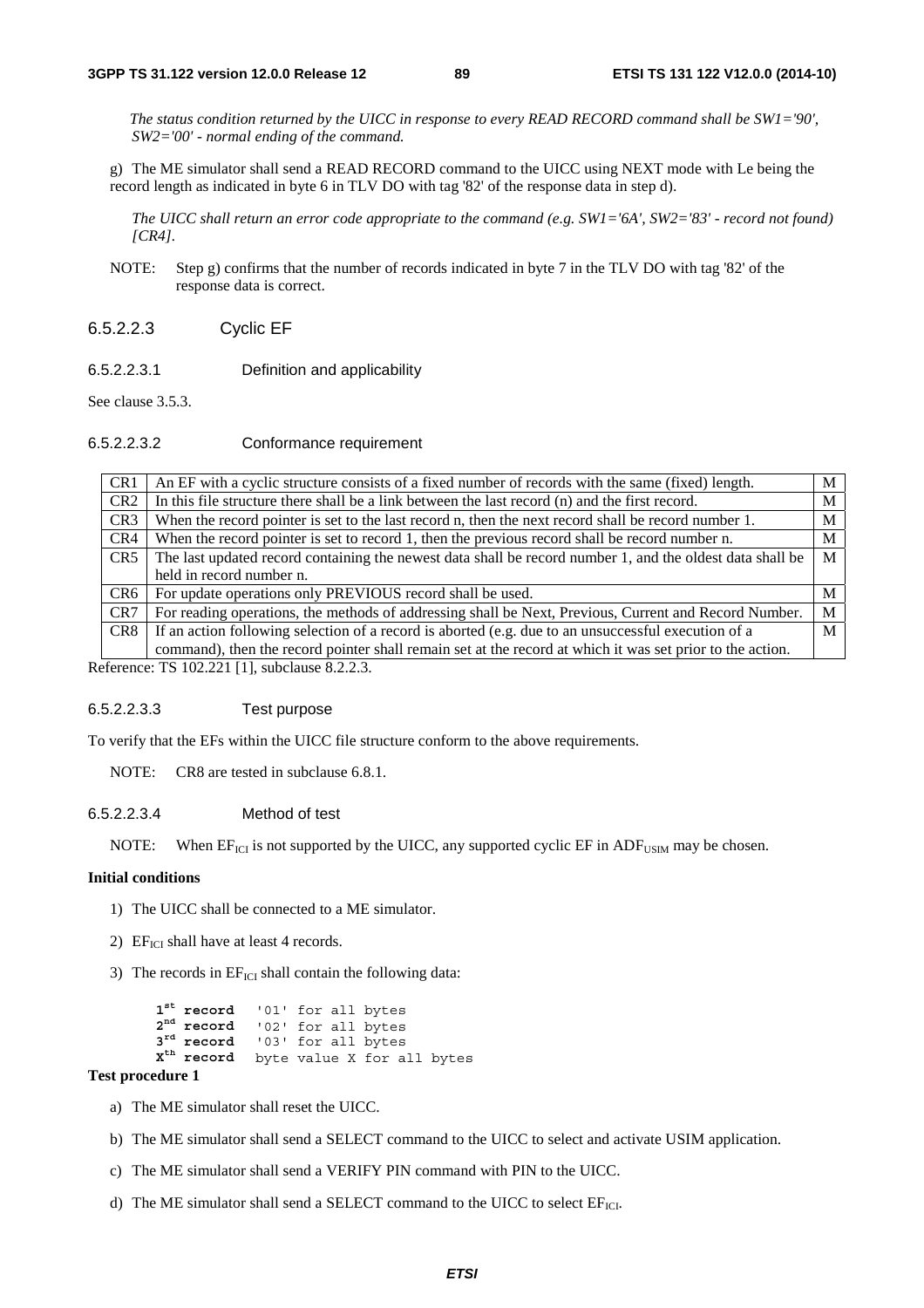e) The ME simulator shall send a READ RECORD command using NEXT mode to the UICC. The length used shall be that of bytes 5 and 6 in TLV DO with tag '82' of the response data in step d).

*The response data shall be the data in the first record [CR1].*

f) The ME simulator shall send a READ RECORD command using PREVIOUS mode to the UICC. The record length used shall be that of bytes 5 and 6 in TLV DO with tag '82' of the response data in step d).

*The response data shall be the data in the last record [CR1, CR4].*

g) The ME simulator shall send a READ RECORD command using NEXT mode to the UICC. The record length used shall be that of bytes 5 and 6 in TLV DO with tag '82' of the response data in step d).

*The response data shall be the data in the first record [CR2, CR3, CR4, CR7].*

h) The ME simulator shall send a READ RECORD command using PREVIOUS mode to the UICC. The record length used shall be that of bytes 5 and 6 in TLV DO with tag '82' of the response data in step d).

*The response data shall be the data in the last record [CR4, CR7].*

- i) The ME simulator shall send an UPDATE RECORD command using PREVIOUS mode to the UICC with 'FF' for all the bytes. The record length used shall be that of bytes 5 and 6 in TLV DO with tag '82' of the response data in step d) [CR5].
- j) The ME simulator shall send a READ RECORD command using ABSOLUTE mode with record 1 to the UICC. The length used shall be that of bytes 5 and 6 in TLV DO with tag '82' of the response data in step d).

*The response data shall be the new data that has been updated in step i) [CR5].*

k) The ME simulator shall send a READ RECORD command using PREVIOUS mode to the UICC. The length used shall be that of bytes 5 and 6 in TLV DO with tag '82' of the response data in step d).

*The response data shall be the previous data in the second last record [CR5].*

l) The ME simulator shall send an UPDATE RECORD command using ABSOLUTE mode with record 1 to the UICC with 'FF' for all the bytes. The length used shall be that of bytes 5 and 6 in TLV DO with tag '82' of the response data in step d).

*The UICC shall return an error code appropriate to the command (e.g. SW1='69', SW2='81' – command incompatible with file structure) [CR6].*

m) The ME simulator shall send an UPDATE RECORD command using CURRENT mode to the UICC with 'FF' for all the bytes. The length used shall be that of bytes 5 and 6 in TLV DO with tag '82' of the response data in step d).

 *The UICC shall return an error code appropriate to the command (e.g. SW1='69', SW2='81' – command incompatible with file structure) [CR6].*

n) The ME simulator shall send an UPDATE RECORD command using NEXT mode to the UICC with 'FF' for all the bytes. The length used shall be that of bytes 5 and 6 in TLV DO with tag '82' of the response data in step d).

 *The UICC shall return an error code appropriate to the command (e.g. SW1='69', SW2='81' – command incompatible with file structure) [CR6].* 

### 6.5.2.2.4 BER-TLV structure EF

6.5.2.2.4.1 Definition and applicability

See clause 3.5.3.

#### 6.5.2.2.4.2 Conformance requirement

| $\vert$ CR1 $\vert$ A BER-TLV structure EF is seen at the interface as a set of data objects | $Rel-6 - $<br>.   |
|----------------------------------------------------------------------------------------------|-------------------|
| accessible by commands for handling data objects.                                            | I O BER TLV FILES |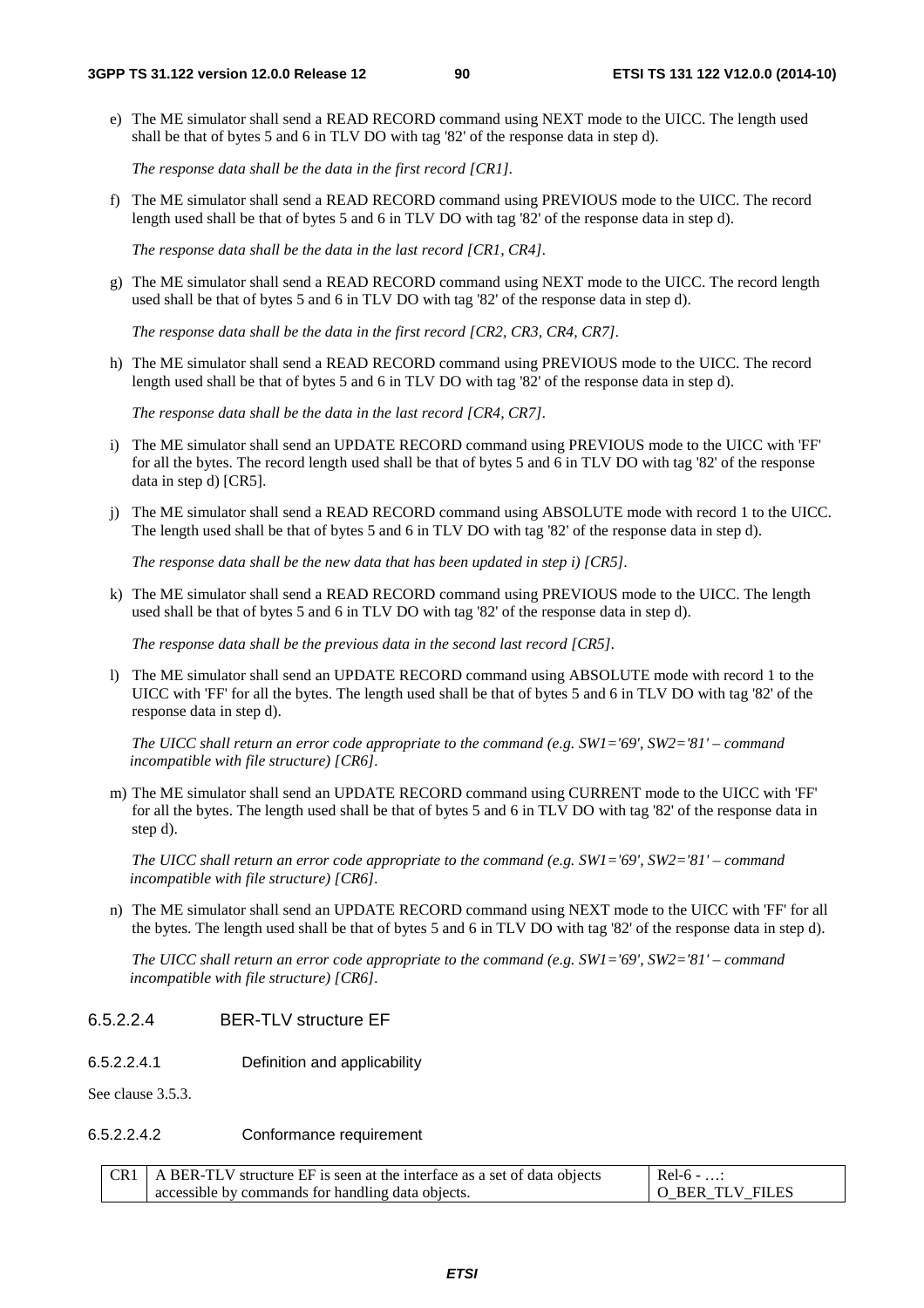|  | $CR2$ The type of data objects in the EF is BER-TLV. | $ReI-6$ -<br>.       |
|--|------------------------------------------------------|----------------------|
|  |                                                      | <b>BER TLV FILES</b> |

Reference: TS 102.221 [1], subclause 8.2.2.4.

### 6.5.2.2.4.3 Test purpose

To verify that the UICC conforms to the above requirements.

NOTE: CR1 and CR2 are tested in subclause 6.8.2.

6.5.2.2.4.4 Method of test

### **Initial conditions**

N/A

### **Test procedure**

N/A

# 6.5.3 File referencing

# 6.5.3.1 Definition and applicability

See clause 3.5.3.

# 6.5.3.2 Conformance requirement

| CR <sub>1</sub>                                                                  | A file ID shall be assigned at the time of creation of the file concerned.                                 |     |  |
|----------------------------------------------------------------------------------|------------------------------------------------------------------------------------------------------------|-----|--|
| Two files under the same parent shall never have the same ID.<br>CR <sub>2</sub> |                                                                                                            | М   |  |
| CR <sub>3</sub>                                                                  | The immediate children of the current DF, the parent DF or the immediate children of the<br>M              |     |  |
|                                                                                  | parent DF shall not have the same FID.                                                                     |     |  |
| CR4                                                                              | No two files under the same parent shall have the same SFI.                                                | M   |  |
| CR <sub>5</sub>                                                                  | The DF name shall be unique within a card.<br>M                                                            |     |  |
| CR6                                                                              | (R99) Rel-6<br>The reserved FID '7F FF' can be used as a FID for the ADF of the current active application |     |  |
|                                                                                  | on a given logical channel.                                                                                | $-$ |  |
|                                                                                  |                                                                                                            |     |  |

Reference: TS 102.221 [1], subclause 8.3.

# 6.5.3.3 Test purpose

To verify that all files within the UICC structure conform to the above requirements.

NOTE 1: CR1 shall not be tested as the SELECT function requires the file ID in order to select files.

- NOTE 2: CR2, CR3 and CR5 shall not be tested due to the operation of the SELECT function which should only ever select a single file for a given file ID.
- NOTE 3: CR4 shall not be tested due to the operation of commands which supports SFI referencing, they should only ever select a single file for a given SFI.

NOTE 4: CR6 is tested in subclause 6.5.7.

## 6.5.3.4 Method of test

### **Initial conditions**

N/A

### **Test procedure**

N/A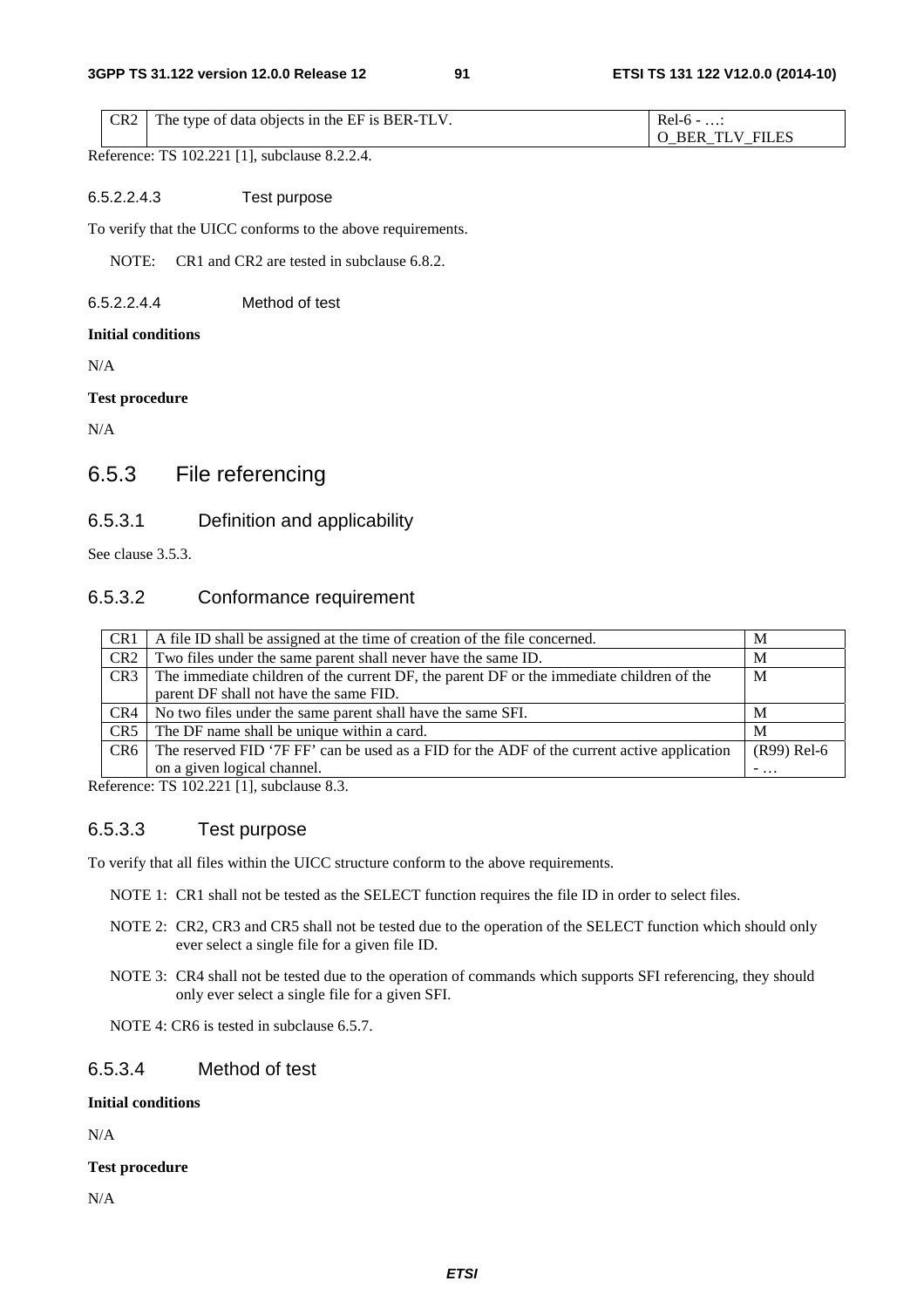# 6.5.4 Methods for selecting a file

# 6.5.4.1 SELECT by File Identifier Referencing

6.5.4.1.1 Definition and applicability

See clause 3.5.3.

## 6.5.4.1.2 Conformance requirement

| CR <sub>1</sub> | Selection of an ADF, DF or MF shall set the Current Directory on the UICC.                                   | M |  |  |
|-----------------|--------------------------------------------------------------------------------------------------------------|---|--|--|
| CR2             | After a selection of an ADF, DF or MF, there shall be no current EF.                                         | M |  |  |
| CR <sub>3</sub> | After a selection of an EF, the current EF shall be set to this EF and the Current Directory shall remain    | M |  |  |
|                 | the ADF, DF or MF which is the parent of this EF.                                                            |   |  |  |
| CR4             | Any application specific command shall only be operable if it is specific to the Current Directory.          | M |  |  |
| CR5             | It shall be possible to select the following from the last selected file:                                    | M |  |  |
|                 | a) any file which is an immediate child of the Current Directory;                                            |   |  |  |
|                 | any DF which is an immediate child of the parent of the current DF;<br>b)                                    |   |  |  |
|                 | the parent of the Current Directory;<br>$\mathcal{C}$ )                                                      |   |  |  |
|                 | d) the current DF;                                                                                           |   |  |  |
|                 | e) the ADF of the current active application                                                                 |   |  |  |
|                 | the MF.<br>f                                                                                                 |   |  |  |
|                 | Reselection of the last selected file shall be allowed.<br>NOTE:                                             |   |  |  |
| CR6             | It shall be possible to select any of the 'valid selections' in Table 8.1, subclause 8.4.1 of TS 102.221 [1] | M |  |  |
|                 | for each of the 'last selected file' entries.                                                                |   |  |  |

Reference: TS 102.221 [1], subclause 8.4.1.

### 6.5.4.1.3 Test purpose

To verify that the UICC conforms to the above requirements with regard to file selection by File Identifier Referencing.

NOTE 1: CR4 shall not be tested as it is outside the scope of the present document.

### 6.5.4.1.4 Method of test

### **Initial conditions**

1) The UICC shall be connected to a ME simulator.

### **Test procedure 1**

- a) The ME simulator shall reset the UICC.
- b) The ME simulator shall send a SELECT command to the UICC to select and activate USIM application.
- c) The ME simulator shall send a STATUS command to the UICC.

*if a TLV DO with tag '83' is present ,then the response data shall indicate that ADF<sub>USIM</sub> is the currently selected directory [CR1].*

d) The ME simulator shall send a READ BINARY command using a length of 1 byte to the UICC.

 *The status condition returned by the UICC shall be SW1 = '69', SW2 = '86' – command not allowed (no EF selected) [CR2].*

e) The ME simulator shall send a SELECT command to the UICC to select  $EF_{AD}$ .

*TLV DO with tag '83' of the response data shall indicate that*  $EF_{AD}$  *is the currently selected EF [CR3].* 

f) The ME simulator shall send a STATUS command to the UICC.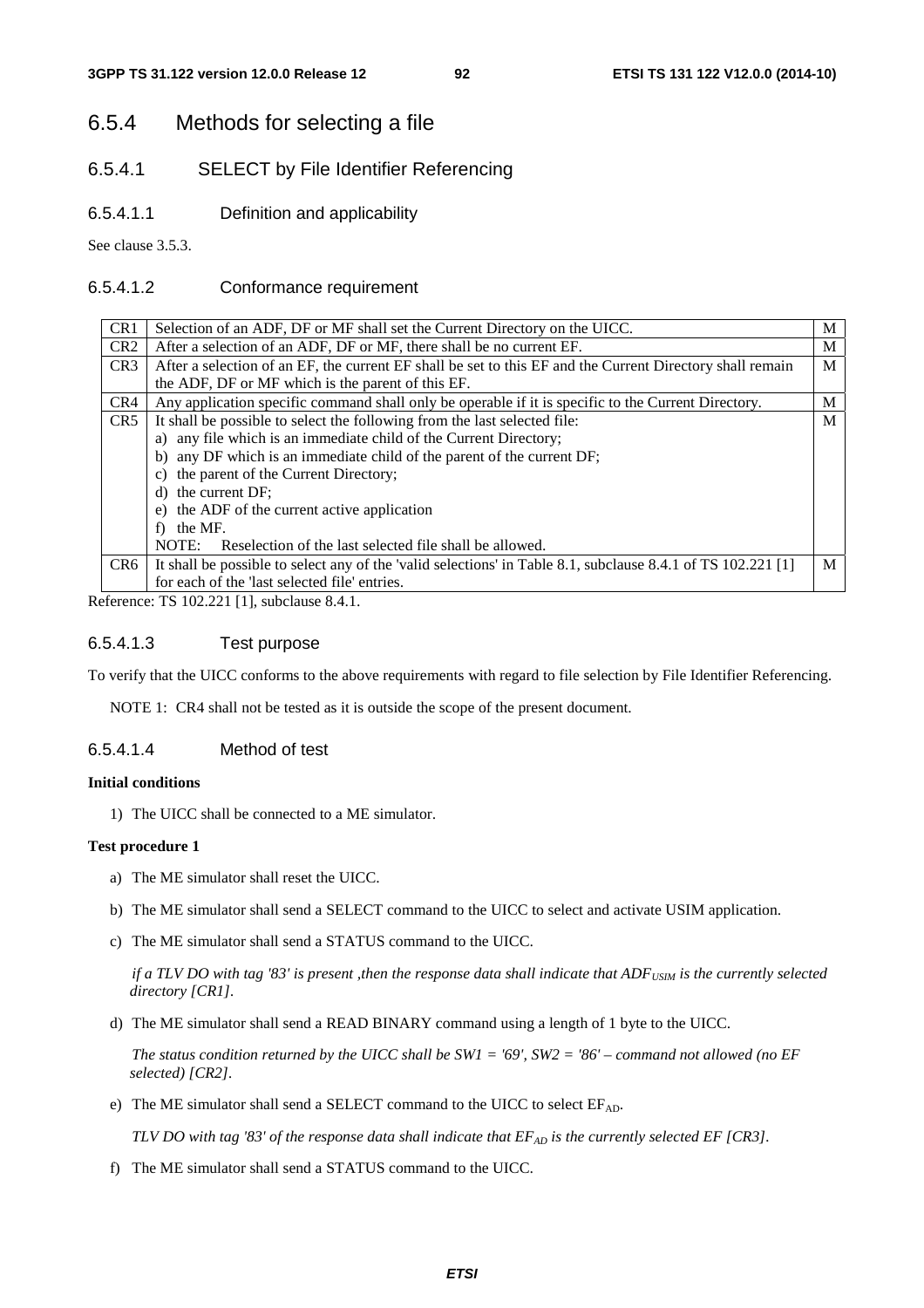*If a TLV DO with tag '83' is present, then the response data shall indicate that ADF*<sub>USIM</sub> is the currently *selected directory [CR3].*

- g) Step h) shall be carried out for each line in Table 8.1, subclause 8.4.1 of TS 102.221 [1] for which a file is defined in Table 9.
- h) Step i) shall be carried out for each one of the 'valid selections' in that line of the table.
- i) Steps j) and then k) shall be carried out in turn.
- j) The ME simulator shall send a SELECT command to the UICC to select the 'last selected file'.
- k) The ME simulator shall send a SELECT command to the UICC to select the 'valid selection'.

 *The status condition returned by the UICC shall be SW1 = '90', SW2 = '00' – normal ending of the command [CR6, CR7].*

l) The following file IDs shall be used to represent the IDs in the table:

| Table           | Actual                  |
|-----------------|-------------------------|
| <b>MF</b>       | MF                      |
| ADF1            | ADF <sub>USIM</sub>     |
| DF <sub>1</sub> | DFTELECOM               |
| DF4             | DF <sub>PHONEBOOK</sub> |
| FF <sub>1</sub> | EFICCID                 |
| EF <sub>2</sub> | <b>EFADN</b>            |
| EF <sub>3</sub> | $EF_{AD}$               |
| FF <sub>5</sub> | <b>EFPBR</b>            |

### **Table 9: Actual File Selection**

- NOTE 1: When  $EF_{ADN}$  is not supported by the UICC, any supported  $EF$  in  $DF_{TELECOM}$  may be chosen.
- NOTE 2: When  $E_{PBR}$  is not supported by the UICC, any supported  $E$ F in  $DF_{PHONEBOOK}$  may be chosen.

### 6.5.4.2 SELECT by Path Referencing

6.5.4.2.1 Definition and applicability

See clause 3.5.3.

### 6.5.4.2.2 Conformance requirement

CR1 It shall be possible to select any of the 'valid selections' in Table 8.2, subclause 8.4.2 of TS 102.221 [1] for each of the 'last selected file' entries, assuming the current ADF has been previously selected. M Reference: TS 102.221 [1], subclause 8.4.2.

#### 6.5.4.2.3 Test purpose

To verify that the UICC conforms to the above requirements with regard to file selection by path referencing.

#### 6.5.4.2.4 Method of test

#### **Initial conditions**

1) The UICC shall be connected to a ME simulator.

#### **Test procedure 1**

- a) The ME simulator shall reset the UICC.
- b) The ME simulator shall send a SELECT command to the UICC to select and activate the USIM application.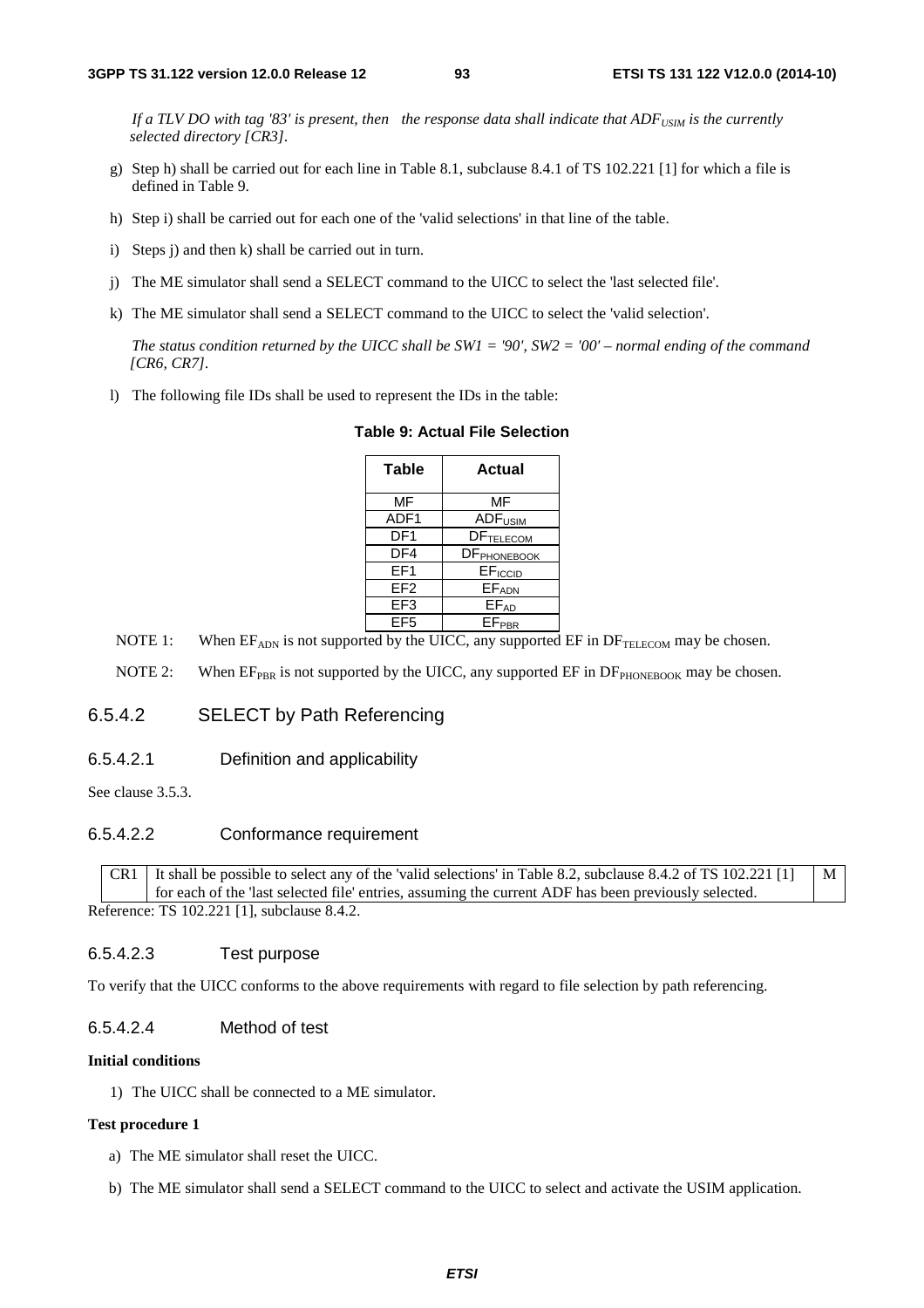- c) Step d) shall be carried out for each line in Table 8.2, subclause 8.4.2 of TS 102.221 [1] for which a file is defined in Table 9.
- d) Step e) shall be carried out for each one of the 'example selections' in that line of the table.
- e) Steps f) and then g) shall be carried out in turn.
- f) The ME simulator shall send a SELECT command to the UICC to select the 'last selected DF'.
- g) The ME simulator shall send a SELECT by path command to the UICC to select the 'example selections'.

 *The status condition returned by the UICC shall be SW1 = '90', SW2 = '00' – normal ending of the command [CR2].*

# 6.5.4.3 Short File Identifier

### 6.5.4.3.1 Definition and applicability

See clause 3.5.3.

### 6.5.4.3.2 Conformance requirement

| CR1             | It shall be possible to use to the following commands.                              | M                      |
|-----------------|-------------------------------------------------------------------------------------|------------------------|
|                 | a) READ RECORD;                                                                     |                        |
|                 | b) UPDATE RECORD;                                                                   |                        |
|                 | c) READ BINARY;                                                                     |                        |
|                 | d) UPDATE BINARY;                                                                   |                        |
|                 | e) INCREASE;                                                                        |                        |
|                 | <b>SEARCH RECORD.</b><br>f)                                                         |                        |
| CR <sub>2</sub> | SFI shall be found in the TLV DO with tag '88'.                                     | M                      |
| CR <sub>3</sub> | If the length of the TLV DO with tag '88' is 0, it indicates that the file does not | $\mathbf{M}$           |
|                 | support referencing by SFI.                                                         |                        |
| CR4             | If the TLV DO is not present in the FCP it indicates that the 5 least significant   | M                      |
|                 | bits of the FID are used as SFI.                                                    |                        |
| CR5             | When the READ RECORD command contains a valid SFI, it shall set the file as         | M                      |
|                 | the current EF and reset the current record pointer. Subsequent records are read    |                        |
|                 | with the READ RECORD command without SFI.                                           |                        |
| CR <sub>6</sub> | When the UPDATE RECORD command contains a valid SFI, it shall set the               | M                      |
|                 | file as the current EF and reset the current record pointer. Subsequent records     |                        |
|                 | are updated with the UPDATE RECORD command without SFI.                             |                        |
| CR7             | When the INCREASE command contains a valid SFI, it shall set the file as the        | M                      |
|                 | current EF and reset the current record pointer. Subsequent records are             |                        |
|                 | increased with the INCREASE command without SFI.                                    |                        |
| CR8             | When the SEARCH RECORD command contains a valid SFI, it shall set the               | M                      |
|                 | file as the current EF and reset the current record pointer. Subsequent records     |                        |
|                 | are searched with the SEARCH RECORD command without SFI.                            |                        |
| CR9             | When the RETRIEVE DATA command contains a valid SFI, it sets the file as            | $Rel-6 - $             |
|                 | the current EF and resets the current tag pointer. If segmentation over several     | <b>O_BER_TLV_FILES</b> |
|                 | APDUs is used to retrieve long structures, subsequent RETRIEVE DATA                 |                        |
|                 | commands shall be used without SFI.                                                 |                        |
| CR10            | When the SET DATA command contains a valid SFI, it sets the file as the             | $Rel-6 - $             |
|                 | current EF and resets the current tag pointer. If segmentation over several         | <b>O BER TLV FILES</b> |
|                 | APDUs is used to set long structures, subsequent SET DATA commands shall            |                        |
|                 | be used without SFI.                                                                |                        |

Reference: TS 102.221 [1], subclause 8.4.3.

### 6.5.4.3.3 Test purpose

To verify that the UICC conforms to the above requirements with regard to selection by short file identifier.

NOTE 1: CR3 shall not be tested as it requires information on the files which do not support SFI.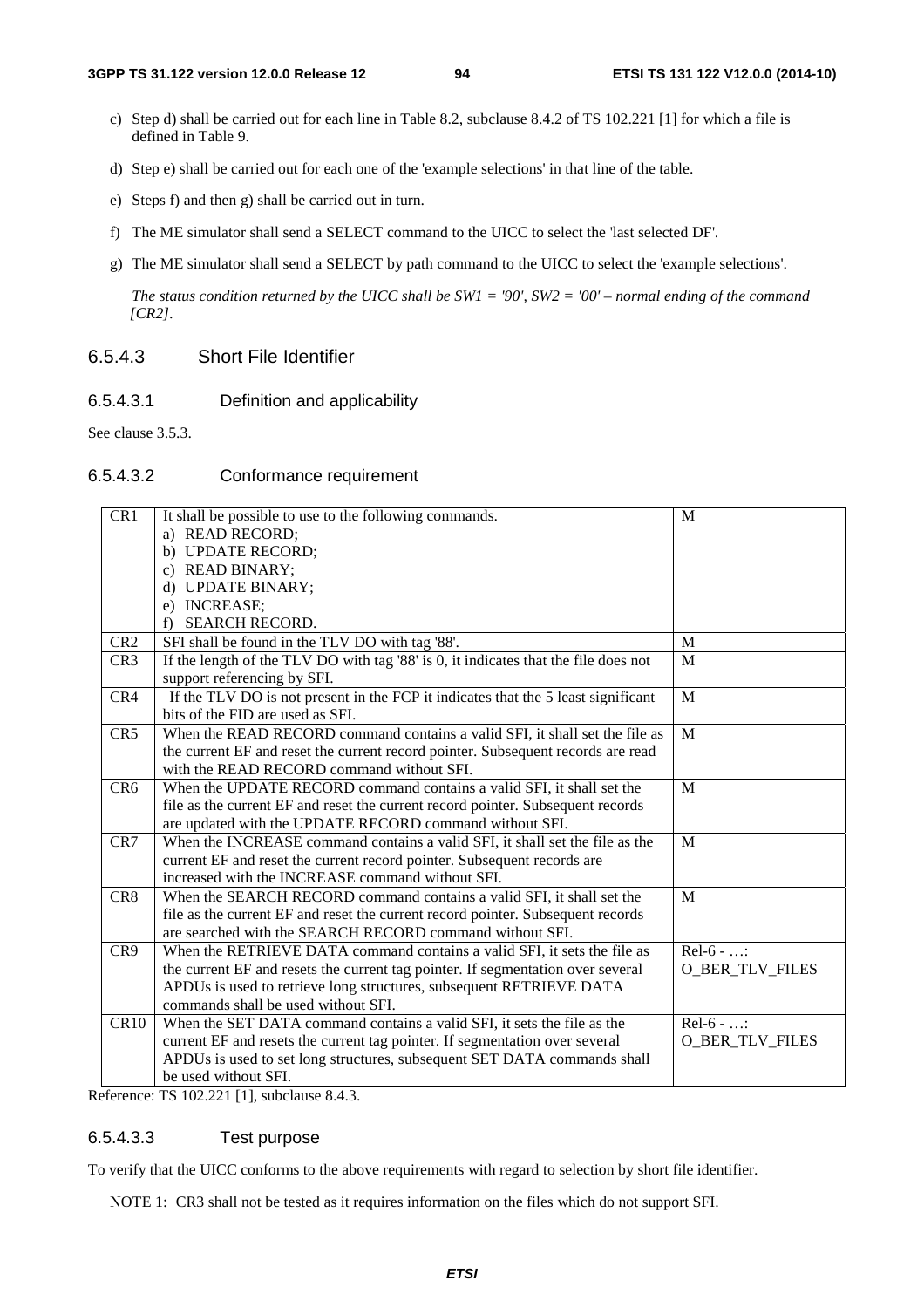NOTE 2: CR4 shall not be tested as it requires information on the file ID.

NOTE 3: CR1, CR5, CR6, CR7 and CR8 are tested in subclause 6.8.1.

NOTE 4: CR9 and CR10 are tested in subclause 6.8.2.

# 6.5.4.3.4 Method of test

### **Initial conditions**

1) The UICC shall be connected to a ME simulator.

### **Test procedure 1**

- a) The ME simulator shall reset the UICC.
- b) The ME simulator shall send a SELECT command to the UICC to select and activate USIM application.
- c) The ME simulator shall send a SELECT command to the UICC to select  $EF_{MSI}$ .

*TLV DO with tag '88' of the response data shall indicate the SFI of the EF<sub>IMSI</sub> [CR2]*.

# 6.5.5 Application characteristic

# 6.5.5.1 Explicit Application selection

# 6.5.5.1.1 SELECT by DF Name

6.5.5.1.1.1 Definition and applicability

See clause 3.5.3.

# 6.5.5.1.1.2 Conformance requirement

|  | $CR1$   A selectable application shall be referenced by a DF name coded on 1 to 16 bytes. |  |  |  |  |
|--|-------------------------------------------------------------------------------------------|--|--|--|--|
|  | CR2   Each name shall be unique within a UICC.                                            |  |  |  |  |
|  | CR3   A DF name can be used in the SELECT command to select a selectable application.   M |  |  |  |  |
|  |                                                                                           |  |  |  |  |

Reference: TS 102.221 [1], subclause 8.5.1.1.

### 6.5.5.1.1.3 Test purpose

To verify that the UICC conforms to the above requirements.

NOTE: CR3 is tested in the subclause 6.5.5.1.

6.5.5.1.1.4 Method of test

### **Initial conditions**

1) The UICC shall be connected to a ME simulator.

### **Test procedure 1**

- a) The ME simulator shall reset the UICC.
- b) The ME simulator shall send a SELECT command to the UICC to select  $EF_{\text{DIR}}$ .
- c) The ME simulator shall send a READ RECORD command with NEXT mode to the UICC.

 *The length of the TLV DO with tag '4F' in the response data shall not exceed 16 bytes [CR1].*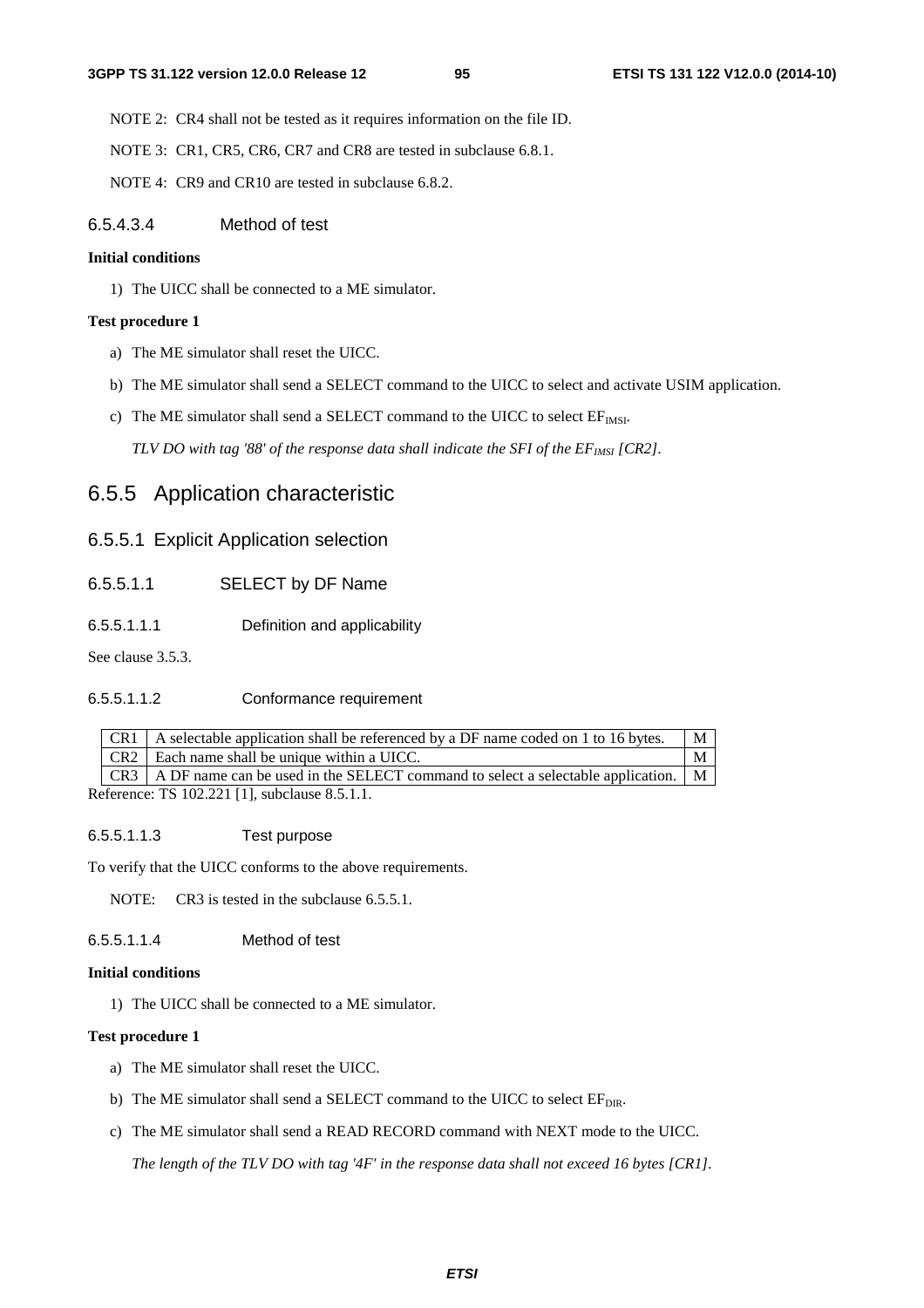*The TLV DO with tag '4F' in the response data shall not be same with any other TLV DO with tag '4F' of the other records [CR2].* 

- d) Step c) shall be repeated until it reaches the end of file.
- e) Following steps f) and g) shall be repeated for each AIDs read in the step c).
- f) The ME simulator shall reset the UICC.
- g) The ME simulator shall send a SELECT command with AID to the UICC to select and activate the ADF.

 *The status condition returned by the UICC shall be SW1 = '90', SW2 = '00' – normal ending of the command. The FCP shall contain the following [CR3]:* 

- *TLV DO with tag 82 shall be '38' or '78'(File Descriptor);*
- *TLV DO with tag 84 shall be the AID of the UICC (DF name AID).*
- 6.5.5.1.2 SELECT by partial DF Name
- 6.5.5.1.2.1 Definition and applicability

See clause 3.5.3.

#### 6.5.5.1.2.2 Conformance requirement

| CR1             | A selectable application shall be able to be selected by a partial DF name using      | M                 |
|-----------------|---------------------------------------------------------------------------------------|-------------------|
|                 | the P2 parameters first and only occurrence, next, previous or last.                  |                   |
| CR <sub>2</sub> | DF name shall be right truncated.                                                     | M                 |
| CR <sub>3</sub> | If P2 indicates the "last" option, the last active application shall be selected even | M                 |
|                 | if it was a previous card-session.                                                    |                   |
| CR4             | Selection of an application by a partial DF name shall be optional for mono           | O MONO APP        |
|                 | application cards.                                                                    |                   |
| CR5             | Selection of an application by a partial DF name shall be supported for multi-        | O MULTI APP       |
|                 | application cards.                                                                    |                   |
| CR <sub>6</sub> | The support of this feature shall be indicated in the 'card service data' and 'card   | M                 |
|                 | capabilities' compact-TLV objects of the ATR historical bytes.                        |                   |
| CR <sub>7</sub> | If the UICC does not support selection with partial DF name, the UICC shall           | $(R99)$ Rel-6 - : |
|                 | respond with an appropriate response (e.g. command parameters not supported           | O MONO APP        |
|                 | $(6A86)$ .                                                                            |                   |

Reference: TS 102.221 [1], subclause 8.5.1.2.

### 6.5.5.1.2.3 Test purpose

To verify that the UICC conforms to the above requirements.

NOTE: Selection by Partial DF name shall not be tested as it requires the interpretation of the next, previous and first occurrence.

#### 6.5.5.1.2.4 Method of test

#### **Initial conditions**

1) The UICC shall be connected to a ME simulator.

### **Test procedure 1**

- a) The ME simulator shall reset the UICC.
- b) The ME simulator shall send a SELECT command to select and activate the USIM application.
- c) The ME simulator shall reset the UICC.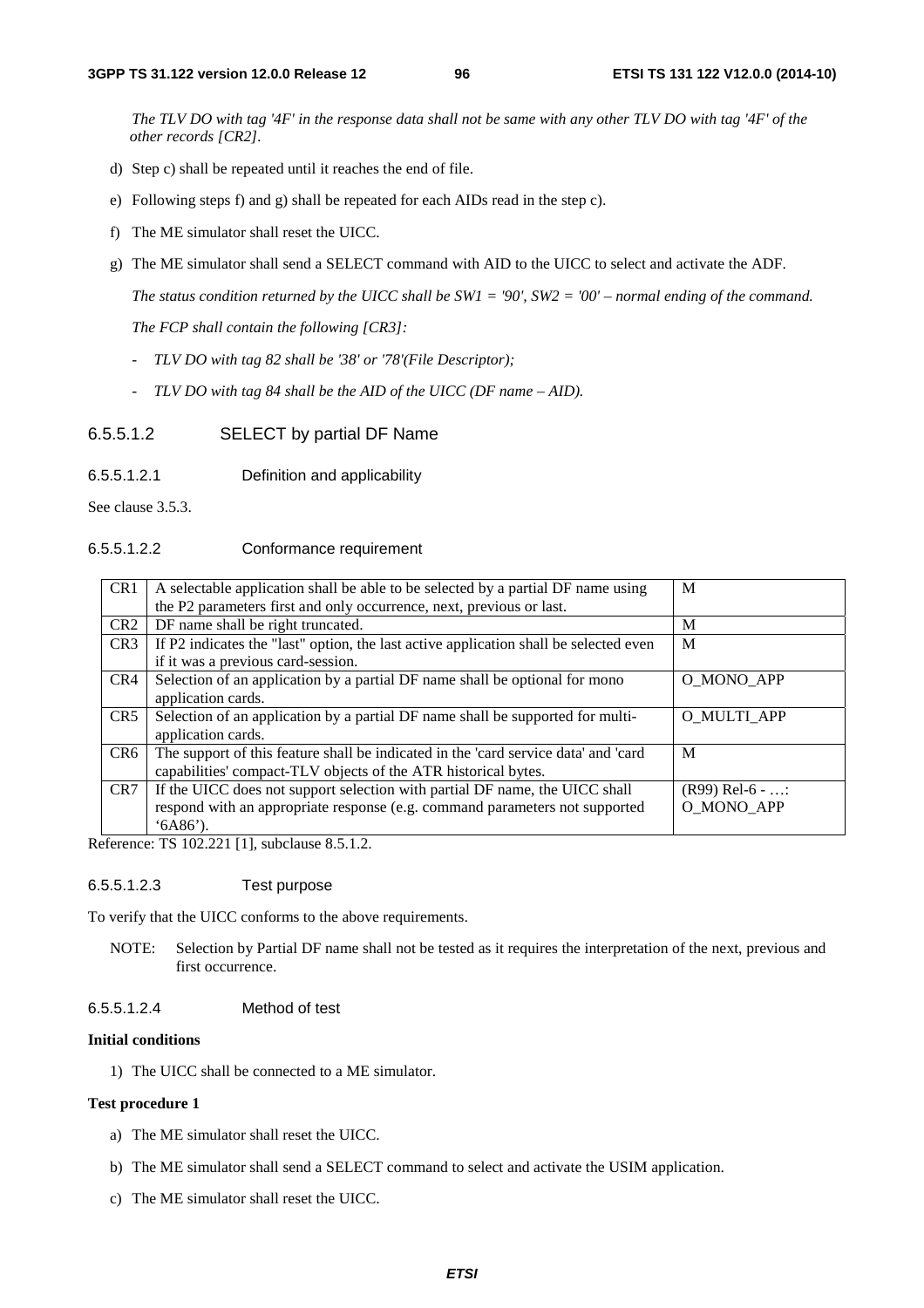d) The ME simulator shall send a SELECT command with partial DF name of an USIM application and P2 indicating "last occurrence" option to select and activate the last selected application.

*If the ATR returned in a) indicates that partial selection by DF name is supported(as indicated in the "card service data" and the "card capabilities" compact-TLV objects of the ATR historical byte)s the UICC shall return the response indicating the USIM application is selected [CR3, CR4, CR6].* 

*If the ATR returned in a) indicates that partial selection by DF name is not supported the UICC shall respond with an appropriate response (e.g. command parameters not supported '6A86') [CR7].*

### **Test procedure 2**

- a) The ME simulator shall reset the UICC.
- b) The ME simulator shall send a SELECT command to select and activate the USIM application.
- c) The ME simulator shall reset the UICC.
- d) The ME simulator shall send a SELECT command with partial DF name of an USIM application and P2 indicating "last occurrence" option to select and activate the last selected application.

*The UICC shall return the response indicating the USIM application is selected [CR1, CR3].* 

## **Test procedure 3**

a) The ME simulator shall reset the UICC.

*The ATR returned by the UICC shall indicate that selection by partial DF name is supported in the "card service data" and the "card capabilities" compact-TLV objects of the ATR historical bytes. [CR5, CR6]*

- b) The ME simulator shall send a SELECT command to select and activate the USIM application.
- c) The ME simulator shall reset the UICC.
- d) The ME simulator shall send a SELECT command with partial DF name of an USIM application and P2 indicating "last occurrence" option to select and activate the last selected application.

*The UICC shall return the response indicating the USIM application is selected [CR1, CR3].* 

# 6.5.5.2 Application session activation

# 6.5.5.2.1 Definition and applicability

See clause 3.5.3.

# 6.5.5.2.2 Conformance requirement

| CR <sub>1</sub> | The application session is initiated when the ME sends a SELECT command, with the application's   M |           |  |  |
|-----------------|-----------------------------------------------------------------------------------------------------|-----------|--|--|
|                 | AID, indicating in the command parameters that the application shall be activated.                  |           |  |  |
| CR <sub>2</sub> | There shall be only one active selectable application session on a given logical channel.           | M         |  |  |
| CR <sub>3</sub> | After having selected the application the UICC shall evaluate the security environment for this     | $ReI-4$ - |  |  |
|                 | application and set the SE according to the application's verification requirements.                | $\cdots$  |  |  |
|                 | $2 \text{ of } x$ TV 102.221 [1] subclause $2.5.2$                                                  |           |  |  |

Reference: TS 102.221 [1], subclause 8.5.2.

# 6.5.5.2.3 Test purpose

To verify that the UICC conforms to the above requirements.

- NOTE 1: CR2 shall not be tested as it is impossible to investigate the number of applications which are activated in a logical channel.
- NOTE 2: CR3 is not tested.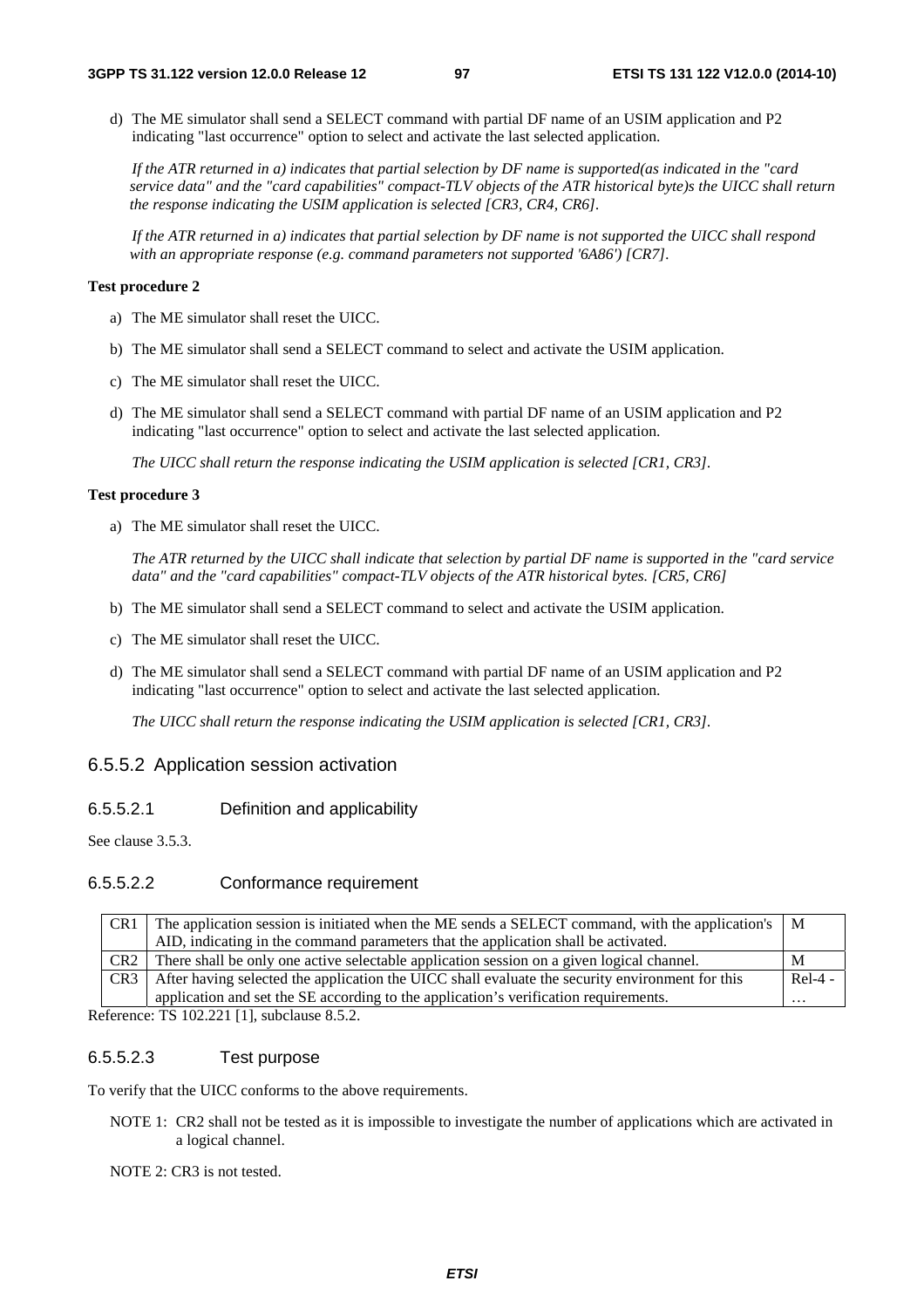### 6.5.5.2.4 Method of test

#### **Initial conditions**

1) The UICC shall be connected to a ME simulator.

### **Test procedure 1**

- a) The ME simulator shall reset the UICC.
- b) The ME simulator shall send a SELECT command with AID to the UICC to select and activate USIM application.

 *The status condition returned by the UICC shall be SW1 = '90', SW2 = '00' – normal ending of the command [CR1].* 

c) The ME simulator shall send a STATUS command with  $P2 = 01'$  to the UICC.

 *The response data shall contain the following [CR1]:* 

*- TLV DO with tag '84' shall indicate an AID of the USIM application.* 

### 6.5.5.3 Application session termination

### 6.5.5.3.1 Definition and applicability

See clause 3.5.3.

### 6.5.5.3.2 Conformance requirement

| CR <sub>1</sub> a | An application session shall be terminated implicitly if a SELECT by $DF_{NAME}$   | O MULTI APP        |
|-------------------|------------------------------------------------------------------------------------|--------------------|
|                   | command with an AID different from the currently active application is             |                    |
|                   | performed by the UICC.                                                             |                    |
| CR <sub>1</sub> b | An application session shall be terminated explicitly if the application is        | M                  |
|                   | reselected using the SELECT command indicating in the command parameters           |                    |
|                   | that the application shall be terminated.                                          |                    |
| CR <sub>1</sub> c | An application session shall be terminated if the terminal performs a reset of the | M                  |
|                   | UICC.                                                                              |                    |
| CR <sub>1</sub> d | An application session shall be terminated if the logical channel is closed.       | $(Rel-4) Rel-6 - $ |
|                   |                                                                                    | O LOG CHANS        |
| CR2               | After the application has been terminated using a SELECT command indicating        | $Rel-6$ -          |
|                   | in the command parameters that the application shall be terminated (CR1b), the     |                    |
|                   | current DF shall be the MF and there shall be no current EF or current             |                    |
|                   | application.                                                                       |                    |
|                   | $\sim$ $\sim$ $\sim$ $\sim$ $\sim$                                                 |                    |

Reference: TS 102.221 [1], subclause 8.5.3.

#### 6.5.5.3.3 Test purpose

To verify that the UICC conforms to the above requirements.

### 6.5.5.3.4 Method of test

### **Initial conditions**

1) The UICC shall be connected to a ME simulator.

### **Test procedure 1**

- a) The ME simulator shall reset the UICC.
- b) If no other application than the USIM application exists in the UICC, steps c), d) and e) shall not be carried out.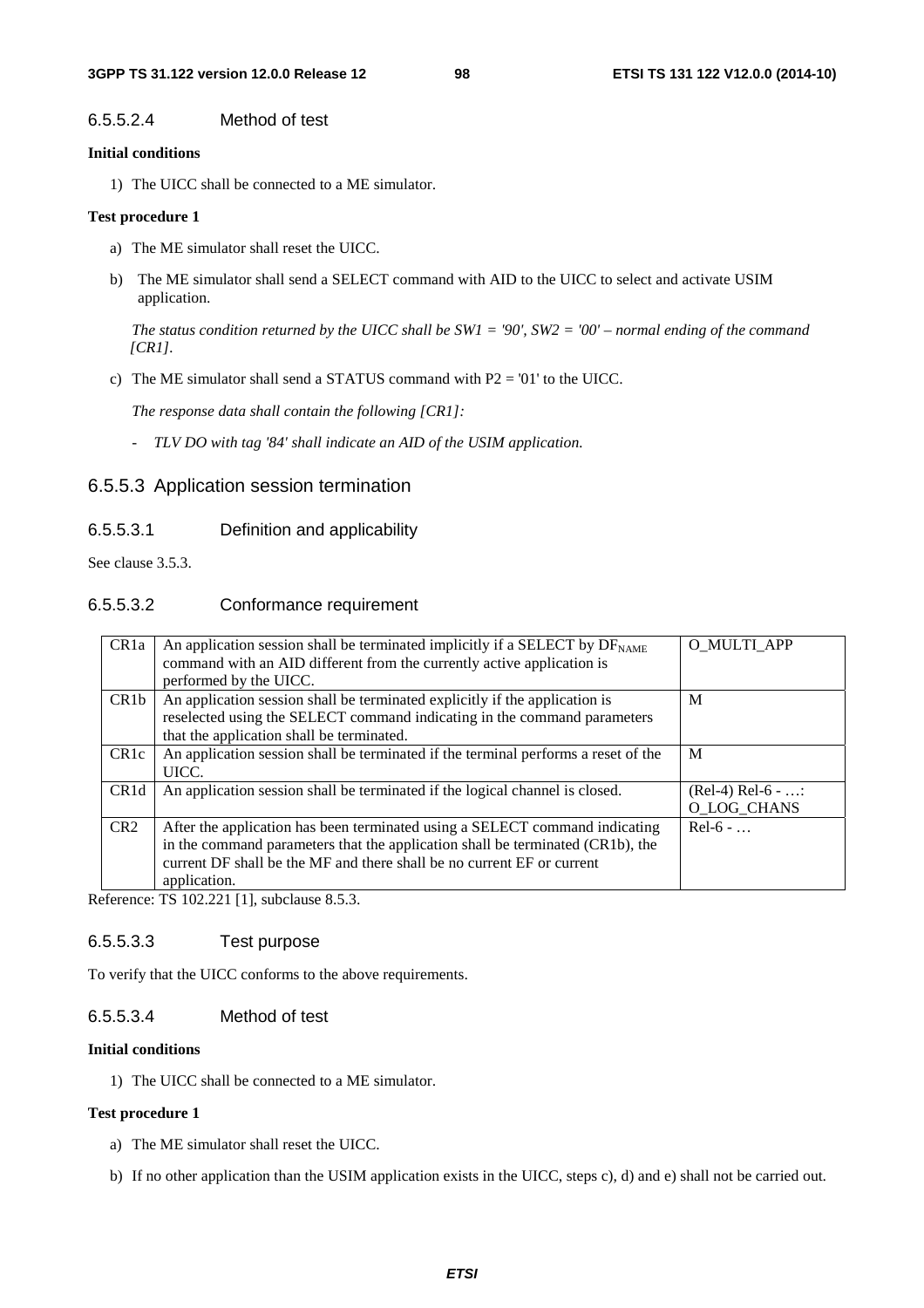- c) The ME simulator shall send a SELECT command with AID to the UICC to select and activate the USIM application.
- d) The ME simulator shall send a SELECT command with AID to the UICC to select and activate an application different from the selected USIM application.
- e) The ME simulator shall send a STATUS command with P2 = '01' to the UICC.

 *The response data shall contain the following [CR1a]:* 

*- TLV DO with tag '84' shall indicate an AID of the selected application different from the selected USIM application in step c).* 

#### **Test procedure 2**

- a) The ME simulator shall reset the UICC.
- b) The ME simulator shall send a SELECT command with AID to the UICC to select and activate the USIM application.
- c) The ME simulator shall send a SELECT command with AID to the UICC to select and terminate the USIM application.
- d) The ME simulator shall send a STATUS command with  $P2 = '00'$  to the UICC.

 *The response data shall not be that of the USIM application activated in step b) [CR1b].*

#### **Test procedure 3**

- a) The ME simulator shall reset the UICC.
- b) The ME simulator shall send a SELECT command with AID to the UICC to select and activate the USIM application.
- c) The ME simulator shall send a SELECT command with AID to the UICC to select and terminate the USIM application.
- d) The ME simulator shall send a STATUS command with P2 = '00' to the UICC.

 *The response data shall be that of the MF [CR1b, CR2].* 

e) The ME simulator shall send a READ BINARY command without SFI referencing to the UICC.

 *The status condition returned by the UICC shall be SW1 = '69', SW2 = '86' - command not allowed (no EF selected) [CR1b, CR2].*

f) The ME simulator shall send a SELECT command with  $P1 = '00'$  and a data field equal to '7FFF'.

*The UICC shall return an error appropriate to the command. (e.g. SW1 = '6A', SW2 = '82' – File not found). [CR1b, CR2].* 

#### **Test procedure 4**

- a) The ME simulator shall reset the UICC.
- b) The ME simulator shall send a SELECT command with AID to the UICC to select and activate the USIM application.
- c) The ME simulator shall send a STATUS command with P2 = '01' to the UICC.

 *The response data shall contain the following:* 

- *TLV DO with tag '84' is the AID of the USIM application (DF name AID).*
- d) The ME simulator shall reset the UICC.
- e) The ME simulator shall send a STATUS command with P2='00' to the UICC.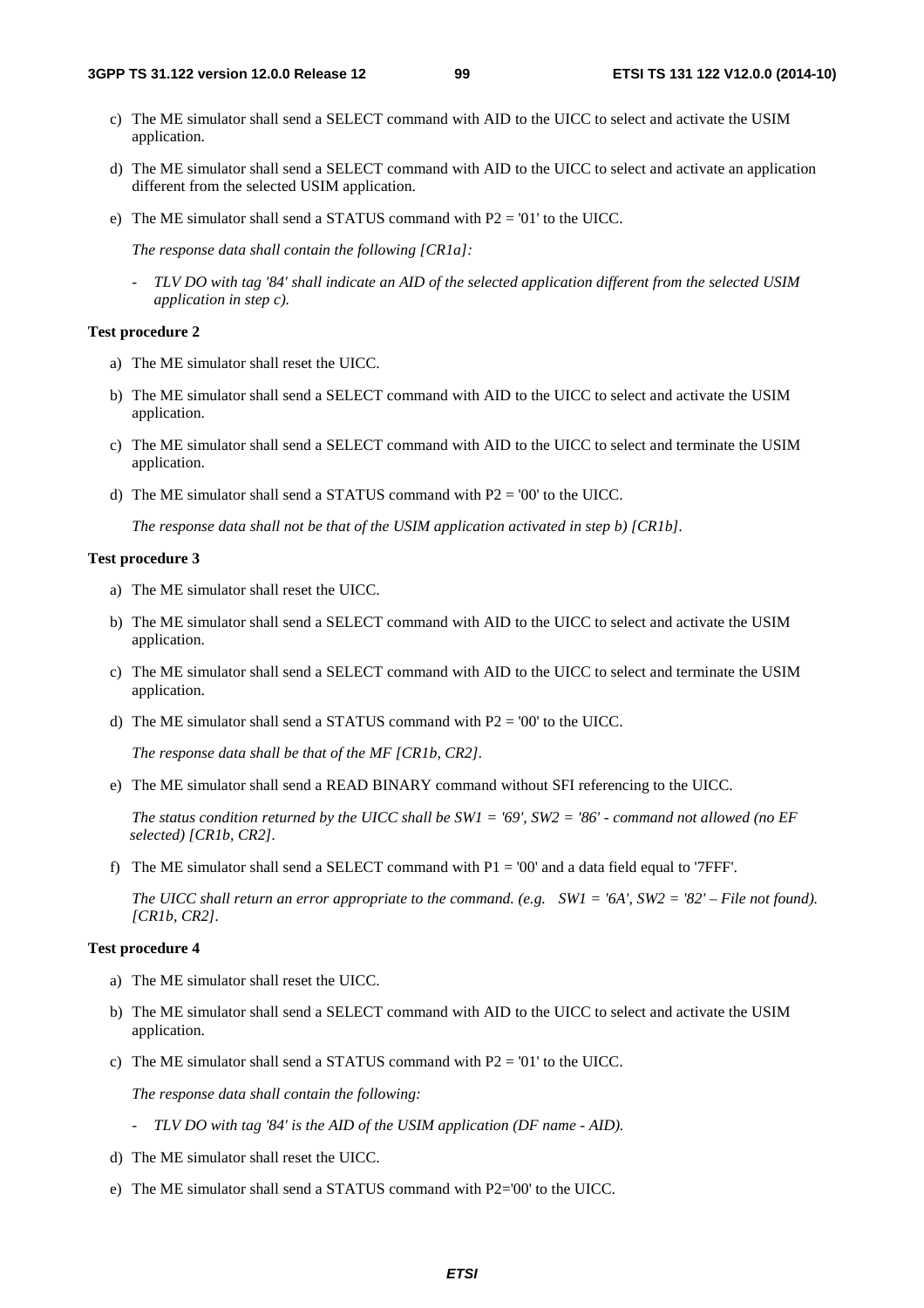*The response data shall not be that of the USIM application activated in step b) [CR1c].* 

#### **Test procedure 5**

- a) The ME simulator shall reset the UICC.
- b) The ME simulator shall send a MANAGE CHANNEL (OPEN) command to the UICC

*The UICC shall return the channel number of the logical channel assigned by the UICC – call this channel 'a'* 

- c) The ME simulator shall send a SELECT command with AID to the UICC to select and activate the USIM application on channel 'a'.
- d) The ME simulator shall send a STATUS command with P2 = '01' to the UICC on channel 'a'.

 *The response data shall contain the following:* 

- *TLV DO with tag '84' is the AID of the USIM application (DF name AID).*
- e) The ME simulator shall send a MANAGE CHANNEL (CLOSE) command to the UICC to close channel 'a'.
- f) Repeat steps g) and h) for all non-basic logical channels.
- g) The ME simulator shall send a MANAGE CHANNEL (OPEN) command to the UICC
- h) The ME simulator shall send a STATUS command with  $P2 = 0'$  to the UICC on the logical channel assigned in the response to step g)

 *The response data shall not be that of the USIM application activated in step c) [CR1d].*

## 6.5.5.4 Application session reset

6.5.5.4.1 Definition and applicability

See clause 3.5.3.

### 6.5.5.4.2 Conformance requirement

 $CR1$  An application shall be reset if the application is reselected using the SELECT command indicating in the command parameters that the application shall be activated. M

Reference: TS 102.221 [1], subclause 8.5.4.

#### 6.5.5.4.3 Test purpose

To verify that the UICC conforms to the above requirements.

### 6.5.5.4.4 Method of test

#### **Initial conditions**

1) The UICC shall be connected to a ME simulator.

#### **Test procedure 1**

- a) The ME simulator shall reset the UICC.
- b) The ME simulator shall send a SELECT command with AID to the UICC to select and activate the USIM application.
- c) The ME simulator shall send a SELECT command to the UICC with  $EF_{LOCI}$ .
- d) The ME simulator shall send a VERIFY PIN command with PIN to the UICC.
- e) The ME simulator shall send a READ BINARY command to the UICC.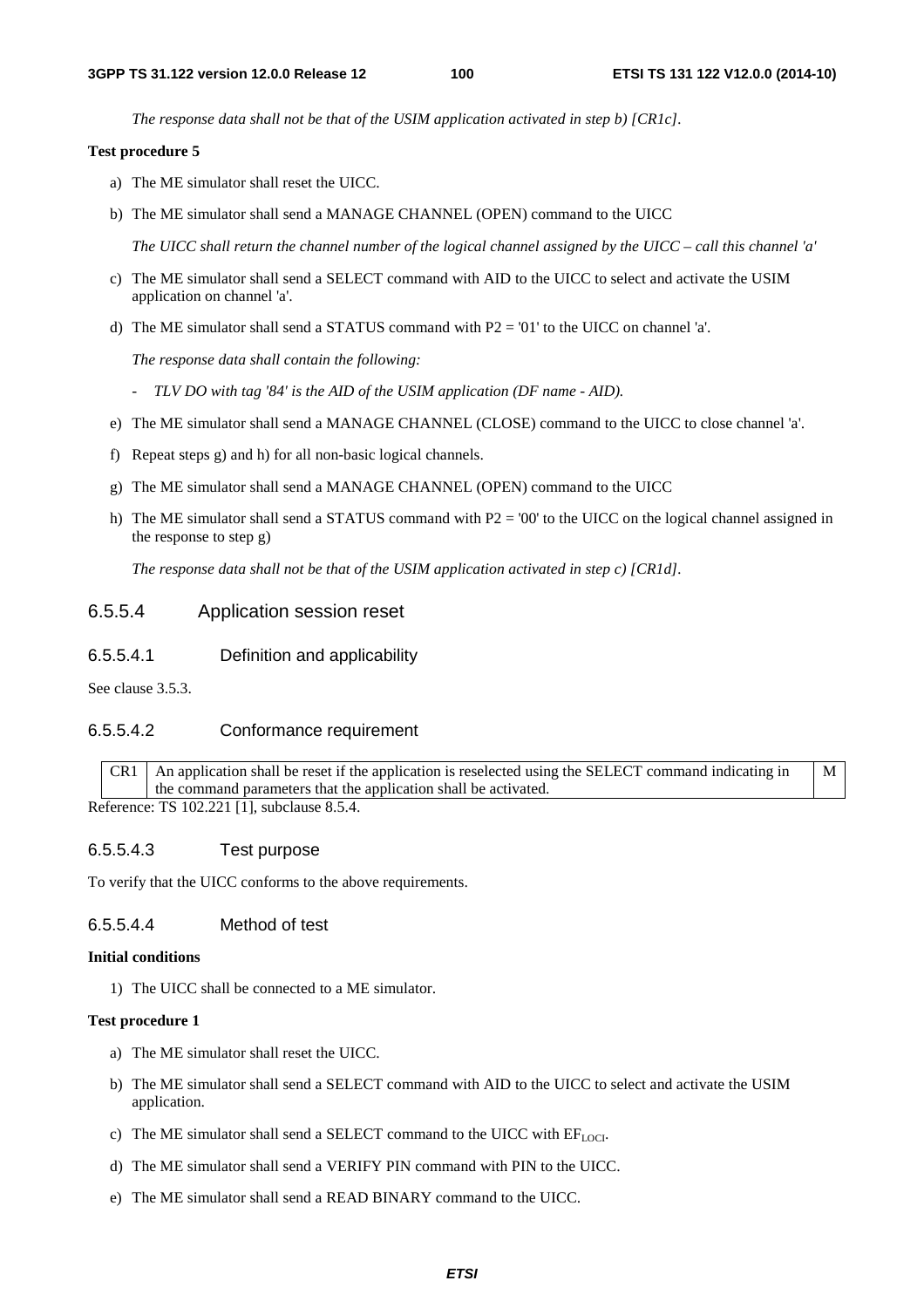*The status condition returned by the UICC shall be SW1 = '90', SW2 = '00' – normal ending of the command.*

f) The ME simulator shall send a STATUS command with  $P2 = 01'$  to the UICC.

 *The response data shall contain the following:* 

 *- TLV DO with tag '84' is the AID of the USIM application (DF name - AID).* 

g) The ME simulator shall send a SELECT command with AID to the UICC to select and activate the USIM application.

*The status condition returned by the USIM shall be SW1 = '90', SW2 = '00' [CR1].*

### 6.5.5.5 GSM/USIM application interaction and restrictions

6.5.5.5.1 Definition and applicability

See clause 3.5.3.

#### 6.5.5.5.2 Conformance requirement

| CR <sub>1</sub> | Activation of a USIM session shall exclude the activation of a GSM session.                 | R99 -   |
|-----------------|---------------------------------------------------------------------------------------------|---------|
|                 |                                                                                             | $Rel-5$ |
| CR <sub>2</sub> | Once a USIM application session has been activated, commands sent to the UICC with CLA byte | R99 -   |
|                 | set to 'A0' shall return SW1SW2 '6E 00' (class not supported) to the ME.                    | $Rel-5$ |
| CR <sub>3</sub> | Activation of a GSM session shall exclude the activation of a USIM session.                 | R99 -   |
|                 |                                                                                             | Rel-5   |

Reference: TS 102.221 [16], subclause 8.5.5; TS 102.221 [17], subclause 8.5.5; TS 102.221 [18], subclause 8.5.5.

#### 6.5.5.5.3 Test purpose

To verify that the UICC conforms to the above requirements.

NOTE: CR3 is not tested as it is out of the scope of the present document.

### 6.5.5.5.4 Method of test

#### **Initial conditions**

1) The UICC shall be connected to a ME simulator.

#### **Test procedure 1**

- a) The ME simulator shall reset the UICC.
- b) The ME simulator shall send a SELECT command to the UICC to select and activate USIM application.
- c) The ME simulator shall send a STATUS command with 'A0' as the class byte.

 *The status condition returned by the UICC shall be SW1 = '6E', SW2 = '00' – class not supported [CR1, CR2].* 

d) The ME simulator shall send a STATUS command with '80' as the class byte.

 *The status condition returned by the UICC shall be SW1 = '90', SW2 = '00' – normal ending of a command [CR1].*

# 6.5.6 Reservation of file IDs

# 6.5.6.1 Definition and applicability

See clause 3.5.3.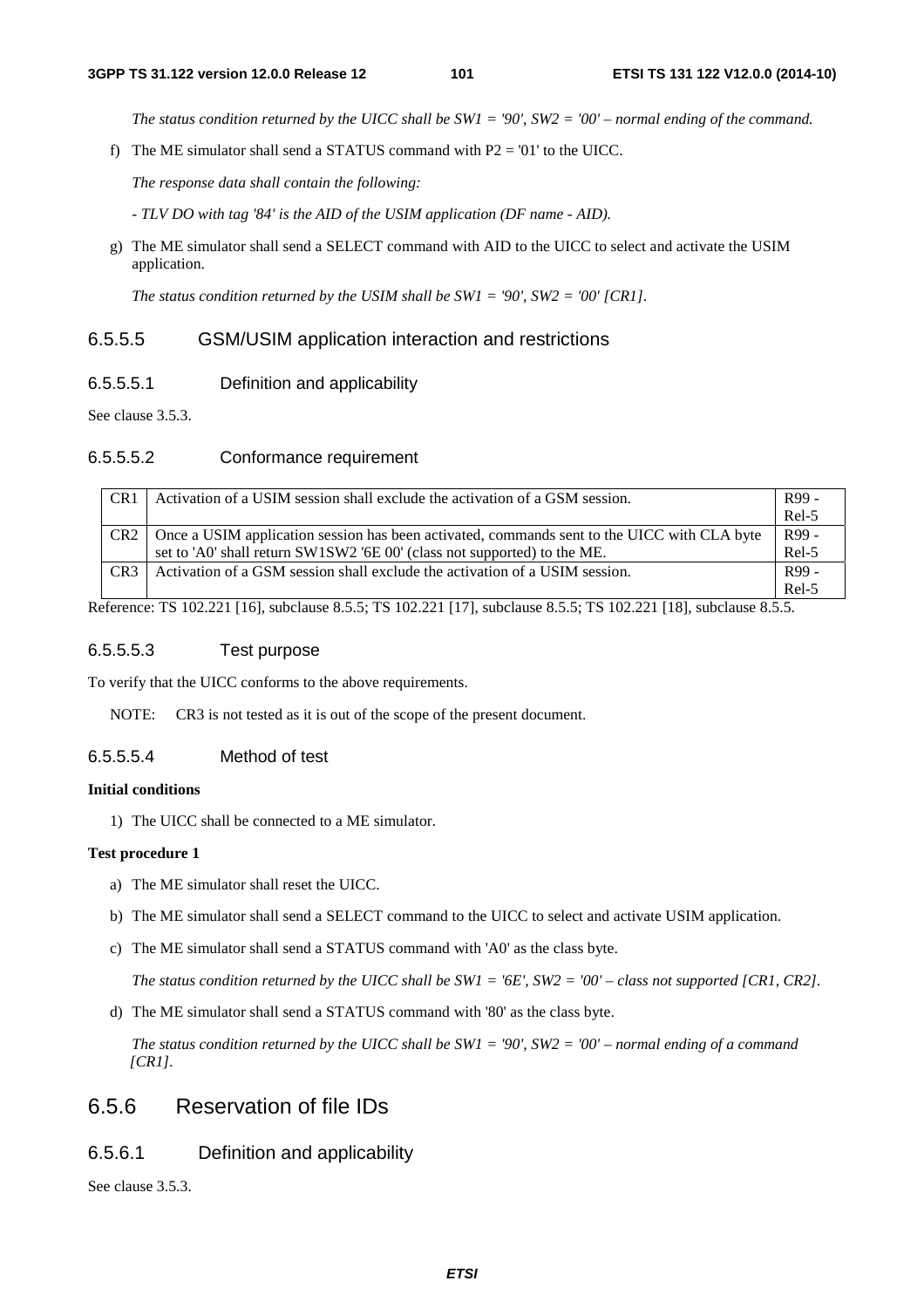# 6.5.6.2 Conformance requirement

| CR1             | The following Application Dedicated File IDs shall be reserved for operational use by UICC:                                                                     | M          |
|-----------------|-----------------------------------------------------------------------------------------------------------------------------------------------------------------|------------|
|                 | '7F FF'.                                                                                                                                                        |            |
| CR <sub>2</sub> | The following Dedicated File IDs shall be reserved for operational use by UICC:                                                                                 | (R99)      |
|                 | - '7F10' (DF <sub>TELECOM</sub> ), '7F20' (DF <sub>GSM</sub> ), '7F21' (DF <sub>DCS1800</sub> ), '7F22' (DF <sub>IS-41</sub> ), '7F23' (DF <sub>FP-CTS</sub> ), | $Rel-6$ -  |
|                 | '7F24'(DF <sub>TIA/EIA-136</sub> ), '7F25'(DF <sub>TIA/EIA-95</sub> ) and '7F2X', where X ranges from '6' to 'F'.                                               |            |
|                 | '7F80' ( $DF_{PDC}$ ) is used for the Japanese PDC specification                                                                                                |            |
|                 | '7F90' ( $DF_{TETRA}$ ) is used for the TETRA specification                                                                                                     |            |
|                 | '7F31' ( $DF_{IDEN}$ ) is used in the iDEN specification<br>$\blacksquare$                                                                                      |            |
|                 | reserved under '7F10'; '5F50'(DF <sub>GRAPHICS</sub> ); '5F3A'(DF <sub>PHONEBOOK</sub> )                                                                        |            |
| CR <sub>3</sub> | The following Elementary File Ids shall be reserved for operational use by UICC:                                                                                | M          |
|                 | '6F 2X', '6F 3X', '6F 4X' in '7F 10' and '7F 2X';                                                                                                               |            |
|                 | '4F YX', where Y ranges from '2' to 'F' in all 2nd level DFs;                                                                                                   |            |
|                 | '2F05', '2F06' and '2F $1X'$ in the MF '3F 00';                                                                                                                 |            |
|                 | '2F00', '2F01' in the MF '3F00'.                                                                                                                                |            |
| CR4             | The following Dedicated File IDs shall be reserved for administrative use by UICC:                                                                              | M          |
|                 | $7F 4X$ ', '5 $F1X$ ' and '5 $F2X'$ .                                                                                                                           |            |
| CR5             | The following Elementary File Ids shall be reserved for administrative use by UICC:                                                                             | M          |
|                 | '6F XX' in the DFs '7F $4X'$ ; '4F XX' in the DFs '5F $1X'$ , '5F2X';                                                                                           |            |
|                 | $'$ 6F 1X' in the DFs '7F 10', '7F 20', '7F 21';<br>$\blacksquare$                                                                                              |            |
|                 | $-$ '4F 1X' in all 2nd level DFs;                                                                                                                               |            |
|                 | $2F EX'$ in the MF $3F 00'$ .                                                                                                                                   |            |
| CR6             | The following Dedicated File IDs shall be reserved for operational use by UICC:                                                                                 | R99 - Rel- |
|                 | '5F50', '5F3A', '7F 10', '7F 2X', '7F 80' and '7F 90'.                                                                                                          | 5          |

Reference: TS 102.221 [1], subclause 8.6.

### 6.5.6.3 Test purpose

To verify that the UICC conforms to the above requirements.

NOTE: CR4 and CR5 shall not be tested as the administrative functionality is outside the scope of this test specification.

### 6.5.6.4 Method of test

#### **Initial conditions**

1) The UICC shall be connected to a ME simulator.

#### **Test procedure 1**

- a) The ME simulator shall reset the UICC.
- b) The ME simulator shall send a SELECT command to the UICC to select and activate USIM application.
- c) The ME simulator shall send a SELECT command using FID '7F FF' to the UICC to select and activate USIM application.

 *The response data shall contain the following:* 

 *- TLV DO with tag '84' is the AID of the UICC (DF name - AID) shall be the same as in step b) [CR1].* 

#### **Test procedure 2**

- a) The ME simulator shall reset the UICC.
- b) For all possible DFs and EFs on the UICC, the ME simulator shall send a SELECT command to the UICC to select each file in sequence.

For all successful selections, the ID of the selected file shall be either that of EF<sub>ATR</sub> or one of those in Figure 4.1 *and Figure 4.2, subclause 4.7 of TS 31.102 [3], or shall not be one of those listed as reserved for operational use in CR6 [CR6, CR3].*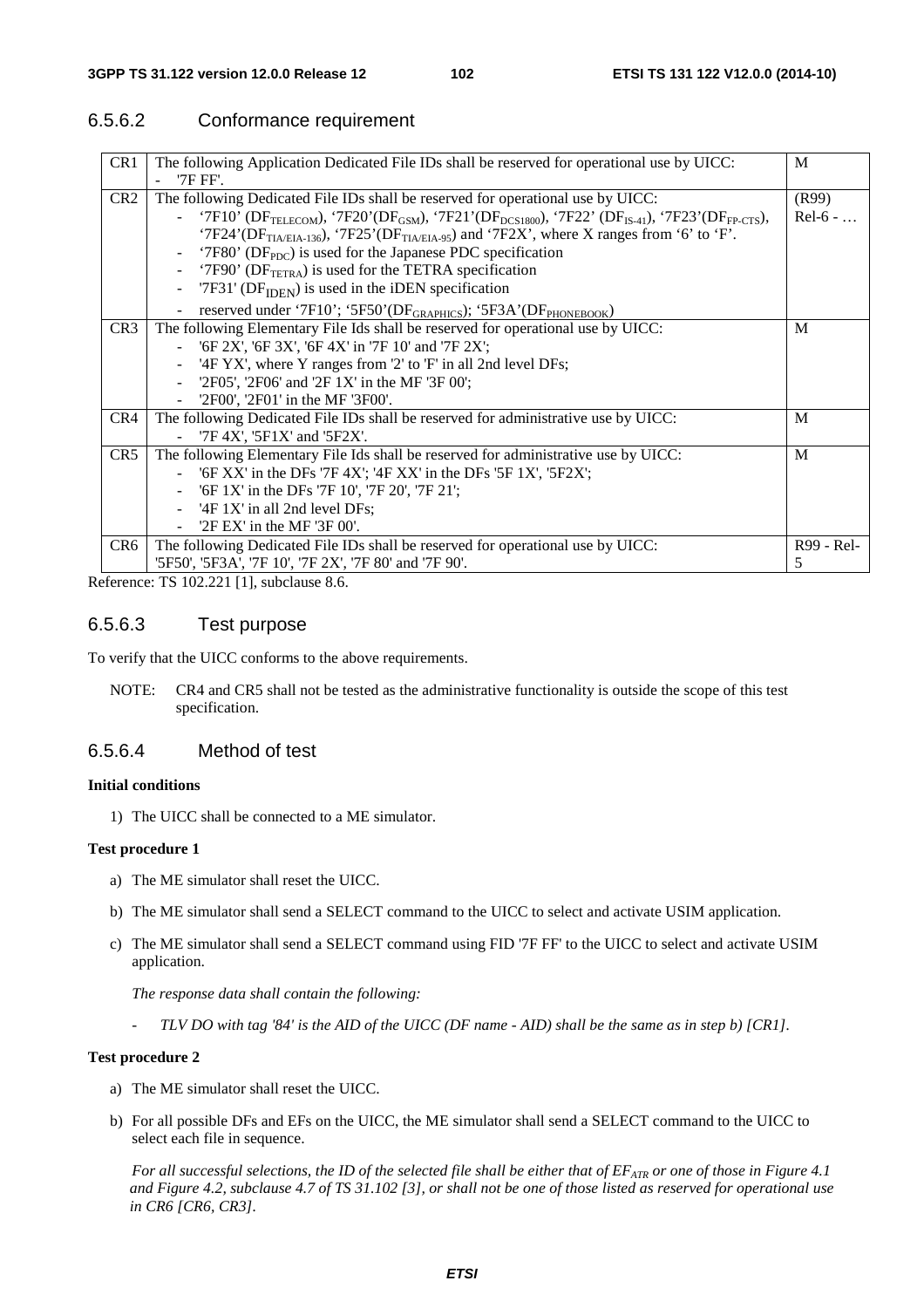#### **Test procedure 3**

- a) The ME simulator shall reset the UICC.
- b) For all possible DFs and EFs on the UICC, the ME simulator shall send a SELECT command to the UICC to select each file in sequence.

*For all successful selections, the ID of the selected file shall be either that of*  $E_{ATR}$  *or one of those in Figure 4.1 and Figure 4.2, subclause 4.7 of TS 31.102 [3], or shall not be one of those listed as reserved for operational use in CR2 [CR2, CR3].*

# 6.5.7 Logical channels

## 6.5.7.1 No Logical Channel Support

### 6.5.7.1.1 Definition and applicability

See clause 3.5.3.

### 6.5.7.1.2 Conformance requirement

| CR1   | There may be up to 3 logical channels in addition to the basic logical channel 0.                         | $(Rel-4) Rel-$ |
|-------|-----------------------------------------------------------------------------------------------------------|----------------|
|       |                                                                                                           | $6 - $         |
| $CR2$ | A UICC which supports logical channels indicates it in the ATR, together with the assignment (Rel-4) Rel- |                |
|       | methods and maximum number of logical channels it supports.                                               | $6 - $         |
|       | $T = 100, 001, 11, 11$                                                                                    |                |

Reference: TS 102 221 [1], subclause 8.7.

#### 6.5.7.1.3 Test purpose

To verify that the UICC conforms to the above requirements.

#### 6.5.7.1.4 Method of test

#### **Initial conditions**

1) The UICC shall be connected to a ME simulator.

#### **Test procedure 1**

a) The ME simulator shall reset the UICC

*The UICC shall return a valid ATR.* 

*The following shall be true of the returned ATR:* 

• *The Third Software Function in the Card Capabilities Object shall not be present [CR1, CR2]* 

*Or* 

- *If the Third Software Function is present it shall indicate that the UICC does not support logical channels [CR1, CR2]*
- b) The ME simulator shall send a MANAGE CHANNEL (OPEN) command to the UICC.

*The UICC shall return an error code appropriate to the command. [CR2]* 

c) The ME simulator shall send a STATUS command to the UICC on channel 1.

*The UICC shall return an error code appropriate to the command [CR2]* 

d) The ME simulator shall send a STATUS command to the UICC on channel 2.

*The UICC shall return an error code appropriate to the command [CR2]* 

e) The ME simulator shall send a STATUS command to the UICC on channel 3.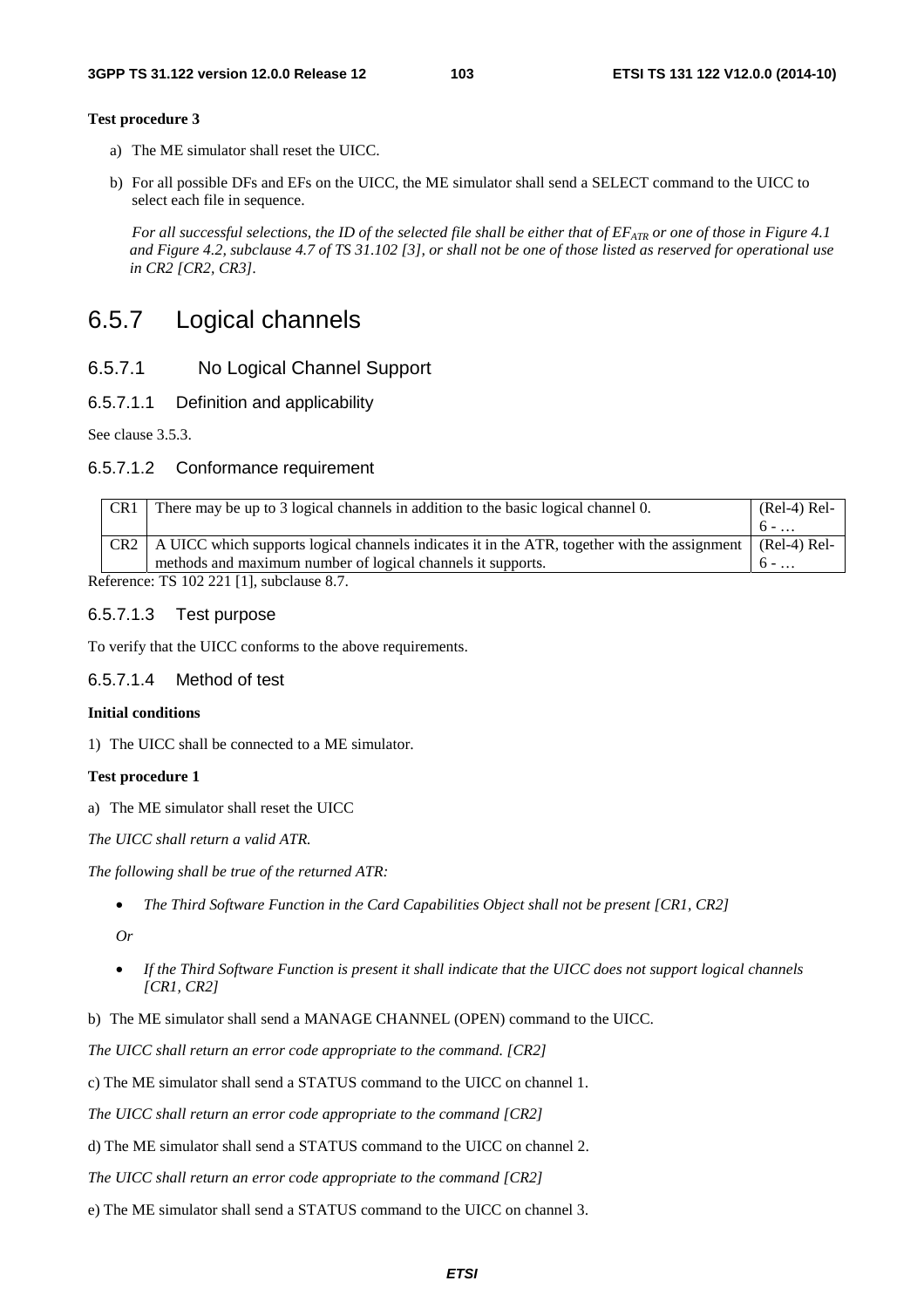*The UICC shall return an error code appropriate to the command [CR2]* 

# 6.5.7.2 Logical Channels – Basic Behaviour

### 6.5.7.2.1 Definition and applicability

See clause 3.5.3.

### 6.5.7.2.2 Conformance requirement

| CR <sub>1</sub> | There may be up to 3 logical channels in addition to the basic logical channel 0. | $(Rel-4) Rel-6 - $  |
|-----------------|-----------------------------------------------------------------------------------|---------------------|
| CR <sub>2</sub> | Channel 0 is always available and open throughout the card session.               | $(Rel-4) Rel-6 - $  |
| CR <sub>3</sub> | A UICC which supports logical channels indicates it in the ATR, together with     | $(Rel-4)$ Rel-6 - : |
|                 | the assignment methods and maximum number of logical channels it supports.        | O_LOG_CHANS         |
| CR4             | The UICC supporting logical channels shall support at least one channel in        | $(Rel-4)$ Rel-6 - : |
|                 | addition to the basic channel.                                                    | O LOG CHANS         |
| CR5             | The UICC supporting logical channels shall support logical channel number         | $(Rel-4)$ Rel-6 - : |
|                 | assignment by the UICC.                                                           | O_LOG_CHANS         |
| CR <sub>6</sub> | There is no interleaving of commands and their responses across logical channels; | $(Rel-4)$ Rel-6 - : |
|                 | between the receipt of the command APDU and the sending of the response           | O LOG CHANS         |
|                 | APDU to that command, only one logical channel is active.                         |                     |
| CR <sub>7</sub> | A logical channel is opened by using a MANAGE CHANNEL command, in                 | $(Rel-4)$ Rel-6 - : |
|                 | which the card assigns a channel number and returns it in the response.           | O_LOG_CHANS         |
| CR <sub>8</sub> | The logical channel remains open until it is explicitly closed by a MANAGE        | $(Rel-4) Rel-6 - $  |
|                 | CHANNEL command, or if the UICC is deactivated.                                   | O LOG CHANS         |

Reference: TS 102 221 [1], subclause 8.7.

### 6.5.7.2.3 Test purpose

To verify that the UICC conforms to the above requirements.

NOTE: CR7 shall not be tested as it is not possible to interleave commands with current protocols.

### 6.5.7.2.4 Method of test

#### **Initial conditions**

1) The UICC shall be connected to a ME simulator.

### **Test procedure 1**

a) The ME simulator shall reset the UICC.

*The UICC shall return a valid ATR sequence.* 

*The Third Software Function shall be present and it shall indicate that:* 

- *The UICC supports logical channels.[CR3]*
- *The UICC supports logical channel number assignment by the card. [CR3]*
- *The maximum number of logical channels supported is between 2 and 4. [CR3, CR1, CR4]*

b) The ME simulator shall send a MANAGE CHANNEL (CLOSE) command to the UICC to close channel 0 (the basic channel).

*The UICC shall return an error code appropriate to the command [CR2]*

c) The ME simulator shall send a STATUS command to the UICC on the basic channel.

*The status returned by the UICC shall be SW1 = '90', SW2 = ' 00' – normal ending of the command[CR2]* 

d) The ME simulator shall send a STATUS command to the UICC on channel 1.

*The UICC shall return an error code appropriate to the command [CR7]*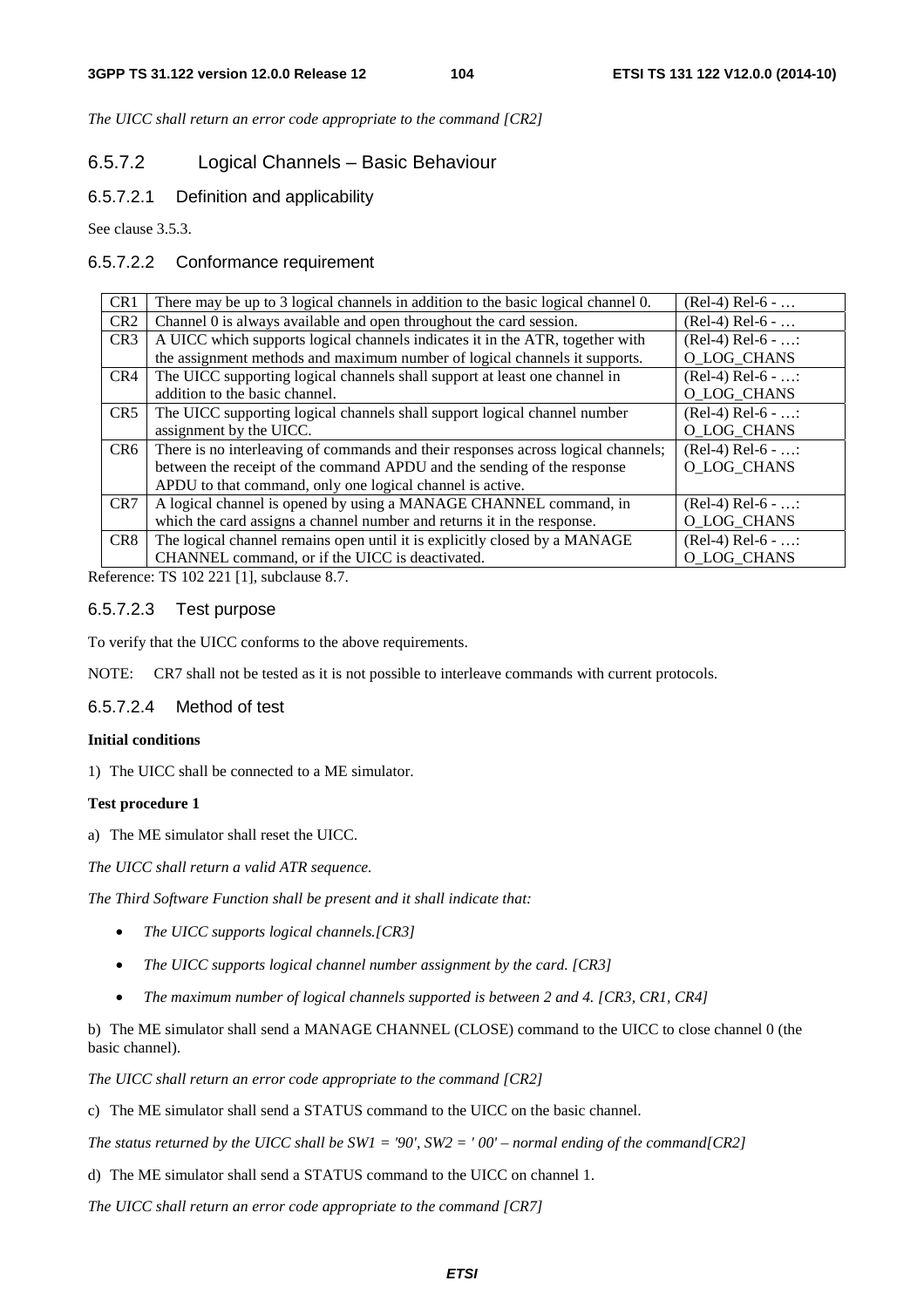e) The ME simulator shall send a STATUS command to the UICC on channel 2.

*The UICC shall return an error code appropriate to the command [CR7]*

f) The ME simulator shall send a STATUS command to the UICC on channel 3.

*The UICC shall return an error code appropriate to the command [CR7]*

g) The ME simulator shall send a MANAGE CHANNEL (OPEN) command to the UICC on the basic channel

*The UICC shall return the number of the logical channel assigned by the UICC [CR4, CR5, CR7]* 

h) The ME simulator shall send a STATUS command to the UICC on the logical channel assigned by the UICC in step g).

*The status returned by the UICC shall be SW1 = '90', SW2 = ' 00' – normal ending of the command.* 

i) Steps g) and h) shall be repeated for each of the remaining non basic logical channels supported by the UICC

j) The ME simulator shall send a MANAGE CHANNEL (OPEN) command to the UICC on the basic channel

*The UICC shall return an error code appropriate to the command [CR1]* 

k) The ME simulator shall send a MANAGE CHANNEL (CLOSE) command to the UICC on the first open non-basic channel supported by the UICC.

*The status returned by the UICC shall be 90 00[CR8]* 

l) The ME simulator shall send a STATUS command to the UICC on the same logical channel used in step k).

*The UICC shall return an error code appropriate to the command.* 

m) Steps k) and l) should be repeated for each of the non basic logical channels supported by the UICC.

#### **Test procedure 2**

a) The ME simulator shall reset the UICC.

b) The ME simulator shall send a MANAGE CHANNEL (OPEN) command to the UICC on the basic channel.

*The UICC shall return the number of the logical channel assigned by the UICC – call this channel 'a' [CR7]*

c) The ME simulator shall send a STATUS command to the UICC on channel 'a'.

*The status returned by the UICC shall be SW1 = '90', SW2 = ' 00' – normal ending of the command.* 

d) The ME simulator shall send a MANAGE CHANNEL (OPEN) command to the UICC on channel 'a'

*The UICC shall return the number of the logical channel assigned by the UICC – call this channel 'b'. [CR5, CR7]*

e) The ME simulator shall send a STATUS command to the UICC on channel 'b'.

*The status returned by the UICC shall be SW1 = '90', SW2 = ' 00' – normal ending of the command.* 

f) The ME simulator shall reset the UICC.

g) The ME simulator shall send a STATUS command to the UICC on channel 'a'.

*The UICC shall return an error code appropriate to the command [CR8].* 

### 6.5.7.3 Opening a Logical Channel from the Basic Channel

6.5.7.3.1 Definition and applicability

See clause 3.5.3.

6.5.7.3.2 Conformance requirement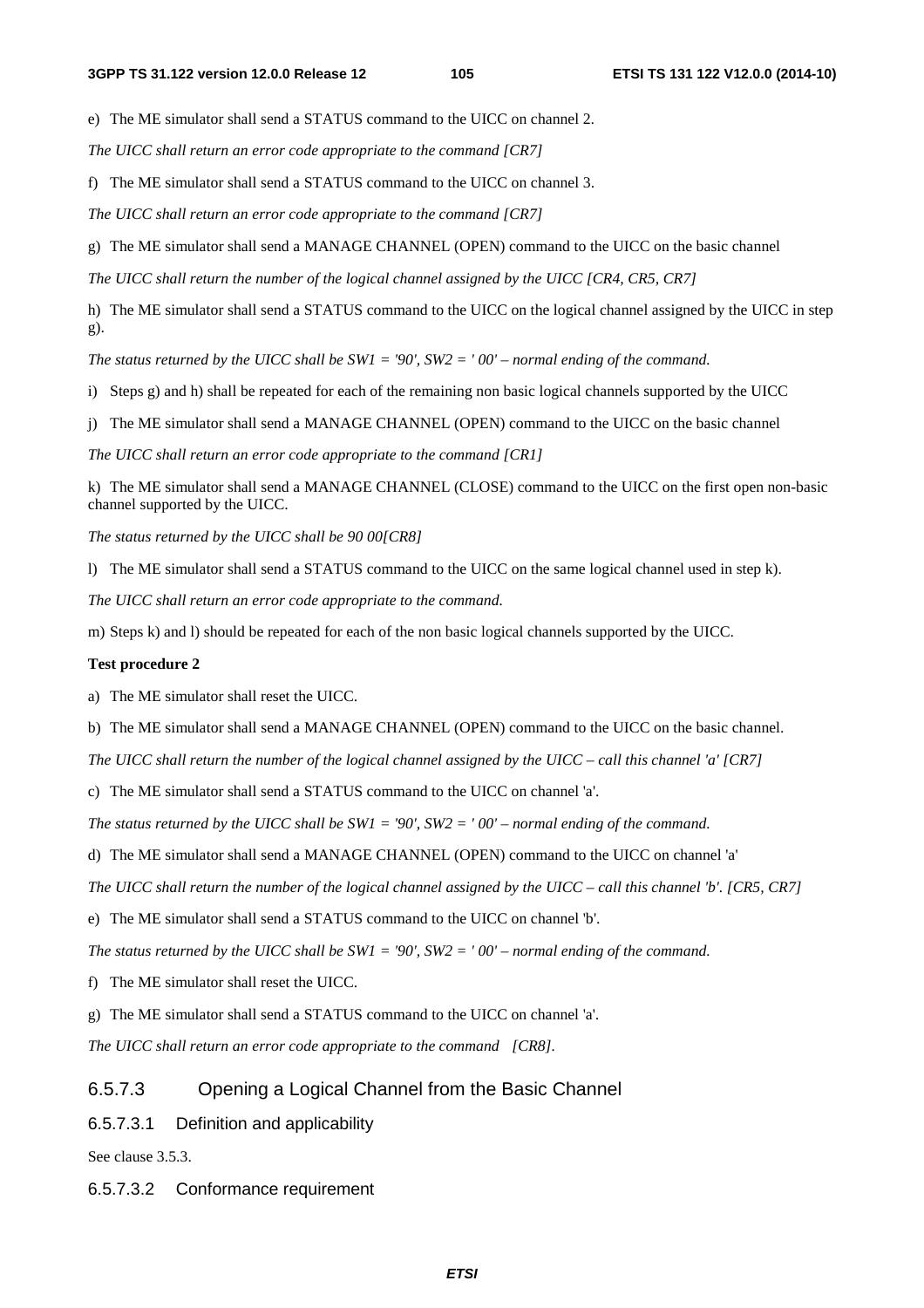| CR <sub>1</sub> | When the open function is performed from the basic channel, then after a     | $(Rel-4) Rel-6 - $ |  |
|-----------------|------------------------------------------------------------------------------|--------------------|--|
|                 | successful open, the MF shall be implicitly selected as the current DF.      | O LOG CHANS        |  |
| CR <sub>2</sub> | When the open function is performed from the basic channel, no current EF is | $(Rel-4) Rel-6 - $ |  |
|                 | selected in the new logical channel.                                         | O LOG CHANS        |  |
| CR <sub>3</sub> | When the open function is performed from the basic channel, then after a     | $(Rel-4) Rel-6 - $ |  |
|                 | successful open, the ADF of the current active application is undefined.     | O LOG CHANS        |  |
|                 | $\pi$ <sup>0</sup> 100.001.511 $\pi$ 1.1 0.7                                 |                    |  |

Reference: TS 102 221 [1], subclause 8.7.

### 6.5.7.3.3 Test purpose

To verify that the UICC conforms to the above requirements.

### 6.5.7.3.4 Method of test

#### **Initial conditions**

1) The UICC shall be connected to a ME simulator.

#### **Test procedure 1**

a) The ME simulator shall reset the UICC.

b) The ME simulator shall send a SELECT command to the UICC to select and activate the USIM application.

c) The ME simulator shall send a SELECT command to the UICC to select  $DF_{TELECOM}$ 

d) The ME simulator shall send a SELECT command to the UICC to select  $EF_{ARR}$ 

e) The ME simulator shall send a STATUS command with P2 = '00' to the UICC.

*The value of the File Identifier in the response data shall be '7F 10'.* 

f) The ME simulator shall send a MANAGE CHANNEL (OPEN) to the UICC.

*The UICC shall return the channel number of the logical channel assigned by the UICC – call this channel 'a'.*

g) The ME Simulator shall send a STATUS command on channel 'a' with P2 = '00' to the UICC.

*The value of the File Identifier in the response data shall be '3F 00' [CR1]* 

h) The ME simulator shall send READ RECORD command using ABSOLUTE mode with record 1 on channel 'a'.

*The UICC shall return an error appropriate to the command. (e.g. SW1 = '69', SW2 = '86; - Command not allowed (no EF selected)). [CR2]* 

i) The ME simulator shall send a SELECT command with  $P1 = 0'0'$  and a data field equal to '7FFF' on channel 'a'.

*The UICC shall return an error appropriate to the command. (e.g. SW1 = '6A', SW2 = '82' – File not found). [CR3].* 

# 6.5.7.4 Opening a Logical Channel from a Non-Basic Channel

### 6.5.7.4.1 Definition and applicability

See clause 3.5.3.

### 6.5.7.4.2 Conformance requirement

| CR <sub>1</sub> | When the open function is performed from a logical channel which is not<br>the basic one, then after a successful open, the current DF of the logical | $(Rel-4) Rel-6 - $<br>O LOG CHANS 34,                       |
|-----------------|-------------------------------------------------------------------------------------------------------------------------------------------------------|-------------------------------------------------------------|
|                 | channel from which the command was issued shall be selected as the<br>current DF.                                                                     | <b>O SHAREABLE</b>                                          |
| CR <sub>2</sub> | When the open function is performed from a logical channel which is not<br>the basic one, no current EF is selected in the new logical channel.       | $(Rel-4) Rel-6 - $<br>O LOG CHANS 34,<br><b>O SHAREABLE</b> |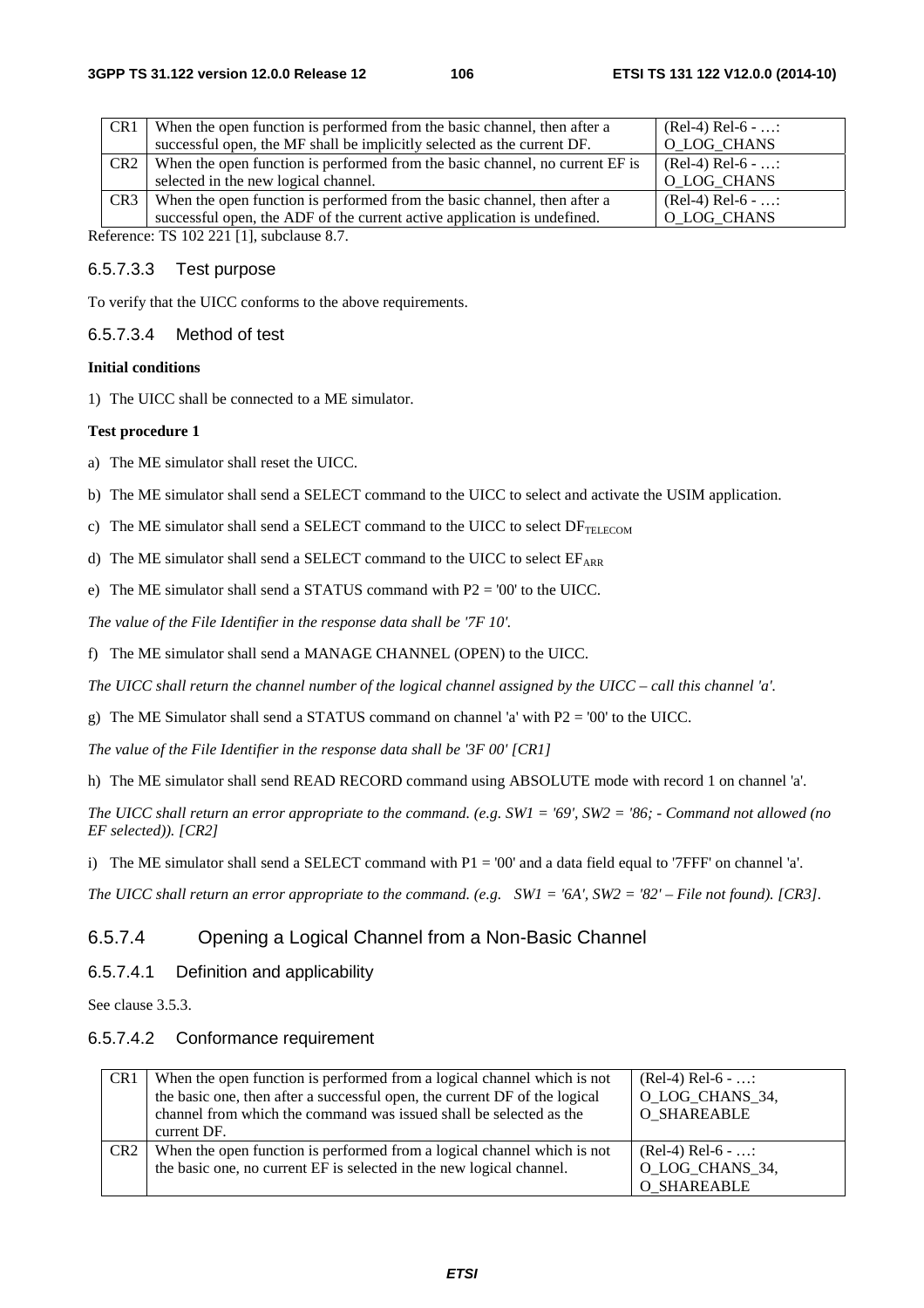| CR3 | When the open function is performed from a logical channel which is not    | $(Rel-4) Rel-6 - $ |
|-----|----------------------------------------------------------------------------|--------------------|
|     | the basic one, then after a successful open, the ADF of the current active | OLOG CHANS 34.     |
|     | application of the logical channel from which the command was issued       | O SHAREABLE        |
|     | shall be selected as the current active application.                       |                    |

Reference: TS 102 221 [1], subclause 8.7.

#### 6.5.7.4.3 Test purpose

To verify that the UICC conforms to the above requirements.

#### 6.5.7.4.4 Method of test

### **Initial conditions**

1) The UICC shall be connected to a ME simulator.

2) The ME,  $DF_{\text{TELFCOM}}$  and the USIM application shall be configured as shareable.

#### **Test procedure 1**

a) The ME simulator shall reset the UICC.

b) The ME shall send a MANAGE CHANNEL (OPEN) command to the UICC from the basic channel.

*The UICC shall return the assigned logical channel number – call it 'a'* 

c) The ME simulator shall send a SELECT command to the UICC to select and activate the USIM application on channel 'a'.

d) The ME simulator shall send a SELECT command to the UICC to select  $DF_{TELECOM}$  on channel 'a'.

e) The ME simulator shall send a SELECT command to the UICC to select  $E_{ARR}$  on channel 'a'.

f) The ME simulator shall send a MANAGE CHANNEL (OPEN) command to the UICC on channel 'a'.

*The UICC shall return the assigned logical channel number – call it channel 'b'.* 

g) The ME simulator shall send a STATUS command to the UICC on channel 'b'

*The returned FCP shall contain the File ID of DF<sub>TELECOM</sub> [CR1].* 

h) The ME simulator shall send a READ RECORD (NEXT) command to the UICC on channel 'b'

*The UICC shall return an error – no EF selected [CR2].* 

i) The ME simulator shall send a SELECT command with P1 = '00' and a data field equal to '7FFF' on channel 'b'.

*The returned FCP shall contain the AID of the USIM [CR3].* 

j) The ME simulator shall reset the UICC.

k) The ME simulator shall send a SELECT command to the UICC to select and activate the USIM application on the basic channel.

l) The ME simulator shall send a MANAGE CHANNEL (OPEN) command to the UICC on the basic channel.

*The UICC shall return the assigned logical channel number – call it channel 'a'.* 

m) The ME simulator shall send a MANAGE CHANNEL (OPEN) command to the UICCC on channel 'a'.

*The UICC shall return the assigned logical channel number – call it channel 'b'.* 

n) The ME simulator shall send a SELECT command with  $P1 = 0'0'$  and a data field equal to '7FFF' on channel 'b'.

*The UICC shall return an error appropriate to the command. [CR3].*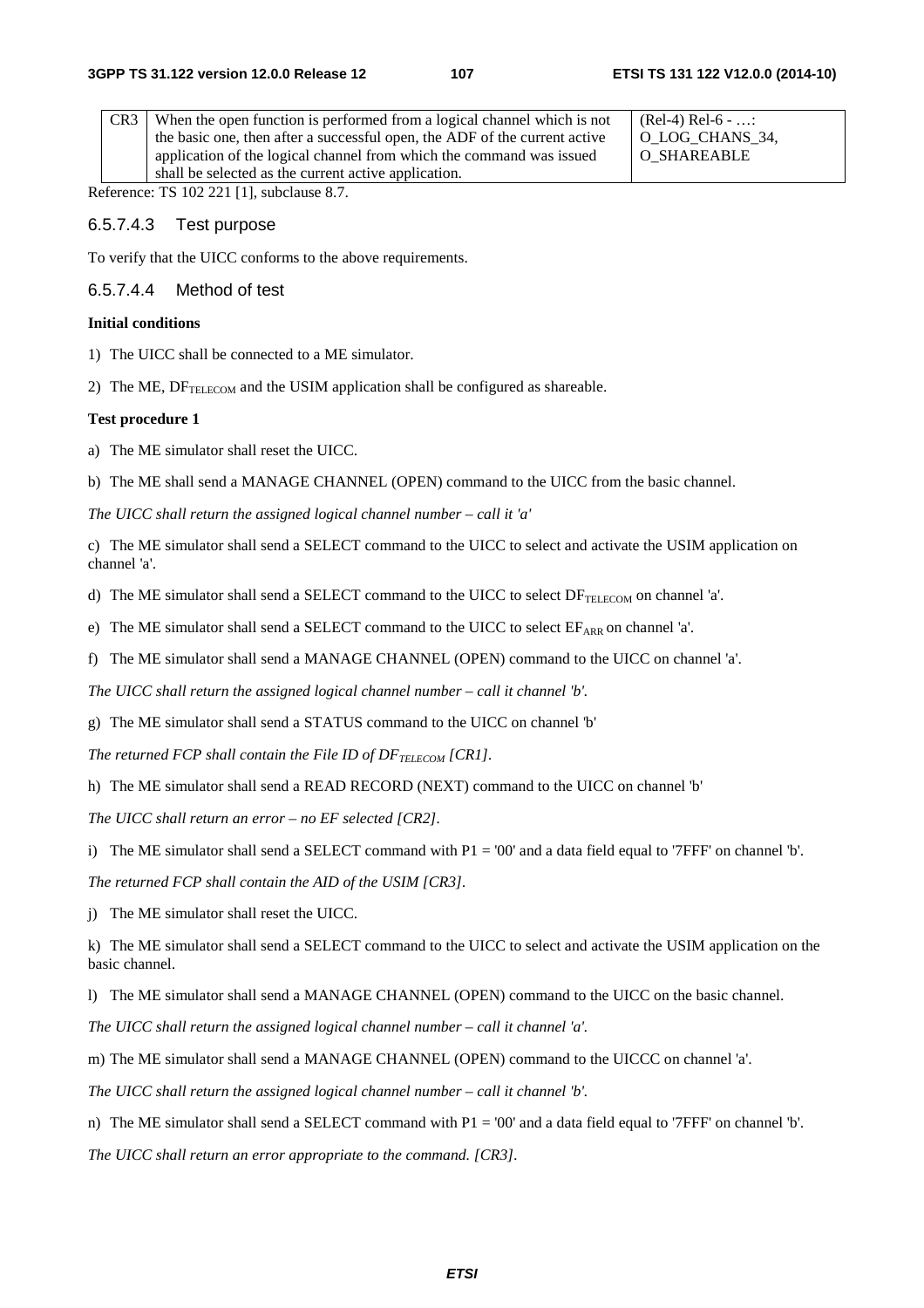# 6.5.7.5 Opening a Logical Channel on Non-Shareable Files

## 6.5.7.5.1 Definition and applicability

See clause 3.5.3.

## 6.5.7.5.2 Conformance requirement

| CR <sub>1</sub> | If the MANAGE CHANNEL command is performed on a DF or ADF              | $(Rel-4) Rel-6 - $ |
|-----------------|------------------------------------------------------------------------|--------------------|
|                 | that is not shareable, the card shall respond with a appropriate error | O LOG CHANS,       |
|                 | message. The response shall indicate that the command is not allowed.  | O NON SHAREABLE    |
|                 | CR2   If the MANAGE CHANNEL command is performed on a DF or ADF        | $(Rel-4) Rel-6 - $ |
|                 | that is not shareable no new channel is opened.                        | O_LOG_CHANS,       |
|                 |                                                                        | O_NON_SHAREABLE    |

Reference: TS 102 221 [1], subclause 8.7.

#### 6.5.7.5.3 Test purpose

To verify that the UICC conforms to the above requirements.

## 6.5.7.5.4 Method of test

#### **Initial conditions**

- 1) The UICC shall be connected to a ME simulator.
- 2) The MF and the USIM application shall be configured as non-shareable.

#### **Test procedure 1**

- a) The ME simulator shall reset the UICC.
- b) The ME simulator shall send a MANAGE CHANNEL (OPEN) command to the UICC on the basic channel.

*The UICC shall return an error appropriate to the command. [CR1]* 

c) The ME simulator shall send a STATUS command to the UICC on channel 1.

*The UICC shall return an error appropriate to the command. [CR2]* 

d) The ME simulator shall send a STATUS command to the UICC on channel 2.

*The UICC shall return an error appropriate to the command. [CR2]* 

e) The ME simulator shall send a STATUS command to the UICC on channel 3.

*The UICC shall return an error appropriate to the command. [CR2]* 

f) The ME simulator shall send a SELECT command to the UICC to select and activate the USIM application on the basic channel.

g) The ME simulator shall send a MANAGE CHANNEL (OPEN) command to the UICC on the basic channel.

*The UICC shall return an error appropriate to the command. [CR1]* 

h) The ME simulator shall send a STATUS command to the UICC on channel 1.

*The UICC shall return an error appropriate to the command. [CR2]* 

i) The ME simulator shall send a STATUS command to the UICC on channel 2.

*The UICC shall return an error appropriate to the command. [CR2]* 

j) The ME simulator shall send a STATUS command to the UICC on channel 3.

The UICC shall return an error appropriate to the command. [CR2]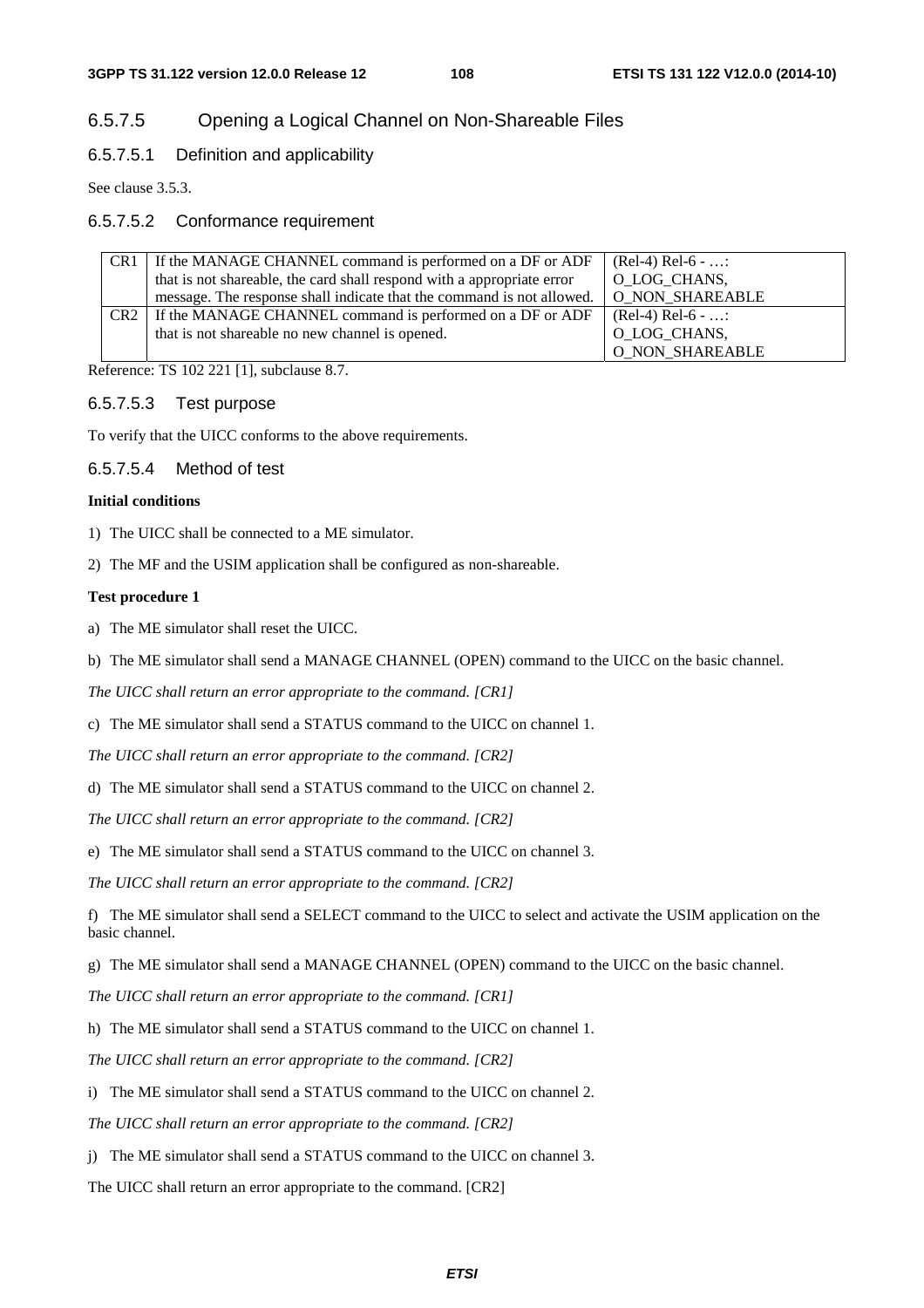# 6.5.7.6 Logical Channels and Shareable Files

## 6.5.7.6.1 Definition and applicability

See clause 3.5.3.

## 6.5.7.6.2 Conformance requirement

| CR <sub>1</sub> | In order to be accessed from several logical channels at the same time, a                                                                                                                                                                                                                                                                                                                      | $(Rel-4) Rel-6 - $     |
|-----------------|------------------------------------------------------------------------------------------------------------------------------------------------------------------------------------------------------------------------------------------------------------------------------------------------------------------------------------------------------------------------------------------------|------------------------|
|                 | given file (EF, DF, ADF) shall be indicated as "shareable" in its file                                                                                                                                                                                                                                                                                                                         | O LOG CHANS            |
|                 | descriptor.                                                                                                                                                                                                                                                                                                                                                                                    |                        |
| CR <sub>2</sub> | If a file is indicated as shareable, then applications may perform authorized                                                                                                                                                                                                                                                                                                                  | Rel-6 - : O_LOG_CHANS, |
|                 | operations on the file independently of whether or not the file is the current                                                                                                                                                                                                                                                                                                                 | <b>O SHAREABLE</b>     |
|                 | file of any other application.                                                                                                                                                                                                                                                                                                                                                                 |                        |
| CR <sub>3</sub> | If a file is indicated as not-shareable and is the current file of one                                                                                                                                                                                                                                                                                                                         | Rel-6 - : O LOG CHANS, |
|                 | application, then another application cannot perform any operation on the                                                                                                                                                                                                                                                                                                                      | <b>O NON SHAREABLE</b> |
|                 | file regardless of authorization. Access by any other application, including                                                                                                                                                                                                                                                                                                                   |                        |
|                 | an attempt to select the file, shall return the status word '6985' (Conditions                                                                                                                                                                                                                                                                                                                 |                        |
|                 | of use not satisfied).                                                                                                                                                                                                                                                                                                                                                                         |                        |
|                 | $\sim$<br>$\overline{a}$ $\overline{a}$ $\overline{a}$ $\overline{a}$ $\overline{a}$ $\overline{a}$ $\overline{a}$ $\overline{a}$ $\overline{a}$ $\overline{a}$ $\overline{a}$ $\overline{a}$ $\overline{a}$ $\overline{a}$ $\overline{a}$ $\overline{a}$ $\overline{a}$ $\overline{a}$ $\overline{a}$ $\overline{a}$ $\overline{a}$ $\overline{a}$ $\overline{a}$ $\overline{a}$ $\overline{$ | $\sim$ $\sim$          |

Reference: TS 102 221 [17], subclause 8.7; TS 102 221 [18], subclause 8.7; TS 102 221 [1], subclauses 8.7 and 8.8.

## 6.5.7.6.3 Test purpose

To verify that the UICC conforms to the above requirements.

## 6.5.7.6.4 Method of test

#### **Initial conditions**

- 1) The UICC shall be connected to a ME simulator.
- 2) For test procedure 1,  $E_{ARR}$  (under the MF),  $DF_{TELECOM}$  and the USIM shall be configured as non-shareable.
- 3) For test procedure 2, the MF,  $DF_{TELECOM}$ ,  $EF_{ARR}$  (under  $DF_{TELECOM}$ ) and the USIM shall be configured as shareable.

## **Test procedure 1 (non-shareable files)**

a) The ME simulator shall reset the UICC.

- b) The ME simulator shall send a SELECT command to the UICC to select  $DF_{TELECOM}$  on the basic channel.
- c) The ME simulator shall send a MANAGE CHANNEL (OPEN) command to the UICC on the basic channel.

*The UICC should return the assigned logical channel number – call it channel 'a'.* 

d) The ME simulator shall send a SELECT command to the UICC to select the MF on the basic channel.

e) The ME simulator shall send a SELECT command to the UICC to select  $E_{ARR}$  (under the MF) on the basic channel.

f) The ME simulator shall send a SELECT command to the UICC to select  $EF_{ARR}$  (under the MF) on channel 'a'.

*The status condition returned by the UICC shall be SW1 = '69', SW2 = '85' – Conditions of used not satisfied. [CR1, CR3]* 

- g) The ME simulator shall send a SELECT command to the UICC to select  $DF_{TELECOM}$  on the basic channel.
- h) The ME simulator shall send a SELECT command to the UICC to select  $DF_{TELECOM}$  on channel 'a'.

*The status condition returned by the UICC shall be SW1 = '69', SW2 = '85' – Conditions of used not satisfied [CR1, CR3]* 

i) The ME simulator shall send a SELECT command to the UICC to select and activate the USIM application on the basic channel.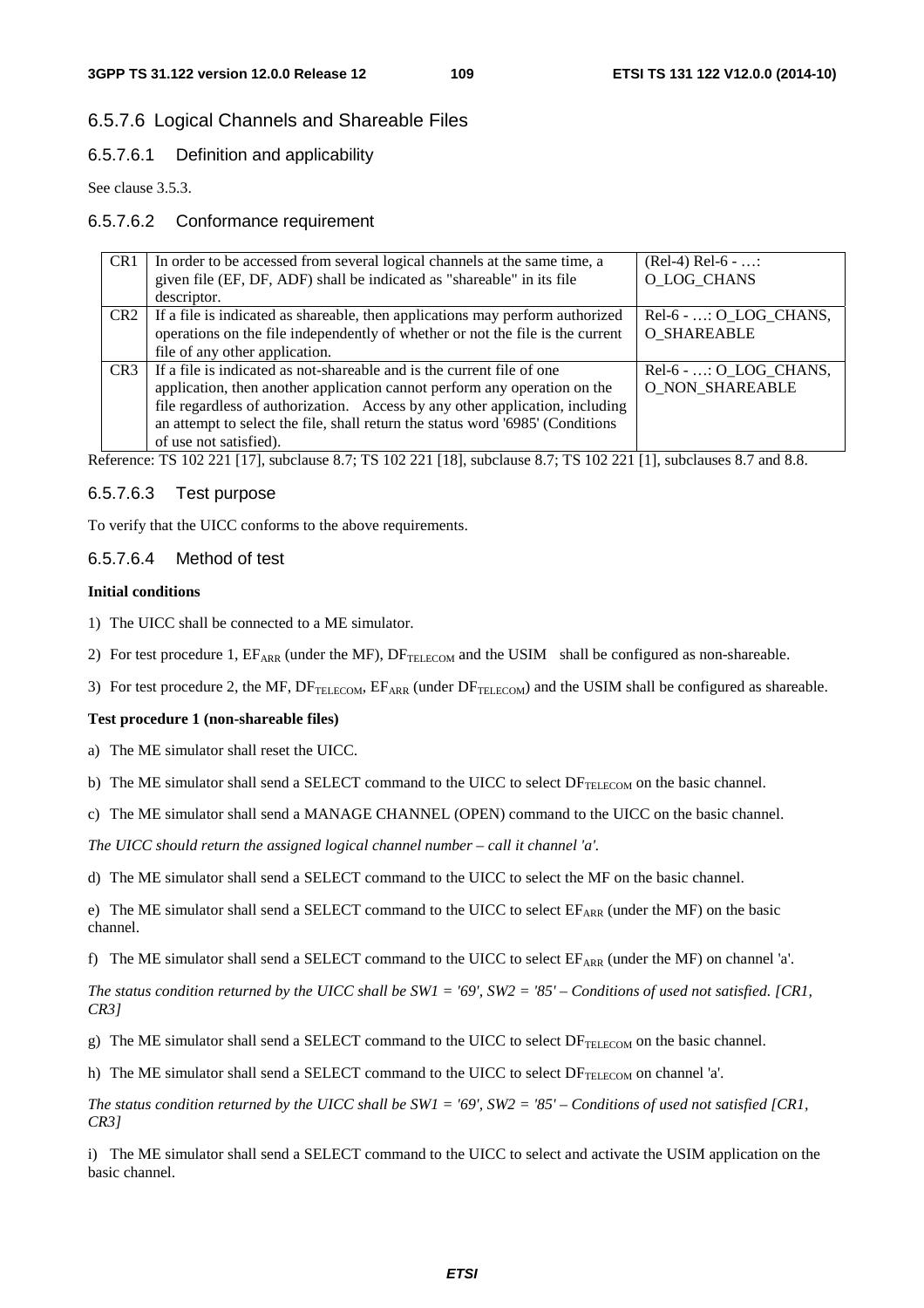j) The ME simulator shall send a SELECT command to the UICC to select and activate the USIM application on channel 'a'.

*The status condition returned by the UICC shall be SW1 = '69', SW2 = '85' – Conditions of used not satisfied.. [CR1, CR3]* 

## **Test procedure 2 (shareable files)**

a) The ME simulator shall reset the UICC.

b) The ME simulator shall send a MANAGE CHANNEL (OPEN) on the basic channel.

*The UICC should return the assigned logical channel number – call it 'a' [CR1]* 

c) The ME simulator shall send a SELECT command to the UICC to select  $DF_{TELECOM}$  on the basic channel.

d) The ME simulator shall send a SELECT command to the UICC to select  $E_{ARR}$  on the basic channel.

e) The ME simulator shall send a READ RECORD (NEXT) command to the UICC on the basic channel.

The UICC shall return the contents of the first record in  $EF_{APR}$ .

f) The ME simulator shall send a SELECT command to the UICC to select  $DF_{TELECOM}$  on channel 'a'.

*The status returned by the UICC shall be SW1 = '90', SW2 = ' 00' – normal ending of the command. [CR1, CR2]* 

g) The ME simulator shall send a SELECT command to the UICC to select  $EF_{ARR}$  on channel 'a'.

*The status returned by the UICC shall be SW1 = '90', SW2 = ' 00' – normal ending of the command. [CR1, CR2]* 

h) The ME simulator shall send a READ RECORD (NEXT) command to the UICC on channel 'a'.

*The UICC shall return the contents of the first record in EF<sub>ARR</sub>. The data received shall be the same as that received in step e) [CR1, CR2].* 

i) The ME simulator shall send a SELECT command to the UICC to select and activate the USIM application on the basic channel.

j) The ME simulator shall send a STATUS command to the UICC on the basic channel.

*The FCP returned by the UICC shall contain the AID of the USIM.* 

k) The ME simulator shall send a SELECT command to the UICC to select and activate the USIM application on channel 'a'.

*The status returned by the UICC shall be SW1 = '90', SW2 = ' 00' – normal ending of the command. [CR1, CR2]* 

l) The ME simulator shall send a STATUS command to the UICC on channel 'a'.

*The FCP returned by the UICC shall contain the AID of the USIM [CR1, CR2].*

## 6.5.7.7 Command Interdependencies

6.5.7.7.1 Definition and applicability

See clause 3.5.3.

## 6.5.7.7.2 Conformance requirement

| CR <sub>1</sub> | Command interdependencies on one logical channel are independent         | $(Rel-4) Rel-6 - $ |
|-----------------|--------------------------------------------------------------------------|--------------------|
|                 | of command interdependencies on another logical channel.                 | O LOG CHANS        |
| CR2             | File access should be managed independently on each opened logical       | $(Rel-4) Rel-6 - $ |
|                 | channel.                                                                 | O_LOG_CHANS        |
| CR <sub>3</sub> | In particular, a record-based file shall have a different record pointer | $(Rel-4) Rel-6 - $ |
|                 | for each opened logical channel.                                         | O_LOG_CHANS,       |
|                 |                                                                          | <b>O_SHAREABLE</b> |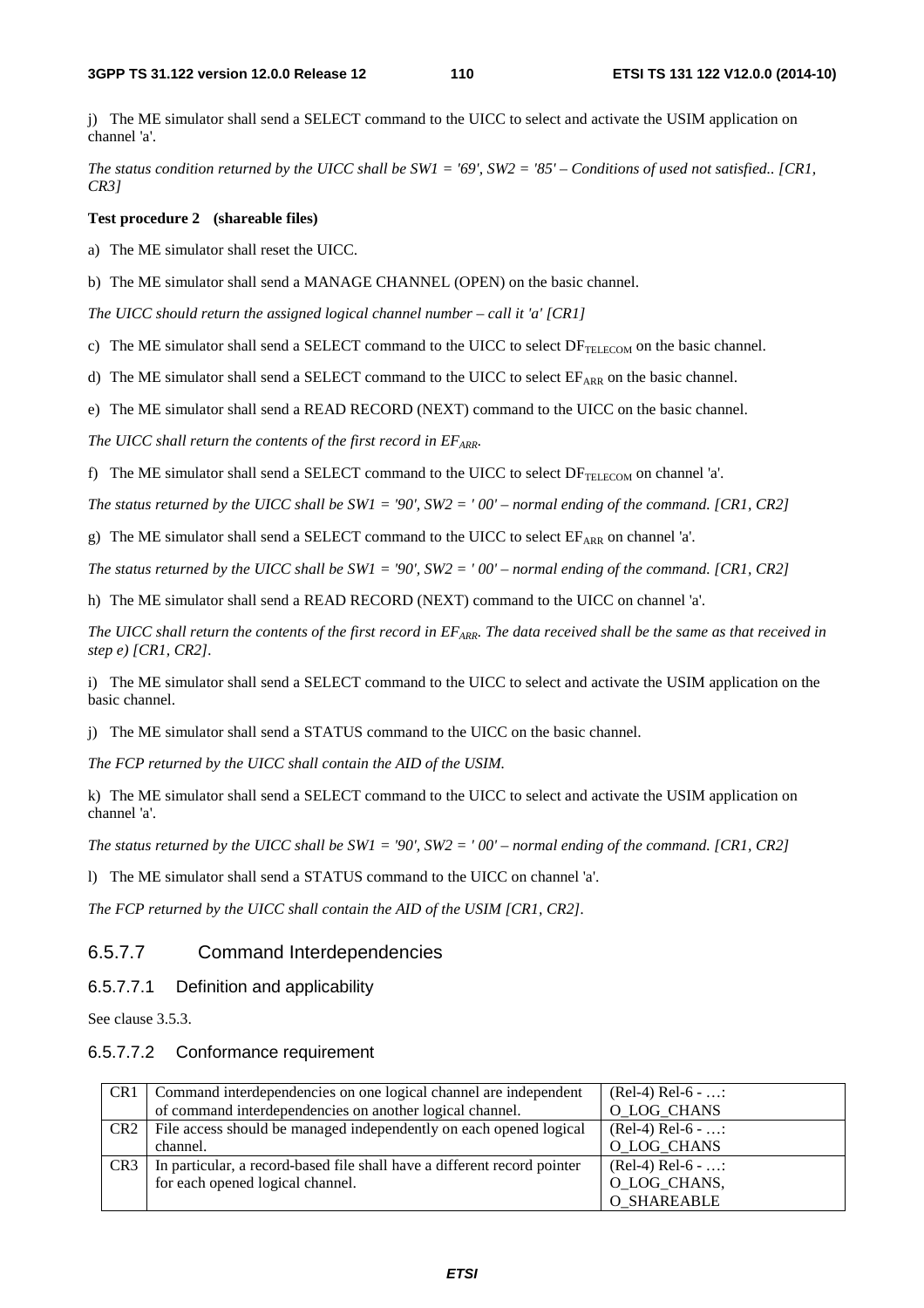| $CR4$ Once a new channel is opened, the current DF and the current file are $\left($ (Rel-4) Rel-6 - |             |
|------------------------------------------------------------------------------------------------------|-------------|
| independent per each logical channel.                                                                | O LOG CHANS |
| ________________                                                                                     |             |

Reference: TS 102 221 [1], subclauses 8.7 and 8.8.

### 6.5.7.7.3 Test purpose

To verify that the UICC conforms to the above requirements.

NOTE: CR1 is a general conformance requirement that is tested when the other CRs are tested.

#### 6.5.7.7.4 Method of test

## **Initial conditions**

1) The UICC shall be connected to a ME simulator.

2)  $DF_{TELECOM}$ ,  $EF_{ARR}$  (under  $DF_{TELECOM}$ ),  $EF_{FDN}$  and the USIM shall be configured as shareable.

## **Test procedure 1**

a) The ME simulator shall reset the UICC.

b) The ME simulator shall send a SELECT command to the UICC to select  $DF_{TELECOM}$  on the basic channel.

c) The ME simulator shall send a SELECT command to the UICC to select  $E_{ARR}$  on the basic channel.

d) The ME simulator shall send a READ RECORD (NEXT) command to the UICC on the basic channel

*The UICC shall return the contents of the first record in EF<sub>ARR</sub>.* 

e) The ME simulator shall send a MANAGE CHANNEL (OPEN) command on the basic channel

*The UICC shall return the logical channel number assigned by the UICC – call this channel 'a'.* 

f) The ME simulator shall send a SELECT command to the UICC to select  $DF_{TELECOM}$  on channel 'a'.

g) The ME simulator shall send a SELECT command to the UICC to select  $EF_{ARR}$  on channel 'a'.

h) The ME simulator shall send a READ RECORD (CURRENT) command to the UICC on the basic channel.

*The UICC shall return the contents of the first record in EFARR. The data shall be the same as that received in step d).[CR2]*

i) The ME simulator shall send a SELECT command to the UICC to select  $EF_{ADN}$  on channel 'a'.

j) The ME simulator shall send a READ RECORD (CURRENT) command to the UICC on the basic channel.

*The UICC shall return the contents of the first record in EFARR. The data shall be the same as that received in step d). [CR2, CR4]* 

k) The ME simulator shall send a SELECT command to select the MF on channel 'a'.

l) The ME simulator shall send a STATUS command with P1 P2 = '00 00' to the UICC on the basic channel.

The FCP returned by the UICC shall contain the File Identifier of DF<sub>TELECOM.</sub> [CR4]

m) The ME simulator shall send a SELECT command to the UICC to select and activate the USIM application on channel 'a'.

n) The ME simulator shall send a STATUS command with P1  $P2 = '00\,00'$  to the UICC on the basic channel.

*The FCP returned by the UICC shall contain the File Identifier of*  $DF_{TELECOM}$  *[CR4]* 

o) The ME simulator shall send a SELECT command with  $P1 = 0'$  and the data field equal to '7FFF' to the UICC on the basic channel.

*The UICC shall return an error appropriate to the command. [CR4]*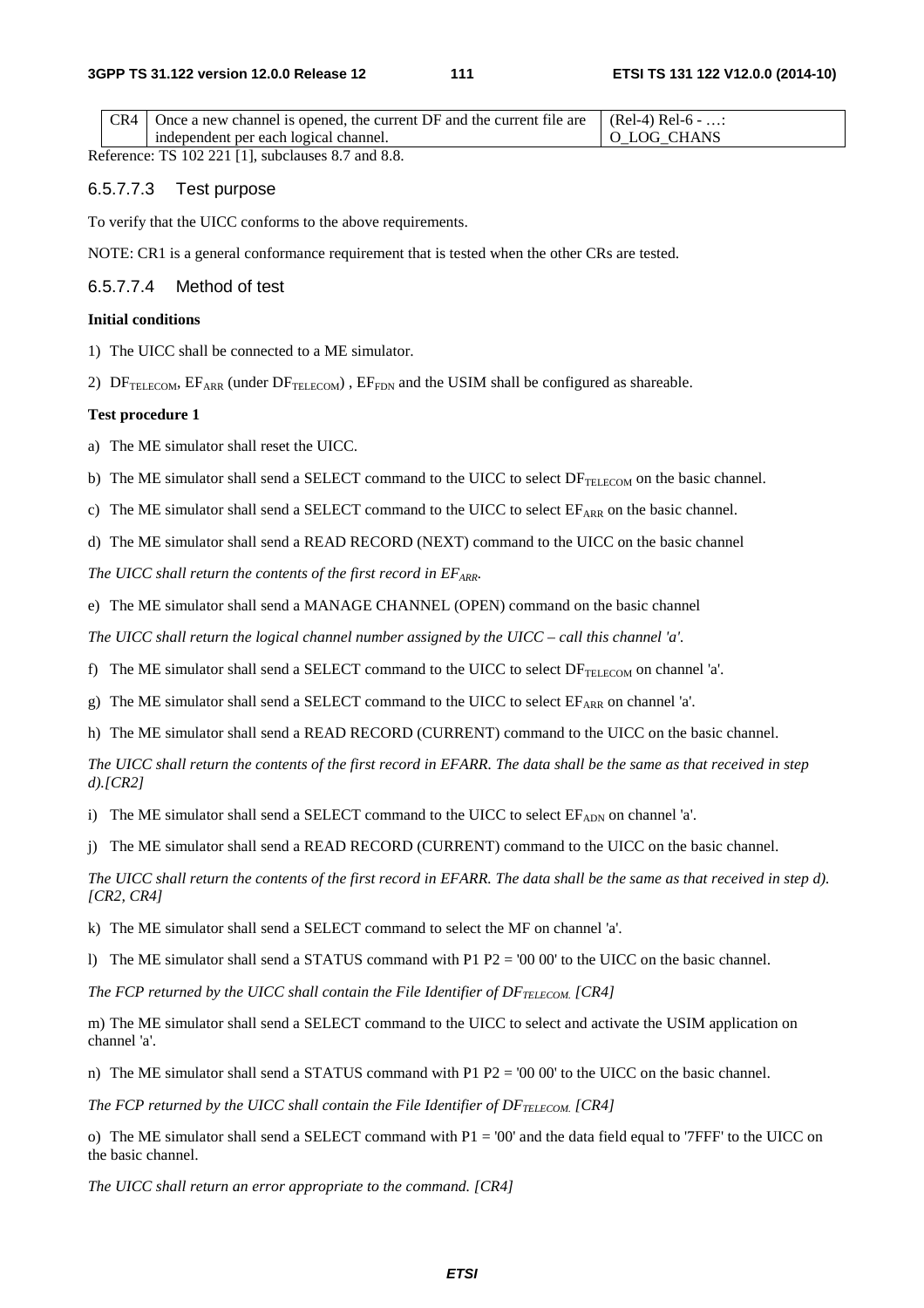p) The ME simulator shall send a READ RECORD (CURRENT) command to the UICC on the basic channel.

*The UICC shall return the contents of the first record in EFARR. The data shall be the same as that received in step d).*

q) The ME simulator shall send a SELECT command to the UICC to select and activate the USIM on the basic channel.

r) The ME simulator shall send a SELECT command to the UICC to deselect the USIM on channel 'a'.

s) The ME simulator shall send a STATUS command to the UICC on the basic channel.

*The FCP returned by the UICC shall contain the AID of the USIM. [CR4]* 

t) The ME simulator shall reset the UICC.

u) The ME simulator shall send a SELECT command to the UICC to select  $DF_{\text{TEIECOM}}$  on the basic channel.

v) The ME simulator shall send a MANAGE CHANNEL (OPEN) to the UICC on the basic channel.

*The UICC shall return the logical channel number assigned by the UICC – call this channel 'a'.* 

w) The ME simulator shall send a SELECT command to the UICC to select  $E_{ARR}$  on the basic channel.

x) The ME simulator shall send a READ RECORD (NEXT) command to the UICC on the basic channel.

y) The ME simulator shall send a READ RECORD (NEXT) command to the UICC on channel 'a'.

*The UICC shall return an error appropriate to the command (e.g. 69 86 – Command not allowed (no EF selected)).[CR4]*

z) The ME simulator shall reset the UICC.

aa) The ME simulator shall send a VERIFY PIN command with PIN to the UICC to gain the READ access condition for  $EF_{\text{FDN}}$ .

bb) The ME simulator shall send a MANAGE CHANNEL (OPEN) to the UICC.

*The UICC shall return the channel number of the logical channel assigned by the UICC – call this channel 'a'.*

cc) The ME simulator shall send a SELECT command to the UICC on the basic channel to select and activate the USIM application.

dd) The ME simulator shall send a SELECT command to the UICC on the basic channel to select  $EF_{FDN}$ .

ee) The ME simulator shall send a SELECT command to the UICC on the channel 'a' to select and activate the USIM application.

ff) The ME simulator shall send a SELECT command to the UICC on channel 'a' to select  $EF<sub>FDN</sub>$ .

gg) The ME simulator shall send a READ RECORD (NEXT) command to the UICC on the basic channel.

*The first 10 bytes of the data string returned by the UICC shall be 'A0 A1 A2 B0 B1 B2 A0 A1 A2 A0'.* 

hh) The ME simulator shall send a READ RECORD (NEXT) command to the UICC on channel 'a'.

*The first 10 bytes of the data string returned by the UICC shall be 'A0 A1 A2 B0 B1 B2 A0 A1 A2 A0'. [CR3]* 

ii) The ME simulator shall send a READ RECORD (CURRENT) command to the UICC on the basic channel.

*The first 10 bytes of the data string returned by the UICC shall be 'A0 A1 A2 B0 B1 B2 A0 A1 A2 A0'.* 

jj) The ME simulator shall send a READ RECORD (NEXT) command to the UICC on channel 'a'.

*The first 10 bytes of the data string returned by the UICC shall be 'B0 B1 B2 A0 A1 A2 A0 A1 A2 B0'. [CR3]* 

kk) The ME simulator shall send a READ RECORD (CURRENT) command to the UICC on the basic channel.

*The first 10 bytes of the data string returned by the UICC shall be 'A0 A1 A2 B0 B1 B2 A0 A1 A2 A0'. [CR3]*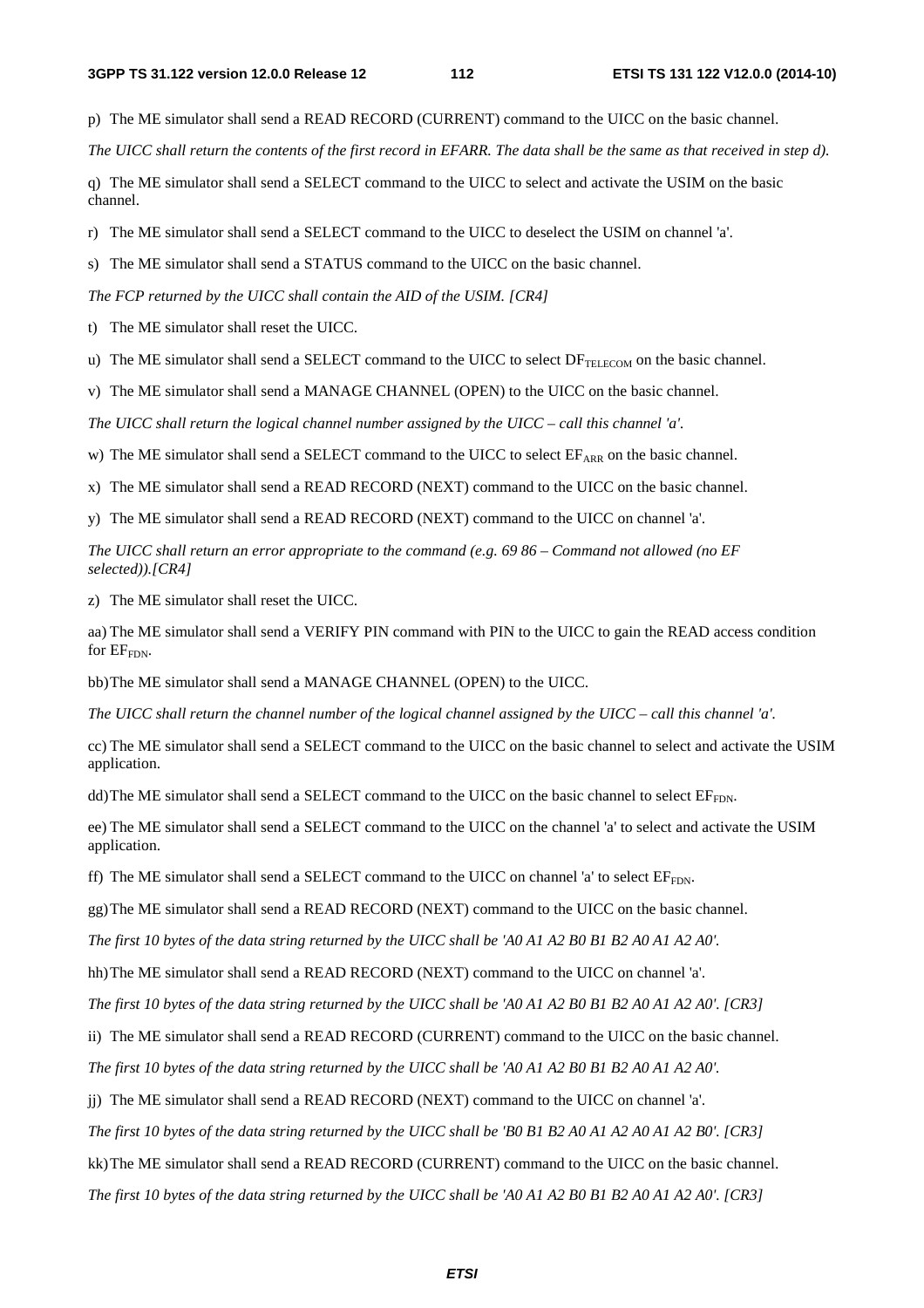# 6.5.7.8 Consistency of File Updates

## 6.5.7.8.1 Definition and applicability

See clause 3.5.3.

## 6.5.7.8.2 Conformance requirement

| CR <sub>1</sub> | Applications are responsible for keeping data consistency (in the card and the     | $(Rel-4) Rel-6 - $ |
|-----------------|------------------------------------------------------------------------------------|--------------------|
|                 | terminal) when accessing the same file from different logical channels. Note       | O LOG CHANS,       |
|                 | that special attention should be given to cyclic files, e.g. when the file is read | O SHAREABLE        |
|                 | in one channel and updated in the other.                                           |                    |

Reference: TS 102 221 [1], subclause 8.7.

## 6.5.7.8.3 Test purpose

To verify that the UICC conforms to the above requirements.

## 6.5.7.8.4 Method of test

#### **Initial conditions**

- 1) The UICC shall be connected to a ME simulator.
- 2)  $EF_{LOCI}$  shall be shareable
- 3)  $EF_{CCP2}$  shall be shareable

#### **Test Procedure 1**

a) The ME simulator shall reset the UICC.

b) The ME simulator shall send a VERIFY PIN command with PIN to the UICC.

c) The ME simulator shall send a MANAGE CHANNEL (OPEN) command to the UICC.

*The UICC shall return the assigned logical channel number – call this channel 'a'* 

d) The ME simulator shall send a SELECT command to the UICC on the basic channel to select and activate the USIM.

e) The ME simulator shall send a SELECT command to the UICC on the basic channel to select  $EF_{CCP2}$ .

f) The ME simulator shall send a SELECT command to the UICC on channel 'a' to select and activate the USIM.

g) The ME simulator shall send a SELECT command to the UICC on channel 'a' to select  $EF_{CCP2}$ .

h) The ME simulator shall send a READ RECORD (NEXT) command to the UICC on the basic channel

The data string returned by the UICC shall be the contents of the first record in  $EF_{CCP}$  i.e. '10 11 12 13 14 15 16 17 18 *19 1A 1B 1C 1D 1E'.* 

i) The ME simulator shall send a READ RECORD (NEXT) to the UICC on channel 'a'.

The data string returned by the UICC shall be the contents of the first record in EF<sub>CCP2</sub> i.e. '10 11 12 13 14 15 16 17 18 *19 1A 1B 1C 1D 1E'.* 

j) The ME simulator shall send an UPDATE RECORD (CURRENT) command to the UICC on channel 'a' using a data string of 'C1 C1 C1 C1 C1 C1 C1 C1 C1 C1 C1 C1 C1 C1 C1 '.

k) The ME simulator shall send a READ RECORD (CURRENT) command to the UICC on the basic channel.

*The data string returned by the UICC shall be ' C1 C1 C1 C1 C1 C1 C1 C1 C1 C1 C1 C1 C1 C1 C1'. [CR1]* 

l) The ME simulator shall send a SELECT command to the UICC to select  $E_{[100]}$  on the basic channel.

m) The ME simulator shall send a SELECT command to the UICC to select  $EF_{\text{LOC}}$  on channel 'a'.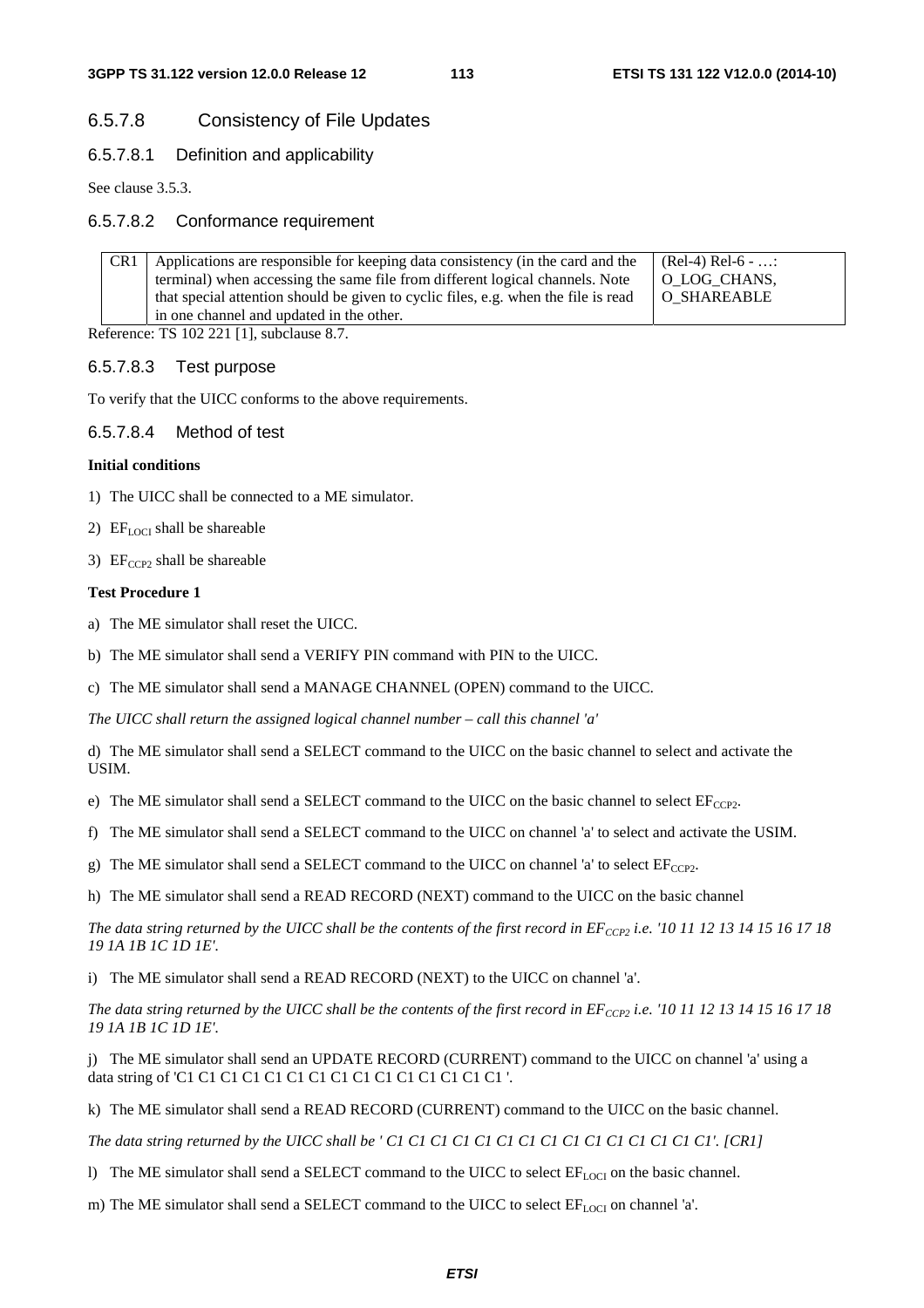n) The ME simulator shall send a READ BINARY command to the UICC on the basic channel using a length of 11 bytes.

*The data string returned by the UICC shall be 'A1 A2 A3 A4 A5 A6 A7 A8 A9 00 00'.* 

o) The ME simulator shall send a READ BINARY command to the UICC on channel 'a' using a length of 11 bytes.

*The data string returned by the UICC shall be 'A1 A2 A3 A4 A5 A6 A7 A8 A9 00 00'.* 

p) The ME simulator shall send an UPDATE BINARY command to the UICC on channel 'a' using a data string of 'FF FF FF FF FF FF FF FF 00 00'.

q) The ME simulator shall send a READ BINARY command to the UICC on the basic channel using a length of 11 bytes.

The data string returned by the UICC shall be ' FF FF FF FF FF FF FF FF FF 00 00' [CR1].

# 6.6 Security features

Two types of UICC are defined in TS 102.221 [1], single verification capable UICC and multi-verification capable UICC. Every application shall conform to the security features defined in TS 102.221 [1].

# 6.6.1 Supported security features

## 6.6.1.1 Definition and applicability

See clause 3.5.3.

# 6.6.1.2 Conformance requirement

## **For a multi-verification capable UICC**

| CR <sub>1</sub> | The UICC shall support more than one level 1 user verification requirement (PIN).        | <b>O_MULTI_VER</b> |
|-----------------|------------------------------------------------------------------------------------------|--------------------|
| CR <sub>2</sub> | The UICC shall support the use of a universal PIN.                                       | <b>O_MULTI_VER</b> |
| CR <sub>3</sub> | The UICC shall have a level 2 user verification requirement (PIN2) on the application    | O MULTI VER        |
|                 | level, if assigned.                                                                      |                    |
| CR4             | The UICC shall support access rules defined in security attributes indicated in tag '8B' | <b>O MULTI VER</b> |
|                 | (i.e. referenced to expanded format).                                                    |                    |
| CR5             | The UICC shall support one level 1 user verification requirement (PIN) as defined in     | O SINGLE VER       |
|                 | table 9.3 in TS 102.221 [1].                                                             |                    |
| CR6             | The UICC shall have a level 2 user verification requirement (PIN2) on the application    | O SINGLE VER       |
|                 | level, if assigned.                                                                      |                    |

Reference: TS 102.221 [1], subclause 9.1.

## 6.6.1.3 Test purpose

To verify that the UICC conforms to the above requirements.

# 6.6.1.4 Method of test

## **Initial conditions**

1) The UICC shall be connected to a ME simulator.

#### **Test procedure 1**

- a) The ME simulator shall reset the UICC.
- b) The ME simulator shall send a SELECT command to the UICC to select and activate USIM application.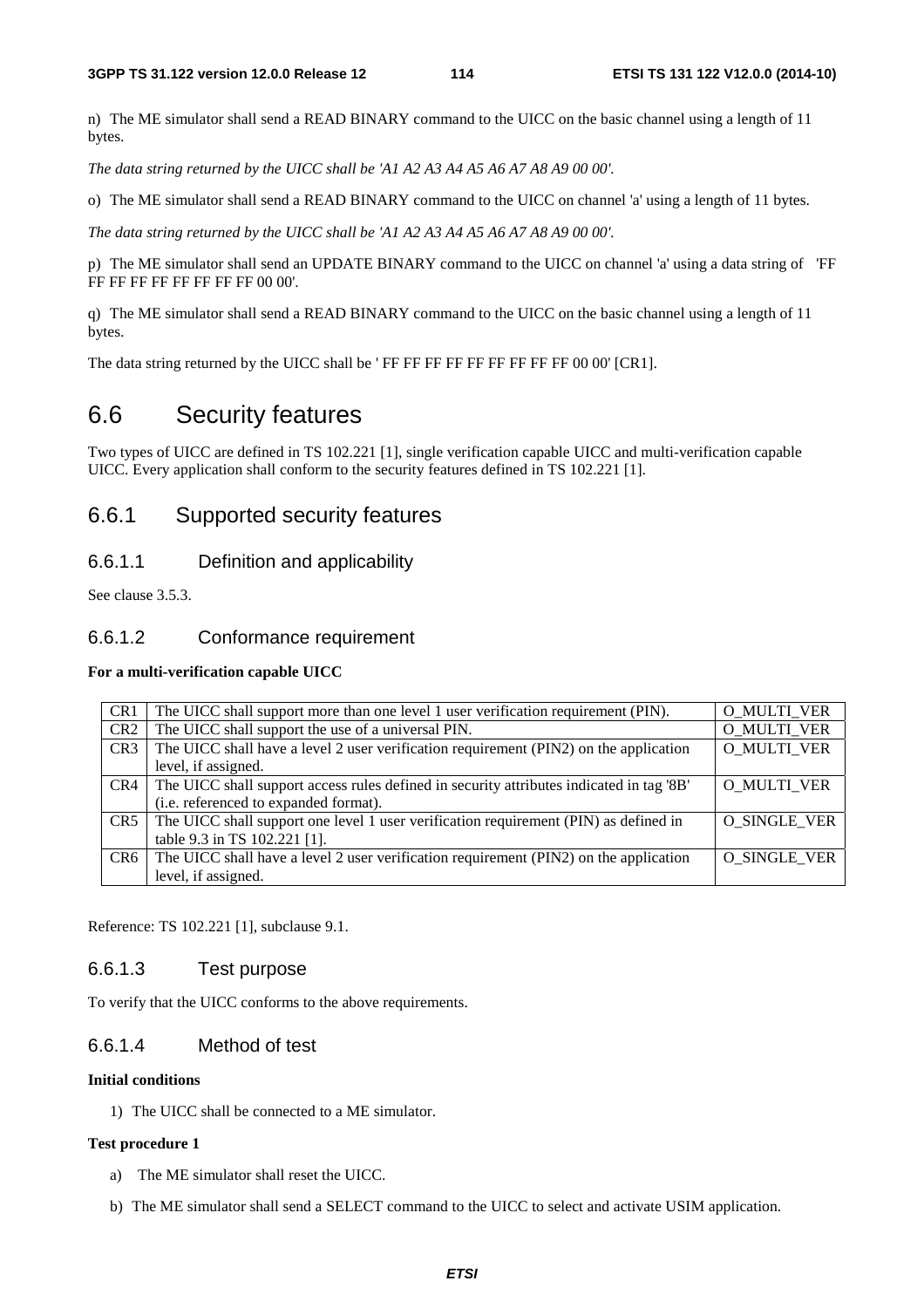*The following shall be true for PS Template DO (tag 'C6') in the response data:* 

- *TLV DO with tag '83' shall be '11' (Universal PIN) [CR2];*
- *TLV DO with tag '83' shall be '01' (PIN Application 1) [CR1];*
- *TLV DO with tag '83' shall be '81' (Second PIN Application 1) [CR3], if assigned;*

*The response data shall also contain TLV DO with tag '8B' [CR4].* 

### **Test procedure 2**

- a) The ME simulator shall reset the UICC.
- b) The ME simulator shall send a SELECT command to the UICC to select and activate USIM application.

 *The following shall be true for PS Template DO (tag 'C6') in the response data:* 

- *TLV DO with tag '83' shall be '01' (PIN) [CR5];*
- *TLV DO with tag '83' shall be '81' (PIN2) [CR6], if assigned.*
- c) Step b) shall be repeated for all the other USIM applications in the UICC.

# 6.6.2 Security architecture

# 6.6.2.1 Definition and applicability

See clause 3.5.3.

# 6.6.2.2 Conformance requirement

| CR1             | The security architecture shall contain the following:                                            | M         |
|-----------------|---------------------------------------------------------------------------------------------------|-----------|
|                 | a) security attributes as part of the DF/EF FCP using tag '8B', tag '8C' or tag 'AB';             |           |
|                 | b) access mode data object (AM_DO) defining for which group/type of command(s) the                |           |
|                 | security condition apply;                                                                         |           |
|                 | c) security condition data object (SC_DO) indicating which security related procedures (user      |           |
|                 | PIN verification) shall be satisfied before a command may be performed on a file;                 |           |
|                 | d) access rule shall be stored in the EFARR which may be shared between files in the UICC.        |           |
| CR <sub>2</sub> | In order to perform commands other than SELECT and STATUS/GET RESPONSE the security               | M         |
|                 | condition for the file shall be met.                                                              |           |
| CR <sub>3</sub> | The content of each AM byte (in compact format) or AM_DO (in expanded format) shall be            | M         |
|                 | unique within the same access rule.                                                               |           |
| CR4             | SC DOs OR and AND relations shall contain at least two access conditions.                         | M         |
| CR5             | If the UICC can not determine the access condition for the requested access to a file, then the   | (R99)     |
|                 | requested access to this file shall not be granted and the card shall return an error Status Word | $Rel-6 -$ |
|                 | '6982' (Security status not satisfied).                                                           | .         |
| CR <sub>6</sub> | If the UICC implements referenced access rules and EFarr is referenced by file ID then the        | (R99)     |
|                 | following is applicable:                                                                          | $Rel-6$ - |
|                 | When searching for the access rules for an EF, if the EF(ARR) file with the file ID indicated in  | .         |
|                 | tag '8B' can not be found in the current DF, the parent DF shall be searched for EF(ARR). This    |           |
|                 | process shall continue until the EF(ARR) is found or until an ADF or the MF is reached.           |           |
|                 | When searching for the access rules for a DF, if the EF(ARR) file with the file ID indicated      |           |
|                 | in tag '8B' cannot be found in the parent DF, the grandparent DF shall be searched for            |           |
|                 | EF(ARR). This process shall continue until the EF(ARR) is found or until an ADF or the            |           |
|                 | MF is reached.                                                                                    |           |
|                 | for the MF or an ADF, the EF(ARR) file with the file ID indicated in tag '8B' shall be searched   |           |
|                 | under the MF.                                                                                     |           |
| CR7             | An application with multiple Security Environments shall specify SEID when referencing access     | (R99)     |
|                 | rules.                                                                                            | $Rel-6 -$ |
|                 |                                                                                                   | .         |

Reference: TS 102.221 [1], subclause 9.2.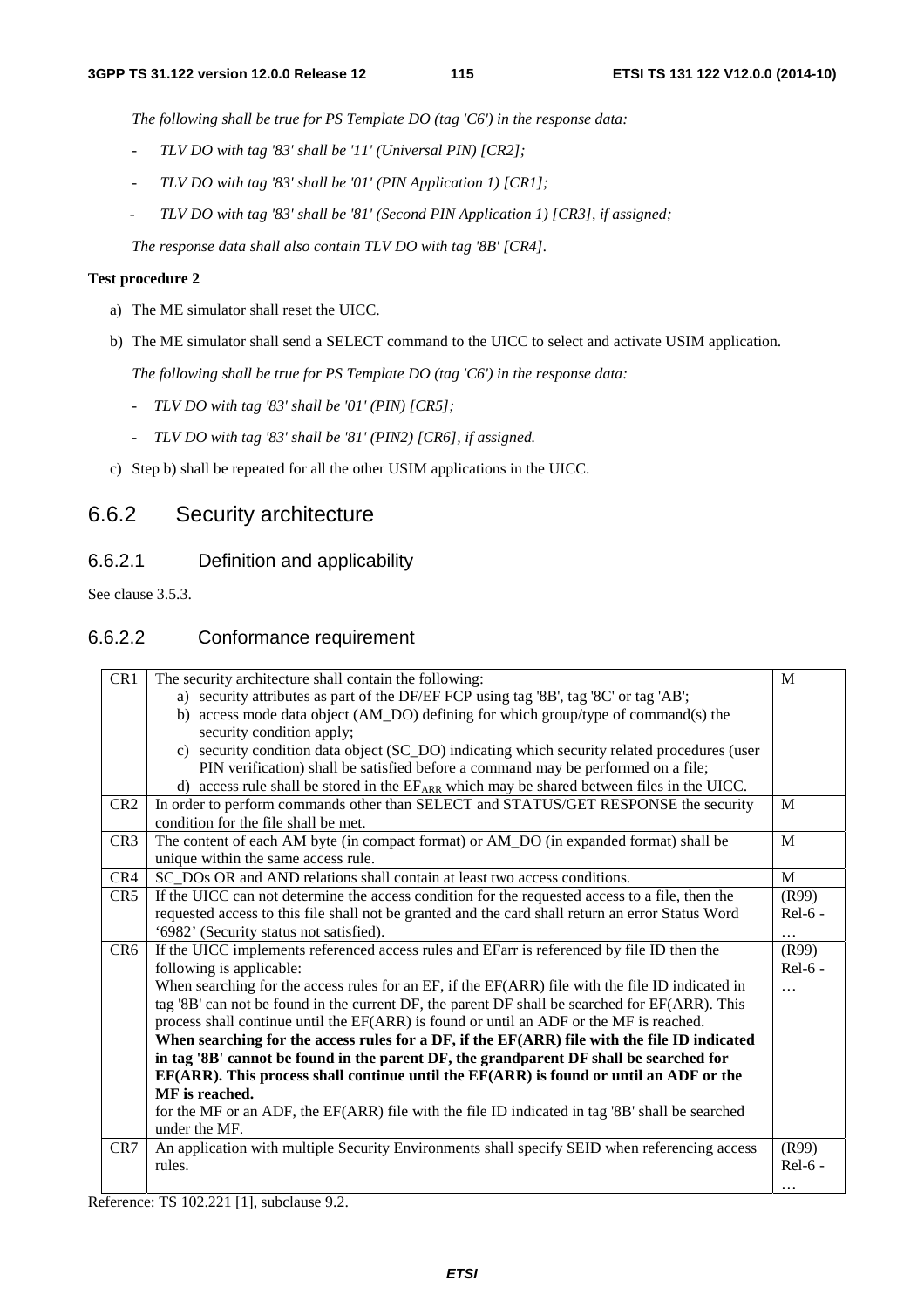## 6.6.2.3 Test purpose

To verify that the UICC conforms to the above requirements.

NOTE 1: CR2 is tested in the subclause 6.8.1.

NOTE 2: CR6 and CR7 are not tested.

## 6.6.2.4 Method of test

#### **Initial conditions**

1) The UICC shall be connected to a ME simulator.

#### **Test procedure 1**

- a) The ME simulator shall reset the UICC.
- b) The ME simulator shall send a SELECT command to the UICC to select and activate USIM application.
- c) The ME simulator shall send a SELECT command to the UICC to select  $EF_{IMSI}$ .

 *The response data shall contain either TLV DO with tag '8B', '8C' or 'AB' [CR1a].* 

 *If the TLV DO with tag '8B' is present, the structure shall be the same as stated in subclause 9.2.7of TS 102.221 [1] and the AM\_DO and SC\_DO shall be stored in*  $EF_{ARR}$  *[CR1d].* 

 *If the TLV DO with tag '8C' is present, the AM\_DO and SC\_DO shall be in a compact format according to ISO/IEC 7816-4 [7] [CR1b, CR1c].* 

 *If the TLV DO with tag 'AB' is present, the AM\_DO and SC\_DO shall be in an expanded format according to ISO/IEC 7816-4 [7] [CR1b, CR1c].* 

- d) The ME simulator shall send a SELECT command to select  $E_{ARR}$  if the TLV DO with tag '8B' is present in the response data returned in step b) [CR1d].
- e) The ME simulator shall send a READ RECORD command to read record 1 of EF<sub>ARR</sub>.

 *The response data shall contain the AM\_DO and SC\_DO in an expanded format according to ISO/IEC 7816-4 [7][CR1b, CR1c, CR4].*

f) Step e) shall be repeated for all the records in  $EF_{ARR}$  [CR1d].

*The content of each AM byte (in compact format) or AM\_DO (in expanded format) shall be unique within the same access rule [CR3].* 

#### **Test procedure 2**

- a) The ME simulator shall reset the UICC.
- b) The ME simulator shall send a SELECT command to select  $EF_{\text{ICTD}}$ .

If the TLV DO with tag '8B' is present in the response data returned in step b) the following steps shall be carried out:

- c) The ME simulator shall send a SELECT command to select  $EF_{ARR}$ .
- d) The ME simulator shall send a VERIFY PIN command using ADM to the UICC.
- e) The ME simulator shall send a READ RECORD command to determine the access rules specified in the record number specified by tag '8B' of the response data retured in step b).
- f) The ME simulator shall send a UPDATE RECORD command to modify the record number specified in tag '8B' of the response data returned in step b) so as to remove the READ access condition.
- g) The ME simulator shall send a SELECT command to select  $EF_{\text{ICTD}}$ .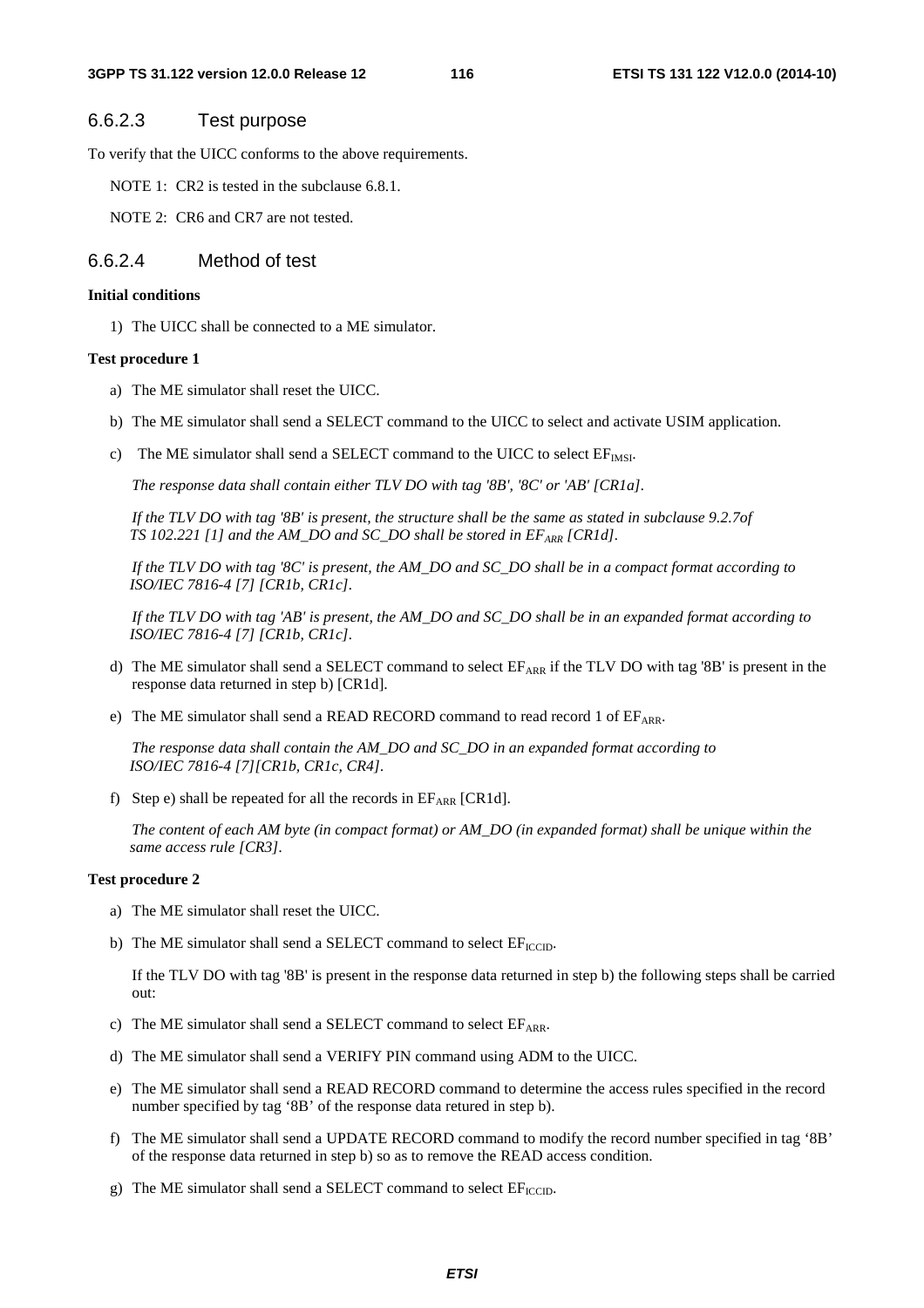h) The ME simulator shall send a READ BINARY command to the UICC.

The response data returned by the UICC shall be  $SW1 = '69', SW2 = '82' - security$  status not satisfied [CR5].

- i) The ME simulator shall send a SELECT command to select  $EF<sub>ARP</sub>$ .
- j) The ME simulator shall send a UPDATE RECORD command to modify the record number specified in tag '8B' so as to return it to the value prior to step c).

# 6.6.3 Security environment

# 6.6.3.1 Definition and applicability

See clause 3.5.3.

# 6.6.3.2 Conformance requirement

| CR1             | SE01 (default SE) and SE00 (no authentication method required) are defined.            | O MULTI VER        |
|-----------------|----------------------------------------------------------------------------------------|--------------------|
| CR <sub>2</sub> | When the SE00 is active, Universal PIN shall be used if known and enabled,             | O MULTI VER        |
|                 | otherwise no PIN shall be used.                                                        |                    |
| CR <sub>3</sub> | When the SE00 is active, Application PIN shall be disabled.                            | <b>O_MULTI_VER</b> |
| CR4             | When the SE01 is active, Application PIN shall be used if enabled, otherwise no PIN    | O MULTI VER        |
|                 | shall be used.                                                                         |                    |
| CR <sub>5</sub> | A multi-verification capable UICC shall support the use of SE00 and SE01 in order      | <b>O MULTI VER</b> |
|                 | to allow application verification requirement to be replaced by the Universal PIN.     |                    |
| CR <sub>6</sub> | The PIN shall map to the SE ID according to table 9.1 of the TS 102.221 [1].           | <b>O_MULTI_VER</b> |
| CR7             | The UICC shall have Security Environment SE00 active when no application is            | $(R99)$ Rel-6 - :  |
|                 | active on a given logical channel and at least one of the application PINs is disabled | O MULTI VER        |
|                 | except for the case(s) where the Universal PIN is enabled but the default usage        |                    |
|                 | qualifier is set to "do not use" otherwise Security SE01 shall be active.              |                    |
| CR <sub>8</sub> | The Security Environment on a logical channel opened from the basic logical            | $(R99)$ Rel-6 - :  |
|                 | channel shall be as the Security Environment on the basic logical channel after ATR.   | <b>O_MULTI_VER</b> |
| CR <sub>9</sub> | The Security Environment on a logical channel opened from a non basic logical          | $(R99)$ Rel-6 - :  |
|                 | channel shall be as the Security Environment from the non basic logical channel        | O MULTI VER        |
|                 | from which the open was performed.                                                     |                    |

Reference: TS 102.221 [1], subclause 9.3.1.

## 6.6.3.3 Test purpose

To verify that the UICC conforms to the above requirements.

NOTE 1: CR7 is not tested.

NOTE 2: CR8 is not tested.

NOTE 3: CR9 is not tested.

# 6.6.3.4 Method of test

NOTE: The following test procedures shall be applicable only to a multi-verification capable UICC.

#### **Initial conditions**

- 1) The UICC shall be connected to a ME simulator.
- 2) SE01 shall be active.

## **Test procedure 1**

- a) The ME simulator shall reset the UICC.
- c) The ME simulator shall send a SELECT command to the UICC to select and activate USIM application.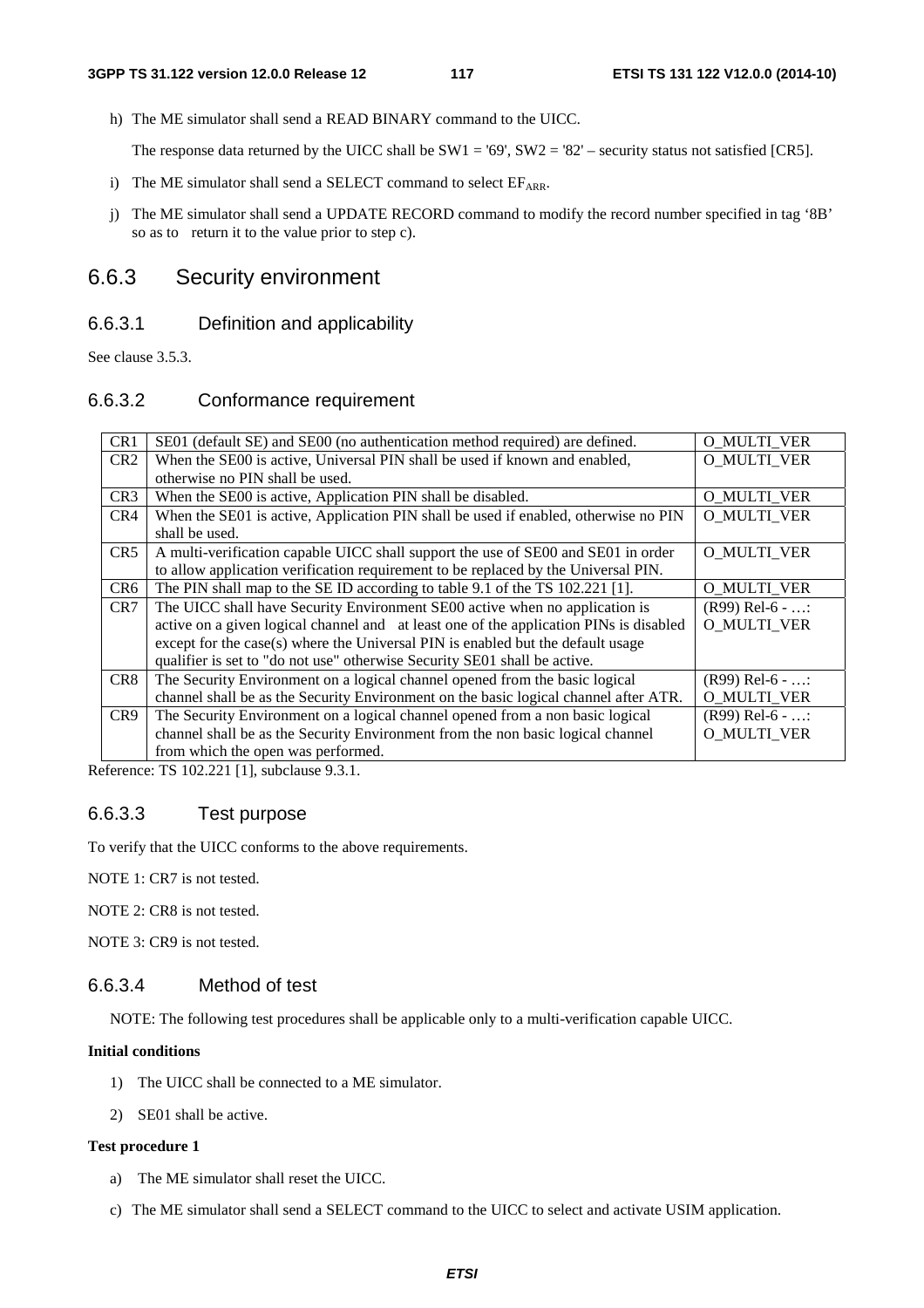*The following shall be true of the response data:* 

- *TLV DO with tag '90' (PIN Status) under TLV DO with tag 'C6' shall indicate that the Application PINs and the Universal PIN are enabled;*
- *TLV DO with tag '8B' shall be as follows:*

| EF <sub>ARR</sub> FID |  | SE ID1 Record No X | I SE ID2 | Record No Y |                                                                                         |
|-----------------------|--|--------------------|----------|-------------|-----------------------------------------------------------------------------------------|
| where                 |  |                    |          |             | - SE ID1 and SE ID2 can be either 00 or 01, but SE ID1 shall not be the same as SE ID2. |

- *Record No X and Y are the record number of the EF<sub>ARR</sub> [CR1]*.

d) The ME simulator shall send a READ RECORD command to read the record number X of EFARR [CR4].

 *If SE ID1 is 00, either one of the following shall be true of the response data:* 

- The TLV\_DO with tag '83' in the SC\_DO shall be '11';
- *The SC\_DO shall be '90 00'.*

 *If SE ID1 is 01, either one of the following shall be true of the response data:* 

- The TLV\_DO with tag '83' in the SC\_DO shall be '01';
- *The SC\_DO shall be '90 00'.*
- e) Step d) shall be repeated for record number Y for SE ID2 [CR4].
- f) If the TLV\_DO with tag 83 is '01' for SE01, steps f) to v shall be carried out.
- g) The ME simulator shall send a SELECT command to the UICC to select EFICCID.
- h) The ME simulator shall send a READ BINARY command to the UICC.

*The response data returned by the UICC shall be SW1 = '90', SW2 = '00' – normal ending of the command [CR6].* 

- i) The ME simulator shall send a SELECT command to the UICC to select EFIMSI under ADFUSIM.
- j) The ME simulator shall send a READ BINARY command to the UICC.

*The response data returned by the UICC shall be SW1 = '69', SW2 = '82' – security status not satisfied.* 

k) The ME simulator shall send a VERIFY PIN command using Universal PIN to the UICC.

*The response data returned by the UICC shall be SW1 = '90', SW2 = '00' – normal ending of the command [CR4].* 

l) The ME simulator shall send a READ BINARY command to the UICC.

*The response data returned by the UICC shall be SW1 = '69', SW2 = '82' – security status not satisfied.* 

m) The ME simulator shall send a VERIFY PIN command using PIN Application 1 to the UICC.

*The response data returned by the UICC shall be SW1 = '90', SW2 = '00' – normal ending of the command [CR4].* 

n) The ME simulator shall send a READ BINARY command to the UICC.

*The response data returned by the UICC shall be SW1 = '90', SW2 = '00' – normal ending of the command [CR4, CR6].* 

- o) The ME simulator shall send a DISABLE PIN command to disable the PIN Application 1 to the UICC.
- p) The ME simulator shall send a SELECT command to the UICC to select and activate USIM application.  *The following shall be true of the response data:*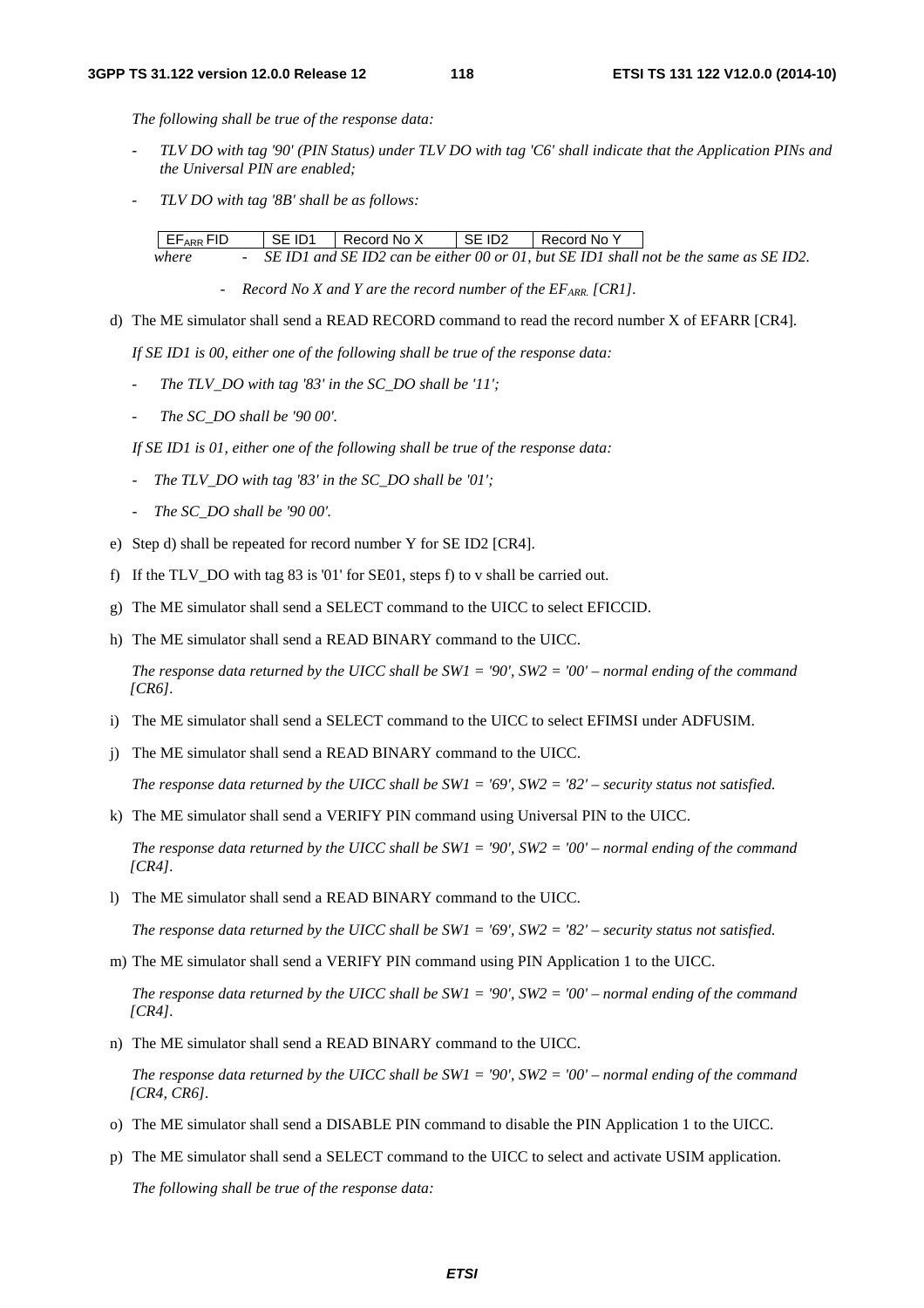- *TLV DO with tag '90' (PIN Status) under TLV DO with tag 'C6' shall indicate that the PIN Application 1 is disabled, and the Universal PIN is enabled and its Usage Qualifier is set to '00'.*
- q) The ME simulator shall send a SELECT command to the UICC to select EFICCID.
- r) The ME simulator shall send a READ BINARY command to the UICC.

*The response data returned by the UICC shall be SW1 = '90', SW2 = '00' – normal ending of the command [CR6].* 

- s) The ME simulator shall send a SELECT command to the UICC to select EFIMSI under ADFUSIM.
- t) The ME simulator shall send a READ BINARY command to the UICC.

*The response data returned by the UICC shall be SW1 = '90', SW2 = '00' – normal ending of the command [CR4, CR6].* 

- u) The ME simulator shall send an ENABLE PIN command to enable the PIN Application 1 to the UICC.
- v) The ME simulator shall send a DISABLE PIN command to disable and indicate the Universal PIN as a replacement of the PIN Application 1 to the UICC [CR5].
- w) The ME simulator shall reset the UICC.
- x) The ME simulator shall send a SELECT command to the UICC to select and activate USIM application.

 *The following shall be true of the response data:* 

- *TLV DO with tag '90' (PIN Status) under TLV DO with tag 'C6' shall indicate that the PIN Application 1 is disabled and the Universal Pin is enabled [CR2, CR3].*
- y) If the TLV\_DO with tag 83 is '11' for SE00, steps z to mm) shall be carried out.
- z) The ME simulator shall send a SELECT command to the UICC to select EFICCID.

aa) The ME simulator shall send a READ BINARY command to the UICC.

*The response data returned by the UICC shall be SW1 = '90', SW2 = '00' – normal ending of the command [CR6].* 

bb) The ME simulator shall send a SELECT command to the UICC to select EFIMSI under ADFUSIM.

cc) The ME simulator shall send a READ BINARY command to the UICC.

*The response data returned by the UICC shall be SW1 = '69', SW2 = '82' – security status not satisfied.* 

dd) The ME simulator shall send a VERIFY PIN command using PIN Application 1 to the UICC.

*The response data returned by the UICC shall indicate an error.* 

ee) The ME simulator shall send a VERIFY PIN command using Universal PIN to the UICC.

*The response data returned by the UICC shall be SW1 = '90', SW2 = '00' – normal ending of the command [CR2].* 

ff) The ME simulator shall send a READ BINARY command to the UICC.

*The response data returned by the UICC shall be SW1 = '90', SW2 = '00' – normal ending of the command [CR2, CR6].* 

gg) The ME simulator shall send a DISABLE PIN command to disable the Universal PIN to the UICC.

hh) The ME simulator shall send a SELECT command to the UICC to select and activate USIM application.

 *The following shall be true of the response data:* 

- *TLV DO with tag '90' (PIN Status) under TLV DO with tag 'C6' shall indicate that the PIN Application 1 and the Universal Pin are disabled.*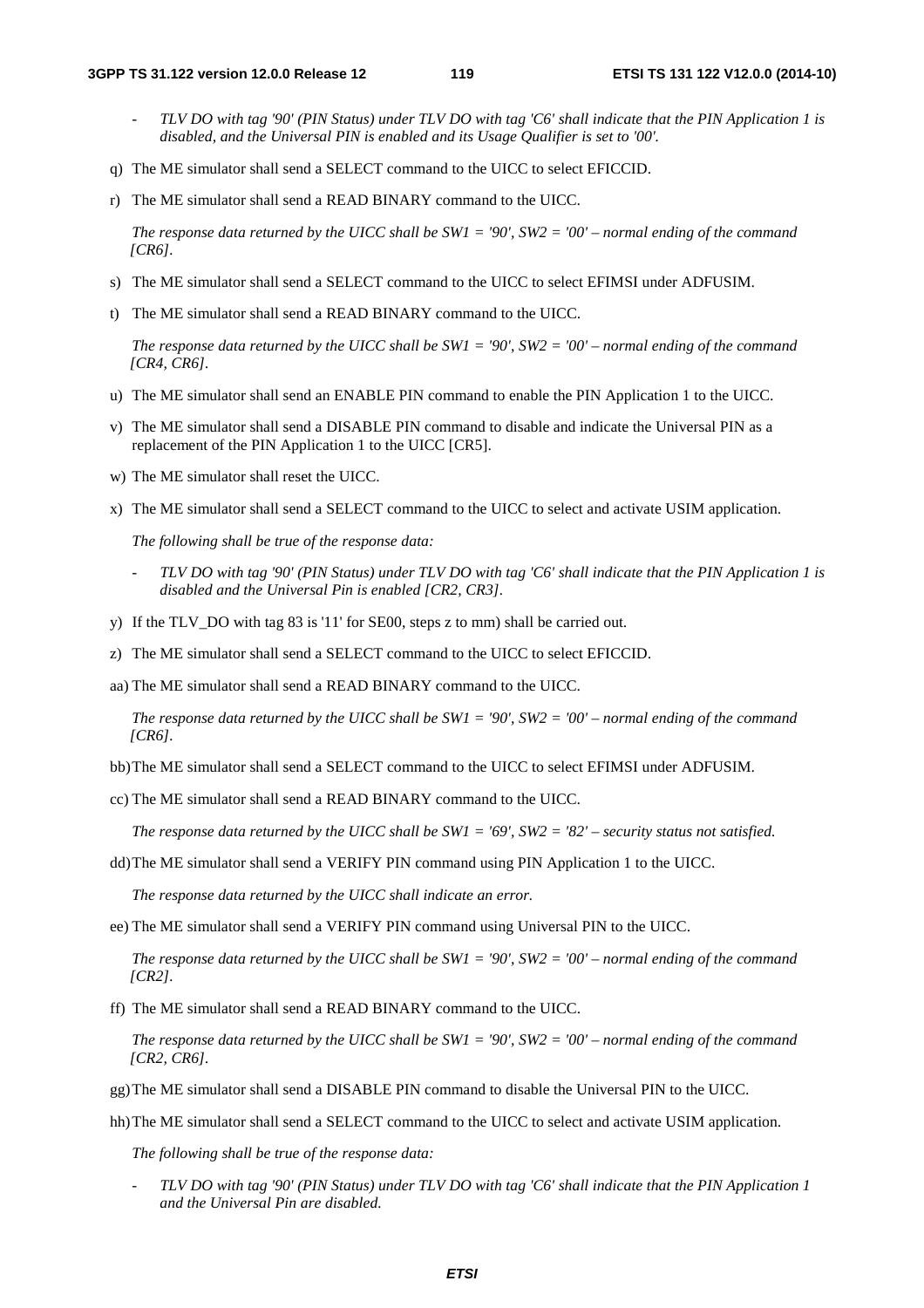- ii) The ME simulator shall send a SELECT command to the UICC to select EFICCID.
- jj) The ME simulator shall send a READ BINARY command to the UICC.

*The response data returned by the UICC shall be SW1 = '90', SW2 = '00' – normal ending of the command [CR6].* 

kk) The ME simulator shall send a SELECT command to the UICC to select EFIMSI under ADFUSIM.

ll The ME simulator shall send a READ BINARY command to the UICC.

*The response data returned by the UICC shall be SW1 = '90', SW2 = '00' – normal ending of the command [CR2, CR6].* 

mm) The ME simulator shall send an ENABLE PIN command to enable the Universal PIN to the UICC.

nn) The ME simulator shall send an ENABLE PIN command to enable the PIN Application 1 to the UICC.

# 6.6.4 PIN definitions

## 6.6.4.1 Definition and applicability

See clause 3.5.3.

# 6.6.4.2 Conformance requirement

| CR1             | A multi-verification capable UICC shall support the usage of Universal PIN.      | O_MULTI_VER        |
|-----------------|----------------------------------------------------------------------------------|--------------------|
| CR <sub>2</sub> | The key reference value '11' shall only be reserved for Universal PIN.           | O MULTI VER        |
| CR <sub>3</sub> | The Universal PIN shall be part of the access condition for each USIM            | O MULTI VER        |
|                 | application that allows it on a multi-verification capable UICC.                 |                    |
| CR4             | In case of a single verification capable UICC the Universal PIN shall not be     | O SINGLE VER       |
|                 | used.                                                                            |                    |
| CR <sub>5</sub> | An application PIN shall be used based on which application it is assigned.      | M                  |
| CR <sub>6</sub> | A local PIN shall only be valid within the ADF/DF where it is defined.           | M                  |
| CR7             | The verification status of the Universal PIN shall be unaffected by application  | $(R99)$ Rel-6 - :  |
|                 | activation and termination procedures.                                           | <b>O_MULTI_VER</b> |
| CR8             | A PIN's status shall be independent of logical channels. That is to say a change | $(R99)$ Rel-6 -    |
|                 | to a PIN's state on one logical channel is reflected in that PIN's state on all  |                    |
|                 | logical channels.                                                                |                    |

Reference: TS 102.221 [1], subclause 9.4.

# 6.6.4.3 Test purpose

To verify that the UICC conforms to the above requirements.

NOTE 1: CR3 is tested in subclause 6.6.3.

NOTE 2: CR6 is not fully tested.

NOTE 3: CR7 is not tested.

NOTE 4: CR8 is tested in sub clauses 6.8.1.9, 6.8.1.10 and 6.8.1.13.

# 6.6.4.4 Method of test

#### **Initial conditions**

- 1) The UICC shall be connected to a ME simulator.
- 2) For test procedure 1 and test procedure 2, SE01 shall be active.

#### **Test procedure 1**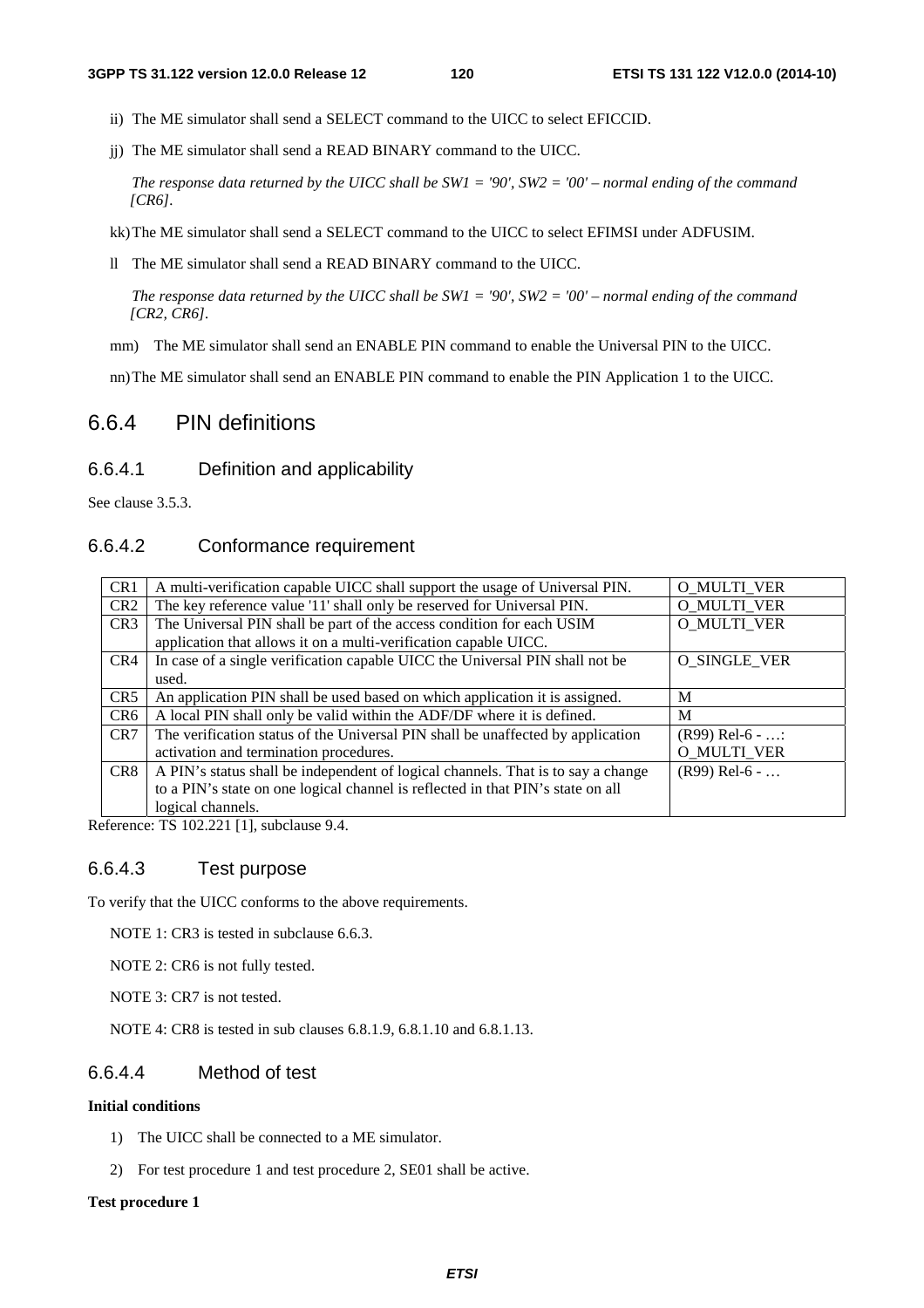- a) The ME simulator shall reset the UICC.
- b) The ME simulator shall send a SELECT command to the UICC to select and activate USIM application.

 *The response data shall contain PS Template DO with tag 'C6'.* 

 *The following shall be true of the PS Template DO:* 

- *One of the TLV DO with tag '83' shall be '11' indicating the key reference value for Universal PIN [CR1, CR2];*
- *One of the TLV DO with tag '83' shall be '01' indicating the key reference value for PIN Application 1 [CR5];*
- *One of the TLV DO with tag '83' shall be '81' indicating the key reference value for second Application/local PIN [CR6].*

#### **Test procedure 2**

- a) The ME simulator shall reset the UICC.
- b) The ME simulator shall send a SELECT command to the UICC to select and activate USIM application.

 *The response data shall contain PS Template DO with tag 'C6'.* 

 *The following shall be true of the PS Template DO:* 

- *One of the TLV DO with tag '83' shall be '11' indicating the key reference value for Universal PIN [CR1, CR2];*
- *One of the TLV DO with tag '83' shall be '01' indicating the key reference value for PIN Application 1 [CR5];*
- *One of the TLV DO with tag '83' shall be '81' indicating the key reference value for second Application/local PIN [CR6].*
- c) Step b) shall be repeated for the remaining  $ADF<sub>USIM</sub>$  and DFs.

#### **Test procedure 3**

- a) The ME simulator shall reset the UICC.
- b) The ME simulator shall send a SELECT command to the UICC to select and activate USIM application.

 *The response data shall contain PS Template DO with tag 'C6'.* 

 *The following shall be true of the PS Template DO:* 

- *Any of the TLV DO with tag '83' shall not be '11' indicating the key reference value for Universal PIN [CR4];*
- *One of the TLV DO with tag '83' shall be '01' indicating the key reference value for PIN Application 1 [CR5];*
- *One of the TLV DO with tag '83' shall be '81' indicating the key reference value for second Application/local PIN [CR6].*

# 6.6.5 PIN and key reference relationship

## 6.6.5.1 Definition and applicability

See clause 3.5.3.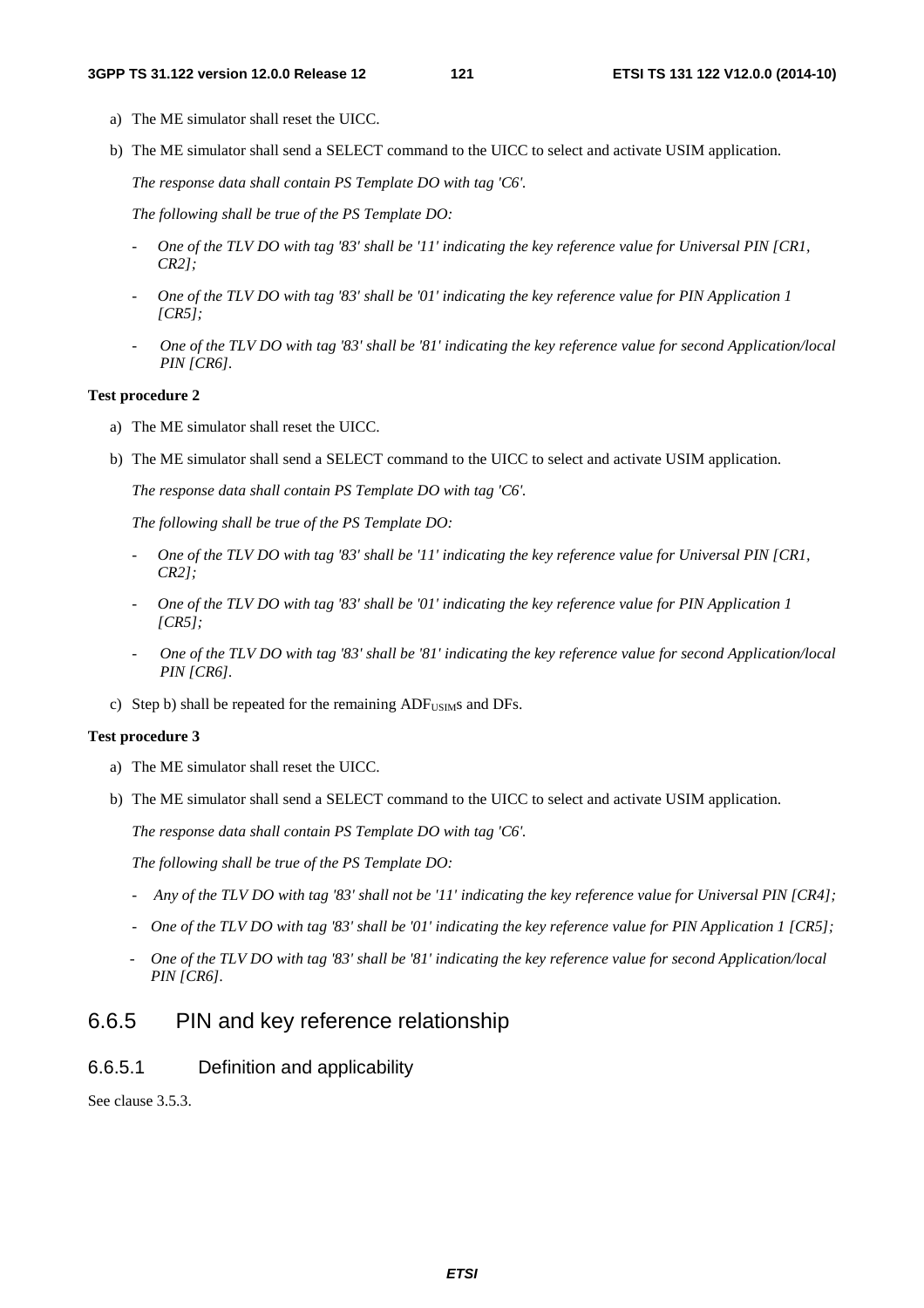# 6.6.5.2 Conformance requirement

| CR <sub>1</sub> | For access condition ALWAYS, the command shall be performed without any restriction.                     | М |
|-----------------|----------------------------------------------------------------------------------------------------------|---|
| CR <sub>2</sub> | For access condition PIN, the command shall only be possible if the relevant application PIN is verified | M |
|                 | successfully.                                                                                            |   |
| CR <sub>3</sub> | For access condition Second PIN, the command shall only be possible if the relevant application PIN2 is  | M |
|                 | verified successfully.                                                                                   |   |
| CR4             | For access condition NEVER, the command shall not be possible over the UICC/ME interface.                | M |
| CR <sub>5</sub> | The status of a PIN shall be stored in the PS Template DO with tag 'C6' and shall be indicated in the    | M |
|                 | FCP in a response to the SELECT or STATUS command issued at the application/DF level.                    |   |
| CR <sub>6</sub> | The Universal PIN shall not be part of the PS Template DO in the single verification capable UICC.       | M |
|                 |                                                                                                          |   |

Reference: TS 102.221 [1], subclause 9.5.

# 6.6.5.3 Test purpose

To verify that the UICC conforms to the above requirements.

NOTE: Allocation of ADM levels and the respective requirements for their fulfilment are the responsibility of the appropriate administrative authority.

## 6.6.5.4 Method of test

NOTE: When  $E_{FDN}$  is not supported by the UICC, any supported linear  $E\bar{F}$  in ADF<sub>USIM</sub> may be chosen.

#### **Initial conditions**

- 1) The UICC shall be connected to a ME simulator.
- 2) The records in  $EF_{FDN}$  shall contain the following data for the first 10 bytes:

| 1st record 'AO A1 A2 B0 B1 B2 A0 A1 A2 A0' |  |  |  |  |  |
|--------------------------------------------|--|--|--|--|--|
| 2nd record 'BO B1 B2 AO A1 A2 AO A1 A2 BO' |  |  |  |  |  |
| 3rd record 'BO B1 B2 AO A1 A2 BO B1 B2 AO' |  |  |  |  |  |
| 4th record 'AO A1 A2 BO B1 B2 BO B1 B2 BO' |  |  |  |  |  |

3) The data for the remainder of these four records and for all other records (if any) shall be 'FF'.

#### **For a multi-verification capable UICC**

4) SE01 shall be active.

### **Test procedure 1**

- a) The ME simulator shall reset the UICC.
- b) The ME simulator shall send a SELECT command to the UICC to select and activate USIM application.

 *The response data shall indicate the PS Template DO with tag 'C6' [CR5].* 

 *The PS Template DO with tag 'C6' shall contain for the Universal PIN the TLV DO with tag '95' indicating the usage qualifier [CR6].* 

 *The status condition returned by the UICC shall be SW1 = '90', SW2 = '00' - normal ending of the command [CR1].* 

c) The ME simulator shall send a STATUS command to the UICC.

 *The response data shall indicate the PS Template DO with tag 'C6' [CR5].* 

 *The PS Template DO with tag 'C6' shall contain for the Universal PIN the TLV DO with tag '95' indicating the usage qualifier [CR6].* 

d) The ME simulator shall send a SELECT command to the UICC to select  $EF_{FDN}$ .

*The response data shall not contain the PS Template DO with tag 'C6' [CR5].*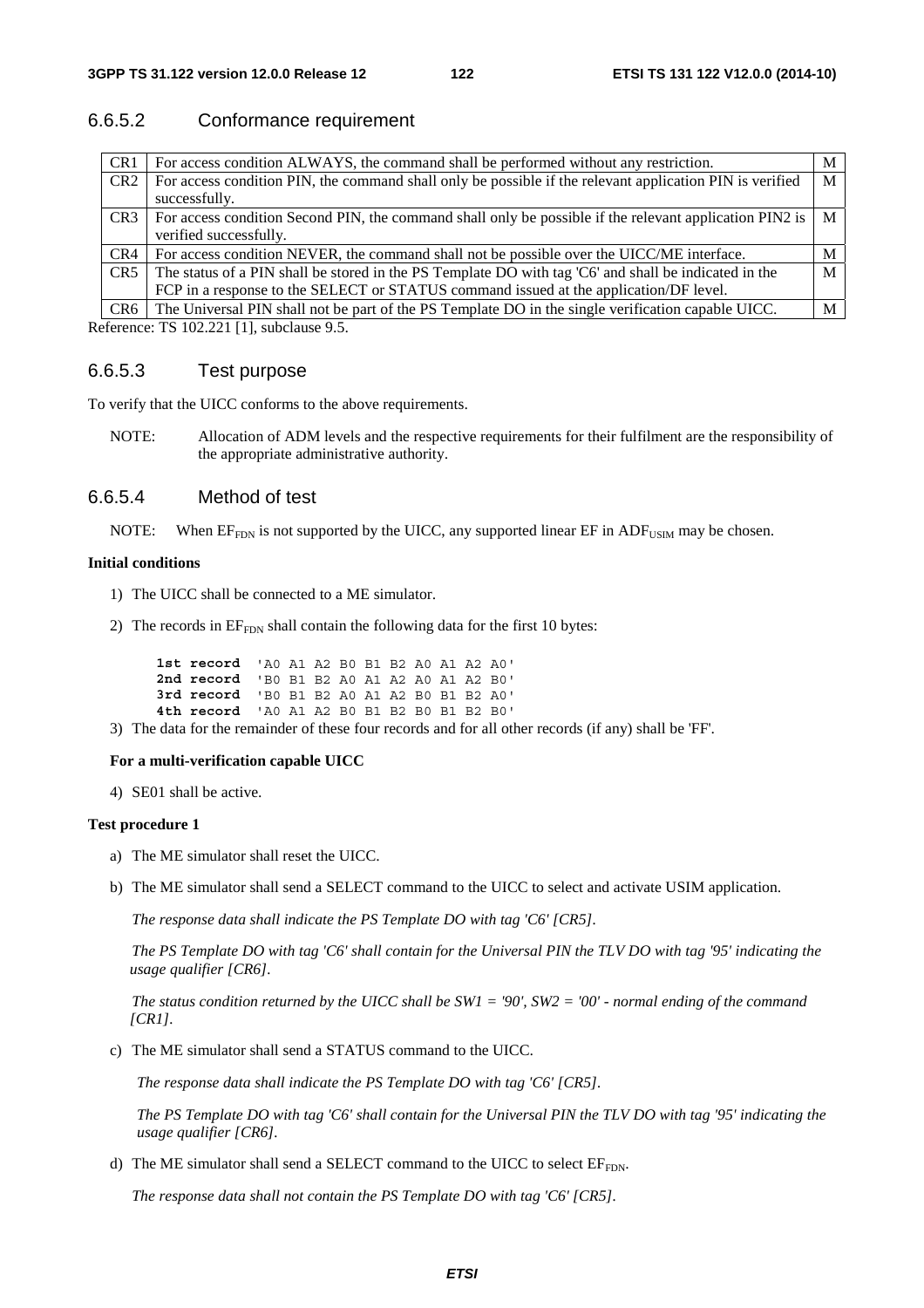e) The ME simulator shall send a READ RECORD command to the UICC to read the first record in  $E_{FFDN}$ .

 *The status condition returned by the UICC shall be SW1 = '69', SW2 = '82' – security status not satisfied [CR2].*

- f) The ME simulator shall gain PIN Application 1 security access.
- g) The ME simulator shall send a READ RECORD command to the UICC to read the first record in EF<sub>FDN</sub>.

*The data string returned shall be 'A0 A1 A2 B0 B1 B2 A0 A1 A2 A0'. The data for the remainder of the returned data string shall be 'FF'.* 

 *The status condition returned by the UICC shall be SW1 = '90', SW2 = '00' - normal ending of the command [CR2].*

h) The ME simulator shall send an UPDATE RECORD command using CURRENT mode with data string 'B0' for all bytes to the UICC to update the first record in EFFDN.

 *The status condition returned by the UICC shall be SW1 = '69', SW2 = '82' - security status not satisfied [CR3].*

i) The ME simulator shall send a READ RECORD command using NEXT mode to the UICC to read the first record in  $EF_{\text{FDN}}$ .

*The data string returned shall be 'A0 A1 A2 B0 B1 B2 A0 A1 A2 A0'. The data for the remainder of the returned data string shall be 'FF'.* 

 *The status condition returned by the UICC shall be SW1 = '90', SW2 = '00' - normal ending of the command [CR2].*

- j) The ME simulator shall gain the second PIN Application 2 security access.
- k) The ME simulator shall send an UPDATE RECORD command using CURRENT mode with data string 'B1' for all bytes to the UICC to update the first record in  $E_{FDN}$ .

 *The status condition returned by the UICC shall be SW1 = '90', SW2 = '00' - normal ending of the command [CR3].*

l) The ME simulator shall send a READ RECORD command to the UICC to read the first record in  $E_{FDDN}$ .

*The data string returned shall be 'B1' for all bytes.* 

 *The status condition returned by the UICC shall be SW1 = '90', SW2 = '00' - normal ending of the command [CR2].*

- m) The ME simulator shall send a SELECT command to the UICC to select MF.
- n) The ME simulator shall send a SELECT command to the UICC to select  $EF_{\text{ICCD}}$ .
- o) The ME simulator shall send a READ BINARY command to the UICC to read the byte in the  $EF_{\text{ICCD}}$ .

*The status condition returned by the UICC shall be SW1 = '90', SW2 = '00' – normal ending of the command [CR1].* 

p) The ME simulator shall send an UPDATE BINARY command to the UICC to update the byte in  $E_{\text{ICCID}}$ .

 *The status condition returned by the UICC shall be SW1 = '69', SW2 = '82' - security status not satisfied [CR4].* 

- q) The ME simulator shall send a SELECT command to the UICC to select and activate USIM application.
- r) The ME simulator shall send a DISABLE PIN command to disable and indicate the Universal PIN as a replacement of the PIN Application 1 to the UICC.
- s) The ME simulator shall send a SELECT command to the UICC to select  $EF_{FDN}$ .
- t) The ME simulator shall send a READ RECORD command to the UICC to read the first record in  $E_{F_{\text{FDN}}}$ .

 *The status condition returned by the UICC shall be SW1 = '69', SW2 = '82' – security status not satisfied [CR2].*

u) The ME simulator shall gain Universal PIN security access.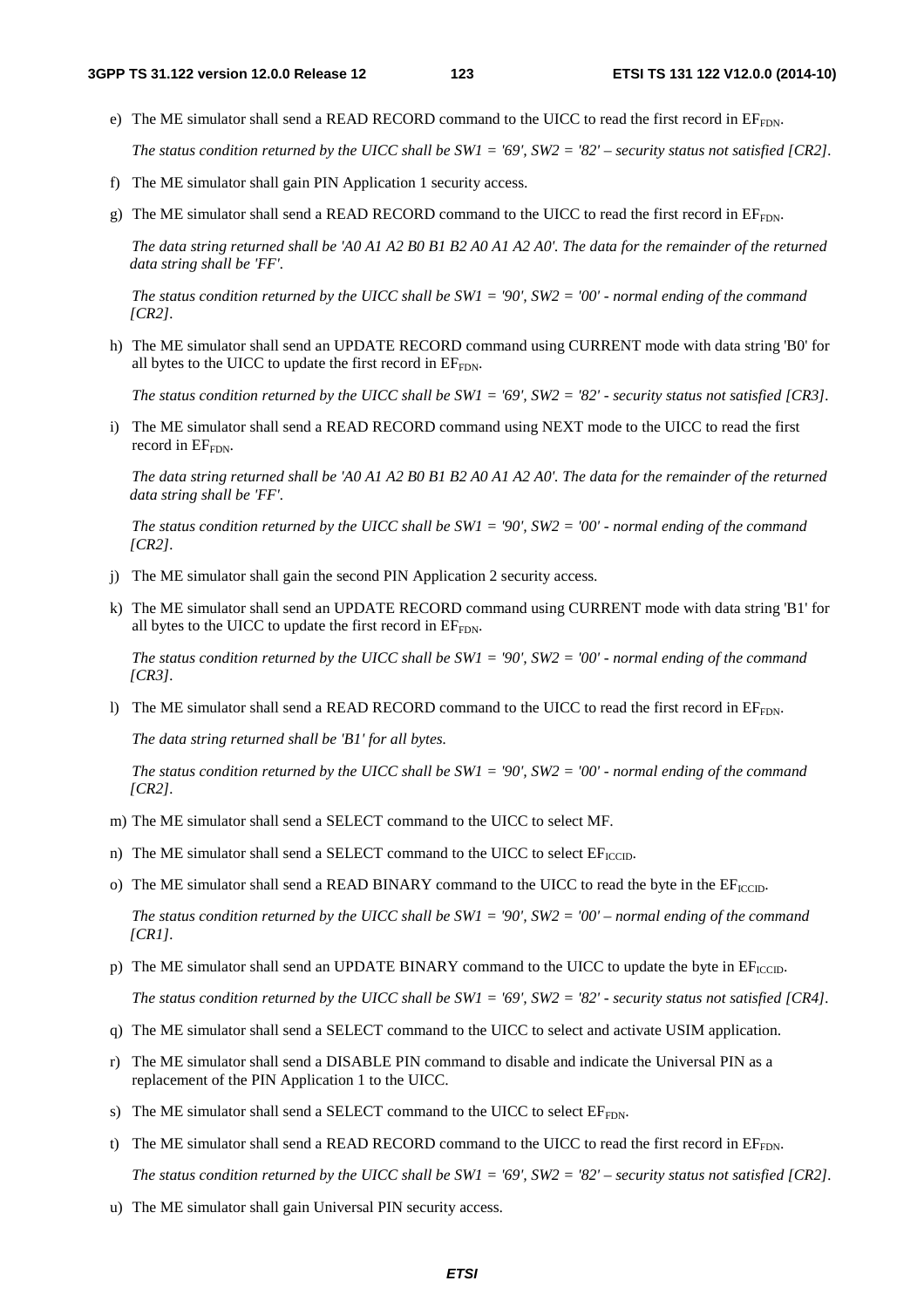v) The ME simulator shall send a READ RECORD command using NEXT mode to the UICC to read the first record in  $EF_{FDN}$ .

*The data string returned shall be 'B1' for all bytes.* 

 *The status condition returned by the UICC shall be SW1 = '90', SW2 = '00' - normal ending of the command [CR2].*

w) The ME simulator shall send an UPDATE RECORD command using CURRENT mode with data string 'B2' for all bytes to the UICC to update the first record in  $EF_{FDN}$ .

 *The status condition returned by the UICC shall be SW1 = '69', SW2 = '82' - security status not satisfied [CR3].*

- x) The ME simulator shall gain the second PIN Application 2 security access.
- y) The ME simulator shall send an UPDATE RECORD command using CURRENT mode with data string 'B3' for all bytes to the UICC to update the first record in EFFDN.

 *The status condition returned by the UICC shall be SW1 = '90', SW2 = '00' - normal ending of the command [CR3].*

z) The ME simulator shall send an ENABLE PIN command to enable PIN Application 1 to the UICC.

aa) The ME simulator shall send a SELECT command to the UICC to select and activate USIM application.

bb) The ME simulator shall send a READ RECORD command to the UICC to read the first record in  $E_{FDD}$ .

 *The status condition returned by the UICC shall be SW1 = '69', SW2 = '82' – security status not satisfied [CR2].*

- cc) The ME simulator shall gain PIN Application 1 security access.
- dd) The ME simulator shall send a READ RECORD command to the UICC to read the first record in  $EF_{FDN}$ .

*The data string returned shall be 'B3' for all bytes.* 

 *The status condition returned by the UICC shall be SW1 = '90', SW2 = '00' - normal ending of the command [CR2].*

ee) The ME simulator shall send an UPDATE RECORD command using CURRENT mode with data string 'B4' for all bytes to the UICC to update the first record in  $EF_{FDN}$ .

 *The status condition returned by the UICC shall be SW1 = '69', SW2 = '82' - security status not satisfied [CR3].*

- ff) The ME simulator shall gain the second PIN Application 2 security access.
- gg) The ME simulator shall send an UPDATE RECORD command using CURRENT mode with data string 'A0 A1 A2 B0 B1 B2 A0 A1 A2 A0' to the UICC to update record in  $EF_{FDN}$ .

 *The status condition returned by the UICC shall be SW1 = '90', SW2 = '00' - normal ending of the command [CR3].*

#### **Test procedure 2**

- a) The ME simulator shall reset the UICC.
- b) The ME simulator shall send a SELECT command to the UICC to select and activate USIM application.

 *The response data shall indicate the PS Template DO with tag 'C6' [CR5].* 

 *The PS Template DO with tag 'C6' shall not contain the Universal PIN key reference '11' [CR6].* 

 *The status condition returned by the UICC shall be SW1 = '90', SW2 = '00' - normal ending of the command [CR1].* 

c) The ME simulator shall send a STATUS command to the UICC.

 *The response data shall indicate the PS Template DO with tag 'C6' [CR5].*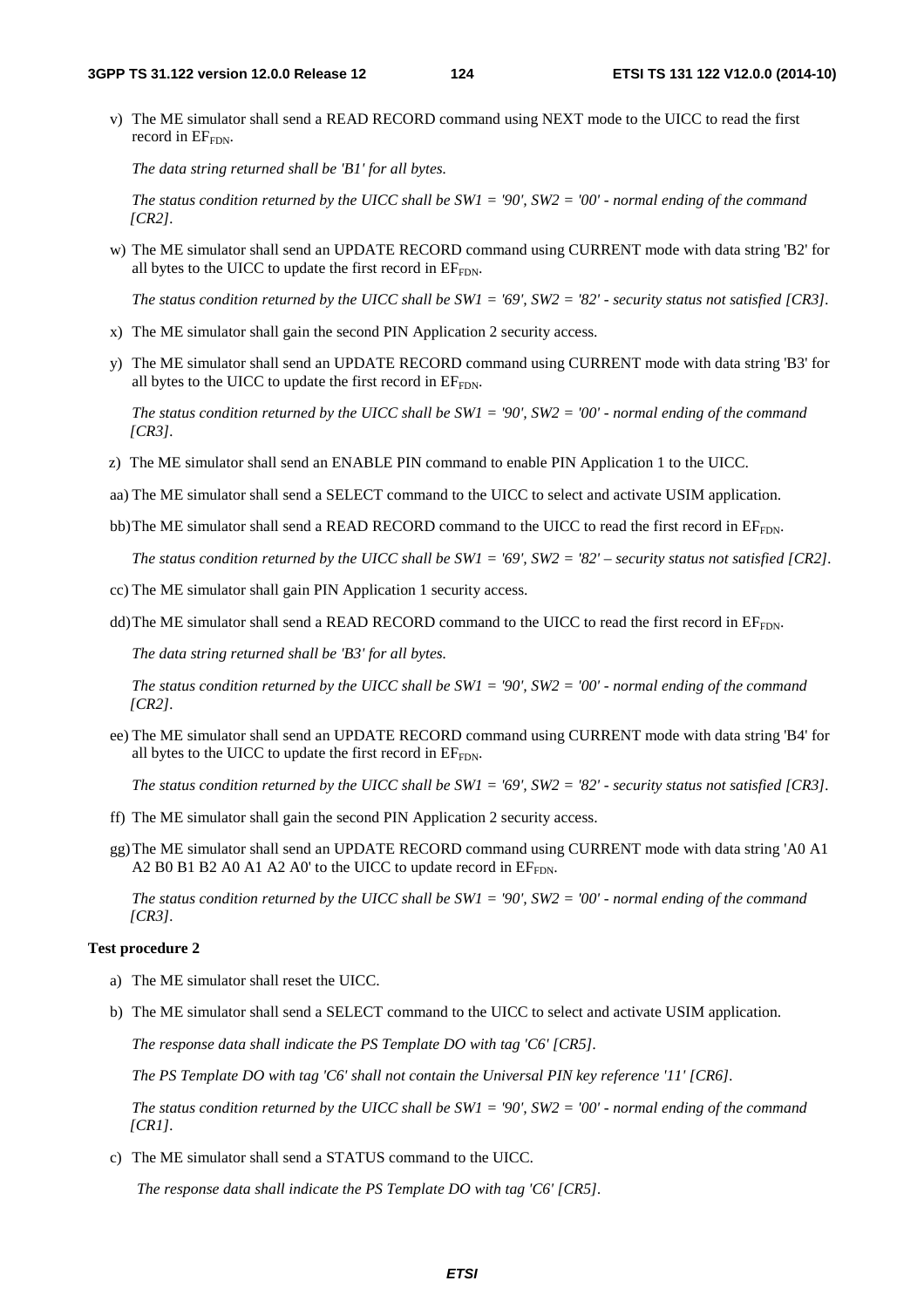*The PS Template DO with tag 'C6' shall not contain the Universal PIN key reference '11' [CR6].* 

d) The ME simulator shall send a SELECT command to the UICC to select  $EF_{FDN}$ .

*The response data shall not contain the PS Template DO with tag 'C6' [CR5].* 

e) The ME simulator shall send a READ RECORD command to the UICC to read the first record in  $E_{F_{\text{FDN}}}$ .

 *The status condition returned by the UICC shall be SW1 = '69', SW2 = '82' – security status not satisfied [CR2].*

- f) The ME simulator shall gain PIN security access.
- g) The ME simulator shall send a READ RECORD command to the UICC to read the first record in  $E_{FDN}$ .

*The data string returned shall be 'A0 A1 A2 B0 B1 B2 A0 A1 A2 A0'. The data for the remainder of the returned data string shall be 'FF'.* 

 *The status condition returned by the UICC shall be SW1 = '90', SW2 = '00' - normal ending of the command [CR2].*

h) The ME simulator shall send an UPDATE RECORD command using CURRENT mode with data string 'C0' for all bytes to the UICC to update the first record in  $EF<sub>FDN</sub>$ .

 *The status condition returned by the UICC shall be SW1 = '69', SW2 = '82' - security status not satisfied [CR3].*

- i) The ME simulator shall gain the PIN2 security access.
- j) The ME simulator shall send an UPDATE RECORD command using CURRENT mode with data string 'C1' for all bytes to the UICC to update the first record in  $EF_{FDN}$ .

 *The status condition returned by the UICC shall be SW1 = '90', SW2 = '00' - normal ending of the command [CR3].*

k) The ME simulator shall send a READ RECORD command to the UICC to read the first record in EF<sub>FDN</sub>.

*The data string returned shall be 'C1' for all bytes.* 

 *The status condition returned by the UICC shall be SW1 = '90', SW2 = '00' - normal ending of the command [CR2].*

- l) The ME simulator shall send an UPDATE RECORD command using CURRENT mode with data string 'A0 A1 A2 B0 B1 B2 A0 A1 A2 A0' to the UICC to update record in  $EF_{FDN}$ .
- m) The ME simulator shall send a SELECT command to the UICC to select MF.
- n) The ME simulator shall send a SELECT command to the UICC to select  $EF_{\text{ICCD}}$ .
- o) The ME simulator shall send a READ BINARY command to the UICC to read the byte in the EF<sub>ICCID</sub>.

*The status condition returned by the UICC shall be SW1 = '90', SW2 = '00' – normal ending of the command [CR1].* 

p) The ME simulator shall send an UPDATE BINARY command to the UICC to update the byte in  $EF_{\text{ICCD}}$ .

 *The status condition returned by the UICC shall be SW1 = '69', SW2 = '82' - security status not satisfied [CR4].*

# 6.7 Structure of commands and responses

The tests in this subclause ensure that the IUT conforms to the specification for the mapping of functions onto Application Protocol Data Units (APDUs) which are used by the transmission protocol.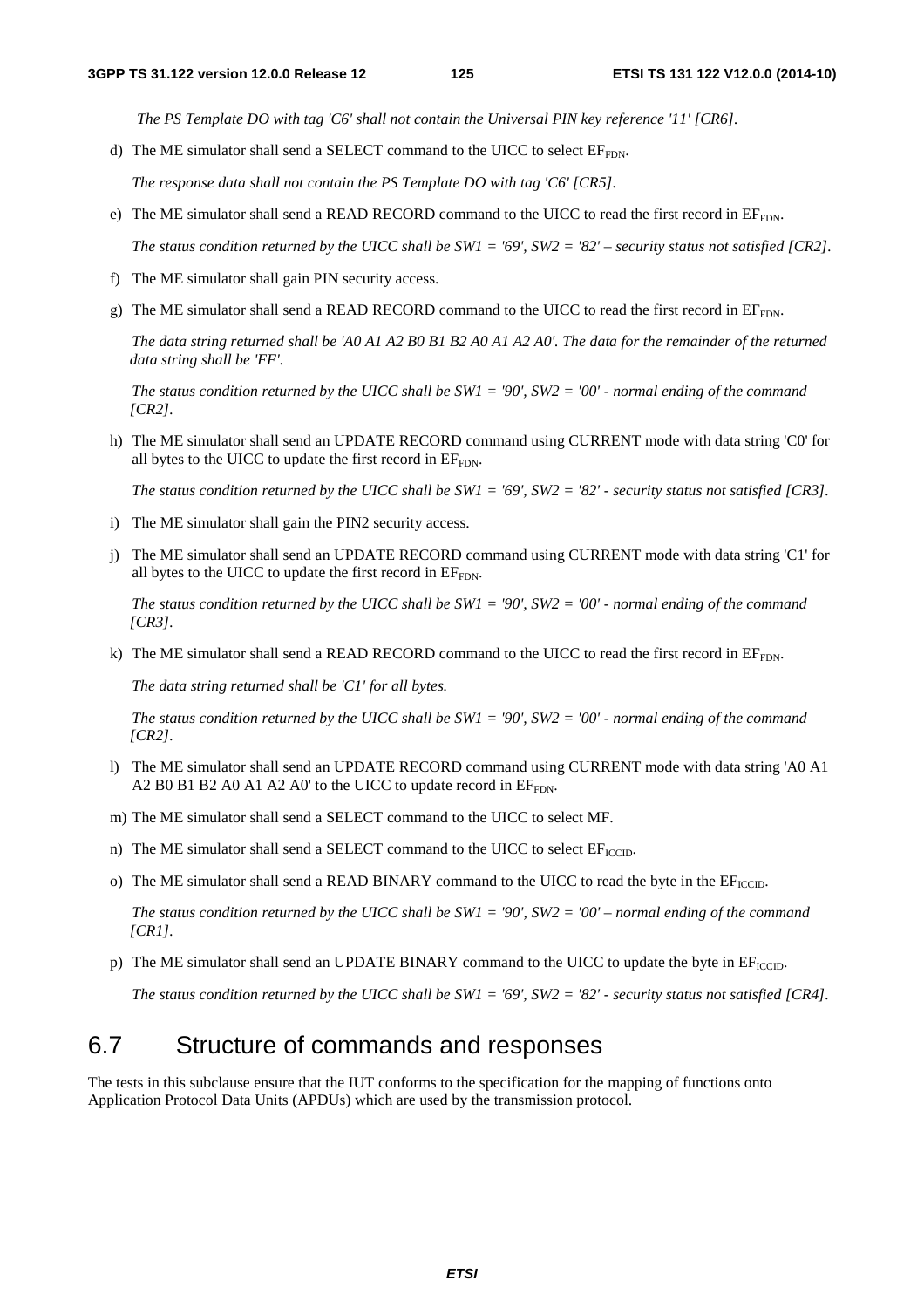# 6.7.1 Mapping principles

# 6.7.1.1 Definition and applicability

See clause 3.5.3.

## 6.7.1.2 Conformance requirement

| CR1             | The command APDU shall have format (CLA, INS, P1, P2 {, Lc, Data}{, Le}).       | M           |
|-----------------|---------------------------------------------------------------------------------|-------------|
| CR <sub>2</sub> | The response APDU shall have format ({data,} SW1, SW2).                         | M           |
| CR <sub>3</sub> | The class '8X' and '0X' shall be accepted by the UICC with USIM application.    | M           |
| CR4             | If the card supports the logical channel mechanism, the maximum number of       | $Re1-4 - $  |
|                 | available logical channels is indicated in the card capabilities data object of | O LOG CHANS |
|                 | historical bytes of an ATR.                                                     |             |

Reference: TS 102.221, subclause 10.1 and 10.2.

## 6.7.1.3 Test purpose

To verify that the UICC conforms to the above requirements.

NOTE 1: CR4 is tested in subclause 6.5.7.

## 6.7.1.4 Method of test

#### **Initial conditions**

1) The UICC shall be connected to a ME simulator.

#### **Test procedure 1**

- a) The ME simulator shall reset the UICC.
- b) The ME simulator shall send a SELECT command to the UICC to select MF with  $P2 = '04'$ . [Bytes sent: CLA = '00', INS = 'A4', P1 = '00', P2 = '04', Lc = '02', data = '3F 00', Le = '00' (Case 4)] [Bytes received: data, SW1, SW2]

 *The status condition returned by the UICC shall be SW1 = '90', SW2 = '00' – normal ending of the command [CR1, CR2, CR3].*

c) The ME simulator shall send a SELECT command to the UICC to select MF with  $P2 = '0C'$ . [Bytes sent: CLA = '00', INS = 'A4', P1 = '00', P2 = '0C', Lc = '02', data = '3F 00' (Case 3)] [Bytes received: SW1, SW2]

*The status condition returned by the UICC shall be SW1 = '90', SW2 = '00' – normal ending of the command [CR1, CR2, CR3].* 

d) The ME simulator shall send a STATUS command to the UICC with  $P2 = '00'$ . [Bytes sent: CLA = '80', INS = 'F2', P1 = '00', P2 = '00', Le = '00' (Case 2)] [Bytes received: data, SW1, SW2]

 *The status condition returned by the UICC shall be SW1 = '90', SW2 = '00' – normal ending of the command [CR1, CR2, CR3].*

e) The ME simulator shall send a STATUS command to the UICC. [Bytes sent: CLA = '80', INS = 'F2', P1 = '00', P2 = '0C' (Case 1)] [Bytes received: SW1, SW2]

 *The status condition returned by the UICC shall be SW1 = '90', SW2 = '00' – normal ending of the command [CR1, CR2, CR3].*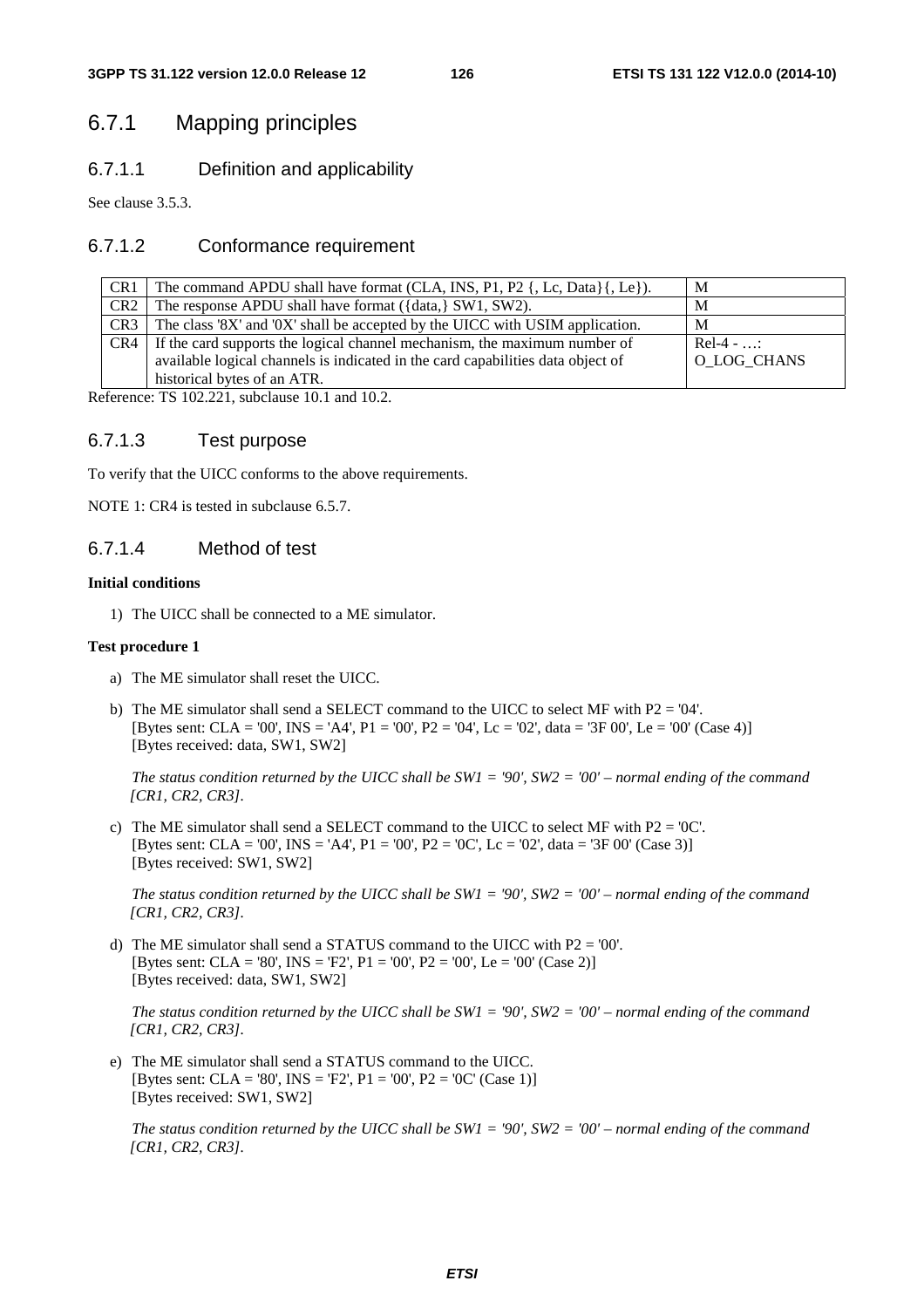# 6.7.2 Response APDU Structure

# 6.7.2.1 Status Conditions Returned by the UICC

6.7.2.1.1 Definition and applicability

See clause 3.5.3.

## 6.7.2.1.2 Conformance requirement

| CR <sub>1</sub> | The UICC shall respond with the appropriate SW1 and SW2 status words for commands which are     | M |
|-----------------|-------------------------------------------------------------------------------------------------|---|
|                 | correctly executed.                                                                             |   |
| CR <sub>2</sub> | The UICC shall respond with the appropriate SW1 and SW2 status words for commands which produce | М |
|                 | warnings.                                                                                       |   |
| CR <sub>3</sub> | The UICC shall respond with the appropriate SW1 and SW2 status words for commands which produce |   |
|                 | execution errors.                                                                               |   |
| CR4             | The UICC shall respond with the appropriate SW1 and SW2 status words for commands which produce | М |
|                 | checking errors.                                                                                |   |
| CR <sub>5</sub> | The UICC shall respond with the appropriate SW1 and SW2 status words for commands which produce |   |
|                 | application errors.                                                                             |   |

Reference: TS 102.221 [1], subclause 10.2.1.

## 6.7.2.1.3 Test purpose

To verify that the UICC conforms to the above requirements when issuing SW1 and SW2 status words.

NOTE 1: CR3 is not tested as it is not possible to force a UICC to produce an execution error.

NOTE 2: CR5 is tested in subclause 6.8.1.8.

# 6.7.2.1.4 Method of test

#### **Initial conditions**

1) The UICC shall be connected to a ME simulator.

#### **Test procedure 1**

- a) The ME simulator shall reset the UICC.
- b) The ME simulator shall send a VERIFY PIN command with PIN to the UICC.

 *The status condition returned by the UICC shall be SW1 = '90', SW2 = '00' - normal ending of the command [CR1].*

- c) The ME simulator shall send a SELECT command to the UICC to select and activate USIM application.
- d) The ME simulator shall send a READ BINARY command without SFI referencing to the UICC.

 *The status condition returned by the UICC shall be SW1 = '69', SW2 = '86' - command not allowed (no EF selected) [CR4].*

- e) The ME simulator shall send a SELECT command to the UICC to select  $EF_{IMSI}$ .
- f) The ME simulator shall send a READ BINARY command with  $P2 = '0F'$  to the UICC.

 *The status condition returned by the UICC shall be SW1 = '6B', SW2 = '00' - wrong parameter(s) P1-P2, or SW1 = '6A', SW2 = '86' – incorrect parameters P1-P2 [CR4].*

- g) The ME simulator shall send a SELECT command to the UICC to select  $EF_{ECC}$ .
- h) The ME simulator shall send a READ RECORD command using PREVIOUS mode to the UICC.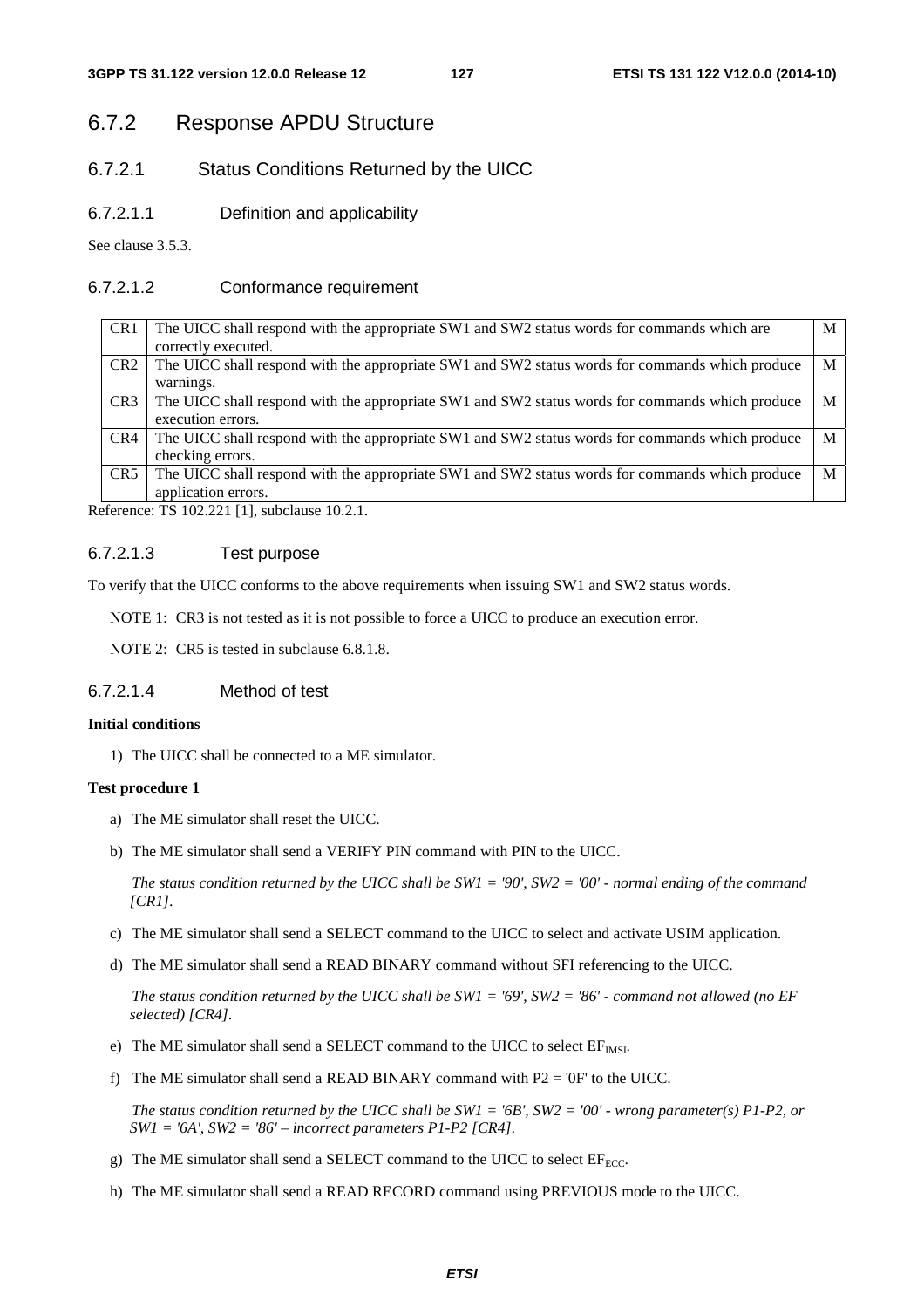i) The ME simulator shall send a READ RECORD command using NEXT mode to the UICC.

 *The status condition returned by the UICC shall be SW1 = '6A', SW2 = '83' - record not found [CR4].*

j) The ME simulator shall send a READ BINARY command using a length of 1 byte to the UICC.

 *The status condition returned by the UICC shall be SW1 = '69', SW2 = '81' – command incompatible with file structure [CR4].*

k) The ME simulator shall send a SELECT command to the UICC to select  $EF_{\text{LOCI}}$  with Lc = 1.

 *The status condition returned by the UICC shall be SW1 = '67', SW2 = '00' - wrong length, or SW1 = '6A', SW2 = '87' – Lc inconsistent with P1 - P2 [CR4].*

l) The ME simulator shall send a VERIFY PIN command with incorrect PIN to the UICC.

 *The status condition returned by the UICC shall be SW1 = '63', SW2 = 'C2' – security status not satisfied [CR2].*

m) The ME simulator shall send a VERIFY PIN command with incorrect PIN to the UICC.

 *The status condition returned by the UICC shall be SW1 = '63', SW2 = 'C1' – security status not satisfied [CR2].*

n) The ME simulator shall send a VERIFY PIN command with incorrect PIN to the UICC.

 *The status condition returned by the UICC shall be SW1 = '63', SW2 = 'C0' – security status not satisfied [CR2].*

o) The ME simulator shall send a VERIFY PIN command with incorrect PIN to the UICC.

 *The status condition returned by the UICC shall be SW1 = '69', SW2 = '83' – authentication method blocked [CR4].*

- p) The ME simulator shall send an UNBLOCK PIN command with Unblock PIN to the UICC.
- q) The ME simulator shall send a READ RECORD command using  $P2 = '01'$  to the UICC.

 *The status condition returned by the UICC shall be SW1 = '6B', SW2 = '00' – wrong parameter(s) P1 - P2, or SW1 = '6A', SW2 = '86' - incorrect parameter P1 or P2 [CR4].*

r) The ME simulator shall send the following APDU to the UICC. [Bytes sent: CLA = '00', INS = '6F', P1 = '00', P2 = '00', P3 = '00']

 *The status condition returned by the UICC shall be SW1 = '6D', SW2 = '00' - instruction code not supported or invalid [CR4].*

s) The ME simulator shall send a GET RESPONSE command to the UICC.

 *The status condition returned by the UICC shall be SW1 = '6F', SW2 = '00' - technical problem, no precise diagnosis [CR4].*

t) The ME simulator shall send the following APDU to the UICC. [Bytes sent: CLA = '30', INS = 'C0', P1 = '00', P2 = '00', P3 = '00']

 *The status condition returned by the UICC shall be SW1 = '6E', SW2 = '00' – class not supported [CR4].*

u) The ME simulator shall send a STATUS command with CLA = '81' to the UICC.

 *The status condition returned by the UICC shall be SW1 = '68', SW2 = '81' – logical channel not supported or SW1 = '6E', SW2 = '00 ' – class not supported [CR4].*

v) The ME simulator shall send a STATUS command with CLA = '84' to the UICC. [Bytes sent: CLA = '84', INS = 'F2', P1 = '00', P2 = '00', Le = '02']

 *The status condition returned by the UICC shall be SW1 = '68', SW2 = '82' – secure messaging not supported or SW1* = ' $6E'$ , *SW2* = ' $00'$  – *class not supported [CR4]*.

w) The ME simulator shall reset the UICC.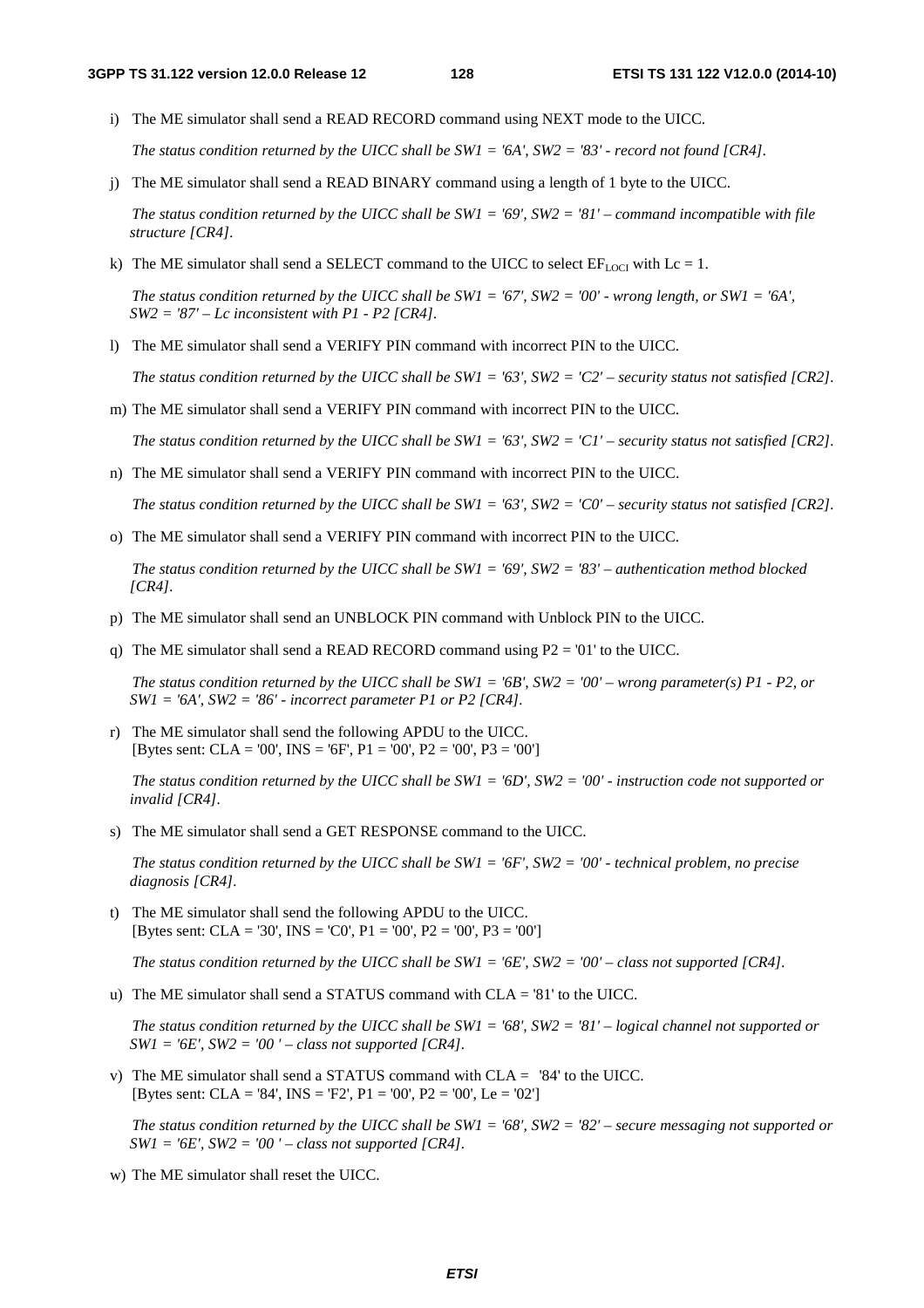x) The ME simulator shall send a SELECT command with an incorrect file ID to the UICC. [Bytes sent: CLA = '00', INS = 'A4', P1 = '00', P2 = '04', Lc = '02', data = '12 34']

 *The status condition returned by the UICC shall be SW1 = '6A', SW2 = '82' – file not found [CR4].*

- y) The ME simulator shall send a SELECT command to the UICC to select  $EF_{\text{ICTD}}$ .
- z) The ME simulator shall send an UPDATE BINARY command to the UICC. The data used shall be '00 00'.

 *The status condition returned by the UICC shall be SW1 = '69', SW2 = '82' – security status not satisfied [CR4].* 

**SW1 SW2 Description CR TP** '90'  $\vert$  '00'  $\vert$  - Normal ending of the command  $\vert$  CR1  $\vert$  b) '91'  $\vert$  'XX'  $\vert$  - Normal ending of the command, with extra information from the proactive UICC containing a command for the ME. Length 'XX' of the response data USAT N/A **SW1 SW2 Error description** '93' '00' - SIM Application Toolkit is busy. Command cannot be executed at present, further normal commands are allowed. USAT N/A **SW1 SW2 Description**  $'62'$  |  $'00'$  | - No information given, state of non volatile memory unchanged CR2 N/A '62' '81' - Part of returned data may be corrupted CR2 N/A '62' | '82' | - End of file/record reached before reading Le bytes | CR2 | N/A '62' '83' - Selected file invalidated CR2 N/A '62' '85' - Selected DF in termination state CR2 N/A '62' 'F1' - More data available CR2 6.8.2.1 '62' 'F2' - More data available and proactive command pending CR2 6.8.2.1 '63' | 'F1' | - More data expected  $CR2$  | CR2 | 6.8.2.2  $\overline{63'}$  |  $\overline{F2'}$  - More data expected and proactive command pending  $\overline{CR2}$  | 6.8.2.2  $'63'$   $'$   $'CK'$  - Command successful but after using an internal update retry routine 'X' times - Verification failed, 'X' retries remaining  $CR2$  l), m), n) **SW1 SW2 Description** '64' | '00' | - No information given, state of non-volatile memory unchanged CR3 N/A '65' '00' - No information given, state of non-volatile memory changed CR3 N/A '65' '81' - Memory problem CR3 N/A **SW1 SW2 Description** '67' | '00' | Wrong length CR4 | k)  $'67'$   $'$   $'XX'$   $'$  - The interpretation of this status word is command dependent, except for SW2 = '00' CR4 N/A '6B' '00' - Wrong parameter(s) P1-P2 CR4 f), q) '6D' '00' - Instruction code not supported or invalid CR4 r)  $'6E'$   $'00'$  - Class not supported CR4  $t$ , u), v) '6F' | '00' | - Technical problem, no precise diagnosis  $|CR4 | s$  $'6F'$   $'XX'$  - The interpretation of this status word is command dependent, except for SW2 = '00' CR4 N/A **SW1 SW2 Description** '68' '00' - No information given CR4 N/A '68' | '81' | - Logical channel not supported  $|CR4 | u$  $'68'$  | '82' - Secure messaging not supported  $|CR4|$  v) **SW1 SW2 Description** '69' | '00' | - No information given CR4 N/A '69' | '81' | Command incompatible with file structure | CR4 | j) '69' '82' - Security status not satisfied CR4 z) Authentication method blocked<br>
Referenced data invalidated CR4 N/ '69' '84' - Referenced data invalidated CR4 N/A '69' '85' - Conditions of used not satisfied CR4 N/A '69' | '86' | Command not allowed (no EF selected) | CR4 d) | CR4 d) **SW1 SW2 Description**

|  |  |  | Table 10: Status Words Tested in Subclause 6.7.2.1 |  |
|--|--|--|----------------------------------------------------|--|
|--|--|--|----------------------------------------------------|--|

'6A' | '80' | - Incorrect parameters in the data field CR4 | N/A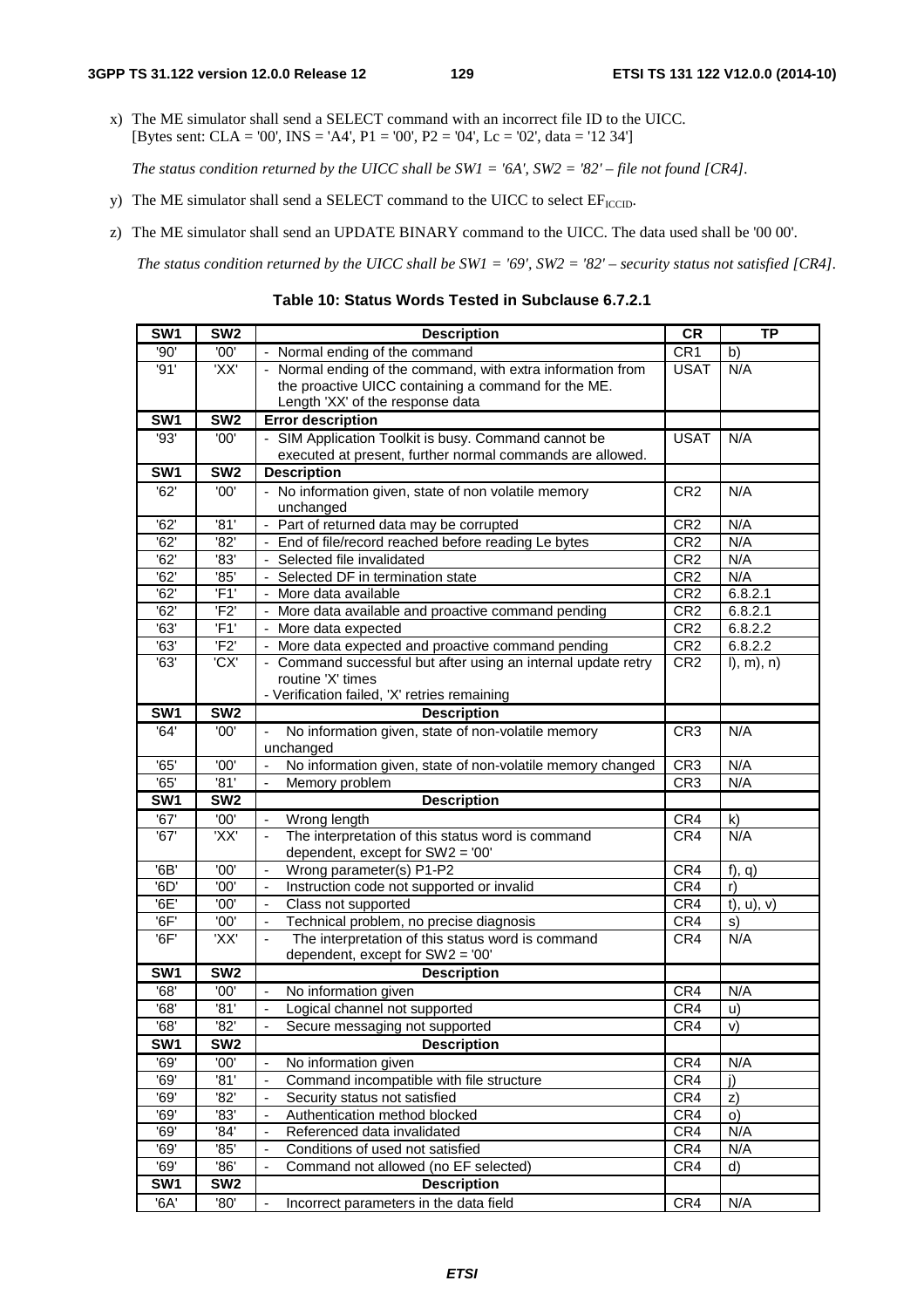| '6A'            | '81'            | Function not supported                                | CR4             | N/A         |
|-----------------|-----------------|-------------------------------------------------------|-----------------|-------------|
| '6A'            | '82'            | File not found<br>-                                   | CR4             | X)          |
| '6A'            | '83'            | Record not found                                      | CR4             |             |
| '6A'            | '84'            | Not enough memory space                               | CR4             | 6.8.2.2     |
| '6A'            | '86'            | Incorrect parameters P1-P2                            | CR4             | $f$ , q)    |
| '6A'            | '87'            | Lc inconsistent with P1-P2                            | CR4             | k)          |
| '6A'            | '88'            | Referenced data not found                             | CR4             | N/A         |
| SW <sub>1</sub> | SW <sub>2</sub> | <b>Error description</b>                              |                 |             |
| '98'            | '50'            | INCREASE cannot be performed, max value reached.<br>- | CR <sub>5</sub> | 6.8.1.8.4 h |
| '98'            | '62'            | Authentication error, application specific            | CR <sub>5</sub> | N/A         |

# 6.7.2.2 Status Words of the Commands

## 6.7.2.2.1 Definition and applicability

See clause 3.5.3.

# 6.7.2.2.2 Conformance requirement

CR1 Table 10.16 in TS 102.221 [1], subclause 10.2.2 shows for each command the possible status conditions returned (marked by an asterisk \*). The UICC shall not generate status conditions other than those allowed for each command. M

Reference: TS 102.221 [1], subclause 10.2.2.

## 6.7.2.2.3 Test purpose

To verify for each command that the UICC only generates the allowed status conditions.

NOTE: The CR1 is tested in the subclause 6.7.2 and subclause 6.8.1.

## 6.7.2.2.4 Method of test

## **Initial conditions**

N/A

### **Test procedure**

N/A

# 6.7.3 Logical channels

## 6.7.3.1 Definition and applicability

See clause 3.5.3.

## 6.7.3.2 Conformance requirement

| CR <sub>1</sub> | The basic logical channel (number 0) is permanently available.     | $Rel-4 - $  |
|-----------------|--------------------------------------------------------------------|-------------|
|                 |                                                                    | O_LOG_CHANS |
|                 | CR2   The MANAGE CHANNEL command shall be used to open and close a | $Rel-4 - $  |
|                 | logical channel.                                                   | O_LOG_CHANS |
| CR <sub>3</sub> | The channel number is assigned by the UICC.                        | $Rel-4 - $  |
|                 |                                                                    | O_LOG_CHANS |

Reference: TS 102 221 [1], subclause 10.3.

## 6.8.1.1.3 Test purpose

To verify that the UICC conforms to the above requirements.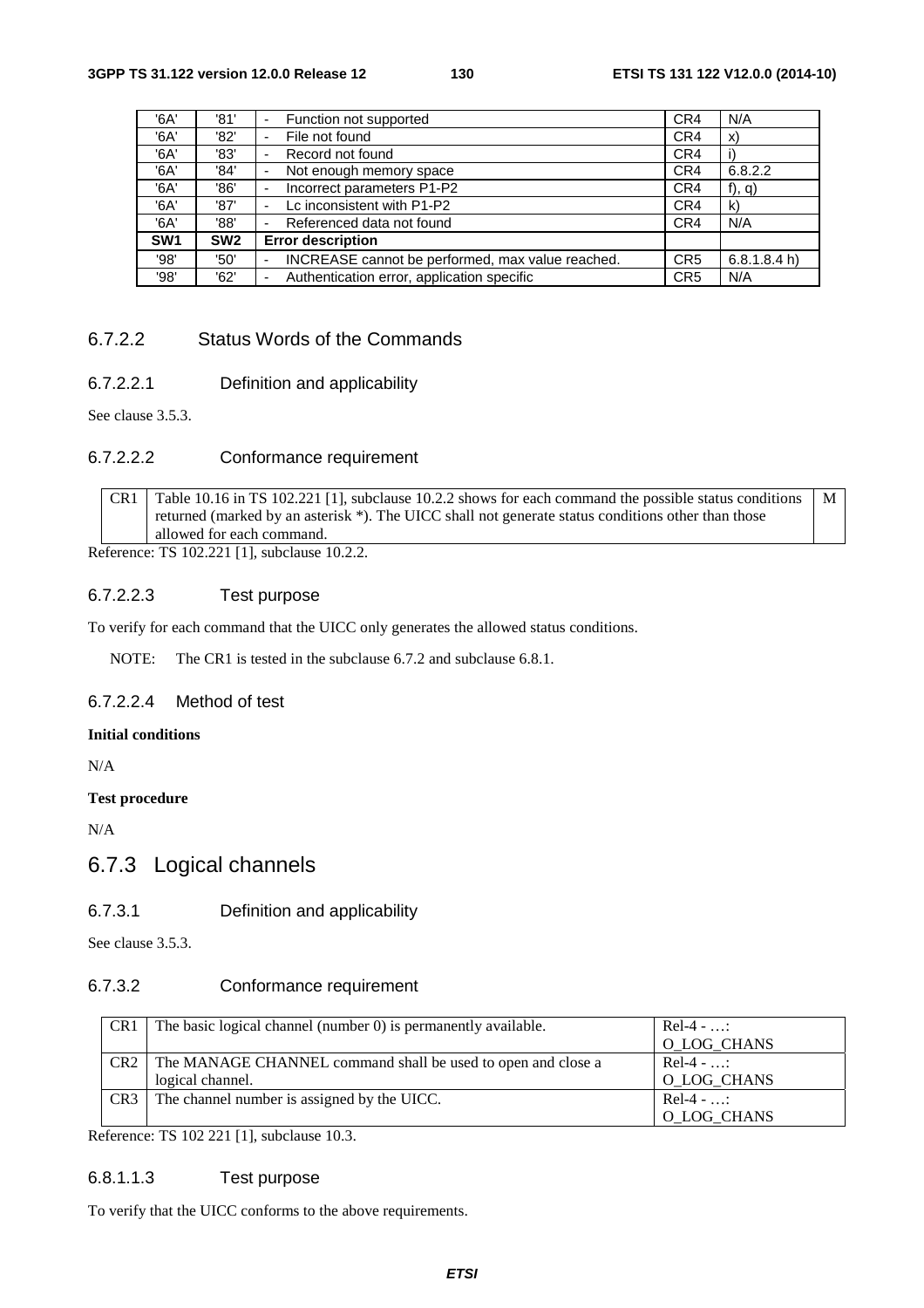NOTE: CR1, CR2 and CR3 are tested in subclause 6.5.7.

# 6.8.1.1.4 Method of test

## **Initial conditions**

N/A

## **Test procedure**

N/A

# 6.8 Commands

- 6.8.1 Generic Commands
- 6.8.1.1 SELECT

## 6.8.1.1.1 Definition and applicability

See clause 3.5.3.

# 6.8.1.1.2 Conformance requirement

| CR1              | This function shall select a file according to the methods described in               | M                      |
|------------------|---------------------------------------------------------------------------------------|------------------------|
|                  | subclause 8.4 of TS 102.221 [1].                                                      |                        |
| CR <sub>2</sub>  | The function shall accept as an input:                                                | M                      |
|                  | a) a file ID $(FID)$ ;                                                                |                        |
|                  | an application ID (AID);<br>b)                                                        |                        |
|                  | a path;<br>$\mathbf{c}$                                                               |                        |
|                  | d) empty.                                                                             |                        |
| CR <sub>3</sub>  | If the selected file is the MF, then the function shall output the file descriptor,   | M                      |
|                  | file identifier, UICC characteristics, life cycle status integer, security attributes |                        |
|                  | and PIN status.                                                                       |                        |
| CR4              | If the selected file is the a ADF, then the function shall output the file            | M                      |
|                  | descriptor, DF name, life cycle status integer, security attributes and PIN           |                        |
|                  | status.                                                                               |                        |
| CR5              | If the selected file is an EF, then the function shall output the file descriptor,    | M                      |
|                  | file identifier, security attributes, life cycle status integer and file size.        |                        |
| CR <sub>6</sub>  | After a successful selection the record pointer shall be undefined.                   | M                      |
| CR7              | If $P2 = '0C'$ the function shall output only SW1 and SW2.                            | M                      |
| CR8              | If $P1 = '00'$ and if $P2 = '0C'$ ("No data returned") and the data field is empty    | M                      |
|                  | then the MF shall be set as the Current Directory.                                    |                        |
| CR9              | It is mandatory for data objects to be provided in the order given in the             | M                      |
|                  | description of each response.                                                         |                        |
| CR10             | If the selected file is a DF, then the function shall output the file descriptor,     | M                      |
|                  | file identifier, life cycle status integer, security attributes and PIN status.       |                        |
| CR <sub>11</sub> | After a successful selection the current tag pointer is undefined.                    | $Rel-6 - $             |
|                  |                                                                                       | <b>O_BER_TLV_FILES</b> |

Reference: TS 102.221 [1], subclause 11.1.1.

# 6.8.1.1.3 Test purpose

To verify that the SELECT function conforms to the above requirements for the different file types available.

NOTE 1: CR1 is tested in subclause 6.5.4.

NOTE 2: CR11 is tested in subclause 6.8.2.1.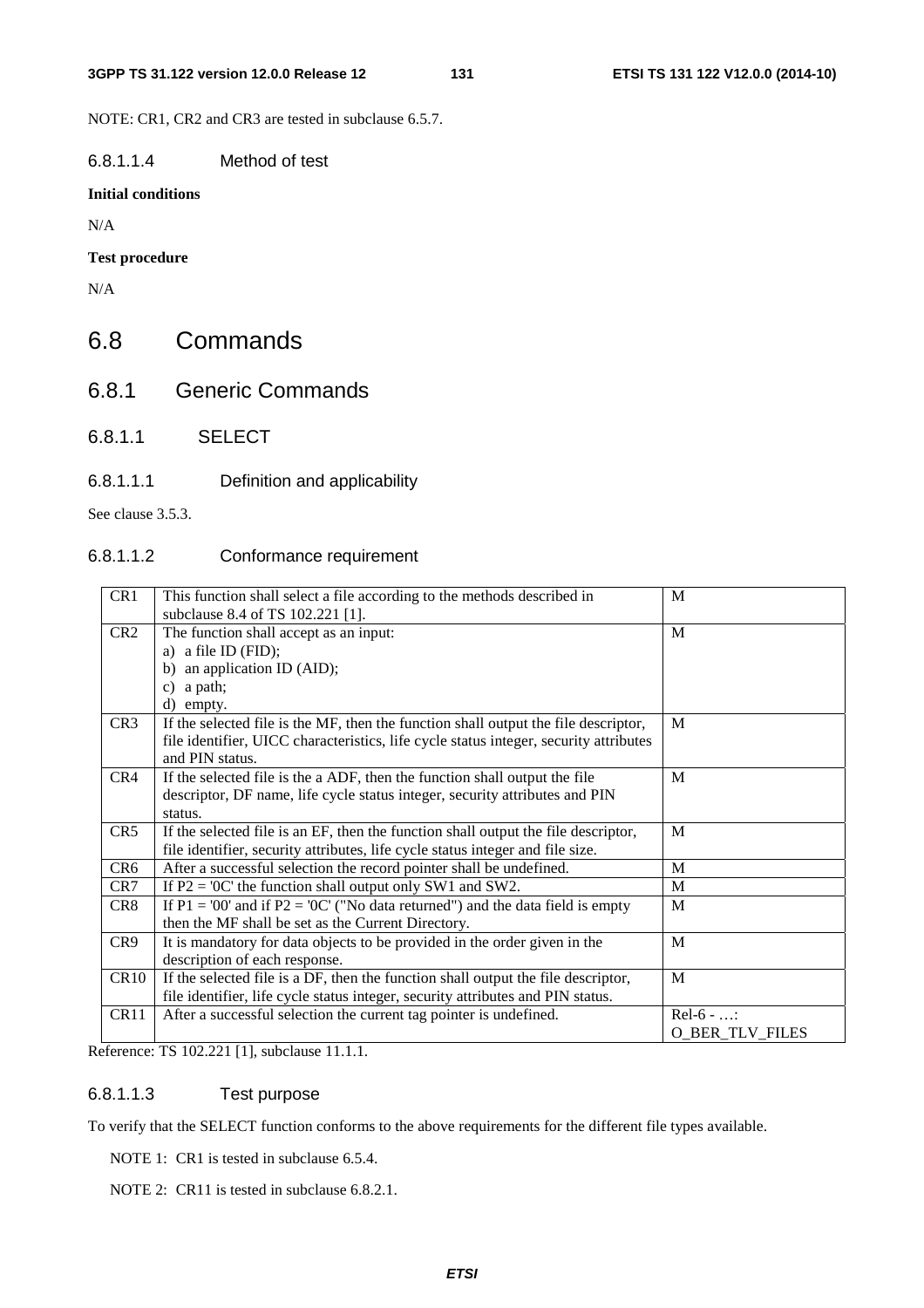## 6.8.1.1.4 Method of test

#### **Initial conditions**

1) The UICC shall be connected to a ME simulator.

#### **Test procedure 1**

- a) The ME simulator shall reset the UICC.
- b) The ME simulator shall send a SELECT command to the UICC to select  $DF_{TELECOM}$ .

 *The status returned by the UICC shall be SW1 = '90', SW2 = '00' – normal ending of the command [CR2a].* 

 *The FCP shall contain the following tags [CR10]:* 

*- Tag '82' (File Descriptor)* 

*The first byte shall be '38' or '78' (indicating a DF or ADF);* 

*- Tag '83' (File Identifier)* 

The value shall be '7F  $10'$  (indicating  $DF_{TELECOM}$ );

- *Tag '8A' (Life Cycle Status Integer);*
- *Tag 'C6' (PIN Status Template DO)*

*It shall contain tag '90' (PS\_DO).* 

*The FCP shall contain exactly one of the following tags:* 

- *Tag '8C' (Compact format);*
- *Tag 'AB' (Expanded format);*
- *Tag '8B' (Referenced to Expanded Format).*

*The TLV DOs with the above Tags shall be provided in FCP in order given in the Table 11.3 of subclause 11.1.1.3 of the TS 102.221 [1] [CR9].* 

c) The ME simulator shall send a SELECT command to the UICC to select the MF.

*The status returned by the UICC shall be SW1 = '90', SW2 = '00' – normal ending of the command [CR2a].*

*The FCP shall contain the following tags [CR3]:* 

- *Tag '82' (File Descriptor)* 

 *The first byte shall be '38' or '78' (indicating a DF or ADF);* 

- *Tag '83' (File Identifier)* 

 *The value shall be '3F 00' (indicating MF);* 

- *Tag 'A5' (Proprietary information)* 

 *It shall contain tag '80' (UICC characteristics);* 

- *Tag '8A' (Life Cycle Status Integer);*
- *Tag 'C6' (PIN Status Template DO)*

*It shall contain tag '90' (PS\_DO).* 

*The FCP shall contain exactly one of the following tags:* 

- *Tag '8C' (Compact format);*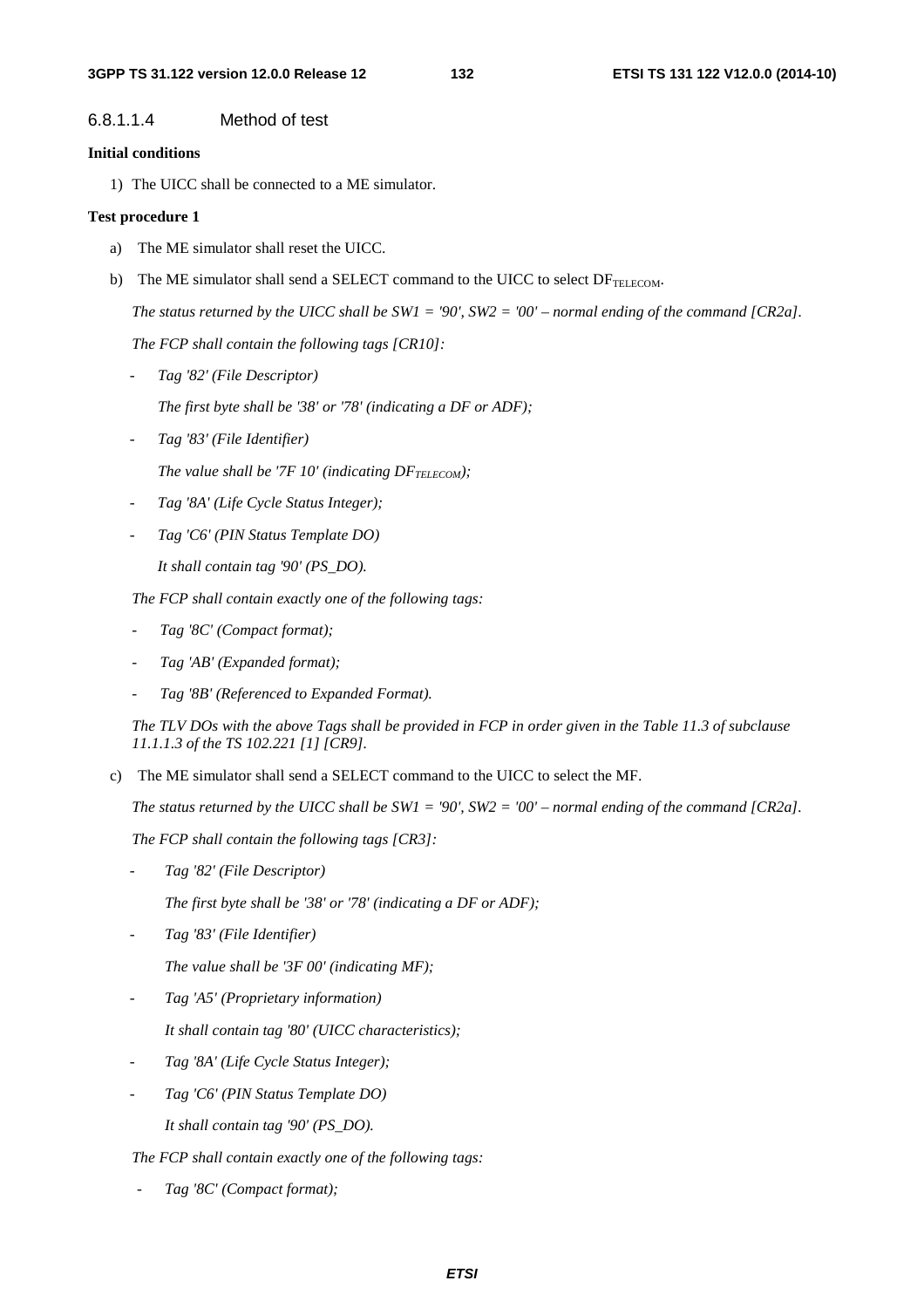- *Tag 'AB' (Expanded format);*
- *Tag '8B' (Referenced to Expanded Format).*

*The TLV DOs with the above Tags shall be provided in FCP in order given in the Table 11.3 of subclause 11.1.1.3 of the TS 102.221 [1] [CR9].* 

d) The ME simulator shall send a SELECT command to the UICC to select  $EF<sub>DIR</sub>$ .

*The status returned by the UICC shall be SW1 = '90', SW2 = '00' – normal ending of the command [CR2a].*

*The FCP shall contain the following tags [CR5]:* 

*- Tag '82' (File Descriptor)* 

*The first byte shall be '02' or '42' (indicating a linear fixed EF);* 

*The length shall be '05' (i.e. containing record length etc);* 

*- Tag '83' (File Identifier)* 

*The value shall be '2F 00' (indicating*  $EF_{DIR}$ *);* 

- *Tag '8A' (Life Cycle Status Integer);*
- *Tag '80' (File size).*

*The FCP shall contain exactly one of the following tags:* 

- *Tag '8C' (Compact format);*
- *Tag 'AB' (Expanded format);*
- *Tag '8B' (Referenced to Expanded Format).*

*The TLV DOs with the above Tags shall be provided in FCP in order given in the Table 11.4 of subclause 11.1.1.3 of the TS 102.221 [1] [CR9].* 

e) The ME simulator shall send a READ RECORD command using CURRENT mode to the UICC.

*The UICC shall return an error code appropriate to the command (e.g. SW1 = '6A', SW2 = '83' - Record not found) [CR6].*

f) The ME simulator shall send a SELECT command with  $P2 = '0C'$  to the UICC to select the MF.

*The response from the UICC shall be only SW1 = '90', SW2 = '00' – normal ending of the command [CR7].*

g) The ME simulator shall send a SELECT command to the UICC to select the EFARR under DFTELECOM by path selection

*The response from the UICC shall be only SW1 = '90', SW2 = '00' – normal ending of the command.*

*The TLV DO with Tag '83' in the FCP shall indicate the current EF is*  $EF_{ARR}$  *[CR2c].* 

h) The ME simulator shall send a SELECT command to the UICC to select the parent DF.

*The response from the UICC shall be only SW1 = '90', SW2 = '00' – normal ending of the command.*

*The TLV DO with Tag '83' in the FCP shall indicate the current DF is MF [CR2d].* 

i) The ME simulator shall send a SELECT command with AID to the UICC to select and activate the USIM application.

*The status returned by the UICC shall be SW1 = '90', SW2 = '00' – normal ending of the command [CR2b].*

*The FCP shall contain the following tags [CR4]:* 

*- Tag '82' (File Descriptor)*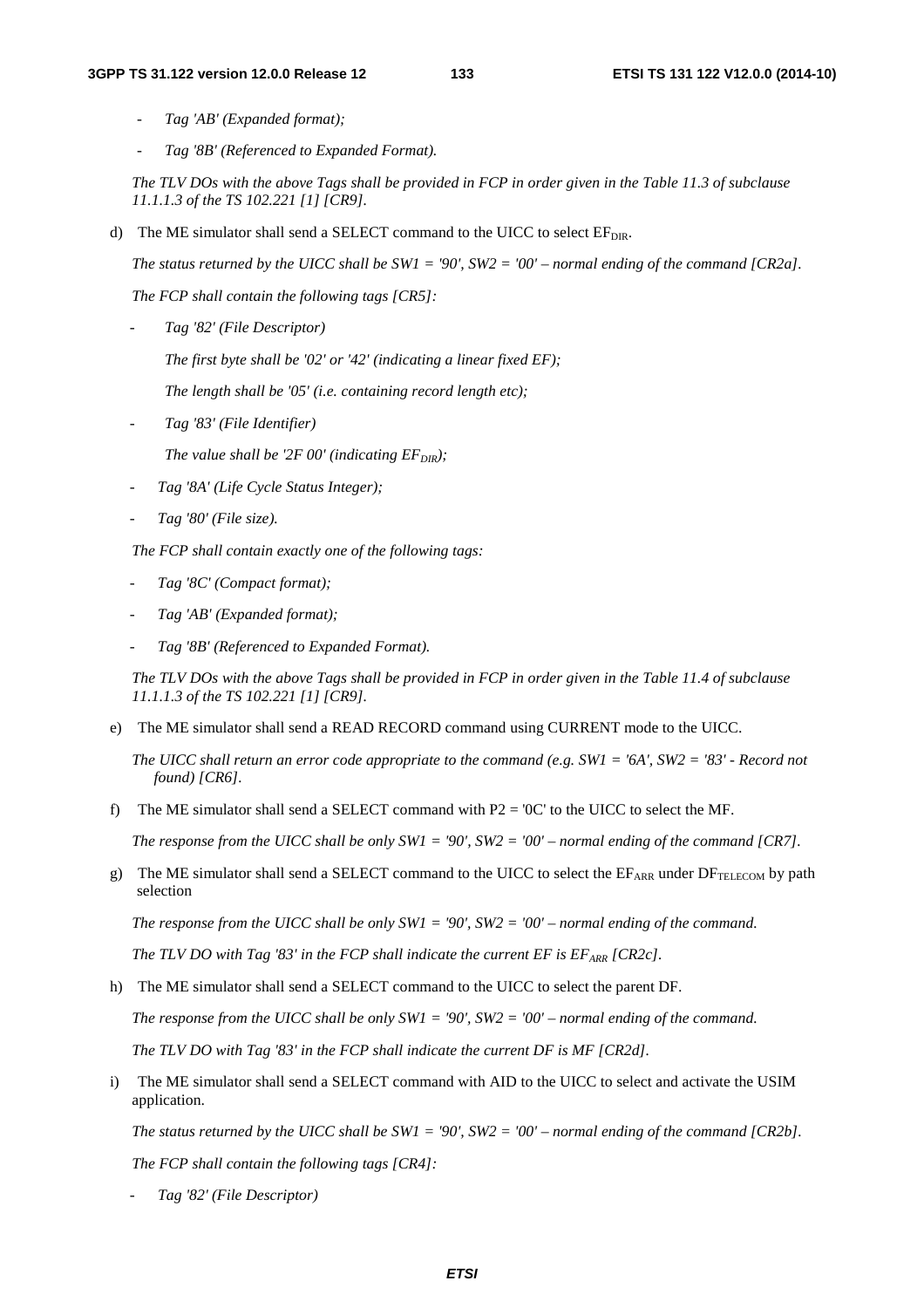*The first byte shall be '38' or '78' (indicating a DF or ADF);* 

*- Tag '84' (DF name - AID)* 

 *The value shall be the AID of the USIM application;* 

- *Tag '8A' (Life Cycle Status Integer);*
- *Tag 'C6' (PIN Status Template DO)*

 *It shall contain tag '90' (PS\_DO).* 

*The FCP shall contain exactly one of the following tags:* 

- *Tag '8C' (Compact format);*
- *Tag 'AB' (Expanded format);*
- *Tag '8B' (Referenced to Expanded Format).*

*The TLV DOs with the above Tags shall be provided in FCP in order given in the Table 11.4 of subclause 11.1.1.3 of the TS 102.221 [1] [CR9].* 

j) The ME simulator shall send a SELECT command with  $P1 = '00', P2 = '0C'$  and with empty data field to the UICC.

*The response from the UICC shall be only SW1 = '90', SW2 = '00' – normal ending of the command [CR7, CR8].* 

### **Test procedure 2**

- a) The ME simulator shall reset the UICC.
- b) The ME simulator shall send a SELECT command to the UICC to select and activate USIM application.
- c) The ME simulator shall send a SELECT command with  $P1 = '00', P2 = '0C'$  and with empty data field to the UICC.

*The response from the UICC shall be only SW1 = '90', SW2 = '00' – normal ending of the command [CR7, CR8].* 

d) The ME simulator shall send a STATUS command with  $P2 = 00'$  to the UICC.

*The FCP returned shall contain the File ID of the MF [CR8].* 

## 6.8.1.2 STATUS

## 6.8.1.2.1 Definition and applicability

See clause 3.5.3.

### 6.8.1.2.2 Conformance requirement

| CR <sub>1</sub> | If the parameter $P2 = 00$ , then the STATUS function shall output the FCP of the currently selected MF,<br>DF or ADF.              | M |
|-----------------|-------------------------------------------------------------------------------------------------------------------------------------|---|
| CR <sub>2</sub> | If the parameter $P2 = 01'$ , then the STATUS function shall output the DF <sub>name</sub> TLV DO of the currently<br>selected ADF. | M |
| CR <sub>3</sub> | If the parameter $P2 = '0C'$ , then the STATUS function shall output only SW1 and SW2.                                              | М |

Reference: TS 102.221 [1], subclause 11.1.2.

## 6.8.1.2.3 Test purpose

To verify that the UICC conforms to the above requirements.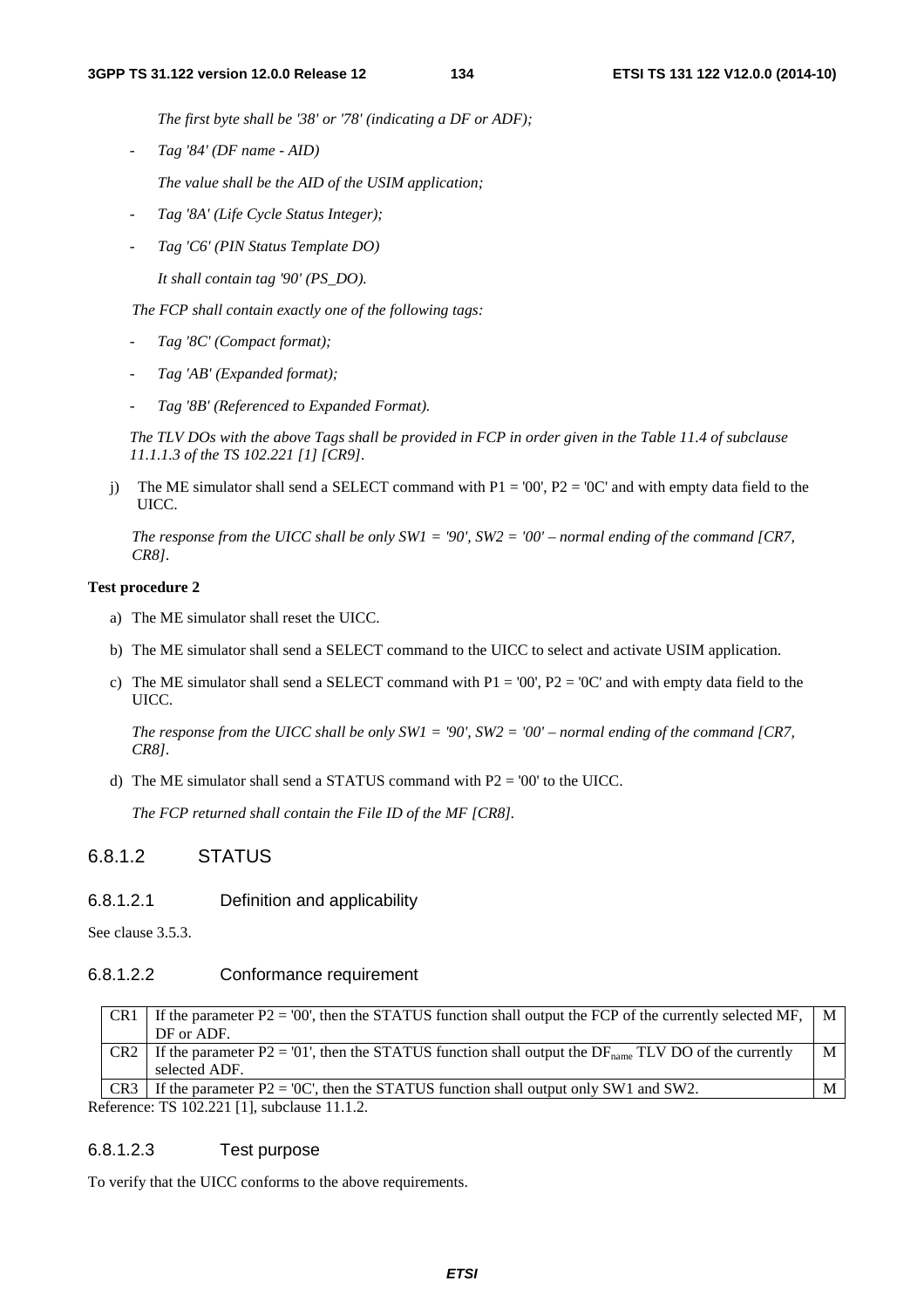## 6.8.1.2.4 Method of test

#### **Initial conditions**

1) The UICC shall be connected to a ME simulator.

#### **Test procedure 1**

- a) The ME simulator shall reset the UICC.
- b) The ME simulator shall send a STATUS command with P2 = '00' to the UICC.

 *The FCP shall contain the following tags [CR1]:* 

- *Tag '82' (File Descriptor)* 
	- *The first byte shall be '38' or '78' (indicating a DF);*
- *Tag '83' (File Identifier)* 
	- *The value shall be '3F 00' (indicating MF);*
- *Tag 'A5' (Proprietary information)* 
	- *It shall contain tag '80' (UICC characteristics);*
- *Tag '8A' (Life Cycle Status Integer);*
- *Tag 'C6' (PIN Status Template DO)* 
	- *It shall contain tag '90' (PS\_DO).*
- *The FCP shall contain exactly one of the following tags:* 
	- *Tag '8C' (Compact format);*
	- *Tag 'AB' (Expanded format);*
	- *Tag '8B' (Referenced to Expanded Format).*
- c) The ME simulator shall send a SELECT command to select  $DF_{TELECOM}$ .
- d) The ME simulator shall send a STATUS command with P2 = '00' to the UICC.

*The FCP shall contain the following tags [CR1]:* 

- *Tag '82' (File Descriptor)* 
	- *The first byte shall be '38' or '78' (indicating a DF);*
- *Tag '83' (File Identifier)* 
	- *The value shall be '7F 10' (indicating*  $DF_{TELECOM}$ *);*
- *Tag '8A' (Life Cycle Status Integer);*
- *Tag 'C6' (PIN Status Template DO)* 
	- *It shall contain tag '90' (PS\_DO).*
- *The FCP shall contain exactly one of the following tags:* 
	- *Tag '8C' (Compact format);*
	- *Tag 'AB' (Expanded format);*
	- *Tag '8B' (Referenced to Expanded Format).*
- e) The ME simulator shall send a STATUS command with P2 = '01' to the UICC.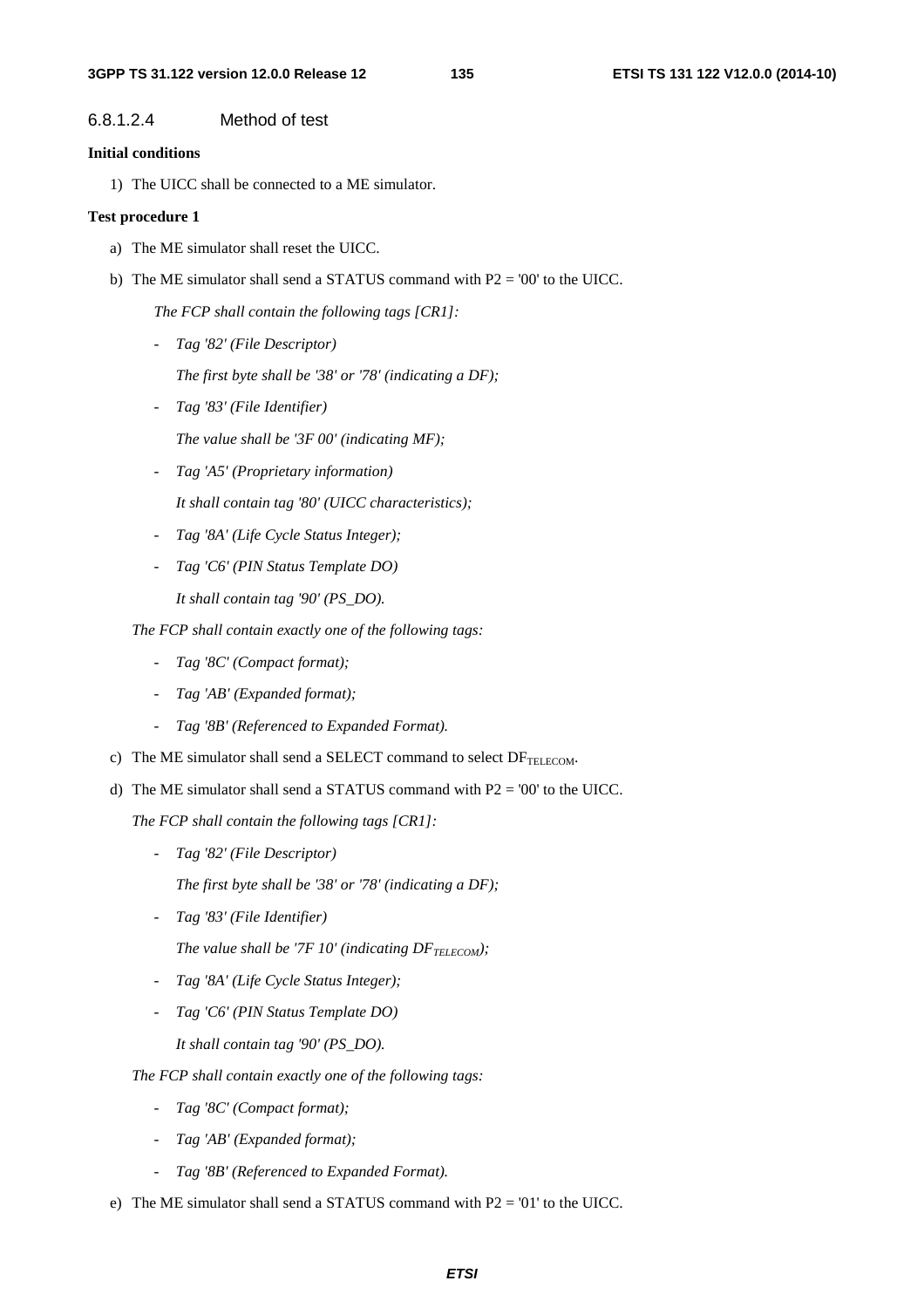*The UICC shall return an error code appropriate to the command [CR2].* 

- f) The ME simulator shall send a SELECT command to the UICC to select and activate the USIM application.
- g) The ME simulator shall send a STATUS command with  $P2 = 00'$  to the UICC.

*The FCP shall contain the following tags [CR1]:* 

*- Tag '82' (File Descriptor)* 

 *The first byte shall be '38' or '78' (indicating an ADF);* 

*- Tag '84' (DF name - AID)* 

 *The value shall be the AID of the USIM application;* 

- *Tag '8A' (Life Cycle Status Integer);*
- *Tag 'C6' (PIN Status Template DO)*

 *It shall contain tag '90' (PS\_DO).* 

*The FCP shall contain exactly one of the following tags:* 

- *Tag '8C' (Compact format);*
- *Tag 'AB' (Expanded format);*
- *Tag '8B' (Referenced to Expanded Format).*
- h) The ME simulator shall send a SELECT command to the UICC to select the DFPHONEBOOK.
- i) The ME simulator shall send a STATUS command with  $P2 = 00'$  to the UICC.

*The FCP shall contain the following tags [CR1]:* 

*- Tag '82' (File Descriptor)* 

 *The first byte shall be '38' or '78' (indicating a DF);* 

*- Tag '83' (File identifier)* 

*The value shall be '5F 3A' (indicating*  $DF_{PHONEBOOK}$ *);* 

- *Tag '8A' (Life Cycle Status Integer);*
- *Tag 'C6' (PIN Status Template DO)* 
	- *It shall contain tag '90' (PS\_DO).*
- *The FCP shall contain exactly one of the following tags:* 
	- *Tag '8C' (Compact format);*
	- *Tag 'AB' (Expanded format);*
	- *Tag '8B' (Referenced to Expanded Format).*
- j) The ME simulator shall send a STATUS command with  $P2 = 01'$  to the UICC.

*The following shall be true of the response data [CR2]:* 

 *Value of tag '84' shall be the AID of the USIM application* 

k) The ME simulator shall send a STATUS command with  $P2 = '0C'$  to the UICC. *The following shall be true of the response data [CR3]:*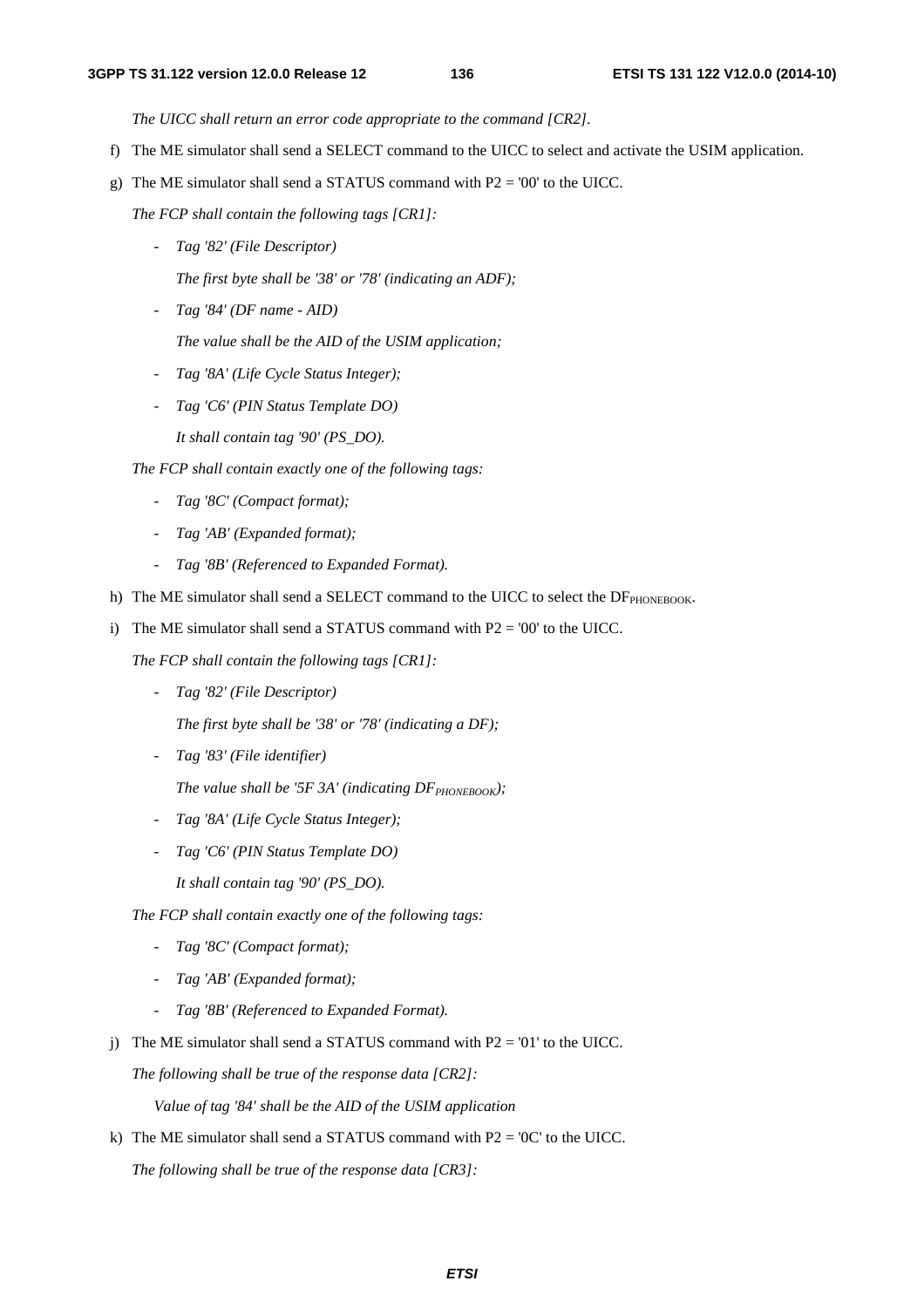#### **3GPP TS 31.122 version 12.0.0 Release 12 137 ETSI TS 131 122 V12.0.0 (2014-10)**

- *The response data from the UICC shall be only SW1 = '90', SW2 = '00' normal ending of the command [CR3]*
- l) The ME simulator shall send a SELECT command to select  $DF_{\text{TELECOM}}$ .
- m) The ME simulator shall send a STATUS command with P2 = '00' to the UICC.

*The FCP shall contain the following tags [CR1]:* 

*- Tag '82' (File Descriptor)* 

 *The first byte shall be '38' or '78' (indicating a DF);* 

*- Tag '83' (File Identifier)* 

The value shall be '7F  $10'$  (indicating  $DF_{TELECOM}$ );

- *Tag '8A' (Life Cycle Status Integer);*
- *Tag 'C6' (PIN Status Template DO)*

 *It shall contain tag '90' (PS\_DO).* 

*The FCP shall contain exactly one of the following tags:* 

- *Tag '8C' (Compact format);*
- *Tag 'AB' (Expanded format);*
- *Tag '8B' (Referenced to Expanded Format).*
- n) The ME simulator shall send a STATUS command with  $P2 = 01'$  to the UICC.

*The following shall be true of the response data [CR2]:* 

 *Value of tag '84' shall be the AID of the USIM application.* 

# 6.8.1.3 READ BINARY

## 6.8.1.3.1 Definition and applicability

See clause 3.5.3.

# 6.8.1.3.2 Conformance requirement

| CR <sub>1</sub> | The READ BINARY function shall read a string of bytes from the current transparent EF.                        |   |
|-----------------|---------------------------------------------------------------------------------------------------------------|---|
| CR <sub>2</sub> | The function shall accept as an input, the relative address (offset) and the length (in bytes) of the string. | M |
| CR <sub>3</sub> | The function shall output the string of bytes.                                                                |   |
| CR4             | The function shall only be performed if the READ access condition for the current EF is satisfied.            |   |
| CR <sub>5</sub> | The function shall accept SFI referencing.                                                                    |   |
| CR6             | The function shall be aborted if it is applied to an EF without transparent structure.                        |   |
|                 | $\sim$ $\frac{100,000,001}{1}$ $\frac{11,000}{1}$ $\frac{11,000}{1}$                                          |   |

Reference: TS 102.221 [1], subclause 11.1.3.

## 6.8.1.3.3 Test purpose

To verify that the READ BINARY function conforms to the above requirements.

## 6.8.1.3.4 Method of test

#### **Initial conditions**

- 1) The UICC shall be connected to a ME simulator.
- 2)  $E_{LOCI}$  shall contain the data string: 'A1 A2 A3 A4 A5 A6 A7 A8 A9 00 00'.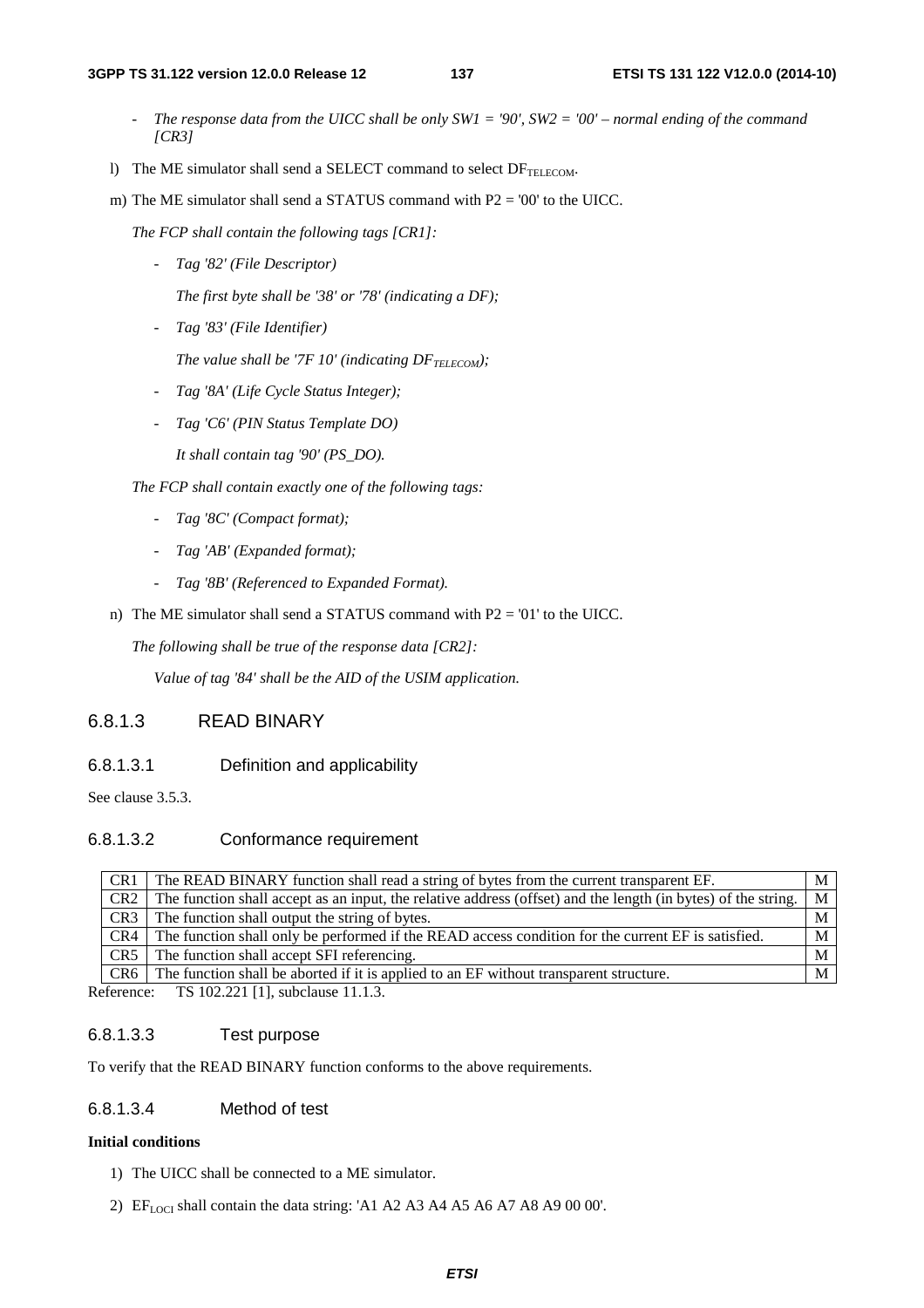#### **Test procedure 1**

- a) The ME simulator shall reset the UICC.
- b) The ME simulator shall send a SELECT command to the UICC to select the USIM application.
- c) The ME simulator shall send a SELECT command to the UICC to select  $EF_{LOCI}$ .
- d) The ME simulator shall send a READ BINARY command using a length of 11 bytes to the UICC.

 *The status condition returned by the UICC shall be SW1 = '69', SW2 = '82' – security status not satisfied [CR4].*

- e) The ME simulator shall send a VERIFY PIN command with PIN to the UICC to gain the access condition for EFLOCI.
- f) The ME simulator shall send a READ BINARY command using a length of 11 bytes to the UICC.

 *The status condition returned by the UICC shall be SW1 = '90', SW2 = '00' - normal ending of the command [CR1-CR4].*

 *The data string returned shall be 'A1 A2 A3 A4 A5 A6 A7 A8 A9 00 00' [CR1- CR4].* 

g) The ME simulator shall send a READ BINARY command using a length of 1 byte to the UICC.

 *The data string returned shall be 'A1' [CR2].*

h) The ME simulator shall send a READ BINARY command using an offset of '00 01' and length 10 bytes to the UICC.

 *The data string returned shall be 'A2 A3 A4 A5 A6 A7 A8 A9 00 00' [CR2].*

- i) The ME simulator shall send a SELECT command to the UICC to select  $EF_{Kevs}$ .
- j) The ME simulator shall send a READ BINARY command using SFI reference to select EF<sub>LOCI</sub> and length 11 bytes to the UICC.

 *The data string returned shall be 'A1 A2 A3 A4 A5 A6 A7 A8 A9 00 00' [CR3, CR5].*

- k) The ME simulator shall send a SELECT command to the UICC to select MF.
- l) The ME simulator shall send a SELECT command to the UICC to select  $EF_{DIR}$ .
- m) The ME simulator shall send a READ BINARY command using a length of 1 byte to the UICC.

 *The status condition returned by the UICC shall be SW1 = '69', SW2 = '81' - command incompatible with file structure [CR6].*

## 6.8.1.4 UPDATE BINARY

## 6.8.1.4.1 Definition and applicability

See clause 3.5.3.

#### 6.8.1.4.2 Conformance requirement

| CR <sub>1</sub> | The UPDATE BINARY function shall update the current transparent EF with a string of bytes.                     | M |
|-----------------|----------------------------------------------------------------------------------------------------------------|---|
| CR2             | The function shall accept as an input, the relative address (offset), the length (in bytes) of the string, and | M |
|                 | the string of bytes.                                                                                           |   |
| CR <sub>3</sub> | The function shall only be performed if the UPDATE access condition for the current EF is satisfied.           | M |
| CR4             | The function shall accept SFI referencing.                                                                     | M |
| CR5             | The function shall be aborted if it is applied to an EF without transparent structure.                         | M |

Reference: TS 102.221 [1], subclause 11.1.4.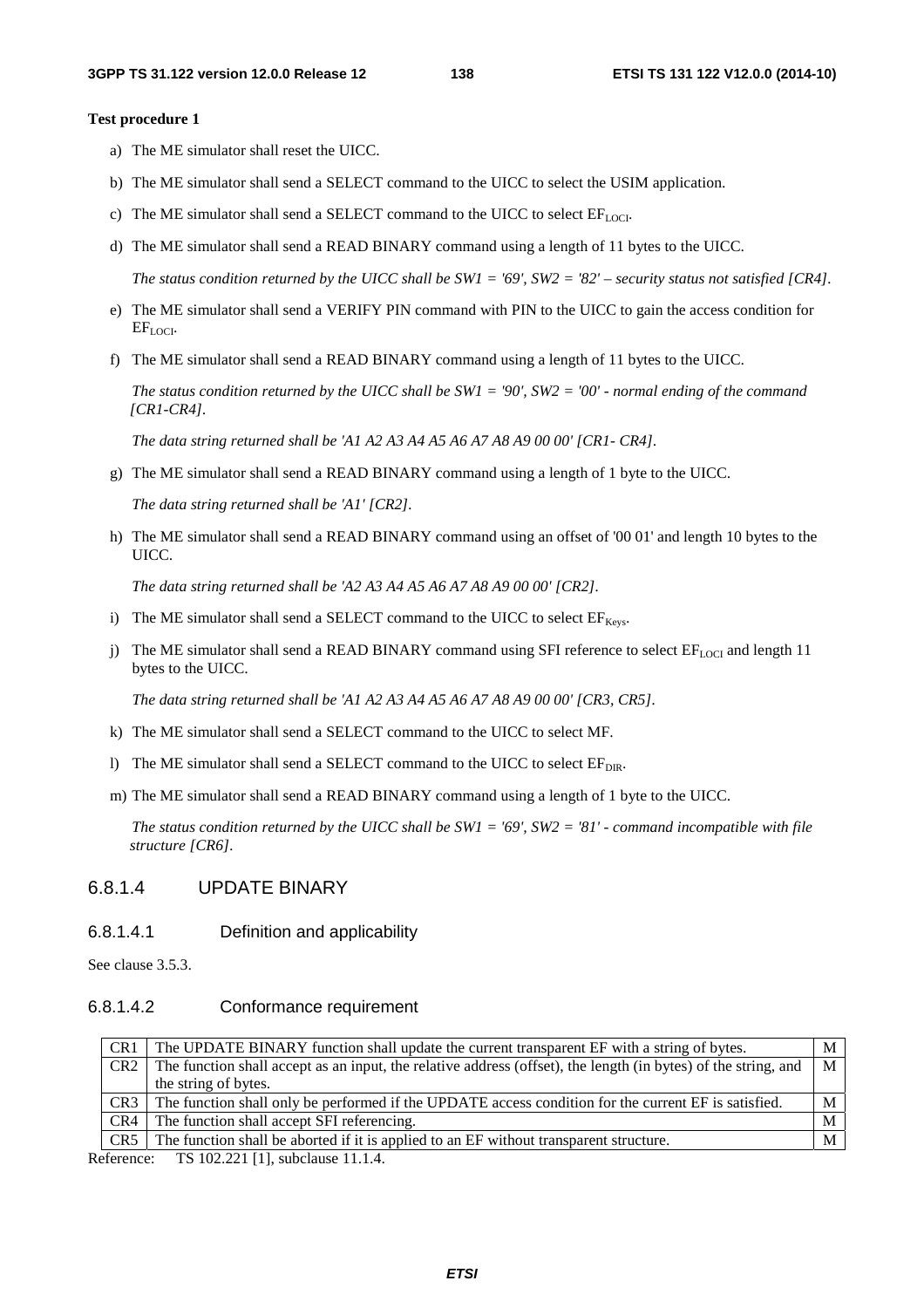## 6.8.1.4.3 Test purpose

To verify that the UPDATE BINARY function conforms to the above requirements.

# 6.8.1.4.4 Method of test

## **Initial conditions**

- 1) The UICC shall be connected to a ME simulator.
- 2) EF<sub>LOCI</sub> shall contain the data string: 'A1 A2 A3 A4 A5 A6 A7 A8 A9 00 00'.

## **Test procedure 1**

- a) The ME simulator shall reset the UICC.
- b) The ME simulator shall send a SELECT command to the UICC to select and activate USIM application.
- c) The ME simulator shall send a SELECT command to the UICC to select  $EF_{LOCL}$
- d) The ME simulator shall send an UPDATE BINARY command using a length of 11 bytes, and data string 'FF FF FF FF FF FF FF FF FF 00 00' to the UICC.

*The status condition returned by the UICC shall be SW1 = '69', SW2 = '82' – security status not satisfied [CR3].* 

- e) The ME simulator shall send a VERIFY PIN command with PIN to the UICC to gain the access condition for the  $EF_{LOCI}$ .
- f) The ME simulator shall send a READ BINARY command using a length of 11 bytes to the UICC.

*The data string returned shall be ' A1 A2 A3 A4 A5 A6 A7 A8 A9 00.* 

g) The ME simulator shall send an UPDATE BINARY command using a length of 11 bytes, and data string 'FF FF FF FF FF FF FF FF FF 00 00' to the UICC.

*The status condition returned by the UICC shall be SW1 = '90', SW2 = '00' [CR3].* 

h) The ME simulator shall send a READ BINARY command using a length of 11 bytes to the UICC.

*The data string returned shall be 'FF FF FF FF FF FF FF FF FF 00 00' [CR1].* 

- i) The ME simulator shall send an UPDATE BINARY command using a length of 1 byte, and data string 'E4' to the UICC.
- j) The ME simulator shall send a READ BINARY command using a length of 11 bytes to the UICC.

*The data string returned shall be 'E4 FF FF FF FF FF FF FF FF 00 00' [CR1].* 

- k) The ME simulator shall send an UPDATE BINARY command using an offset of '00 01', a length 1 byte, and data string 'E5' to the UICC.
- l) The ME simulator shall send a READ BINARY command using a length of 11 bytes to the UICC.

*The data string returned shall be 'E4 E5 FF FF FF FF FF FF FF 00 00' [CR1, CR2]* 

- m) The ME simulator shall send a SELECT command to the UICC to select  $EF_{\text{Kevs}}$ .
- n) The ME simulator shall send an UPDATE BINARY command using SFI reference to select  $EF_{LOCI}$  and a length 1 byte, and string 'D1' to the UICC.
- o) The ME simulator shall send a READ BINARY command using a length of 11 bytes to the UICC.

*The data string returned shall be 'D1 E5 FF FF FF FF FF FF FF 00 00' [CR1, CR4].* 

p) The ME simulator shall send a SELECT command to the UICC to select  $EF<sub>SMS</sub>$ .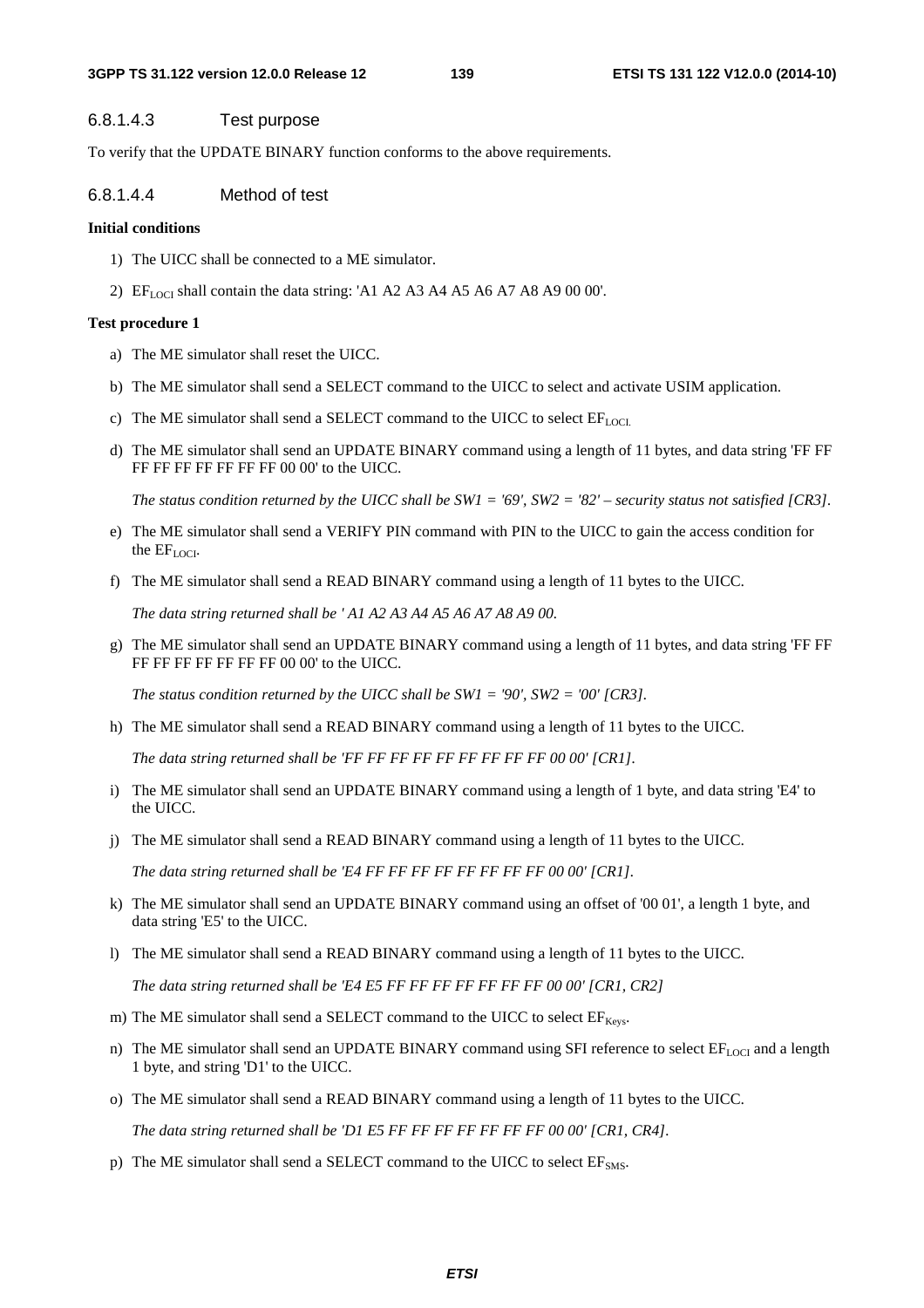#### **3GPP TS 31.122 version 12.0.0 Release 12 140 ETSI TS 131 122 V12.0.0 (2014-10)**

q) The ME simulator shall send an UPDATE BINARY command using a length 1 byte and data string 'D2' to the UICC.

*The status condition returned by the UICC shall be SW1 = '69', SW2 = '81' - command incompatible with file structure [CR5].* 

r) The ME simulator shall send an UPDATE BINARY command using SFI reference to select  $EF_{LOC}$  and a length 11 byte, and string ''A1 A2 A3 A4 A5 A6 A7 A8 A9 00 00' to the UICC.

# 6.8.1.5 READ RECORD

# 6.8.1.5.1 Definition and applicability

See clause 3.5.3.

# 6.8.1.5.2 Conformance requirement

| CR1              | The READ RECORD function shall read one complete record in the current linear fixed or cyclic EF.        | M            |
|------------------|----------------------------------------------------------------------------------------------------------|--------------|
| CR <sub>2</sub>  | The function shall accept as an input, the mode, record number if absolute mode, and the length of the   | M            |
|                  | record.                                                                                                  |              |
| CR <sub>3</sub>  | The function shall output the record specified by the mode.                                              | M            |
| CR4              | The function shall only be performed if the READ access condition for the current EF is satisfied.       | $\mathbf{M}$ |
| CR <sub>5</sub>  | If the mode is CURRENT, the current record shall be read.                                                | M            |
| CR <sub>6</sub>  | If the mode is CURRENT, the record pointer shall not affected.                                           | $\mathbf{M}$ |
| CR7              | If the mode is ABSOLUTE, the record given by the record number shall be read.                            | M            |
| CR <sub>8</sub>  | If the mode is ABSOLUTE, the record pointer shall not be affected.                                       | M            |
| CR9              | If the mode is NEXT, the record pointer shall be incremented before the function is performed and the    | $\mathbf{M}$ |
|                  | pointed record shall be read.                                                                            |              |
| CR10             | If the mode is NEXT, and the record pointer has not been previously been set within the selected EF,     | $\mathbf{M}$ |
|                  | the first record shall be read and the record pointer shall be set to this record.                       |              |
| CR11             | If the mode is NEXT, and the record pointer addresses the last record in a linear fixed EF, the record   | M            |
|                  | pointer shall not change and no data shall be read.                                                      |              |
| CR12             | If the mode is NEXT, and the record pointer addresses the last record in a cyclic EF, the first record   | M            |
|                  | shall be read and the record pointer shall be set to this record.                                        |              |
| CR13             | If the mode is PREVIOUS, the record pointer shall be decremented before the function is performed        | M            |
|                  | and the pointed record shall be read.                                                                    |              |
| CR14             | If the mode is PREVIOUS, and the record pointer has not been previously been set within the selected     | M            |
|                  | EF, the last record shall be read and the record pointer shall be set to this record.                    |              |
| CR15             | If the mode is PREVIOUS, and the record pointer addresses the first record in a linear fixed EF, the     | $\mathbf{M}$ |
|                  | record pointer shall not change and no data shall be read.                                               |              |
| CR <sub>16</sub> | If the mode is PREVIOUS, and the record pointer addresses the first record in a cyclic EF, the last      | M            |
|                  | record shall be read and the record pointer shall be set to this record.                                 |              |
| CR <sub>17</sub> | The record pointer shall not be changed if the function is unsuccessful.                                 | M            |
| CR18             | The function shall accept the SFI as an input.                                                           | $\mathbf{M}$ |
| <b>CR19</b>      | When the command contains a valid SFI, it shall set the file as the current EF, reset the current record | M            |
|                  | pointer and subsequent records are read with the READ RECORD command without SFI.                        |              |

Reference: TS 102.221 [1], subclause 8.4.3 and 11.1.5.

# 6.8.1.5.3 Test purpose

To verify that the READ RECORD function conforms to the above requirements using three test procedures.

NOTE: CR12 and CR16 can only be tested if any cyclic EFs are present.

## 6.8.1.5.4 Method of test

NOTE 1: Test procedures have been separated into 3 parts. The first part is for testing CURRENT and ABSOLUTE mode, the second part is for testing NEXT and PREVIOUS mode and the third part is for testing the SFI referencing.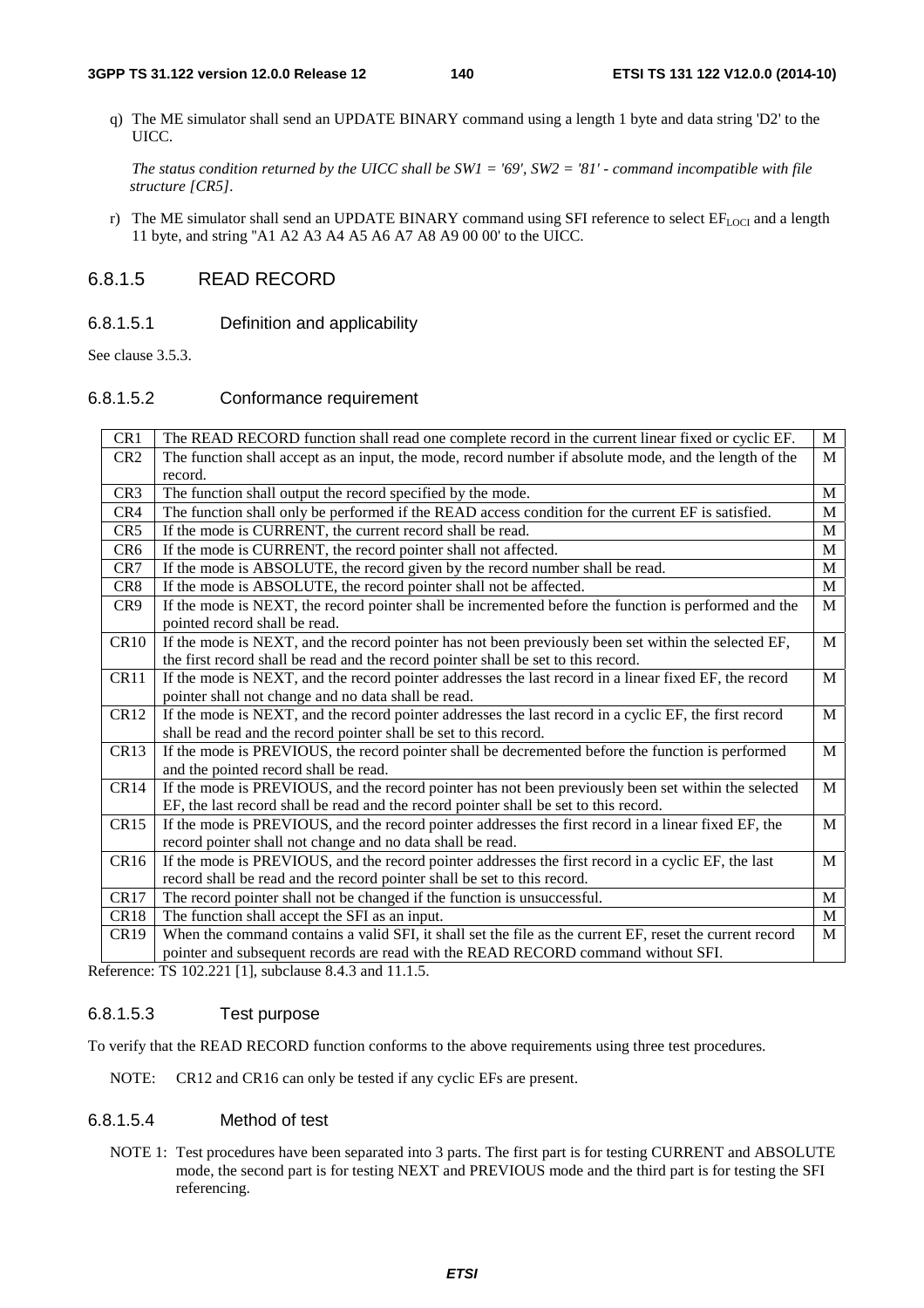#### **3GPP TS 31.122 version 12.0.0 Release 12 141 ETSI TS 131 122 V12.0.0 (2014-10)**

NOTE 2: When  $EF_{CCP2}$  is not supported by the UICC, any supported linear EF in ADF<sub>USIM</sub> supporting SFI may be chosen.

NOTE 3: When  $EF_{ACM}$  is not supported by the UICC, any supported cyclic EF in ADF<sub>USIM</sub> may be chosen.

#### **Initial conditions**

- 1) The UICC shall be connected to a ME simulator.
- 2) The records in  $EF_{CCP2}$  shall contain the following data:

 $\boldsymbol{1}^{\texttt{st}}$  record  **record** '10 11 12 13 14 15 16 17 18 19 1A 1B 1C 1D 1E' 2<sup>nd</sup> record  **record** '20 21 22 23 24 25 26 27 28 29 2A 2B 2C 2D 2E'  $2<sup>nd</sup>$  last record  **last record** 'E0 E1 E2 E3 E4 E5 E6 E7 E8 E9 EA EB EC ED EE' **Last record** 'F0 F1 F2 F3 F4 F5 F6 F7 F8 F9 FA FB FC FD FE'

3) The records in  $EF_{ACM}$  shall contain the following data, if it is supported:

 $1^{\text{st}}$  record  **record** '00 00 01'(last updated record)  $2^{nd}$  record  **record** '00 00 02' <sup>3rd</sup> record<br>X<sup>th</sup> record  **record** '00 00 03' **Xth record** '00 00' followed by byte value X (first updated record)

## **Test procedure 1 (CURRENT and ABSOLUTE mode)**

- a) The ME simulator shall reset the UICC.
- b) The ME simulator shall send a SELECT command to the UICC to select and activate USIM application.
- c) The ME simulator shall send a SELECT command to the UICC to select  $EF_{CCP2}$ .
- d) The ME simulator shall send a READ RECORD command using ABSOLUTE mode with record 1 to the UICC.  *The status condition returned by the UICC shall be SW1 = '69', SW2 = '82' – security status not satisfied [CR4].*
- e) The ME simulator shall send a VERIFY PIN command with PIN to the UICC.
- f) The ME simulator shall send a READ RECORD command using ABSOLUTE mode with record 1 to the UICC.  *The status condition returned by the UICC shall be SW1 = '90', SW2 = '00' - normal ending of the command [CR4].*

*The record data returned shall be that of the first record in the*  $EF_{CCP2}$  *[CR1-CR4, CR7].* 

- g) The ME simulator shall send a SELECT command to the UICC to select  $EF_{CCP2}$ .
- h) The ME simulator shall send a READ RECORD command using NEXT mode to the UICC.

*The record data returned shall be that of the first record in the*  $EF_{CCP2}$ *.* 

- i) The ME simulator shall send a READ RECORD command using ABSOLUTE mode with record 2 to the UICC. *The record data returned shall be that of the second record in the*  $EF_{CCP2}$  *[CR7].*
- j) The ME simulator shall send a READ RECORD command using CURRENT mode to the UICC. *The record data returned shall be that of the first record in the*  $EF_{CCP2}$  *[CR5, CR8].*
- k) The ME simulator shall send a READ RECORD command using NEXT mode to the UICC. *The record data returned shall be that of the second record in the*  $EF_{CCP2}$  *[CR6].*
- l) The ME simulator shall send a READ RECORD command using ABSOLUTE mode with the last record to the UICC.

*The record data returned shall be that of the last record in the*  $EF_{CCP2}$  *[CR7].*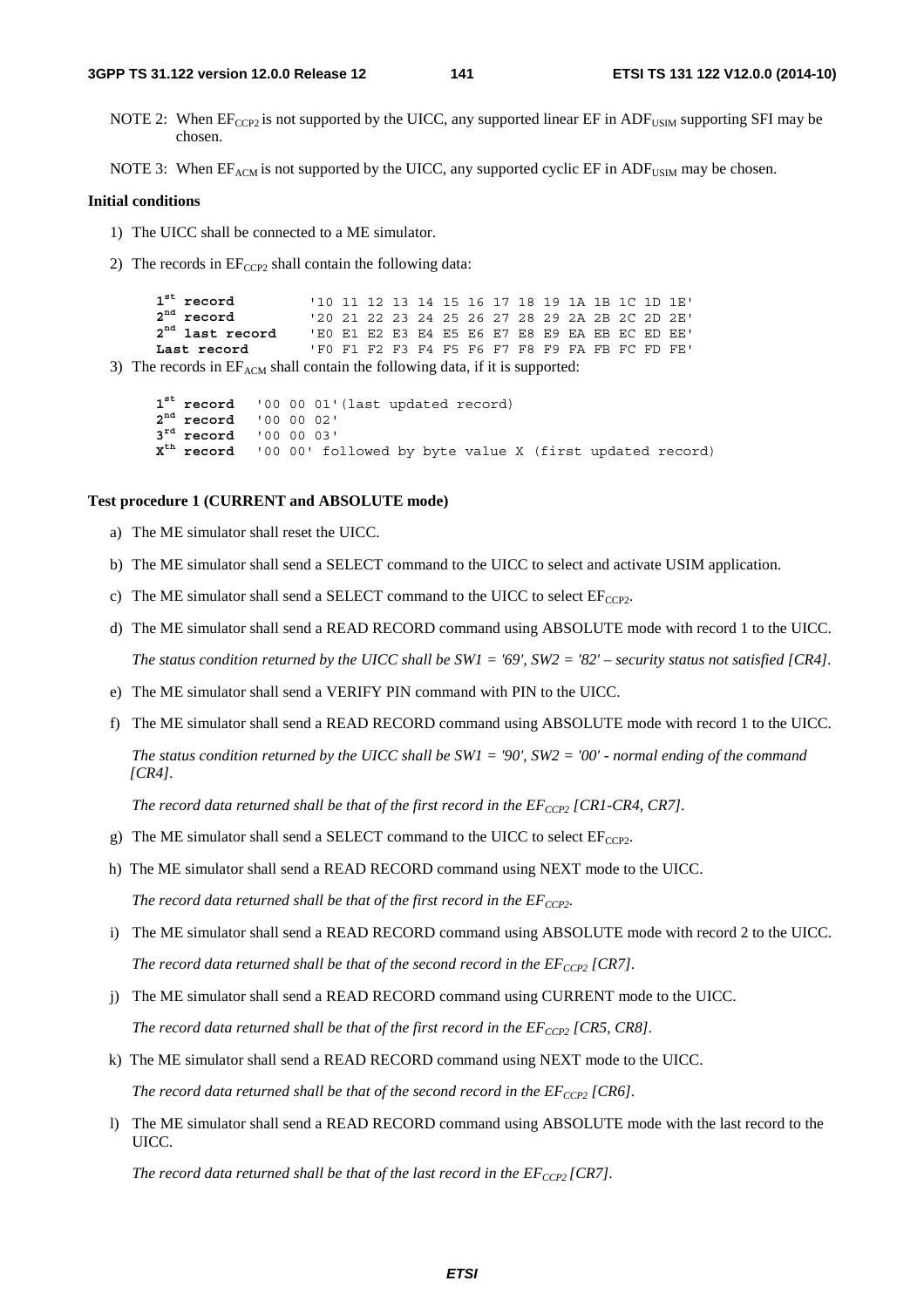m) The ME simulator shall send a READ RECORD command using ABSOLUTE mode with the last record + 1 to the UICC.

 *The status condition returned by the UICC shall be SW1 = '6A', SW2 = '83' – record not found.*

- n) The ME simulator shall send a READ RECORD command using CURRENT mode to the UICC. *The record data returned shall be that of the second record in the*  $EF_{CCP2}$  *[CR17].*
- o) The ME simulator shall send a SELECT command to the UICC to select  $EF_{ACM}$ .
- p) The ME simulator shall send a READ RECORD command using NEXT mode to the UICC.

*The record data returned shall be that of the first record in the*  $EF_{ACM}$  *[CR1].* 

q) The ME simulator shall send a READ RECORD command using CURRENT mode to the UICC.

The record data returned shall be that of the first record in the  $EF_{ACM}$  [CR5].

- r) The ME simulator shall send a READ RECORD command using ABSOLUTE mode with record 3 to the UICC. *The record data returned shall be that of the record 3 in the*  $EF_{ACM}$  *[CR1, CR7].*
- s) The ME simulator shall send a READ RECORD command using ABSOLUTE mode with the last record + 1 to the UICC.

 *The status condition returned by the UICC shall be SW1 = '6A', SW2 = '83' – record not found.*

t) The ME simulator shall send a READ RECORD command using CURRENT mode to the UICC. The record data returned shall be that of the first record in the  $EF_{ACM}$  [CR17].

#### **Test procedure 2 (NEXT and PREVIOUS mode)**

- a) The ME simulator shall reset the UICC.
- b) The ME simulator shall send a SELECT command to the UICC to select and activate USIM application.
- c) The ME simulator shall send a SELECT command to the UICC to select  $EF_{CCP2}$ .
- d) The ME simulator shall send a VERIFY PIN command with PIN to the UICC.
- e) The ME simulator shall send a READ RECORD command using NEXT mode to the UICC. The record data returned shall be that of the first record in the  $EF_{CCP2}$  [CR10].
- f) The ME simulator shall send a READ RECORD command using CURRENT mode to the UICC. *The record data returned shall be that of the first record in the*  $EF_{CCP2}$  *[CR10].*
- g) The ME simulator shall send a READ RECORD command using NEXT mode to the UICC.

 *The status condition returned by the UICC shall be SW1 = '90', SW2 = '00' - normal ending of the command [CR11].*

*The record data returned shall be that of the second record in the*  $EF_{CCP2}$  *[CR9].* 

- h) The ME simulator shall send a READ RECORD command using CURRENT mode to the UICC. *The record data returned shall be that of the second record in the*  $EF_{CCP2}$  *[CR9].*
- i) The ME simulator shall send a SELECT command to the UICC to select  $EF_{CCP2}$ .
- j) The ME simulator shall send a READ RECORD command using PREVIOUS mode to the UICC. *The record data returned shall be that of the last record in the*  $EF_{CCP2}$  *[CR14].*
- k) The ME simulator shall send a READ RECORD command using NEXT mode to the UICC.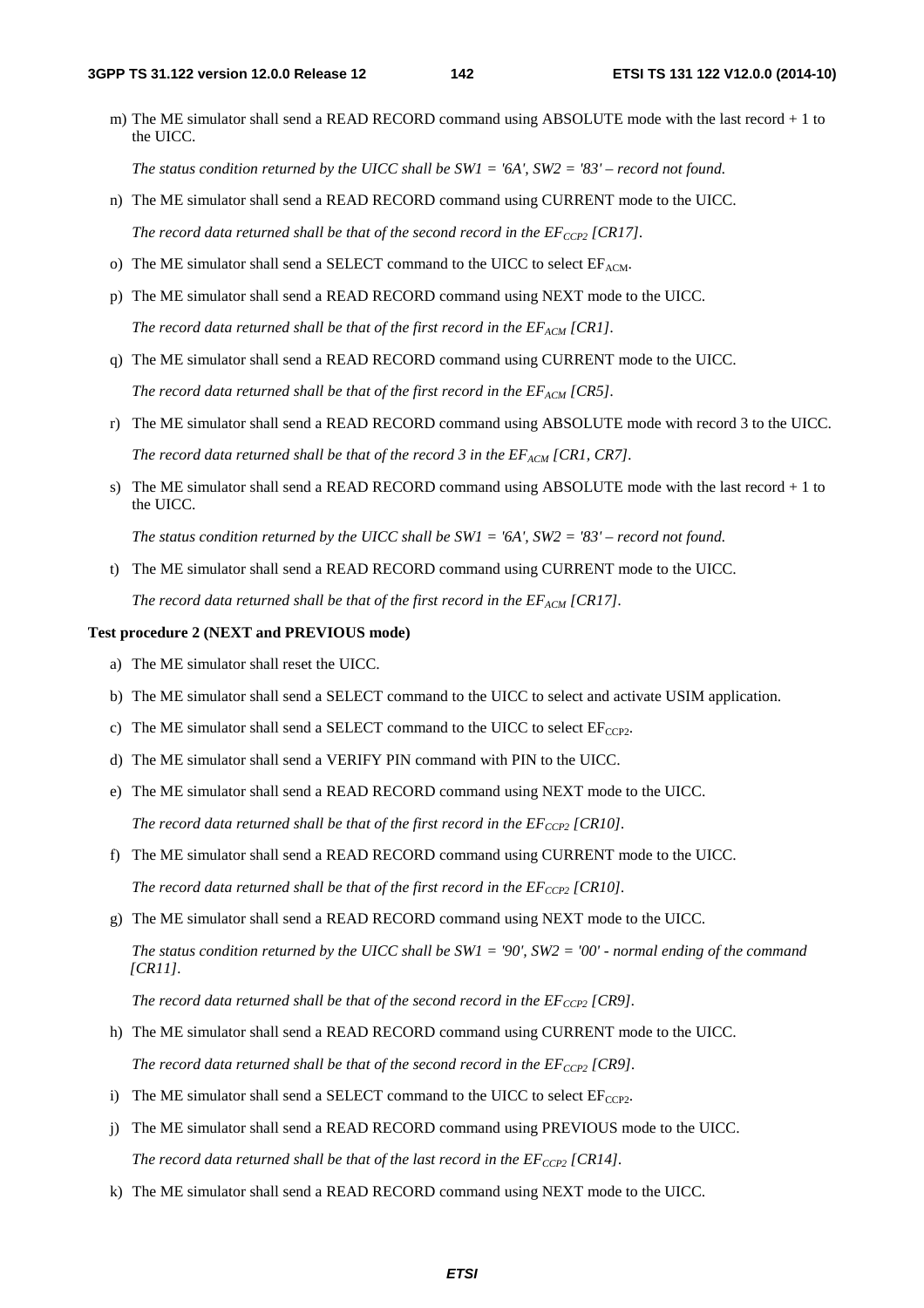*The status condition returned by the UICC shall be SW1 = '6A', SW2 = '83' – Record not found [CR11].*

- l) The ME simulator shall send a READ RECORD command using CURRENT mode to the UICC. *The record data returned shall be that of the last record in the*  $EF_{CCP2}$  *[CR11].*
- m) The ME simulator shall send a READ RECORD command using PREVIOUS mode to the UICC.

 *The status condition returned by the UICC shall be SW1 = '90', SW2 = '00' - normal ending of the command [CR18].*

The record data returned shall be that of the second last record in the  $EF_{CCP2}$  [CR13].

- n) The ME simulator shall send a SELECT command to the UICC to select  $EF_{CCP2}$ .
- o) The ME simulator shall send a READ RECORD command using NEXT mode to the UICC. *The record data returned shall be that of the first record in the*  $EF_{CCP2}$  *[CR10].*
- p) The ME simulator shall send a READ RECORD command using PREVIOUS mode to the UICC.  *The status condition returned by the UICC shall be SW1 = '6A', SW2 = '83' – record not found [CR15].*
- q) The ME simulator shall send a READ RECORD command using CURRENT mode to the UICC. *The record data returned shall be that of the first record in the*  $EF_{CCP2}$  *[CR15].*
- r) The ME simulator shall send a SELECT command to the UICC to select  $EF_{ACM}$ .
- s) The ME simulator shall send a READ RECORD command using PREVIOUS mode to the UICC. *The record data returned shall be that of the last record (record X) in the*  $EF_{ACM}$  *[CR16].*
- t) The ME simulator shall send a READ RECORD command using CURRENT mode to the UICC. *The record data returned shall be that of the last record (record X) in the*  $E_{ACM}$  *[CR16].*
- u) The ME simulator shall send a READ RECORD command using NEXT mode to the UICC. *The record data returned shall be that of the first record (record 1) in the*  $EF_{ACM}$  *[CR12].*
- v) The ME simulator shall send a READ RECORD command using PREVIOUS mode to the UICC. *The record data returned shall be that of the last record (record X) in the*  $EF_{ACM}$  *[CR16].*

#### **Test procedure 3 (SFI referencing)**

- a) The ME simulator shall reset the UICC.
- b) The ME simulator shall send a SELECT command to the UICC to select and activate USIM application.
- c) The ME simulator shall send a VERIFY PIN command with PIN to the UICC.
- d) The ME simulator shall send a READ RECORD command using ABSOLUTE mode with record 1 and with SFI to select  $EF_{CCP2}$  to the UICC.

 *The status condition returned by the UICC shall be SW1 = '90', SW2 = '00' - normal ending of the command [CR18].* 

*The record data returned shall be that of the first record in the*  $EF_{CCP2}$  *[CR18].* 

e) The ME simulator shall send a READ RECORD command using CURRENT mode to the UICC.

 *The status condition returned by the UICC shall be SW1 = '6A', SW2 = '83' – record not found [CR19].*

f) The ME simulator shall send a READ RECORD command using NEXT mode to the UICC. The record data returned shall be that of the first record (record 1) in the  $EF_{CCP2}$  [CR19].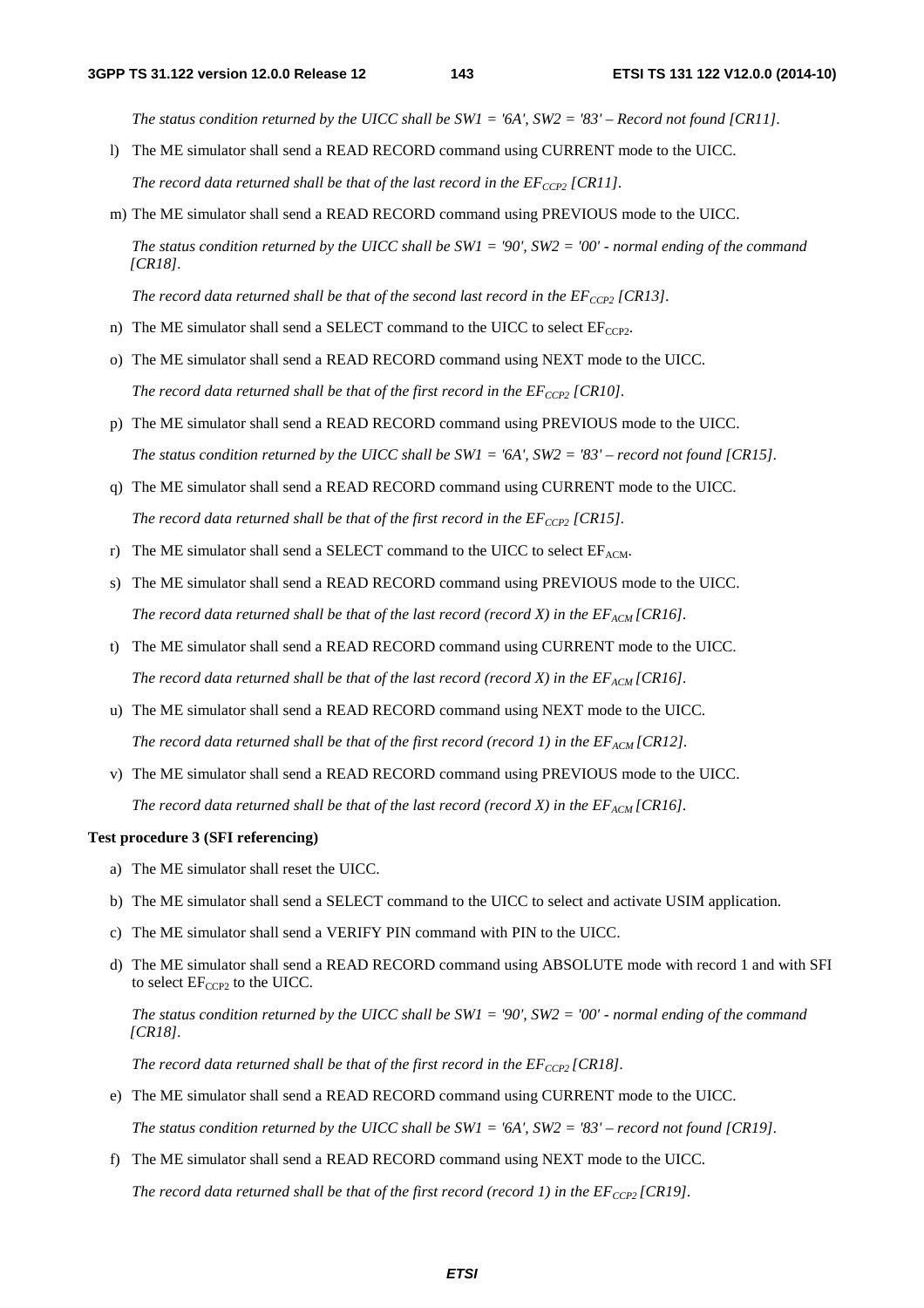# 6.8.1.6 UPDATE RECORD

6.8.1.6.1 Definition and applicability

See clause 3.5.3.

### 6.8.1.6.2 Conformance requirement

| CR1              | The UPDATE RECORD function shall update one complete record in the current linear fixed or cyclic<br>EF. | M            |
|------------------|----------------------------------------------------------------------------------------------------------|--------------|
| CR <sub>2</sub>  | The function shall accept as an input, the mode, record number if absolute mode, the length of the       | M            |
|                  | record, and the data used for updating the record.                                                       |              |
| CR <sub>3</sub>  | The function shall only be performed if the UPDATE access condition for the current EF is satisfied.     | M            |
| CR4              | For cyclic files, only PREVIOUS mode shall be allowed.                                                   | M            |
| CR <sub>5</sub>  | If the mode is CURRENT, the current record shall be updated.                                             | M            |
| CR <sub>6</sub>  | If the mode is CURRENT, the record pointer shall not be affected.                                        | M            |
| CR7              | If the mode is ABSOLUTE, the record given by the record number shall be updated.                         | M            |
| CR8              | If the mode is ABSOLUTE, the record pointer shall not be affected.                                       | M            |
| CR <sub>9</sub>  | If the mode is NEXT, the record pointer shall be incremented before the function is performed and the    | $\mathbf{M}$ |
|                  | pointed record shall be updated.                                                                         |              |
| <b>CR10</b>      | If the mode is NEXT, and the record pointer has not previously been set within the selected EF, the      | M            |
|                  | first record shall be updated and the record pointer shall be set to this record.                        |              |
| CR11             | If the mode is NEXT, and the record pointer addresses the last record, the record pointer shall not      | M            |
|                  | change and no record shall be updated.                                                                   |              |
| <b>CR12</b>      | If the mode is PREVIOUS, the record pointer shall be decremented before the function shall be            | M            |
|                  | performed and the pointed record shall be updated.                                                       |              |
| CR13             | If the mode is PREVIOUS, and the record pointer has not previously been set within the selected EF,      | M            |
|                  | the last record shall be updated and the record pointer set to this record.                              |              |
| CR14             | If the mode is PREVIOUS, the EF is a linear fixed, and the record pointer addresses the first record,    | M            |
|                  | the record pointer shall not change and no record shall be updated.                                      |              |
| <b>CR15</b>      | If the mode is PREVIOUS and the EF is a cyclic file, the oldest record shall be updated, the record      | $\mathbf{M}$ |
|                  | pointer set to this record, and this record shall become the first record.                               |              |
| CR <sub>16</sub> | The record pointer shall not be changed if the function is unsuccessful.                                 | M            |
| CR <sub>17</sub> | For modes NEXT and PREVIOUS, P1 has no significance and shall be set to '00' by the terminal.            | M            |
| CR <sub>18</sub> | The function shall accept the SFI as an input.                                                           | M            |
| <b>CR19</b>      | When the command contains a valid SFI, it shall set the file as the current EF and resets the current    | M            |
|                  | record pointer.                                                                                          |              |

Reference: TS 102.221 [1], subclause 8.4.3 and 11.1.6.

### 6.8.1.6.3 Test purpose

To verify that the UPDATE RECORD function conforms to the above requirements for the different modes available.

NOTE: CR4 and CR13 can only be tested if any cyclic EF is present.

### 6.8.1.6.4 Method of test

- NOTE 1: Test procedures have been separated into 3 parts. The first part is for testing CURRENT and ABSOLUTE mode, and the second part is for testing NEXT and PREVIOUS mode and the third part is for testing the SFI referencing.
- NOTE 2: When  $EF_{CCP2}$  is not supported by the UICC, any supported linear EF in ADF<sub>USIM</sub> supporting SFI may be chosen.
- NOTE 3: When  $EF_{ACM}$  is not supported by the UICC, any supported cyclic EF in  $ADF_{USIM}$  may be chosen.

#### **Initial conditions**

1) The UICC shall be connected to a ME simulator.

#### **Test procedure 1 (CURRENT and ABSOLUTE mode)**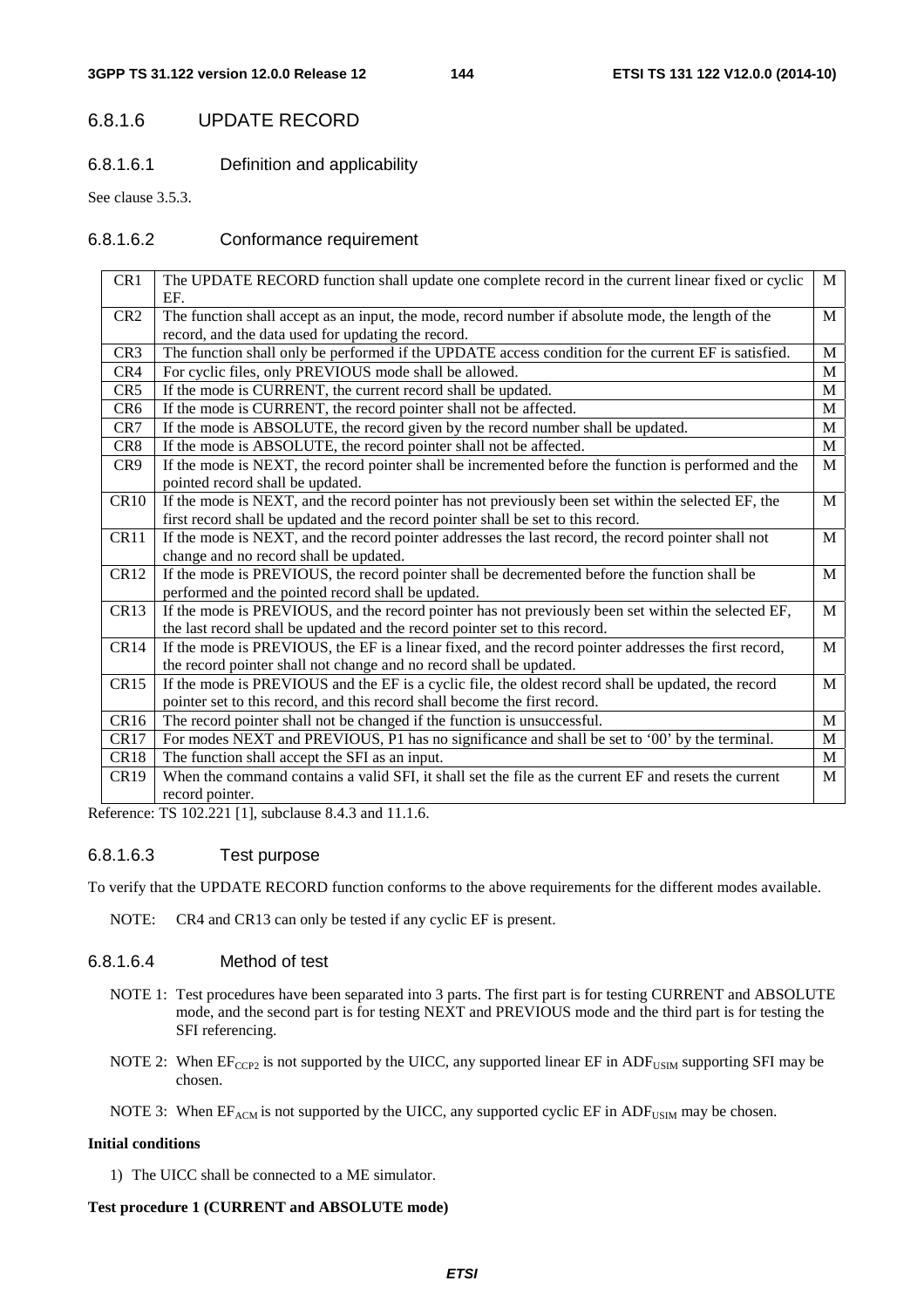- a) The ME simulator shall reset the UICC.
- b) The ME simulator shall send a SELECT command to the UICC to select and activate USIM application.
- c) The ME simulator shall send a SELECT command to the UICC to select  $EF_{CCP2}$ .
- d) The ME simulator shall send an UPDATE RECORD command using ABSOLUTE mode with record 1 to the UICC. The data used shall be 'C1' for all bytes.

 *The status condition returned by the UICC shall be SW1 = '69', SW2 = '82' - security status not satisfied [CR3].*

- e) The ME simulator shall send a VERIFY PIN command with PIN to the UICC.
- f) The ME simulator shall send an UPDATE RECORD command using ABSOLUTE mode with record 1 to the UICC. The data used shall be 'C2' for all bytes.

 *The status condition returned by the UICC shall be SW1 = '90', SW2 = '00' - normal ending of the command [CR3].*

g) The ME simulator shall send a READ RECORD command using ABSOLUTE mode with record 1 to the UICC.

 *The record data returned shall be 'C2' for all bytes [CR1-CR3, CR7].*

- h) The ME simulator shall send a SELECT command to the UICC to select  $E_{CCP2}$ .
- i) The ME simulator shall send an UPDATE RECORD command using NEXT mode to the UICC. The data used shall be 'FF' for all bytes.
- j) The ME simulator shall send a READ RECORD command using ABSOLUTE mode with record 1 to the UICC.

 *The record data returned shall be 'FF' for all bytes [CR7].*

- k) The ME simulator shall send an UPDATE RECORD command using ABSOLUTE mode with record 2 to the UICC. The data used shall be 'C3' for all bytes.
- l) The ME simulator shall send a READ RECORD command using ABSOLUTE mode with record 2 to the UICC.

 *The record data returned shall be 'C3' for all bytes [CR7].*

- m) The ME simulator shall send an UPDATE RECORD command using CURRENT mode to the UICC. The data used shall be 'C4' for all bytes.
- n) The ME simulator shall send a READ RECORD command using ABSOLUTE mode with record 1 to the UICC.

*The record data returned shall be 'C4' for all bytes [CR5, CR8].*

- o) The ME simulator shall send an UPDATE RECORD command using NEXT mode to the UICC. The data used shall be 'C5' for all bytes.
- p) The ME simulator shall send a READ RECORD command using ABSOLUTE mode with record 2 to the UICC.

*The record data returned shall be 'C5' for all bytes [CR8].*

- q) The ME simulator shall send an UPDATE RECORD command using ABSOLUTE mode with the last record to the UICC. The data used shall be 'C6' for all bytes.
- r) The ME simulator shall send a READ RECORD command using ABSOLUTE mode with the last record to the UICC.

*The record data returned shall be 'C6' for all bytes [CR7].*

s) The ME simulator shall send an UPDATE RECORD command using ABSOLUTE mode with the last record + 1 to the UICC. The data used shall be 'C7' for all bytes.

*The status condition returned by the UICC shall be SW1 = '6A', SW2 = '83' – record not found.*

t) The ME simulator shall send an UPDATE RECORD command using CURRENT mode to the UICC. The data used shall be 'C8' for all bytes.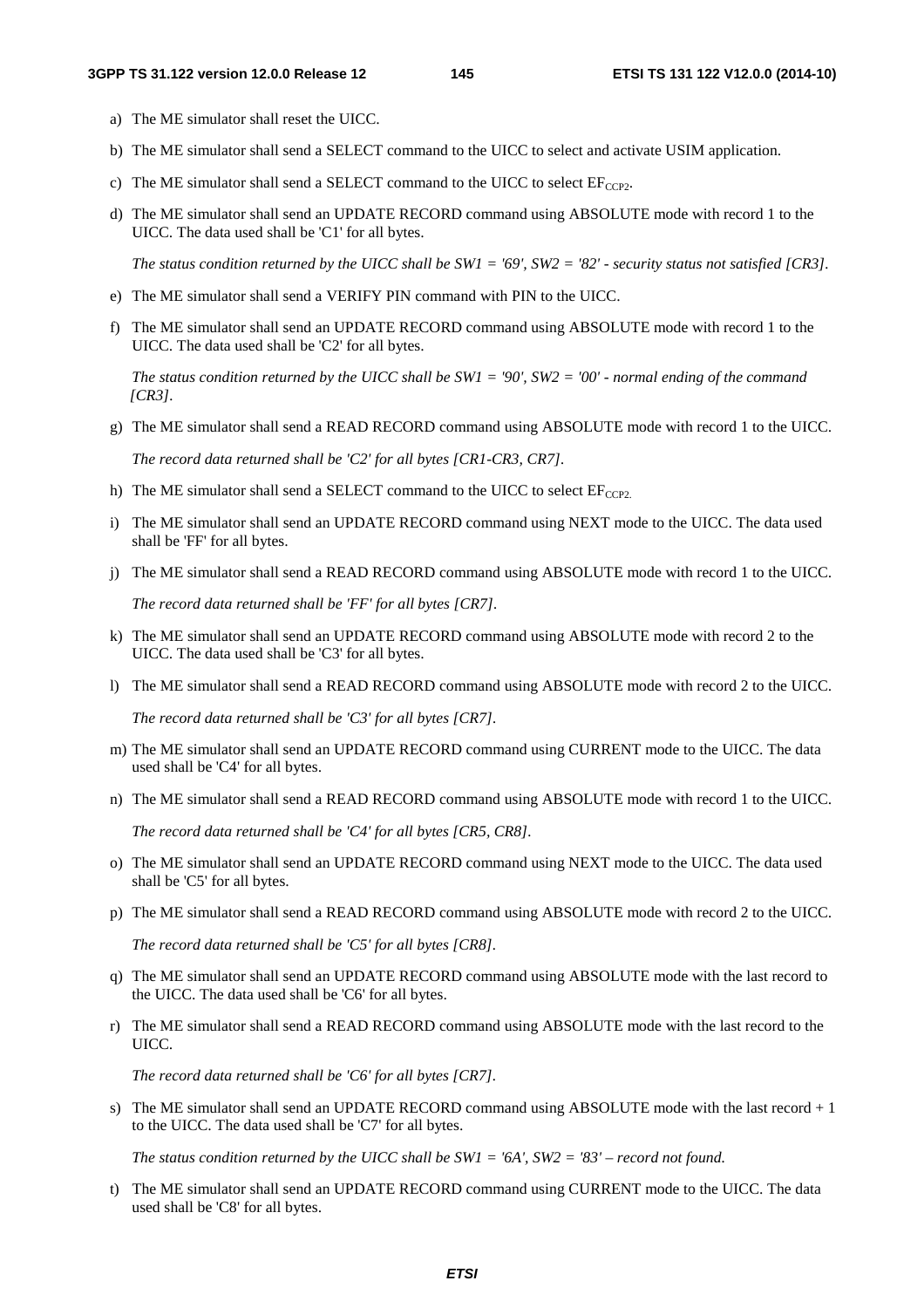u) The ME simulator shall send a READ RECORD command using ABSOLUTE mode with record 2 to the UICC.

*The record data returned shall be 'C8' for all bytes [CR16].*

- v) The ME simulator shall send a SELECT command to the UICC to select  $EF_{ACM}$ .
- w) The ME simulator shall send a VERIFY PIN command with the relevant PIN to the UICC.
- x) The ME simulator shall send an UPDATE RECORD command using CURRENT mode to the UICC. The data used shall be 'C9' for all bytes.

*The UICC shall return an error code appropriate to the command [CR4].*

y) The ME simulator shall send an UPDATE RECORD command using ABSOLUTE mode with record 3 to the UICC. The data used shall be 'CA' for all bytes.

*The UICC shall return an error code appropriate to the command [CR4].*

z) The ME simulator shall send an UPDATE RECORD command using NEXT mode to the UICC. The data used shall be 'CB' for all bytes.

 *The UICC shall return an error code appropriate to the command [CR4].* 

aa) The ME simulator shall send an UPDATE RECORD command using PREVIOUS mode to the UICC. The data used shall be 'CC' for all bytes.

*The status condition returned by the UICC shall be SW1 = '90', SW2 = '00' - normal ending of the command [CR4].*

bb) The ME simulator shall send a READ RECORD command using ABSOLUTE mode with record 1 to the UICC.

*The record data returned shall be 'CC' for all bytes [CR16].* 

cc) The ME simulator shall send an UPDATE RECORD command using PREVIOUS mode to the UICC. The data used shall be '00 00 01'.

*The status condition returned by the UICC shall be SW1 = '90', SW2 = '00' - normal ending of the command [CR4].*

#### **Test procedure 2 (NEXT and PREVIOUS mode)**

- a) The ME simulator shall reset the UICC.
- b) The ME simulator shall send a SELECT command to the UICC to select and activate USIM application.
- c) The ME simulator shall send a SELECT command to the UICC to select  $E_{CCP2}$ .
- d) The ME simulator shall send a VERIFY PIN command with PIN to the UICC.
- e) The ME simulator shall send an UPDATE RECORD command using NEXT mode to the UICC. The data used shall be 'C2' for all bytes.
- f) The ME simulator shall send a READ RECORD command using ABSOLUTE mode with record 1 to the UICC.

 *The record data returned shall be 'C2' for all bytes [CR10].*

- g) The ME simulator shall send an UPDATE RECORD command using CURRENT mode to the UICC. The data used shall be 'C3' for all bytes.
- h) The ME simulator shall send a READ RECORD command using ABSOLUTE mode with record 1 to the UICC.

 *The record data returned shall be 'C3' for all bytes [CR10].*

i) The ME simulator shall send an UPDATE RECORD command using NEXT mode to the UICC. The data used shall be 'C4' for all bytes.

 *The status condition returned by the UICC shall be SW1 = '90', SW2 = '00' - normal ending of the command [CR17].*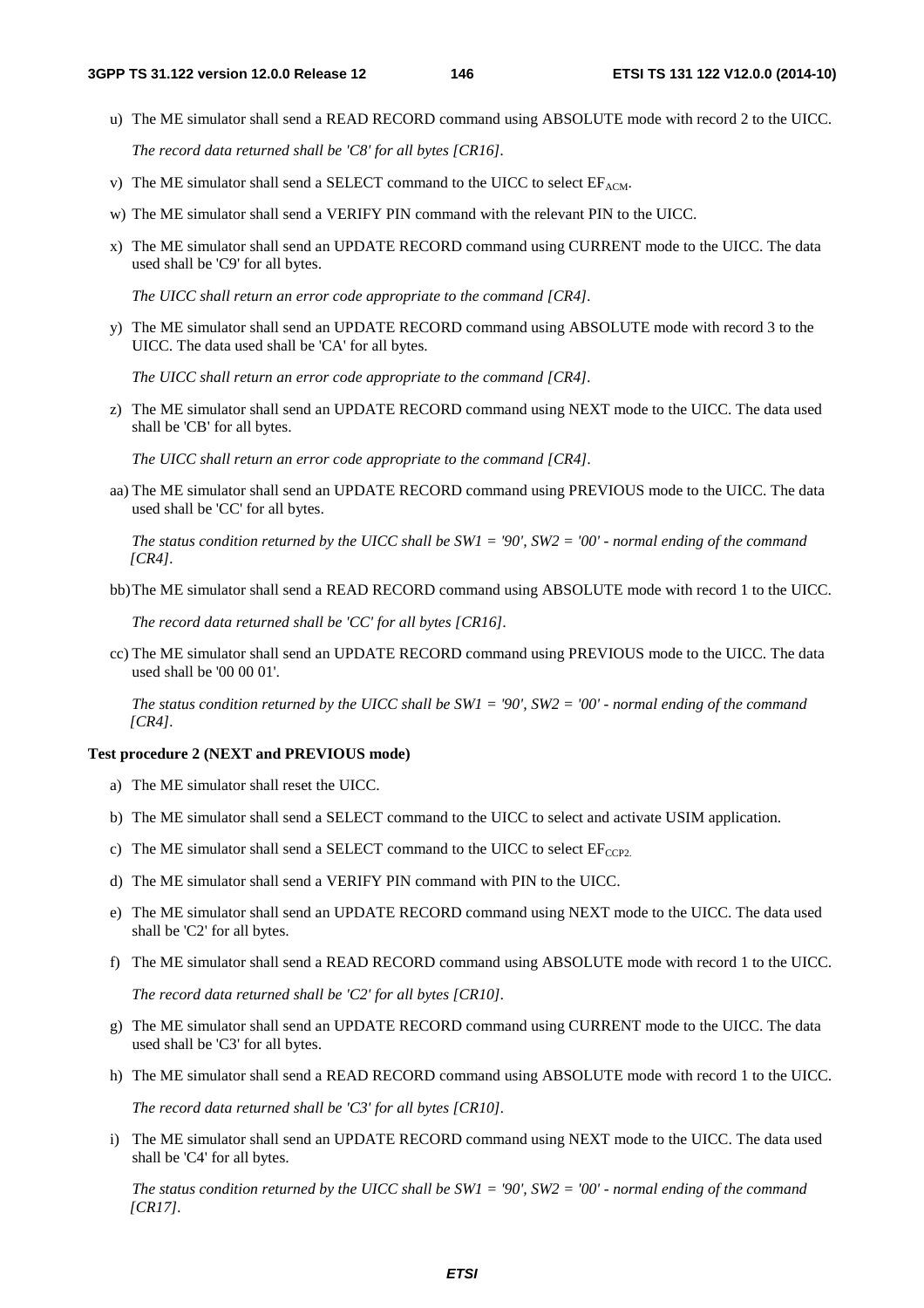j) The ME simulator shall send a READ RECORD command using ABSOLUTE mode with record 2 to the UICC.

 *The record data returned shall be 'C4' for all bytes [CR9, CR17].*

- k) The ME simulator shall send an UPDATE RECORD command using CURRENT mode to the UICC. The data used shall be 'C5' for all bytes.
- l) The ME simulator shall send a READ RECORD command using ABSOLUTE mode with record 2 to the UICC.

 *The record data returned shall be 'C5' for all bytes [CR9].*

- m) The ME simulator shall send a SELECT command to the UICC to select  $EF_{CCP2}$ .
- n) The ME simulator shall send an UPDATE RECORD command using PREVIOUS mode to the UICC. The data used shall be 'C6' for all bytes.
- o) The ME simulator shall send a READ RECORD command using ABSOLUTE mode with the last record to the UICC.

 *The record data returned shall be 'C6' for all bytes [CR13].*

p) The ME simulator shall send an UPDATE RECORD command using NEXT mode to the UICC. The data used shall be 'C7' for all bytes.

 *The status condition returned by the UICC shall be SW1 = '6A', SW2 = '83' – record not found [CR11].*

- q) The ME simulator shall send an UPDATE RECORD command using CURRENT mode to the UICC. The data used shall be 'C8' for all bytes.
- r) The ME simulator shall send a READ RECORD command using ABSOLUTE mode with the last record to the UICC.

 *The record data returned shall be 'C8' for all bytes [CR16].*

s) The ME simulator shall send an UPDATE RECORD command using PREVIOUS mode to the UICC. The data used shall be 'C9' for all bytes.

 *The status condition returned by the UICC shall be SW1 = '90', SW2 = '00' - normal ending of the command [CR17].*

t) The ME simulator shall send a READ RECORD command using ABSOLUTE mode with the second last record to the UICC.

 *The record data returned shall be 'C9' for all bytes [CR12, CR17].*

- u) The ME simulator shall send a SELECT command to the UICC to select  $E_{CCP2}$ .
- v) The ME simulator shall send an UPDATE RECORD command using NEXT mode to the UICC. The data used shall be 'CA' for all bytes.

 *The status condition returned by the UICC shall be SW1 = '90', SW2 = '00' - normal ending of the command.*

w) The ME simulator shall send an UPDATE RECORD command using PREVIOUS mode to the UICC. The data used shall be 'CB' for all bytes.

 *The status condition returned by the UICC shall be SW1 = '6A', SW2 = '83' - record not found [CR13].*

x) The ME simulator shall send an UPDATE RECORD command using CURRENT mode to the UICC. The data used shall be 'CC' for all bytes.

 *The status condition returned by the UICC shall be SW1 = '90', SW2 = '00' – normal ending of the command [CR13].*

y) The ME simulator shall send a READ RECORD command using ABSOLUTE mode with record 1 to the UICC.

 *The record data returned shall be 'CC' for all bytes [CR16].*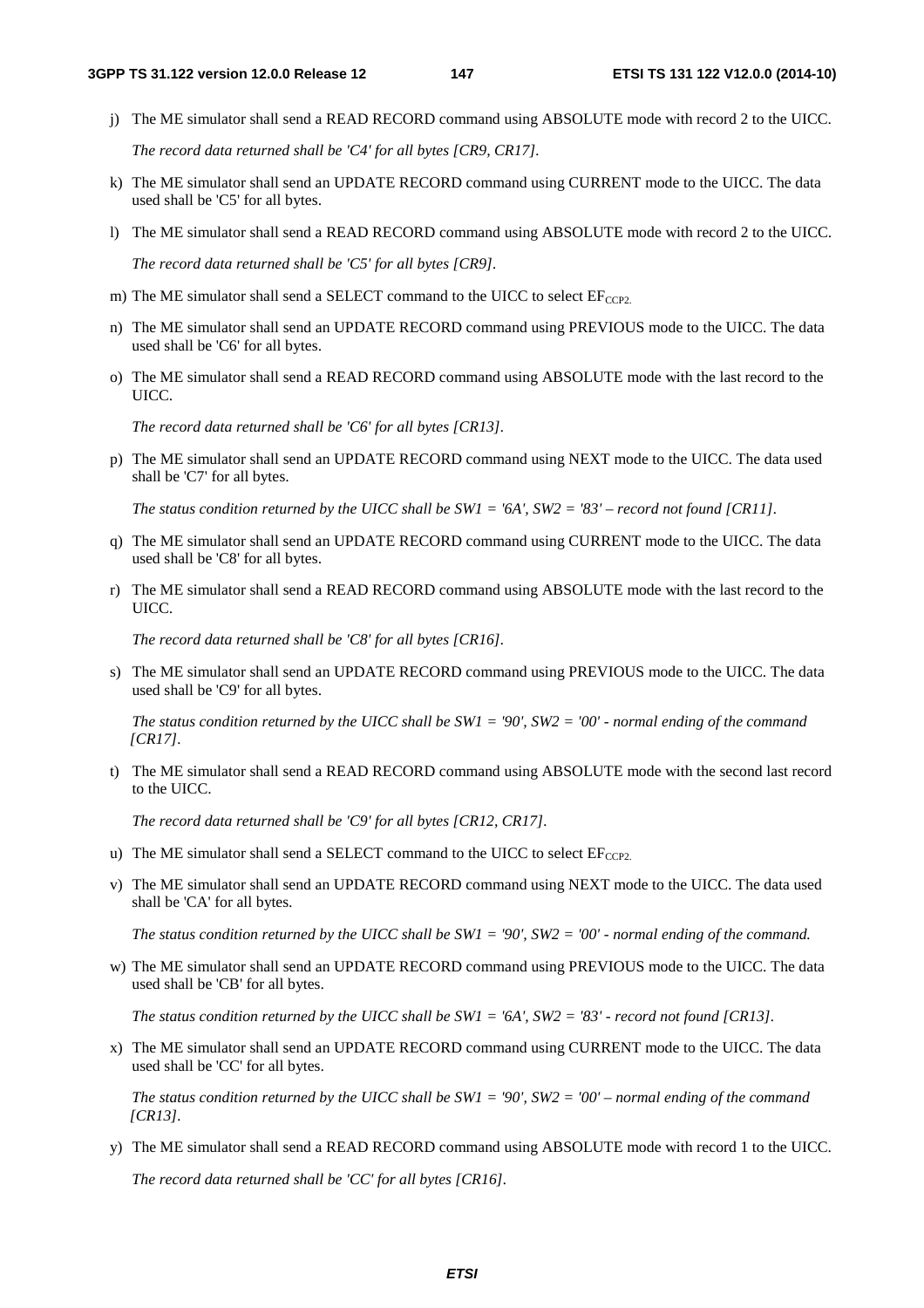#### **Test procedure 3 (SFI referencing)**

- a) The ME simulator shall reset the UICC.
- b) The ME simulator shall send a SELECT command to the UICC to select and activate USIM application.
- c) The ME simulator shall send a VERIFY PIN command with PIN to the UICC.
- d) The ME simulator shall send an UPDATE RECORD command using ABSOLUTE mode with record 1 and with SFI to select  $EF_{CCP2}$  under  $ADF_{USM}$  to the UICC. The data used shall be 'C0' for all bytes.

 *The status condition returned by the UICC shall be SW1 = '90', SW2 = '00' - normal ending of the command [CR18].*

e) The ME simulator shall send a READ RECORD command using CURRENT mode to the UICC.

 *The UICC shall return an error code appropriate to the command (e.g. SW1 = '6A', SW2 = '83' – record not found) [CR19].*

f) The ME simulator shall send a READ RECORD command using NEXT mode to the UICC.

 *The record data returned shall be 'C0' for all bytes [CR19].* 

# 6.8.1.7 SEARCH RECORD

### 6.8.1.7.1 Definition and applicability

See clause 3.5.3.

# 6.8.1.7.2 Conformance requirement

| CR1             | The SEARCH RECORD function shall search through a linear fixed EF or cyclic EF to find record(s)          | $\mathbf{M}$ |
|-----------------|-----------------------------------------------------------------------------------------------------------|--------------|
|                 | containing a specific pattern.                                                                            |              |
| CR <sub>2</sub> | The function shall only be performed if the READ access condition for the current EF is satisfied.        | M            |
| CR3             | The search shall start:                                                                                   | M            |
|                 | a) at the first byte of the record(s);                                                                    |              |
|                 | b) from a given offset in the record(s);                                                                  |              |
|                 | c) from the first occurrence of a given byte in the record(s).                                            |              |
| CR4             | If one or more matches are found the record pointer shall be set to the first record where the search     | M            |
|                 | pattern was found.                                                                                        |              |
| CR5             | For a simple search, the function shall accept as input, the record number, search mode and search        | M            |
|                 | pattern.                                                                                                  |              |
| CR <sub>6</sub> | For an enhanced search, the function shall accept as input, the record number, search mode, search        | M            |
|                 | pattern and offset.                                                                                       |              |
| CR7             | The SEARCH RECORD function shall output either:                                                           | M            |
|                 | a) none, if Le is empty or no matches were found;                                                         |              |
|                 | b) at most the number of record(s) number(s) defined in Le.                                               |              |
| CR8             | For a simple search, the function shall support the following modes:                                      | M            |
|                 | a) start forward search from record indicated in P1;                                                      |              |
|                 | b) start backward search from record indicated in P1.                                                     |              |
| CR <sub>9</sub> | For an enhanced search, the SEARCH RECORD function shall support the following modes:                     | M            |
|                 | a) start forward search from record indicated in P1 with search indication;                               |              |
|                 | b) start backward search from record indicated in P1 with search indication;                              |              |
|                 | c) start forward search from next record with search indication;                                          |              |
|                 | d) start backward search from previous record with search indication.                                     |              |
| CR10            | For the modes "forward search from next record" and "backward search from previous record", P1 has        | M            |
|                 | no significance within the scope of the present document and shall be set to '00'.                        |              |
| CR11            | For a SEARCH RECORD function of forward search from next record (enhanced search), if the record          | M            |
|                 | pointer has not been previously set within the selected linear fixed or cyclic EF, the search shall begin |              |
|                 | with the first record.                                                                                    |              |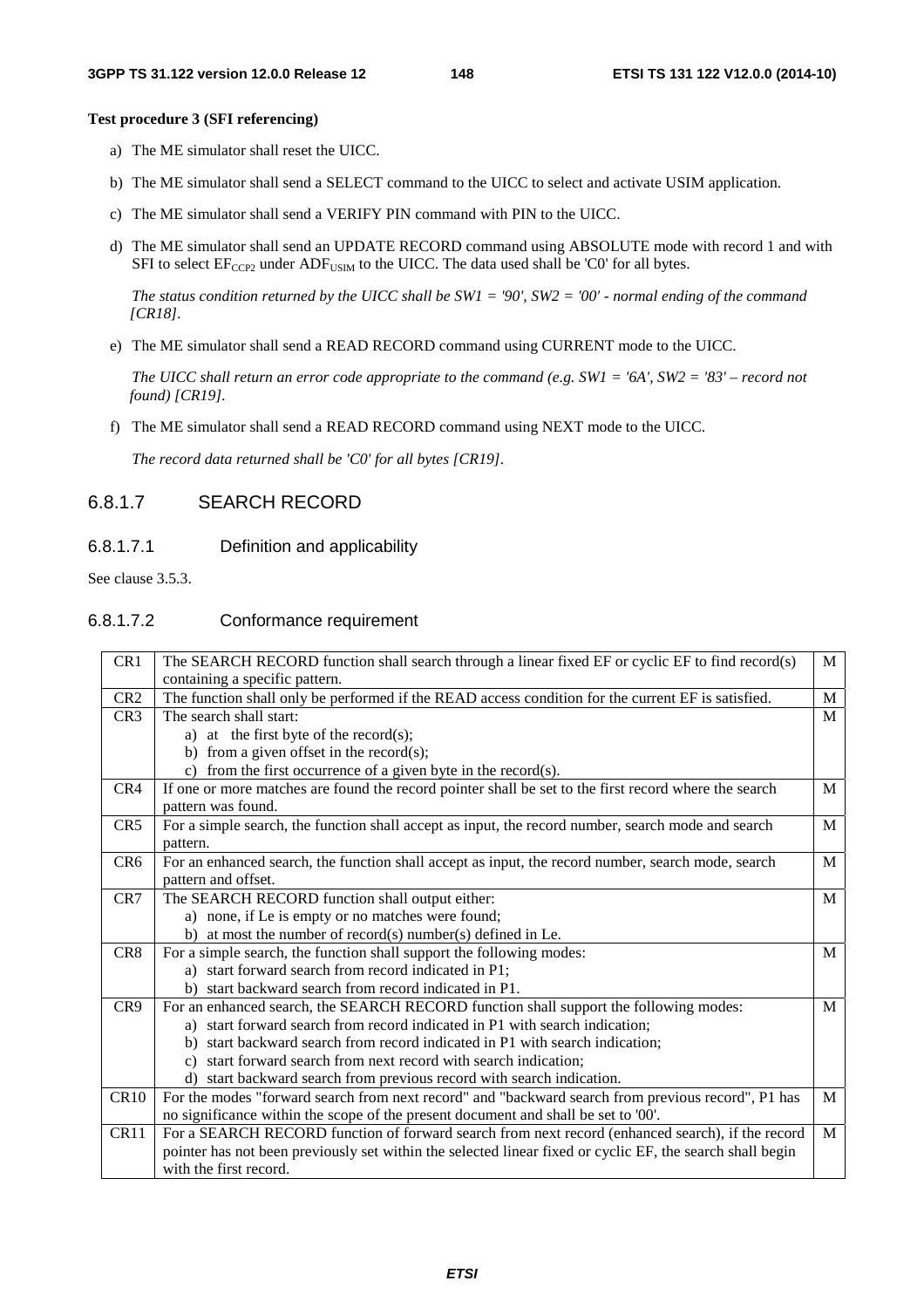| M                                                                                                                                                                                                  |
|----------------------------------------------------------------------------------------------------------------------------------------------------------------------------------------------------|
|                                                                                                                                                                                                    |
|                                                                                                                                                                                                    |
| M                                                                                                                                                                                                  |
| M                                                                                                                                                                                                  |
| $\mathbf{M}$                                                                                                                                                                                       |
|                                                                                                                                                                                                    |
| For a SEARCH RECORD function of backward search from previous record (enhanced search), if the<br>When the SEARCH RECORD command contains a valid SFI, it shall set the file as the current EF and |

Reference: TS 102.221 [1], subclause 8.2.2, 8.4.3 and 11.1.7.

### 6.8.1.7.3 Test purpose

To verify that the SEARCH RECORD function conforms to the above requirements for the different modes available.

### 6.8.1.7.4 Method of test

NOTE: CR7 can not be tested for  $T = 0$  protocol as the Le byte is not transmitted to the UICC. It is dependent on the design of the transport layer of a ME whether to pass all the response data bytes from the UICC to its application layer according to the Le byte. (CR7 is tested in test procedure 4)

#### **Initial conditions**

1) The UICC shall be connected to a ME simulator.

#### **Test procedure 1 (simple search)**

- a) The ME simulator shall reset the UICC.
- b) The ME simulator shall send a SELECT command to the UICC to select and activate USIM application.
- c) The ME simulator shall send a SELECT command to the UICC to select  $EF<sub>SMS</sub>$ .
- d) The ME simulator shall send a SEARCH RECORD command using the record number '01', the 'simple forward search from record indicated in P1' mode and search pattern 'A0 A1 A2 B0' with Le = '00' to the UICC.

 *The status condition returned by the UICC shall be SW1 = '69', SW2 = '82' – security status not satisfied [CR2].*

- e) The ME simulator shall send a VERIFY PIN command with PIN to the UICC.
- f) The ME simulator shall send a SEARCH RECORD command using the record number '01', the 'simple forward search from record indicated in P1' mode and search pattern 'A0 A1 A2 B0' with Le = '00' to the UICC.

 *The UICC shall return '01 02 03 04' indicating that first, second, third and fourth record have been found [CR3a, CR8a].* 

*The status condition returned by the UICC shall be SW1='90', SW2='00' - normal ending of the command [CR1, CR2, CR5].* 

g) The ME simulator shall send a SEARCH RECORD command using the record number '02', the 'simple backward search from record indicated in P1' mode and search pattern 'A0 A1 A2 B0' with Le = '00' to the UICC.

 *The response data shall be '02 01' indicating that the first and second record have been found [CR3a, CR8b].* 

*The status condition returned by the UICC shall be SW1 = '90', SW2 = '00' - normal ending of the command.* 

h) The ME simulator shall send a READ RECORD command using CURRENT mode to the UICC.

*The record data returned shall be that of the second record in EF<sub>SMS</sub> [CR4].* 

i) The ME simulator shall send a SEARCH RECORD command using the record number '01', the 'simple forward search from record indicated in P1' mode and search pattern 'A0 A2 A3 A4' with Le = '00' to the UICC.

 *No data shall be returned by the UICC as this search pattern can not be found in any of the records [CR7a].* 

j) The ME simulator shall send a READ RECORD command using CURRENT mode to the UICC.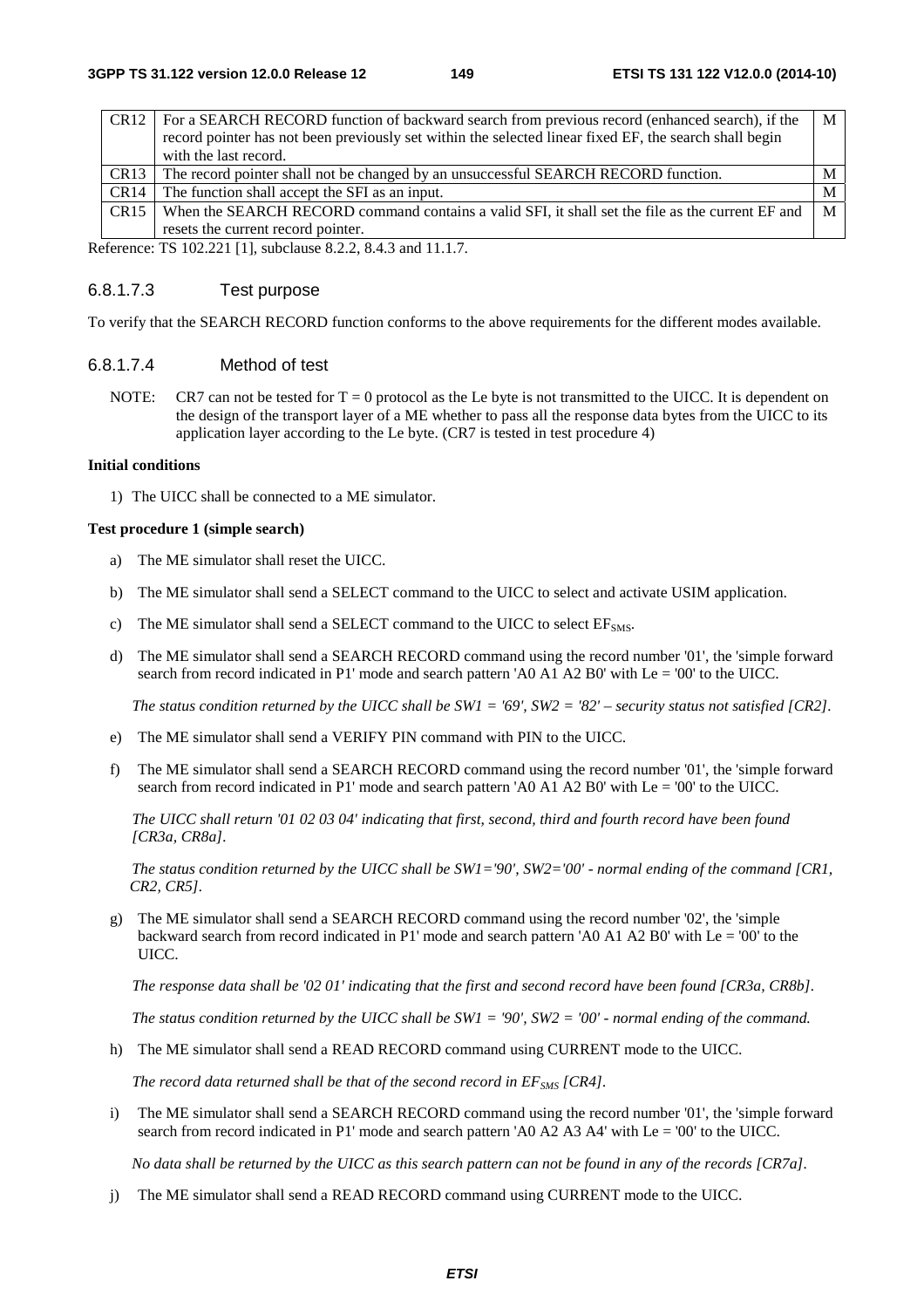*The record data returned shall be that of the second record in*  $EF_{SMS}$  *[CR13].* 

- k) The ME simulator shall send a SELECT command to the UICC to select  $EF<sub>SMS</sub>$ .
- l) The ME simulator shall send a SEARCH RECORD command using the record number '00' (current record), the 'simple forward search from record indicated in P1' mode, search pattern 'A0 A1 A2 B0' with Le = '00' to the UICC.

*The UICC shall return an error code appropriate to the command, as no current record exists.*

- m) The ME simulator shall send a READ RECORD command using NEXT mode to the UICC.
- n) The ME simulator shall send a SEARCH RECORD command using the record number '00' (current record), the 'simple forward search from record indicated in P1' mode, search pattern 'A0 A1 A2 B0' with Le = '00' to the UICC.

*The response data shall be '01 02 03 04' indicating that the first, second, third and fourth record have been found [CR3a, CR8a].* 

*The status condition returned by the UICC shall be SW1 = '90', SW2 = '00' - normal ending of the command.* 

- o) The ME simulator shall send a SELECT command to the UICC to select  $EF<sub>SMS</sub>$ .
- p) The ME simulator shall send a SEARCH RECORD command using the record number '00' (current record), the 'simple backward search from record indicated in P1' mode, search pattern 'A0 A1 A2 B0' with Le = '00' to the UICC.

*The UICC shall return an error code appropriate to the command, as no current record exists.*

- q) The ME simulator shall send a READ RECORD command using PREVIOUS mode to the UICC.
- The ME simulator shall send a SEARCH RECORD command using the record number '00' (current record), the 'simple backward search from record indicated in P1' mode, search pattern 'A0 A1 A2 B0' with Le = '00' to the UICC.

*The response data shall be '04 03 02 01' indicating that the first, second, third and fourth record have been found [CR3a, CR8b].* 

*The status condition returned by the UICC shall be SW1 = '90', SW2 = '00' - normal ending of the command.* 

#### **Test procedure 2 (enhanced search)**

- a) The ME simulator shall reset the UICC.
- b) The ME simulator shall send a SELECT command to the UICC to select and activate USIM application.
- c) The ME simulator shall send a SELECT command to the UICC to select  $EF<sub>SMS</sub>$ .
- d) The ME simulator shall send a VERIFY PIN command with PIN to the UICC.
- e) The ME simulator shall send a SEARCH RECORD command using the record number = '01', the 'enhanced forward search from record indicated in P1' mode, search pattern 'A0 A1 A2 B0' with Le = '00' to the UICC. The bit 4 of the first byte in the search indication shall be set to '0' and the second byte shall be set to '03' indicating that the search shall start from that offset.

*The data returned shall be '02 03' indicating that the second and third records have been found [CR3b, CR9b].* 

 *The status condition returned by the UICC shall be SW1 = '90', SW2 = '00' - normal ending of the command.* 

f) The ME simulator shall send a SEARCH RECORD command using the record number = '02', the 'enhanced backward search from record indicated in P1' mode, search pattern 'A0 A1 A2 B0' with Le = '00' to the UICC. The bit 4 of the first byte in the search indication shall be set to '0' and the second byte shall be set to '03' indicating that the search shall start from that offset.

 *The response data shall be '02' indicating that the second record has been found [CR3b, CR9b].*

*The status condition returned by the UICC shall be SW1 = '90', SW2 = '00' - normal ending of the command.*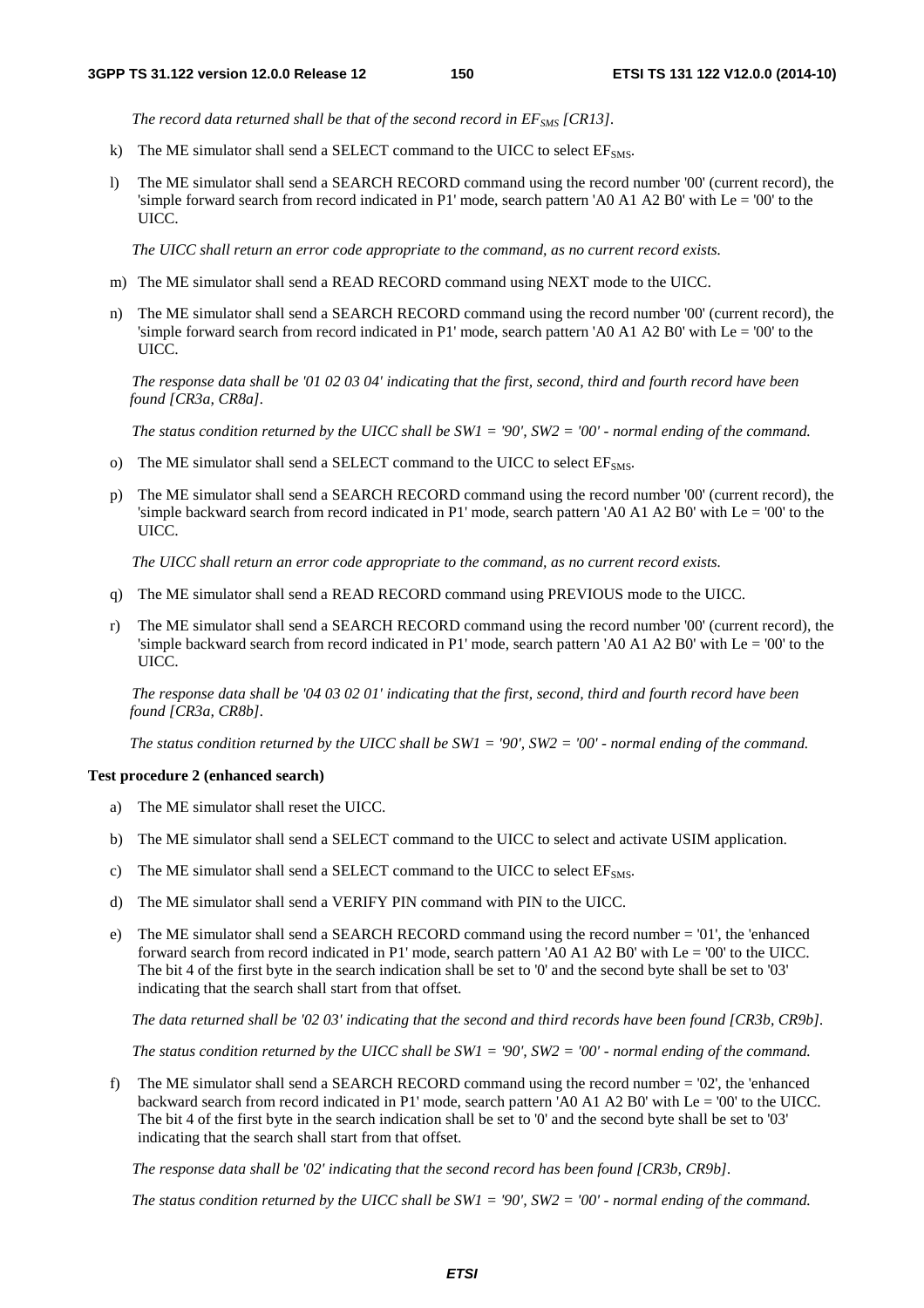g) The ME simulator shall send a SEARCH RECORD command using the P1 = '00', the 'enhanced forward search from next record' mode, search pattern 'A1 A2' with  $Le = 0'$  to the UICC. The bit 4 of the first byte in the search indication shall be set to '0' and the second byte shall be set to '07' indicating that the search shall start from that offset.

*The response data shall be '03' indicating that the third record has been found [CR3b, CR9c].* 

*The status condition returned by the UICC shall be SW1 = '90', SW2 = '00' - normal ending of the command.* 

h) The ME simulator shall send a SEARCH RECORD command using the  $P1 = 01'$ , the 'enhanced forward search from next record' mode, search pattern 'A1 A2' with Le = '00' to the UICC. The bit 4 of the first byte in the search indication shall be set to '0' and the second byte shall be set to '07' indicating that the search shall start from that offset.

*The UICC shall return an error code appropriate to the command [CR10].*

i) The ME simulator shall send a SEARCH RECORD command using the P1 = '04', the 'enhanced backward search from previous record' mode, search pattern 'A1 A2' with Le = '00' to the UICC. The bit 4 of the first byte in the search indication shall be set to '0' and the second byte shall be set to '07' indicating that the search shall start from that offset.

*The UICC shall return an error code appropriate to the command [CR10].*

j) The ME simulator shall send a SEARCH RECORD command using the P1 = '00', the 'enhanced backward search from previous record' mode, search pattern 'B1 B2' with Le = '00' to the UICC. The bit 4 of the first byte in the search indication shall be set to '0' and the second byte shall be set to '07' indicating that the search shall start from that offset.

 *The response data shall be '02' indicating that the second record has been found [CR3b, CR9d].*

*The status condition returned by the UICC shall be SW1 = '90', SW2 = '00' - normal ending of the command.*

k) The ME simulator shall send a SEARCH RECORD command using the record number = '03', the 'enhanced forward search from record indicated in P1' mode, search pattern 'B1 B2 A0' with Le = '00' to the UICC. The bit 4 of the first byte in the search indication shall be set to '1' and the second byte shall be set to 'B0' indicating that the search shall start after the first occurrence of the value.

*The response data shall be '03' indicating that the third record has been found [CR3c, CR9a].* 

*The status condition returned by the UICC shall be SW1 = '90', SW2 = '00' - normal ending of the command.* 

l) The ME simulator shall send a SEARCH RECORD command using the record number = '02', the 'enhanced backward search from record indicated in P1' mode, search pattern 'B1 B2 A0' with Le = '00' to the UICC. The bit 4 of the first byte in the search indication shall be set to '1' and the second byte shall be set to 'B0' indicating that the search shall start after the first occurrence of the value.

*The response data shall be '02 01' indicating that the first and second record has been found [CR3c, CR9b].* 

*The status condition returned by the UICC shall be SW1 = '90', SW2 = '00' - normal ending of the command.* 

m) The ME simulator shall send a SEARCH RECORD command using the  $P1 = 00'$ , the 'enhanced forward search from next record' mode, search pattern 'B0 B1' with  $Le = '00'$  to the UICC. The bit 4 of the first byte in the search indication shall be set to '1' and the second byte shall be set to 'A2' indicating that the search shall start after the first occurrence of the value.

*The response data shall be '03 04' indicating that the third and fourth record have been found [CR3c, CR9c].* 

*The status condition returned by the UICC shall be SW1 = '90', SW2 = '00' - normal ending of the command.* 

n) The ME simulator shall send a SEARCH RECORD command using the  $P1 = 00'$ , the 'enhanced backward search from previous record' mode, search pattern 'B0 B1' with Le = '00' to the UICC. The bit 4 of the first byte in the search indication shall be set to '1' and the second byte shall be set to 'A2' indicating that the search shall start after the first occurrence of the value.

*The response data shall be '02 01' indicating that the first and second record have been found [CR3c, CR9d].*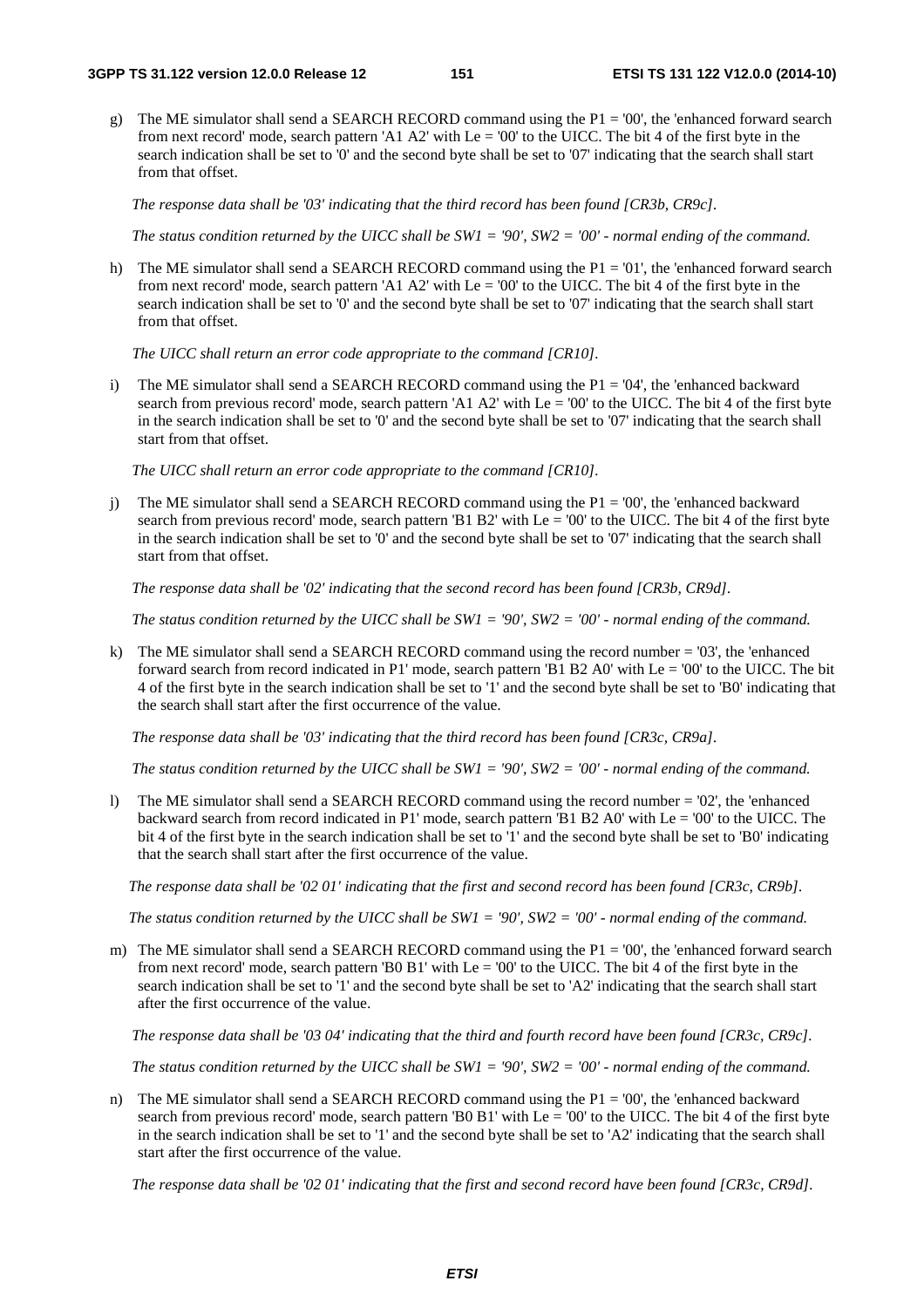*The status condition returned by the UICC shall be SW1 = '90', SW2 = '00' - normal ending of the command.* 

o) The ME simulator shall send a SEARCH RECORD command using the  $P1 = 00'$ , the 'enhanced forward search from next record' mode, search pattern 'FF B0' with  $Le = '00'$  to the UICC. The bit 4 of the first byte in the search indication shall be set to '1' and the second byte shall be set to 'FF' indicating that the search shall start after the first occurrence of the value.

 *No data shall be returned by the UICC as this search pattern can not be found in any of the records [CR7a].* 

- p) The ME simulator shall send a SELECT command to the UICC to select  $EF<sub>SMS</sub>$ .
- q) The ME simulator shall send a SEARCH RECORD command using the  $P1 = 00'$ , the 'enhanced forward search from record indicated in P1' mode, search pattern 'A0 A1 A2' with Le = '00' to the UICC. The bit 4 of the first byte in the search indication shall be set to '0' and the second byte shall be set to '00' indicating that the search shall start from that offset.

*The UICC shall return an error code appropriate to the command, as no current record exists.*

r) The ME simulator shall send a SEARCH RECORD command using the  $P1 = 00'$ , the 'enhanced forward search from next record' mode, search pattern 'A0 A1 A2' with Le = '00' to the UICC. The bit 4 of the first byte in the search indication shall be set to '0' and the second byte shall be set to '00' indicating that the search shall start from that offset.

*The response data shall be '01 02 03 04' indicating that the first, second, third and fourth record have been found [CR 11].* 

*The status condition returned by the UICC shall be SW1 = '90', SW2 = '00' - normal ending of the command.* 

s) The ME simulator shall send a SEARCH RECORD command using the  $P1 = 00$ ', the 'enhanced forward search from next record' mode, search pattern 'A0 A1 A2' with Le = '00' to the UICC. The bit 4 of the first byte in the search indication shall be set to '0' and the second byte shall be set to '00' indicating that the search shall start from that offset.

*The response data shall be '02 03 04' indicating that the second, third and fourth record have been found [CR4, CR9c]* 

*The status condition returned by the UICC shall be SW1 = '90', SW2 = '00' - normal ending of the command.*

- t) The ME simulator shall send a SELECT command to the UICC to select  $EF<sub>SMS</sub>$ .
- u) The ME simulator shall send a SEARCH RECORD command using the P1 = '00', the 'enhanced backward search from record indicated in P1' mode, search pattern 'A0 A1 A2' with Le = '00' to the UICC. The bit 4 of the first byte in the search indication shall be set to '0' and the second byte shall be set to '00' indicating that the search shall start from that offset.

*The UICC shall return an error code appropriate to the command, as no current record exists.*

v) The ME simulator shall send a SEARCH RECORD command using the  $P1 = 00$ ', the 'enhanced backward' search from previous record' mode, search pattern 'A0 A1 A2' with  $Le = 00'$  to the UICC. The bit 4 of the first byte in the search indication shall be set to '0' and the second byte shall be set to '00' indicating that the search shall start from that offset.

*The response data shall be '04 03 02 01' indicating that the first, second, third and fourth record have been found [CR12].* 

*The status condition returned by the UICC shall be SW1 = '90', SW2 = '00' - normal ending of the command.* 

w) The ME simulator shall send a SEARCH RECORD command using the  $P1 = 00$ ', the 'enhanced backward' search from previous record' mode, search pattern 'A0 A1 A2' with  $Le = 0'0'$  to the UICC. The bit 4 of the first byte in the search indication shall be set to '0' and the second byte shall be set to '00' indicating that the search shall start from that offset.

*The response data shall be '03 02 01' indicating that the first, second and third record have been found [CR4, CR9d].* 

*The status condition returned by the UICC shall be SW1 = '90', SW2 = '00' - normal ending of the command.*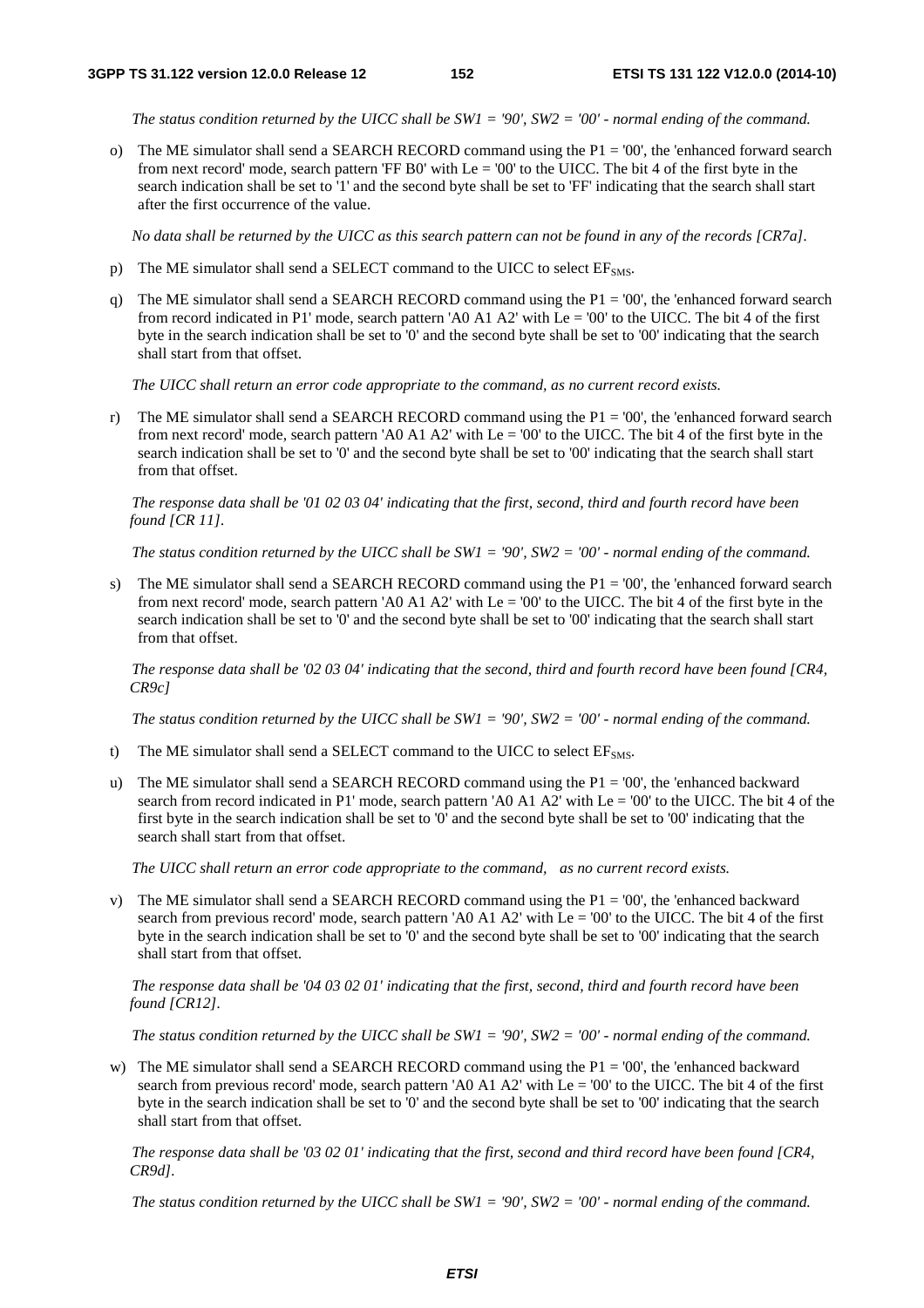x) The ME simulator shall send a SEARCH RECORD command using the  $P1 = 01'$ , the 'enhanced forward search from next record' mode, search pattern 'A0 A1 A2' with Le = '00' to the UICC. The bit 4 of the first byte in the search indication shall be set to '0' and the second byte shall be set to '00' indicating that the search shall start from that offset.

*The UICC shall return an error code appropriate to the command [CR 10].* 

y) The ME simulator shall send a SEARCH RECORD command using the  $P1 = 01'$ , the 'enhanced backward' search from previous record' mode, search pattern 'A0 A1 A2' with Le = '00' to the UICC. The bit 4 of the first byte in the search indication shall be set to '0' and the second byte shall be set to '00' indicating that the search shall start from that offset.

*The UICC shall return an error code appropriate to the command [CR 10].* 

z) The ME simulator shall send a SEARCH RECORD command using the record number  $= 01$ ', the 'enhanced forward search from record indicated in P1' mode and search pattern 'A0 A2 A3 A4' with Le = '00' to the UICC. The bit 4 of the first byte in the search indication shall be set to '0' and the second byte shall be set to '03' indicating that the search shall start from that offset.

 *No data shall be returned by the UICC as this search pattern can not be found in any of the records [CR7a].*

aa) The ME simulator shall send a READ RECORD command using CURRENT mode to the UICC.

*The record data returned shall be that of the third record in EF<sub>SMS</sub> [CR13]*.

#### **Test procedure 3 (SFI)**

- a) The ME simulator shall reset the UICC.
- b) The ME simulator shall send a SELECT command to the UICC to select and activate USIM application.
- c) The ME simulator shall send a VERIFY PIN command with PIN to the UICC.
- d) The ME simulator shall send a SEARCH RECORD command using the SFI of  $EF_{ECC}$ , the record number = '01', the 'simple forward search from record indicated in P1' mode and search pattern '21 F2 FF' with  $Le = '00'$  to the UICC.

*The data returned shall be '01' indicating that the first record has been found.*

*The status condition returned shall be SW1 = '90', SW2 = '00' - normal ending of the command [CR14].* 

e) The ME simulator shall send a SEARCH RECORD command using the SFI of  $EF_{ECC}$ , the record number = '01', the 'simple forward search from record indicated in P1' mode and search pattern '22 F2 FF' with Le = '00' to the UICC.

*No data shall be returned by the UICC as this search pattern can not be found in any of the records.*

f) The ME simulator shall send a READ RECORD command using NEXT mode to the UICC.

*The record data returned shall be that of the first record in*  $EF_{ECC}$  *[CR15].* 

#### **Test procedure 4 (Only applicable for T=1 protocol)**

- a) The ME simulator shall reset the UICC.
- b) The ME simulator shall send a SELECT command to the UICC to select and activate USIM application.
- c) The ME simulator shall send a SELECT command to the UICC to select  $EF<sub>SMS</sub>$ .
- d) The ME simulator shall send a VERIFY PIN command with PIN to the UICC.
- e) The ME simulator shall send a SEARCH RECORD command using the record number = '01', the 'simple forward search from record indicated in P1' mode and search pattern 'A0 A1 A2 B0' with an empty Le to the UICC.

*The UICC shall not return any response data bytes [CR7a].*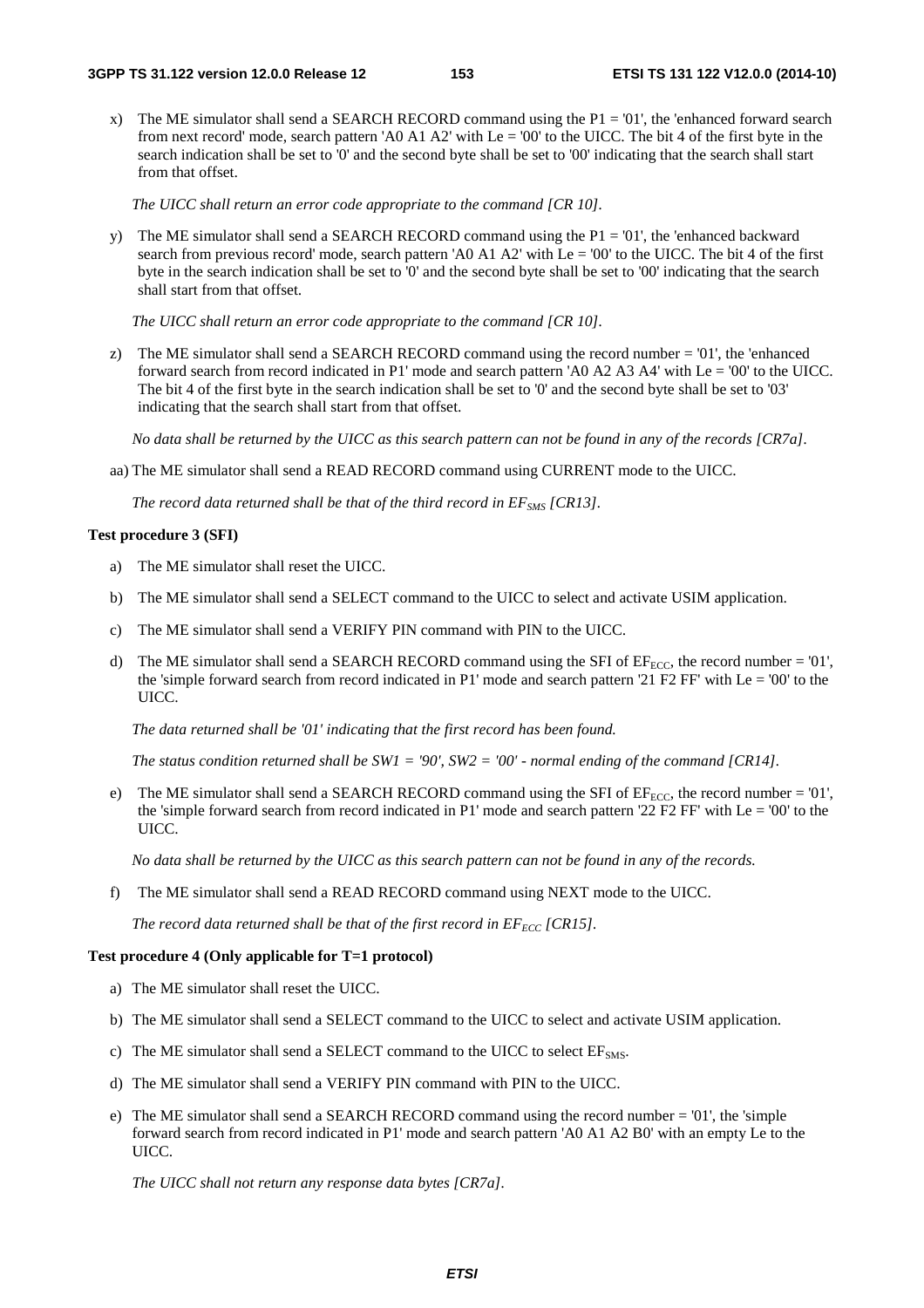*The status condition returned by the UICC shall be SW1='90', SW2='00' - normal ending of the command.*

f) The ME simulator shall send a SEARCH RECORD command using the record number = '01', the 'simple forward search from record indicated in P1' mode and search pattern 'A0 A2 A3 A4' with Le = '01' to the UICC.

*No data shall be returned by the UICC as this search pattern can not be found in any of the records [CR7a].* 

g) The ME simulator shall send a SEARCH RECORD command using the record number  $=$  '01', the 'simple forward search from record indicated in P1' mode and search pattern 'A0 A1 A2 B0' with Le = '01' to the UICC.

*The data returned shall be '01' indicating that the first record has been found [CR7b].* 

*The status condition returned by the UICC shall be SW1='90', SW2='00' - normal ending of the command.*

h) The ME simulator shall send a SEARCH RECORD command using the record number = '01', the 'simple forward search from record indicated in P1' mode and search pattern 'A0 A1 A2 B0' with Le = '04' to the UICC.

*The data returned shall be '01 02 03 04' indicating that the first, second, third and fourth record have been found [CR7b].* 

*The status condition returned by the UICC shall be SW1='90', SW2='00' - normal ending of the command.* 

i) The ME simulator shall send a SEARCH RECORD command using the record number = '01', the 'enhanced forward search from record indicated in P1' mode, search pattern 'A0 A1 A2 B0' with Le = '04' to the UICC. The bit 4 of the first byte in the search indication shall be set to '0' and the second byte shall be set to '03' indicating that the search shall start from that offset.

*The data returned shall be ' 02 03' indicating that the second and third record have been found [CR7b].*

# 6.8.1.8 INCREASE

6.8.1.8.1 Definition and applicability

See clause 3.5.3.

### 6.8.1.8.2 Conformance requirement

| CR <sub>1</sub> | This function shall add the value given by the terminal to the value of the last increased/updated record | M |
|-----------------|-----------------------------------------------------------------------------------------------------------|---|
|                 | of the current cyclic EF and store the result into the oldest record.                                     |   |
| CR <sub>2</sub> | The record pointer shall be set to this record and this record becomes the record number 1.               | M |
| CR <sub>3</sub> | The function shall only be used if the INCREASE access condition is fulfilled.                            | M |
| CR4             | The function shall accept the input as the value to be added.                                             | M |
| CR <sub>5</sub> | The function shall output the value of the increased record and the value which has been added.           | M |
| CR <sub>6</sub> | The UICC shall not perform the INCREASE if the result would exceed the maximum value of the               | M |
|                 | record (represented by all bytes set to 'FF').                                                            |   |
| CR <sub>7</sub> | This command shall only be used on files that refer to an access rule where this INS code is indicated as | M |
|                 | part of the rule.                                                                                         |   |

Reference: TS 102.221 [1], subclause 11.1.8.

### 6.8.1.8.3 Test purpose

To verify that the INCREASE function conforms to the above requirements.

## 6.8.1.8.4 Method of test

NOTE 1: When  $EF_{ACM}$  is not supported by the USIM application, any other cyclic EF which have the INCREASE access condition assigned may be used. In such case, the length of the value to be sent with an INCREASE command shall be equal to the record length of that EF.

#### **Initial conditions**

1) The UICC shall be connected to a ME simulator.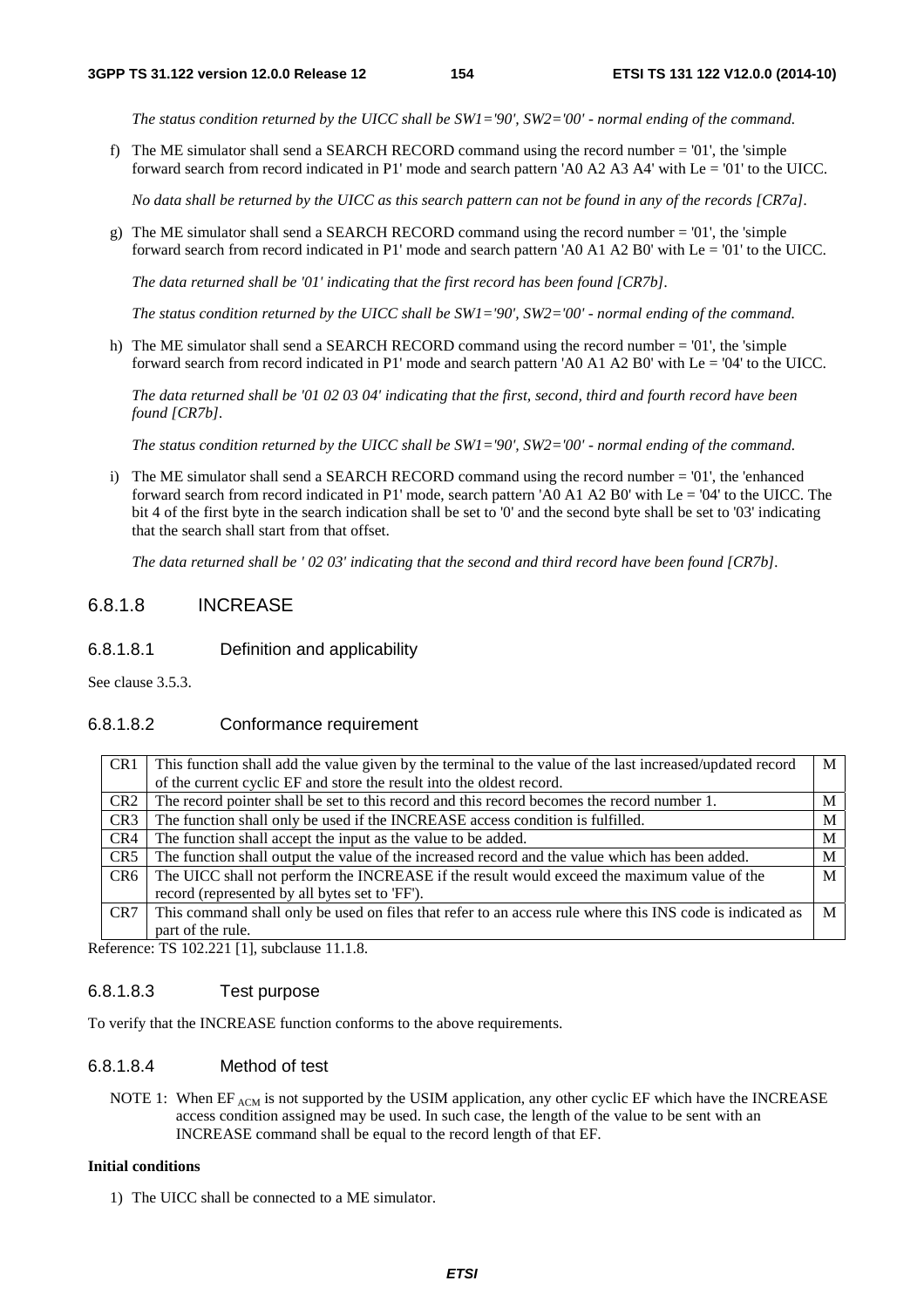2) Each record in  $EF_{ACM}$  shall contain the data '00 00 01'.

#### **Test procedure 1**

- a) The ME simulator shall reset the UICC.
- b) The ME simulator shall send a SELECT command to the UICC to select and activate USIM application.
- c) The ME simulator shall send a SELECT command to the UICC to select  $EF_{ACM}$ .
- d) The ME simulator shall send an INCREASE command with value '00 00 02' to the UICC.

*The status condition returned by the UICC shall be SW1 = '69', SW2 = '82' – security status not satisfied [CR3].*

- e) The ME simulator shall send a VERIFY PIN command with PIN to the UICC.
- f) The ME simulator shall send an INCREASE command with value '00 00 03' to the UICC.

*The response data shall be '00 00 04 00 00 03' [CR1, CR4, CR5].*

g) The ME simulator shall send an INCREASE command with value '01 02 00' to the UICC.

*The response data shall be '01 02 04 01 02 00' [CR1].*

- h) The ME simulator shall send a READ RECORD command using ABSOLUTE mode with record 1 to the UICC. *The data read shall be '01 02 04' [CR2].*
- i) The ME simulator shall send an INCREASE command with value 'FF 00 00' to the UICC.

*The status condition returned by the UICC shall be SW1 = '98', SW2 = '50' - INCREASE cannot be performed, maximum value reached [CR6].*

j) The ME simulator shall send an INCREASE command with value '00 FF FD' to the UICC.

*The response data shall be '02 02 01 00 FF FD' [CR5].*

- k) The ME simulator shall send a SELECT command to the UICC to select  $EF_{ICI}$ .
- l) The ME simulator shall send an INCREASE command with value '01 02 00' to the UICC.

*The UICC shall return an error code appropriate to the command [CR7].* 

# 6.8.1.9 VERIFY PIN

### 6.8.1.9.1 Definition and applicability

See clause 3.5.3.

### 6.8.1.9.2 Conformance requirement

| CR <sub>1</sub> | This command shall initiate the comparison in the UICC of the PIN verification data sent from the<br>terminal with the PIN reference data stored in the card.                                                                    | M |
|-----------------|----------------------------------------------------------------------------------------------------------------------------------------------------------------------------------------------------------------------------------|---|
| CR <sub>2</sub> | The function shall accept as an input, an indication of PIN (key reference number), the PIN value, or<br>empty.                                                                                                                  | M |
| CR <sub>3</sub> | The security status set as a result of the verification process is valid regardless on which logical<br>channel the verification is performed.                                                                                   | M |
| CR4             | The verification process shall be subject to the following conditions being fulfilled:<br>a) PIN is not disabled;<br>b) PIN is not blocked.                                                                                      | M |
| CR5             | If the access condition for a function to be performed on the last selected file is PIN, then a successful<br>verification of PIN shall be required prior to the use of the function on this file unless the PIN is<br>disabled. | M |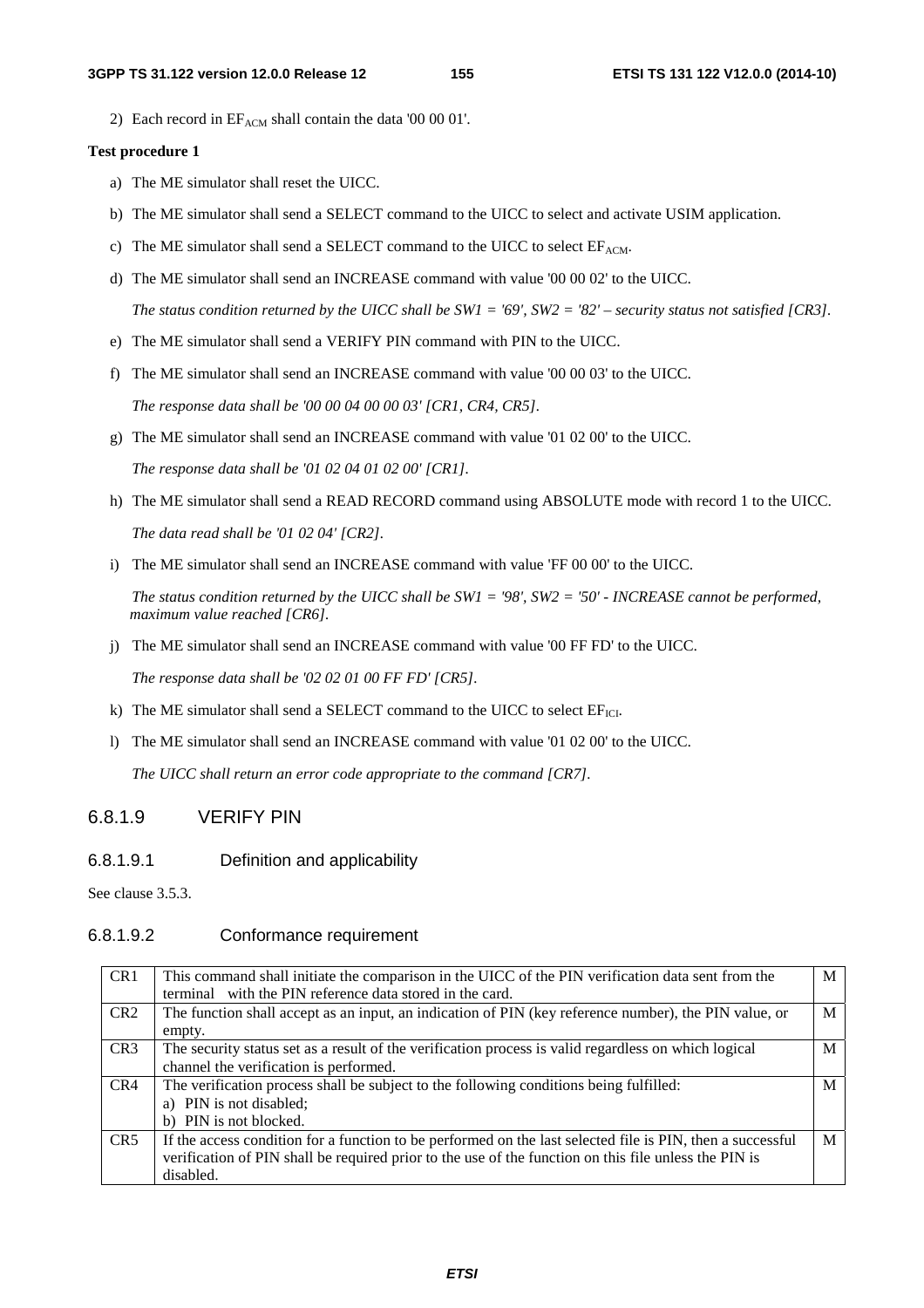| CR <sub>6</sub>  | If the PIN presented is correct, the number of remaining PIN attempts for that PIN shall be reset to its<br>initial value 3.                                                              | M |
|------------------|-------------------------------------------------------------------------------------------------------------------------------------------------------------------------------------------|---|
| CR7              | If the PIN presented is false, the number of remaining PIN attempts for that PIN shall be decremented,<br>regardless on which logical channel the VERIFY PIN command was issued.          | M |
| CR8              | The UICC shall return SW1 SW2 = '63C2' after the first false PIN presentation.                                                                                                            | M |
| CR <sub>9</sub>  | The UICC shall return SW1 SW2 = '63C1' after the second consecutive false PIN presentation, not<br>necessarily in the same card session.                                                  | M |
| <b>CR10</b>      | After 3 consecutive false PIN presentations, not necessarily in the same card session, the respective<br>PIN shall be blocked and the UICC shall return SW1 $SW2 = '63C0'.$               | M |
| CR <sub>11</sub> | Any subsequent VERIFY PIN command applied to this blocked PIN shall return SW1 SW2 = '6983'.                                                                                              | M |
| CR <sub>12</sub> | The access condition can never be fulfilled until the UNBLOCK PIN function has been successfully<br>performed on the respective PIN.                                                      | M |
| CR13             | The VERIFY PIN with empty data field is used to retrieve the PIN retry counter from the UICC. The<br>parameter P2 indicates the PIN for which the retry counter value is to be retrieved. | M |
| CR <sub>14</sub> | The VERIFY PIN with empty data field function is performed whether or not the relevant PIN is<br>disabled or blocked (e.g. by 3 consecutive wrong PIN presentations).                     | M |
| CR15             | The number of retries, if any is indicated in the response by SW1 $SW2 = '63CX'$ , where X indicates<br>the number of retries left.                                                       | M |
| CR16             | A VERIFY PIN command with empty data field applied to a blocked PIN shall return SW1 SW2 $=$<br>$63C0'$ or SW1 SW2 = '6983'.                                                              | M |

Reference: TS 102.221 [1], subclause 11.1.9.

### 6.8.1.9.3 Test purpose

To verify that the VERIFY PIN function conforms to the above requirements.

- NOTE 1: This function is only tested for PIN. It is assumed that if the function operates correctly for PIN, it will also operate correctly for PIN2 or other PIN.
- NOTE 2: CR3 is tested in subclause 6.5.7.

### 6.8.1.9.4 Method of test

#### **Initial conditions**

1) The UICC shall be connected to a ME simulator.

#### **Test procedure 1**

- a) The ME simulator shall reset the UICC.
- b) The ME simulator shall send a SELECT command to the UICC to select and activate USIM application.
- c) The ME simulator shall send a SELECT command to the UICC to select  $EF_{MSI}$ .
- d) The ME simulator shall send a READ BINARY command using a length of 2 bytes to the UICC.

 *The status condition returned by the UICC shall be SW1 = '69', SW2 = '82' - access condition not fulfilled [CR5].*

e) The ME simulator shall send a VERIFY PIN command with PIN to the UICC.

 *The status condition returned by the UICC shall be SW1 = '90', SW2 = '00' - normal ending of the command [CR1, CR2].*

f) The ME simulator shall send a READ BINARY command using a length of 2 bytes to the UICC.

 *The status condition returned by the UICC shall be SW1 = '90', SW2 = '00' - normal ending of the command [CR5].*

g) The ME simulator shall send a VERIFY PIN command with incorrect PIN to the UICC.

 *The status condition returned by the UICC shall be SW1 = '63', SW2 = 'C2' - unsuccessful PIN verification, 2 attempts left [CR7, CR15].*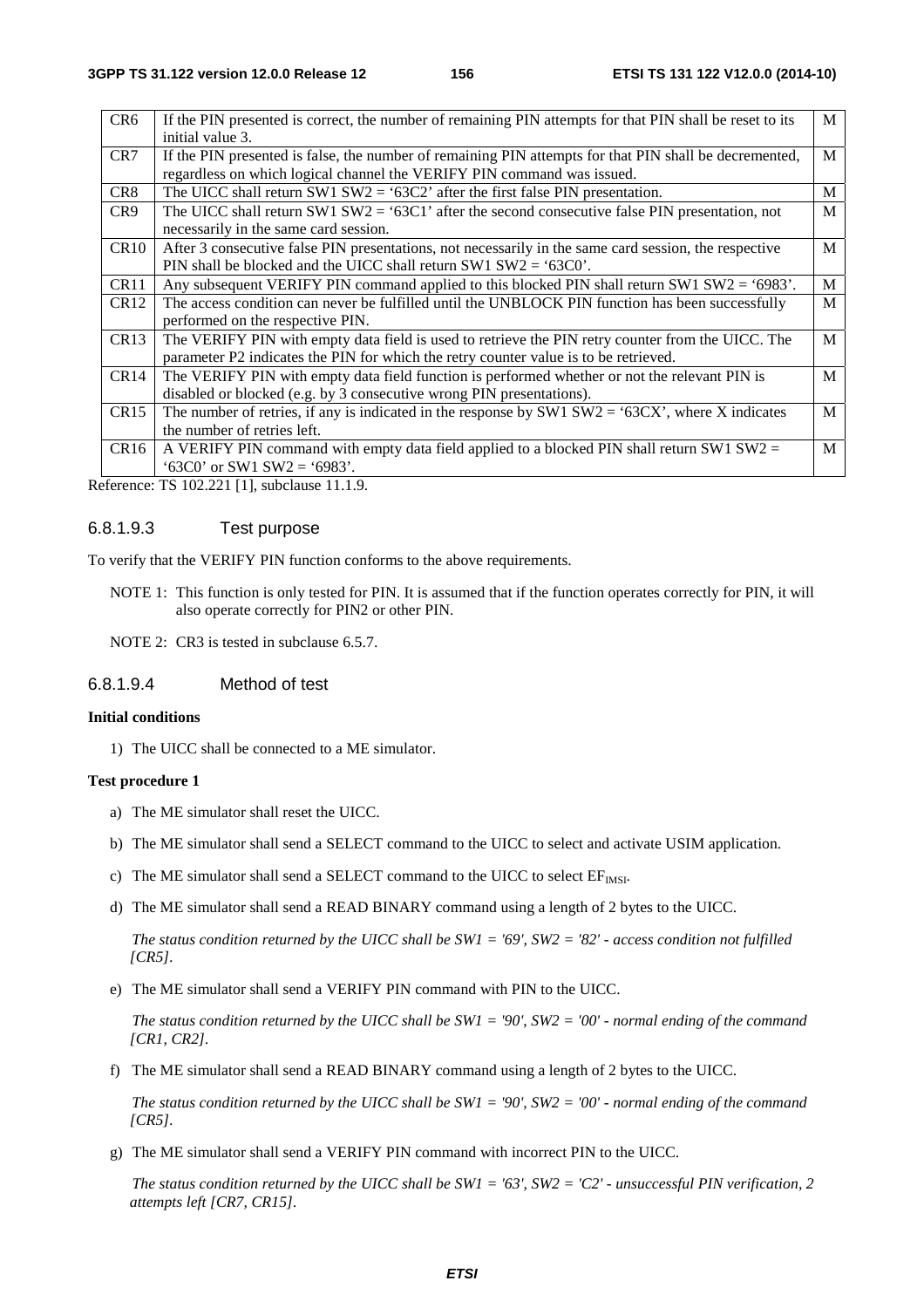- h) The ME simulator shall send a VERIFY PIN command with PIN to the UICC.
- i) The ME simulator shall send a VERIFY PIN command with an empty data field to the UICC.

 *The status condition returned by the UICC shall be SW1 = '63', SW2 = 'C3' - unsuccessful PIN verification, 3 attempts left [CR6, CR13].*

j) The ME simulator shall send a VERIFY PIN command with incorrect PIN to the UICC.

 *The status condition returned by the UICC shall be SW1 = '63', SW2 = 'C2' - unsuccessful PIN verification, 2 attempt left [CR8].*

k) The ME simulator shall send a VERIFY PIN command with incorrect PIN to the UICC.

 *The status condition returned by the UICC shall be SW1 = '63', SW2 = 'C1' - unsuccessful PIN verification, 1 attempt left [CR9].*

- l) The ME simulator shall reset the UICC and select USIM application.
- m) The ME simulator shall send a VERIFY PIN command with incorrect PIN to the UICC.

 *The status condition returned by the UICC shall be SW1 = '63', SW2 = 'C0' - unsuccessful PIN verification, no attempts left [CR10].*

n) The ME simulator shall send a VERIFY PIN command with incorrect PIN to the UICC.

*The status condition returned by the UICC shall be SW1 = '69', SW2 = '83' - unsuccessful PIN verification, no attempts left [CR11].*

o) The ME simulator shall send a VERIFY PIN command with PIN to the UICC.

 *The status condition returned by the UICC shall be SW1 = '69', SW2 = '83' - PIN blocked [CR4, CR11].*

- p) The ME simulator shall reset the UICC and select and activate USIM application.
- q) The ME simulator shall send a VERIFY PIN command with PIN to the UICC.

 *The status condition returned by the UICC shall be SW1 = '69', SW2 = '83' - PIN blocked [CR4b, CR11].*

- r) The ME simulator shall send a SELECT command to the UICC to select  $EF_{MSI}$ .
- s) The ME simulator shall send a READ BINARY command using a length of 2 bytes to the UICC.

*The status condition returned by the UICC shall be SW1 = '69', SW2 = '82' - security status not satisfied [CR12].* 

t) The ME simulator shall send an UNBLOCK PIN command to the UICC.

 *The status condition returned by the UICC shall be SW1 = '90', SW2 = '00' - normal ending of the command* 

u) The ME simulator shall send a VERIFY PIN command with an empty data field to the UICC.

 *The status condition returned by the UICC shall be SW1 = '63', SW2 = 'C3' - unsuccessful PIN verification, 3 attempts left [CR1 of subclause 6.8.1.13.2].*

- v) The ME simulator shall send a DISABLE PIN command to the UICC.
- w) The ME simulator shall reset the UICC.
- x) The ME simulator shall send a SELECT command to the UICC to select and activate USIM application.
- y) The ME simulator shall send a SELECT command to the UICC to select  $EF_{MSI}$ .
- z) The ME simulator shall send a READ BINARY command using a length of 2 bytes to the UICC.

 *The status condition returned by the UICC shall be SW1 = '90', SW2 = '00' - normal ending of the command [CR5].*

aa) The ME simulator shall send a VERIFY PIN command with PIN to the UICC.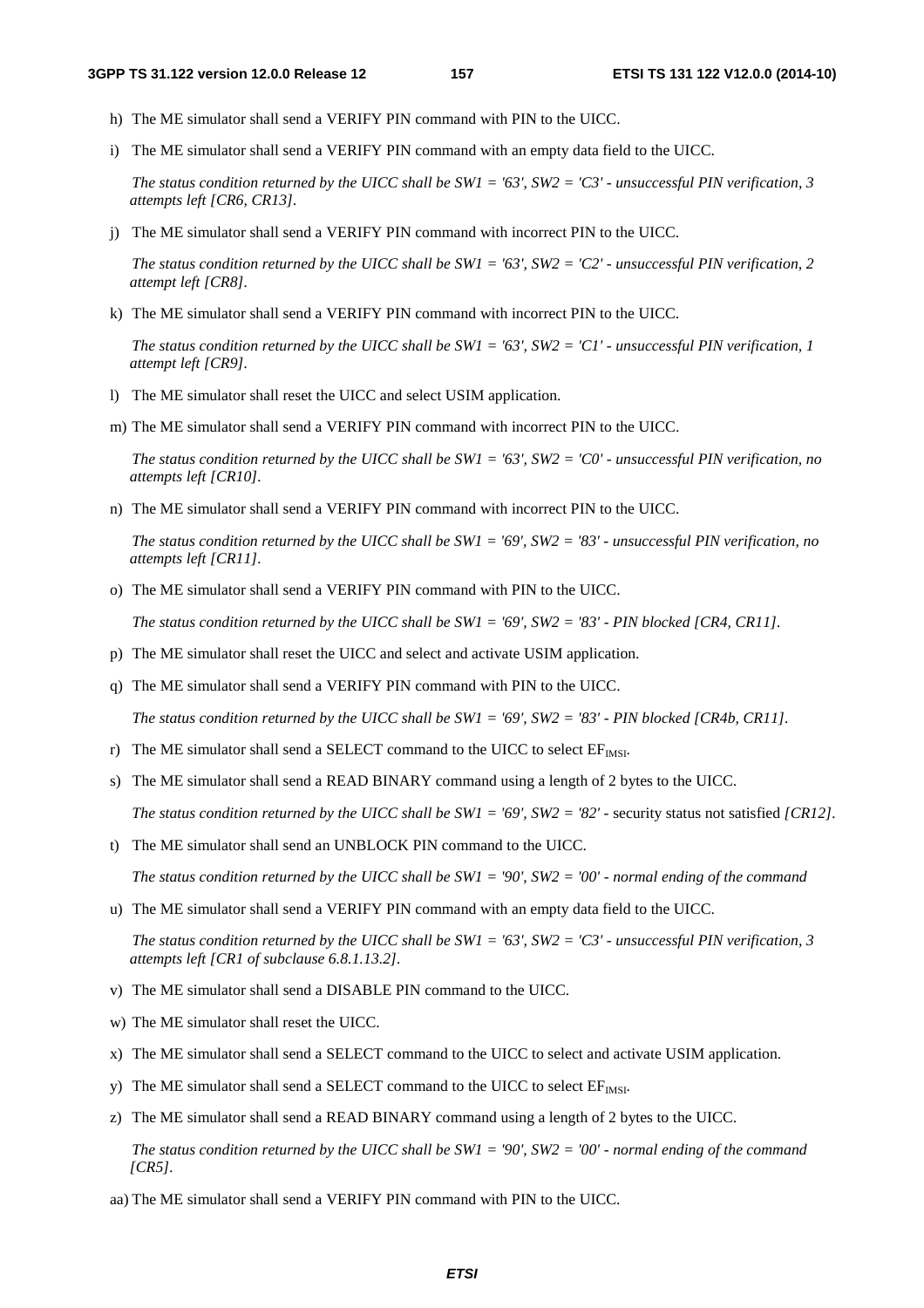*The UICC shall return an error code appropriate to the command [CR4a].*

bb)The ME simulator shall send an ENABLE PIN command with PIN to the UICC.

#### **Test procedure 2**

- a) The ME simulator shall reset the UICC.
- b) The ME simulator shall send a VERIFY PIN command with incorrect PIN to the UICC.

 *The status condition returned by the UICC shall be SW1 = '63', SW2 = 'C2' - unsuccessful PIN verification, 2 attempts left [CR7, CR15].* 

c) The ME simulator shall send a MANAGE CHANNEL (OPEN) command to the UICC.

 *The UICC shall return the number of the assigned logical channel – call this channel 'a.'* 

d) The ME simulator shall send a VERIFY PIN command with an empty data field to the UICC on channel 'a'.

 *The status condition returned by the UICC shall be SW1 = '63', SW2 = 'C2' - unsuccessful PIN verification, 2 attempts left [CR7, CR15].* 

#### **Test procedure 3**

- a) The ME simulator shall reset the UICC.
- b) The ME simulator shall send a VERIFY PIN command with incorrect PIN to the UICC.

 *The status condition returned by the UICC shall be SW1 = '63', SW2 = 'C2' - unsuccessful PIN verification, 2 attempt left [CR8].*

c) The ME simulator shall send a VERIFY PIN command with incorrect PIN to the UICC.

 *The status condition returned by the UICC shall be SW1 = '63', SW2 = 'C1' - unsuccessful PIN verification, 1 attempt left [CR9].*

d) The ME simulator shall send a VERIFY PIN command with incorrect PIN to the UICC.

 *The status condition returned by the UICC shall be SW1 = '63', SW2 = 'C0' - unsuccessful PIN verification, no attempts left [CR10].*

e) The ME simulator shall send a VERIFY PIN command with an empty data field to the UICC.

 *The status condition returned by the UICC shall be SW1 = '63', SW2 = 'C0' - unsuccessful PIN verification, 0 attempts left or SW1 = '69', SW2 = '83' – authentication/PIN method blocked [CR14, CR16].*

# 6.8.1.10 CHANGE PIN

### 6.8.1.10.1 Definition and applicability

See clause 3.5.3.

### 6.8.1.10.2 Conformance requirement

| CR <sub>1</sub> | This command shall be used to initiate the comparison of the verification data with | M |
|-----------------|-------------------------------------------------------------------------------------|---|
|                 | the PIN, and then to conditionally replace the existing PIN with the new PIN sent   |   |
|                 | to the UICC in the command.                                                         |   |
| CR <sub>2</sub> | This function shall assign a new value to the relevant PIN subject to the following | M |
|                 | conditions being fulfilled:                                                         |   |
|                 | a) PIN is not disabled;                                                             |   |
|                 | b) PIN is not blocked.                                                              |   |
| CR <sub>3</sub> | The function shall accept as input, an indication of PIN (key reference number),    | M |
|                 | the old and new PIN.                                                                |   |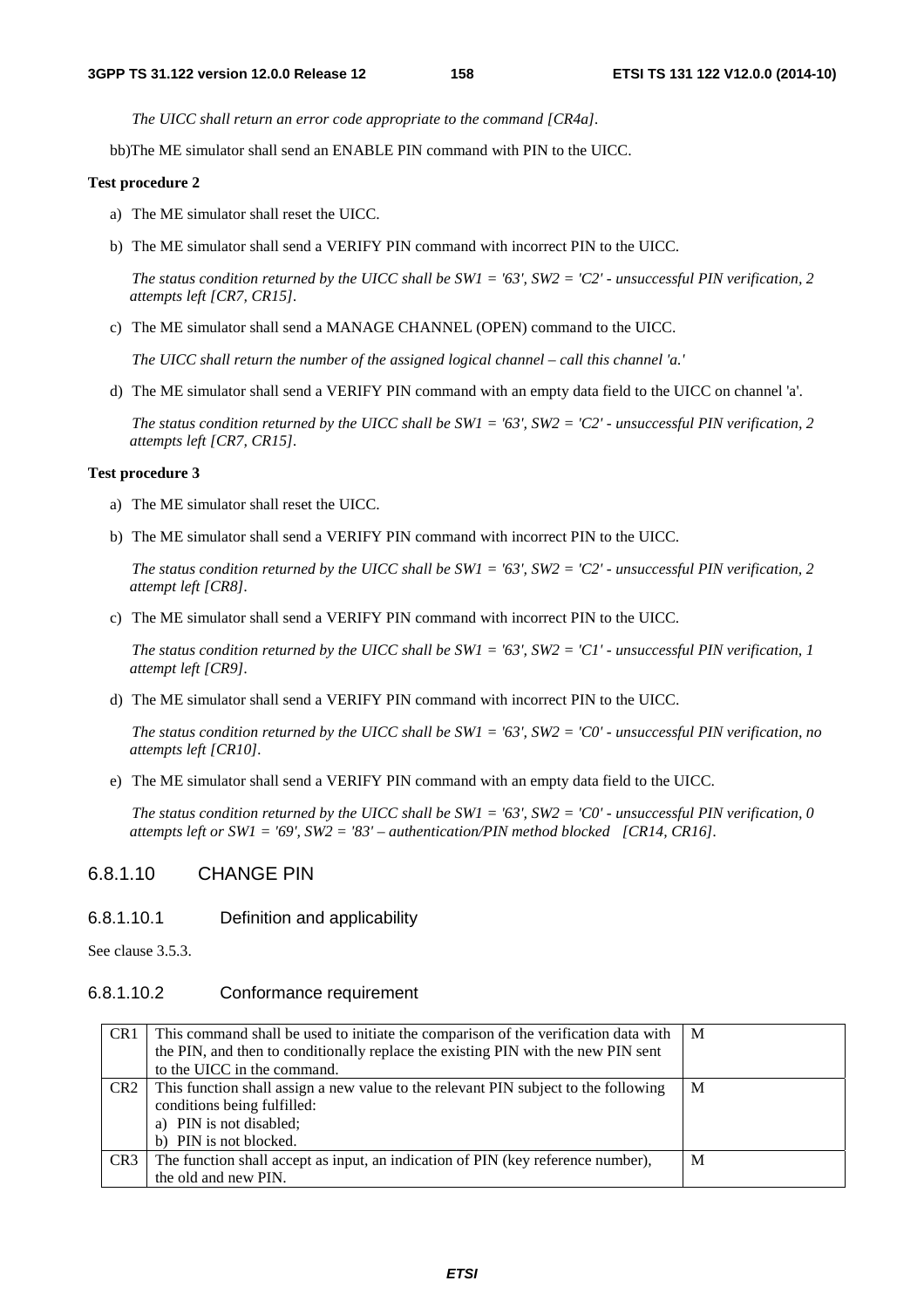| CR4             | If the old PIN presented is correct, the number of remaining PIN attempts for that<br>PIN shall be reset to its initial value 3 and the new value for the PIN becomes<br>valid. | M                  |
|-----------------|---------------------------------------------------------------------------------------------------------------------------------------------------------------------------------|--------------------|
| CR5             | If the old PIN presented is false, the number of remaining PIN attempts for that                                                                                                | M                  |
|                 | PIN shall be decremented and the value of the PIN shall remain unchanged.                                                                                                       |                    |
| CR6             | After 3 consecutive false PIN presentations, not necessarily in the same card                                                                                                   | M                  |
|                 | session, the respective PIN shall be blocked and the access condition can never be                                                                                              |                    |
|                 | fulfilled until the UNBLOCK PIN function has been performed successfully on the                                                                                                 |                    |
|                 | respective PIN.                                                                                                                                                                 |                    |
| CR <sub>7</sub> | Once successfully changed on a logical channel, the new value is immediately                                                                                                    | $(Rel-4) Rel-6 - $ |
|                 | available to all channels.                                                                                                                                                      | O LOG CHANS        |

Reference: TS 102.221 [1], subclause 11.1.10.

#### 6.8.1.10.3 Test purpose

To verify that the CHANGE PIN function conforms to the above requirements.

NOTE: This function is only tested for PIN. It is assumed that if the function operates correctly for PIN, it will also operate correctly for PIN2 or other PIN.

### 6.8.1.10.4 Method of test

#### **Initial conditions**

- 1) The UICC shall be connected to a ME simulator.
- 2) PIN of the UICC shall be set to '00000000'.

#### **Test procedure 1**

- a) The ME simulator shall reset the UICC.
- b) The ME simulator shall send a SELECT command to the UICC to select and activate USIM application.
- c) The ME simulator shall send a CHANGE PIN command with an incorrect old PIN and new PIN of '33333333' to the UICC.

*The status condition returned by the UICC shall be SW1 = '63', SW2 = 'C2' - unsuccessful PIN verification, 2 attempts left [CR5].* 

d) The ME simulator shall send a CHANGE PIN command with a correct old PIN and new PIN of '33333333' to the UICC.

 *The status condition returned by the UICC shall be SW1 = '90', SW2 = '00' - normal ending of the command [CR1, CR2, CR3].*

e) The ME simulator shall send a VERIFY PIN command with an empty data field to the UICC.

 *The status condition returned by the UICC shall be SW1 = '63', SW2 = 'C3' - unsuccessful PIN verification, 3 attempts left [CR4].*

f) The ME simulator shall send a VERIFY PIN command with a new PIN of '33333333' to the UICC.

*The status condition returned by the UICC shall be SW1 = '90', SW2 = '00' - normal ending of the command [CR1, CR4].*

g) The ME simulator shall send a CHANGE PIN command with an incorrect old PIN and new PIN of '55555555' to the UICC.

 *The status condition returned by the UICC shall be SW1 = '63', SW2 = 'C2' - unsuccessful PIN verification, 2 attempts left [CR5].*

h) The ME simulator shall send a CHANGE PIN command with an incorrect old PIN and new PIN of '55555555' to the UICC.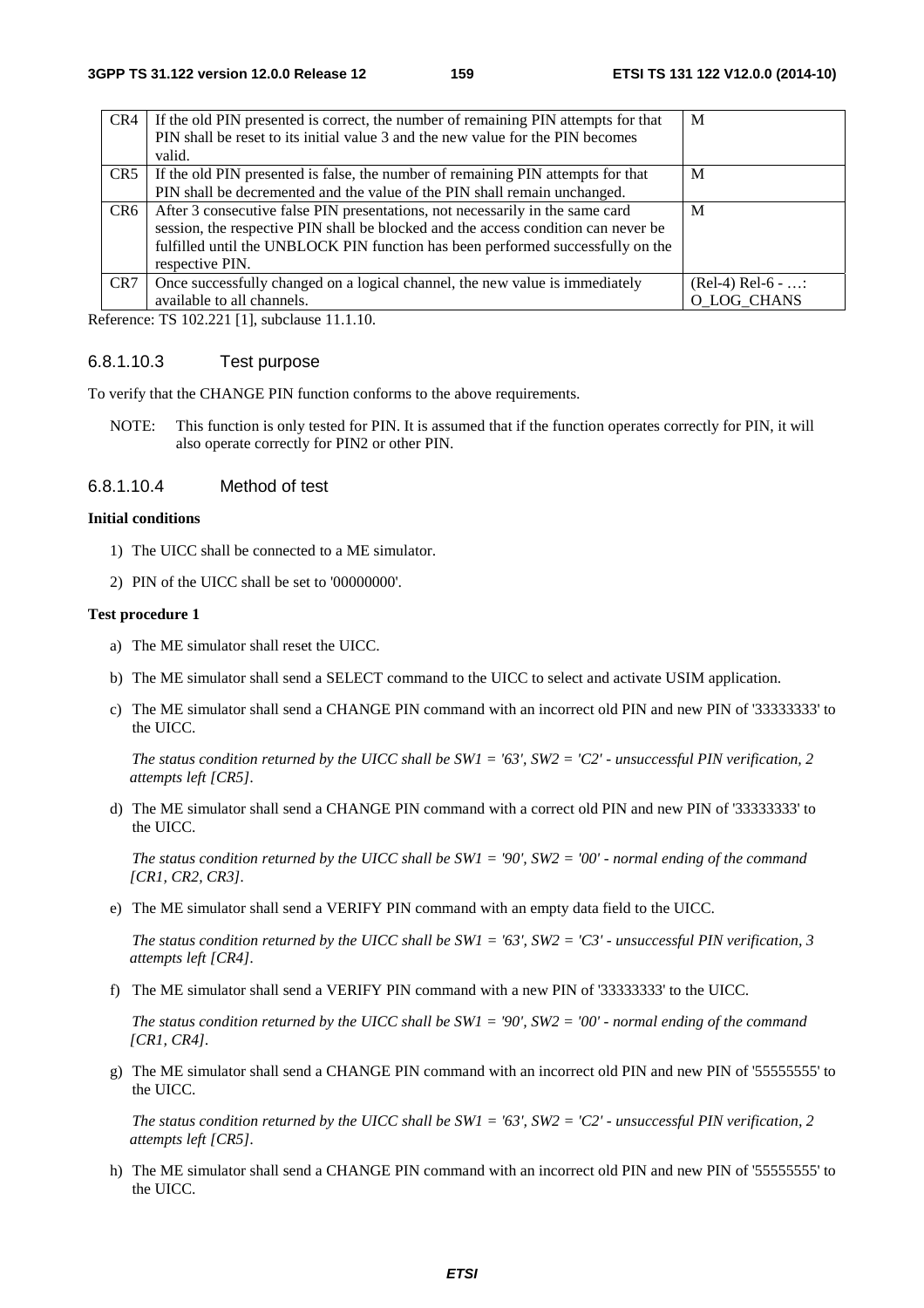*The status condition returned by the UICC shall be SW1 = '63', SW2 = 'C1' - unsuccessful PIN verification, 1 attempt left [CR5].*

- i) The ME simulator shall reset the UICC.
- j) The ME simulator shall send a CHANGE PIN command with an incorrect old PIN and new PIN of '55555555' to the UICC.

 *The status condition returned by the UICC shall be SW1 = '63', SW2 = 'C0' - unsuccessful PIN verification, no attempt left [CR5].*

k) The ME simulator shall send a VERIFY PIN command with incorrect PIN to the UICC.

*The status condition returned by the UICC shall be SW1 = '69', SW2 = '83' - PIN blocked [CR6].*

- l) The ME simulator shall reset the UICC.
- m) The ME simulator shall send a CHANGE PIN command with an old PIN of '33333333' and new PIN of '55555555' to the UICC.

 *The status condition returned by the UICC shall be SW1 = '69', SW2 = '83' - PIN blocked [CR2b].*

- n) The ME simulator shall send an UNBLOCK PIN command with Unblock PIN and a new PIN of '55555555' to the UICC.
- o) The ME simulator shall send a VERIFY PIN command with an empty data field to the UICC.

*The status condition returned by the UICC shall be SW1 = '63', SW2 = 'C3' -unsuccessful PIN verification, 3 attempts left [CR1 of subclause 6.8.1.13.2].*

p) The ME simulator shall send a VERIFY PIN command with a new PIN of '55555555' to the UICC.

*The status condition returned by the UICC shall be SW1 = '90', SW2 = '00' - normal ending of the command [CR3].*

- q) The ME simulator shall send a DISABLE PIN command to the UICC.
- r) The ME simulator shall reset the UICC.
- s) The ME simulator shall send a SELECT command to the UICC to select and activate USIM application.
- t) The ME simulator shall send a CHANGE PIN command with an old PIN '55555555' and new PIN of '77777777' to the UICC.

 *The UICC shall return an error code appropriate to the command [CR2a].*

u) The ME simulator shall send an ENABLE PIN command to the *UICC* with PIN '55555555'.

 *The status condition returned by the UICC shall be SW1 = '90', SW2 = '00' - normal ending of the command.* 

v) The ME simulator shall send a CHANGE PIN command with an old PIN '55555555' and new PIN of '00000000' to the UICC.

#### **Test procedure 2**

- a) The ME simulator shall reset the UICC.
- b) The ME simulator shall send a CHANGE PIN command with an old PIN '00000000' and new PIN of '55555555' to the UICC.
- c) The ME simulator shall send a MANAGE CHANNEL (OPEN) command to the *UICC*.

 *The UICC shall return the number of the assigned logical channel – call this channel 'a'.* 

d) The ME simulator shall send a VERIFY PIN command with a PIN of '55555555' to the *UICC on channel 'a'*.

 *The status condition returned by the UICC shall be SW1 = '90', SW2 = '00' – normal ending of the command [CR7].*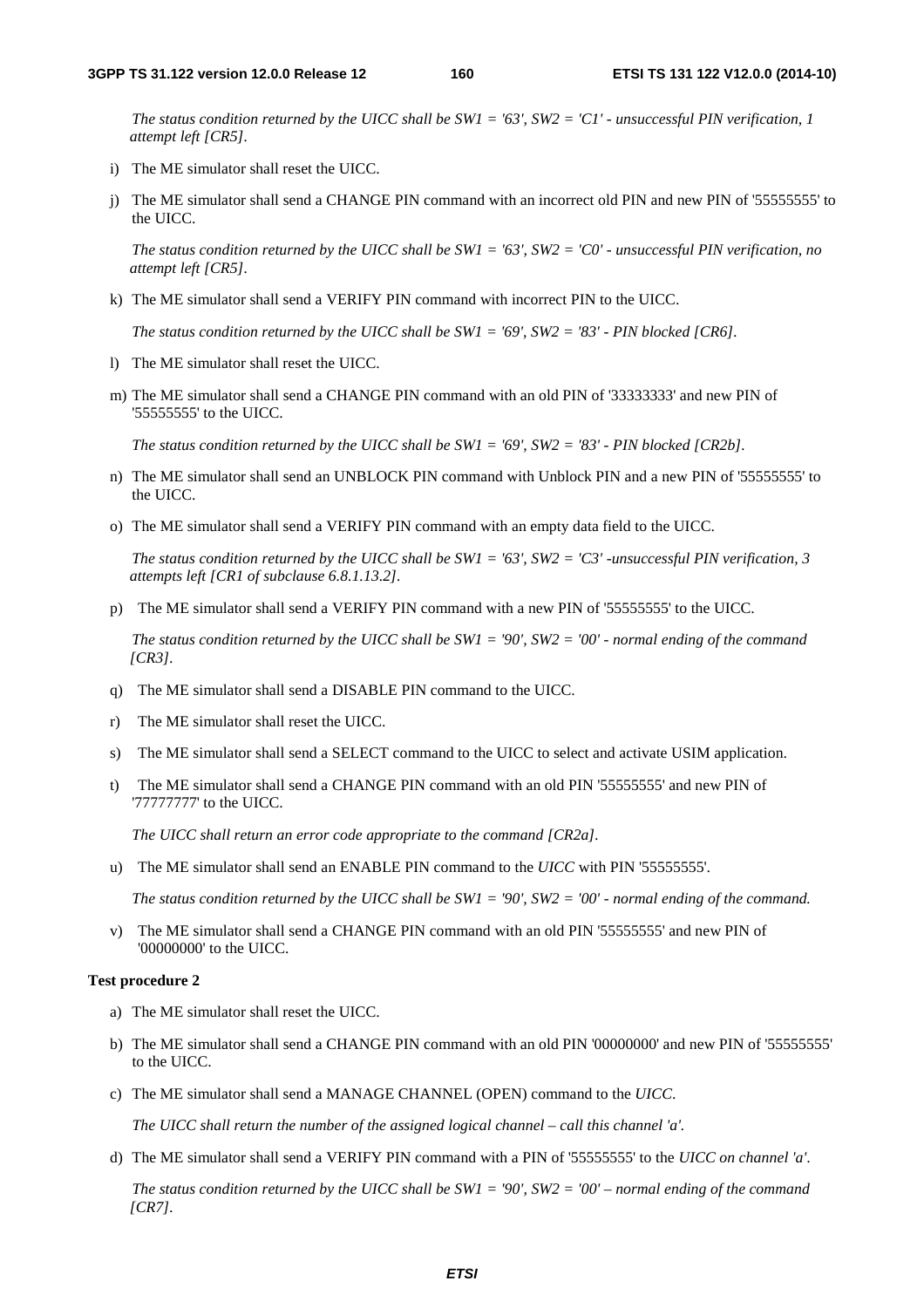#### **3GPP TS 31.122 version 12.0.0 Release 12 161 ETSI TS 131 122 V12.0.0 (2014-10)**

e) The ME simulator shall send a CHANGE PIN command with an old PIN '55555555' and new PIN of '00000000' to the UICC.

# 6.8.1.11 DISABLE PIN

6.8.1.11.1 Definition and applicability

See clause 3.5.3.

# 6.8.1.11.2 Conformance requirement

| CR1              | This function shall switch off the requirement to compare the PIN verification data with the PIN<br>reference data.                                                                                                                                                                                                                                                                   | M            |
|------------------|---------------------------------------------------------------------------------------------------------------------------------------------------------------------------------------------------------------------------------------------------------------------------------------------------------------------------------------------------------------------------------------|--------------|
| CR <sub>2</sub>  | The command shall allow an indication whether to use an alternative global key reference, if<br>enabled, or not when the application PIN is disabled.                                                                                                                                                                                                                                 | M            |
| CR <sub>3</sub>  | If an alternative global key reference is used as a replacement for the application PIN, the usage<br>qualifier in the PS_DO template data object for the alternative global key reference is set to "use" =<br>'08' and the verification of the alternative global key reference shall be performed instead of the<br>application PIN verification to get access to the application. | M            |
| CR4              | The successful execution of this function shall have the effect that files protected by PIN are now<br>accessible as if they were marked "ALWAYS", except in the case where the alternative global key<br>reference is to be used as a replacement for the disabled PIN.                                                                                                              | M            |
| CR <sub>5</sub>  | In the case where the alternative global key reference is to be used as a replacement for the disabled<br>PIN, the access condition for files containing only a reference to the disabled PIN is the alternative<br>global key reference.                                                                                                                                             | M            |
| CR <sub>6</sub>  | The function shall accept as input, PIN indication and PIN.                                                                                                                                                                                                                                                                                                                           | M            |
| CR7              | The function shall accept as input, Global key reference data number for verification replacement,<br>PIN indication and PIN.                                                                                                                                                                                                                                                         | M            |
| CR8              | For files having more than one global key reference indicated in the access rules the access<br>condition is "ALWAYS" after disabling on of the key references used in the access rules.                                                                                                                                                                                              | M            |
| CR9              | The function shall not be executed by the UICC when PIN is already disabled or blocked.                                                                                                                                                                                                                                                                                               | M            |
| <b>CR10</b>      | If the PIN presented is correct, the number of remaining PIN attempts shall be reset to its initial<br>value 3 and PIN shall be disabled.                                                                                                                                                                                                                                             | M            |
| CR11             | If the PIN presented is false, the number of remaining PIN attempts shall be decremented and PIN<br>remains enabled.                                                                                                                                                                                                                                                                  | $\mathbf{M}$ |
| CR12             | After 3 consecutive false PIN presentations, not necessarily in the same card session, the PIN shall<br>be blocked and the access condition can never be fulfilled until the UNBLOCK PIN function has<br>been successfully performed on PIN.                                                                                                                                          | M            |
| CR <sub>13</sub> | The UICC shall perform a validation of the SE after the successful execution of this command as                                                                                                                                                                                                                                                                                       | $Re1-4$      |
|                  | the current SE may have changed and this shall affect the access to files.                                                                                                                                                                                                                                                                                                            | $-$          |

Reference: TS 102.221 [1], subclause 11.1.11.

# 6.8.1.11.3 Test purpose

To verify that the DISABLE PIN function conforms to the above requirements.

NOTE 1: The test procedure for an alternative global key reference is not included as it is out of the scope of the present document.

NOTE 2: CR13 is not tested.

# 6.8.1.11.4 Method of test

### **Initial conditions**

1) The UICC shall be connected to a ME simulator.

### **Test procedure 1**

a) The ME simulator shall reset the UICC.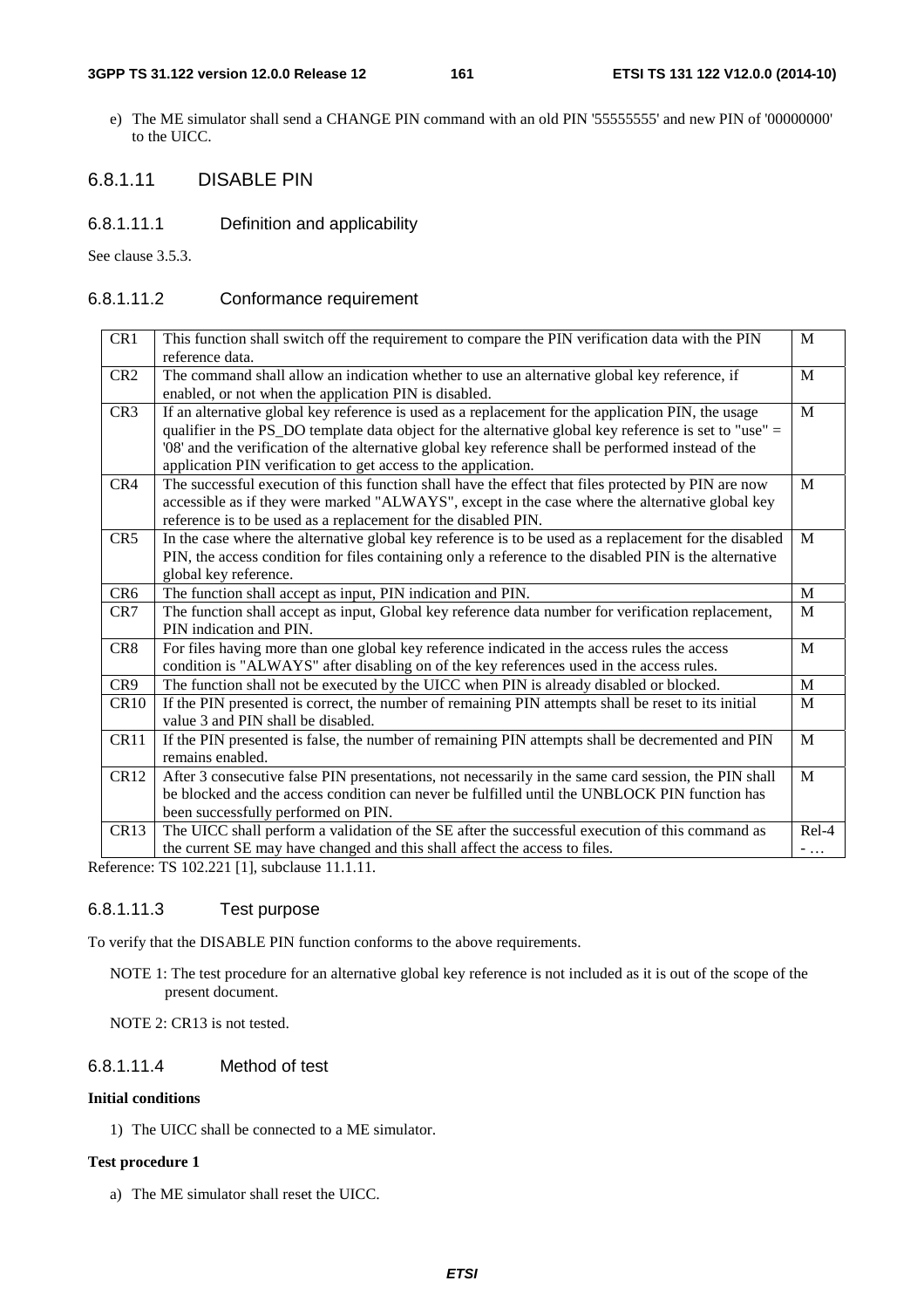- b) The ME simulator shall send a SELECT command to the UICC to select and activate USIM application.
- c) The ME simulator shall send a SELECT command to the UICC to select  $EF_{MSI}$ .
- d) The ME simulator shall send a READ BINARY command using a length of 2 bytes to the UICC.

 *The status condition returned by the UICC shall be SW1 = '69', SW2 = '82' - access condition not fulfilled.*

e) The ME simulator shall send a DISABLE PIN command with incorrect PIN to the UICC.

*The status condition returned by the UICC shall be SW1 = '63', SW2 = 'C2' - unsuccessful PIN verification, 2 attempts left [CR11].*

f) The ME simulator shall send a READ BINARY command using a length of 2 bytes to the UICC.

 *The status condition returned by the UICC shall be SW1 = '69', SW2 = '82' - access condition not fulfilled [CR11].*

g) The ME simulator shall send a STATUS command to the UICC.

*The following shall be true of the response data [CR11]:* 

*TLV DO with tag '90' in tag 'C6' in tag '62' shall be '80' indicating that PIN is still enabled.* 

h) The ME simulator shall send a VERIFY PIN command with an empty data field to the UICC.

 *The status condition returned by the UICC shall be SW1 = '63', SW2 = 'C2' - unsuccessful PIN verification, 2 attempts left [CR11].*

i) The ME simulator shall send a DISABLE PIN command with PIN to the UICC.

 *The status condition returned by the UICC shall be SW1 = '90', SW2 = '00' - normal ending of the command [CR6].*

j) The ME simulator shall send a STATUS command to the UICC.

 *The following shall be true of the response data [CR10]:* 

- *TLV DO with tag '90' in the PS template DO of the response data shall indicate that PIN is disabled.*
- k) The ME simulator shall send a VERIFY PIN command with an empty data field to the UICC.

 *The status condition returned by the UICC shall be SW1 = '63', SW2 = 'C3' - unsuccessful PIN verification, 3 attempts left [CR10].*

- l) The ME simulator shall reset the UICC.
- m) The ME simulator shall send a SELECT command to the UICC to select and activate USIM application.
- n) The ME simulator shall send a SELECT command to the UICC to select  $EF_{MSE}$ .
- o) The ME simulator shall send a READ BINARY command using a length of 2 bytes to the UICC.

 *The status condition returned by the UICC shall be SW1 = '90', SW2 = '00' - normal ending of the command [CR1].*

p) The ME simulator shall send an ENABLE PIN command with PIN to the UICC.

 *The status condition returned by the UICC shall be SW1 = '90', SW2 = '00' - normal ending of the command.*

q) The ME simulator shall send a DISABLE PIN command with incorrect PIN to the UICC.

 *The status condition returned by the UICC shall be SW1 = '63', SW2 = 'C2' - unsuccessful PIN verification, 2 attempt left.*

r) The ME simulator shall send a DISABLE PIN command with incorrect PIN to the UICC.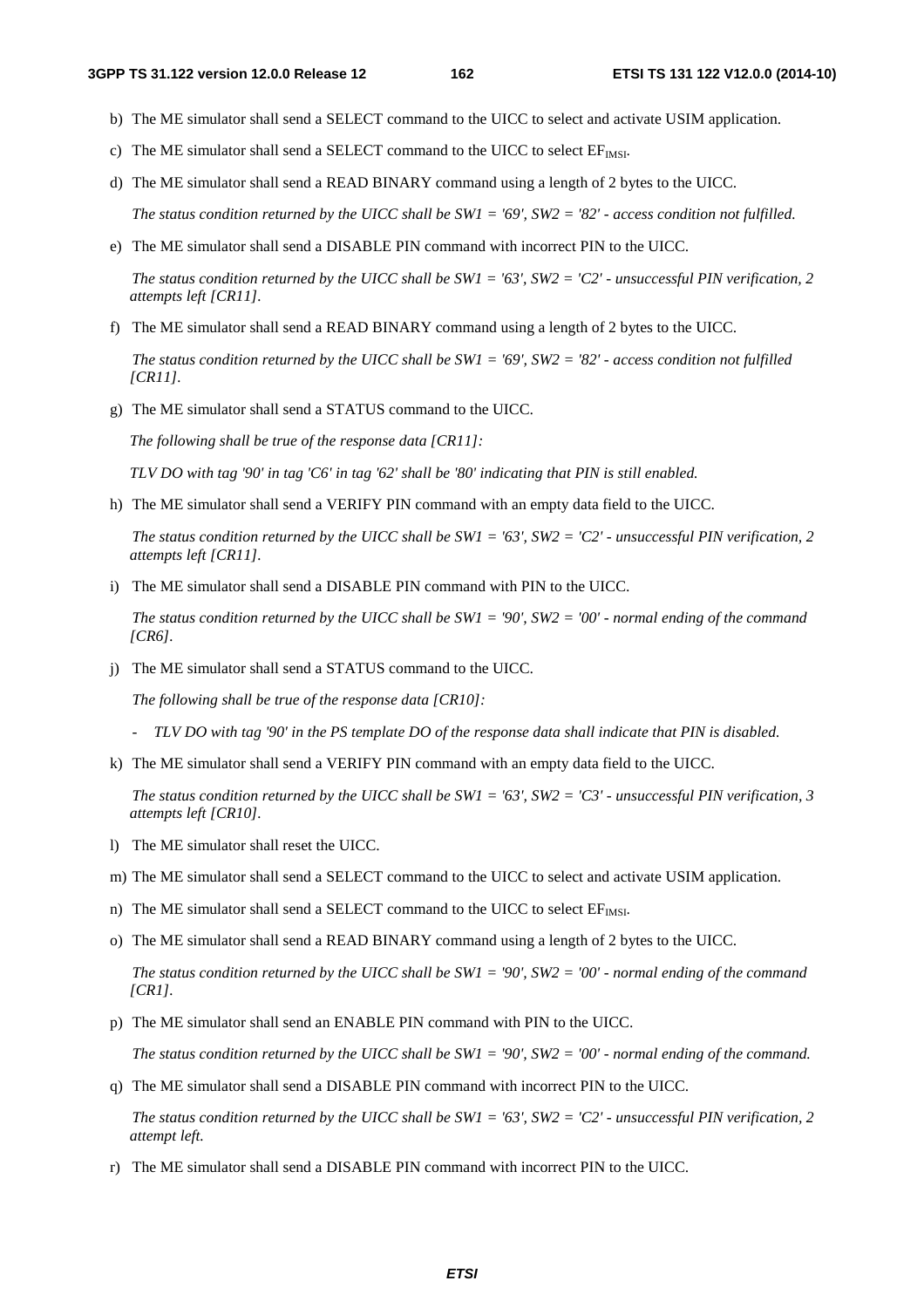*The status condition returned by the UICC shall be SW1 = '63', SW2 = 'C1' - unsuccessful PIN verification, 1 attempt left.*

- s) The ME simulator shall reset the UICC.
- t) The ME simulator shall send a DISABLE PIN command with incorrect PIN to the UICC.

 *The status condition returned by the UICC shall be SW1 = '63', SW2 = 'C0' - unsuccessful PIN verification, no attempt left [CR12].*

u) The ME simulator shall send a VERIFY PIN command with incorrect PIN to the UICC.

*The status condition returned by the UICC shall be SW1 = '69', SW2 = '83' - unsuccessful PIN verification, no attempt left [CR7, CR8b].*

- v) The ME simulator shall reset the UICC.
- w) The ME simulator shall send a DISABLE PIN command with PIN to the UICC.

 *The status condition returned by the UICC shall be SW1 = '69', SW2 = '83' - PIN blocked [CR9].*

x) The ME simulator shall send an UNBLOCK PIN command with Unblock PIN to the UICC.

 *The status condition returned by the UICC shall be SW1 = '90', SW2 = '00' - normal ending of the command.*

y) The ME simulator shall send a VERIFY PIN command with an empty data field to the UICC.

*The status condition returned by the UICC shall be SW1 = '63', SW2 = 'C3' - unsuccessful PIN verification, 3 attempts left [CR1 of subclause 6.8.1.13.2].*

z) The ME simulator shall send a DISABLE PIN command with PIN to the UICC.

*The status condition returned by the UICC shall be SW1 = '90', SW2 = '00' - normal ending of the command [CR6].* 

aa) The ME simulator shall send a DISABLE PIN command with PIN to the UICC.

 *The UICC shall return an error code appropriate to the command [CR9].*

bb) The ME simulator shall send an ENABLE PIN command with PIN to the UICC.

### 6.8.1.12 ENABLE PIN

6.8.1.12.1 Definition and applicability

See clause 3.5.3.

### 6.8.1.12.2 Conformance requirement

| CR1             | This function shall switch on the requirement to compare the PIN verification data with the PIN     | M |
|-----------------|-----------------------------------------------------------------------------------------------------|---|
|                 | reference data.                                                                                     |   |
| CR <sub>2</sub> | The function shall not be executed by the UICC when PIN is already enabled or blocked.              | M |
| CR <sub>3</sub> | If the PIN presented is correct, the number of remaining PIN attempts shall be reset to its initial | M |
|                 | value 3 and PIN shall be enabled.                                                                   |   |
| CR4             | If the PIN presented is false, the number of remaining PIN attempts shall be decremented and PIN    | M |
|                 | shall remains disabled.                                                                             |   |
| CR <sub>5</sub> | After 3 consecutive false PIN presentations, not necessarily in the same card session, PIN shall be | M |
|                 | blocked.                                                                                            |   |
| CR <sub>6</sub> | If the PIN is blocked and enabled, the access condition can never be fulfilled until the UNBLOCK    | М |
|                 | PIN function has been successfully performed on PIN.                                                |   |
| CR <sub>7</sub> | The function shall accept as input, PIN.                                                            | M |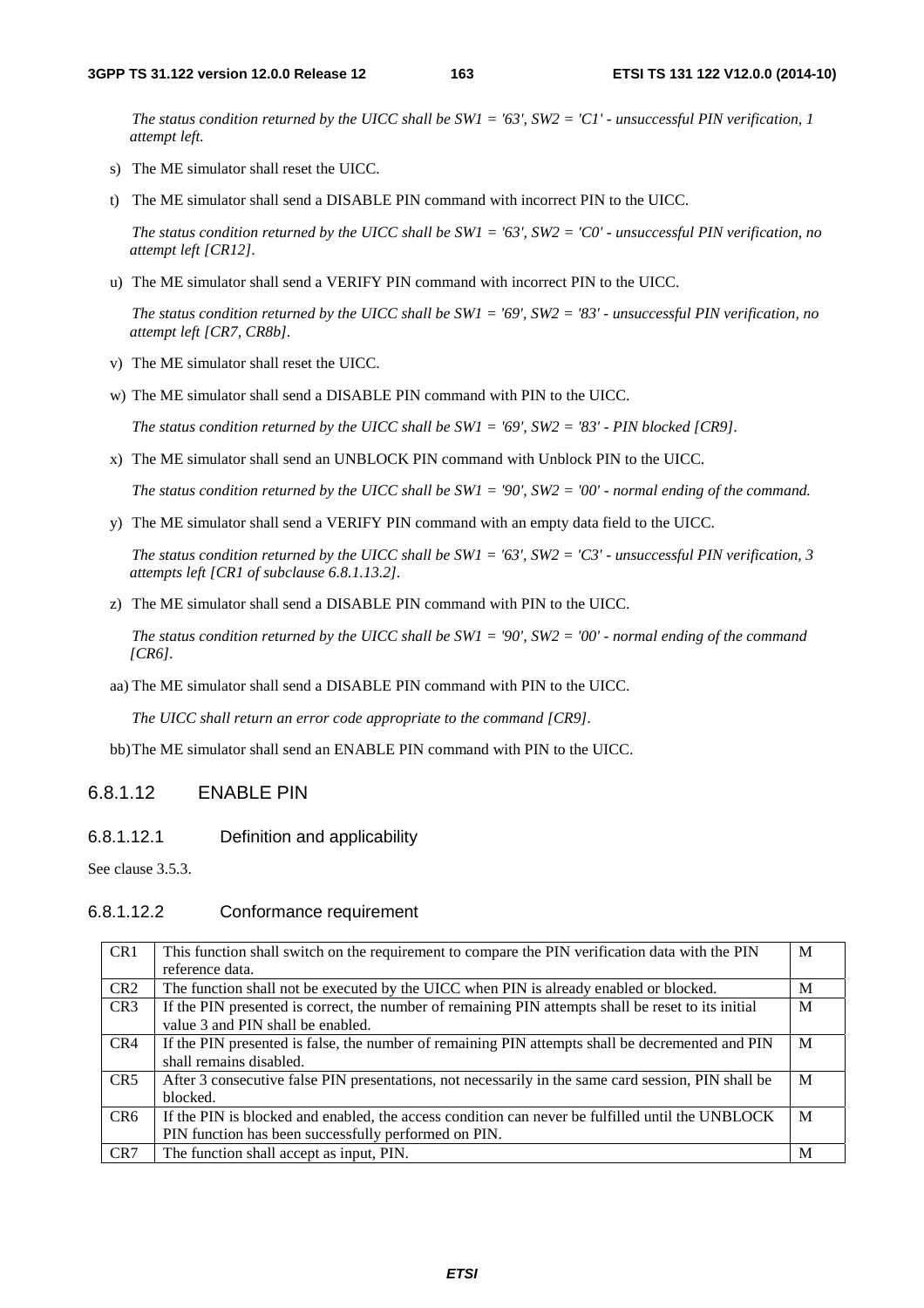| CR <sub>8</sub> | The usage of the alternative global key reference as a replacement shall be disabled upon enabling     | ΙM      |
|-----------------|--------------------------------------------------------------------------------------------------------|---------|
|                 | the PIN for which the alternative global key reference has been a replacement (setting the usage       |         |
|                 | qualifier in the PS DO template data object for the alternative global key reference to do not use $=$ |         |
|                 | $(00^{\circ})$ .                                                                                       |         |
| CR <sub>9</sub> | If the PIN is blocked and disabled, the access condition shall remain granted.                         | M       |
| CR10            | The UICC shall perform a validation of the SE after successful execution of this command as the        | $Re1-4$ |
|                 | current SE may have changed and this shall affect the access to files.                                 | $-$     |

Reference: TS 102.221 [1], subclause 11.1.12.

### 6.8.1.12.3 Test purpose

To verify that the ENABLE PIN function conforms to the above requirements.

NOTE 1: CR8 is tested in subclause 6.6.5.

NOTE 2: CR10 is not tested.

#### 6.8.1.12.4 Method of test

#### **Initial conditions**

1) The UICC shall be connected to a ME simulator.

#### **Test procedure 1**

- a) The ME simulator shall reset the UICC.
- b) The ME simulator shall send a DISABLE PIN command with PIN to the UICC.
- c) The ME simulator shall reset the UICC.
- d) The ME simulator shall send a SELECT command to the UICC to select and activate USIM application.
- e) The ME simulator shall send a SELECT command to the UICC to select  $EF_{IMSI}$ .
- f) The ME simulator shall send a READ BINARY command using a length of 2 bytes to the UICC.

 *The status condition returned by the UICC shall be SW1 = '90', SW2 = '00' - normal ending of the command.*

g) The ME simulator shall send an ENABLE PIN command with incorrect PIN to the UICC.

*The status condition returned by the UICC shall be SW1 = '63', SW2 = 'C2' – unsuccessful PIN verification, 2 attempts left [CR4].*

h) The ME simulator shall send a READ BINARY command using a length of 2 bytes to the UICC.

 *The status condition returned by the UICC shall be SW1 = '90', SW2 = '00' – normal ending of the command [CR1].*

i) The ME simulator shall send a STATUS command to the UICC.

 *The following shall be true of the response data [CR4]:* 

- *TLV DO with tag '90' in the PS template DO of the response data shall indicate that PIN is still disabled.*
- j) The ME simulator shall send an ENABLE PIN command with incorrect PIN to the UICC.

 *The status condition returned by the UICC shall be SW1 = '63', SW2 = 'C1' - unsuccessful PIN verification, 1 attempt left.*

k) The ME simulator shall send an ENABLE PIN command with PIN to the UICC.

 *The status condition returned by the UICC shall be SW1 = '90', SW2 = '00' - normal ending of the command [CR2, CR7].*

l) The ME simulator shall send a STATUS command to the UICC.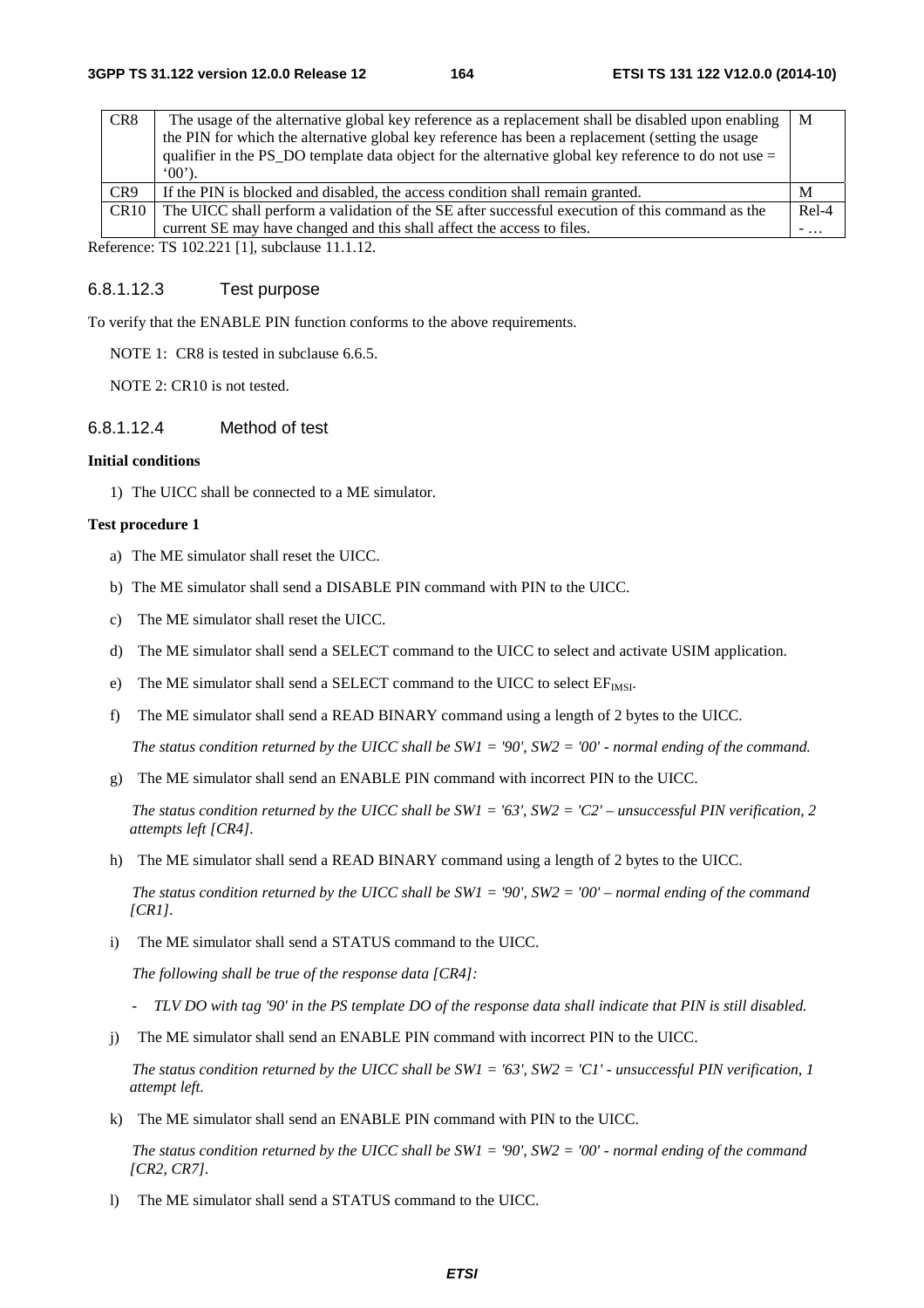*The following shall be true of the response data [CR4]:* 

- *TLV DO with tag '90' in the PS template DO of the response data shall indicate that PIN is now enabled.*
- m) The ME simulator shall send a VERIFY PIN command with an empty data field to the UICC.

 *The status condition returned by the UICC shall be SW1 = '63', SW2 = 'C3' - unsuccessful PIN verification, 3 attempts left [CR3]* 

- n) The ME simulator shall reset the UICC.
- o) The ME simulator shall send a SELECT command to the UICC to select and activate USIM application.
- p) The ME simulator shall send a SELECT command to the UICC to select  $EF_{IMSI}$ .
- q) The ME simulator shall send a READ BINARY command using a length of 2 bytes to the UICC.

 *The status condition returned by the UICC shall be SW1 = '69', SW2 = '82' - access condition not fulfilled [CR1].*

r) The ME simulator shall send a DISABLE PIN command with PIN to the UICC.

*The status condition returned by the UICC shall be SW1 = '90', SW2 = '00' - normal ending of the command.*

s) The ME simulator shall send an ENABLE PIN command with incorrect PIN to the UICC.

 *The status condition returned by the UICC shall be SW1 = '63', SW2 = 'C2' - unsuccessful PIN verification, 2 attempt left.*

t) The ME simulator shall send an ENABLE PIN command with incorrect PIN to the UICC.

 *The status condition returned by the UICC shall be SW1 = '63', SW2 = 'C1' - unsuccessful PIN verification, 1 attempt left.*

- u) The ME simulator shall reset the UICC.
- v) The ME simulator shall send an ENABLE PIN command with incorrect PIN to the UICC.

 *The status condition returned by the UICC shall be SW1 = '63', SW2 = 'C0' - unsuccessful PIN verification, no attempt left [CR5].*

w) The ME simulator shall send an ENABLE PIN command with incorrect PIN to the UICC.

*The status condition returned by the UICC shall be SW1 = '69', SW2 = '83' – PIN blocked [CR5].*

- x) The ME simulator shall send a SELECT command to the UICC to select and activate USIM application.
- y) The ME simulator shall send a SELECT command to the UICC to select  $EF_{MST}$ .
- z) The ME simulator shall send a STATUS command to the UICC.

*If TLV DO with tag '90' in the PS template DO of the response data indicates that PIN is enabled, then aa1) to aa3) shall be carried out.* 

*If TLV DO with tag '90' in the PS template DO of the response data indicates that PIN is disabled, then aa4) to aa6) shall be carried out.* 

aa1)The ME simulator shall send a READ BINARY command using a length of 2 bytes to the UICC.

*The status condition returned by the UICC shall be SW1 = '69', SW2 = '82' - security status not satisfied [CR6].*

aa2)The ME simulator shall send a VERIFY PIN command with PIN to the UICC.

*The status condition returned by the UICC shall be SW1 = '69', SW2 = '83' - PIN blocked.* 

aa3)The ME simulator shall send a UNBLOCK PIN command with Unblock PIN to the UICC.

*The status condition returned by the UICC shall be SW1 = '90', SW2 = '00' - normal ending of the command.*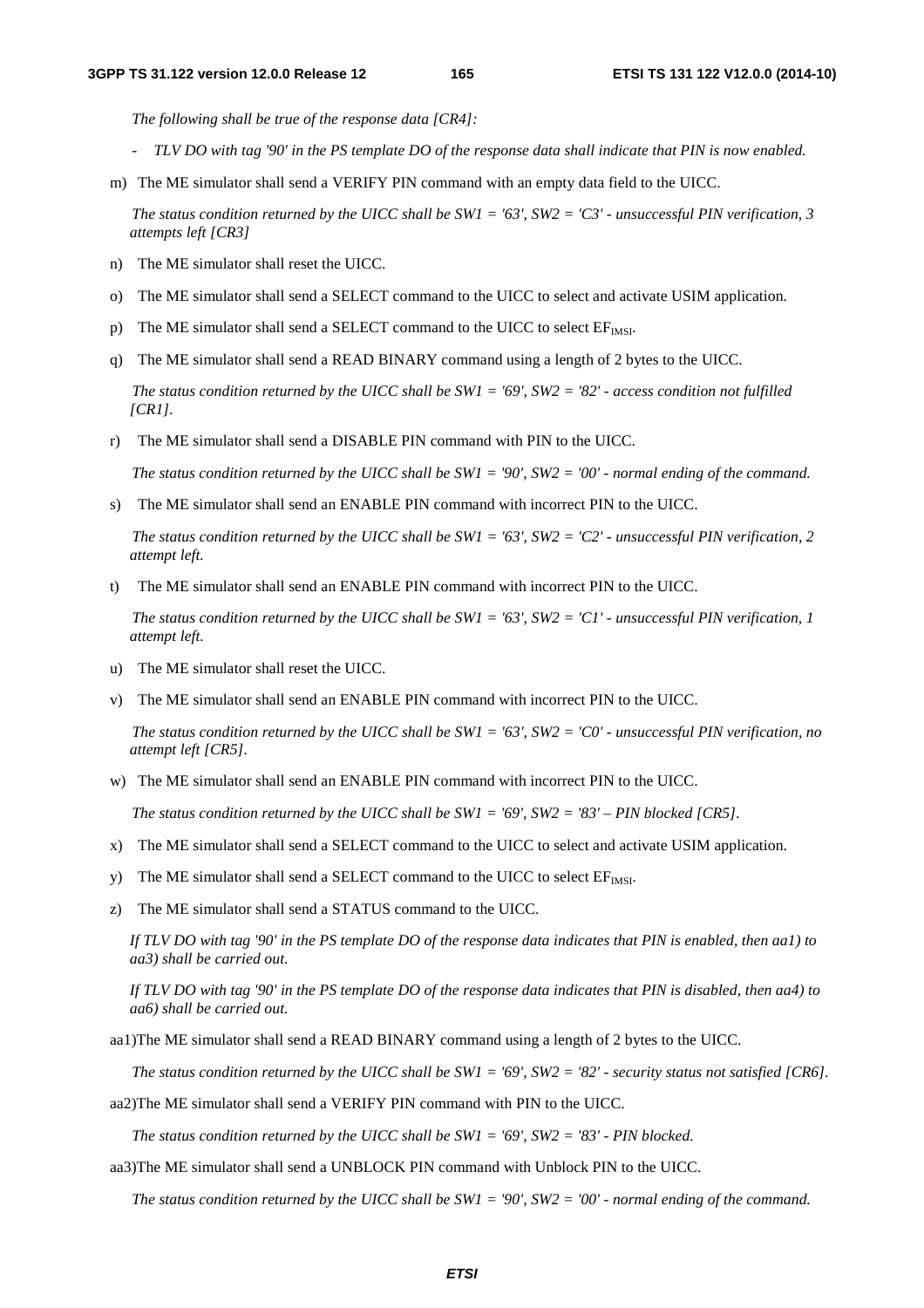aa4)The ME simulator shall send a READ BINARY command using a length of 2 bytes to the UICC.

*The status condition returned by the UICC shall be SW1 = '90', SW2 = '00' - normal ending of the command [CR9].*

aa5)The ME simulator shall send an ENABLE PIN command with PIN to the UICC.

 *The status condition returned by the UICC shall be SW1 = '69', SW2 = '83' - PIN blocked [CR2].*

aa6)The ME simulator shall send a UNBLOCK PIN command with Unblock PIN to the UICC.

*The status condition returned by the UICC shall be SW1 = '90', SW2 = '00' - normal ending of the command.*

bb) The ME simulator shall reset the UICC.

cc) The ME simulator shall send a STATUS command to the UICC.

*The following shall be true of the response data [CR5]:* 

*The TLV DO with tag '90' in the PS template DO of the response data shall indicate that PIN is enabled.* 

dd) The ME simulator shall send an ENABLE PIN command with PIN to the UICC.

*The UICC shall return an error or warning code appropriate to the command [CR2].* 

### 6.8.1.13 UNBLOCK PIN

### 6.8.1.13.1 Definition and applicability

See clause 3.5.3.

### 6.8.1.13.2 Conformance requirement

| CR1              | This function shall be used to reset the PIN retry counter to its initial value and then to conditionally | M            |
|------------------|-----------------------------------------------------------------------------------------------------------|--------------|
|                  | set a new PIN value.                                                                                      |              |
| CR <sub>2</sub>  | The function shall accept as input, an indication of PIN, the Unblock PIN and the new PIN.                | M            |
| CR <sub>3</sub>  | This function shall be performed regardless of whether or not the relevant PIN is blocked. (e.g. by 3     | M            |
|                  | consecutive wrong PIN verifications).                                                                     |              |
| CR4              | The unblocking process is subject to the following condition being fulfilled:                             | M            |
|                  | UNBLOCK PIN is not blocked.                                                                               |              |
| CR5              | If the Unblock PIN presented is correct, the new PIN value, presented together with the Unblock PIN       | M            |
|                  | shall be stored in the relevant EF, the number of remaining UNBLOCK PIN attempts for that Unblock         |              |
|                  | PIN shall be reset to its initial value 10 and the number of remaining PIN attempts for that PIN shall be |              |
|                  | reset to its initial value 3.                                                                             |              |
| CR <sub>6</sub>  | After a successful unblocking attempt, the PIN shall be enabled, and the relevant access condition level  | $\mathbf{M}$ |
|                  | satisfied the new PIN value is available for all channels.                                                |              |
| CR7              | If the presented Unblock PIN is false, the number of remaining UNBLOCK PIN attempts for that              | M            |
|                  | Unblock PIN, regardless on which logical channel the UNBLOCK PIN command was issued, shall                |              |
|                  | be decremented.                                                                                           |              |
| CR <sub>8</sub>  | The UICC shall return SW1 SW2 = '63C9', '63C8', , '63C1' for up to the ninth consecutive false            | M            |
|                  | UNBLOCK PIN presentation, not necessarily in the same card session.                                       |              |
| CR9              | After 10 consecutive false Unblock PIN presentations, not necessarily in the same card session, the       | M            |
|                  | respective Unblock PIN shall be blocked and the UICC shall return SW1 SW2 = '63 C0'.                      |              |
| CR10             | A false Unblock PIN shall have no effect on the status of the respective PIN itself.                      | M            |
| CR11             | The UNBLOCK PIN with empty data field is used to retrieve the UNBLOCK PIN retry counter from              | M            |
|                  | the UICC. The parameter P2 indicates the PIN for which the retry counter value is to be retrieved.        |              |
| CR <sub>12</sub> | The UNBLOCK PIN with empty data field function is performed whether or not the relevant PIN is            | M            |
|                  | disabled or blocked (e.g. by 3 consecutive wrong PIN presentations).                                      |              |
| CR13             | The number of retries, if any is indicated in the response by SW1 SW2 = '63CX', where X indicates         | M            |
|                  | the number of retries left.                                                                               |              |
| CR14             | An UNBLOCK PIN command with empty data field applied to a blocked PIN shall return SW1 SW2                | M            |
|                  | $=$ '63C0' or SW1 SW2 = '6983'.                                                                           |              |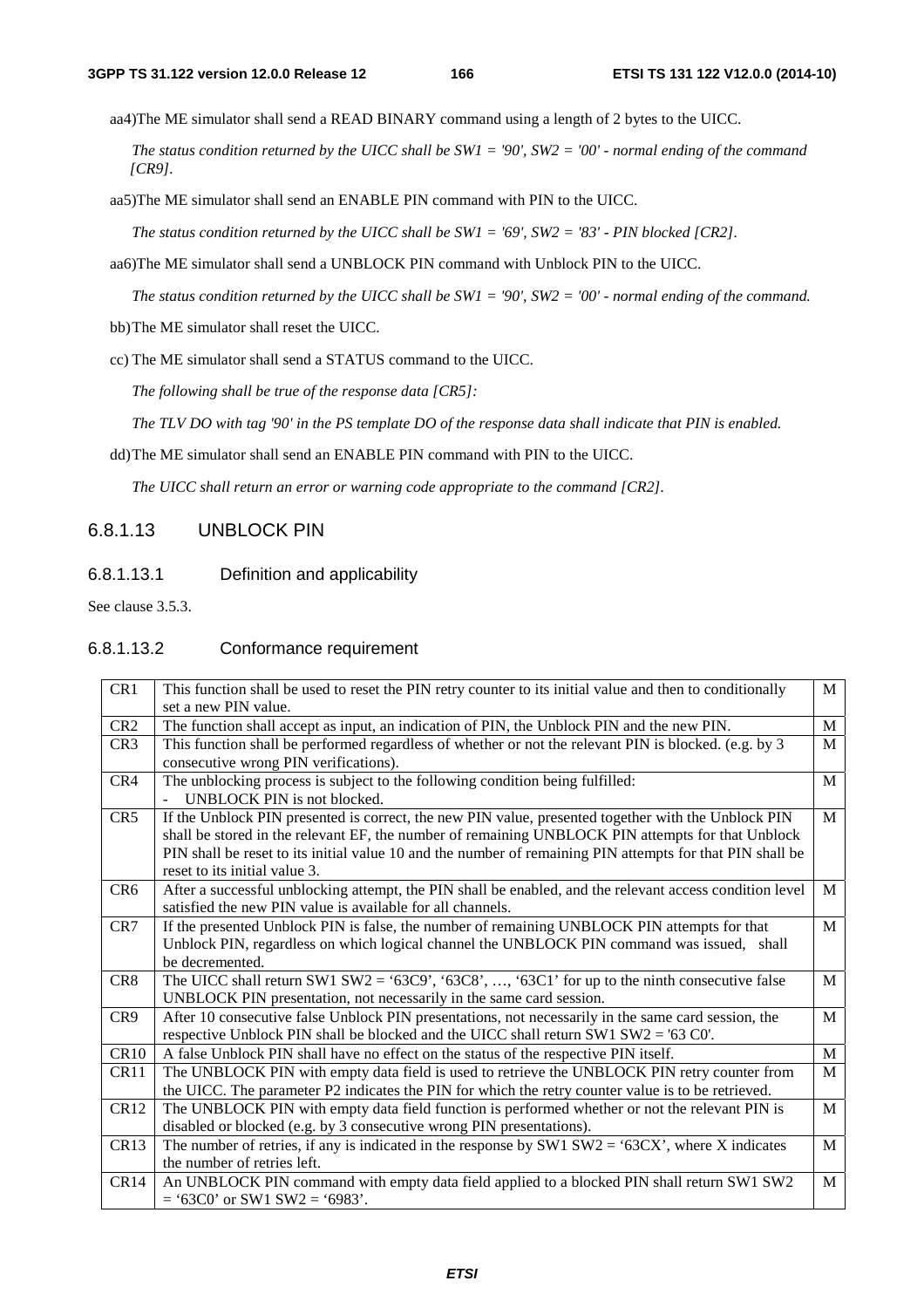#### **3GPP TS 31.122 version 12.0.0 Release 12 167 ETSI TS 131 122 V12.0.0 (2014-10)**

Reference: TS 102.221 [1], subclause 11.1.13.

### 6.8.1.13.3 Test purpose

To verify that the UNBLOCK PIN function conforms to the above requirements.

- NOTE 1: CR1 is tested in subclauses 6.8.1.9, 6.8.1.10, 6.8.1.11, 6.8.1.12.
- NOTE 2: This function is only tested for PIN. It is assumed that if the function operates correctly for PIN, it will also operate correctly for PIN2 or other PIN.

#### 6.8.1.13.4 Method of test

#### **Initial conditions**

1) The UICC shall be connected to a ME simulator.

#### **Test procedure 1**

- a) The ME simulator shall reset the UICC.
- b) The ME simulator shall send a SELECT command to the UICC to select and activate USIM application.
- c) The ME simulator shall send an UNBLOCK PIN command with incorrect Unblock PIN to the UICC.

 *The status condition returned by the UICC shall be SW1 = '63', SW2 = 'C9' - unsuccessful Unblock PIN verification, 9 attempts left [CR3, CR8].*

d) The ME simulator shall send a STATUS command to the UICC.

 *The following shall be true of the response data [CR10]:* 

- *TLV DO with tag '90' in the PS template DO of the response data shall indicate that PIN is enabled.*
- e) The ME simulator shall send a VERIFY PIN command with an empty data field to the UICC.

*The status condition returned by the UICC shall be SW1 = '63', SW2 = 'C3' - unsuccessful PIN verification, 3 attempts left.*

f) The ME simulator shall send an UNBLOCK PIN command with an empty data field to the UICC.

*The status condition returned by the UICC shall be SW1 = '63', SW2 = 'C9' - unsuccessful PIN verification, 9 attempts left [CR11, CR13].*

g) The ME simulator shall send a DISABLE PIN command with PIN to the UICC.

*The status condition returned by the UICC shall be SW1 = '90', SW2 = '00' – normal ending of the command.*

h) The ME simulator shall send an UNBLOCK PIN command with incorrect Unblock PIN to the UICC.

*The status condition returned by the UICC shall be SW1 = '63', SW2 = 'C8' - unsuccessful Unblock PIN verification, 8 attempts left [CR7].*

i) The ME simulator shall send a STATUS command to the UICC.

 *The following shall be true of the response data [CR10]:* 

- *TLV DO with tag '90' in the PS template DO of the response data shall indicate that PIN is disabled.*
- j) The ME simulator shall send an ENABLE PIN command with PIN to the UICC.

*The status condition returned by the UICC shall be SW1 = '90', SW2 = '00' – normal ending of the command.*

k) The ME simulator shall send a VERIFY PIN command with incorrect PIN to the UICC.

*The status condition returned by the UICC shall be SW1 = '63', SW2 = 'C2' - unsuccessful PIN verification, 2 attempts left.*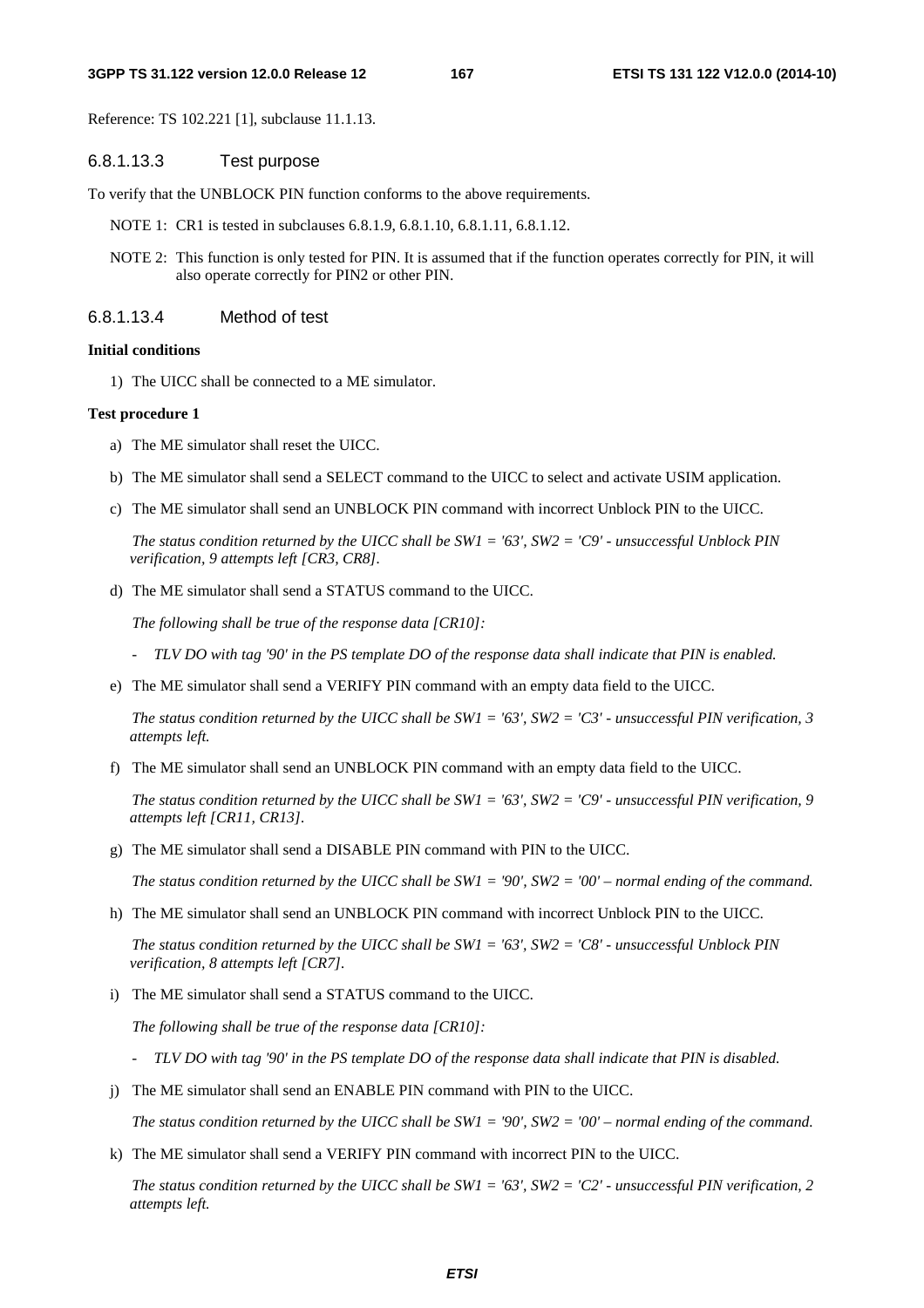l) The ME simulator shall send an UNBLOCK PIN command with Unblock PIN and new PIN '33333333' to the UICC.

 *The status condition returned by the UICC shall be SW1 = '90', SW2 = '00' - normal ending of the command [CR2].*

m) The ME simulator shall send a STATUS command to the UICC.

 *The following shall be true of the response data [CR5, CR6]:* 

*- TLV DO with tag '90' in the PS template DO of the response data shall indicate that PIN is enabled*.

n) The ME simulator shall send a VERIFY PIN command with an empty data field to the UICC.

*The status condition returned by the UICC shall be SW1 = '63', SW2 = 'C3' - unsuccessful PIN verification, 3 attempts left [CR5].*

o) The ME simulator shall send a VERIFY PIN command with the new PIN to the UICC.

*The status condition returned by the UICC shall be SW1 = '90', SW2 = '00' – normal ending of the command [CR1].*

p) The ME simulator shall send an UNBLOCK PIN command with an empty data field to the UICC.

*The status condition returned by the UICC shall be SW1 = '63', SW2 = 'CA' - unsuccessful PIN verification, 10 attempts left [CR5, CR11, CR13].*

q) The ME simulator shall send a VERIFY PIN command with incorrect PIN to the UICC.

*The status condition returned by the UICC shall be SW1 = '63', SW2 = 'C2' - unsuccessful PIN verification, 2 attempt left.*

r) The ME simulator shall send a VERIFY PIN command with incorrect PIN to the UICC.

 *The status condition returned by the UICC shall be SW1 = '63', SW2 = 'C1' - unsuccessful PIN verification, 1 attempt left.*

s) The ME simulator shall send a VERIFY PIN command with incorrect PIN to the UICC.

 *The status condition returned by the UICC shall be SW1 = '63', SW2 = 'C0' - unsuccessful PIN verification, no attempt left.*

t) The ME simulator shall send a VERIFY PIN command with incorrect PIN to the UICC.

*The status condition returned by the UICC shall be SW1 = '69', SW2 = '83' - unsuccessful PIN verification, no attempt left.*

u) The ME simulator shall send an UNBLOCK PIN command with Unblock PIN and new PIN '00000000' to the UICC.

 *The status condition returned by the UICC shall be SW1 = '90', SW2 = '00' - normal ending of the command [CR3].*

v) The ME simulator shall send a VERIFY PIN command with an empty data field to the UICC.

*The status condition returned by the UICC shall be SW1 = '63', SW2 = 'C3' - unsuccessful PIN verification, 3 attempts left [CR3].*

#### **Test procedure 2 - \*\*\* Destructive test \*\*\***

- a) The ME simulator shall reset the UICC.
- b) The ME simulator shall send 9 UNBLOCK PIN command with incorrect Unblock PIN to the UICC.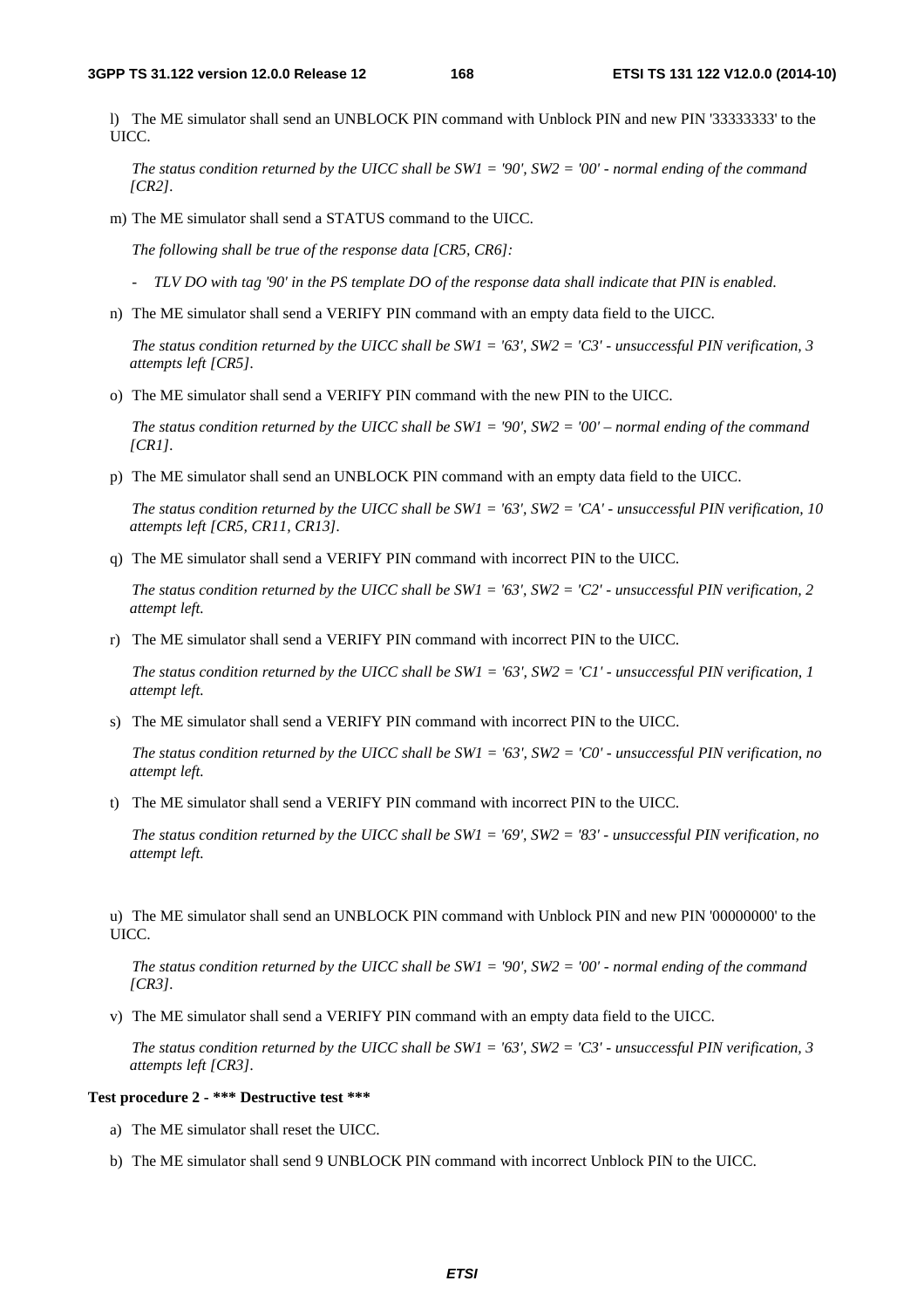*The status condition returned by the UICC each time shall be SW1 = '63', SW2 = 'CX' - unsuccessful Unblock PIN verification 'X' retries remaining. After 9 times of unsuccessful Unblock PIN verification, the SW shall be SW1 = '63', SW2 = 'C1', at least one attempt left [CR8, CR7].*

- c) The ME simulator shall reset the UICC.
- d) The ME simulator shall send an UNBLOCK PIN command with incorrect Unblock PIN to the UICC.

 *The status condition returned by the UICC shall be SW1 = '63', SW2 = 'C0' - unsuccessful Unblock PIN verification, no attempt left [CR9].*

e) The ME simulator shall send an UNBLOCK PIN command with Unblock PIN to the UICC.

 *The status condition returned by the UICC shall be SW1 = '69', SW2 = '83' - Unblock PIN blocked [CR9].*

#### **Test procedure 3**

- a) The ME simulator shall reset the UICC.
- b) The ME simulator shall send a SELECT command to the UICC to select and activate USIM application.
- c) The ME simulator shall send an UNBLOCK PIN command with incorrect Unblock PIN to the UICC.

 *The status condition returned by the UICC shall be SW1 = '63', SW2 = 'C9' - unsuccessful Unblock PIN verification, 9 attempts left [CR3, CR8].*

d) The ME simulator shall send an UNBLOCK PIN command with incorrect Unblock PIN to the UICC.

*The status condition returned by the UICC shall be SW1 = '63', SW2 = 'C8' - unsuccessful Unblock PIN verification, 8 attempts left [CR7].*

e) The ME simulator shall send an UNBLOCK PIN command with an empty data field to the UICC.

*The status condition returned by the UICC shall be SW1 = '63', SW2 = 'C8' - unsuccessful PIN verification, 8 attempts left [CR12].*

f) The ME simulator shall send a VERIFY PIN command with incorrect PIN to the UICC.

*The status condition returned by the UICC shall be SW1 = '63', SW2 = 'C2' - unsuccessful PIN verification, 2 attempt left.*

g) The ME simulator shall send a VERIFY PIN command with incorrect PIN to the UICC.

 *The status condition returned by the UICC shall be SW1 = '63', SW2 = 'C1' - unsuccessful PIN verification, 1 attempt left.*

h) The ME simulator shall send a VERIFY PIN command with incorrect PIN to the UICC.

 *The status condition returned by the UICC shall be SW1 = '63', SW2 = 'C0' - unsuccessful PIN verification, no attempt left.*

i) The ME simulator shall send an UNBLOCK PIN command with an empty data field to the UICC.

*The status condition returned by the UICC shall be SW1 = '63', SW2 = 'CA' - unsuccessful PIN verification, 10 attempts left [CR12, CR14].*

#### **Test procedure 4**

a) The ME simulator shall send a MANAGE CHANNEL (OPEN) command to the UICC.

*The UICC shall return the assigned logical channel – call this channel 'a'.* 

b) The ME simulator shall send a VERIFY PIN command with a PIN of '00000000' to the UICC on channel 'a'.

*The status condition returned by the UICC shall be SW1 = '90', SW2 = '00' – normal ending of the command [CR6].*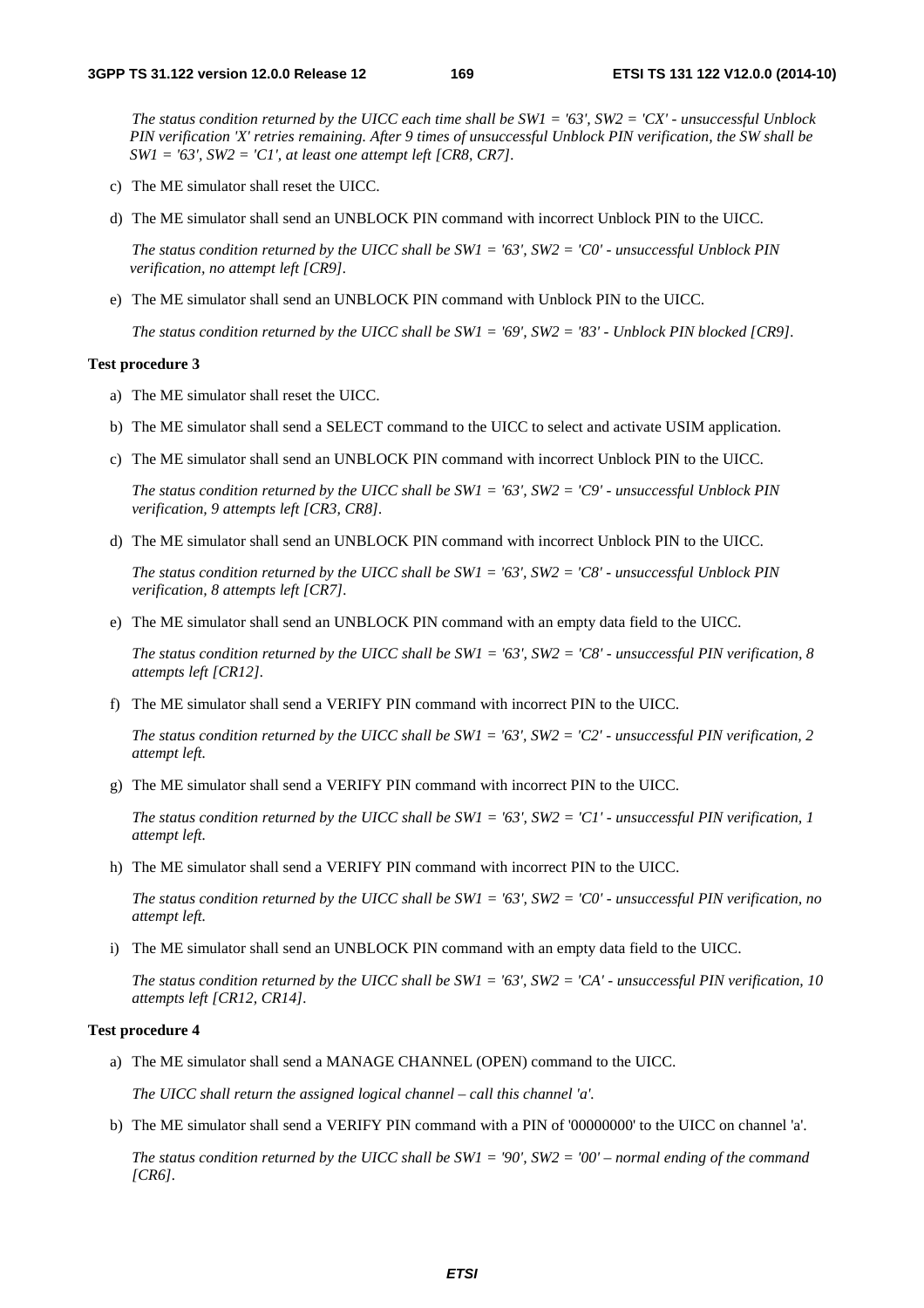c) The ME simulator shall send an UNBLOCK PIN command with an incorrect Unblock PIN to the UICC on the basic channel.

*The status condition returned by the UICC shall be SW1 = '63', SW2 = 'C9' - unsuccessful Unblock PIN verification, 9 attempts left [CR3, CR8].*

d) The ME simulator shall send an UNBLOCK PIN command with an incorrect Unblock PIN to the UICC on channel 'a'.

*The status condition returned by the UICC shall be SW1 = '63', SW2 = 'C8' - unsuccessful Unblock PIN verification, 8 attempts left [CR7].*

# 6.8.1.14 DEACTIVATE FILE

### 6.8.1.14.1 Definition and applicability

See clause 3.5.3.

### 6.8.1.14.2 Conformance requirement

| CR1             | This function shall deactivate the EF.                                                                 | M |  |  |
|-----------------|--------------------------------------------------------------------------------------------------------|---|--|--|
| CR <sub>2</sub> | M<br>The target EF shall be selected by following ways:                                                |   |  |  |
|                 | a) Select by file id $(P1 = '00')$ ;                                                                   |   |  |  |
|                 | b) Select by path from MF ( $P1 = 08$ );                                                               |   |  |  |
|                 | c) Select by path from current DF ( $P1 = 09$ ).                                                       |   |  |  |
| CR3             | After a DEACTIVATE FILE function the respective flag in the file LCSI_DO shall be changed              | M |  |  |
|                 | accordingly.                                                                                           |   |  |  |
| CR4             | The function shall only be performed if the DEACTIVATE FILE access condition for the designated EF     | M |  |  |
|                 | is satisfied.                                                                                          |   |  |  |
| CR <sub>5</sub> | In case of successful execution of the command, the EF on which the command was applied shall          | M |  |  |
|                 | become the current EF.                                                                                 |   |  |  |
| CR <sub>6</sub> | After unsuccessful execution, the current EF and current DF shall remain the same as prior to the      | M |  |  |
|                 | execution.                                                                                             |   |  |  |
| CR <sub>7</sub> | A deactivated file shall no longer be available within the application for any function except for the | M |  |  |
|                 | SELECT and ACTIVATE FILE functions.                                                                    |   |  |  |
| CR <sub>8</sub> | If $P1 = P2 = '00'$ and the data field is empty, then the command shall apply to the current EF.       | M |  |  |

Reference: TS 102.221 [1], subclause 11.1.14.

### 6.8.1.14.3 Test purpose

To verify that the DEACTIVATE FILE function conforms to the above requirements.

### 6.8.1.14.4 Method of test

- NOTE 1: Deactivation requires the verification of ADM, and the respective requirements for their fulfilment are the responsibility of the appropriate administrative authority. Therefore, the following test procedure shall be understood as an example.
- NOTE 2: When  $E_{CCP2}$  under ADF<sub>USIM</sub> is not supported by the UICC, any supported linear fixed EF in the USIM application may be chosen.

### **Initial conditions**

1) The UICC shall be connected to a ME simulator.

#### **Test procedure 1**

- a) The ME simulator shall reset the UICC.
- b) The ME simulator shall send a SELECT command to the UICC to select and activate the USIM application.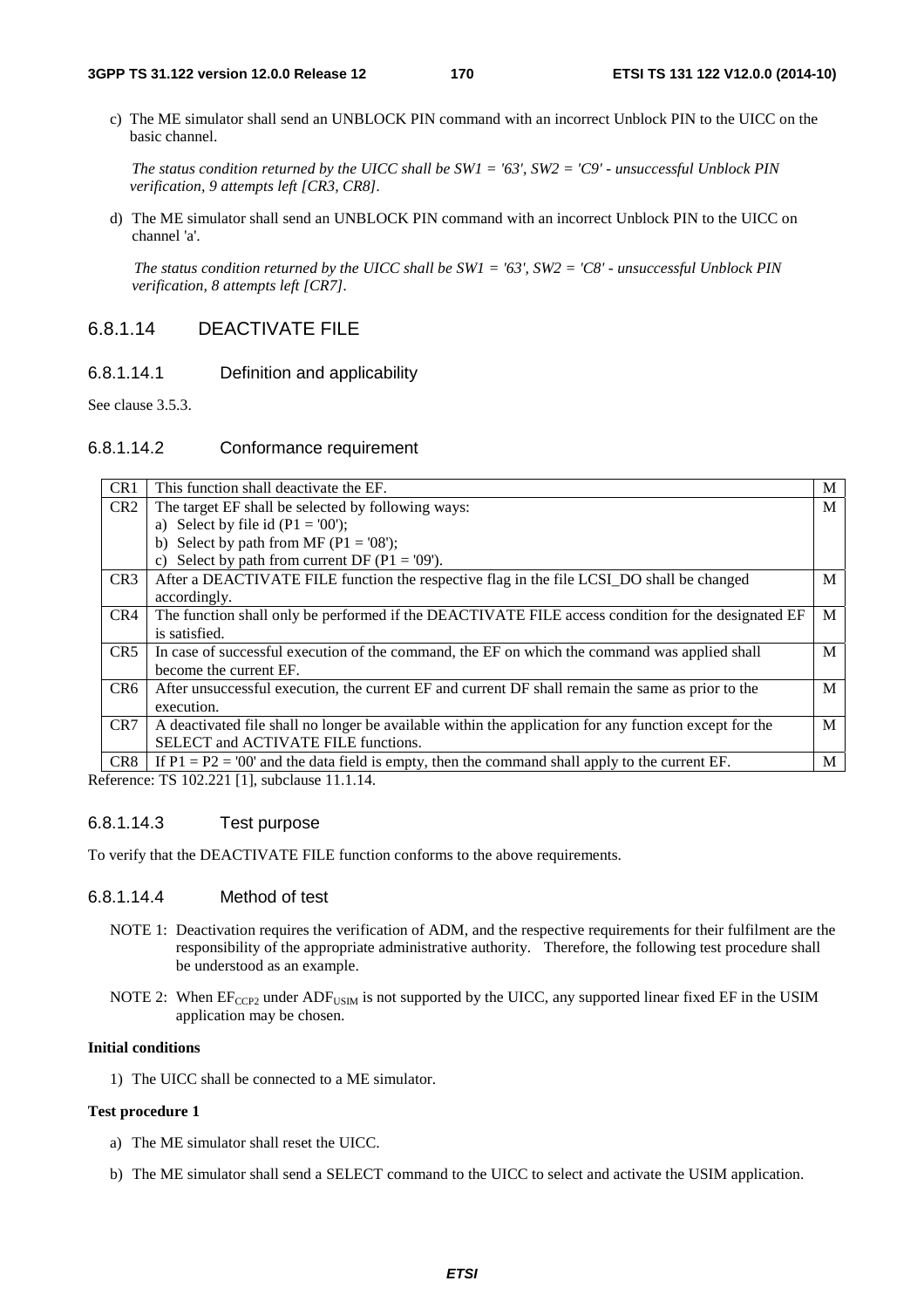c) The ME simulator shall send a DEACTIVATE FILE command using "file ID selection" to the UICC to deactivate  $EF_{CCP2}$ .

 *The status condition returned by the UICC shall be SW1 = '69', SW2 = '82' - access condition not fulfilled [CR4].*

- d) The ME simulator shall send a VERIFY PIN command with PIN to the UICC.
- e) The ME simulator shall send a READ RECORD command to the UICC to read record 1.

*The status condition returned by the UICC shall be SW1 = '69', SW2 = '86' – command not allowed (no EF selected) [CR6].*

- f) The ME simulator shall reset the UICC.
- g) The ME simulator shall send a SELECT command to the UICC to select and activate USIM application.
- h) The ME simulator shall gain the security access condition(s) specified for both DEACTIVATE and ACTIVATE on  $EF_{CCP2}$ . (This procedure is dependent on the respective requirements of appropriate administrative authority and may require several steps).
- i) The ME simulator shall send a SELECT command to the UICC to select  $EF_{CCP2}$ .

 *The following shall be true of the response data:* 

- *The value of Life Cycle Status Integer of the response data shall indicate that the EF is activated.*
- j) The ME simulator shall send a DEACTIVATE FILE command using 'file ID selection' to the UICC to deactivate  $EF_{CCP2}$ .

 *The status condition returned by the UICC shall be SW1 = '90', SW2 = '00' - normal ending of the command [CR2a, CR3, CR4].*

- k) The ME simulator shall send a VERIFY PIN command with PIN to the UICC.
- l) The ME simulator shall send an UPDATE RECORD command to the UICC to update record 1.

 *The UICC shall return an error code appropriate to the command [CR5, CR7].*

m) The ME simulator shall send a SELECT command to the UICC to select  $EF_{CCP2}$ .

*The value of Life Cycle Status Integer of the response data shall indicate that the EF is deactivated.*

*The status condition returned by the UICC shall be SW1 = '62', SW2 = '83' – selected file invalidated.* 

- n) The ME simulator shall send an UPDATE RECORD command to the UICC to update record 1. *The UICC shall return an error code appropriate to the command [CR7].*
- o) The ME simulator shall send an ACTIVATE FILE command to the UICC to select and activate  $EF_{CCP2}$ .
- p) The ME simulator shall reset the UICC.
- q) The ME simulator shall send a SELECT command to the UICC to select and activate USIM application.
- r) The ME simulator shall gain the security access condition(s) specified for both DEACTIVATE and ACTIVATE on  $EF_{CCP2}$ . (This procedure is dependent on the respective requirements of appropriate administrative authority and may require several steps.)
- s) The ME simulator shall send a DEACTIVATE command using 'path selection from MF' to the UICC to deactivate  $EF_{CCP2}$ .

 *The status condition returned by the UICC shall be SW1 = '90', SW2 = '00' - normal ending of the command.*

t) The ME simulator shall send a SELECT command to the UICC to select the  $E_{CCP2}$ .

*The value of Life Cycle Status Integer of the response data shall indicate that the EF is deactivated [CR2b].*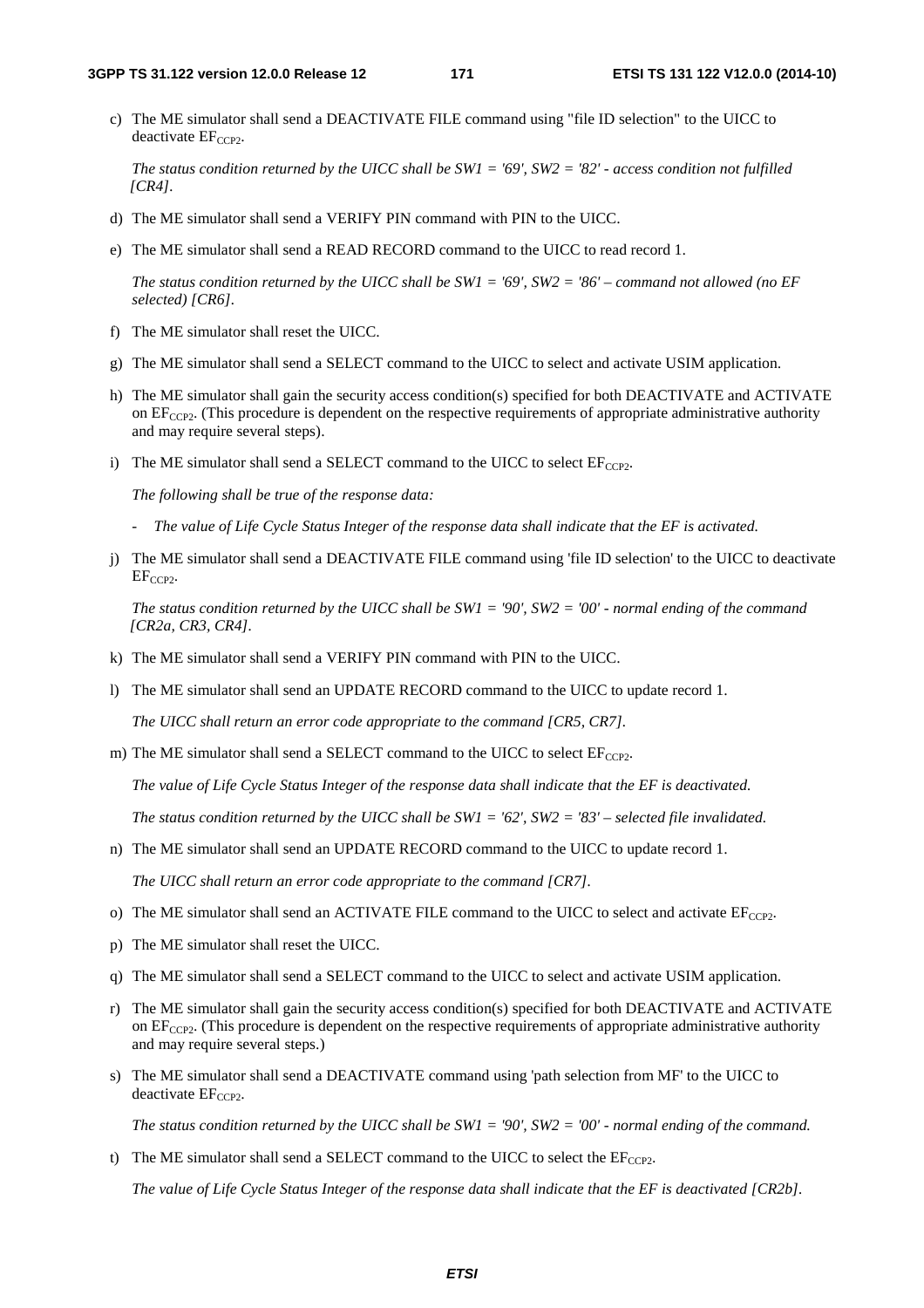*The status condition returned by the UICC shall be SW1 = '62', SW2 = '83' – selected file invalidated*.

- u) The ME simulator shall send an ACTIVATE FILE command to the UICC to select and activate  $EF_{CCP2}$ .
- v) The ME simulator shall reset the UICC.
- w) The ME simulator shall send a SELECT command to the UICC to select and activate USIM application.
- x) The ME simulator shall gain the security access condition(s) specified for both DEACTIVATE and ACTIVATE on  $EF_{CCP2}$ . (This procedure is dependent on the respective requirements of appropriate administrative authority and may require several steps.)
- y) The ME simulator shall send a DEACTIVATE FILE command using 'path selection from current DF' to the UICC to deactivate  $EF_{CCP2}$ .

*The status condition returned by the UICC shall be SW1 = '90', SW2 = '00' - normal ending of the command.*

z) The ME simulator shall send a SELECT command to the UICC to select  $EF_{CCP2}$ .

*The value of Life Cycle Status Integer of the response data shall indicate that the EF is deactivated [CR2b].*

*The status condition returned by the UICC shall be SW1 = '62', SW2 = '83' – selected file invalidated.* 

- aa) The ME simulator shall send an ACTIVATE FILE command to the UICC to select and activate  $EF_{CCP2}$ .
- bb)The ME simulator shall reset the UICC.
- cc) The ME simulator shall send a SELECT command to the UICC to select and activate USIM application.
- dd)The ME simulator shall gain the security access condition(s) specified for both DEACTIVATE and ACTIVATE on  $EF_{CCP2}$ . (This procedure is dependent on the respective requirements of appropriate administrative authority and may require several steps.)
- ee) The ME simulator shall send a SELECT command to the UICC to select  $EF_{CCP2}$ .
- ff) The ME simulator shall send a DEACTIVATE FILE command with  $P1 = P2 = '00'$  and with the empty data field to the UICC.

*The status condition returned by the UICC shall be SW1 = '90', SW2 = '00' - normal ending of the command [CR8].*

gg) The ME simulator shall send a SELECT command to the UICC to select  $EF_{CCP2}$ .

*The value of Life Cycle Status Integer of the response data shall indicate that the EF is deactivated [CR8].*

*The status condition returned by the UICC shall be SW1 = '62', SW2 = '83' – selected file invalidated.* 

hh) The ME simulator shall send an ACTIVATE FILE command to the UICC to select and activate  $EF_{CCP2}$ .

### 6.8.1.15 ACTIVATE FILE

#### 6.8.1.15.1 Definition and applicability

See clause 3.5.3.

#### 6.8.1.15.2 Conformance requirement

| CR <sub>1</sub> | This function shall activate a deactivated EF.                                                | M |
|-----------------|-----------------------------------------------------------------------------------------------|---|
| CR <sub>2</sub> | The target EF shall be selected by following ways:                                            | M |
|                 | a) Select by file id $(P1 = '00')$ ;                                                          |   |
|                 | b) Select by path from MF ( $P1 = 08$ );                                                      |   |
|                 | c) Select by path from current DF ( $P1 = 09'$ ).                                             |   |
| CR <sub>3</sub> | After an ACTIVATE FILE function the respective flag in the file LCSI_DO byte shall be changed | M |
|                 | accordingly.                                                                                  |   |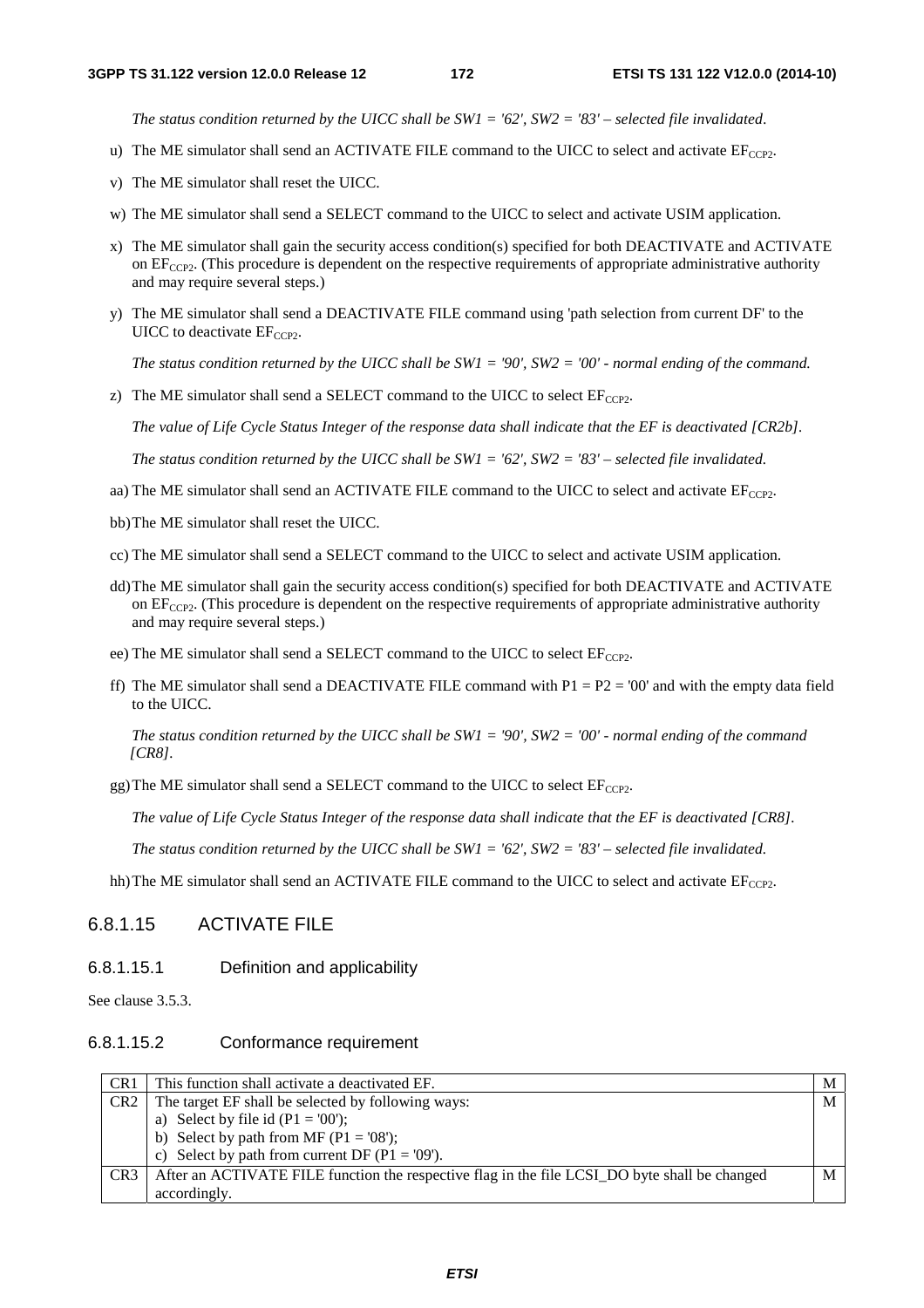| CR4             | The function shall only be performed if the ACTIVATE FILE access condition for the designated EF is | M |
|-----------------|-----------------------------------------------------------------------------------------------------|---|
|                 | satisfied.                                                                                          |   |
| CR5             | In case of successful execution of the command, the EF on which the command was applied shall       | M |
|                 | become the current EF.                                                                              |   |
| CR <sub>6</sub> | After unsuccessful execution, the current EF and current DF shall remain the same as prior to the   | М |
|                 | execution.                                                                                          |   |
| CR7             | If $P1 = P2 = '00'$ and the data field is empty, the command shall be applicable to the current EF. | М |
|                 | $T1$ (100.001.11.11)<br>------                                                                      |   |

Reference: TS 102.221 [1], subclause 11.1.15.

### 6.8.1.15.3 Test purpose

To verify that the ACTIVATE FILE function conforms to the above requirements.

### 6.8.1.15.4 Method of test

- NOTE 1: Activation requires the verification of ADM, and the respective requirements for their fulfilment are the responsibility of the appropriate administrative authority. Therefore, the following test procedure shall be understood as an example.
- NOTE 2: When EF<sub>CCP2</sub> under ADF<sub>USIM</sub> is not supported by the UICC, any supported linear fixed EF in the USIM application may be chosen.

#### **Initial conditions**

1) The UICC shall be connected to a ME simulator.

#### **Test procedure 1**

- a) The ME simulator shall reset the UICC.
- b) The ME simulator shall send a SELECT command to the UICC to select and activate the USIM application.
- a) The ME simulator shall gain the security access condition(s) specified for both DEACTIVATE and ACTIVATE on  $EF_{CCP2}$ . (This procedure is dependent on the respective requirements of appropriate administrative authority and may require several steps.)
- b) The ME simulator shall send a SELECT command to the UICC to select  $EF_{CCP2}$ .
- c) The ME simulator shall send a DEACTIVATE FILE command to the UICC to deactivate  $EF_{CCP2}$ .
- f) The ME simulator shall reset the UICC.
- g) The ME simulator shall send a SELECT command to the UICC to select and activate the USIM application.
- h) The ME simulator shall send an ACTIVATE FILE command using 'file ID selection' to the UICC to select and activate  $EF_{CCP2}$ .

 *The status condition returned by the UICC shall be SW1 = '69', SW2 = '82' - access condition not fulfilled [CR4].*

- i) The ME simulator shall send a VERIFY PIN command with PIN to the UICC.
- j) The ME simulator shall send a READ RECORD command to the UICC to read record 1.

*The status condition returned by the UICC shall be SW1 = '69', SW2 = '86' – command not allowed (no EF selected) [CR6].*

- k) The ME simulator shall reset the UICC.
- l) The ME simulator shall send a SELECT command to the UICC to select and activate the USIM application.
- m) The ME simulator shall gain the security access condition(s) specified for both DEACTIVATE and ACTIVATE on  $EF_{CCP2}$ . (This procedure is dependent on the respective requirements of appropriate administrative authority and may require several steps.)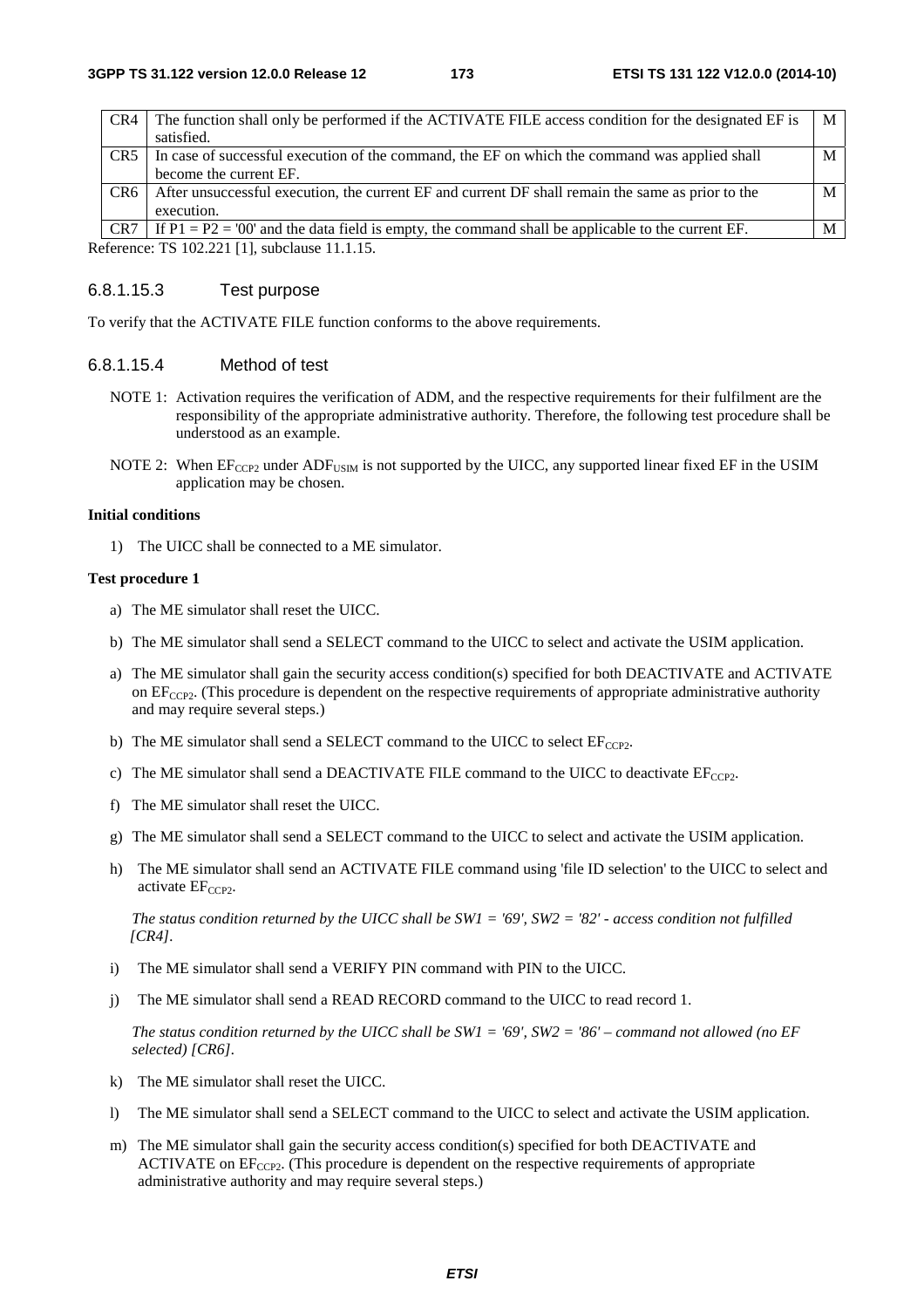n) The ME simulator shall send a SELECT command to the UICC to select  $EF_{CCP2}$ .

*The value of Life Cycle Status Integer of the response data shall indicate that the EF is deactivated.*

*The status condition returned by the UICC shall be SW1 = '62', SW2 = '83' – selected file invalidated.* 

o) The ME simulator shall send an ACTIVATE FILE command using 'file ID selection' to the UICC to select and  $active EF<sub>CCP2</sub>$ .

 *The status condition returned by the UICC shall be SW1 = '90', SW2 = '00' - normal ending of the command [CR1, CR2a, CR3, CR4].*

- p) The ME simulator shall send a VERIFY PIN command with PIN to the UICC.
- q) The ME simulator shall send a READ RECORD command to the UICC.

 *The status condition returned by the UICC shall be SW1 = '90', SW2 = '00' – normal ending of the command [CR5].*

r) The ME simulator shall send a SELECT command to the UICC to select  $EF_{CCP2}$ .

*The value of Life Cycle Status Integer of the response data shall indicate that the EF is activated.* 

- s) The ME simulator shall send a DEACTIVATE FILE command to the UICC to deactivate  $EF_{CCP2}$ .
- t) The ME simulator shall reset the UICC.
- u) The ME simulator shall send a SELECT command to the UICC to select and activate USIM application.
- v) The ME simulator shall gain the security access condition(s) specified for both DEACTIVATE and ACTIVATE on  $EF_{CCP2}$ . (This procedure is dependent on the respective requirements of appropriate administrative authority and may require several steps.)
- w) The ME simulator shall send an ACTIVATE command using 'path selection from MF' to the UICC to select and activate  $EF_{CCP2}$ .

 *The status condition returned by the UICC shall be SW1 = '90', SW2 = '00' - normal ending of the command.*

x) The ME simulator shall send a SELECT command to the UICC to select  $E_{CCP2}$ .

*The value of Life Cycle Status Integer of the response data shall indicate that the EF is activated.*

- y) The ME simulator shall send a DEACTIVATE FILE command to the UICC to deactivate  $EF_{CCP2}$ .
- z) The ME simulator shall reset the UICC.
- aa) The ME simulator shall send a SELECT command to the UICC to select and activate USIM application.
- bb) The ME simulator shall gain the security access condition(s) specified for both DEACTIVATE and ACTIVATE on  $EF_{CCP2}$ . (This procedure is dependent on the respective requirements of appropriate administrative authority and may require several steps.)
- cc) The ME simulator shall send an ACTIVATE FILE command using 'path selection from current DF' to the UICC to select and activate  $EF_{CCP2}$ .

*The status condition returned by the UICC shall be SW1 = '90', SW2 = '00' - normal ending of the command.*

dd) The ME simulator shall send a SELECT command to the UICC to select  $EF_{CCP2}$ .

*The value of Life Cycle Status Integer of the response data shall indicate that the EF is activated.* 

- ee) The ME simulator shall send a DEACTIVATE FILE command to the UICC to deactivate  $EF_{CCP2}$ .
- ff) The ME simulator shall reset the UICC.
- gg) The ME simulator shall send a SELECT command to the UICC to select and activate USIM application.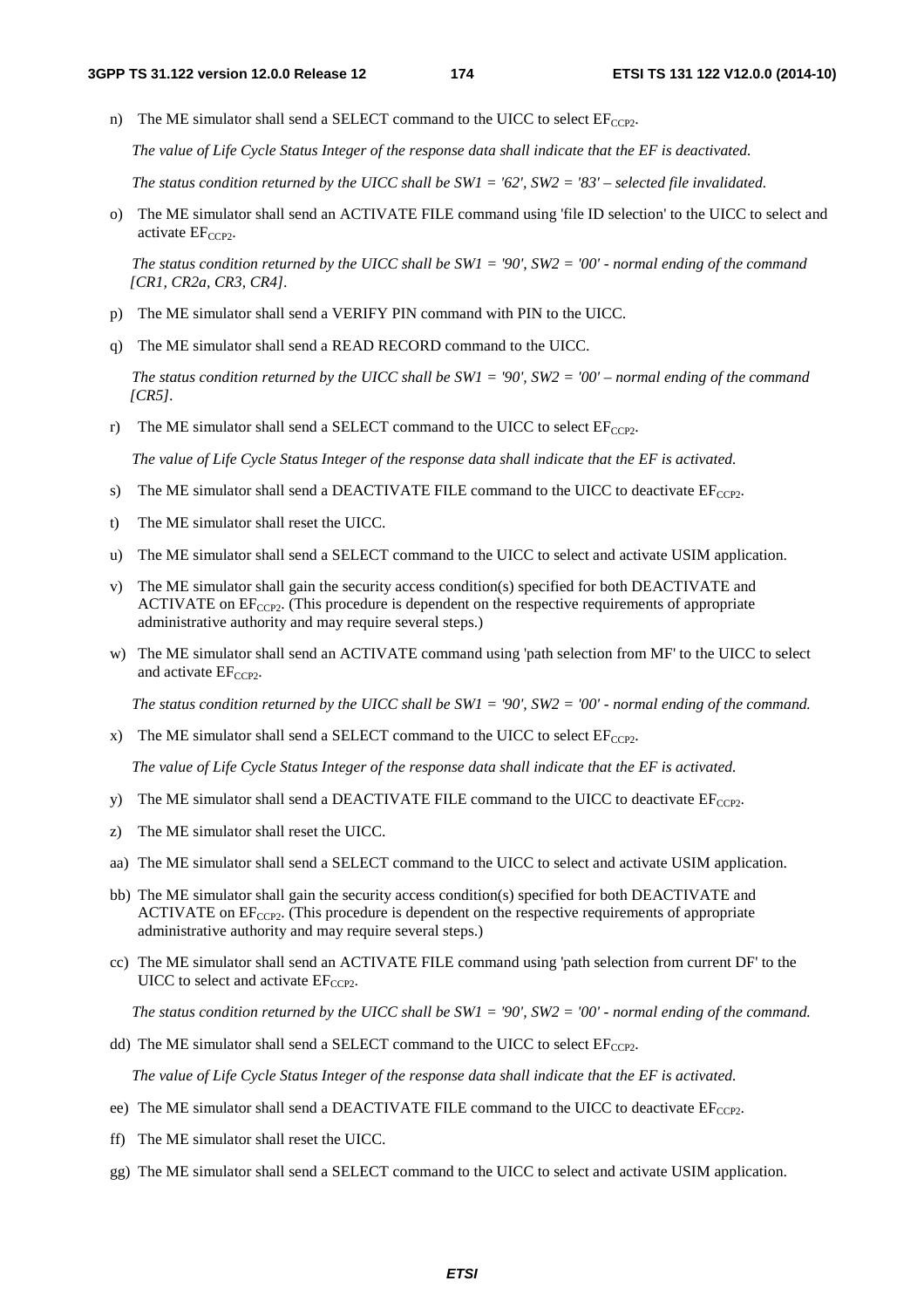- hh) The ME simulator shall gain the security access condition(s) specified for both DEACTIVATE and ACTIVATE on  $EF_{CCP2}$ . (This procedure is dependent on the respective requirements of appropriate administrative authority and may require several steps.)
- ii) The ME simulator shall send a SELECT command to the UICC to select  $EF_{CCP2}$ .
- ji) The ME simulator shall send an ACTIVATE FILE command with  $P1 = P2 = '00'$  and with the empty data field to the UICC.

*The status condition returned by the UICC shall be SW1 = '90', SW2 = '00' - normal ending of the command [CR7].*

kk) The ME simulator shall send a SELECT command to the UICC to select  $EF_{CCP2}$ .

*The value of Life Cycle Status Integer of the response data shall indicate that the EF is activated [CR7].*

*The status condition returned by the UICC shall be SW1 = '90', SW2 = '00' – normal ending of the command.*

# 6.8.1.16 AUTHENTICATE

6.8.1.16.1 Definition and applicability

See clause 3.5.3.

### 6.8.1.16.2 Conformance requirement

 $\vert$  CR1  $\vert$  An appropriate application shall be selected in the UICC before issuing this command.  $\vert$  M Reference: TS 102.221 [1], subclause 11.1.16.

### 6.8.1.16.3 Test purpose

To verify that the AUTHENTICATE function conforms to the above requirements.

#### 6.8.1.16.4 Method of test

NOTE 1: Consequences are not clearly defined when the AUTHENTICATE command is performed where no application is being selected. Therefore, the test for CR1 should be left N/A.

NOTE 2: Authentication procedure for USIM application is tested in subclause 7.3.1 of this present document.

#### **Initial conditions**

N/A

#### **Test procedure**

N/A

## 6.8.1.17 MANAGE CHANNEL

6.8.1.17.1 Definition and applicability

See clause 3.5.3.

### 6.8.1.17.2 Conformance requirement

| CR <sub>1</sub> | The MANAGE CHANNEL open function opens a new logical channel other than the basic | $Rel-4 -$ |
|-----------------|-----------------------------------------------------------------------------------|-----------|
|                 | channel $0$ .                                                                     | $\cdots$  |
| CR <sub>2</sub> | The UICC shall support channel number assignment by the UICC.                     | $Re1-4$ - |
|                 |                                                                                   | .         |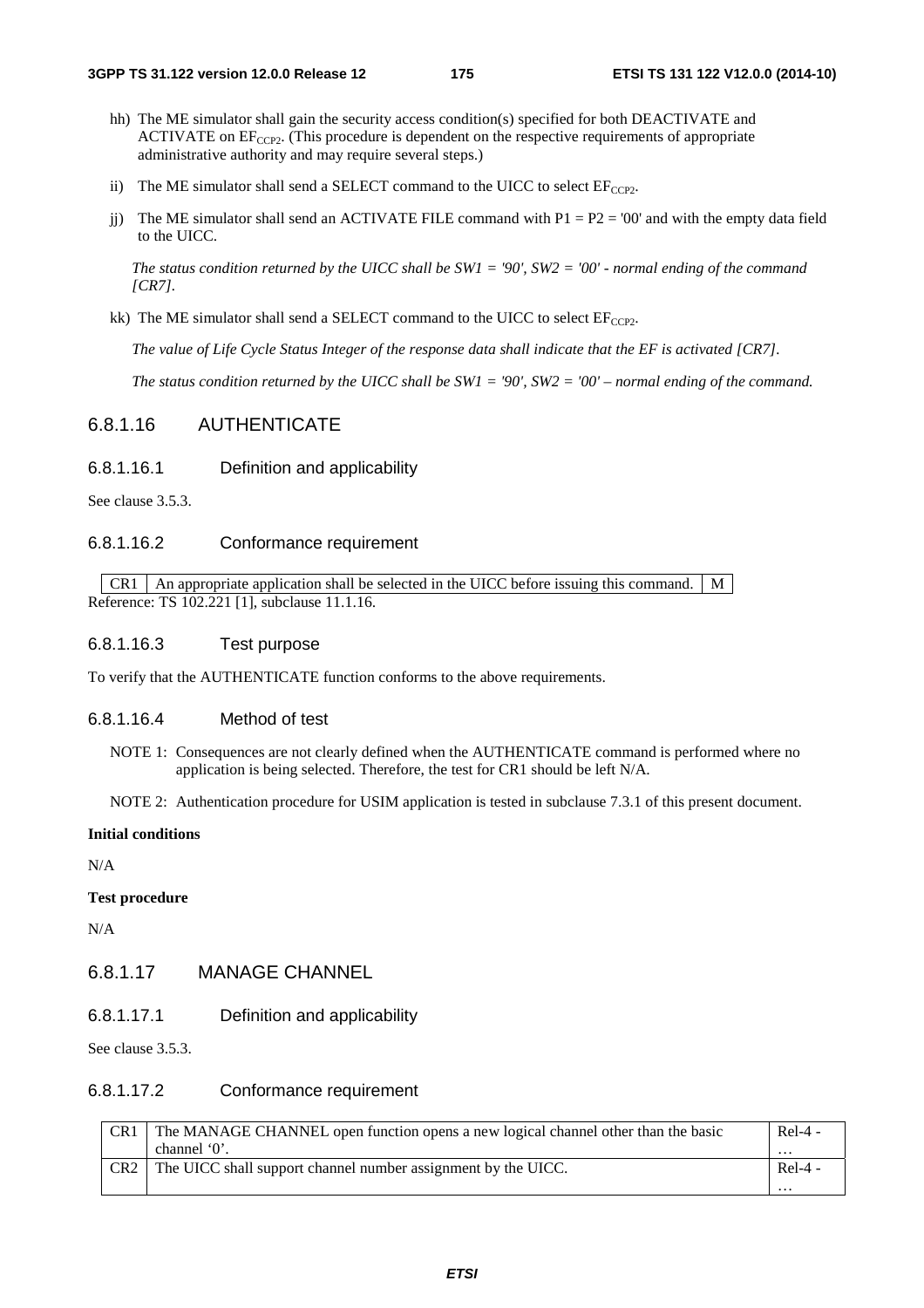| CR <sub>3</sub> | The MANAGE CHANNEL close function explicitly closes a logical channel.                            | $Rel-4 -$         |
|-----------------|---------------------------------------------------------------------------------------------------|-------------------|
|                 |                                                                                                   | $\cdots$          |
| CR4             | When a channel has been successfully closed, the channel can be reassigned.                       | $Rel-4$ -         |
|                 |                                                                                                   | $\cdots$          |
| CR <sub>5</sub> | The basic logical channel '0' is always available and cannot be closed.                           | $Rel-4 -$         |
|                 |                                                                                                   | $\cdots$          |
| CR <sub>6</sub> | The function shall accept no input data.                                                          | $Rel-4 -$         |
|                 |                                                                                                   | $\cdots$          |
| CR7             | The function shall output either no data or the channel number of the logical channel assigned by | $Rel-4 -$         |
|                 | the UICC.                                                                                         | $\cdot\cdot\cdot$ |
| CR <sub>8</sub> | Response data shall only be returned if the value of the parameters P1-P2 of the command is       | $Rel-4 -$         |
|                 | 0000'.                                                                                            | $\cdots$          |

Reference: TS 102 221 [1], subclause 11.1.17.

### 6.8.1.17.3 Test purpose

To verify that the MANAGE CHANNEL function conforms to the above requirements.

NOTE: CR1, CR2, CR3, CR4, CR5, CR6, CR7 and CR8 are tested in subclause 6.5.7.

### 6.8.1.17.4 Method of test

### **Initial conditions**

N/A

### **Test procedure**

N/A

# 6.8.1.18 GET CHALLENGE

The tests defined in this subclause only apply where the UICC under test supports the GET CHALLENGE command. If the UICC under test does not support the GET CHALLENGE command, then these tests do not apply.

## 6.8.1.18.1 Definition and applicability

See clause 3.5.3.

## 6.8.1.18.2 Conformance requirement

| CR <sub>1</sub> | This function is used to create a random number.                                             | $(Rel-4)$  |
|-----------------|----------------------------------------------------------------------------------------------|------------|
|                 |                                                                                              | $Rel-6 - $ |
| CR <sub>2</sub> | The generated random number is associated with the logical channel specified in the GET      | $(Rel-4)$  |
|                 | CHALLENGE command CLA.                                                                       | $Rel-6 - $ |
| CR <sub>3</sub> | The maximum length of the random number returned by the UICC is specified by the Le          | $(Rel-4)$  |
|                 | parameter in the command parameters body.                                                    | $Rel-6 - $ |
| CR4             | The generated random number may be used internally by the UICC in procedures specified by    | $(Rel-4)$  |
|                 | the application.                                                                             | $Rel-6 - $ |
| CR5             | The validity of the random number is at least for the next command, on the same logical      | $(Rel-4)$  |
|                 | channel, following the GET CHALLENGE command if not specified differently by the             | $Rel-6 - $ |
|                 | application.                                                                                 |            |
| CR <sub>6</sub> | The random number referenced is always the latest generated on the logical channel specified | $(Rel-4)$  |
|                 | in the CLA by the command referencing the usage of a random number.                          | $Rel-6 - $ |
| CR7             | The function shall accept no input data.                                                     | $(Rel-4)$  |
|                 |                                                                                              | $Rel-6 - $ |
| CR <sub>8</sub> | The function shall output a random number.                                                   | $(Rel-4)$  |
|                 |                                                                                              | $Rel-6 - $ |

Reference: TS 102 221 [1], subclause 11.1.18.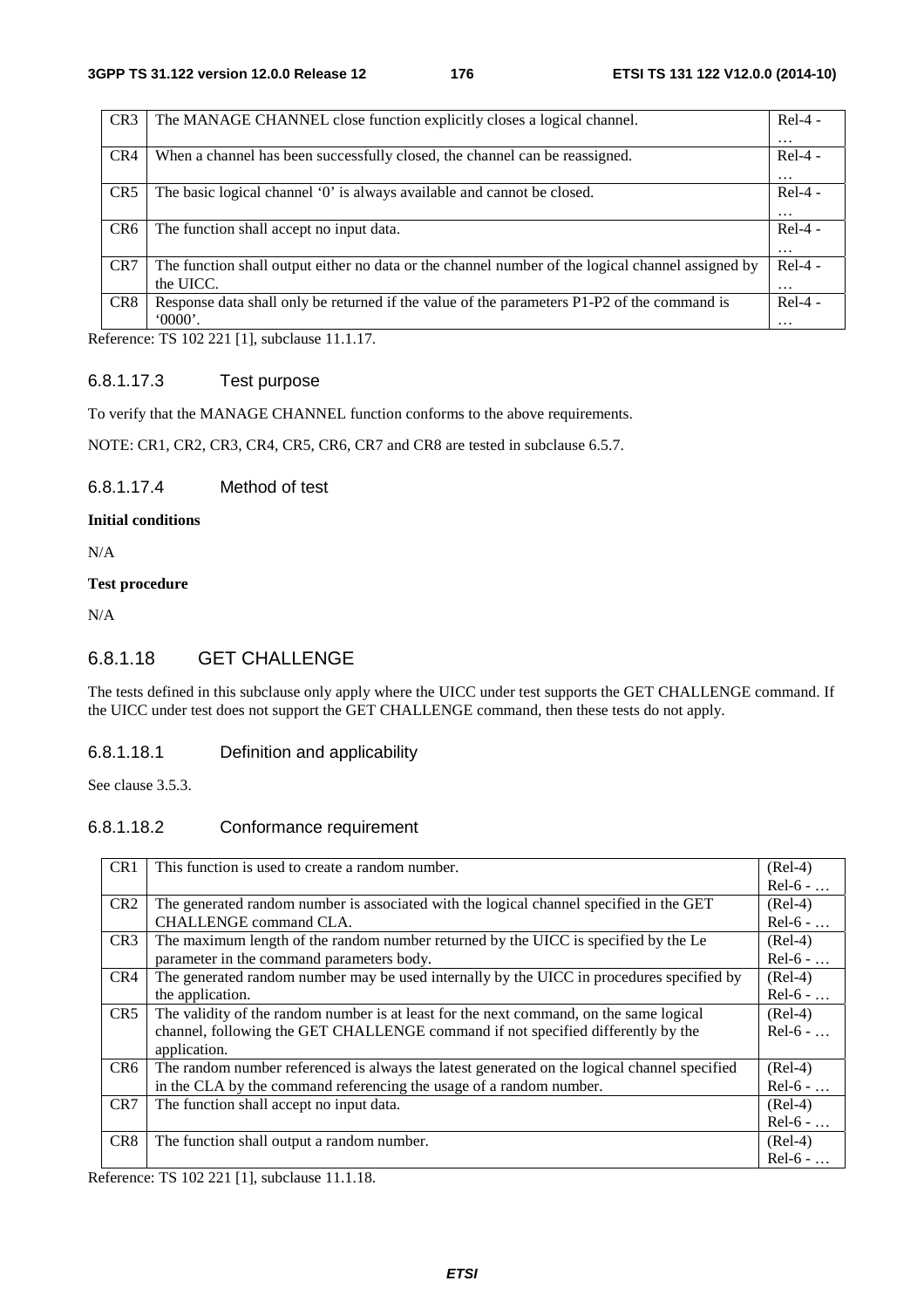#### **3GPP TS 31.122 version 12.0.0 Release 12 177 ETSI TS 131 122 V12.0.0 (2014-10)**

### 6.8.1.18.3 Test purpose

To verify that the GET CHALLENGE function conforms to the above requirements.

Note 1: The testing of the quality of the random number generated by this command is outside the scope of the present document. (CR1, CR8)

Note 2: CR2, CR4, CR5 and CR6 are not tested.

### 6.8.1.18.4 Method of test

#### **Initial conditions**

1) The UICC shall be connected to a ME simulator.

#### **Test procedure 1**

- a) The ME simulator shall reset the UICC.
- b) The ME simulator shall send a SELECT command to the UICC to select the USIM application.
- c) The ME simulator shall send a GET CHALLENGE command to the UICC with a length value of 8.

*The UICC shall return a data string containing a maximum of 8 bytes of response data. [CR3, CR7]* 

d) Step c) shall be repeated a further 99 times.

*For each repetition the UICC shall return a data string containing a maximum of 8 bytes of response data that is different to that has been returned previously in this test. [CR8]* 

*(Note: This does not test the quality of the returned Random Number merely that the same number is not returned twice in 100 calls of the GET CHALLENGE command.)* 

# 6.8.2 Data Oriented Commands

# 6.8.2.1 RETRIEVE DATA

### 6.8.2.1.1 Definition and applicability

See clause 3.5.3.

### 6.8.2.1.2 Conformance requirement

| CR <sub>1</sub> | After a successful selection the current tag pointer is undefined.                  | $Rel-6$ - :            |
|-----------------|-------------------------------------------------------------------------------------|------------------------|
|                 |                                                                                     | <b>O BER TLV FILES</b> |
| CR <sub>2</sub> | A data object transfer can be interleaved with any command not modifying the        | $Rel-6$ - :            |
|                 | current EF or the current tag pointer.                                              | <b>O BER TLV FILES</b> |
| CR3             | Any interleaved command that modifies the current EF or the current tag             | $Rel-6 - $             |
|                 | pointer shall abort an uncompleted data object transfer.                            | <b>O_BER_TLV_FILES</b> |
| CR4             | A successful APDU indicating "First Block" sets the current tag pointer and         | $Re1-6$ - :            |
|                 | shall abort an uncompleted data object transfer. This applies for all tags defined  | O BER_TLV_FILES        |
|                 | in this clause, even if the new tag is the same as the previous one.                |                        |
| CR5             | The current tag pointer and its associated context (e.g. current offset in the data | $Rel-6$ - :            |
|                 | object) shall not be changed by an APDU resulting in an error status word.          | <b>O_BER_TLV_FILES</b> |
| CR <sub>6</sub> | The setting "retransmit previous block" is only allowed if the previous             | $Rel-6 - $             |
|                 | command did not result in an error status word.                                     | <b>O BER TLV FILES</b> |
| CR <sub>7</sub> | This function shall only be performed if the READ access condition for this EF      | $Re1-6 - $             |
|                 | is satisfied.                                                                       | <b>O_BER_TLV_FILES</b> |
| CR8             | If the requested TLV object does not exist in the EF, the UICC shall answer         | $Re1-6 - $             |
|                 | with "referenced data not found".                                                   | <b>O BER TLV FILES</b> |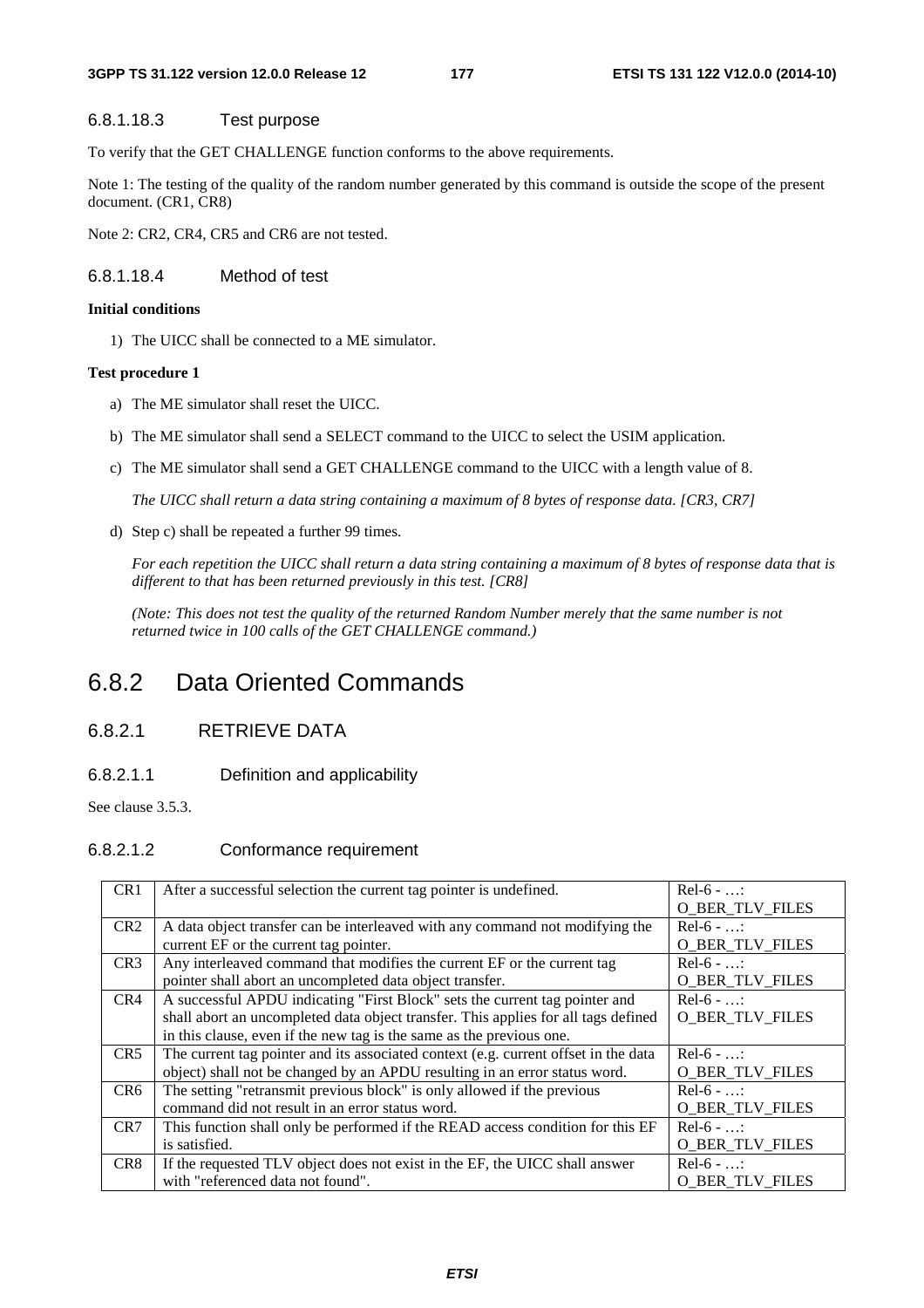| CR <sub>9</sub>  | The status word sent by the card after a successful RETRIEVE DATA                        | $Rel-6 - $             |
|------------------|------------------------------------------------------------------------------------------|------------------------|
|                  | command is '62F1' or '62F2' if more data is available.                                   | <b>O_BER_TLV_FILES</b> |
| CR <sub>10</sub> | Once a data object was fully retrieved, any subsequent RETRIEVE DATA                     | $Rel-6$ - :            |
|                  | command on this data object with parameter P2 set to 'Next Block' shall be               | <b>O_BER_TLV_FILES</b> |
|                  | rejected with the status word '6A86'.                                                    |                        |
|                  | CR11   If P2 is set to 'First Block' the function shall output a BER-TLV data object or  | $Rel-6$ - :            |
|                  | the first part of it if segmented over several APDUs.                                    | <b>O_BER_TLV_FILES</b> |
|                  | CR12   If P2 is set to 'Next Block' and the previous RETRIEVE DATA command               | $Rel-6$ - :            |
|                  | ended with "more data available" the function shall output the next segment of           | <b>O BER TLV FILES</b> |
|                  | the segmented TLV object.                                                                |                        |
|                  | CR13   If P2 is set to 'Retransmit Previous Block' the function shall output the data as | $Rel-6 - $             |
|                  | in the previous command.                                                                 | <b>O_BER_TLV_FILES</b> |

Reference: TS 102.221 [1], subclauses 11.3 and 11.3.1.

### 6.8.2.1.3 Test purpose

To verify that the RETRIEVE DATA function conforms to the above requirements.

NOTE: For CR9, only '62F1' is accepted as a status word, as the relevant test procedures do not send a TERMINAL PROFILE and therefore the UICC should never indicate that a proactive command is pending.

### 6.8.2.1.4 Method of test

#### **Initial conditions**

- 1) The UICC shall be connected to a ME simulator.
- 2)  $EF_{MMDF}$  shall contain only the following data objects:

| Tag  | Length field | Value                                                                            |
|------|--------------|----------------------------------------------------------------------------------|
| '81  | '02'         | '0102'                                                                           |
| 'A2' | '82 05 A0'   | 1440 bytes: '80 0E 00 01 02 03 04 05 06 07 08 09 0A 0B 0C 0D' repeated 90 times. |
| '83' | '00'         | $'$ – i.e. empty value.                                                          |

 $EF<sub>MDF</sub>$  shall not contain the following data objects:

**Tag**  '86'

3) EF<sub>MML</sub> shall be present.

#### **Test procedure 1 (basic)**

- a) The ME simulator shall reset the UICC.
- b) The ME simulator shall select  $EF_{\text{MMDF}}$ .
- c) The ME simulator shall send a RETRIEVE DATA command indicating "First block" and with tag '81' to the UICC.

*The status condition returned by the UICC shall be SW1 = '69', SW2 = '82' – security status not satisfied [CR7].*

- d) The ME simulator shall send a VERIFY PIN command with PIN to the UICC to gain the READ access condition for  $EF_{MMDF}$ .
- e) The ME simulator shall send a RETRIEVE DATA command indicating "First block" and with tag '81' to the UICC.

*The status condition returned by the UICC shall be SW1 = '90', SW2 = '00' - normal ending of the command [CR7].*

 *The data returned shall be '81 02 01 02' [CR11].*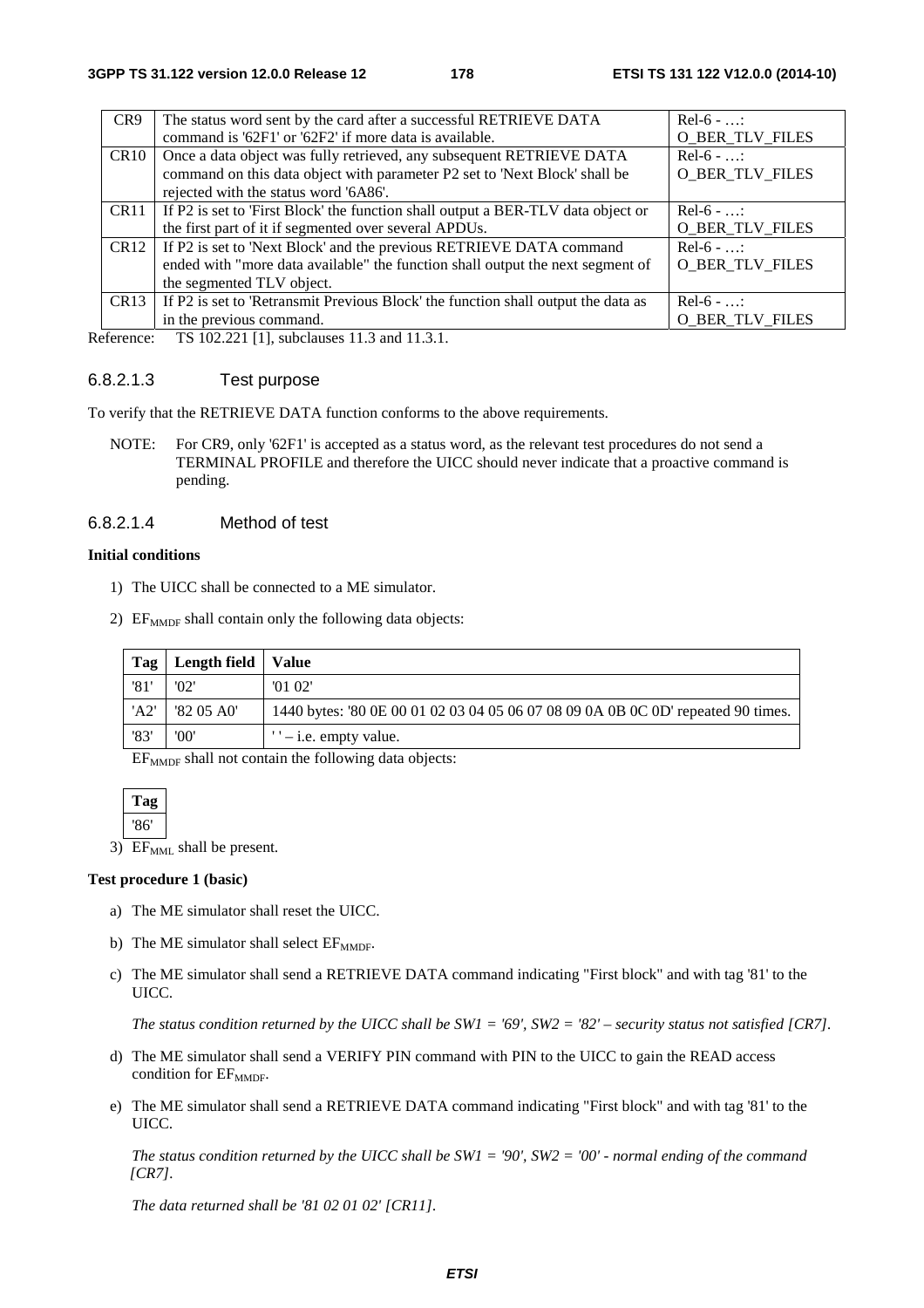f) The ME simulator shall send a RETRIEVE DATA command indicating "Next block" to the UICC.

*The status condition returned by the UICC shall be SW1 = '6A', SW2 = '86' – Incorrect parameters P1 to P2 [CR10].*

- g) The ME simulator shall select  $EF_{\text{MMDF}}$ .
- h) The ME simulator shall send a RETRIEVE DATA command indicating "Next block" to the UICC.

*The UICC shall return an error code appropriate to the command [CR1].*

i) The ME simulator shall send a RETRIEVE DATA command indicating "First block" and with tag 'A2' to the UICC.

*The status condition returned by the UICC shall be SW1 = '62', SW2 = 'F1' - More data available [CR9].* 

*The response data returned by the UICC shall contain the first part of the data object with tag 'A2' [CR12].* 

j) The ME simulator shall send RETRIEVE DATA commands indicating "Next block" to the UICC until the status condition returned by the UICC is not  $SW1 = '62'$ ,  $SW2 = 'F1'$  - More data available.

*For the last command, the status condition returned by the UICC shall be SW1 = '90', SW2 = '00' - normal ending of the command.* 

*For all commands, the response data returned by the UICC shall contain the next part of the data object with tag 'A2' [CR12].* 

*The last command shall contain the last part of the data object with tag 'A2' [CR12].* 

k) The ME simulator shall send a RETRIEVE DATA command indicating "Next block" to the UICC.

*The status condition returned by the UICC shall be SW1 = '6A', SW2 = '86' – Incorrect parameters P1 to P2 [CR10].*

l) The ME simulator shall send a RETRIEVE DATA command indicating "First block" and with tag '86' to the UICC.

*The status condition returned by the UICC shall be SW1 = '6A', SW2 = '88' - Referenced data not found [CR8].*

m) The ME simulator shall send a RETRIEVE DATA command indicating "First block" and with tag '83' to the UICC.

*The status condition returned by the UICC shall be SW1 = '90', SW2 = '00' - normal ending of the command.*

 *The data returned shall be '*83 *00' [CR11].* 

n) The ME simulator shall send a RETRIEVE DATA command indicating "First block" and with tag 'A2' to the UICC.

*The status condition returned by the UICC shall be SW1 = '62', SW2 = 'F1' - More data available.* 

*The response data returned by the UICC shall contain the first part of the data object with tag 'A2', with a length*  less than or equal to the maximum length of data expected by the terminal as encoded in the Le byte in the *command.* 

o) The ME simulator shall send RETRIEVE DATA commands indicating "Next block", and with Le the smaller of the number of bytes still to be transferred and 50, to the UICC, until the status condition returned by the UICC is not  $SW1 = '62'$ ,  $SW2 = 'F1'$  - More data available.

*For the last command, the status condition returned by the UICC shall be SW1 = '90', SW2 = '00' - normal ending of the command.* 

*For all commands, the response data returned by the UICC shall contain the next part of the data object with tag 'A2', with a length less than or equal to 50.* 

*The last command shall contain the last part of the data object with tag 'A2'.*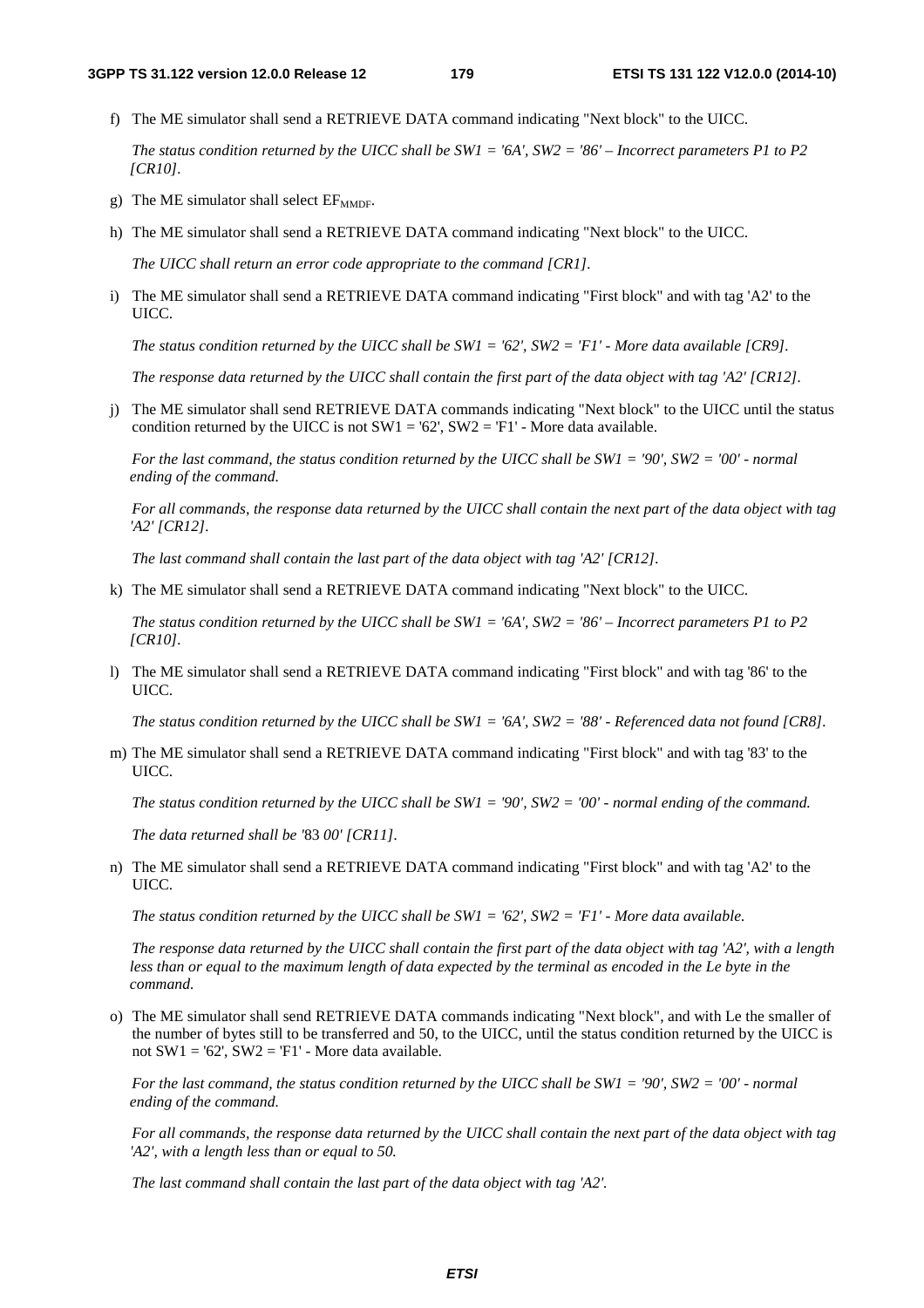### **Test procedure 2 (interleaving and aborting)**

- a) The ME simulator shall reset the UICC.
- b) The ME simulator shall select  $EF_{\text{MMDF}}$ .
- c) The ME simulator shall send a VERIFY PIN command with PIN to the UICC to gain the access condition for EF<sub>MMDF</sub>.
- d) For each of the commands in the following table, steps e) to j) shall be repeated.

| Command                                                      | <b>Expected status condition</b>                              | <b>CRs</b><br>tested |
|--------------------------------------------------------------|---------------------------------------------------------------|----------------------|
| <b>STATUS</b>                                                | $SW1 = '90', SW2 = '00'$ - normal ending of the<br>command    | CR <sub>2</sub>      |
| <b>VERIFY PIN with PIN</b>                                   | $SW1 = '90'$ , $SW2 = '00'$ - normal ending of the<br>command | CR <sub>2</sub>      |
| SELECT with file ID '2F 34'                                  | An error code appropriate to the command                      | <b>CR5, CR2</b>      |
| <b>READ BINARY</b>                                           | An error code appropriate to the command                      | <b>CR5, CR2</b>      |
| RETRIEVE DATA indicating "First block" and<br>with tag '86'  | An error code appropriate to the command                      | CR5, CR2             |
| SET DATA indicating "Next block" and with data<br>'85 01 01' | An error code appropriate to the command                      | <b>CR5, CR2</b>      |

e) The ME simulator shall send a RETRIEVE DATA command indicating "First block" and with tag 'A2' to the UICC.

*The status condition returned by the UICC shall be SW1 = '62', SW2 = 'F1' - More data available.*

*The response data returned by the UICC shall contain the first part of the data object with tag 'A2'.* 

f) The ME simulator shall send the command indicated in the table in step d) to the UICC.

*The UICC shall return the status condition indicated in the table in step d).* 

g) The ME simulator shall send a RETRIEVE DATA command indicating "Next block" to the UICC.

*The status condition returned by the UICC shall be SW1 = '62', SW2 = 'F1' - More data available.* 

*The response data returned by the UICC shall contain the next part of the data object with tag 'A2'.* 

h) The ME simulator shall send the command indicated in the table in step d) to the UICC.

*The UICC shall return the status condition indicated in the table in step d).* 

i) The ME simulator shall send a RETRIEVE DATA command indicating "Next block" to the UICC.

*The status condition returned by the UICC shall be SW1 = '62', SW2 = 'F1' - More data available.* 

*The response data returned by the UICC shall contain the next part of the data object with tag 'A2'.* 

j) The ME simulator shall continue sending RETRIEVE DATA commands indicating "Next block" to the UICC until the status condition returned by the UICC is not  $SW1 = '62', SW2 = 'F1'$  - More data available.

*For the last command, the status condition returned by the UICC shall be SW1 = '90', SW2 = '00' - normal ending of the command.* 

*For all commands, the response data returned by the UICC shall contain the next part of the data object with tag 'A2'.* 

*The last command shall contain the last part of the data object with tag 'A2'.* 

k) The ME simulator shall send a RETRIEVE DATA command indicating "First block" and with tag 'A2' to the UICC.

*The status condition returned by the UICC shall be SW1 = '62', SW2 = 'F1' - More data available.*

l) The ME simulator shall send a SELECT command to select EF<sub>MML</sub>.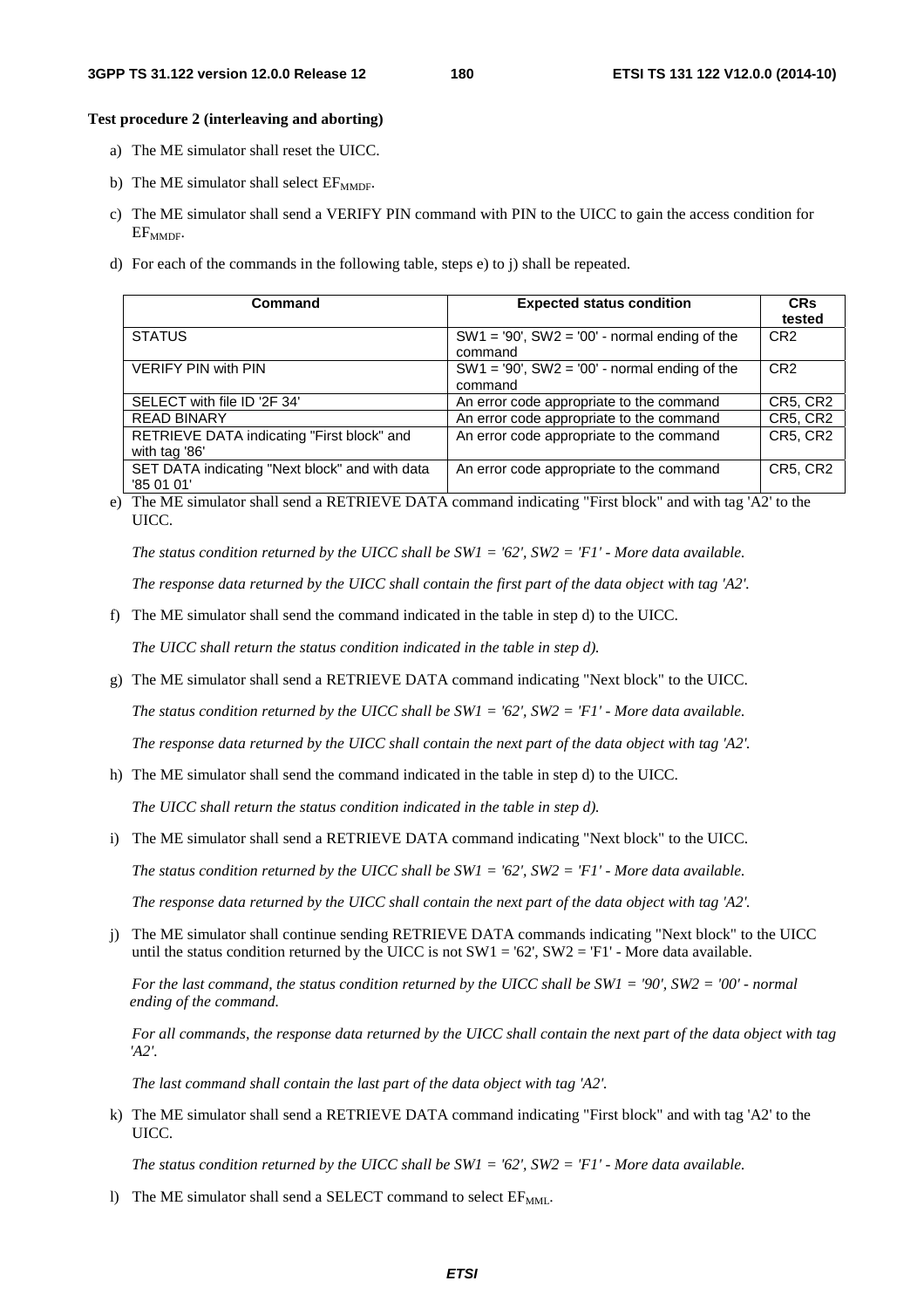m) The ME simulator shall send a RETRIEVE DATA command indicating "Next block" to the UICC.

*The UICC shall return an error code appropriate to the command [CR3].* 

- n) The ME simulator shall send a SELECT command to select  $EF_{MMDF}$ .
- o) The ME simulator shall send a RETRIEVE DATA command indicating "First block" and with tag 'A2' to the UICC.

*The status condition returned by the UICC shall be SW1 = '62', SW2 = 'F1' - More data available.*

*The data returned shall be the start of the TLV with tag 'A2' [CR4].*

p) The ME simulator shall send a RETRIEVE DATA command indicating "First block" and with tag 'A2' to the UICC.

*The status condition returned by the UICC shall be SW1 = '62', SW2 = 'F1' - More data available.* 

 *The data returned shall be the start of the TLV with tag 'A2'.*

q) The ME simulator shall send a RETRIEVE DATA command indicating "First block" and with tag '81' to the UICC.

*The status condition returned by the UICC shall be SW1 = '90', SW2 = '00' - normal ending of the command.*

 *The data returned shall be '81 02 01 02' [CR4].* 

r) The ME simulator shall send a RETRIEVE DATA command indicating "First block" and with tag 'A2' to the UICC.

*The status condition returned by the UICC shall be SW1 = '62', SW2 = 'F1' - More data available.*

*The data returned shall be the start of the TLV with tag 'A2'.*

s) The ME simulator shall send a SET DATA command indicating "First block" and with data '81 02 03 04' to the UICC.

*The status condition returned by the UICC shall be SW1 = '90', SW2 = '00' - normal ending of the command.*

t) The ME simulator shall send a RETRIEVE DATA command indicating "Next block" to the UICC.

*The UICC shall return an error code appropriate to the command [CR4].*

u) The ME simulator shall send a RETRIEVE DATA command indicating "First block" and with tag 'A2' to the UICC.

*The status condition returned by the UICC shall be SW1 = '62', SW2 = 'F1' - More data available.*

v) The ME simulator shall send a SET DATA command indicating "First block" and with data 'A2 03 01 01 00' to the UICC.

*The status condition returned by the UICC shall be SW1 = '90', SW2 = '00' - normal ending of the command.*

w) The ME simulator shall send a RETRIEVE DATA command indicating "Next block" to the UICC.

*The UICC shall return an error code appropriate to the command [CR4].*

### **Test procedure 3 (retransmitting)**

- a) The ME simulator shall reset the UICC.
- b) The ME simulator shall select  $EF_{MMDF}$ .
- c) The ME simulator shall send a VERIFY PIN command with PIN to the UICC to gain the access condition for  $EF_{MMDF}$ .
- d) The ME simulator shall send a RETRIEVE DATA command indicating "First block" and with tag '81' to the UICC.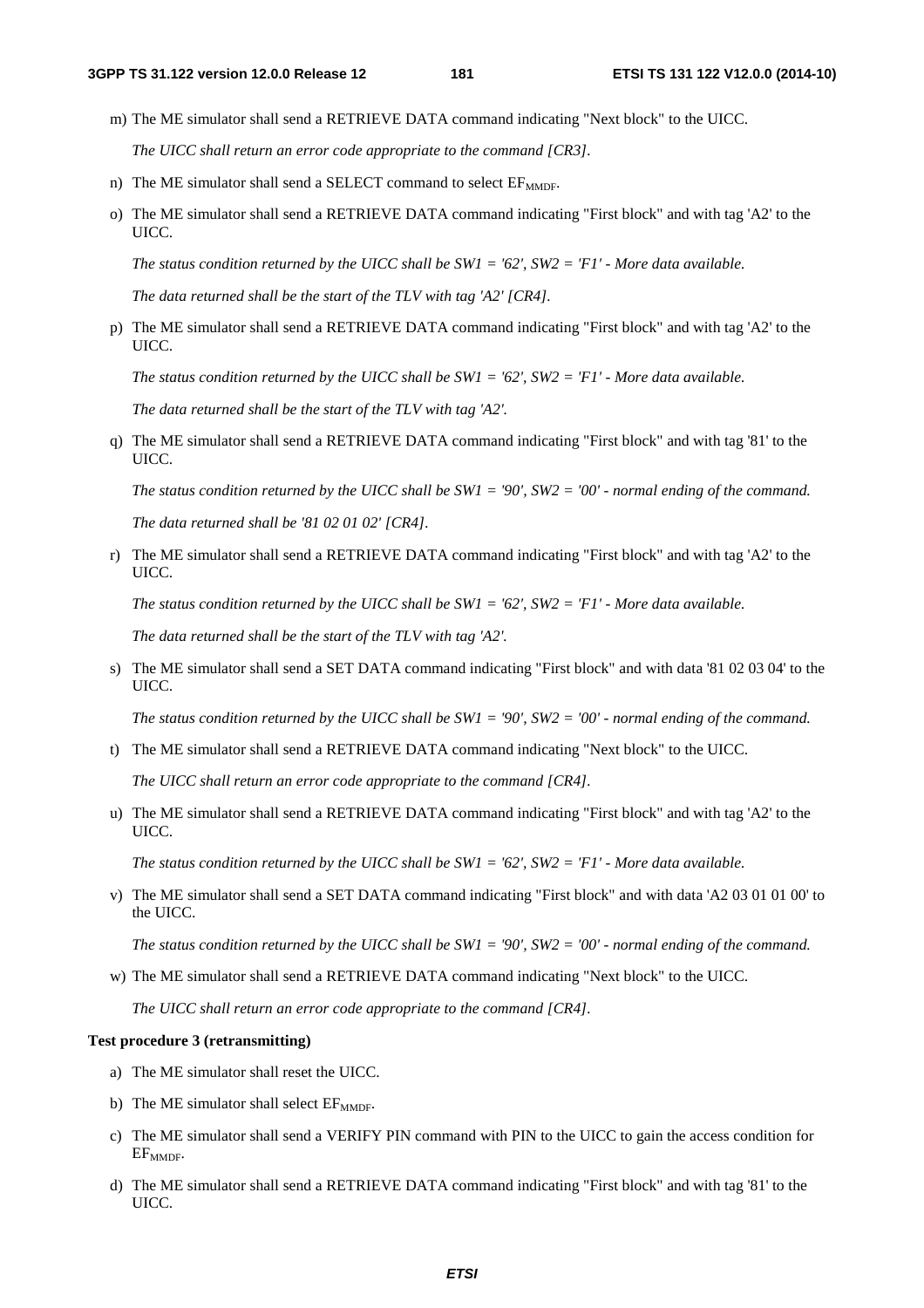*The status condition returned by the UICC shall be SW1 = '90', SW2 = '00' - normal ending of the command.*

 *The data returned shall be '81 02 01 02'.* 

e) The ME simulator shall send a RETRIEVE DATA command indicating "First block" and with tag 'A2' to the UICC.

*The status condition returned by the UICC shall be SW1 = '62', SW2 = 'F1' - More data available.*

f) The ME simulator shall send a RETRIEVE DATA command indicating "Next block" to the UICC.

*The status condition returned by the UICC shall be SW1 = '62', SW2 = 'F1' - More data available.* 

g) The ME simulator shall send a RETRIEVE DATA command indicating "Retransmit previous block" to the UICC.

*The status condition returned by the UICC shall be SW1 = '62', SW2 = 'F1' - More data available.*

*The data returned shall be the same as in step f) [CR13, CR6].* 

- h) The ME simulator shall continue sending RETRIEVE DATA commands indicating "Next block" to the UICC until the UICC returns status condition  $SW1 = 90'$ ,  $SW2 = 0'$  - normal ending of the command.
- i) The ME simulator shall send a RETRIEVE DATA command indicating "Retransmit previous block" to the UICC.

*The status condition returned by the UICC shall be SW1 = '90', SW2 = '00' - normal ending of the command.*

*The data returned shall be the same as for the last RETRIEVE DATA command sent in step h) [CR13, CR6].* 

## 6.8.2.2 SET DATA

6.8.2.2.1 Definition and applicability

See clause 3.5.3.

### 6.8.2.2.2 Conformance requirement

| CR <sub>1</sub> | For SET DATA, the UICC as receiver is in charge of the concatenation of the         | $Rel-6 - $             |
|-----------------|-------------------------------------------------------------------------------------|------------------------|
|                 | data object.                                                                        | <b>O_BER_TLV_FILES</b> |
| CR <sub>2</sub> | A data object transfer can be interleaved with any command not modifying the        | $Rel-6 - $             |
|                 | current EF or the current tag pointer.                                              | <b>O_BER_TLV_FILES</b> |
| CR <sub>3</sub> | Any interleaved command that modifies the current EF or the current tag             | $Rel-6 - $             |
|                 | pointer shall abort an uncompleted data object transfer.                            | <b>O_BER_TLV_FILES</b> |
| CR4             | A successful APDU indicating "First Block" sets the current tag pointer and         | $Rel-6 - $             |
|                 | shall abort an uncompleted data object transfer. This applies for all tags defined  | <b>O_BER_TLV_FILES</b> |
|                 | in this clause, even if the new tag is the same as the previous one.                |                        |
| CR5             | The current tag pointer and its associated context (e.g. current offset in the data | $Rel-6 - $             |
|                 | object) shall not be changed by an APDU resulting in an error status word.          | <b>O_BER_TLV_FILES</b> |
| CR <sub>6</sub> | The setting "retransmit previous block" is only allowed if the previous             | $Rel-6 - $             |
|                 | command did not result in an error status word.                                     | <b>O_BER_TLV_FILES</b> |
| CR7             | If P2 indicates "First Block", this command creates a new data object in the        | $Rel-6 - $             |
|                 | current BER-TLV structure EF or replaces an already existing data object with       | <b>O_BER_TLV_FILES</b> |
|                 | the same tag or deletes a data object.                                              |                        |
| CR8             | Subsequent commands with P2 indicating "Next Block" pass the remaining              | $Rel-6 - $             |
|                 | content of the data object being replaced or created to the card.                   | <b>O_BER_TLV_FILES</b> |
| CR <sub>9</sub> | If P2 indicates "Retransmit Previous Block", the content sent with the previous     | $Rel-6 - $             |
|                 | command is updated.                                                                 | <b>O_BER_TLV_FILES</b> |
| <b>CR10</b>     | This command shall only be performed if the UPDATE access condition for this        | $Rel-6 - $             |
|                 | EF is satisfied.                                                                    | <b>O BER TLV FILES</b> |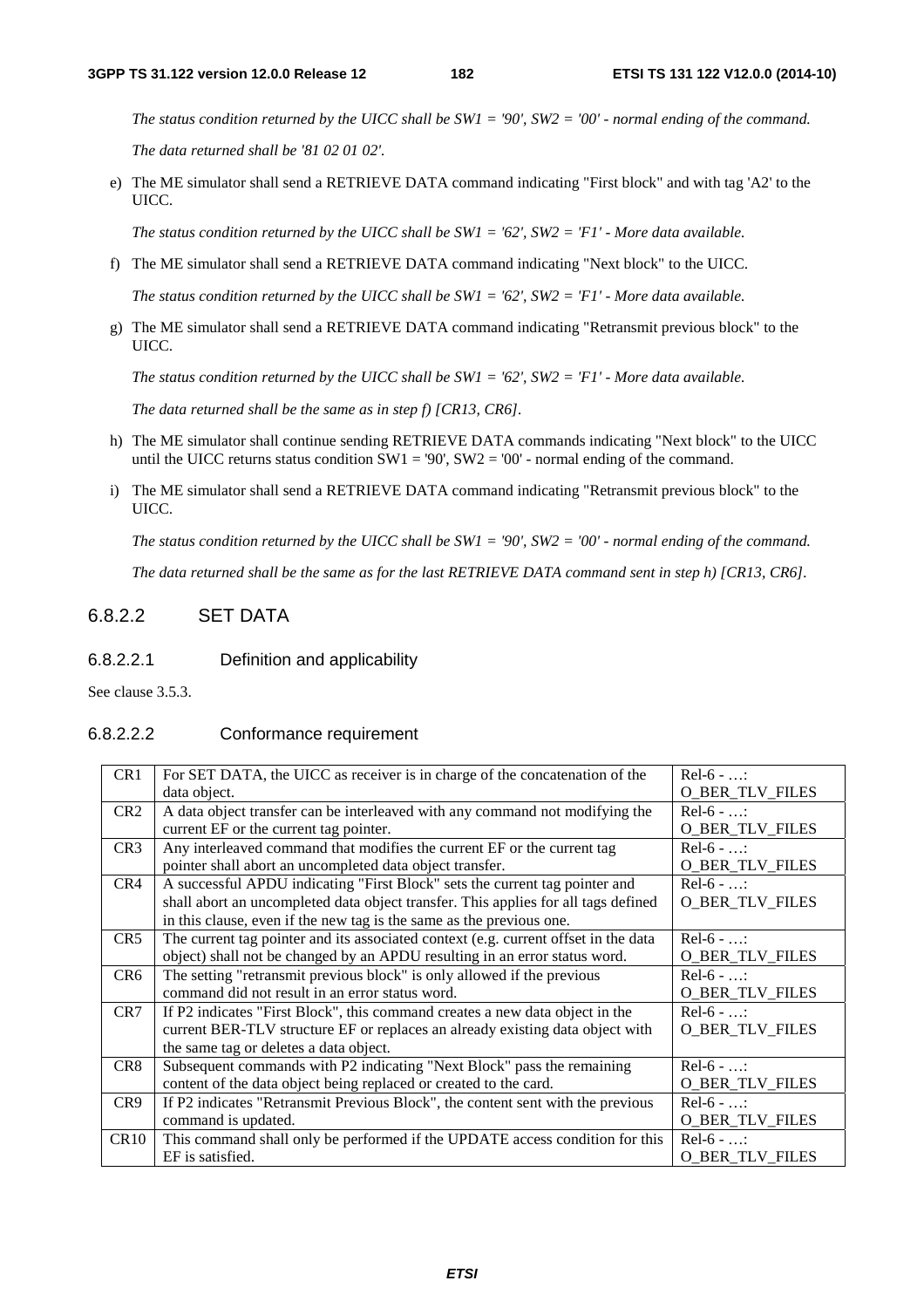| CR11             | When a transfer to create or replace an object is initiated, the first APDU           | $Rel-6 - $             |
|------------------|---------------------------------------------------------------------------------------|------------------------|
|                  | identified by P2 indicating "First Block" shall at least contain the tag value and    | <b>O_BER_TLV_FILES</b> |
|                  | length of the value field of the BER-TLV data object.                                 |                        |
| <b>CR12</b>      | When a SET DATA command is successfully executed, the UICC shall return               | $Rel-6 - $             |
|                  | '9000' if it had received all expected data.                                          | <b>O_BER_TLV_FILES</b> |
| CR <sub>13</sub> | If the length of a TLV object received in a SET DATA command is less than             | $Rel-6 - $             |
|                  | was indicated by the length parameter of the TLV header, then the UICC shall          | <b>O_BER_TLV_FILES</b> |
|                  | return '63F1' or '63F2'.                                                              |                        |
| CR <sub>14</sub> | A data object transfer is successfully completed when the number of bytes             | $Rel-6 - $             |
|                  | received matches the length indicated for the data object.                            | <b>O_BER_TLV_FILES</b> |
| CR15             | Once a data object transfer is successfully completed, any subsequent SET             | $Rel-6 - $             |
|                  | DATA command on this data object with parameter P2 set to 'Next Block' shall          | <b>O_BER_TLV_FILES</b> |
|                  | be rejected with the status word '6A86'.                                              |                        |
| CR <sub>16</sub> | When a data object transfer is aborted, the data object with this tag shall no        | $Rel-6 - $             |
|                  | longer be available in EF.                                                            | <b>O_BER_TLV_FILES</b> |
| CR17             | If the data sent with this command is greater than the length of the value field of   | $Rel-6 - $             |
|                  | the BER-TLV object, the card shall return status word '6700', the data object is      | <b>O_BER_TLV_FILES</b> |
|                  | not updated and the data object transfer is not completed.                            |                        |
| CR18             | If, in a SET DATA command with P2 indicating 'First Block', the data field            | $Rel-6 - $             |
|                  | only contains a tag field, i.e. the length and the value field of the BER-TLV data    | <b>O_BER_TLV_FILES</b> |
|                  | object are missing, the data object specified by the tag shall be deleted if present  |                        |
|                  | in the current context.                                                               |                        |
| CR19             | Deleting a non-existent object shall not be considered as an error.                   | $Rel-6 - $             |
|                  |                                                                                       | O_BER_TLV_FILES        |
| CR20             | If the data field contains a tag field and a length field with zero value, the object | $Rel-6 - $             |
|                  | is not deleted but a zero length object is created.                                   | <b>O_BER_TLV_FILES</b> |

Reference: TS 102.221 [1], subclauses 11.3 and 11.3.2.

## 6.8.2.2.3 Test purpose

To verify that the SET DATA function conforms to the above requirements.

NOTE: For CR13, only '63F1' is accepted as a status word, as the relevant test procedures do not send a TERMINAL PROFILE and therefore the UICC should never indicate that a proactive command is pending.

## 6.8.2.2.4 Method of test

## **Initial conditions**

- 1) The UICC shall be connected to a ME simulator.
- 2)  $EF_{MMDF}$  shall contain the following data objects:

| Tag  | Value                                                                               | <b>Reason</b>                   |
|------|-------------------------------------------------------------------------------------|---------------------------------|
| '81' | '0102'                                                                              | Existing $-$ to be<br>replaced. |
| '82' | 1440 bytes: '80 0E 00 01 02 03 04 05 06 07 08 09 0A 0B 0C 0D' repeated 90<br>times. | Existing $-$ to be<br>replaced. |

EF<sub>MMDF</sub> shall not contain the following data objects:

| Tag  | <b>Reason</b>                   |
|------|---------------------------------|
| '86' |                                 |
| '87' | Not existing $-$ to be created. |
| '88' | Not existing $-$ to be created. |

 $3)$  EF<sub>MML</sub> shall be present.

**Test procedure 1 (basic)**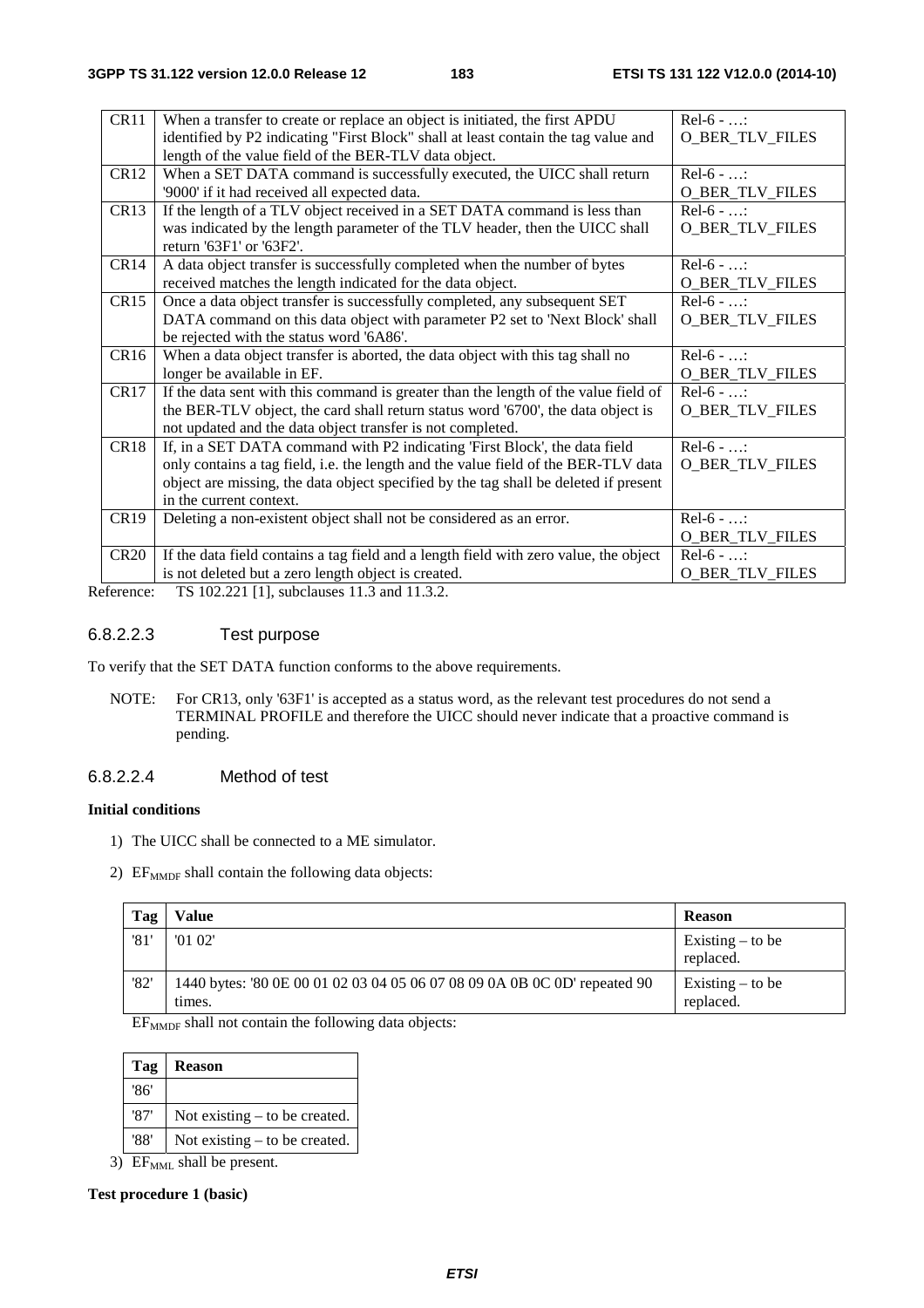- a) The ME simulator shall reset the UICC.
- b) The ME simulator shall select  $EF_{\text{MMDF}}$ .
- c) The ME simulator shall send a SET DATA command indicating "First block" and with data '81 02 03 04' to the UICC.

*The status condition returned by the UICC shall be SW1 = '69', SW2 = '82' – security status not satisfied [CR10].*

- d) The ME simulator shall send a VERIFY PIN command with PIN to the UICC to gain the UPDATE access condition for  $EF_{\text{MMDF}}$ .
- e) The ME simulator shall send a SET DATA command indicating "First block" and with data '81 02 03 04' to the UICC.

*The status condition returned by the UICC shall be SW1 = '90', SW2 = '00' - normal ending of the command [CR10, CR12, CR14].* 

f) The ME simulator shall send a SET DATA command indicating "Next block" and with data '81 02 05 06' to the UICC.

*The status condition returned by the UICC shall be SW1 = '6A', SW2 = '86' – Incorrect parameters P1 to P2 [CR15].*

g) The ME simulator shall send appropriate RETRIEVE DATA command(s) in order to read the data object with tag '81' to the UICC.

*The data object retrieved by the RETRIEVE DATA command(s) shall contain the data '81 02 03 04' (including the tag and length fields) [CR14].*

h) The ME simulator shall send a SET DATA command indicating "First block" and with data '87 02 05 06' to the UICC.

*The status condition returned by the UICC shall be SW1 = '90', SW2 = '00' - normal ending of the command [CR12, CR14].* 

i) The ME simulator shall send appropriate RETRIEVE DATA command(s) in order to read the data object with tag '87' to the UICC.

*The data object retrieved by the RETRIEVE DATA command(s) shall contain the data '87 02 05 06' (including the tag and length fields) [CR14].*

j) The ME simulator shall send a SET DATA command indicating "First block" and with data '82 82 02 0E 01 02 .. FA FB' to the UICC.

*The status condition returned by the UICC shall be SW1 = '63', SW2 = 'F1' - More data expected [CR7, CR13].* 

k) The ME simulator shall send a SET DATA command indicating "Next block" and with data '01 02 .. FE FF' to the UICC.

*The status condition returned by the UICC shall be SW1 = '63', SW2 = 'F1' - More data expected [CR8, CR13].* 

l) The ME simulator shall send a SET DATA command indicating "Next block" and with data '01 02 .. 13 14' to the UICC.

*The status condition returned by the UICC shall be SW1 = '90', SW2 = '00' - normal ending of the command [CR12, CR14].* 

m) The ME simulator shall send a SET DATA command indicating "Next block" and with data '11 12 .. 23 24' to the UICC.

*The status condition returned by the UICC shall be SW1 = '6A', SW2 = '86' – Incorrect parameters P1 to P2 [CR15].*

n) The ME simulator shall send appropriate RETRIEVE DATA command(s) in order to read the data object with tag '82' to the UICC.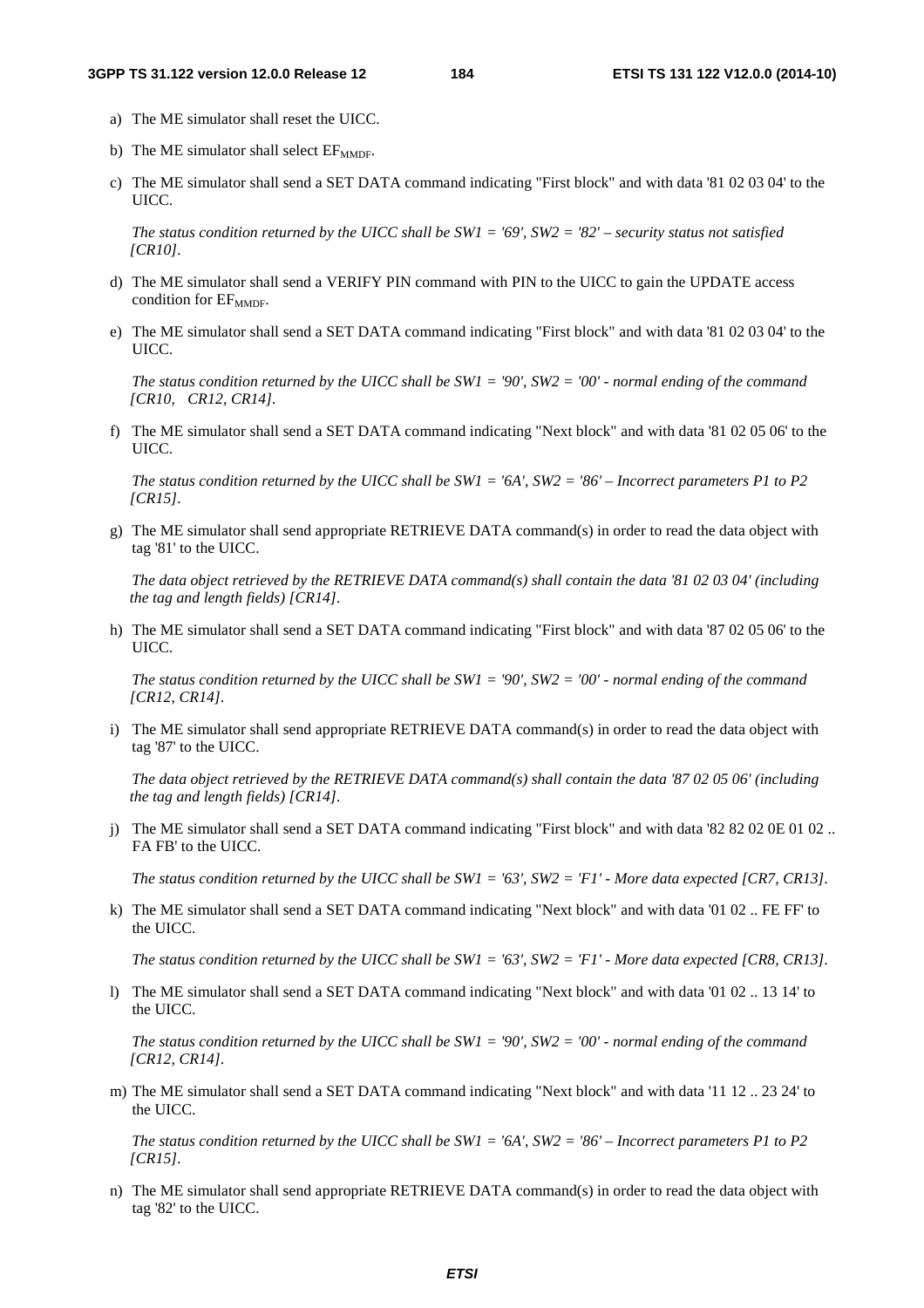*The data object retrieved by the RETRIEVE DATA command(s) shall contain the data '82 82 02 0E 01 02 .. FA FB 01 02 .. FE FF 01 02 .. 13 14' (including the tag and length fields) [CR14].*

o) The ME simulator shall send a SET DATA command indicating "First block" and with data '88 82 02 0E 01 02 .. FA FB' to the UICC.

*The status condition returned by the UICC shall be SW1 = '63', SW2 = 'F1' - More data expected [CR7, CR13].* 

p) The ME simulator shall send a SET DATA command indicating "Next block" and with data '01 02 .. FE FF' to the UICC.

*The status condition returned by the UICC shall be SW1 = '63', SW2 = 'F1' - More data expected [CR8, CR13].* 

q) The ME simulator shall send a SET DATA command indicating "Next block" and with data '01 02 .. 13 14' to the UICC.

*The status condition returned by the UICC shall be SW1 = '90', SW2 = '00' - normal ending of the command [CR12, CR14].* 

r) The ME simulator shall send a SET DATA command indicating "Next block" and with data '01 02 .. 13 14' to the UICC.

*The status condition returned by the UICC shall be SW1 = '6A', SW2 = '86' – Incorrect parameters P1 to P2 [CR15].*

s) The ME simulator shall send appropriate RETRIEVE DATA command(s) in order to read the data object with tag '88' to the UICC.

*The data object retrieved by the RETRIEVE DATA command(s) shall contain the data '88 82 02 0E 01 02 .. FA FB 01 02 .. FE FF 01 02 .. 13 14' (including the tag and length fields) [CR14].*

t) The ME simulator shall send a SET DATA command indicating "First block" and with data '81 00' to the UICC.

*The status condition returned by the UICC shall be SW1 = '90', SW2 = '00' - normal ending of the command.* 

u) The ME simulator shall send appropriate RETRIEVE DATA command(s) in order to read the data object with tag '81' to the UICC.

*The data object retrieved by the RETRIEVE DATA command(s) shall contain the data '81 00' (including the tag and length fields) [CR20].*

v) The ME simulator shall send a SET DATA command indicating "First block" and with data '87' to the UICC.

*The status condition returned by the UICC shall be SW1 = '90', SW2 = '00' - normal ending of the command.* 

w) The ME simulator shall send a RETRIEVE DATA command indicating "First block" and with tag '87' to the UICC.

*The status condition returned by the UICC shall be SW1 = '6A', SW2 = '88' - Referenced data not found [CR18].*

x) The ME simulator shall send a SET DATA command indicating "First block" and with data '87' to the UICC.

*The status condition returned by the UICC shall be SW1 = '90', SW2 = '00' - normal ending of the command [CR19].* 

y) The ME simulator shall send a RETRIEVE DATA command indicating "First block" and with tag '87' to the UICC.

*The status condition returned by the UICC shall be SW1 = '6A', SW2 = '88' - Referenced data not found [CR18].*

### **Test procedure 2 (interleaving and aborting)**

- a) The ME simulator shall reset the UICC.
- b) The ME simulator shall select  $EF_{\text{MMDF}}$ .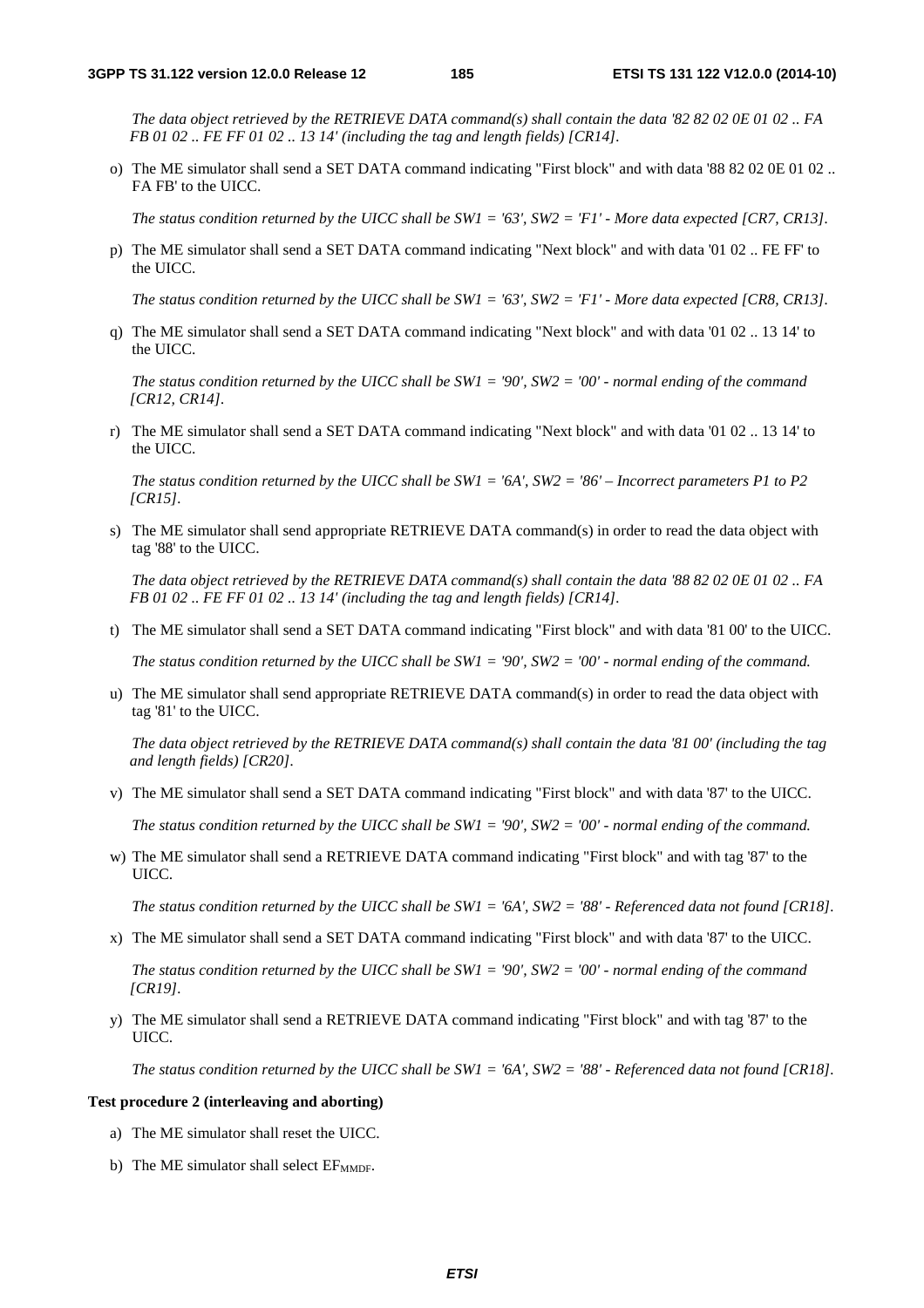### **3GPP TS 31.122 version 12.0.0 Release 12 186 ETSI TS 131 122 V12.0.0 (2014-10)**

- c) The ME simulator shall send a VERIFY PIN command with PIN to the UICC to gain the UPDATE access condition for  $EF_{\text{MMDF}}$ .
- d) For each of the commands in the following table, steps e) to k) shall be repeated.

| Command                                         | <b>Expected status condition</b>                   | <b>CR<sub>s</sub></b> |
|-------------------------------------------------|----------------------------------------------------|-----------------------|
|                                                 |                                                    | tested                |
| <b>STATUS</b>                                   | $SW1 = '90', SW2 = '00'$ - normal ending of the    | CR <sub>2</sub>       |
|                                                 | command                                            |                       |
| <b>VERIFY PIN with PIN</b>                      | $SW1 = '90'$ , $SW2 = '00'$ - normal ending of the | CR <sub>2</sub>       |
|                                                 | command                                            |                       |
| SELECT with file ID '2F 34'                     | An error code appropriate to the command           | CR5, CR2              |
| <b>READ BINARY</b>                              | An error code appropriate to the command           | <b>CR5, CR2</b>       |
| RETRIEVE DATA indicating "First block" and with | An error code appropriate to the command           | <b>CR5, CR2</b>       |
| tag '86'                                        |                                                    |                       |
| SET DATA indicating "First block" and with data | An error code appropriate to the command           | <b>CR5, CR2</b>       |
| '85 01 01 02'                                   |                                                    |                       |

e) The ME simulator shall send a SET DATA command indicating "First block" and with data '82 82 02 0E 01 02 .. FA FB' to the UICC.

*The status condition returned by the UICC shall be SW1 = '63', SW2 = 'F1' - More data expected.* 

f) The ME simulator shall send the command indicated in the table in step d) to the UICC.

*The UICC shall return the status condition indicated in the table in step d).* 

g) The ME simulator shall send a SET DATA command indicating "Next block" and with data '01 02 .. FE FF' to the UICC.

*The status condition returned by the UICC shall be SW1 = '63', SW2 = 'F1' - More data expected.* 

h) The ME simulator shall send the command indicated in the table in step d) to the UICC.

*The UICC shall return the status condition indicated in the table in step d).* 

i) The ME simulator shall send a SET DATA command indicating "Next block" and with data '01 02 .. 13 14' to the UICC.

*The status condition returned by the UICC shall be SW1 = '90', SW2 = '00' - normal ending of the command.* 

j) The ME simulator shall send appropriate RETRIEVE DATA command(s) in order to read the data object with tag '82' to the UICC.

*The data object retrieved by the RETRIEVE DATA command(s) shall contain the data '82 82 02 0E 01 02 .. FA FB 01 02 .. FE FF 01 02 .. 13 14' (including the tag and length fields).*

k) The ME simulator shall send a SET DATA command indicating "First block" and with data '82 02 03 04' to the UICC.

*The status condition returned by the UICC shall be SW1 = '90', SW2 = '00' - normal ending of the command.* 

l) The ME simulator shall send a SET DATA command indicating "First block" and with data '82 82 02 0E 01 02 .. FA FB' to the UICC.

*The status condition returned by the UICC shall be SW1 = '63', SW2 = 'F1' - More data expected.* 

m) The ME simulator shall select EF<sub>MML</sub>.

*The status condition returned by the UICC shall be SW1 = '90', SW2 = '00' - normal ending of the command.* 

n) The ME simulator shall send a SET DATA command indicating "Next block" and with data '01 02 .. FE FF' to the UICC.

*The UICC shall return an error code appropriate to the command.* 

o) The ME simulator shall select  $EF_{\text{MMDF}}$ .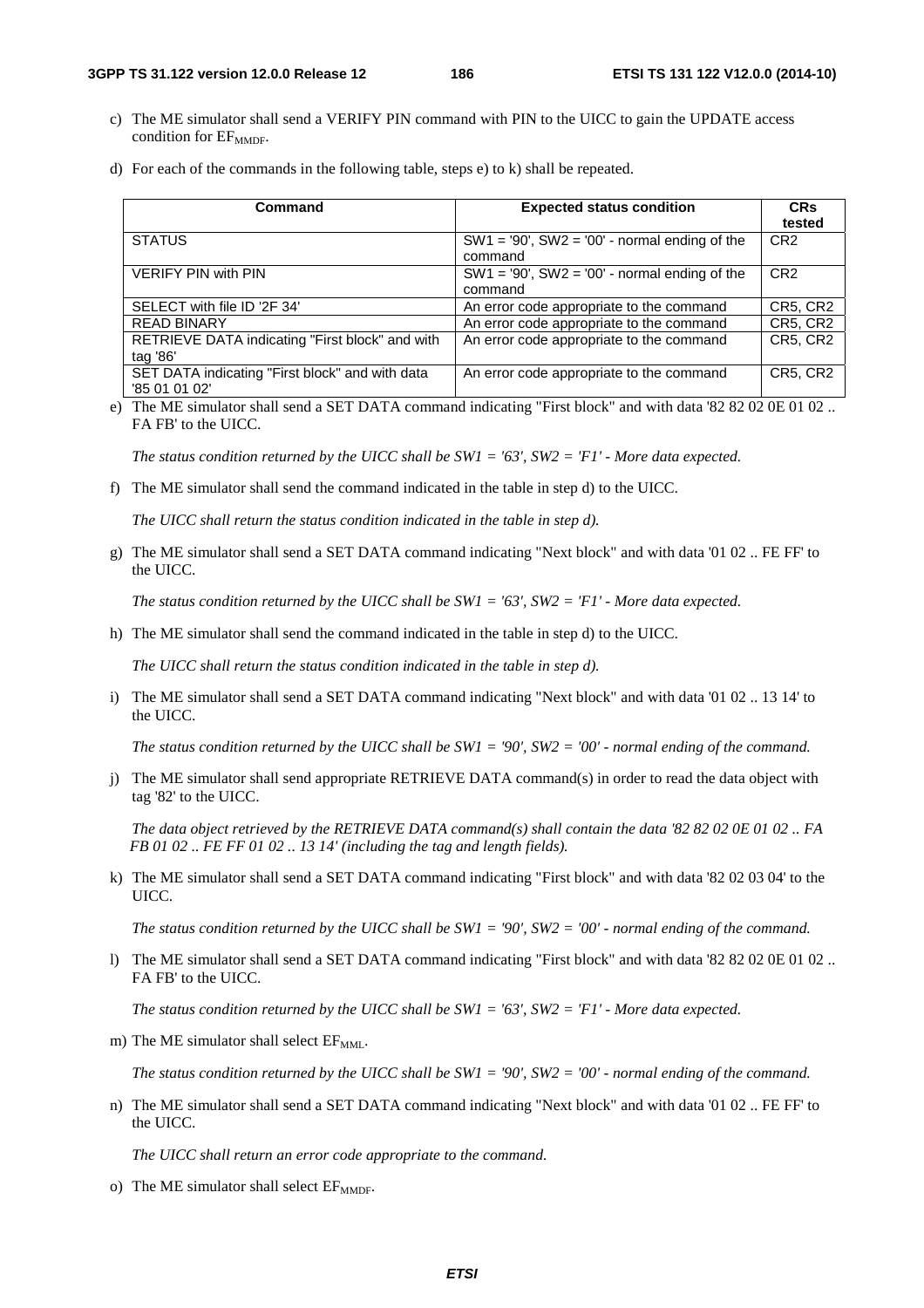*The status condition returned by the UICC shall be SW1 = '90', SW2 = '00' - normal ending of the command.*

p) The ME simulator shall send a RETRIEVE DATA command indicating "First block" and with tag '82' to the UICC.

*The status condition returned by the UICC shall be SW1 = '6A', SW2 = '88' - Referenced data not found [CR3, CR16].*

q) The ME simulator shall send a SET DATA command indicating "First block" and with data '82 02 03 04' to the UICC.

*The status condition returned by the UICC shall be SW1 = '90', SW2 = '00' - normal ending of the command.* 

r) The ME simulator shall send a SET DATA command indicating "First block" and with data '82 82 02 0E 01 02 .. FA FB' to the UICC.

*The status condition returned by the UICC shall be SW1 = '63', SW2 = 'F1' - More data expected.* 

s) The ME simulator shall select  $EF_{MMDF}$ .

*The status condition returned by the UICC shall be SW1 = '90', SW2 = '00' - normal ending of the command.* 

t) The ME simulator shall send a SET DATA command indicating "Next block" and with data '01 02 .. FE FF' to the UICC.

*The UICC shall return an error code appropriate to the command.* 

u) The ME simulator shall select  $EF_{\text{MMDF}}$ .

*The status condition returned by the UICC shall be SW1 = '90', SW2 = '00' - normal ending of the command.*

v) The ME simulator shall send a RETRIEVE DATA command indicating "First block" and with tag '82' to the UICC.

*The status condition returned by the UICC shall be SW1 = '6A', SW2 = '88' - Referenced data not found [CR3, CR16].*

w) The ME simulator shall send a SET DATA command indicating "First block" and with data '82 02 03 04' to the UICC.

*The status condition returned by the UICC shall be SW1 = '90', SW2 = '00' - normal ending of the command.* 

x) The ME simulator shall send a SET DATA command indicating "First block" and with data '82 82 02 0E 01 02 .. FA FB' to the UICC.

*The status condition returned by the UICC shall be SW1 = '63', SW2 = 'F1' - More data expected.* 

y) The ME simulator shall send a RETRIEVE DATA command indicating "First block" and with tag '82' to the UICC.

*The status condition returned by the UICC shall be SW1 = '6A', SW2 = '88' - Referenced data not found [CR4, CR3, CR16].*

z) The ME simulator shall send a SET DATA command indicating "First block" and with data '82 02 03 04' to the UICC.

*The status condition returned by the UICC shall be SW1 = '90', SW2 = '00' - normal ending of the command.* 

aa) The ME simulator shall send a SET DATA command indicating "First block" and with data '82 82 02 0E 01 02 .. FA FB' to the UICC.

*The status condition returned by the UICC shall be SW1 = '63', SW2 = 'F1' - More data expected.* 

bb) The ME simulator shall send a RETRIEVE DATA command indicating "First block" and with tag '81' to the UICC.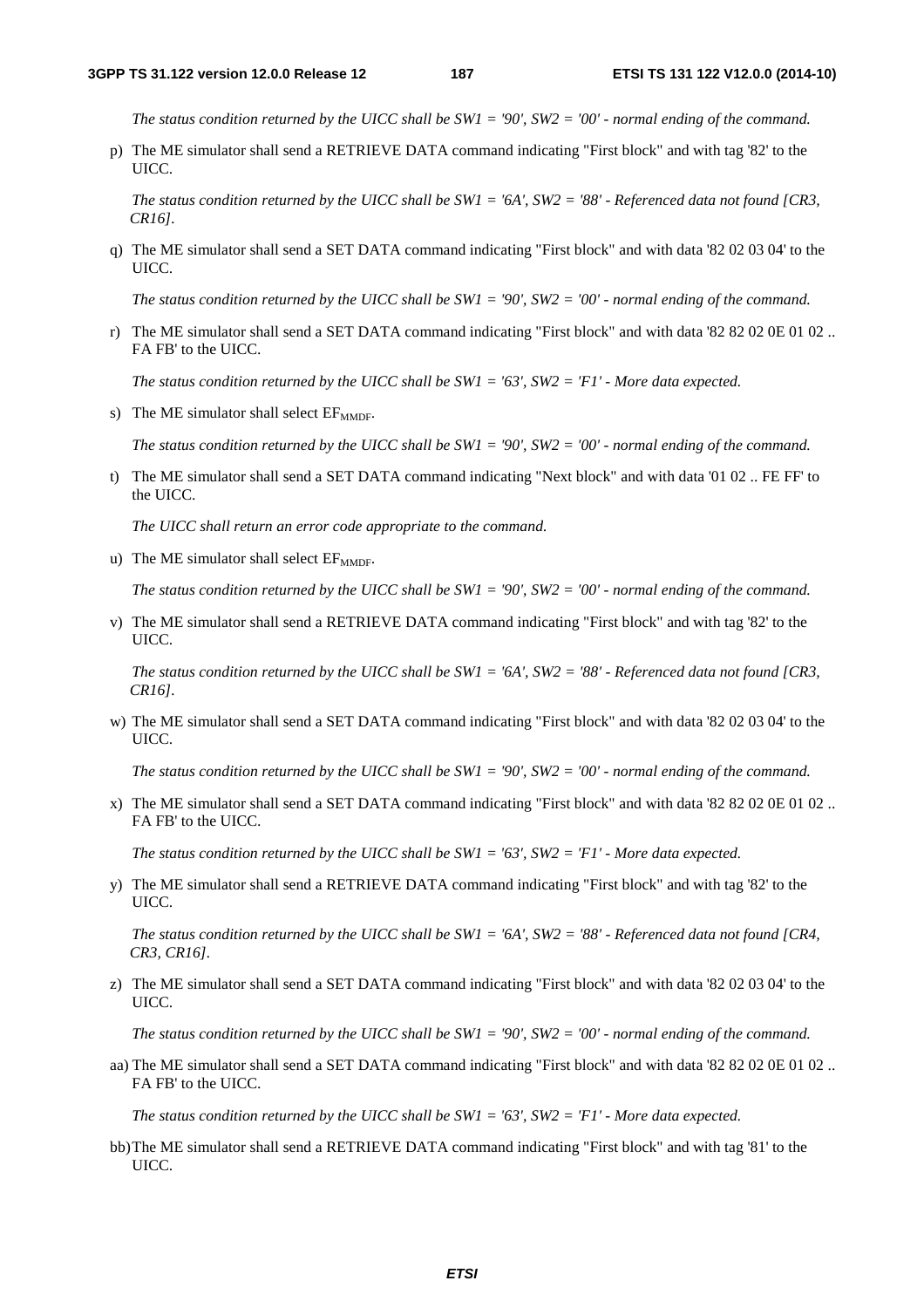*The status condition returned by the UICC shall be either SW1 = '90', SW2 = '00' - normal ending of the command, or SW1 = '62', SW2 = 'F1' - More data available.* 

- cc) The ME simulator shall send a RETRIEVE DATA command indicating "First block" and with tag '82' to the UICC.
	- *The status condition returned by the UICC shall be SW1 = '6A', SW2 = '88' Referenced data not found [CR4, CR3, CR16].*
- dd) The ME simulator shall send a SET DATA command indicating "First block" and with data '82 02 03 04' to the UICC.

*The status condition returned by the UICC shall be SW1 = '90', SW2 = '00' - normal ending of the command.* 

ee) The ME simulator shall send a SET DATA command indicating "First block" and with data '82 82 02 0E 01 02 .. FA FB' to the UICC.

*The status condition returned by the UICC shall be SW1 = '63', SW2 = 'F1' - More data expected.* 

ff) The ME simulator shall send a SET DATA command indicating "First block" and with data '82 02 03 04' to the UICC.

*The status condition returned by the UICC shall be SW1 = '90', SW2 = '00' - normal ending of the command.* 

gg) The ME simulator shall send appropriate RETRIEVE DATA command(s) in order to read the data object with tag '82' to the UICC.

*The data object retrieved by the RETRIEVE DATA command(s) shall contain the data '82 02 03 04' (including the tag and length fields) [CR4, CR3].*

hh) The ME simulator shall send a SET DATA command indicating "First block" and with data '82 02 03 04' to the UICC.

*The status condition returned by the UICC shall be SW1 = '90', SW2 = '00' - normal ending of the command.* 

ii) The ME simulator shall send a SET DATA command indicating "First block" and with data '82 82 02 0E 01 02 .. FA FB' to the UICC.

*The status condition returned by the UICC shall be SW1 = '63', SW2 = 'F1' - More data expected.* 

jj) The ME simulator shall send a SET DATA command indicating "First block" and with data '81 02 03 04' to the UICC.

*The status condition returned by the UICC shall be SW1 = '90', SW2 = '00' - normal ending of the command.* 

kk) The ME simulator shall send a RETRIEVE DATA command indicating "First block" and with tag '82' to the UICC.

*The status condition returned by the UICC shall be SW1 = '6A', SW2 = '88' - Referenced data not found [CR4, CR3, CR16].*

### **Test procedure 3 (retransmitting)**

- a) The ME simulator shall reset the UICC.
- b) The ME simulator shall select  $EF_{\text{MMDF}}$ .
- c) The ME simulator shall send a VERIFY PIN command with PIN to the UICC to gain the UPDATE access condition for  $EF_{\text{MMDF}}$ .
- d) The ME simulator shall send a SET DATA command indicating "First block" and with data '82 82 02 0E 01 02 .. FA FB' to the UICC.

*The status condition returned by the UICC shall be SW1 = '63', SW2 = 'F1' - More data expected.* 

e) The ME simulator shall send a SET DATA command indicating "Next block" and with data '01 02 .. FE FF' to the UICC.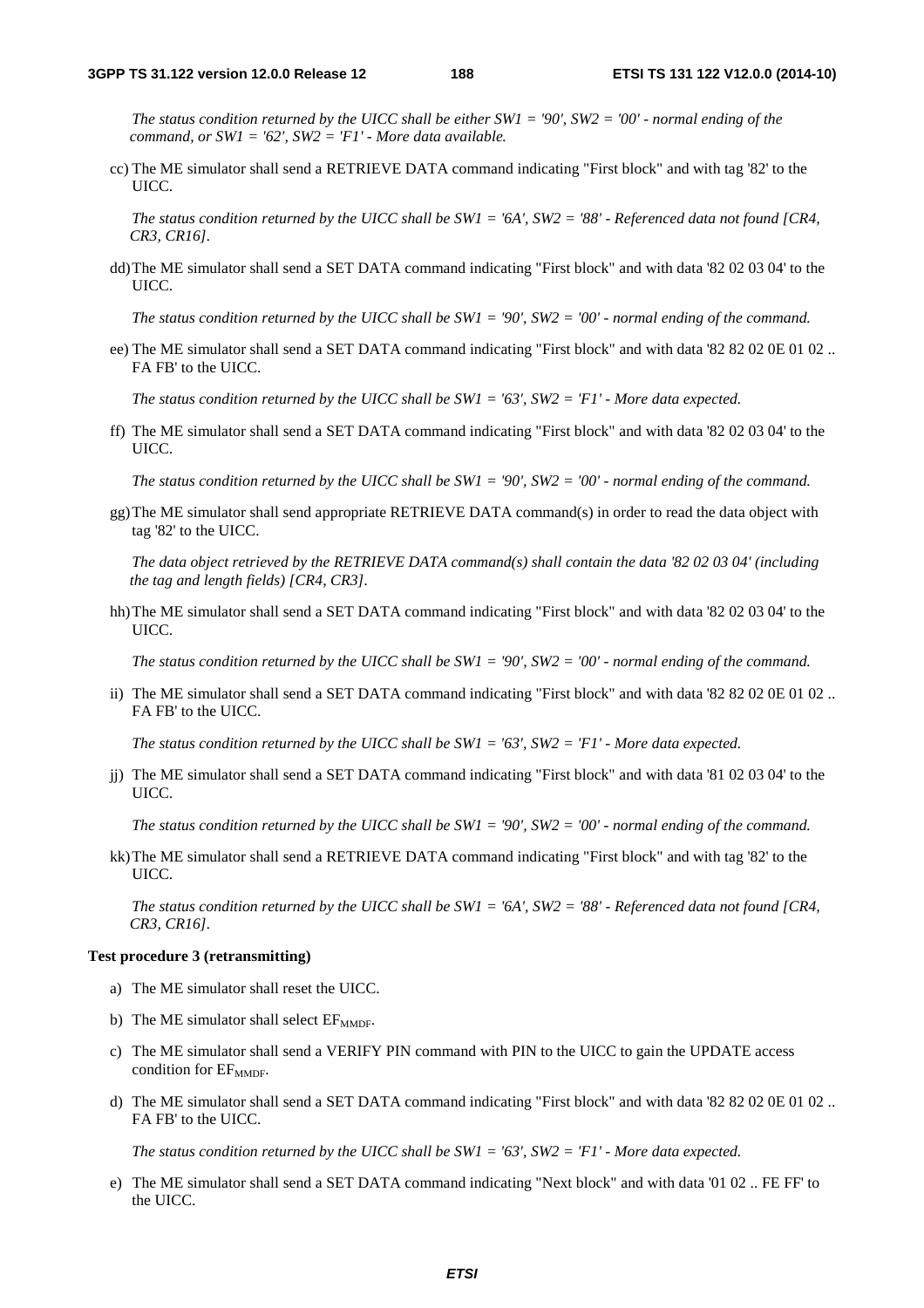*The status condition returned by the UICC shall be SW1 = '63', SW2 = 'F1' - More data expected.* 

f) The ME simulator shall send a SET DATA command indicating "Retransmit previous block" and with data '01 02 .. FE FF' to the UICC.

*The status condition returned by the UICC shall be SW1 = '63', SW2 = 'F1' - More data expected [CR6].* 

g) The ME simulator shall send a SET DATA command indicating "Next block" and with data '01 02 .. 13 14' to the UICC.

*The status condition returned by the UICC shall be SW1 = '90', SW2 = '00' - normal ending of the command.* 

h) The ME simulator shall send a SET DATA command indicating "Retransmit previous block" and with data '01 02 .. 13 14' to the UICC.

*The status condition returned by the UICC shall be SW1 = '90', SW2 = '00' - normal ending of the command [CR6].* 

i) The ME simulator shall send appropriate RETRIEVE DATA command(s) in order to read the data object with tag '82' to the UICC.

*The data object retrieved by the RETRIEVE DATA command(s) shall contain the data '82 82 02 0E 01 02 .. FA FB 01 02 .. FE FF 01 02 .. 13 14' (including the tag and length fields) [CR9].*

### **Test procedure 4 (segmentation of data)**

- a) The ME simulator shall reset the UICC.
- b) The ME simulator shall select  $EF_{MMPF}$ .
- c) The ME simulator shall send a VERIFY PIN command with PIN to the UICC to gain the access condition for EF<sub>MMDF</sub>.
- d) The ME simulator shall send a SET DATA command indicating "First block" and with data '82 02' to the UICC.

*The status condition returned by the UICC shall be SW1 = '63', SW2 = 'F1' - More data expected [CR11].* 

- e) The ME simulator shall send a SET DATA command indicating "Next block" and with data '03' to the UICC. *The status condition returned by the UICC shall be SW1 = '63', SW2 = 'F1' - More data expected.*
- f) The ME simulator shall send a SET DATA command indicating "Next block" and with data '04' to the UICC. *The status condition returned by the UICC shall be SW1 = '90', SW2 = '00' - normal ending of the command.*
- g) The ME simulator shall send appropriate RETRIEVE DATA command(s) in order to read the data object with tag '82' to the UICC.

*The data object retrieved by the RETRIEVE DATA command(s) shall contain the data '82 02 03 04' (including the tag and length fields) [CR1].*

- h) The ME simulator shall send a SET DATA command indicating "First block" and with data '9F 1F' to the UICC. *The status condition returned by the UICC shall be SW1 = '90', SW2 = '00' - normal ending of the command [CR19].*
- i) The ME simulator shall send a SET DATA command indicating "First block" and with data '82 02 05 06 01 02 03 04' to the UICC.

*The status condition returned by the UICC shall be SW1 = '67', SW2 = '00' - Wrong length [CR17].* 

j) The ME simulator shall send appropriate RETRIEVE DATA command(s) in order to read the data object with tag '82' to the UICC.

*The data object retrieved by the RETRIEVE DATA command(s) shall contain the data '82 02 03 04' (including the tag and length fields) [CR1].*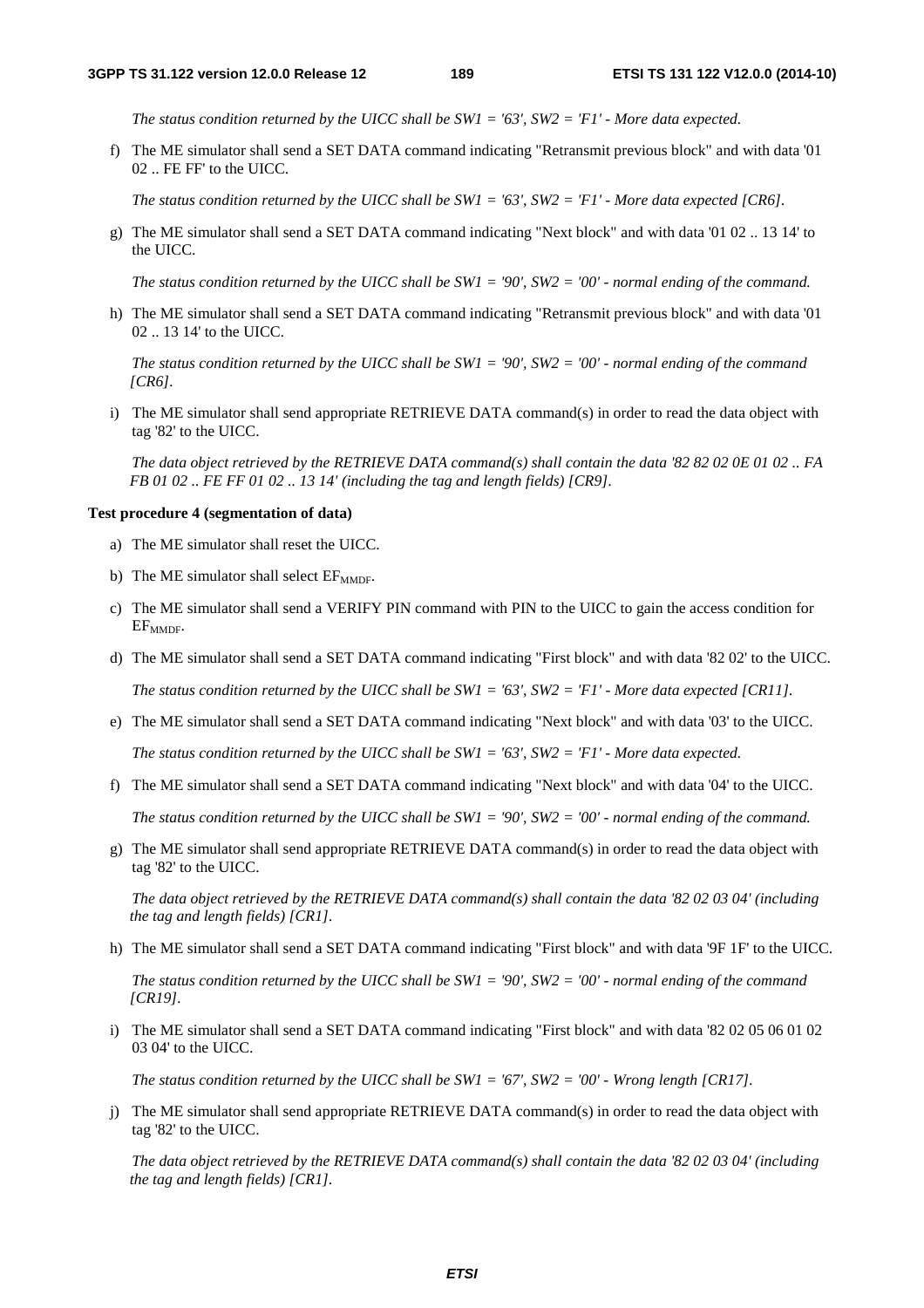k) The ME simulator shall send a SET DATA command indicating "First block" and with data '82 02' to the UICC.

*The status condition returned by the UICC shall be SW1 = '63', SW2 = 'F1' - More data expected.* 

l) The ME simulator shall send a SET DATA command indicating "Next block" and with data '05 06 07 08' to the UICC.

*The status condition returned by the UICC shall be SW1 = '67', SW2 = '00' - Wrong length [CR17].* 

m) The ME simulator shall send a RETRIEVE DATA command indicating "First block" and with tag '82' to the UICC.

*The status condition returned by the UICC shall be SW1 = '6A', SW2 = '88' - Referenced data not found [CR16].*

## 6.8.2.3 BER-TLV structure files

## 6.8.2.3.1 Definition and applicability

See clause 3.5.3.

## 6.8.2.3.2 Conformance requirement

| CR1             | The tag '5C' as defined in ISO/IEC 7816-4 [7] is reserved to get the list of tags                                                                      | $Rel-6 - $             |
|-----------------|--------------------------------------------------------------------------------------------------------------------------------------------------------|------------------------|
|                 | already allocated in a file.                                                                                                                           | O_BER_TLV_FILES        |
| CR <sub>2</sub> | The value part of this TLV contains the concatenation of all top level tags of the                                                                     | $Rel-6 - $             |
|                 | BER-TLV objects allocated in the file.                                                                                                                 | O_BER_TLV_FILES        |
| CR <sub>3</sub> | Tags contained in the value part of a constructed BER-TLV object shall not be                                                                          | $Rel-6 - $             |
|                 | included in the tag list.                                                                                                                              | <b>O_BER_TLV_FILES</b> |
| CR4             | Tag '5C' shall not be considered as an allocated tag.                                                                                                  | $Rel-6 - $             |
|                 |                                                                                                                                                        | O_BER_TLV_FILES        |
| CR <sub>5</sub> | The tag '5C' used in the command data is used to get the list of tags allocated in                                                                     | $Rel-6 - $             |
|                 | the file.                                                                                                                                              | O_BER_TLV_FILES        |
| CR <sub>6</sub> | A data object transfer is successfully completed when the number of bytes                                                                              | $Rel-6 - $             |
|                 | received matches the length indicated for the data object.                                                                                             | O_BER_TLV_FILES        |
| CR7             | The UICC shall support the following tag values for primitive TLV objects: '80'                                                                        | $Rel-6 - $             |
|                 | to '9E' and '9F 1F' to '9F 7F' and '9F 81 XX' to '9F FF XX' with 'XX' from '00'                                                                        | <b>O_BER_TLV_FILES</b> |
|                 | to 7F'.                                                                                                                                                |                        |
| CR <sub>8</sub> | The UICC shall support the following tag values for constructed TLV objects:                                                                           | $Rel-6 - $             |
|                 | 'A0' to 'BE' and 'BF 1F' to 'BF 7F' and 'BF 81 XX' to 'BF FF XX' with 'XX'                                                                             | O_BER_TLV_FILES        |
|                 | from '00' to 7F'.                                                                                                                                      |                        |
| CR9             | If the tag of the object is not in the range specified in the present document, the                                                                    | $Rel-6 - $             |
|                 | UICC shall answer with "incorrect parameters in the data field".                                                                                       | O_BER_TLV_FILES        |
| <b>CR10</b>     | If the tag of the object is not in the range specified in the present document, the                                                                    | $Rel-6 - $             |
|                 | UICC shall answer with "incorrect parameters in the data field".                                                                                       | <b>O_BER_TLV_FILES</b> |
| CR11            | For a BER-TLV structure EF, file size is the memory used by the allocated data                                                                         | $Rel-6 - $             |
|                 | objects.                                                                                                                                               | O_BER_TLV_FILES        |
| <b>CR12</b>     | For BER-TLV structured EF the amount of available memory shall be the                                                                                  | $Rel-6 - $             |
|                 | maximum amount of bytes that is available in the EF for the next TLV object to                                                                         | <b>O_BER_TLV_FILES</b> |
|                 | be created. This shall include the space required for the tag and the length field.                                                                    |                        |
| CR13            | Space that is freed by a SET DATA command with P2 indicating "First Block"                                                                             | $Rel-6 - $             |
|                 | shall be available for new objects.                                                                                                                    | O_BER_TLV_FILES        |
| CR14            | If the length requested in a SET DATA command with P2 indicating "First                                                                                | $Rel-6 - $             |
|                 | Block" is not available, the card shall return '6A84'.<br>$\overline{\phantom{a}}$<br>$\sqrt{100}$ $\sqrt{200}$ $\sqrt{200}$ $\sqrt{100}$ $\sqrt{200}$ | <b>O_BER_TLV_FILES</b> |

Reference: TS 102.221 [1], subclauses 11.1.1.4.1, 11.3, 11.3.1 and 11.3.2.

## 6.8.2.3.3 Test purpose

To verify that the UICC under test uses '5C' correctly, uses the specified tag ranges correctly and uses the correct FCP content.

NOTE 2: CR13 is not tested.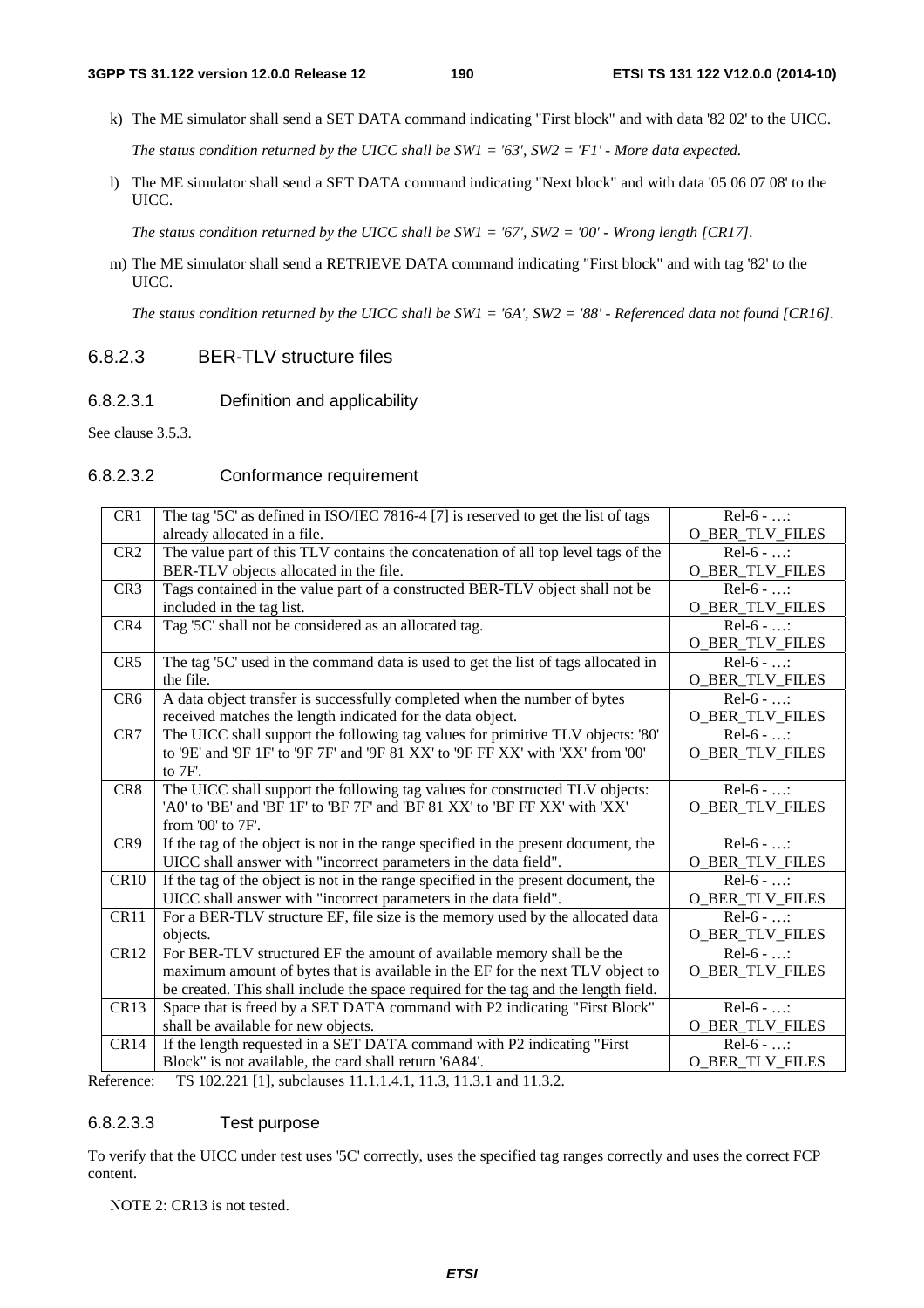## 6.8.2.3.4 Method of test

### **Initial conditions**

- 1) The UICC shall be connected to a ME simulator.
- 2)  $EF_{MMDF}$  shall contain only the following data objects:

| Tag  | Length field   Value |                                                                                  |
|------|----------------------|----------------------------------------------------------------------------------|
| '81' | '02'                 | '0102'                                                                           |
| 'A2' | '82 05 A0'           | 1440 bytes: '80 0E 00 01 02 03 04 05 06 07 08 09 0A 0B 0C 0D' repeated 90 times. |
| '83' | '00'                 | $'$ – i.e. empty value.                                                          |

### **Test procedure 1 (usage of '5C')**

- a) The ME simulator shall reset the UICC.
- b) The ME simulator shall select  $EF_{\text{MMDF}}$ .
- c) The ME simulator shall send a VERIFY PIN command with PIN to the UICC to gain the READ and UPDATE access conditions for EF<sub>MMDF</sub>.
- d) The ME simulator shall send appropriate RETRIEVE DATA command(s) in order to read the data object with tag '5C' to the UICC.

*The data object retrieved by the RETRIEVE DATA command(s) shall contain the data '5C 03' followed by'81', 'A2' and '83' in any order [CR1, CR2, CR3, CR4, CR5].*

e) The ME simulator shall send appropriate SET DATA commands in order to achieve the updates indicated in the following table:

| <b>Function</b> | Tag  | Value (for create/replace) |
|-----------------|------|----------------------------|
| Replace         | '81' | '03.04'                    |
| Delete          | 'AD' | N/A                        |
| Create          | '85' | '01'02'                    |

f) The ME simulator shall send a SET DATA command indicating "First block" and with data '89 82 01 00 01 02 .. FA FB' to the UICC.

*The status condition returned by the UICC shall be SW1 = '63', SW2 = 'F1' - More data expected.* 

- g) The ME simulator shall select  $EF_{\text{MMDF}}$ .
- h) The ME simulator shall send appropriate RETRIEVE DATA command(s) in order to read the data object with tag '5C' to the UICC.

*The data object retrieved by the RETRIEVE DATA command(s) shall contain the data '5C 03' followed by'81', '83' and '85' in any order [CR1, CR2, CR3, CR4, CR5, CR6].*

i) The ME simulator shall send a SET DATA command indicating "First block" and with data '5C 02 01 02' to the UICC.

*The UICC shall return an error code appropriate to the command [CR1].* 

### **Test procedure 2 (supported tag values)**

- a) The ME simulator shall reset the UICC.
- b) The ME simulator shall select  $EF_{\text{MMDF}}$ .
- c) The ME simulator shall send a VERIFY PIN command with PIN to the UICC to gain the READ and UPDATE access conditions for EF<sub>MMDF</sub>.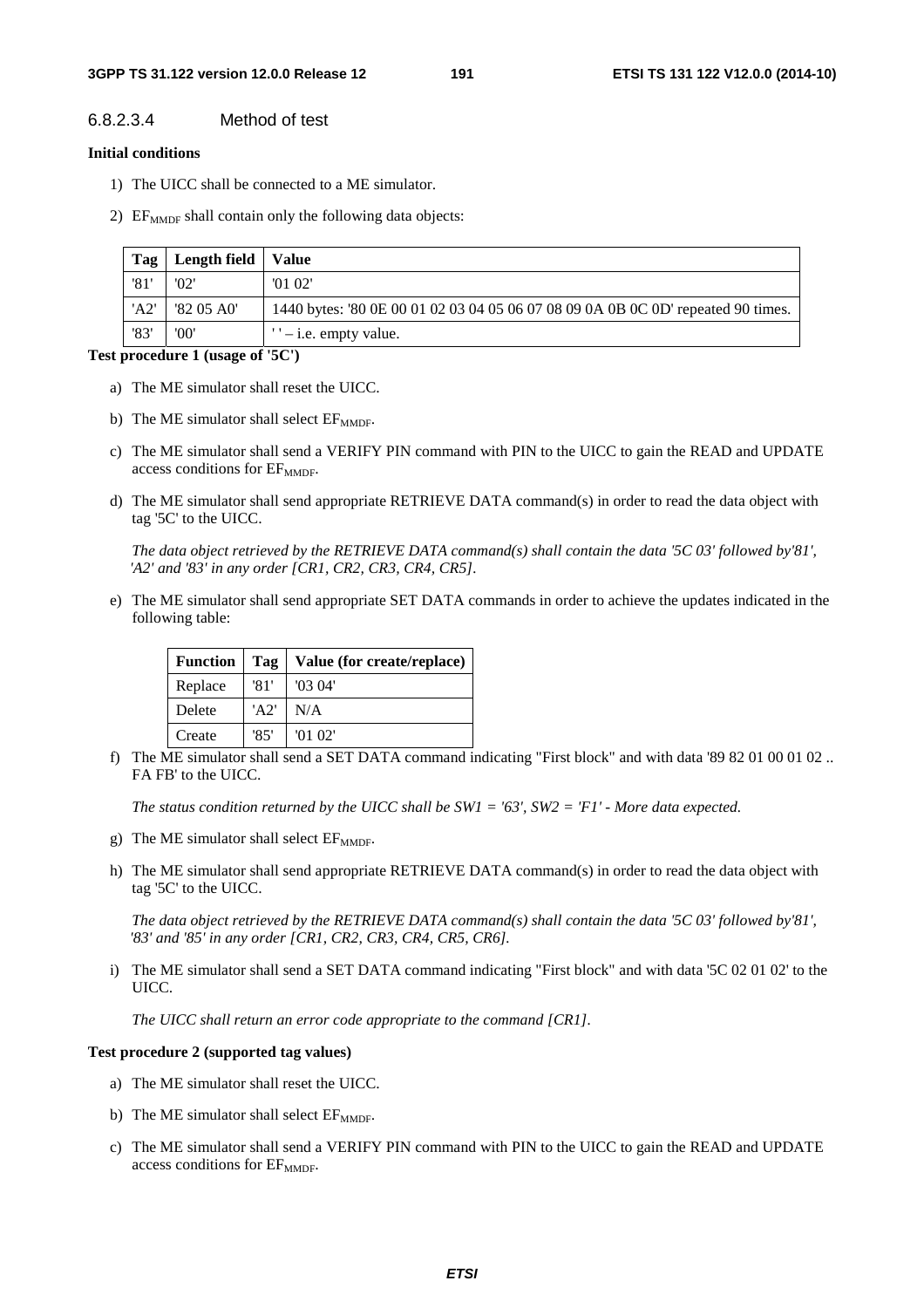d) For each tag in the table below, the ME simulator shall send a RETRIEVE DATA command indicating "First block" and with the tag from the table to the UICC.

| '80'       | '8F'       | '9E'       |
|------------|------------|------------|
| '9F 1F'    | '9F 4F'    | '9F 7F'    |
| '9F 81 00' | '9F C3 40' | '9F FF 7F' |
| 'AO'       | 'AF'       | 'BE'       |
| 'BF 1F'    | 'BF 4F'    | 'BF 7F'    |
| 'BF 81 00' | 'BF C3 40' | 'BF FF 7F' |

*The status condition returned by the UICC shall be SW1 = '6A', SW2 = '88' - Referenced data not found [CR7, CR8].*

- e) For each tag in the table in step d), steps f) to g) shall be repeated.
- f) The ME simulator shall send a SET DATA command indicating "First block" and with data consisting of the tag indicated in the table in step d) followed by '02 01 04' to the UICC.

 *The status condition returned by the UICC shall be SW1 = '90', SW2 = '00' - normal ending of the command [CR7, CR8].*

g) The ME simulator shall send appropriate RETRIEVE DATA command(s) in order to read the data object with the tag indicated in the table in step d) to the UICC.

*The data object retrieved by the RETRIEVE DATA command(s) shall contain the data consisting of the tag indicated in the table in step d) followed by '02 01 04' (including the tag and length fields).*

h) For each tag in the table below, the ME simulator shall send a RETRIEVE DATA command indicating "First block" and with the tag from the table to the UICC.

| '01'          | '40'       | 'C0' |
|---------------|------------|------|
| '9F 00'       | '9F 80 00' |      |
| '9F 01'       | '9F 1E'    |      |
| '9F 81 80 00' |            |      |
| 'BF 00'       | 'BF 80 00' |      |
| 'BF 01'       | 'BF 1E'    |      |
| 'BF 81 80 00' |            |      |

*The status condition returned by the UICC shall be SW1 = '6A', SW2 = '80' - Incorrect parameters in the data field [CR7, CR8, CR9].*

i) For each tag in the table in step h), the ME simulator shall send a SET DATA command indicating "First block" and with data consisting of the tag followed by '02 03 04' to the UICC.

*The status condition returned by the UICC shall be SW1 = '6A', SW2 = '80' - Incorrect parameters in the data field [CR7, CR8, CR10].*

### **Test procedure 3 (FCP)**

- a) The ME simulator shall reset the UICC.
- b) The ME simulator shall select  $EF_{\text{MMDE}}$ .

*The contents of the TLV with tag '80' (File size) shall be equal to the value 1 450 (decimal) [CR11].* 

- c) The ME simulator shall send a VERIFY PIN command with PIN to the UICC to gain the UPDATE access condition for  $EF_{MMDE}$ .
- d) The ME simulator shall send appropriate SET DATA commands in order to achieve the updates indicated in the following table: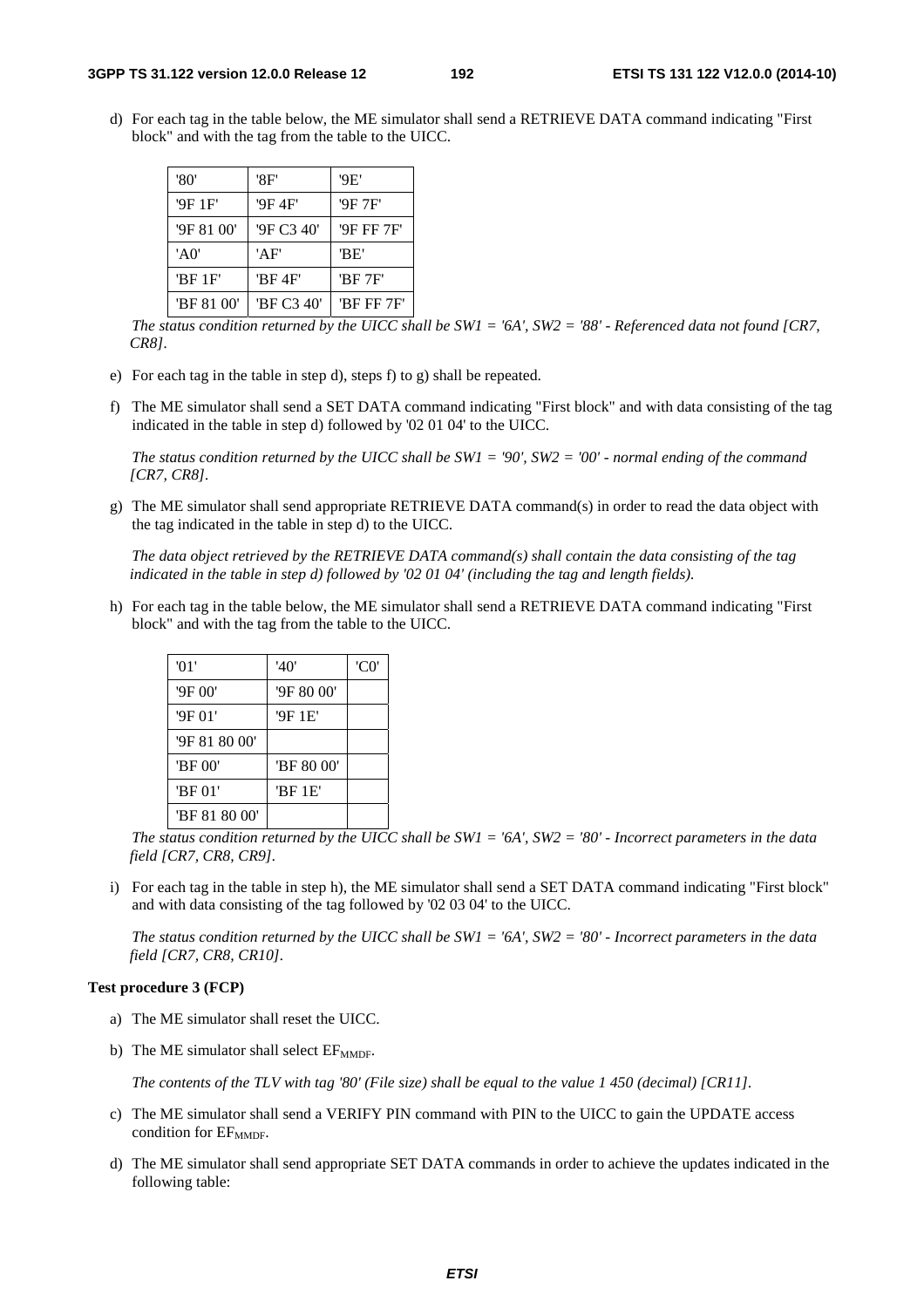| <b>Function</b> | Tag  | Value (for create/replace) |
|-----------------|------|----------------------------|
| Replace         | '81' | '03040506'                 |
| Delete          | 'AD' | N/A                        |
| Create          | '85' | '01'02'                    |

e) The ME simulator shall select  $EF_{\text{MMDF}}$ .

*The contents of the TLV with tag '80' (File size) in the FCP shall be equal to the value 12 (decimal) [CR11].* 

Steps f) and g) shall only be carried out if the contents of the TLV with tag '83' (Amount of available memory) contained in the TLV with tag 'A5' (Proprietary information) in the FCP returned in step e) has a value of at least 2 (decimal).

f) The ME simulator shall send appropriate SET DATA command(s) in order to create a new (i.e. currently nonexisting) data object such that the number of bytes in the TLV (including the tag, length and value fields) is the largest possible that does not exceed the amount of available memory. A tag of '91', '9F1F' or '9F8100' shall be used according to whether a 1-, 2- or 3-byte tag is used.

*The UICC shall successfully execute all the SET DATA commands, such that the data object transfer is successfully completed [CR12].* 

- g) The ME simulator shall send a SET DATA command to delete the data object created in step f).
- h) The ME simulator shall select  $EF_{MMDF}$ .

Step i) shall only be carried out if the contents of the TLV with tag '83' (Amount of available memory) contained in the TLV with tag 'A5' (Proprietary information) in the FCP returned in step h) has a value of less than 16 777 222 (decimal).

Note: 16 777 222 is the number of bytes in the largest possible  $TLV -$  that having a 3-byte tag and a length of 'FF FF FF'.

i) The ME simulator shall send a SET DATA command indicating "First block" and with data containing a tag field of a tag which does not currently exist in the file and a length field containing a length such that the number of bytes in the TLV (including the tag, length and value fields) would exceed the amount of available memory by the smallest amount possible. A tag of '91', '9F1F' or '9F8100' shall be used according to whether a 1-, 2- or 3-byte tag is used.

*The status condition returned by the UICC shall be SW1 = '6A', SW2 = '84' - Not enough memory space [CR14].* 

## 6.8.2.4 Logical channel interactions

## 6.8.2.4.1 Definition and applicability

See clause 3.5.3.

## 6.8.2.4.2 Conformance requirement

| CR <sub>1</sub> | For shareable files, file access shall be managed independently for  | Rel-6 - : O BER TLV FILES, |
|-----------------|----------------------------------------------------------------------|----------------------------|
|                 | each accessing application. In particular, a BER-TLV structure file  | O LOG CHANS,               |
|                 | shall have different pointers for each accessing application.        | <b>O SHAREABLE</b>         |
| CR <sub>2</sub> | A data object transfer can be interleaved with any command not       | Rel-6 - : O_BER_TLV_FILES  |
|                 | modifying the current EF or the current tag pointer.                 |                            |
| CR <sub>3</sub> | For RETRIEVE DATA, if a current tag pointer associated with a SET    | Rel-6 - : O_BER_TLV_FILES, |
|                 | DATA operation processed by another application points to the        | O LOG CHANS,               |
|                 | requested TLV object, the UICC shall answer with "conditions of use  | O SHAREABLE                |
|                 | not satisfied".                                                      |                            |
| CR4             | For SET DATA, if a current tag pointer associated with a SET or      | Rel-6 - : O_BER_TLV_FILES, |
|                 | RETRIEVE DATA operation processed by another application points      | O LOG CHANS,               |
|                 | to the requested TLV object, the UICC shall answer with "conditions" | O SHAREABLE                |
|                 | of use not satisfied".                                               |                            |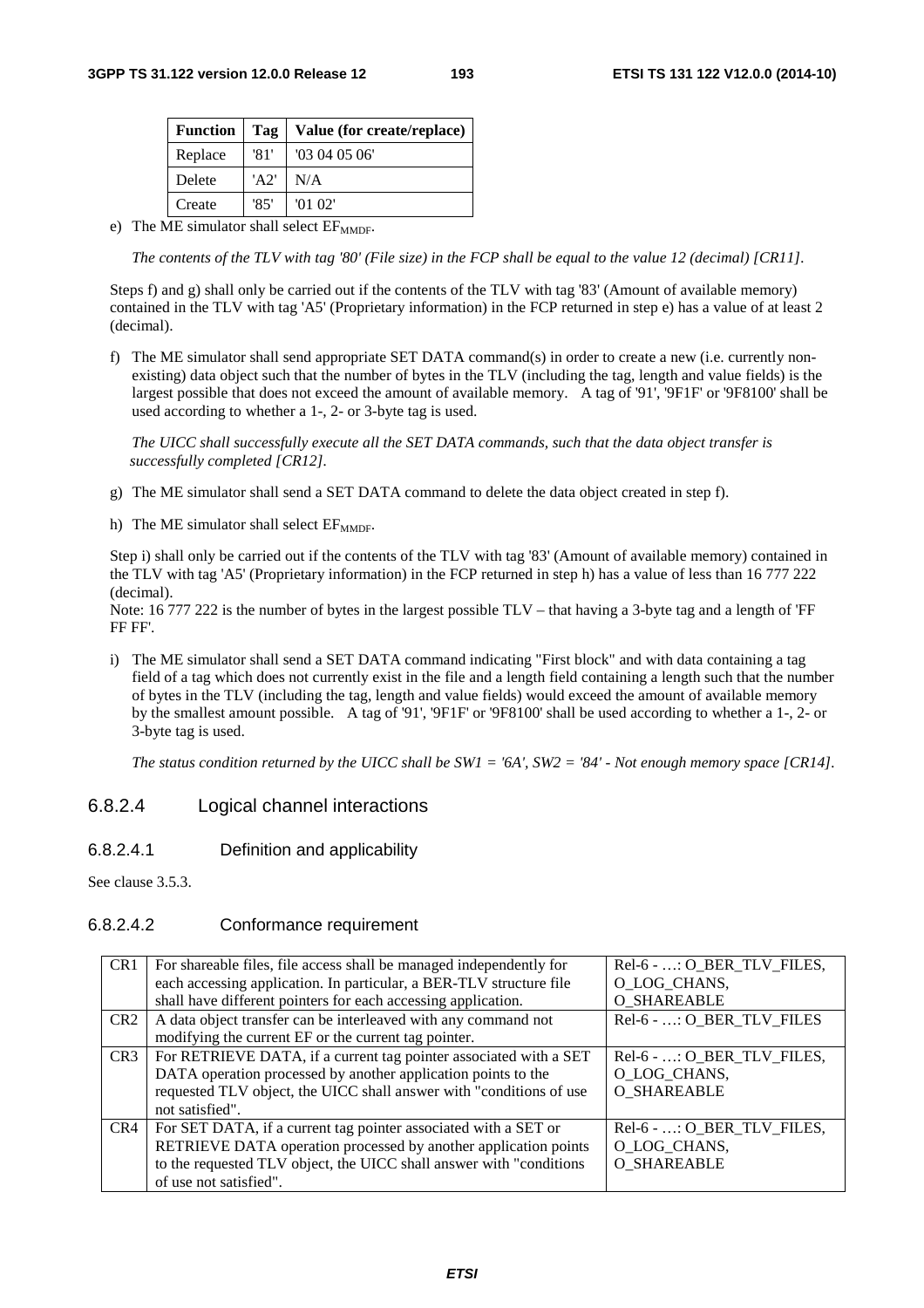| CR5 I           | This command allows retrieving the list of the tags allocated (data<br>objects successfully completed) in the file.      | Rel-6 - : O BER TLV FILES                                    |
|-----------------|--------------------------------------------------------------------------------------------------------------------------|--------------------------------------------------------------|
| CR6             | The tags of not yet completed SET DATA operations processed by<br>other applications shall also be included in the list. | $Rel-6 -  : O_BER_TLV_FILES,$<br>O_LOG_CHANS,<br>O SHAREABLE |
| CR <sub>7</sub> | When a data object transfer is aborted, the data object with this tag<br>shall no longer be available in EF.             | Rel-6 - : O BER TLV FILES                                    |
|                 |                                                                                                                          |                                                              |

Reference: TS 102.221 [1], subclauses 11.1.1.4.1, 11.3, 11.3.1 and 11.3.2.

## 6.8.2.4.3 Test purpose

To verify that the UICC under test functions correctly when a BER-TLV structure file is accessed on more than one channel simultaneously.

## 6.8.2.4.4 Method of test

## **Initial conditions**

- 1) The UICC shall be connected to a ME simulator.
- 2)  $EF_{MMDF}$  shall contain only the following data objects:

| Tag  | Length field   Value |                                                                                  |
|------|----------------------|----------------------------------------------------------------------------------|
| '81  | '02'                 | '0102'                                                                           |
| 'A2' | '82 05 A0'           | 1440 bytes: '80 0E 00 01 02 03 04 05 06 07 08 09 0A 0B 0C 0D' repeated 90 times. |
| '83' | '00'                 | $"$ – i.e. empty value.                                                          |

3)  $DF_{MULTIMEDIA}$  and  $EF_{MMDF}$  shall be configured as shareable.

### **Test procedure 1 (management of tag pointers)**

- a) The ME simulator shall reset the UICC.
- b) The ME simulator shall select  $EF_{\text{MMDF}}$ .
- c) The ME simulator shall send a VERIFY PIN command with PIN to the UICC to gain the READ and UPDATE access conditions for EF<sub>MMDF</sub>.
- d) The ME simulator shall send a MANAGE CHANNEL (OPEN) command to the UICC on the basic channel.

*The UICC should return the assigned logical channel number – call it channel 'a'.* 

- e) The ME simulator shall select  $EF_{MMDF}$  on channel 'a'.
- f) The ME simulator shall send a RETRIEVE DATA command indicating "First block" and with tag 'A2' to the UICC on the basic channel.

*The status condition returned by the UICC shall be SW1 = '62', SW2 = 'F1' - More data available.* 

*The response data returned by the UICC shall contain the first part of the data object with tag 'A2'.* 

g) The ME simulator shall send a RETRIEVE DATA command indicating "First block" and with tag 'A2' to the UICC on channel 'a'.

*The status condition returned by the UICC shall be SW1 = '62', SW2 = 'F1' - More data available.* 

*The response data returned by the UICC shall contain the first part of the data object with tag 'A2' [CR1].* 

h) The ME simulator shall send a RETRIEVE DATA command indicating "Next block" to the UICC on the basic channel.

*The status condition returned by the UICC shall be SW1 = '62', SW2 = 'F1' - More data available.*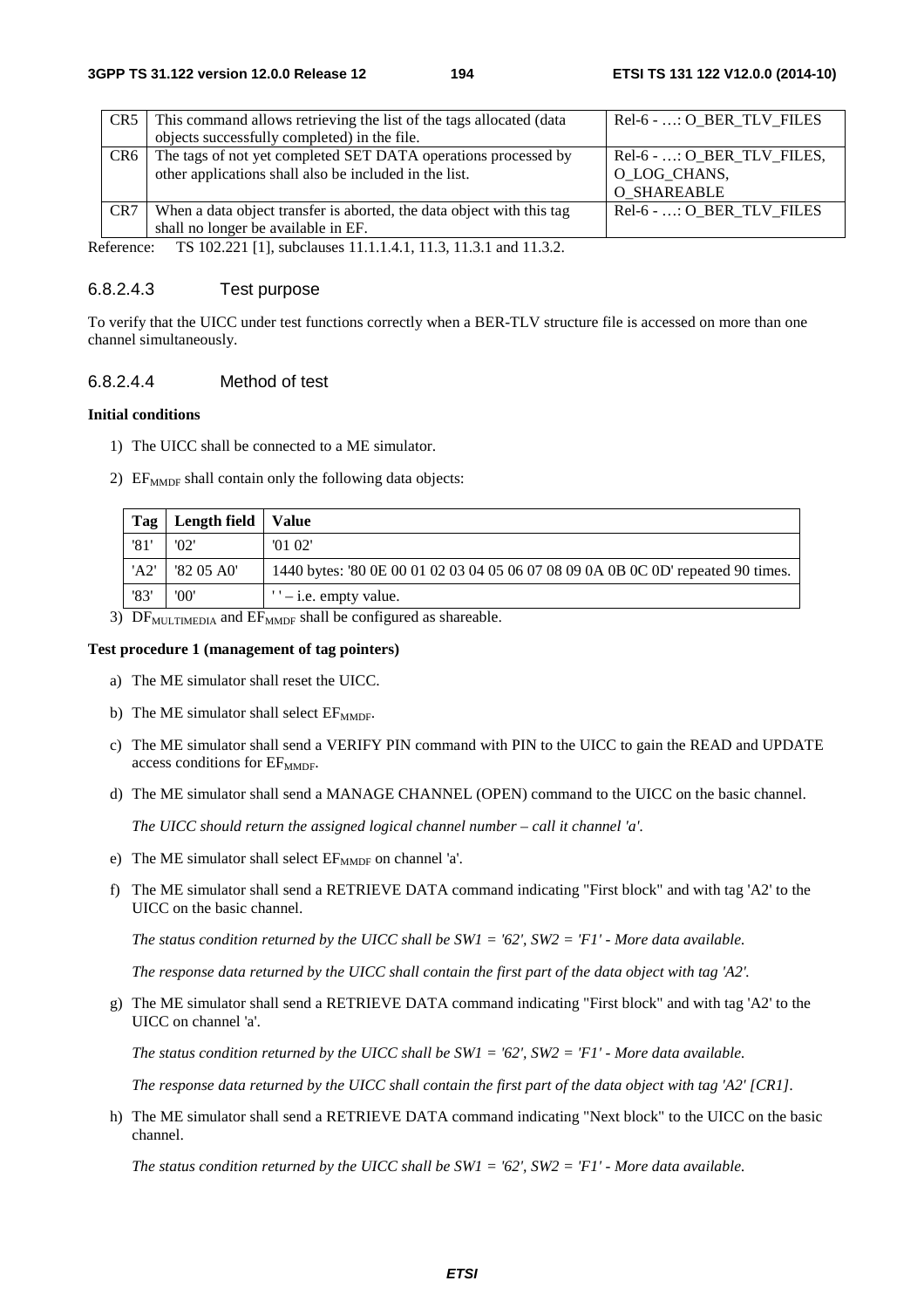*The response data returned by the UICC shall contain the next part of the data object with tag 'A2' as transferred on the basic channel [CR1, CR2].* 

i) The ME simulator shall send a RETRIEVE DATA command indicating "Next block" to the UICC on the basic channel.

*The status condition returned by the UICC shall be SW1 = '62', SW2 = 'F1' - More data available.* 

*The response data returned by the UICC shall contain the next part of the data object with tag 'A2' as transferred on the basic channel [CR1, CR2].* 

j) The ME simulator shall send a RETRIEVE DATA command indicating "Next block" to the UICC on channel 'a'.

*The status condition returned by the UICC shall be SW1 = '62', SW2 = 'F1' - More data available.* 

*The response data returned by the UICC shall contain the next part of the data object with tag 'A2' as transferred on channel 'a' [CR1, CR2].* 

k) The ME simulator shall send a RETRIEVE DATA command indicating "First block" and with tag 'A2' to the UICC on channel 'a'.

*The status condition returned by the UICC shall be SW1 = '62', SW2 = 'F1' - More data available.* 

*The response data returned by the UICC shall contain the first part of the data object with tag 'A2' [CR1, CR2].* 

l) The ME simulator shall send a RETRIEVE DATA command indicating "Next block" to the UICC on the basic channel.

*The status condition returned by the UICC shall be SW1 = '62', SW2 = 'F1' - More data available.* 

*The response data returned by the UICC shall contain the next part of the data object with tag 'A2' as transferred on the basic channel [CR1, CR2].* 

- m) The ME simulator shall select  $EF_{\text{MMDE}}$  on channel 'a'.
- n) The ME simulator shall send a RETRIEVE DATA command indicating "Next block" to the UICC on the basic channel.

*The status condition returned by the UICC shall be SW1 = '62', SW2 = 'F1' - More data available.* 

*The response data returned by the UICC shall contain the next part of the data object with tag 'A2' as transferred on the basic channel [CR1, CR2].* 

o) The ME simulator shall send a SET DATA command indicating "First block" and with data '84 1E 01 02 03 04 05' to the UICC on the basic channel.

*The status condition returned by the UICC shall be SW1 = '63', SW2 = 'F1' - More data expected.* 

p) The ME simulator shall send a SET DATA command indicating "First block" and with data '85 1E 81 82 83 84 85' to the UICC on channel 'a'.

*The status condition returned by the UICC shall be SW1 = '63', SW2 = 'F1' - More data expected.* 

q) The ME simulator shall send a SET DATA command indicating "Next block" and with data '06 07 08 09 0A' to the UICC on the basic channel.

*The status condition returned by the UICC shall be SW1 = '63', SW2 = 'F1' - More data expected [CR2].* 

r) The ME simulator shall send a SET DATA command indicating "Next block" and with data '11 12 13 14 15' to the UICC on the basic channel.

*The status condition returned by the UICC shall be SW1 = '63', SW2 = 'F1' - More data expected [CR2].* 

s) The ME simulator shall send a SET DATA command indicating "Next block" and with data '86 87 88 89 8A' to the UICC on channel 'a'.

*The status condition returned by the UICC shall be SW1 = '63', SW2 = 'F1' - More data expected [CR2].*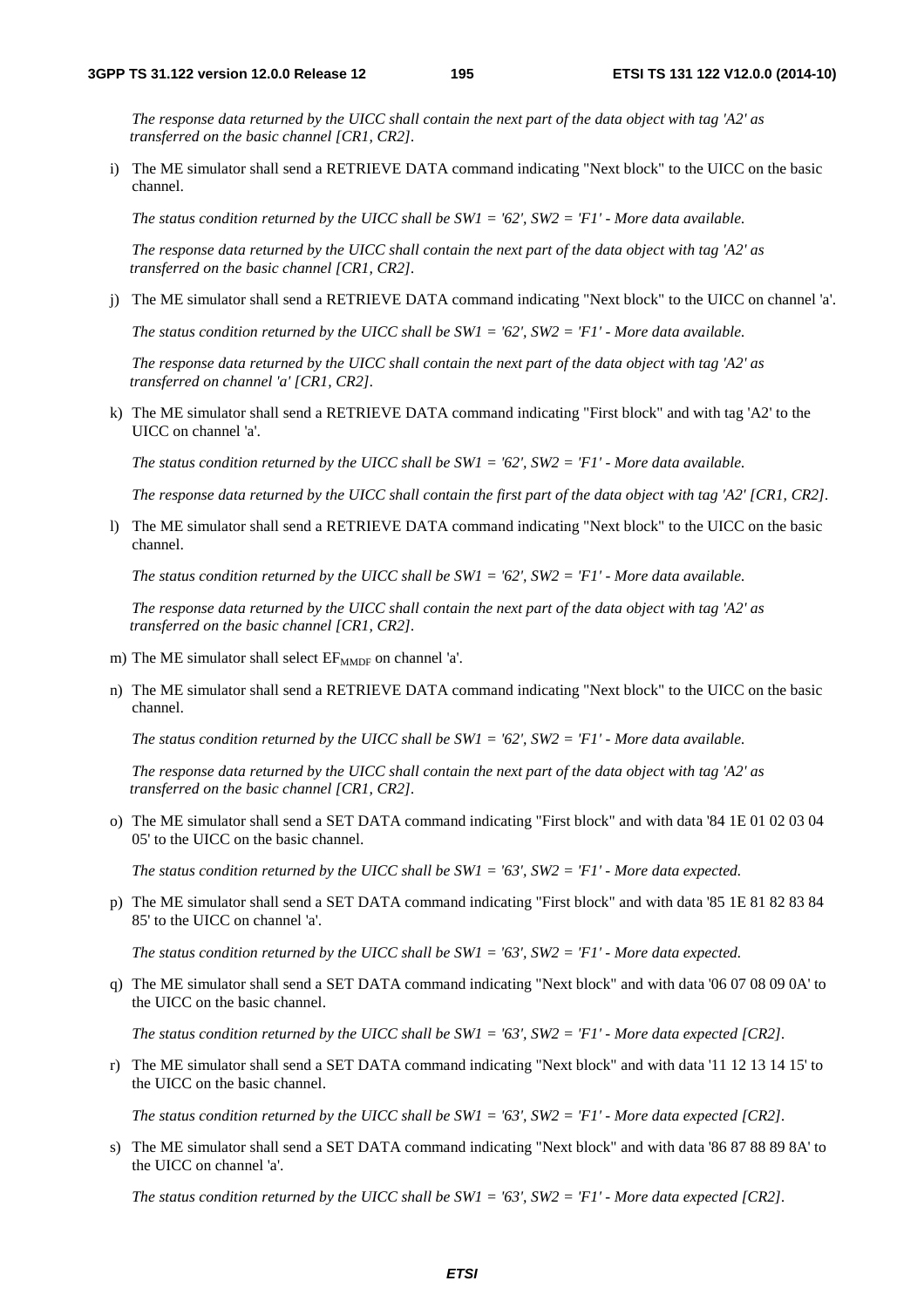t) The ME simulator shall send a SET DATA command indicating "Next block" and with data '16 17 18 19 1A' to the UICC on the basic channel.

*The status condition returned by the UICC shall be SW1 = '63', SW2 = 'F1' - More data expected [CR2].* 

u) The ME simulator shall send a SET DATA command indicating "First block" and with data '85 1E 81 82 83 84 85' to the UICC on channel 'a'.

*The status condition returned by the UICC shall be SW1 = '63', SW2 = 'F1' - More data expected.* 

v) The ME simulator shall send a SET DATA command indicating "Next block" and with data '21 22 23 24 25' to the UICC on the basic channel.

*The status condition returned by the UICC shall be SW1 = '63', SW2 = 'F1' - More data expected [CR2].* 

- w) The ME simulator shall select EF<sub>MMDF</sub> on channel 'a'.
- x) The ME simulator shall send a SET DATA command indicating "Next block" and with data '26 27 28 29 2A' to the UICC on the basic channel.

*The status condition returned by the UICC shall be SW1 = '90', SW2 = '00' - normal ending of the command [CR1, CR2].*

y) The ME simulator shall send appropriate RETRIEVE DATA command(s) in order to read the data object with tag '84' to the UICC on the basic channel.

*The data object retrieved by the RETRIEVE DATA command(s) shall contain the data '81 2A 01 02 03 04 05 06 07 08 09 0A 11 12 13 14 15 16 17 18 19 1A 21 22 23 24 25 26 27 28 29 2A ' (including the tag and length fields) [CR1].*

z) The ME simulator shall send a RETRIEVE DATA command indicating "First block" and with tag '85' to the UICC on the basic channel.

*The status condition returned by the UICC shall be SW1 = '6A', SW2 = '88' - Referenced data not found.*

### **Test procedure 2 (concurrent access to data object)**

- a) The ME simulator shall reset the UICC.
- b) The ME simulator shall select  $EF_{MMDF}$ .
- c) The ME simulator shall send a VERIFY PIN command with PIN to the UICC to gain the READ and UPDATE access conditions for EF<sub>MMDF</sub>.
- d) The ME simulator shall send a MANAGE CHANNEL (OPEN) command to the UICC on the basic channel.

*The UICC should return the assigned logical channel number – call it channel 'a'.* 

- e) The ME simulator shall select  $EF_{MMDF}$  on channel 'a'.
- f) The ME simulator shall send a SET DATA command indicating "First block" and with data '84 0A 01 02 03 04 05' to the UICC on channel 'a'.

*The status condition returned by the UICC shall be SW1 = '63', SW2 = 'F1' - More data expected.* 

g) The ME simulator shall send a RETRIEVE DATA command indicating "First block" and with tag '84' to the UICC on the basic channel.

*The status condition returned by the UICC shall be SW1 = '69', SW2 = '85' - Conditions of use not satisfied [CR3].* 

h) The ME simulator shall send a SET DATA command indicating "Next block" and with data '06 07 08 09 0A' to the UICC on channel 'a'.

*The status condition returned by the UICC shall be SW1 = '90', SW2 = '00' - normal ending of the command [CR1, CR2].*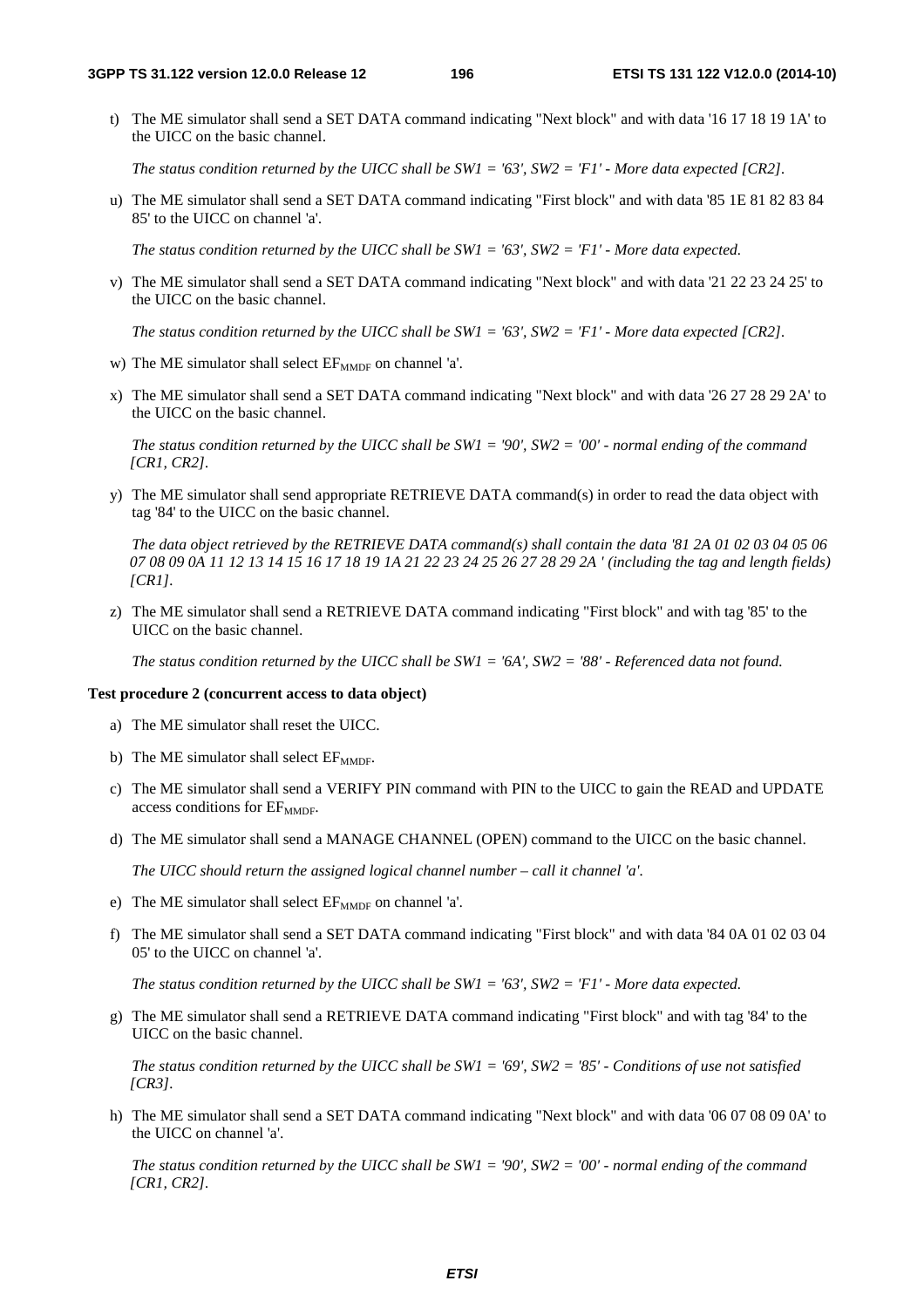i) The ME simulator shall send a RETRIEVE DATA command indicating "First block" and with tag '84' to the UICC on the basic channel.

*The status condition returned by the UICC shall be SW1 = '69', SW2 = '85' - Conditions of use not satisfied [CR3].* 

- j) The ME simulator shall select  $EF_{\text{MMDF}}$  on channel 'a'.
- k) The ME simulator shall send a RETRIEVE DATA command indicating "First block" and with tag '84' to the UICC on the basic channel.

*The status condition returned by the UICC shall be either SW1 = '90', SW2 = '00' - normal ending of the command, or SW1 = '62', SW2 = 'F1' - More data available.* 

- l) The ME simulator shall select  $EF_{\text{MMDF}}$ .
- m) The ME simulator shall send a SET DATA command indicating "First block" and with data '84 0A 01 02 03 04 05' to the UICC on channel 'a'.

*The status condition returned by the UICC shall be SW1 = '63', SW2 = 'F1' - More data expected.* 

n) The ME simulator shall send a SET DATA command indicating "First block" and with data '84 05 81 82 83 84 85' to the UICC on the basic channel.

*The status condition returned by the UICC shall be SW1 = '69', SW2 = '85' - Conditions of use not satisfied [CR3].* 

o) The ME simulator shall send a SET DATA command indicating "Next block" and with data '06 07 08 09 0A' to the UICC on channel 'a'.

*The status condition returned by the UICC shall be SW1 = '90', SW2 = '00' - normal ending of the command [CR1, CR2].*

p) The ME simulator shall send a SET DATA command indicating "First block" and with data '84 05 81 82 83 84 85' to the UICC on the basic channel.

*The status condition returned by the UICC shall be SW1 = '69', SW2 = '85' - Conditions of use not satisfied [CR3].* 

- q) The ME simulator shall select  $EF_{\text{MMDF}}$  on channel 'a'.
- r) The ME simulator shall send a SET DATA command indicating "First block" and with data '84 05 81 82 83 84 85' to the UICC on the basic channel.

*The status condition returned by the UICC shall be SW1 = '90', SW2 = '00' - normal ending of the command.* 

- s) The ME simulator shall select  $EF_{\text{MMDF}}$ .
- t) The ME simulator shall send a RETRIEVE DATA command indicating "First block" and with tag 'A2' to the UICC on channel 'a'.

*The status condition returned by the UICC shall be SW1 = '62', SW2 = 'F1' - More data available.* 

u) The ME simulator shall send a SET DATA command indicating "First block" and with data 'A2 05 81 82 83 84 85' to the UICC on the basic channel.

*The status condition returned by the UICC shall be SW1 = '69', SW2 = '85' - Conditions of use not satisfied [CR4].* 

v) The ME simulator shall send a RETRIEVE DATA command indicating "Next block" to the UICC on channel 'a'.

*The status condition returned by the UICC shall be SW1 = '62', SW2 = 'F1' - More data available.* 

w) The ME simulator shall send a SET DATA command indicating "First block" and with data 'A2 05 81 82 83 84 85' to the UICC on the basic channel.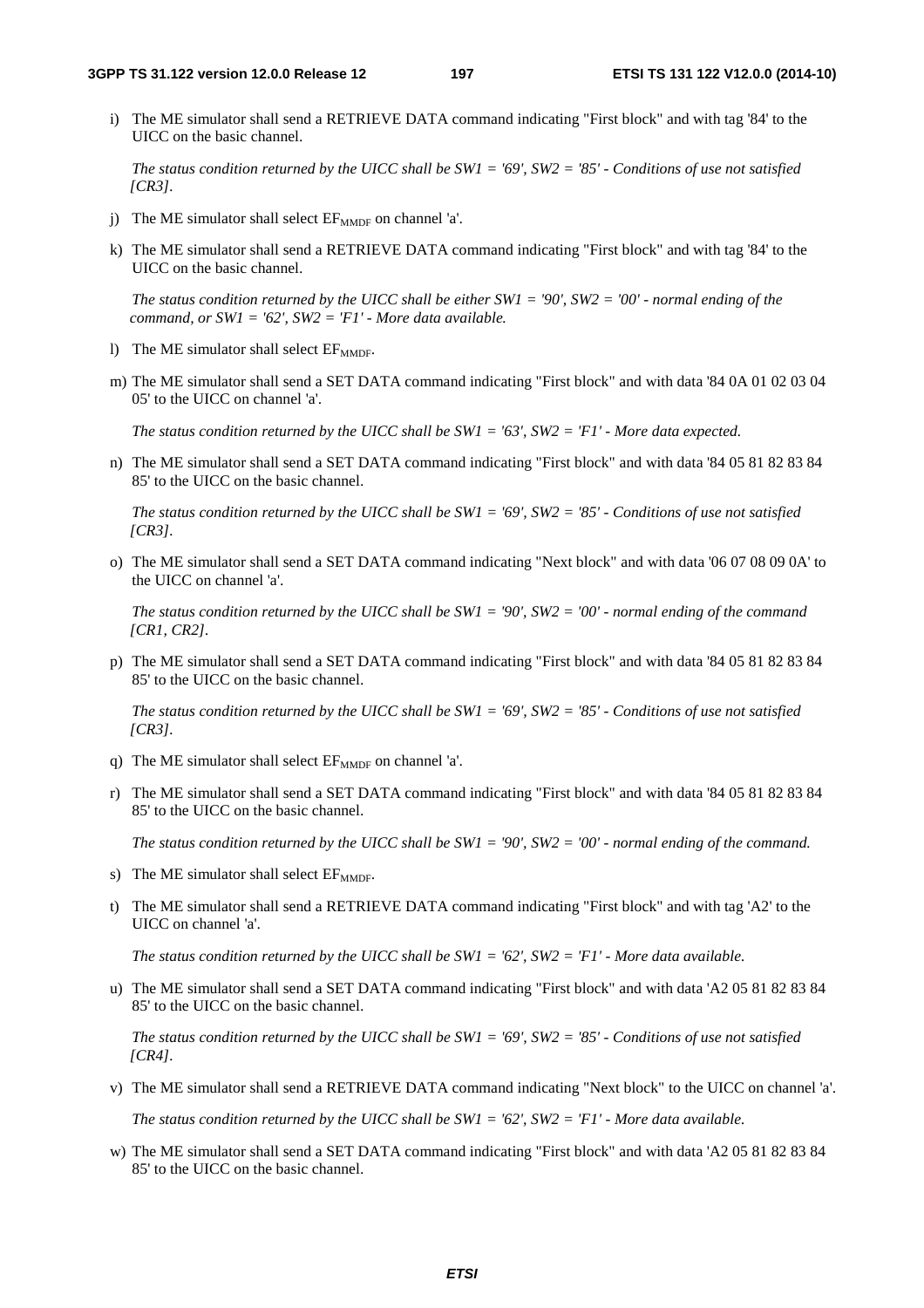*The status condition returned by the UICC shall be SW1 = '69', SW2 = '85' - Conditions of use not satisfied [CR4].* 

- x) The ME simulator shall select  $EF_{MMDF}$  on channel 'a'.
- y) The ME simulator shall send a SET DATA command indicating "First block" and with data 'A2 05 81 82 83 84 85' to the UICC on the basic channel.

*The status condition returned by the UICC shall be SW1 = '90', SW2 = '00' - normal ending of the command.* 

### **Test procedure 3 (usage of '5C')**

- a) The ME simulator shall reset the UICC.
- b) The ME simulator shall select  $EF_{\text{MMDF}}$ .
- c) The ME simulator shall send a VERIFY PIN command with PIN to the UICC to gain the READ and UPDATE access conditions for EF<sub>MMDF</sub>.
- d) The ME simulator shall send a MANAGE CHANNEL (OPEN) command to the UICC on the basic channel.

*The UICC should return the assigned logical channel number – call it channel 'a'.* 

- e) The ME simulator shall select  $EF_{\text{MMDF}}$  on channel 'a'.
- f) The ME simulator shall send appropriate RETRIEVE DATA command(s) in order to read the data object with tag '5C' to the UICC on the basic channel.

*The data object retrieved by the RETRIEVE DATA command(s) shall contain the data '5C 03' followed by'81', 'A2' and '83' in any order (including the tag and length fields of the '5C' TLV) [CR5].*

g) The ME simulator shall send a SET DATA command indicating "First block" and with data '84 0A 01 02 03 04 05' to the UICC on channel 'a'.

*The status condition returned by the UICC shall be SW1 = '63', SW2 = 'F1' - More data expected.* 

h) The ME simulator shall send appropriate RETRIEVE DATA command(s) in order to read the data object with tag '5C' to the UICC on the basic channel.

*The data object retrieved by the RETRIEVE DATA command(s) shall contain the data '5C 03' followed by'81', 'A2', '83' and '84' in any order (including the tag and length fields of the '5C' TLV) [CR6].*

- i) The ME simulator shall select  $EF_{\text{MMDF}}$  on channel 'a'.
- j) The ME simulator shall send appropriate RETRIEVE DATA command(s) in order to read the data object with tag '5C' to the UICC on the basic channel.

*The data object retrieved by the RETRIEVE DATA command(s) shall contain the data '5C 03' followed by'81', 'A2' and '83' in any order (including the tag and length fields of the '5C' TLV) [CR7].* 

## 6.9 Transmission Oriented Commands

- $6.9.1$   $T = 0$  specific commands
- 6.9.1.1 GET RESPONSE
- 6.9.1.1.1 Definition and applicability

See clause 3.5.3.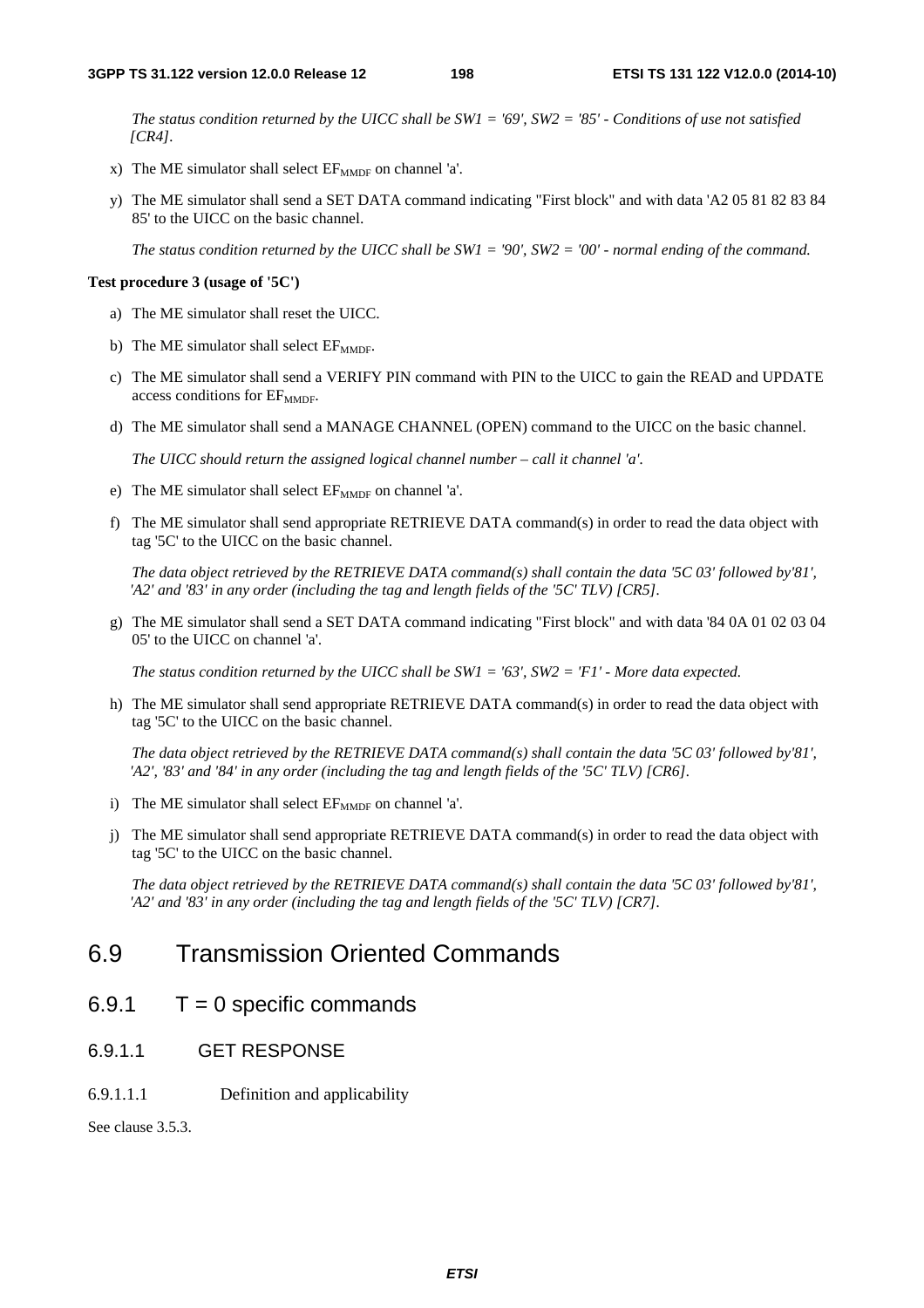## 6.9.1.1.2 Conformance requirement

| CR <sub>1</sub> | The GET RESPONSE command shall provide response data where it is indicated in the procedure byte,   | M |
|-----------------|-----------------------------------------------------------------------------------------------------|---|
|                 | see table 7.1 in TS 102.221 [1] or status byte, see table 7.2 in TS 102.221 [1].                    |   |
| CR <sub>2</sub> | It is required that the GET RESPONSE command is executed immediately after the command it is        | M |
|                 | related to (no other command shall come between the command/response pair and the command GET       |   |
|                 | RESPONSE).                                                                                          |   |
| CR <sub>3</sub> | If the sequence is not respected, the UICC shall send the status information "technical problem, no |   |
|                 | diagnosis given" as a reaction to the GET RESPONSE.                                                 |   |

Reference: TS 102.221 [1], subclause 12.1.1.

## 6.9.1.1.3 Test purpose

To verify that the coding of the GET RESPONSE command conforms to the above requirements.

NOTE: CR1 is tested in relevant test procedures for commands which support GET RESPONSE.

6.9.1.1.4 Method of test

### **Initial conditions**

1) The UICC shall be connected to a ME simulator.

### **Test procedure 1**

- a) The ME simulator shall reset the UICC.
- b) The ME simulator shall send a SELECT command to select the MF to the UICC.
- c) The ME simulator shall send a GET RESPONSE command to the UICC.

 *The UICC shall send a valid FCP.* 

*TLV DO with tag '83' in tag '62' shall indicate that MF is the currently selected file [CR1].* 

- d) The ME simulator shall send a STATUS command to the UICC with P2 = '0C'.
- e) The ME simulator shall send a GET RESPONSE command to the UICC.

 *The status condition returned by the UICC shall be SW1 = '6F', SW2 = '00' – technical problem, no precise diagnosis[CR2, CR3].*

## 6.10 Application independent files

The subclause provides tests to ensure that the IUT contains all of the EFs need for a 3GPP session.

## 6.10.1 Definition and applicability

See clause 3.5.3.

## 6.10.2 Conformance requirement

The following conformance requirements refer to the tables for each EF in TS 102.221 [1], clause 13.

| CR <sub>1</sub> | Each existing EF shall be selectable under the MF using the identifier given in the table for that EF. | M |
|-----------------|--------------------------------------------------------------------------------------------------------|---|
| CR <sub>2</sub> | All mandatory EFs shall exist on the UICC.                                                             | M |
| CR <sub>3</sub> | The identifier of the EF shall be that given in the table for that EF.                                 | M |
| CR4             | The type and structure of the EF shall be that given in the table for that EF.                         | M |
| CR5             | The file size shall be at least that given in the table for that EF.                                   | M |
| CR <sub>6</sub> | The short file identifier shall exist if it is mandatory in the table for that EF.                     | M |
| CR7             | The access conditions shall be those given in the table for that EF.                                   | M |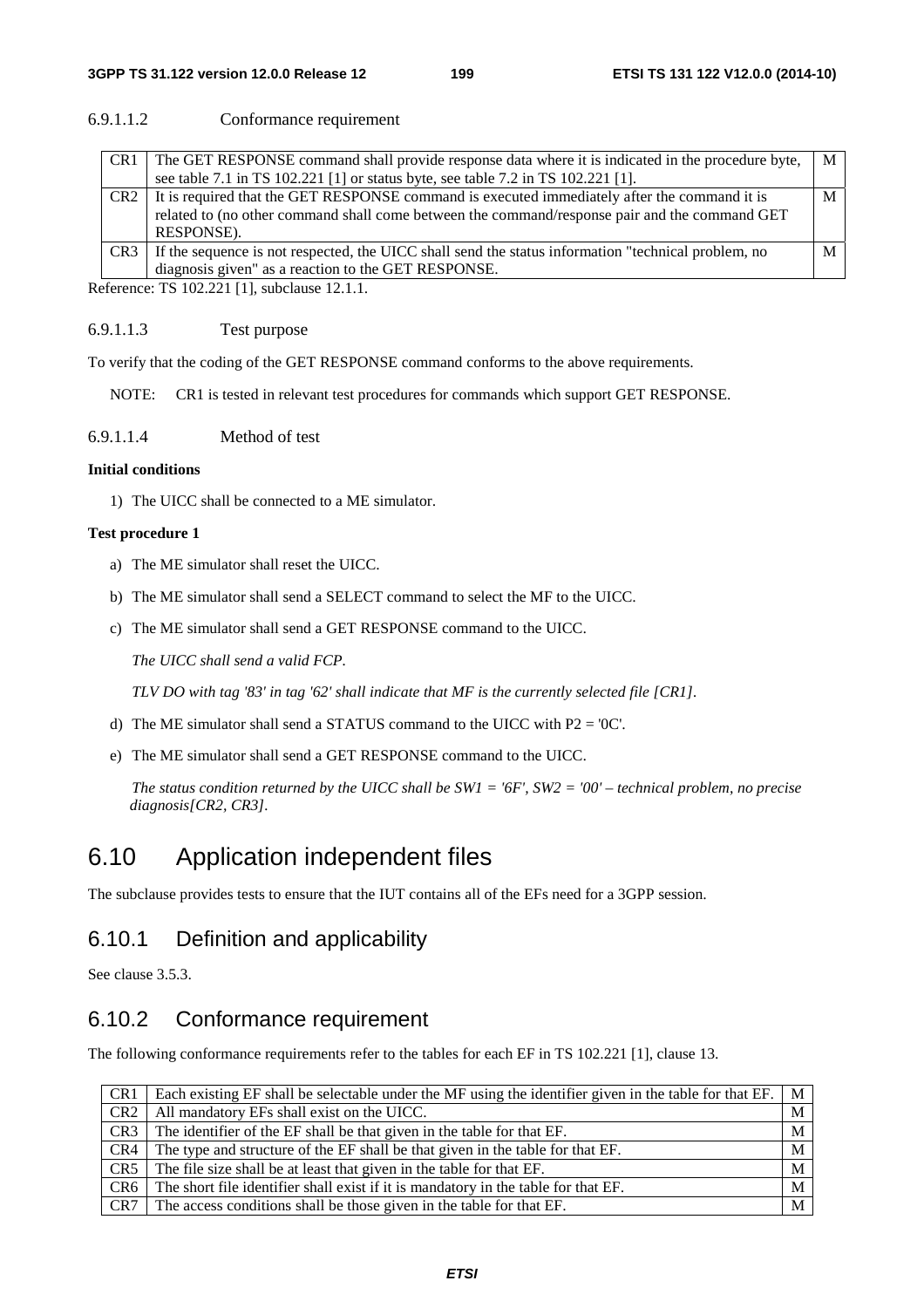Reference: TS 102.221 [1], clause 13.

## 6.10.3 Test purpose

To verify that the UICC conforms to the above requirements.

NOTE: The contents and coding of the data within the files are not tested, but shall conform to the respective contents and coding of the data given for each file in TS 102.221 [1], clause 13.

## 6.10.4 Method of test

### **Initial conditions**

1) The UICC shall be connected to a ME simulator.

### **Test procedure 1**

- a) The ME simulator shall reset the UICC.
- b) The ME simulator shall send a STATUS command to the UICC.

*TLV DO with tag '83' in the response data shall indicate the identifier of the MF '3F 00'.*

*The status condition returned by the UICC shall be SW1 = '90', SW2 = '00' - normal ending of the command [CR1].*

c) The ME simulator shall send a SELECT command to the UICC to select the first EF clause 13 of TS 102.221 [1].

*The status condition returned by the UICC shall be SW1 = '90', SW2 = '00' - normal ending of the command [CR1, CR2].*

*The following shall be true of the response data:* 

- *TLV DO with tag '83' shall indicate the identifier of the file selected [CR3];*
- *TLV DO with tag '82' shall not be '38' and '78' indicating EF [CR4];*
- *TLV DO with tag '82' shall indicate the structure given in the table for the file in clause 13 of TS 102.221 [1] [CR4];*
- *TLV DO with tag '80' shall be at least the minimum file size given in the table for the file in clause 13 of TS 102.221 [1]. if the EF is transparent [CR5];*
- *Byte 5 and 6 of TLV DO with tag '82' shall be in accordance with the record length given in the table for the file in clause 13 of TS 102.221 [1]. if the EF is linear fixed or cyclic [CR5];*
- *TLV DO with tag '80' shall be an integer multiple of the record length if the EF is linear fixed or cyclic [CR5];*
- TLV DO with tag '88' shall indicate the short file identifier given in the table for the file in clause 13 of TS 102.221 [1] [CR5, CR6];
- *TLV DO with tag '86' or '8B' or '8C' or 'AB' shall indicate the access conditions given in the table for the file in clause 13 of TS 102.221 [1] [CR8]. Note: if the access conditions indicate referenced security, the referenced record in the EF<sub>ARR</sub> may be read at this point if necessary.*
- d) Steps a) to c) shall be repeated for the remaining mandatory EFs in clause 13 of TS 102.221 [1].
- e) Steps a) to c) shall be repeated for the existing optional EFs in clause 13 of TS 102.221 [1].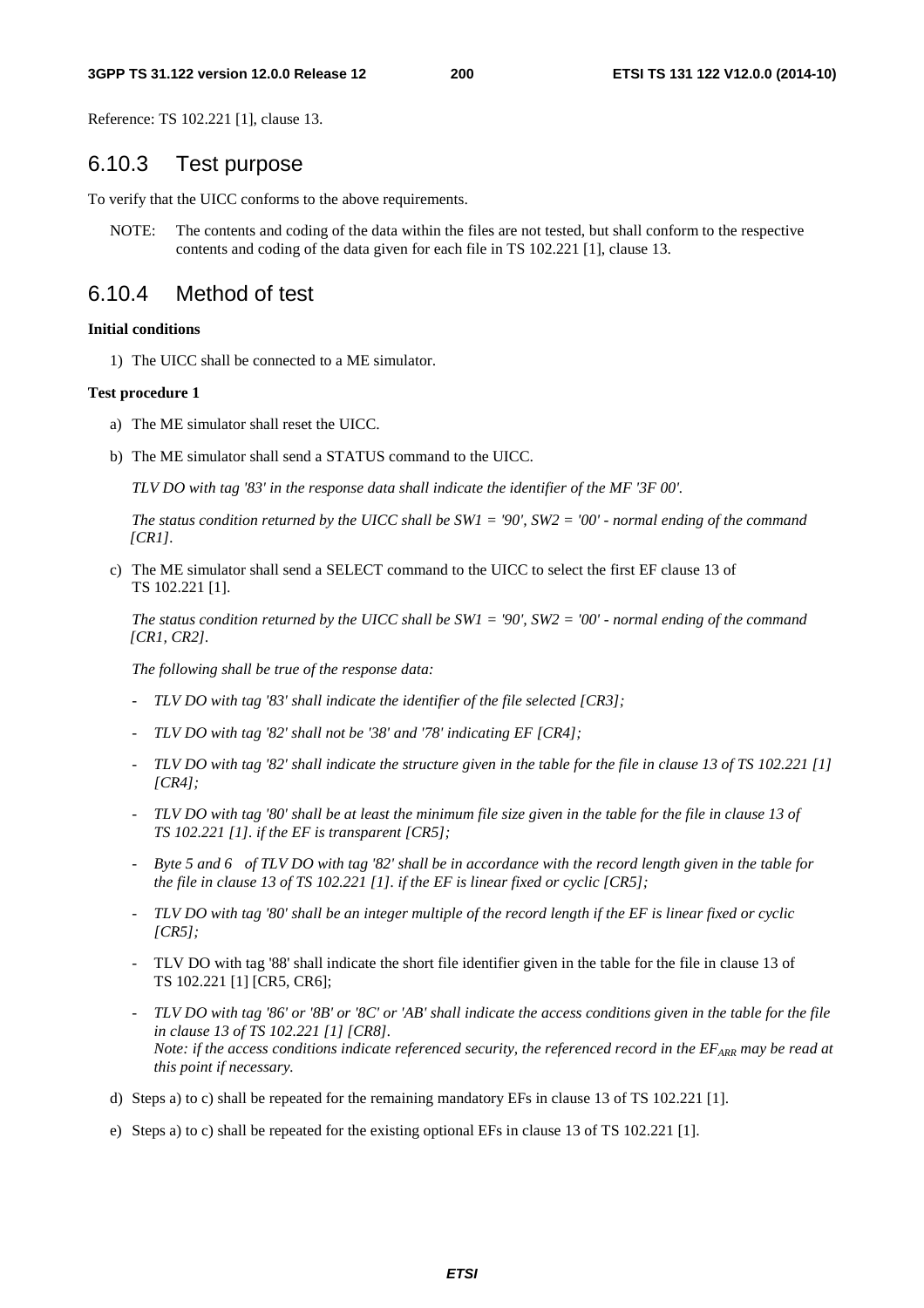# 7 Test Procedure (31.102)

This clause details all the tests for testing the IUT against TS 31.102 [3]. This test suite allows testing of the IUT against the base specification with respect to:

- Contents of the Elementary Files
- Security Features supported by USIM
- USIM commands.

## 7.1 Contents of the Elementary Files (EF)

The subclause provides tests to ensure that the IUT contains all of the EFs need for a Telecom session.

## 7.1.1 Definition and applicability

See clause 3.5.3.

## 7.1.2 Conformance requirement

The following conformance requirements refer to the tables for each EF in TS 31.102 [3], clause 4.

| CR1             | Each existing EF shall be selectable under the respective DF using the identifier given in       | M             |
|-----------------|--------------------------------------------------------------------------------------------------|---------------|
|                 | the table for that EF.                                                                           |               |
| CR <sub>2</sub> | All mandatory EFs shall exist on the UICC.                                                       | M             |
| CR <sub>3</sub> | The identifier of the EF shall be that given in the table for that EF.                           | M             |
| CR4             | The type and structure of the EF shall be that given in the table for that EF.                   | M             |
| CR5             | The file size shall be at least that given in the table for that EF.                             | M             |
| CR6             | The short file identifier shall be those given in the table for that EF.                         | M             |
| CR <sub>7</sub> | The short file identifier shall exist if it is mandatory in the table for that EF. This includes | (R99) Rel-6 - |
|                 | EFs with SFI indicated by 'YY'.                                                                  | $\cdots$      |
| CR <sub>8</sub> | The access conditions shall be those given in the table for that EF.                             | M             |
| CR <sub>9</sub> | If no SFI is indicated in the table for the EF, the EF shall not have an SFI.                    | (R99) Rel-6 - |
|                 |                                                                                                  | $\cdots$      |
| CR10            | The short file identifier shall exist if it is mandatory in the table for that EF.               | M             |

Reference: TS 31.102 [3], clause 4.

## 7.1.3 Test purpose

To verify that the UICC conforms to the above requirements.

NOTE: The contents and coding of the data within the files are not tested, but shall conform to the respective contents and coding of the data given for each file in TS 31.102 [3], clause 4.

## 7.1.4 Method of test

### **Initial conditions**

1) The UICC shall be connected to a ME simulator.

### **Test procedure 1**

- a) The ME simulator shall reset the UICC.
- b) The ME simulator shall send a SELECT command to the UICC to select the respective DF for the first EF in clause 4 of TS 31.102 [3].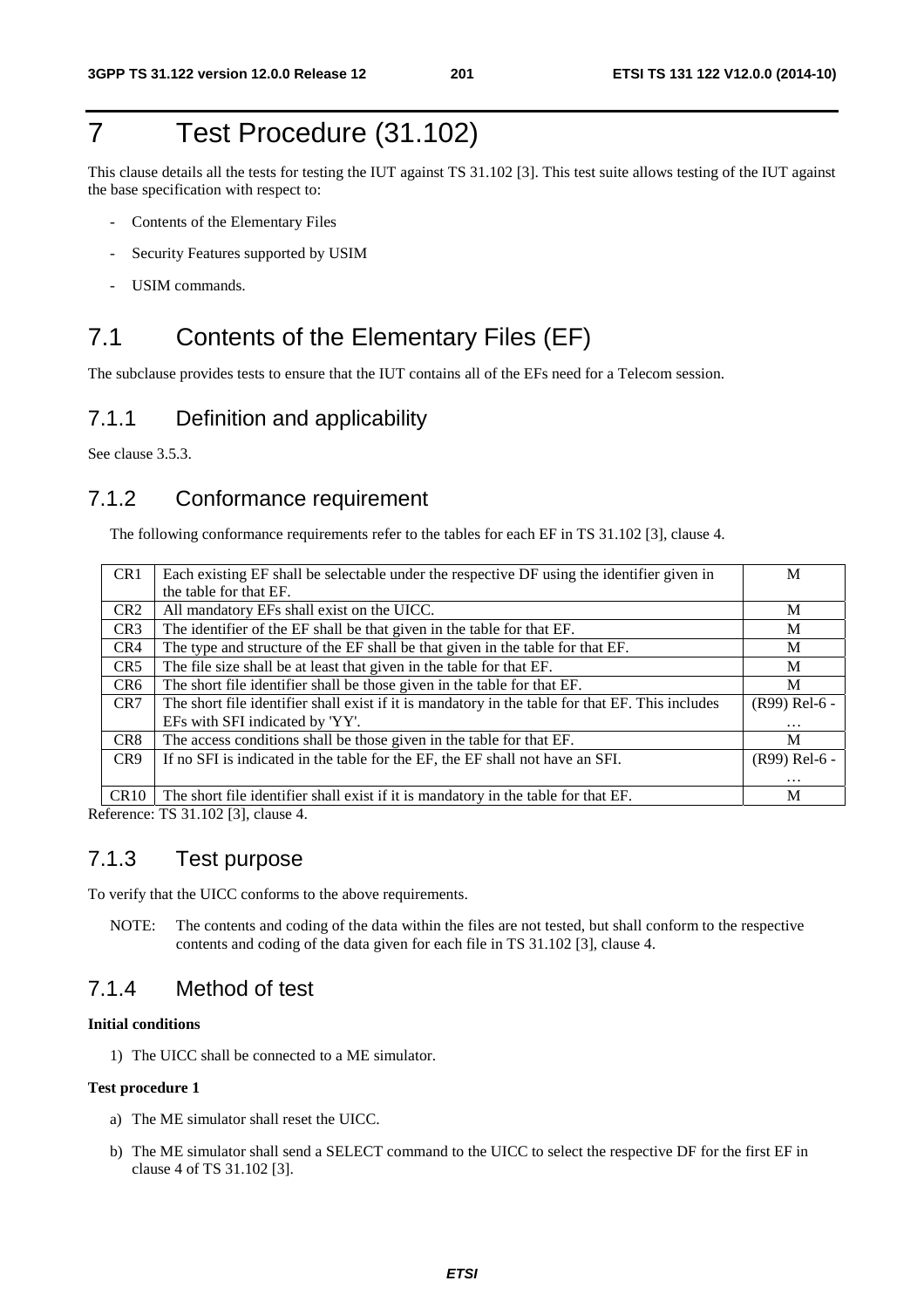*The status condition returned by the UICC shall be SW1 = '90', SW2 = '00' - normal ending of the command [CR1].*

c) The ME simulator shall send a SELECT command to the UICC to select the first EF in clause 4 of TS 31.102 [3].

*The status condition returned by the UICC shall be SW1 = '90', SW2 = '00' - normal ending of the command [CR1, CR2].*

*The following shall be true of the response data:* 

- *TLV DO with tag '83' shall indicate the identifier of the file selected [CR3];*
- *TLV DO with tag '82' shall not be '38' and '78' indicating EF [CR4];*
- *TLV DO with tag '82' shall indicate the structure given in the table for the file in clause 4 of TS 31.102 [3] [CR4];*
- *TLV DO with tag '80' shall be at least the minimum file size given in the table for the file in clause 4 of TS 31.102 [3]. if the EF is transparent [CR5];*
- *Byte 5 and 6 of TLV DO with tag '82' shall be in accordance with the record length given in the table for the file in clause 4 of TS 31.102 [3]. if the EF is linear fixed or cyclic [CR5];*
- *TLV DO with tag '80' shall be an integer multiple of the record length if the EF is linear fixed or cyclic [CR5];*
- *If a value for the SFI is specified in the table for the file in clause 4 of TS 31.102 [3] and the value of the specified SFI is equal to the 5 least significant bits (bits b5 to b1) of the file identifier for the file, then the TLV DO with tag '88'shall either be absent, or shall be present with the specified SFI value [CR6, CR7];*
- *If a value for the SFI is specified in the table for the file in clause 4 of TS 31.102 [3] and the value of the specified SFI is not equal to the 5 least significant bits (bits b5 to b1) of the file identifier for the file, then the TLV DO with tag '88'shall be present with the specified SFI value [CR6, CR7];*
- *If an SFI is specified in the table for the file in clause 4 of TS 31.102 [3] but no actual value is specified (i.e. 'YY' is used), then the TLV DO with tag '88'shall either be absent, or shall be present with a value of length 1 [CR6, CR7];*
- *If no SFI is specified in the table for the file in clause 4 of TS 31.102 [3], then the TLV DO with tag '88'shall be present with an empty value [CR9]*
- *TLV DO with tag '86' or '8B' or '8C' or 'AB' shall indicate the access conditions given in the table for the file in clause 4 of TS 31.102 [3] [CR8].*  Note: if the access conditions indicate referenced security, the referenced record in the  $E_{ARR}$  may be read at this point if necessary.
- d) Steps a) to c) shall be repeated for the remaining mandatory EFs clause 4 of TS 31.102 [3].
- e) Steps a) to c) shall be repeated for the existing optional EFs clause 4 of TS 31.102 [3].

### **Test procedure 2**

- a) The ME simulator shall reset the UICC.
- b) The ME simulator shall send a SELECT command to the UICC to select the respective DF for the first EF in clause 4 of TS 31.102 [3].

*The status condition returned by the UICC shall be SW1 = '90', SW2 = '00' - normal ending of the command [CR1].*

c) The ME simulator shall send a SELECT command to the UICC to select the first EF in clause 4 of TS 31.102 [3].

*The status condition returned by the UICC shall be SW1 = '90', SW2 = '00' - normal ending of the command [CR1, CR2].*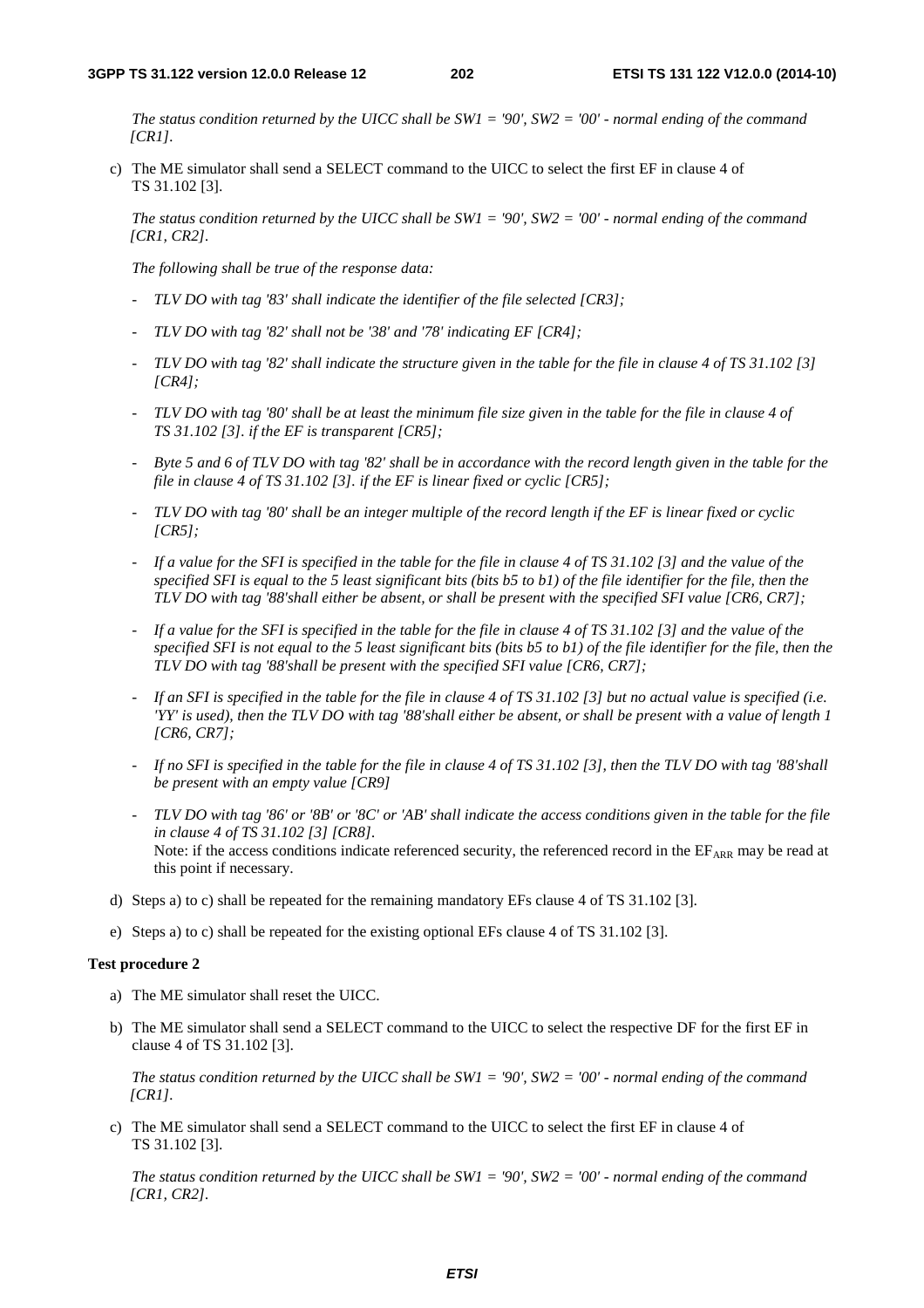*The following shall be true of the response data:* 

- *TLV DO with tag '83' shall indicate the identifier of the file selected [CR3];*
- *TLV DO with tag '82' shall not be '38' and '78' indicating EF [CR4];*
- *TLV DO with tag '82' shall indicate the structure given in the table for the file in clause 4 of TS 31.102 [3] [CR4];*
- *TLV DO with tag '80' shall be at least the minimum file size given in the table for the file in clause 4 of TS 31.102 [3]. if the EF is transparent [CR5];*
- *Byte 5 and 6 of TLV DO with tag '82' shall be in accordance with the record length given in the table for the file in clause 4 of TS 31.102 [3]. if the EF is linear fixed or cyclic [CR5];*
- *TLV DO with tag '80' shall be an integer multiple of the record length if the EF is linear fixed or cyclic [CR5];*
- *TLV DO with tag '88' shall indicate the short file identifier given in the table for the file in clause 4 of TS 31.102 [3] [CR6, CR10];*
- *TLV DO with tag '86' or '8B' or '8C' or 'AB' shall indicate the access conditions given in the table for the file in clause 4 of TS 31.102 [3] [CR8].*  Note: if the access conditions indicate referenced security, the referenced record in the  $E_{ARR}$  may be read at this point if necessary.
- d) Steps a) to c) shall be repeated for the remaining mandatory EFs clause 4 of TS 31.102 [3].
- e) Steps a) to c) shall be repeated for the existing optional EFs clause 4 of TS 31.102 [3].

## 7.2 Security features

## 7.2.1 Definition and applicability

See clause 3.5.3.

## 7.2.2 Conformance requirement

| CR1             | The USIM application shall use a global key reference as PIN and a local key reference   | M           |
|-----------------|------------------------------------------------------------------------------------------|-------------|
|                 | as PIN2.                                                                                 |             |
| CR <sub>2</sub> | Access with PIN2 shall be limited to the ADF (USIM).                                     | M           |
| CR <sub>3</sub> | For a USIM application on a multi-verification capable UICC, the only valid values for   | O MULTI VER |
|                 | the usage qualifiers shall be '00' (verification requirement is not used) and '08' (user |             |
|                 | authentication knowledge based (PIN)) as defined in ISO/IEC 7816-4 [7].                  |             |
| CR4             | Void                                                                                     | N/A         |
| CR <sub>5</sub> | Void                                                                                     | N/A         |
| CR <sub>6</sub> | Void                                                                                     | N/A         |
| CR7             | Void                                                                                     | N/A         |
| CR <sub>8</sub> | For access to DF <sub>TELECOM</sub> the PIN shall be verified.                           | M           |

Reference: TS 31.102 [3], subclause 6.4.

## 7.2.3 Test purpose

To verify that the UICC conforms to the above requirements.

NOTE 1: CR1, CR2 are tested in the subclause 6.6.4.

NOTE 2: CR8 is not currently tested.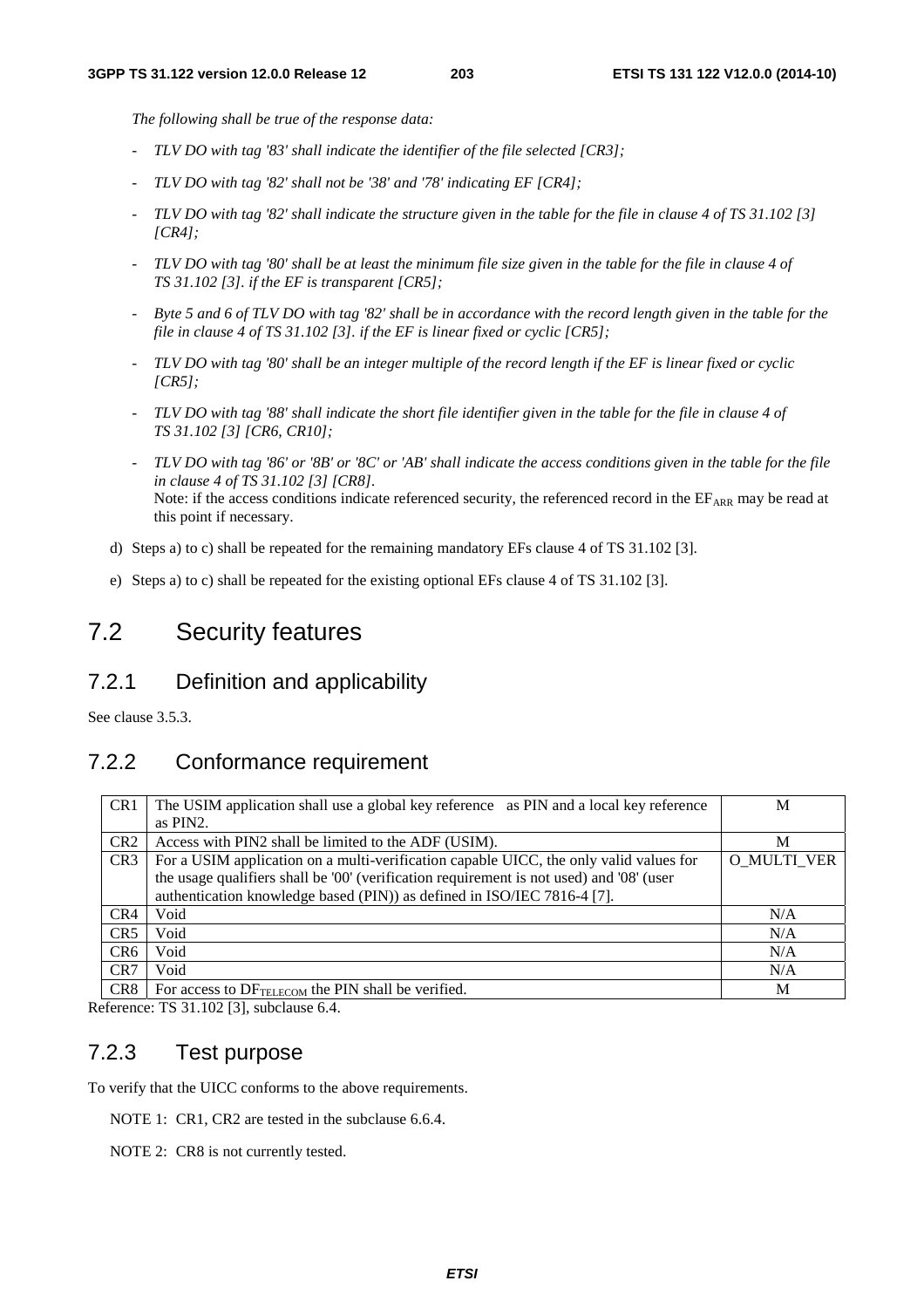## 7.2.4 Method of test

No test procedure is currently required for a single verification capable UICC.

## **Initial conditions**

1) The UICC shall be connected to a ME simulator.

## **Test procedure 1**

- a) The ME simulator shall reset the UICC.
- b) The ME simulator shall send a SELECT command to the UICC to select and activate USIM application.

*The following shall be true of the response data:* 

- *TLV DO with tag 'C6' (PS Template DO) shall contain for the Universal PIN the TLV DO with tag '95' (Usage Qualifier) and the value of this TLV shall be '00' or '08' [CR3];* 

# 7.3 USIM commands

## 7.3.1 AUTHENTICATE

7.3.1.1 Definition and applicability

See clause 3.5.3.

## 7.3.1.2 Conformance requirement

| CR <sub>1</sub> | This function shall cause the UICC to run the f1, f2, f3, f4, f5, and f1 $*$ algorithms using a 16 bytes<br>random number, AUTN, and the subscriber authentication key K stored in the UICC.                           | M |
|-----------------|------------------------------------------------------------------------------------------------------------------------------------------------------------------------------------------------------------------------|---|
| CR <sub>2</sub> | If the received sequence number SQN is in the correct range, the function shall return the response RES,<br>cipher key CK, and integrity key IK.                                                                       | M |
| CR <sub>3</sub> | If the UICC detects the sequence numbers are not in the valid range, the function shall return the signed<br>response AUTS.                                                                                            | М |
| CR4             | The function shall not be executable unless a particular USIM application has been selected as the<br>Current Directory and activated and the current directory is the USIM ADF or any subdirectory under<br>this ADF. | M |
| CR <sub>5</sub> | The function shall not be executable unless a successful PIN verification procedure has been performed.                                                                                                                | M |
| CR <sub>6</sub> | The function shall not be executable unless the expected MAC-A is received.                                                                                                                                            | М |
| CR7             | If the UICC does not support 'GSM context' which is indicated in parameter P2, the function shall not be<br>executable.                                                                                                | M |

Reference: TS 31.102 [3], subclause 7.1.

## 7.3.1.3 Test purpose

To verify that the UICC conforms to the above requirements.

## 7.3.1.4 Method of test

## **Initial conditions**

1) The UICC shall be connected to a ME simulator.

## **Test procedure 1**

- a) The ME simulator shall reset the UICC.
- b) The ME simulator shall send a SELECT command to the UICC to select the USIM application.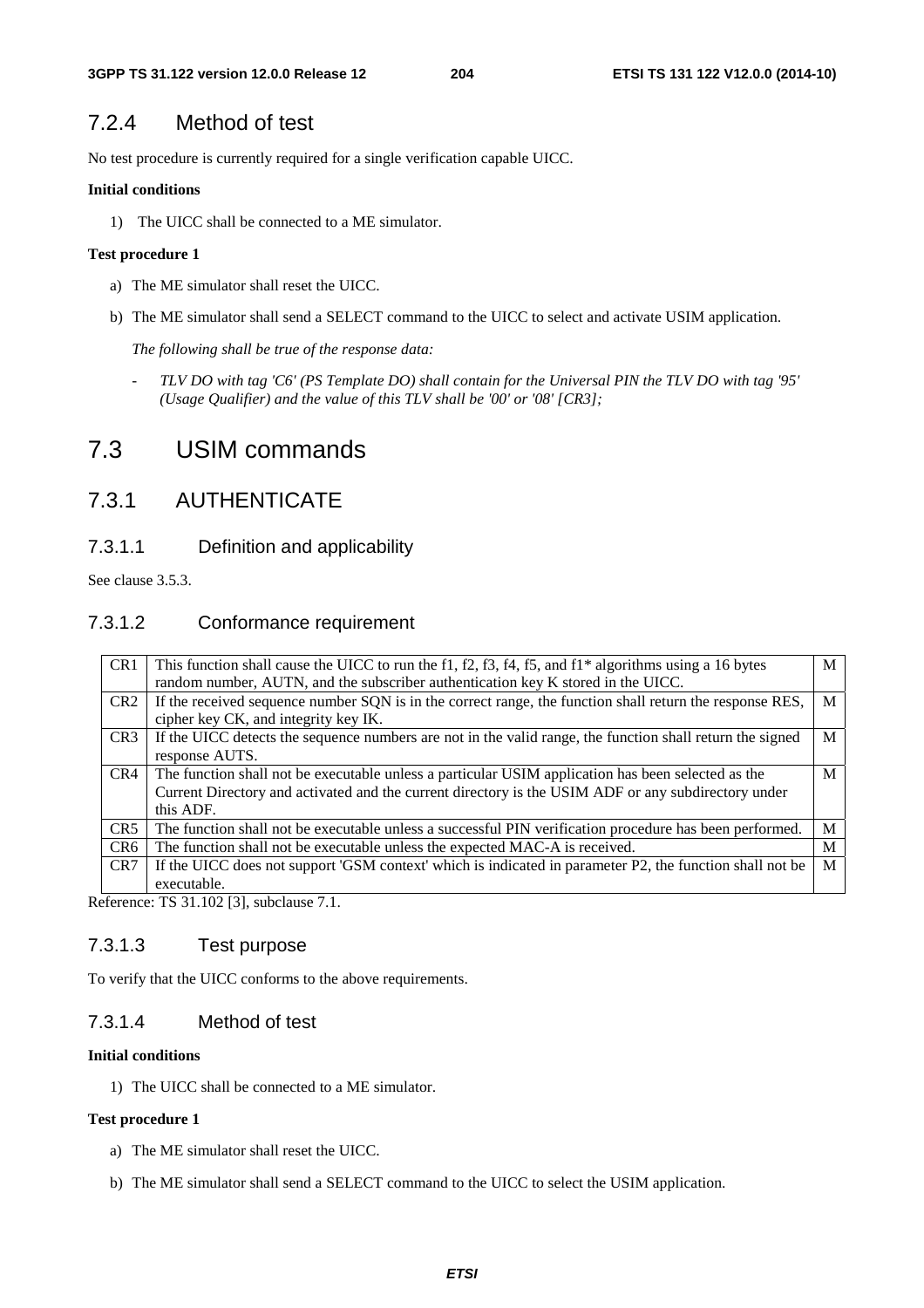M

c) The ME simulator shall send an AUTHENTICATE command to the UICC.

*The status condition returned by the UICC shall be SW1 = '69', SW2 = '82' - security status not satisfied [CR5].*

- d) The ME simulator shall reset the UICC.
- e) The ME simulator shall send a SELECT command to the UICC to select the USIM application.
- f) The ME simulator shall send a VERIFY PIN command with PIN to the UICC.
- g) The ME simulator shall send a SELECT command to the UICC to select the MF.
- h) The ME simulator shall send an AUTHENTICATE command to the UICC.

*The command shall be aborted [CR4].*

- i) The ME simulator shall send a SELECT command to the UICC to select the current ADF ('7FFF').
- j) The ME simulator shall send an AUTHENTICATE command to the UICC with incorrect signed data.

*The status condition returned by the UICC shall be SW1 = '98', SW2 = '62' - authentication error, incorrect MAC [CR6].*

k) If the 'GSM context' is not supported, the ME simulator shall send an AUTHENTICATE command with parameter P2 indicating 'GSM context'.

*The status condition returned by the UICC shall be SW1 = '98', SW2 = '64' - authentication error, GSM security context not supported [CR7].*

l) The ME simulator shall send an AUTHENTICATE command to the UICC with incorrect sequence number SQN.

*The data field returned shall begin with the tag 'DC', and the data shall be correct for the given f1\* and f5 algorithms and K stored in the UICC [CR1, CR3].*

m) The ME simulator shall send an AUTHENTICATE command to the UICC with correct data.

*The data field returned shall begin with the tag 'DB', and the data shall be correct for the given f2, f3 and f4 algorithms and K stored in the UICC [CR1, CR2].*

## 7.3.2 Status Conditions Returned by the USIM

## 7.3.2.1 Security management

7.3.2.1.1 Definition and applicability

See clause 3.5.3.

## 7.3.2.1.2 Conformance requirement

CR1 The UICC shall respond with the correct SW1 and SW2 status words for commands which produce authentication errors.

Reference: TS 31.102 [3], subclause 7.3.1.

## 7.3.2.1.3 Test purpose

To verify that the UICC conforms to the above requirements when issuing SW1 and SW2 status words.

## 7.3.2.1.4 Method of test

### **Initial conditions**

1) The UICC shall be connected to a ME simulator.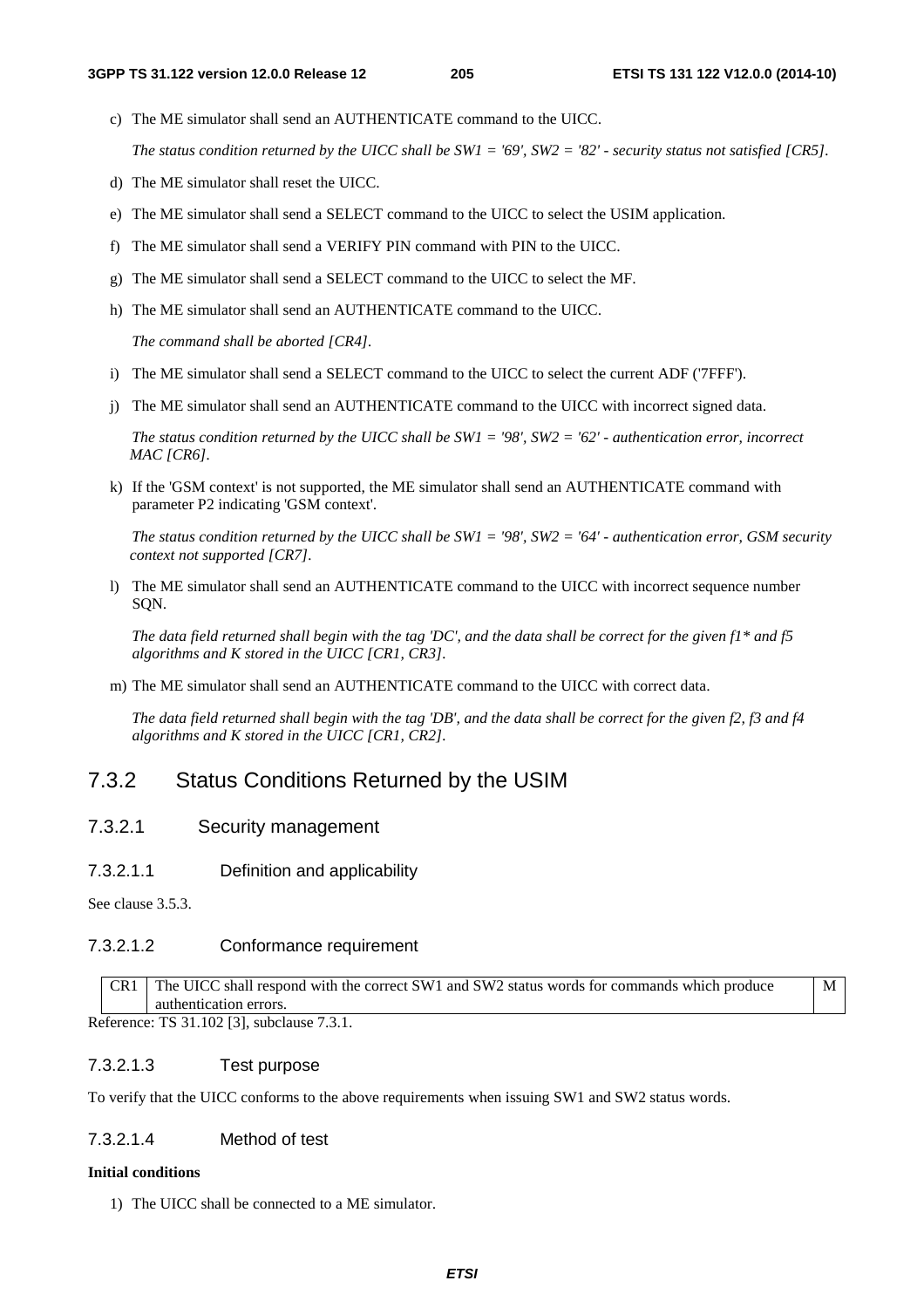### **Test procedure 1**

- a) The ME simulator shall reset the UICC.
- b) The ME simulator shall send a SELECT command to the UICC to select the USIM application.
- c) The ME simulator shall send a VERIFY PIN command with relevant PIN to the UICC.
- d) The ME simulator shall send an AUTHENTICATE command to the UICC with incorrect MAC.

*The status condition returned by the UICC shall be SW1 = '98', SW2 = '62' - authentication error, incorrect MAC [CR1].*

e) If the 'GSM context' is not supported, the ME simulator shall send an AUTHENTICATE command with parameter P2 indicating 'GSM context'.

*The status condition returned by the UICC shall be SW1 = '98', SW2 = '64' - authentication error, GSM security context not supported [CR1].*

## 7.3.2.2 Status Words of the Commands

## 7.3.2.2.1 Definition and applicability

See clause 3.5.3.

## 7.3.2.2.2 Conformance requirement

CR1 Table in TS 31.102 [3], subclause 7.3.2 shows for each command the possible status conditions returned (marked by an asterisk \*). The UICC shall not generate status conditions other than those allowed for each command. M

Reference: TS 31.102 [3], subclause 7.3.2.

## 7.3.2.2.3 Test purpose

To verify for each command that the UICC will only generate the allowed status conditions.

NOTE: CR1 shall not be tested as it is not possible to force the UICC to generate all of the allowed and disallowed status conditions for each command.

### 7.3.2.2.4 Method of test

### **Initial conditions**

N/A

### **Test procedure**

N/A

## 7.4 Void

# 8 Test Procedure (31.101)

This clause details each of the tests in each of the test groups within the Test Group TP31.101. This test suite allows testing of the IUT against the base specification with respect to:

- General 3GPP platform requirements
- Physical and logical characteristics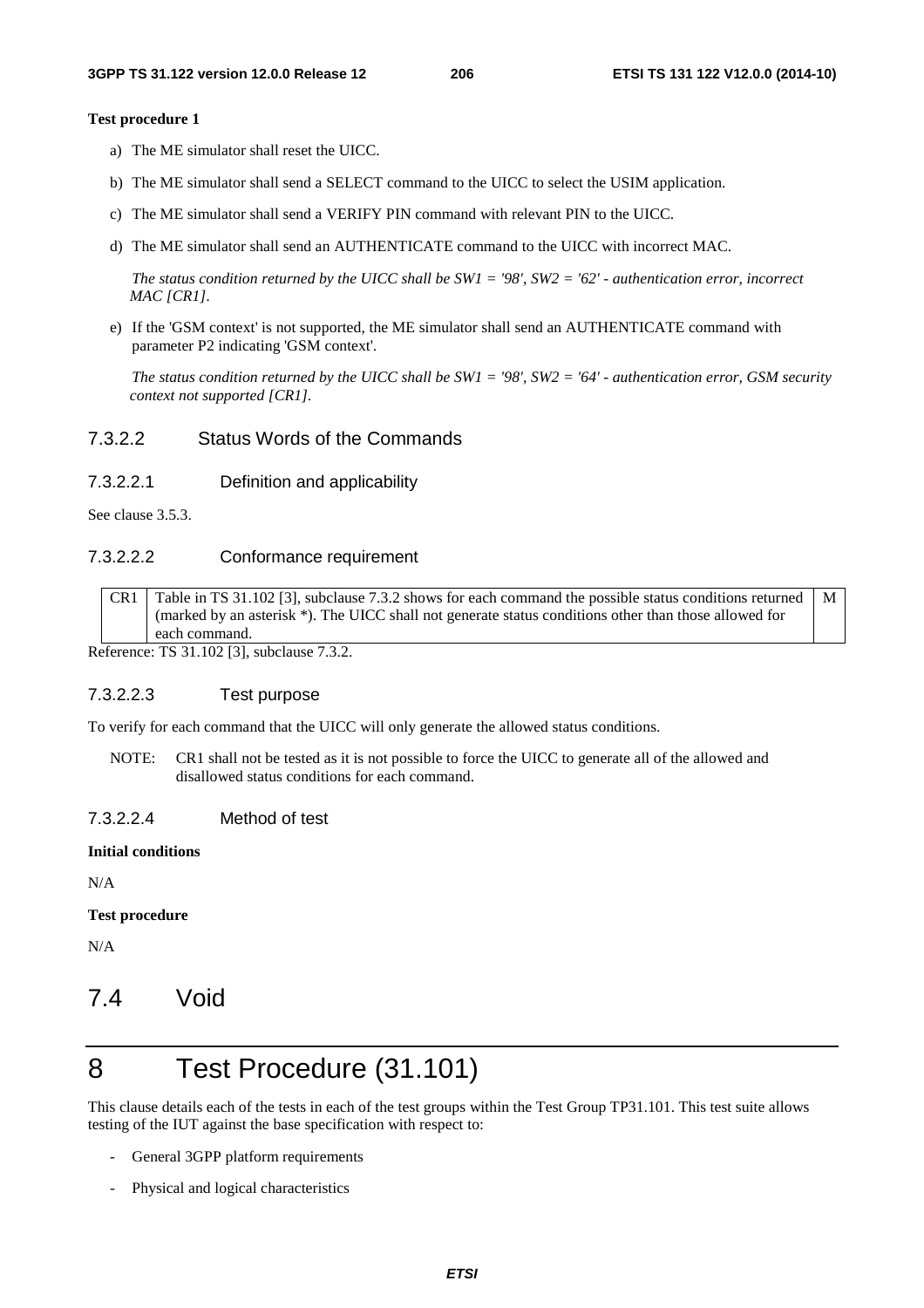- User verification and file access conditions
- Files.

## 8.1 General 3GPP platform requirements

## 8.1.1 GSM/USIM application interaction and restrictions

## 8.1.1.1 Definition and applicability

See clause 3.5.3.

## 8.1.1.2 Conformance requirement

| CR1             | Activation of a USIM session shall exclude the activation of a GSM session.                 | $Rel-6$ - |
|-----------------|---------------------------------------------------------------------------------------------|-----------|
|                 |                                                                                             | $\cdots$  |
| CR <sub>2</sub> | Once a USIM application session has been activated, commands sent to the UICC with CLA byte | $Rel-6 -$ |
|                 | set to 'A0' shall return SW1SW2 '6E 00' (class not supported) to the ME.                    | $\cdots$  |
| CR <sub>3</sub> | Activation of a GSM session shall exclude the activation of a USIM session.                 | $Rel-6$ - |
|                 |                                                                                             | $\cdots$  |

Reference: TS 31.101 [2], subclause 4.1.

## 8.1.1.3 Test purpose

To verify that the UICC conforms to the above requirements.

NOTE: CR3 is not tested as it is out of the scope of the present document.

## 8.1.1.4 Method of test

## **Initial conditions**

1) The UICC shall be connected to a ME simulator.

## **Test procedure 1**

- a) The ME simulator shall reset the UICC.
- b) The ME simulator shall send a SELECT command to the UICC to select and activate USIM application.
- c) The ME simulator shall send a STATUS command with 'A0' as the class byte.

 *The status condition returned by the UICC shall be SW1 = '6E', SW2 = '00' – class not supported [CR1, CR2].* 

d) The ME simulator shall send a STATUS command with '80' as the class byte.

 *The status condition returned by the UICC shall be SW1 = '90', SW2 = '00' – normal ending of a command [CR1].*

## 8.2 Physical and logical characteristics

8.2.1 Transmission speed

## 8.2.1.1 Definition and applicability

See clause 3.5.3.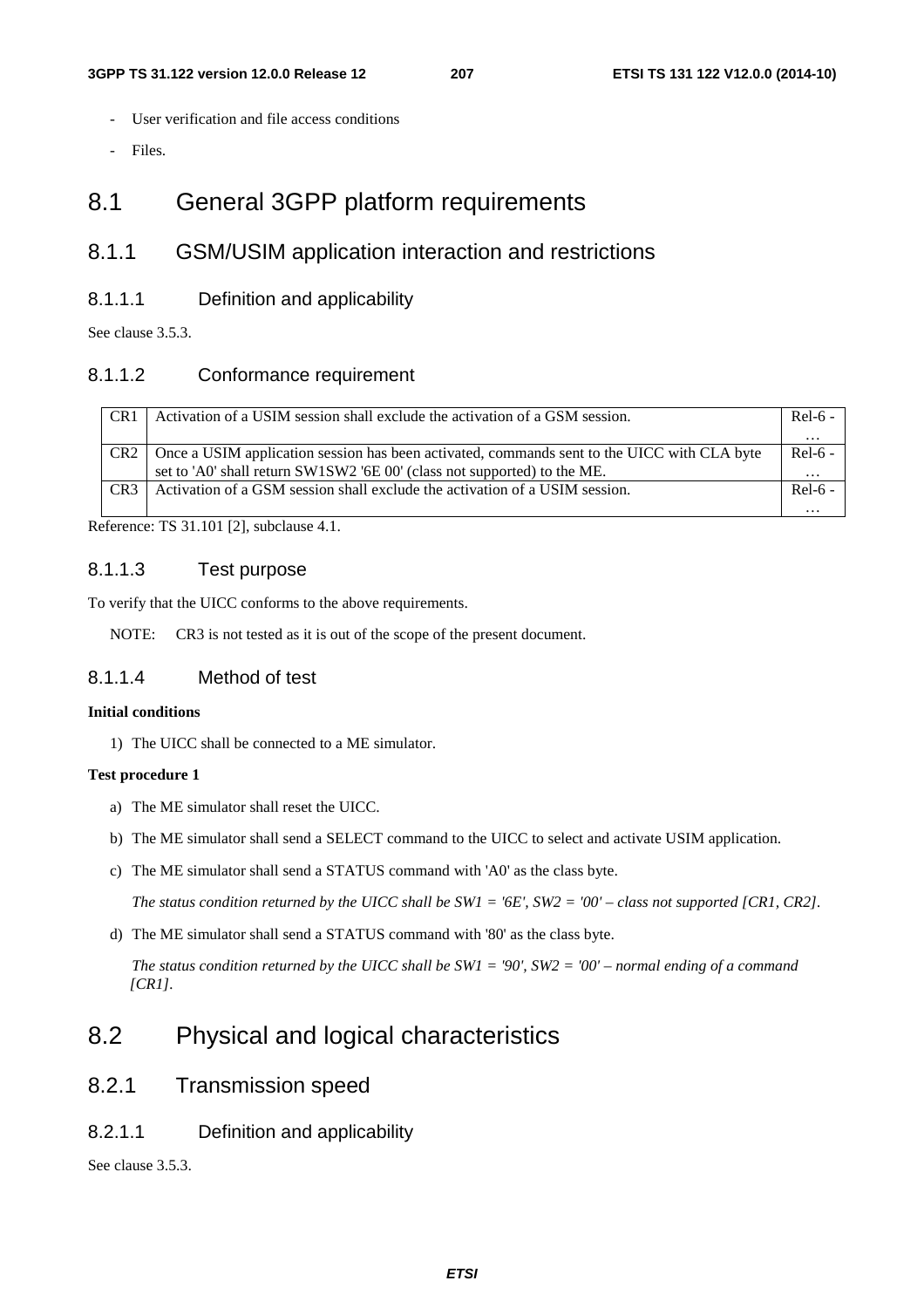## 8.2.1.2 Conformance requirement

CR1 The UICC shall support  $(F, D) = (512, 32)$  in addition to those required by TS 102.221 [1]. Rel-6 - ... Reference: TS 31.101, subclause 5.1.

## 8.2.1.3 Test purpose

To verify that the UICC conforms to the above requirements.

## 8.2.1.4 Method of test

## **Initial conditions**

1) The UICC shall be connected to a ME simulator.

## **Test Procedure 1**

- a) The ME simulator shall cold reset the UICC.
- b) The ME simulator shall send a PPS-Request to the UICC, selecting  $T = 0$  protocol and  $(F, D) = (512, 32)$ .

 *The UICC shall send a valid PPS-Response indicating support for the requested parameters.*

c) The ME simulator shall send a STATUS command with  $P2 = 00'$  at  $(F, D) = (512, 32)$ .

 *The UICC shall send a status word indicating successful command execution [CR1].*

## **Test Procedure 2**

- a) The ME simulator shall cold reset the UICC.
- b) The ME simulator shall send a PPS-Request to the UICC, selecting  $T = 1$  protocol and  $(F, D) = (512, 32)$ .

 *The UICC shall send a valid PPS-Response indicating support for the requested parameters.*

c) The ME simulator shall send a STATUS command with  $P2 = 00'$  at  $(F, D) = (512, 32)$ .

 *The UICC shall send a status word indicating successful command execution [CR1].*

## 8.2.2 Voltage classes

## 8.2.2.1 Definition and applicability

See clause 3.5.3.

## 8.2.2.2 Conformance requirement

|         | CR1   A UICC holding a USIM application shall support at least two consecutive voltage classes as<br>defined in TS $102.221$ [1], e.g. AB or BC. | $Rel-6$ -<br>. |
|---------|--------------------------------------------------------------------------------------------------------------------------------------------------|----------------|
| $CR2$ 1 | If the UICC supports more than two classes, they shall all be consecutive, e.g. ABC.                                                             | $Rel-6$ -      |
|         |                                                                                                                                                  | $\cdots$       |

Reference: TS 31.101 [2], subclause 5.2.

## 8.2.2.3 Test purpose

To verify that the UICC conforms to the above requirements.

## 8.2.2.4 Method of test

## **Initial conditions**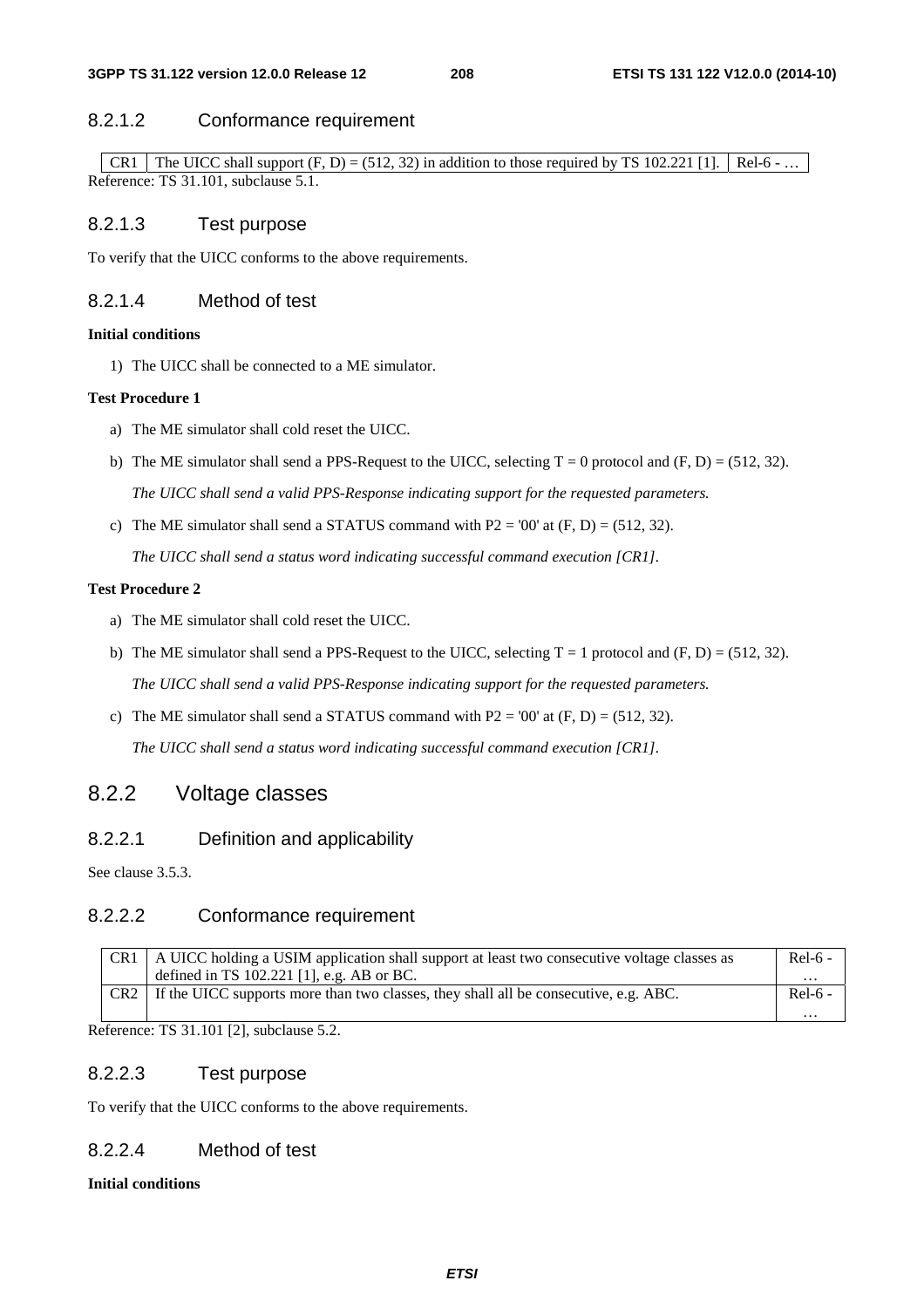1) The UICC shall be connected to a ME simulator.

### **Test procedure 1**

a) The ME simulator shall reset the UICC.

 *The UICC shall send the ATR sequence.* 

*The supply voltage class indicator (the lower 6 bits in TA(i) after the first occurrence of T = 15 in TD(i-1) for I > 2) shall be exist and one of the following values:* 

*- '03', '06', '07' [CR1, CR2].* 

## 8.2.3 File Control Parameters (FCP)

## 8.2.3.1 Definition and applicability

See clause 3.5.3.

## 8.2.3.2 Conformance requirement

| CR <sub>1</sub> | The value indicated in the Minimum application clock frequency object shall not exceed 3 MHz, | Rel-6 -  |
|-----------------|-----------------------------------------------------------------------------------------------|----------|
|                 | corresponding to $1E'$ .                                                                      | $\cdots$ |
|                 | $2.6$ cropse: TS 21 101 [2] subsidius $5.2$                                                   |          |

Reference: TS 31.101 [2], subclause 5.3.

## 8.2.3.3 Test purpose

To verify that the UICC conforms to the above requirements.

## 8.2.3.4 Method of test

### **Initial conditions**

1) The UICC shall be connected to a ME simulator.

### **Test procedure 1**

a) The ME simulator shall reset the UICC.

b) The ME simulator shall send a SELECT command with AID to the UICC to select and activate the USIM application.

*The status returned by the UICC shall be SW1 = '90', SW2 = '00' – normal ending of the command.*

*If the returned FCP contains the Proprietary Information object (Tag 'A5') and the Proprietary Information object contains the Minimum application clock frequency object (Tag '82') then:* 

*- The Application minimum clock frequency value shall not exceed '1E', which corresponds to 3 MHz. [CR1]* 

## 8.3 User verification and file access conditions

## 8.3.1 Definition and applicability

See clause 3.5.3.

## 8.3.2 Conformance requirement

| CR1 | Every file related to a 3GPP application shall have a reference to an access rule | Rel-6 |
|-----|-----------------------------------------------------------------------------------|-------|
|     | stored in $EF_{ARR.}$                                                             |       |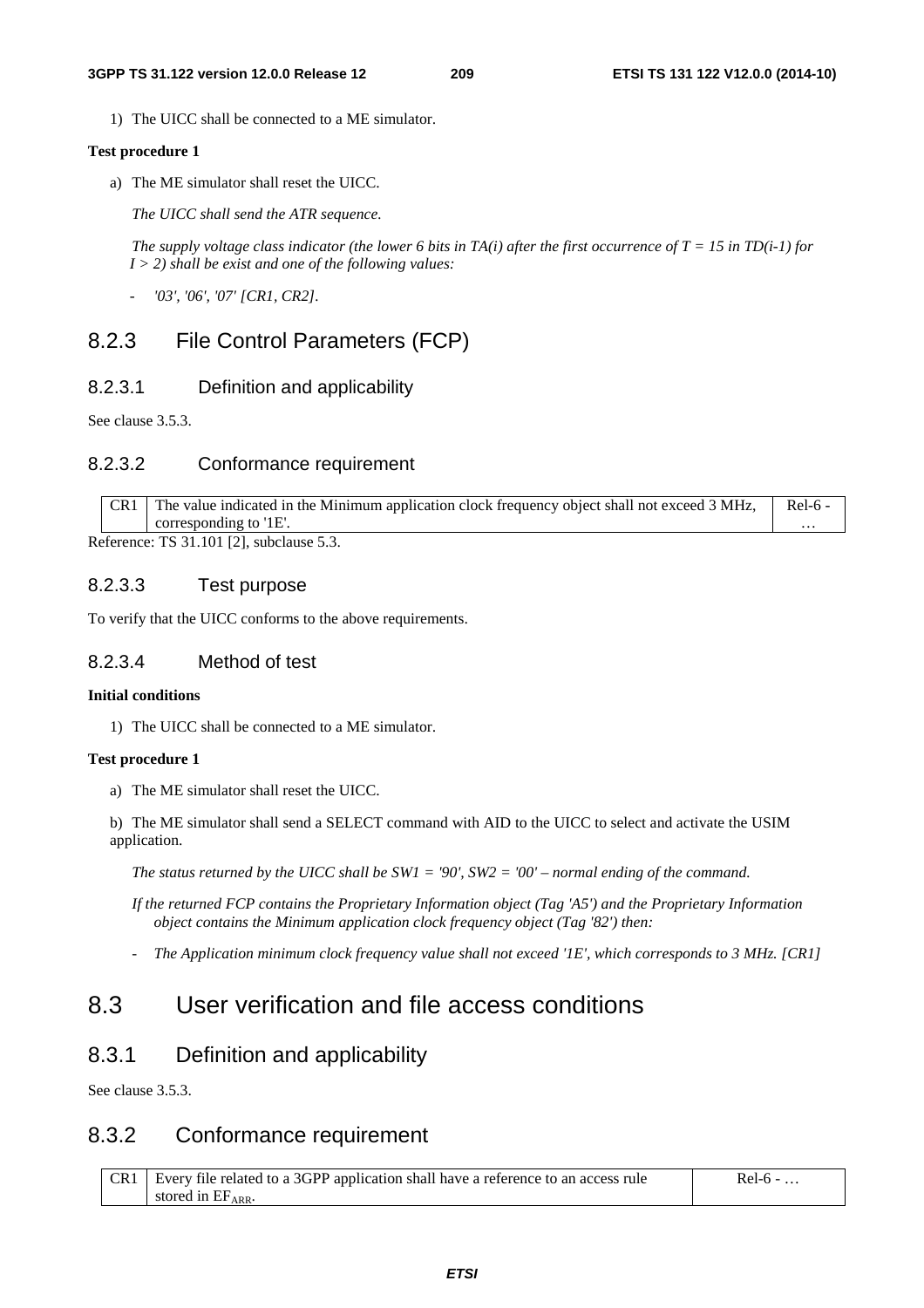|                 | CR2   A multi-verification capable UICC holding a 3GPP application shall support the | $Re[-6 - ]$        |
|-----------------|--------------------------------------------------------------------------------------|--------------------|
|                 | referenced format using SEID as defined in TS 102 221 [1].                           | <b>O MULTI VER</b> |
| CR <sub>3</sub> | A 3GPP application residing on a multi-verification capable UICC shall support the   | $Re[-6 - ]$        |
|                 | replacement of its application PIN with the Universal PIN, key reference '11', as    | O MULTI VER        |
|                 | defined in TS 102 221 [1].                                                           |                    |
| CR4             | Only the Universal PIN is allowed as a replacement.                                  | $Rel-6$ - :        |
|                 |                                                                                      | O MULTI VER        |

Reference: TS 31.101 [2], subclause 7.

## 8.3.3 Test purpose

To verify that the UICC conforms to the above requirements.

NOTE 1: CR3 is tested in the subclause 6.6.3.

NOTE 2: CR4 is not currently tested in this document.

## 8.3.4 Method of test

### **Initial conditions**

1) The UICC shall be connected to a ME simulator.

## **Test procedure 1**

- a) The ME simulator shall reset the UICC.
- b) The ME simulator shall send a SELECT command to the UICC to select and activate USIM application.
- c) The ME simulator shall send a SELECT command to the UICC to select the first EF in the USIM application.

*The response data shall contain the TLV DO with with tag '8B' indicating Referenced Security Attributes and shall contain the file ID and*  $EF_{ARR}$  *record numbers for SEID = 0 and SEID = 1 [CR1, CR2].* 

d) Step c) shall be repeated for all the EFs under the selected USIM in the UICC.

## **Test procedure 2**

- a) The ME simulator shall reset the UICC.
- b) The ME simulator shall send a SELECT command to the UICC to select and activate USIM application.
- c) The ME simulator shall send a SELECT command to the UICC to select the first EF in the USIM application. *The response data shall contain the TLV DO with with tag '8B' indicating Referenced Security Attributes [CR1].*
- d) Step c) shall be repeated for all the EFs under the selected USIM in the UICC.

## 8.4 Files

## 8.4.1 Contents of the EFs at the MF level

## 8.4.1.1 Definition and applicability

See clause 3.5.3.

## 8.4.1.2 Conformance requirement

 $CR1$  EF<sub>ARR</sub> under MF is mandatory.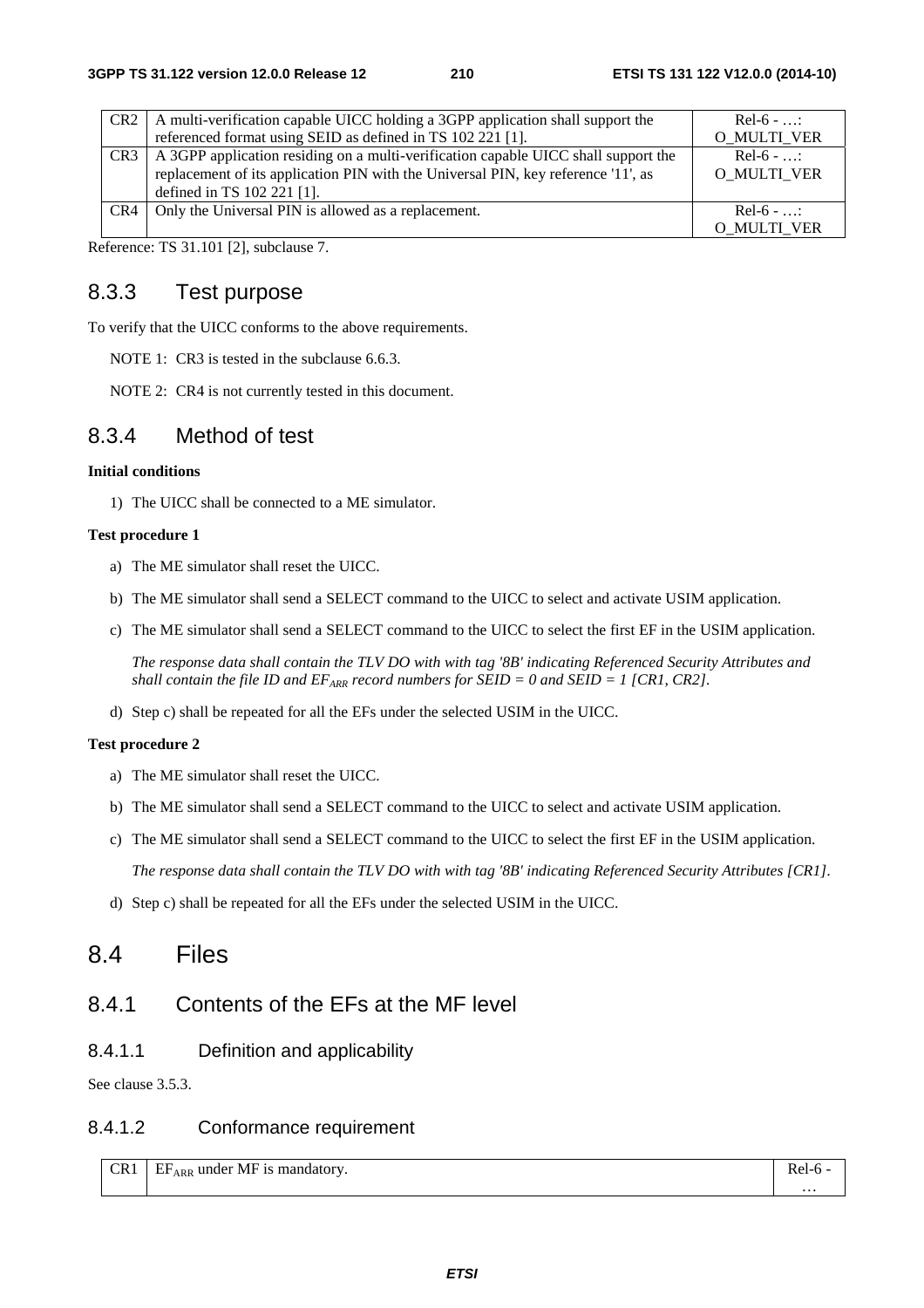| CR2             | $EFDIR$ entries for 3GPP applications shall contain the Application Identifier and the Application |           |  |
|-----------------|----------------------------------------------------------------------------------------------------|-----------|--|
|                 | Label as mandatory elements.                                                                       | $\cdots$  |  |
| CR <sub>3</sub> | $EFDIR$ entries for 3GPP applications shall not contain a path object for application selection.   | $Rel-6$ - |  |
|                 |                                                                                                    | $\cdots$  |  |

Reference: TS 31.101 [2], subclause 8.1.

## 8.4.1.3 Test purpose

To verify that the Elementary Files within the UICC application structure conform to the above requirements.

## 8.4.1.4 Method of test

### **Initial conditions**

1) The UICC shall be connected to a ME simulator.

## **Test procedure 1**

- a) The ME simulator shall reset the UICC.
- b) The ME simulator shall send a SELECT command to the UICC to select  $EF_{ARR}$ .

 *The status condition returned by the UICC shall be SW1 = '90', SW2 = '00' – normal ending of the command [CR1].*

- c) The ME simulator shall send a SELECT command to the UICC to select  $EF_{\text{DIR}}$ .
- d) Step e) shall be repeated for each record in  $EF_{\text{DIR}}$ .
- e) The ME simulator shall send a READ RECORD command with NEXT mode to the UICC.

*If the EF<sub>DIR</sub> entry contains a 3GPP application (i.e. contains an AID matching the AID of a 3GPP application as defined in TS 101 220 [15]), then:* 

- *the Application Label shall be present [CR2];*
- *a File Reference (tag '51') TLV DO shall not be present [CR3].*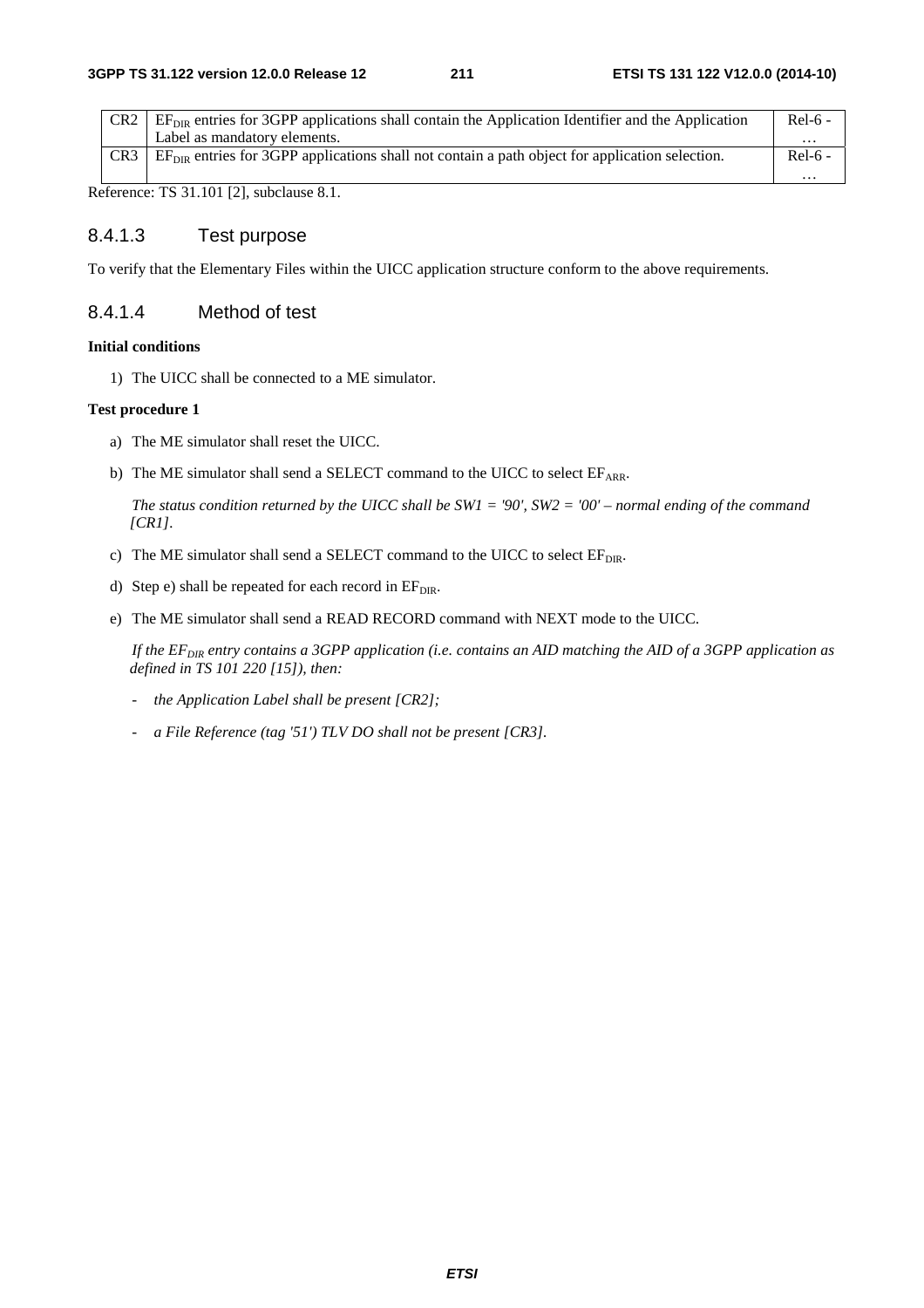# Annex A (informative): Change history

| <b>Change history</b> |                     |                |           |                          |                |                                                                                                               |        |            |
|-----------------------|---------------------|----------------|-----------|--------------------------|----------------|---------------------------------------------------------------------------------------------------------------|--------|------------|
| <b>Date</b>           | TSG#                | <b>TSG Doc</b> | <b>CR</b> | Re<br>۷                  | Cat            | Subject/Comment                                                                                               | Old    | <b>New</b> |
| 2000-12               | <b>TP-10</b>        | TP-000206      |           | $\blacksquare$           |                | Final draft was approved at TSG-T #10                                                                         | 2.0.0  | 3.0.0      |
| 2001-12               | $TP-10$             | TP-010247      | 001       | $\omega$                 | F              | Corrections                                                                                                   | 3.0.0  | 3.1.0      |
| 2001-12               | TP-10               | TP-010247      | 004       | $\mathbf{1}$             | F              | Change test for TLV DO with tag '82' and '83'                                                                 | 3.0.0  | 3.1.0      |
| 2002-03               | <b>TP-15</b>        | TP-020067      | 005       | $\Box$                   | F              | Removal of an invalid transfer protocol test case                                                             | 3.1.0  | 3.2.0      |
| 2002-03               | <b>TP-15</b>        | TP-020067      | 006       |                          | F              | Corrections                                                                                                   | 3.1.0  | 3.2.0      |
| 2002-06               | $\overline{TP}$ -16 | TP-020118      | 007       | $\blacksquare$           | F              | <b>General Corrections</b>                                                                                    | 3.2.0  | 3.3.0      |
| 2002-06               | <b>TP-16</b>        | TP-020118      | 008       | $\blacksquare$           | F              | Removal of test for use of procedure byte '61xx' for case<br>2 commands                                       | 3.2.0  | 3.3.0      |
| 2002-09               | <b>TP-17</b>        | TP-020216      | 009       | $\blacksquare$           | F              | Expected remainder of returned data string                                                                    | 3.3.0  | 3.4.0      |
| 2002-09               | <b>TP-17</b>        | TP-020216      | 010       | $\blacksquare$           | F              | <b>Corrections and Clarifications</b>                                                                         | 3.3.0  | 3.4.0      |
| 2002-09               | TP-17               | TP-020216      | 011       | $\omega$                 | F              | Correction of error in read binary test case for T=0                                                          | 3.3.0  | 3.4.0      |
| 2002-09               | <b>TP-17</b>        | TP-020216      | 012       | $\overline{\phantom{a}}$ | F              | Alignment of conformance requirement due to CR 088<br>on TS 102 221                                           | 3.3.0  | 3.4.0      |
| 2002-09               | <b>TP-17</b>        | TP-020216      | 013       | $\overline{\phantom{a}}$ | F              | Correction of case 3/case 4 command tests in case of<br>wrong P1-P2.                                          | 3.3.0  | 3.4.0      |
| 2002-12               | <b>TP-18</b>        | TP-020287      | 014       | $\blacksquare$           | F              | Correction of test of Read Record on Linear Fixed EF<br>and $T=1$ test                                        | 3.4.0  | 3.5.0      |
| 2003-03               | TP-19               | TP-030029      | 015       | $\blacksquare$           | F              | Correction to the returned FCP of the SELECT and the<br>STATUS command                                        | 3.5.0  | 3.6.0      |
| 2003-12               | <b>TP-22</b>        | TP-030256      | 016       | $\blacksquare$           | D              | <b>Editorial Corrections</b>                                                                                  | 3.6.0  | 3.7.0      |
| 2004-12               | TP-26               | TP-040264      | 017       | $\blacksquare$           | F              | Correction of non specific references                                                                         | 3.7.0  | 3.8.0      |
| 2004-12               | $TP-26$             |                |           |                          |                | Upgrade to Rel-4                                                                                              | 3.8.0  | 4.0.0      |
| 2005-06               | $CT-28$             | CP-050136      | 018       | $\blacksquare$           | $\overline{A}$ | Correction of ISO/IEC 7816 Series References                                                                  | 4.0.0  | 4.1.0      |
| 2005-06               | CT-28               | CP-050136      | 020       | $\blacksquare$           | A              | ISO/IEC 7811 Series Revision                                                                                  | 4.0.0  | 4.1.0      |
| 2005-09               | CT-29               | CP-050337      | 021       | $\mathbf{r}$             | F              | CR to TS 31.122, Release 4: Creation of a Release 6<br>Version of TS 31.122                                   | 4.1.0  | 6.0.0      |
| 2006-03               | CT-31               | CP-060158      | 022       | $\mathbf{1}$             | F              | Essential Corrections to many test cases, which would<br>cause the USIM to fail essential tests               | 6.0.0  | 6.1.0      |
| $2006 - 09$           | $CT-33$             | CP-060477      | 0023      | $\overline{c}$           | F              | Updates to Physical characteristics tests                                                                     | 6.1.0  | 6.2.0      |
| 2006-09               | CT-33               | CP-060477      | 0032      | $\mathbf{1}$             | F              | Updates based on changes to 31.102                                                                            | 6.1.0  | 6.2.0      |
| 2006-09               | CT-33               | CP-060477      | 0026      | 2                        | F              | <b>Updates to Protocol Tests</b>                                                                              | 6.1.0  | 6.2.0      |
| 2006-09               | CT-33               | CP-060477      | 0031      | $\mathbf{1}$             | F              | Refinement of tests for shareable files                                                                       | 6.1.0  | 6.2.0      |
| 2006-09               | $CT-33$             | CP-060477      | 0027      | $\mathbf{1}$             | F              | <b>Removal of Test Groups</b>                                                                                 | 6.1.0  | 6.2.0      |
| 2006-09               | CT-33               | CP-060477      | 0029      | $\mathbf{1}$             | F              | Addition of tests for current file after application session<br>termination                                   | 6.1.0  | 6.2.0      |
| 2006-09               | CT-33               | CP-060477      | 0030      | 3                        | F              | Addition of tests for 31.101                                                                                  | 6.1.0  | 6.2.0      |
| 2006-11               | CT-34               | CP-060726      | 0028      | 5                        | F              | Addition of tests for BER-TLV structure files and Data<br>Oriented commands                                   | 6.2.0  | 6.3.0      |
| 2006-11               | CT-34               | CP-060726      | 0029      | $\blacksquare$           | F              | Addition of tests for $(F, D) = (512, 64)$ and introduction of<br>Test Cases related to Low Impedance Drivers | 6.2.0  | 6.3.0      |
| 2007-03               | CT-35               | CP-070061      | 0036      | 2                        | F              | Creation of combined R99 - Rel-6 version, by addition of<br>applicability tables                              | 6.3.0  | 6.4.0      |
| 2007-06               | $\blacksquare$      |                |           | $\blacksquare$           |                | Update to Rel-7 version (MCC)                                                                                 | 6.4.0  | 7.0.0      |
| 2007-09               | CT-37               | CP-070618      | 0037      |                          | F              | Addition of applicability column for Rel-7                                                                    | 7.0.0  | 7.1.0      |
| 2007-09               | CT-37               | CP-070618      | 0039      | 1                        | F              | Essential corrections to various tests                                                                        | 7.0.0  | 7.1.0      |
| 2007-09               | CT-37               | CP-070618      | 0040      | 1                        | F              | Correction to test for Reservation of file IDs                                                                | 7.0.0  | 7.1.0      |
| 2007-09               | CT-37               | CP-070618      | 0041      | $\mathbf{1}$             | F              | Replacement of EF <sub>SMS</sub> with EF <sub>ECC</sub> for SEARCH<br>RECORD (SFI) test                       | 7.0.0  | 7.1.0      |
| 2007-09               | CT-37               | CP-070618      | 0046      | 1                        | F              | Essential correction of FCP content in test 6.8.1.2                                                           | 7.0.0  | 7.1.0      |
| 2009-03               | CT-42               |                |           |                          |                | Upgraded without technical change to Rel-8                                                                    | 7.1.0  | 8.0.0      |
| 2009-04               |                     |                |           |                          |                | Update history box                                                                                            | 8.0.0  | 8.0.1      |
| 2009-12               | $CT-46$             |                |           |                          |                | Upgraded without technical change to Rel-9                                                                    | 8.0.1  | 9.0.0      |
| 2010-09               | CT-49               | CP-100588      | 0049      | 1                        | F              | Essential correction of SET DATA, Delete Tag test case                                                        | 9.0.0  | 9.1.0      |
| 2010-12               | CT-50               | CP-100832      | 0050      | 1                        | F              | Correction to RETRIEVE DATA test sequence                                                                     | 9.1.0  | 9.2.0      |
| 2010-12               | SP-51               |                |           |                          |                | Upgraded without technical change to Rel-10                                                                   | 9.2.0  | 10.0.0     |
| 2012-09               | SP-57               |                |           |                          |                | Upgraded without technical change to Rel-11                                                                   | 10.0.0 | 11.0.0     |
| 2013-06               | CT-60               | CP-130369      | 0051      | $\mathbf{1}$             | F              | Correction of a misleading note for threshold<br>measurements on contact C3 (CLK).                            | 11.0.0 | 11.1.0     |
| 2014-10               | SP-65               |                |           |                          |                | Upgraded without technical change to Rel-12                                                                   | 11.0.0 | 12.0.0     |